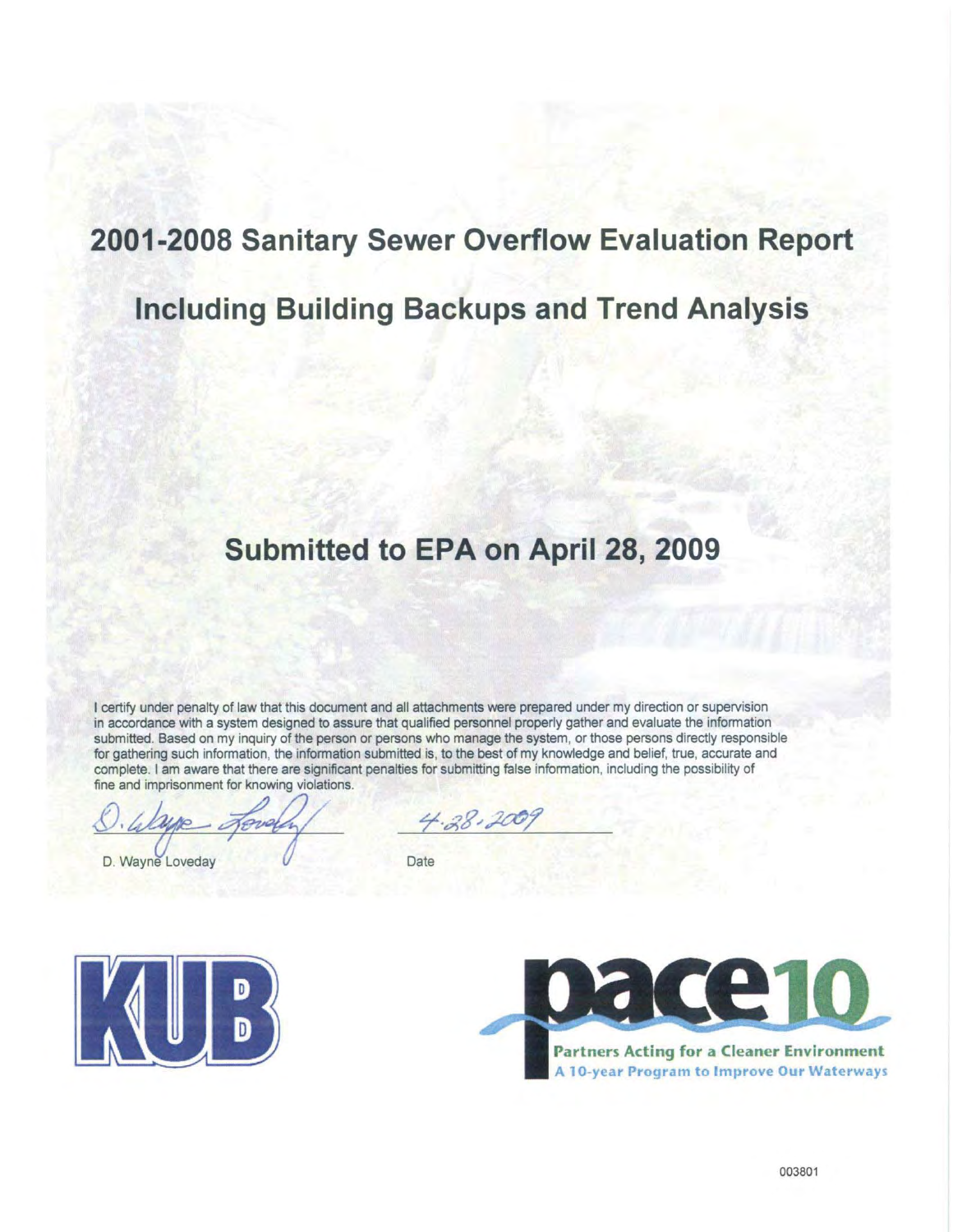# **Table of Contents**

# **Executive Summary**

# **Tab 1**

Trend Analysis

# **Tab 2**

2001-2008 SSOER – Basin-Street Sort

# **Tab 3**

2001-2008 SSOER – Chronological Sort

# **Tab 4**

2001-2008 Building Backups – Basin-Street Sort

# **Tab 5**

2001-2008 Building Backups – Chronological Sort

# **Tab 6**

SSOs Deleted From List (No occurrence in previous three years)

## **Tab 7**

Building Backups Deleted From List (No occurrence in previous three years)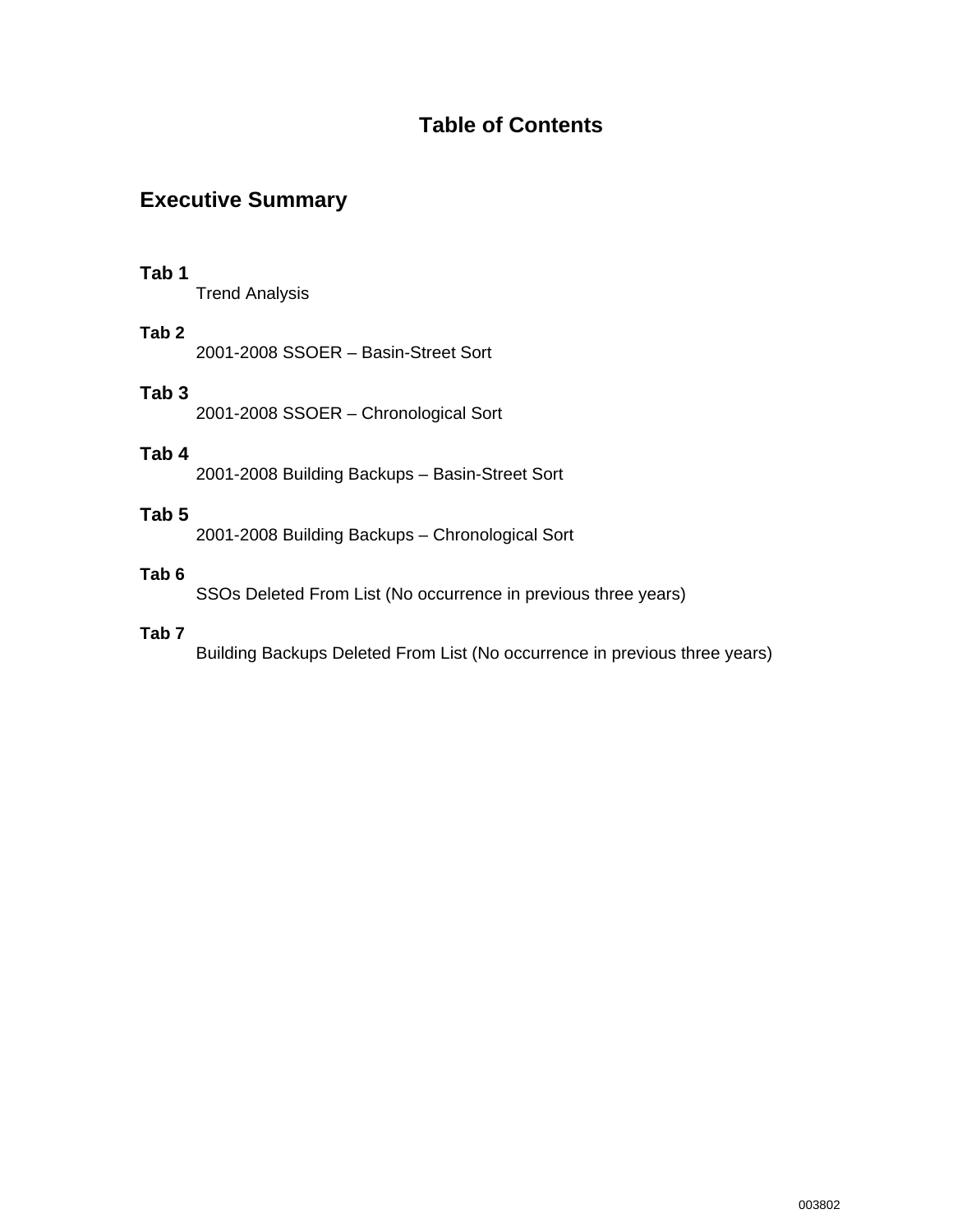# **Executive Summary**

# **2001-2008 SSOER, Including Building Backups**

The Sanitary Sewer Overflow Evaluation Report (SSOER) is an assessment tool KUB uses as part of its ongoing Collection System Improvement Program (CSIP). The 2001- 2008 SSOER is a summation of the sanitary sewer overflows (SSOs) between January 2001 and December 2008. The 2001-2008 building backups are included in separate spreadsheets. The report analyzes the specific causes of each overflow or building backup and categorizes them as requiring short- or long-term corrective measures, or both. Locations of all SSOs and building backups where there has not been a recurrence during the previous three years (since 2004) have been removed from the lists but remain a part of the Gravity Line Preventive Maintenance Program. Those locations are included on separate spreadsheets.

The total number of SSOs including building backups was the lowest ever in 2008, and represents an 88 percent decrease since the high in 2003. A slight increase (16 percent) in the number of SSOs occurred in 2008 due to a return to normal levels of rainfall in the latter part of 2008. During dryer periods, grease and debris tends build up in the collection system. When rainfall returns to normal, the result can be blockage-related overflows that are influenced by heavy rainfall. Thus, 43 percent of the 2008 events were due to blockages influenced by heavy rainfall.

Building backups decreased significantly to the lowest recorded amount. The 71 percent decrease can be attributed to the success of the Private Lateral Program and increased response to problems on property as part of that program. At the end of 2007, KUB began using a lateral launch camera to inspect laterals in response to problems on property. Those inspections are now used as enforcement for the Private Lateral Program.

KUB's wastewater storage facilities at Lower First Creek, Upper First Creek, Third Creek, and Walker Springs operated for a combined total of 25 times in 2008, containing a total of 41.7 million gallons of wastewater. The tanks help KUB shave peaks to prevent spikes in flow and meet requirements to address sewer overflows and protect our environment. In August 2008, KUB began construction of a fifth storage facility at Bernard Avenue as part of the Composite Correction Plan. The result of these storage facilities was an 87 percent decrease in the total volume of overflows from 2007 to 2008. From the high in 2003 to the low in 2008, KUB has experienced a 99 percent decrease in the total volume of SSOs and building backups.

As required by the Consent Decree, the SSOER and building backup summaries are sorted by chronological occurrence, and also by the basin number and street address. The type of sort is noted on the footer of each spreadsheet.

## **Key to the spreadsheet headings in the SSOER**

- **1. Date:** Date the overflow was discovered by/or reported to KUB.
- **2. Street #:** The street number of the location where the overflow occurred.
- **3. Street:** The street name where the overflow occurred.
- **4. Plant:** Shows which wastewater treatment plant (WWTP) receives wastewater from the collection system in the area of the overflow. *Abbreviations:* **EBR** –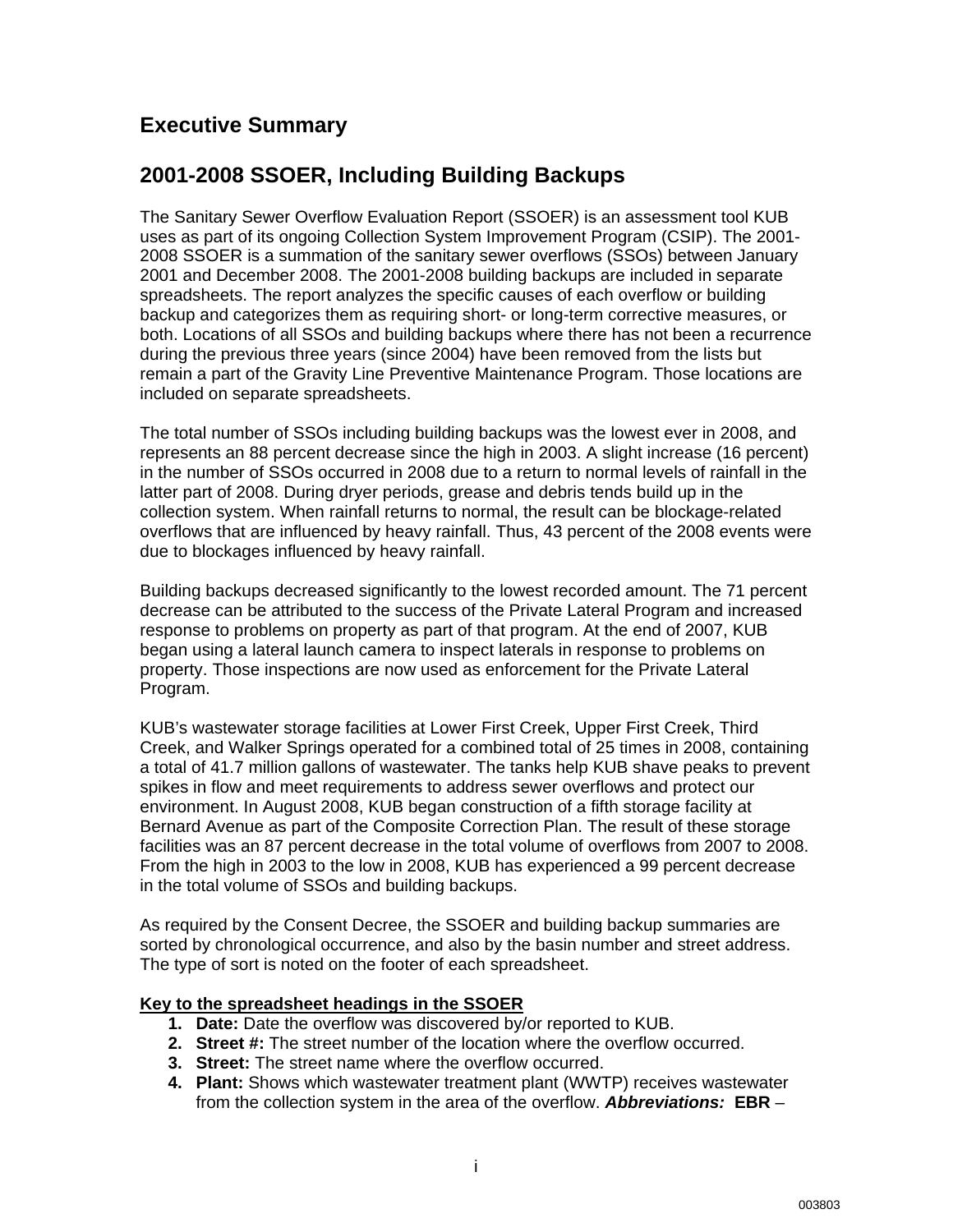Eastbridge WWTP; **FC** – Fourth Creek WWTP; **KUW** – Kuwahee WWTP; **LC** – Loves Creek WWTP.

- **5. Watershed:** A natural geographic area draining to a particular waterway, such as First Creek.
- **6. Basin:** A small area of the sewer system separated by natural topography or system configuration. KUB identifies basins by a number.
- **7. Overflow Location:** This location information is specific to the KUB system, listing manhole numbers (MH#), pump stations, etc., or if the overflow was on a customer lateral or at a broken pipe.
- **8. Private Property Location:** 'BB' indicates that a sewer backed up into a building in association with a reportable SSO. Building backups associated with overflows are shown in the building backup spreadsheet.
- **9. Cause of SSO/KUB Response:** The causes of SSOs are inflow and infiltration (I&I) from rain or flooding and blockages caused by grease buildup, roots, or debris. This column lists immediate actions KUB took in response to the SSO, such as repairing the line, etc.
- **10. Volume (Gallons):** The estimated gallons of wastewater spilled in the overflow.
- **11. Duration (Hours):** The estimated number of hours an overflow lasted.
- **12. Event Occurred Two or More Times Within 12 Months:** Shows SSOs recurring two or more times in a 12-month period.
- **13. Long-Term Capital Project:** Indicates whether the SSO requires long-term resolution, such as a capital improvement project. The five-year plan is formally updated on an annual basis and at other times during the fiscal year, as needed, to reflect changing conditions, priorities, and/or needs.
	- o Completed: Construction has been completed
	- o Current Construction: Work (engineering design and construction) is under way at this time
	- o Future Five-Year Plan: The need for a capital project has been identified/scheduled for future
	- o N/A: One-time SSOs may not require long-term projects.
- **14. Short-Term Controls Blockage Abatement (BA):** Short-term resolutions to SSOs and building backups include activities intended to reduce and/or eliminate the cause of the overflow or building backup. These activities include equipment/pipe/manhole repairs, routine pipe cleaning, chemical root control, grease inspections/enforcement, power restoration, etc. In some cases when an overflow has occurred two or more times in a 12-month period, a long-term corrective action will also be needed.
- **15. BA Schedule:** The frequency of scheduled maintenance for SSOs or building backups being alleviated by short-term measures.

### **Key to the headings in the building backup spreadsheets**

- **1. Date:** Date the backup was discovered by/or reported to KUB.
- **2. Street #:** The street number of the location where the backup occurred.
- **3. Street:** The street name where the backup occurred.
- **4. Plant:** Shows which wastewater treatment plant (WWTP) receives wastewater from the collection system in the area of the backup. *Abbreviations:* **EBR** – Eastbridge WWTP; **FC** – Fourth Creek WWTP; **KUW** – Kuwahee WWTP; **LC** – Loves Creek WWTP.
- **5. Watershed:** A natural geographic area draining to a particular waterway, such as First Creek.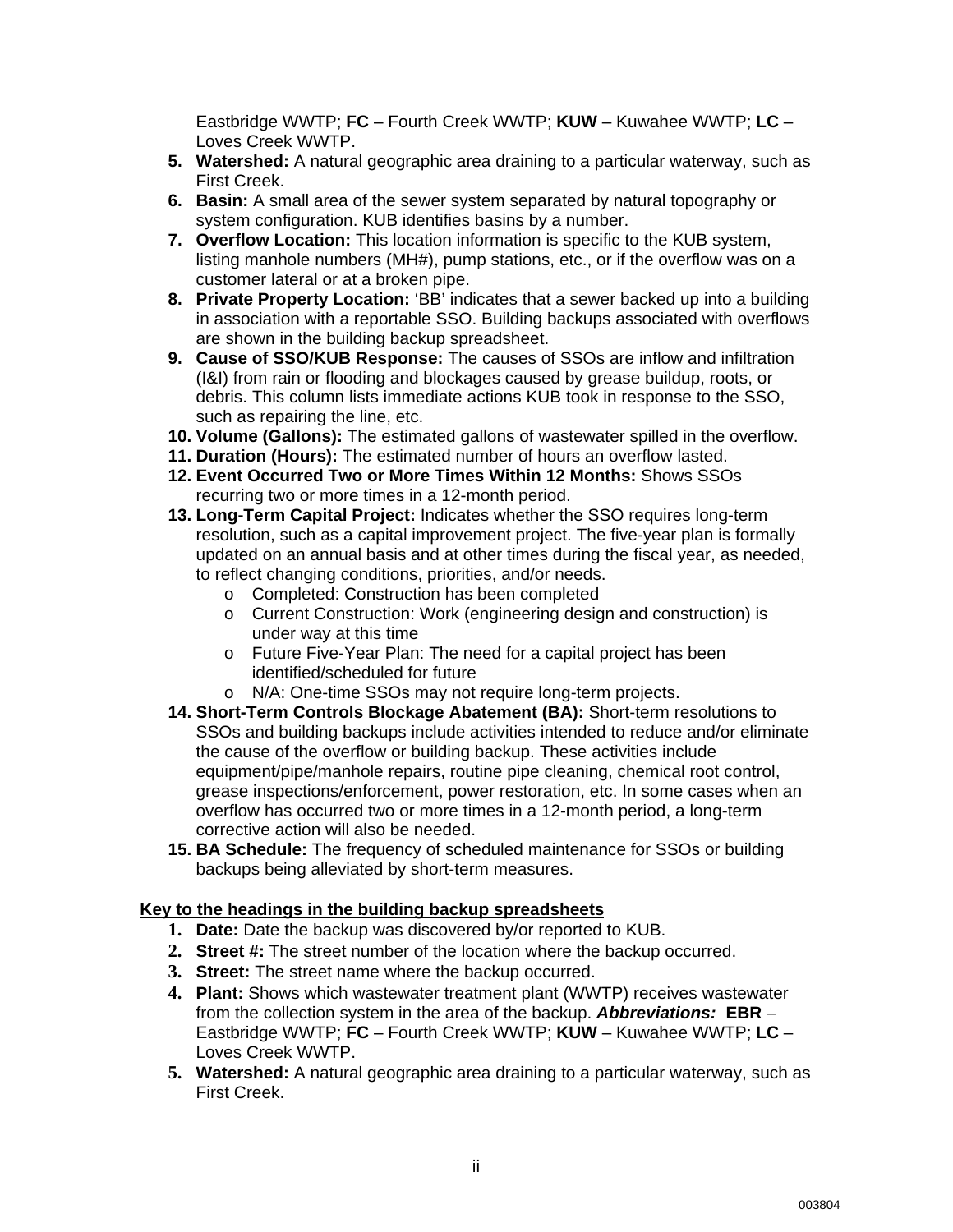- **6. Basin:** A small area of the sewer system separated by natural topography or system configuration. KUB identifies basins by a number.
- **7. Backup Location:** Identifies if the backup occurred in a building and/or other private structure (manhole, clean-out, etc.).
- **8. Event Included in SSOER:** A check mark indicates if this building backup was associated with a public overflow event on the SSOER.
- **9. Cause of Backup/KUB Response:** The causes of backups are inflow and infiltration (I&I) from rain or flooding and blockages caused by grease buildup, roots, or debris. This column lists immediate actions KUB took in response to the backup, such as repairing the line, etc.
- **10. Volume (Gallons):** The estimated gallons of wastewater spilled in the backup.
- **11. Duration (Hours):** The estimated number of hours a backup lasted.
- **12. Event Occurred Two or More Times Within 12 Months:** Shows backups recurring two or more times in a 12-month period.
- **13. Long-Term Capital Project:** Indicates whether the backup requires long-term resolution, such as a capital improvement project. The five-year plan is formally updated on an annual basis and at other times during the fiscal year as needed to reflect changing conditions, priorities, and/or needs.
	- o Completed: Construction has been completed
	- o Current Construction: Work (engineering design and construction) is under way at this time
	- o Future Five-Year Plan: The need for a capital project has been identified/scheduled for future
	- o N/A: One-time SSOs may not require long-term projects.
- **14. Short-Term Controls Blockage Abatement (BA):** Short-term resolutions to building backups include activities intended to reduce and/or eliminate the cause of the building backup. These activities include equipment/pipe/manhole repairs, routine pipe cleaning, chemical root control, grease inspections/enforcement, power restoration, etc. In some cases when a backup has occurred two or more times in a 12-month period, a long-term corrective action will also be needed.
- **15. BA Schedule:** The frequency of scheduled maintenance for backups being alleviated by short-term measures.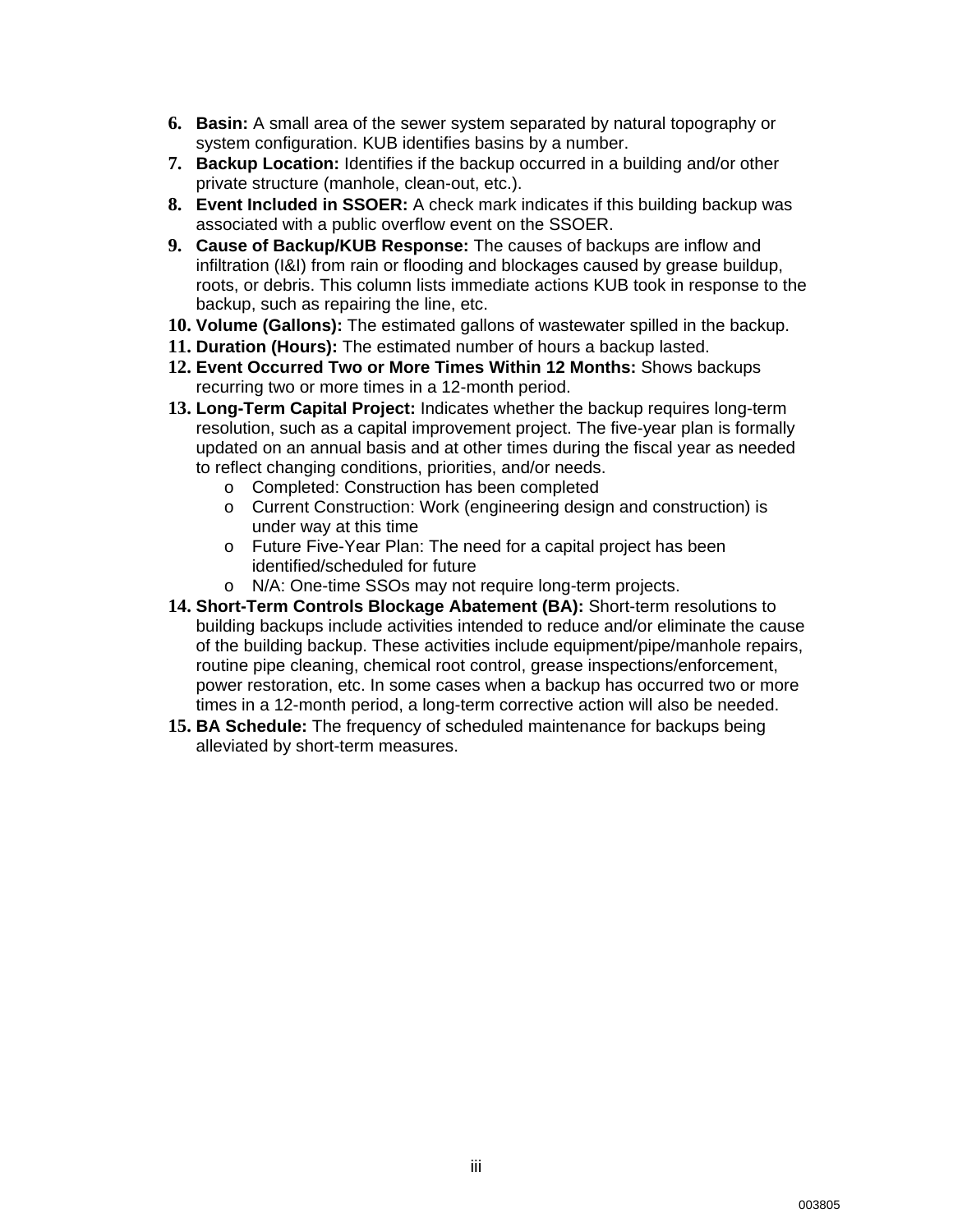# **2001-2008 SSO and Building Backup Report Trend Analysis**

The information contained in the SSOER and Building Backup Report was compiled into one overall trend analysis. These events were analyzed based on four major components:

- Annual Number of SSOs
- SSO Cause
- SSO Volume
- SSO Duration.

### Annual Sanitary Sewer Overflow Totals

Figure 1 illustrates the annual number of overflows and building backups. The number of overflows and building backups increased from 2001 to 2003. As illustrated in this graph, both categories decreased in 2004, when KUB began PACE 10 efforts. The number of overflows in 2005 decreased by 59 percent while the number of building backups increased slightly from the 2004 total. In 2006, the number of building backups decreased by 36 percent. KUB successfully worked with cleaning crews to decrease the number of backups related to flushing operations. SSOs increased by 27 percent in 2006. This increase can be attributed to a three-day period of rain in September. During this event, rain gauges across our service territory recorded between 4.39 and 5.88 inches of rain with 1-day (24 hour) totals between 3.95 and 5.05 inches. This event, which exceeded a 25-year 24-hour storm return period, resulted in 33 rainfall-related SSOs. Those 33 events accounted for 49 percent of the wet weather SSOS that occurred during 2006.

In 2008, KUB experienced the least number of SSOs and building backups in recorded history. The number of SSOs decreased by 77 percent from the highest total in 2003, but increased by 16 percent compared to last year. The slight increase in the number of SSOs occurred in 2008 due to a return to normal levels of rainfall in the latter part of 2008 and the buildup of grease and debris during 2007, which was uncharacteristically dry. Building backups decreased significantly to the lowest recorded amount. The 71 percent decrease from 2007 can be attributed to the success of the Private Lateral Program and increased response to problems on property as part of that program. The total number of SSOs including building backups in 2008 was the lowest on record, and represents an 88 percent decrease from the high in 2003.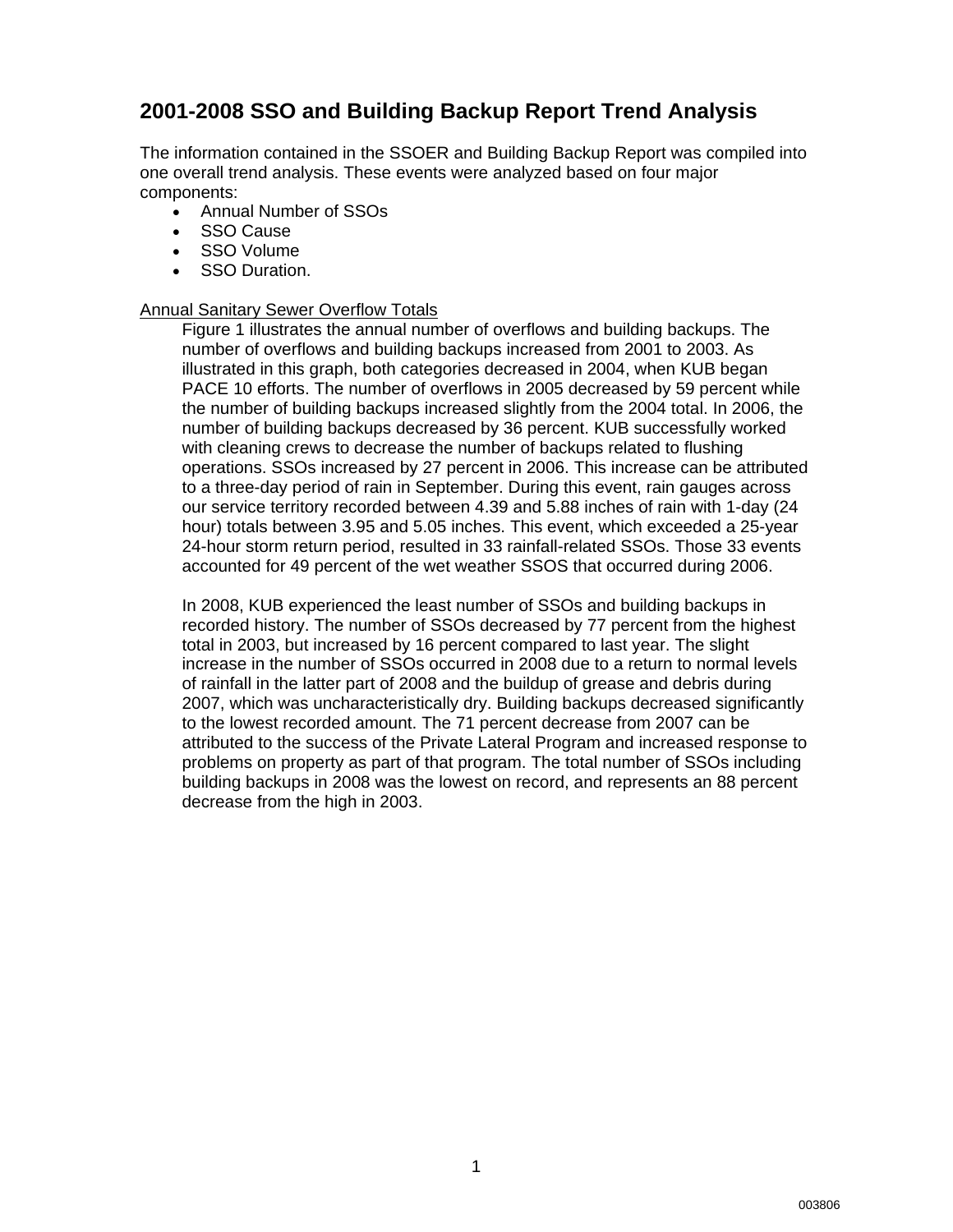### **Figure 1**





Causes of Sanitary Sewer Overflows

Figure 2 presents a comparison of SSOs by causes. In this graph, the SSOs were grouped into four categories:

- Heavy Rainfall
- Blockages (Debris, Grease, and/or Roots)
- Broken Pipe
- Other (Construction Failures, Flushing Operations, Grinder Pumps, Vandalism, WWTP, and Pump Stations).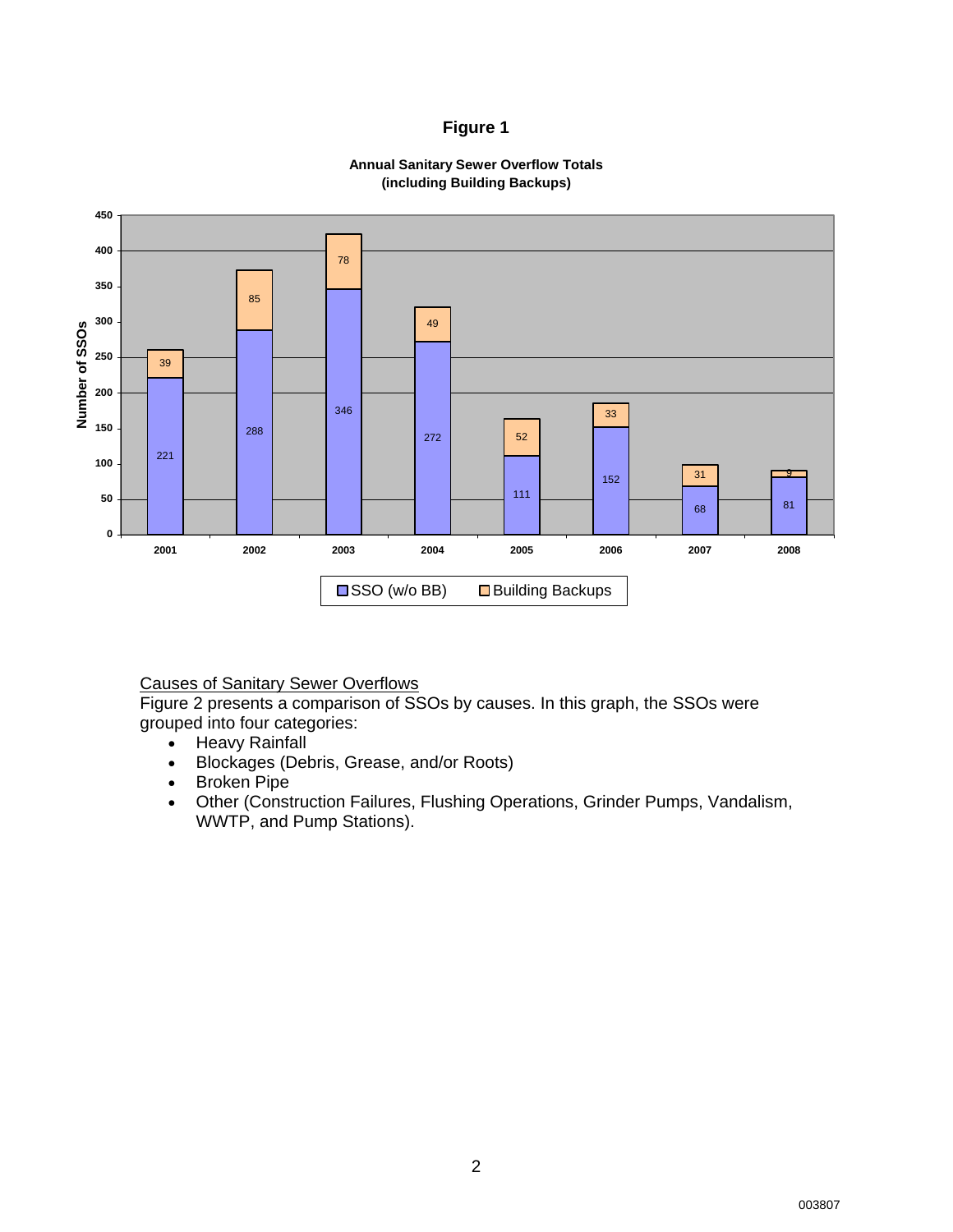### **Figure 2**



**Sanitary Sewer Overflow Causes**

The Heavy Rainfall category includes SSOs that were a direct result of rain events. This category represents events that were generally caused by heavy rainfall in the area that resulted in high flows in the collection system.

The Blockages category represents SSOs that were caused by debris, grease, roots, or some combination of the three.

The Broken Pipe category includes SSOs that were a direct result of a broken or damaged pipe.

The Other category includes SSOs that were caused by construction failures, flushing operations, grinder pumps, vandalism, or WWTP or pump station failure (mechanical, electrical, or electronic).

The SSOs for 2001 through 2008 are grouped into one of four general categories by each year. As illustrated in Figure 2, blockage-related events were the major cause of SSOs in 2001, 2002, 2005, 2006, 2007, and 2008. Rain was the largest contributor in 2003 and 2004. The number of rainfall-related events increased in 2006 due to one significant 3-day rain event in September. Increased cleaning, root removal, Grease Control Program improvements, and replacement/rehabilitation of problem lines continue to decrease the number of events, duration, and volume. With 2003 having the highest number of events due to heavy rainfall during the period reported, the 97 percent decrease since then can be attributed to the success of line replacement and rehabilitation projects. In 2006, the Walker Springs and Lower First Creek storage tanks became operational. Two additional tanks went online in 2007; Upper First Creek and Third Creek. The use of these four storage tanks during heavy rainfall events reduces the number of overflow events at chronic sites and elsewhere in the system downstream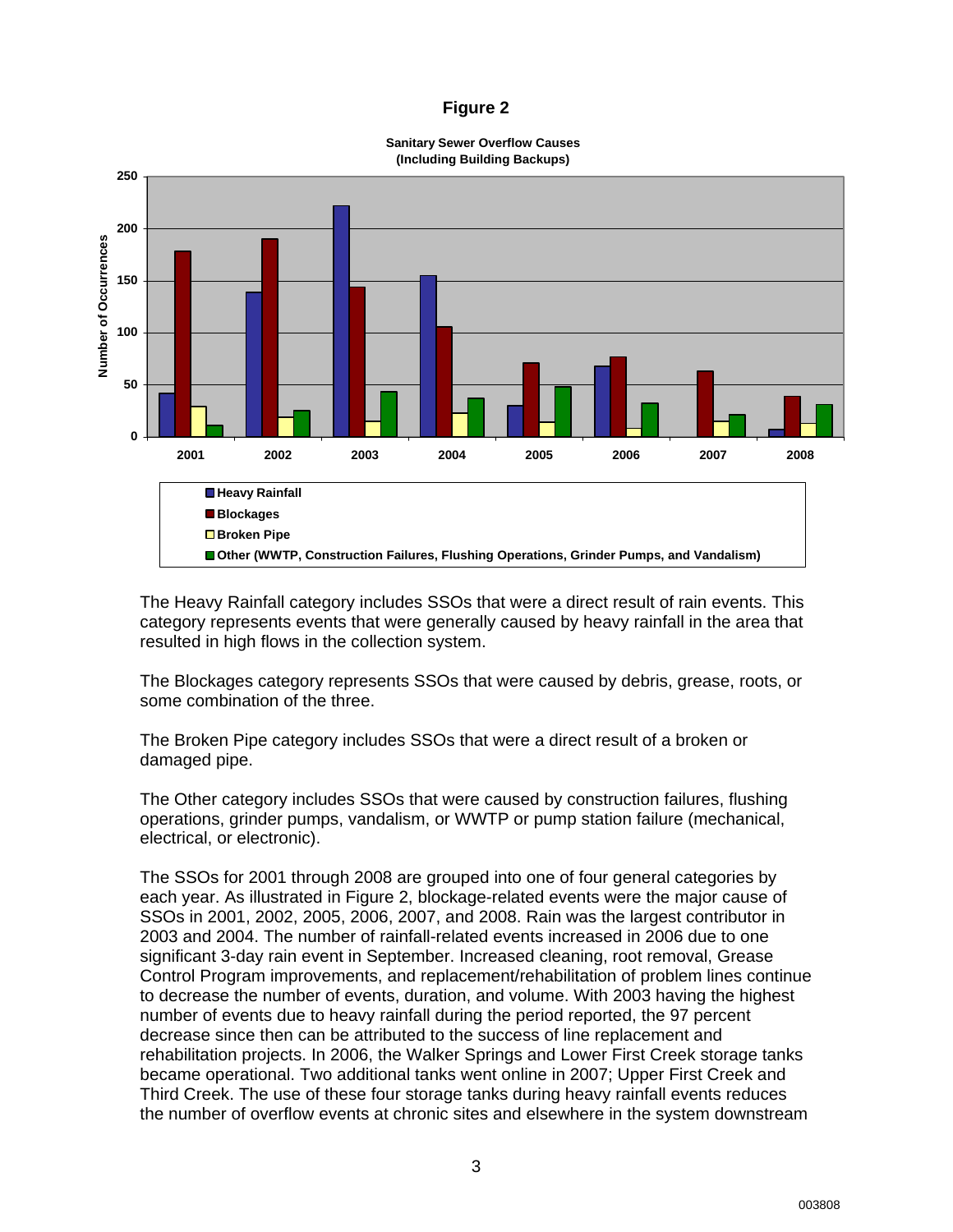of the tanks. In August 2008, KUB began construction of a fifth storage facility at Bernard Avenue as part of the Composite Correction Plan.

Broken pipe-related overflows decreased by 13 percent from 2007 to 2008. The return to normal rainfall levels helps to moisten the ground and prevent shifting.

The 32 percent increase in events in the Other category is mainly due to increased inspections of KUB-owned grinder pumps. Inspectors frequently discovered and reported SSOs due to electrical failure. In response, KUB has implemented a preventive maintenance program for grinder pumps. The increase can also be attributed to increased dig-ins by contractors, construction failures due to contractors failing to reconnect service laterals, and failures of pump-around efforts. One pump-around failure occurred due to vandalism and copper theft. KUB continues to work with contractors to reduce SSOs and building backups due to construction failures.

### Sanitary Sewer Overflow Causes

Figures 3.A-H illustrate the specific causes of SSOs that occurred from 2001 to 2008. The causes listed in the graph include the following:

o Blockages

*These events were a result of debris, grease, or roots in the sewer lines that triggered upstream overflows. The events may have occurred during dry or wet weather but were included in this category because blockage was involved.* 

- o Heavy rainfall *These events were a result of extraneous water entering the collection system due to rain events that exceeded the hydraulic capacity of the system.*
- o Broken pipe *These events were a direct result of structural failure in the collection system.*  o Other
- 

*The "Other" category represents five specific causes. They were encapsulated into one category to improve the readability of the chart. The causes represented in the "Other" category include the following:* 

o Construction Failures

This category includes causes that occurred during the repair activities of the collection system or through damage of the collection system by a third party. Types of causes that comprise this category include failed bypass pumping, third-party installation of gas line that damaged sewer line, etc.

o Flushing Operations

These events are backups during the operation and maintenance of the collection system.

o Grinder Pumps

These events are failures, mechanical or electrical, of KUB-maintained grinder pumps.

o Vandalism

These events are the result of damage or blockage to the collection system caused by intentional placement of foreign objects into the sewer system or other destructive actions.

o Wastewater Treatment Plant (WWTP) and Pump Station Failures These events resulted from a failure at a WWTP or pump station, such as a mechanical or electrical failure.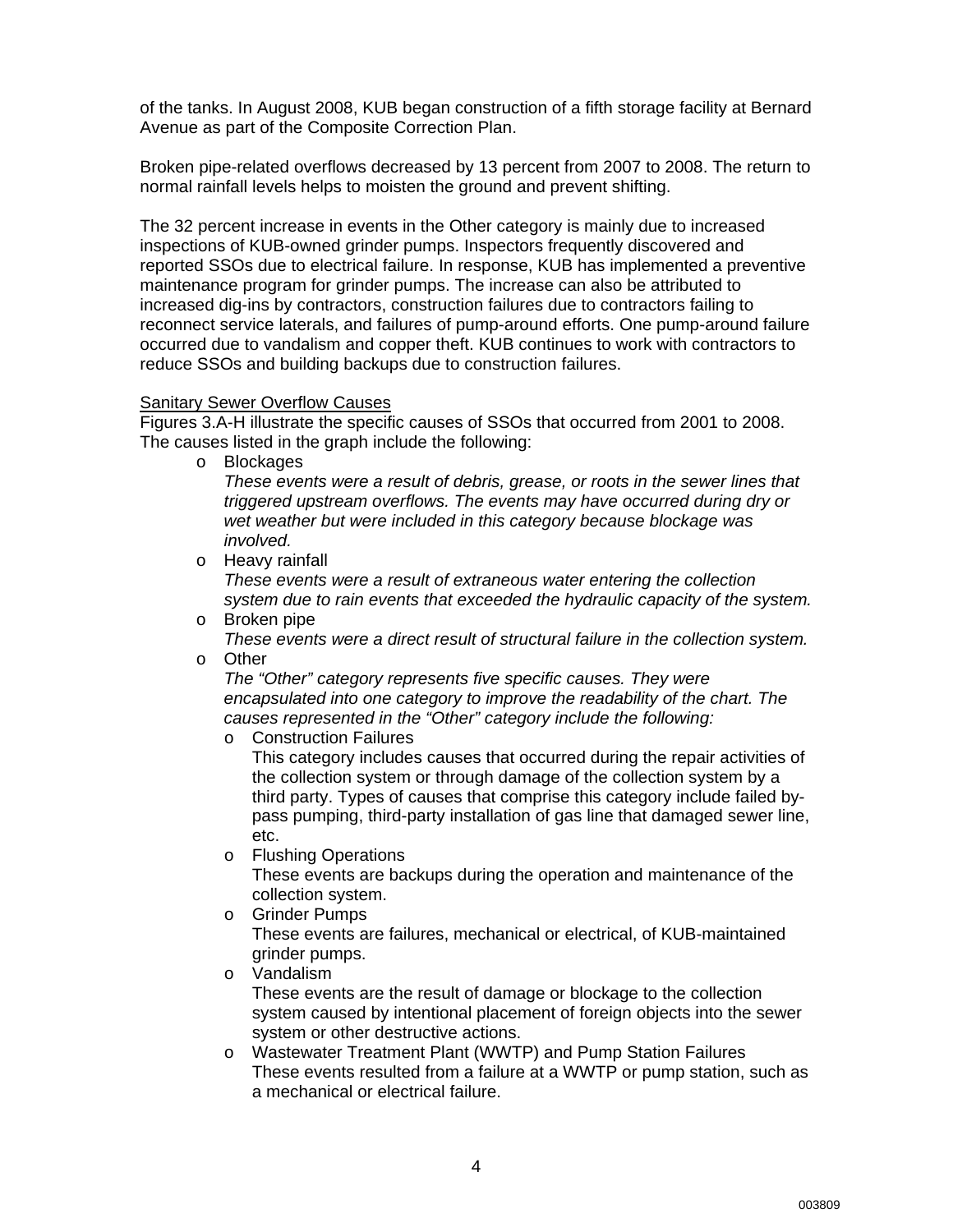





003810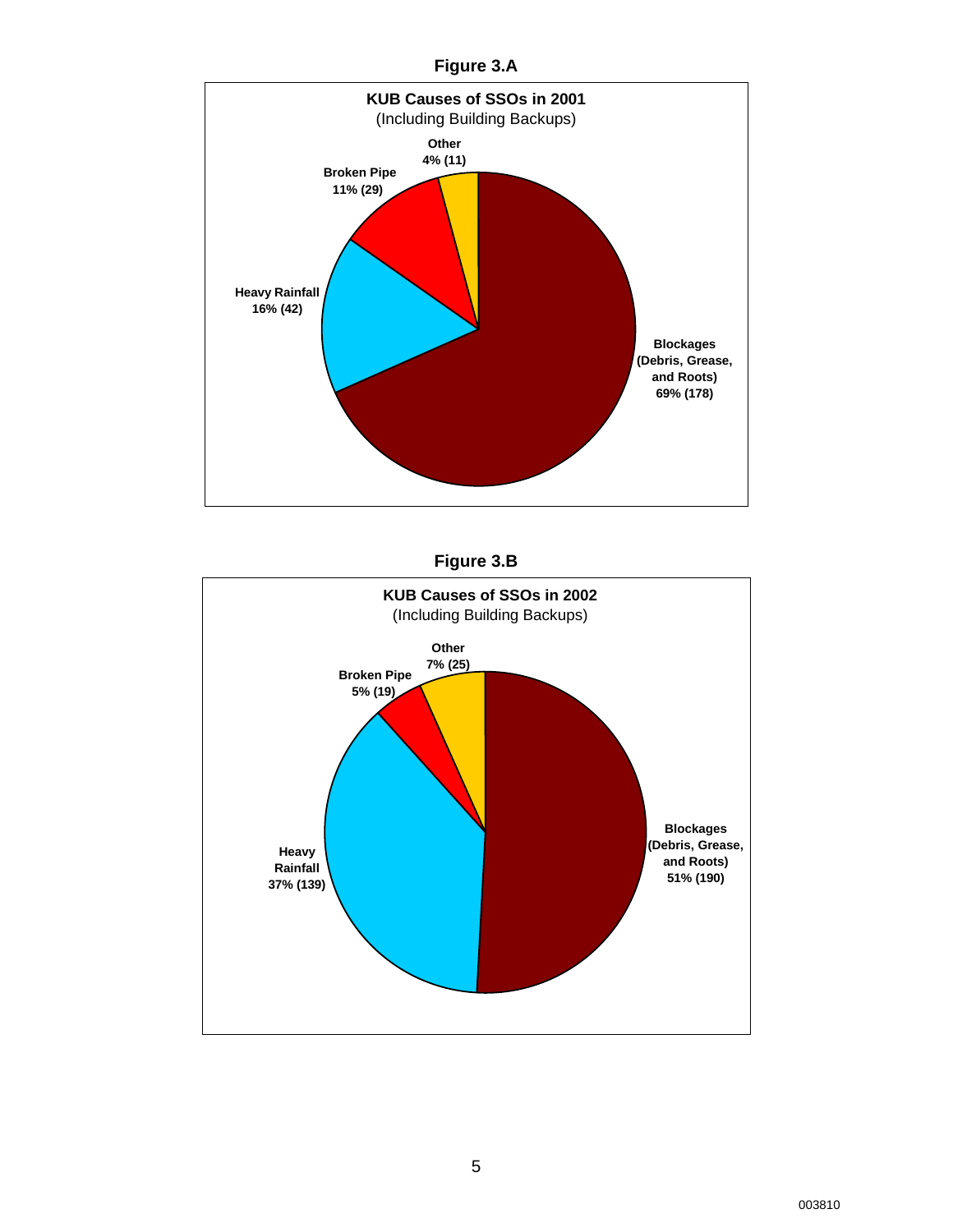



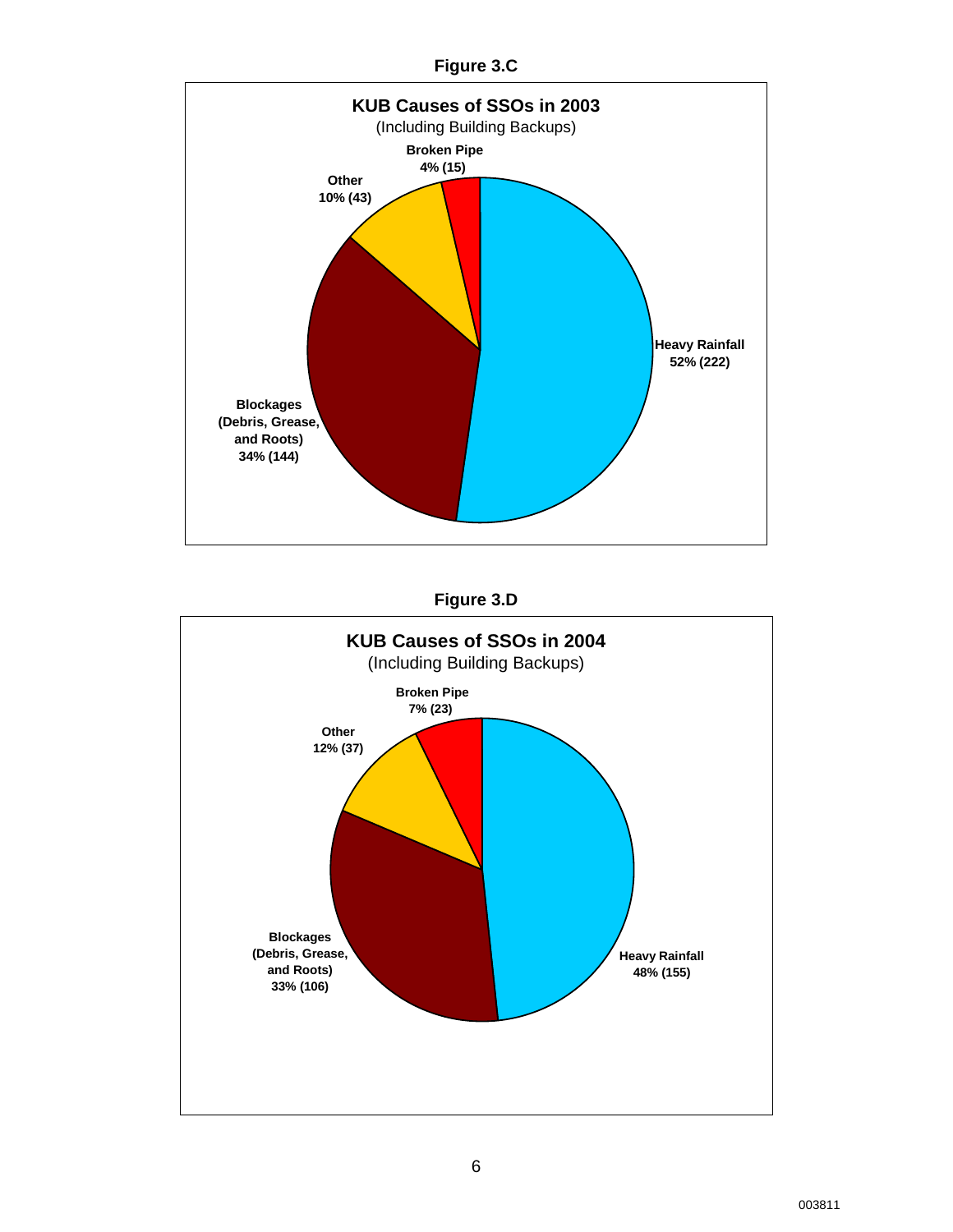

# **Figure 3.F**

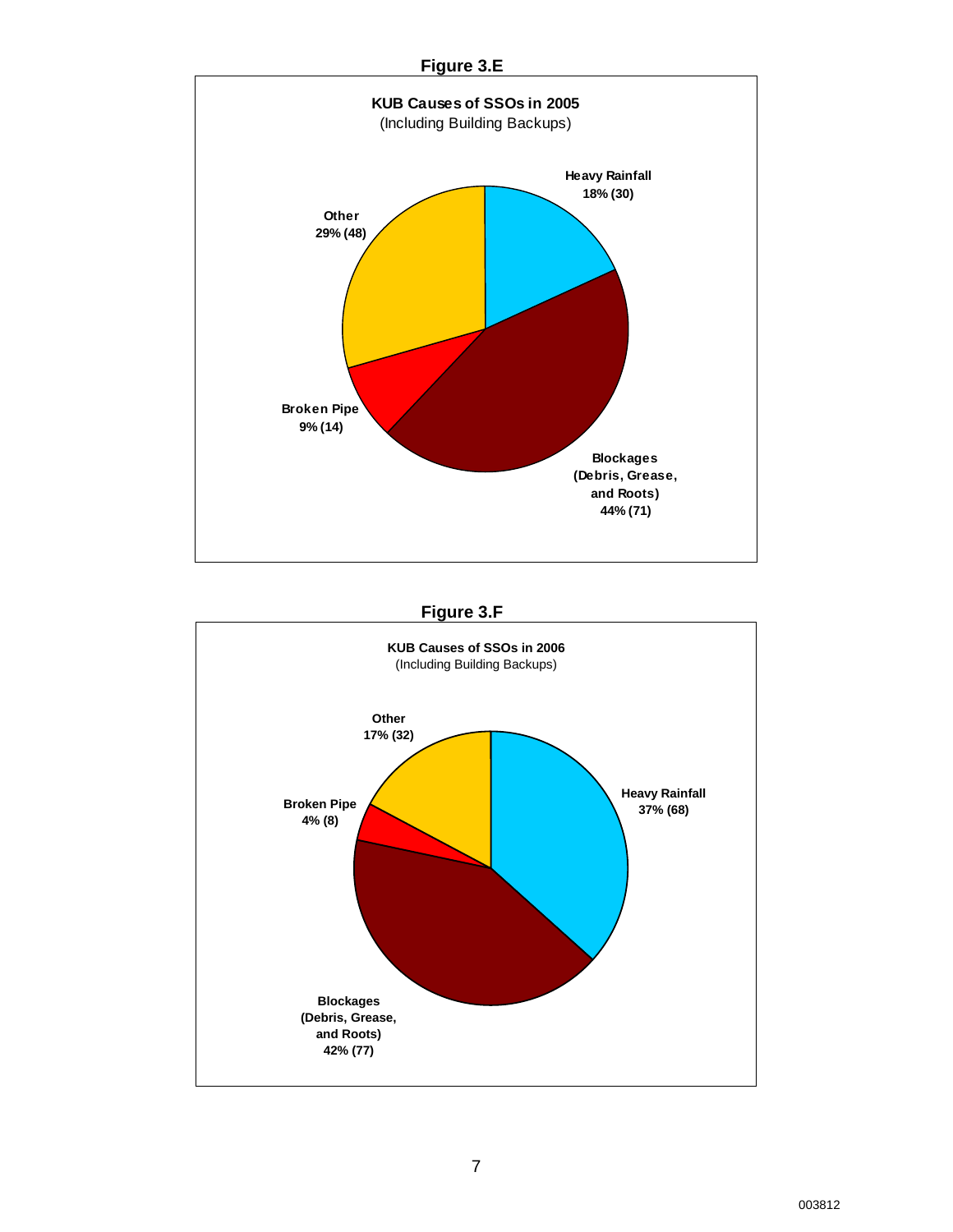![](_page_12_Figure_0.jpeg)

![](_page_12_Figure_1.jpeg)

![](_page_12_Figure_2.jpeg)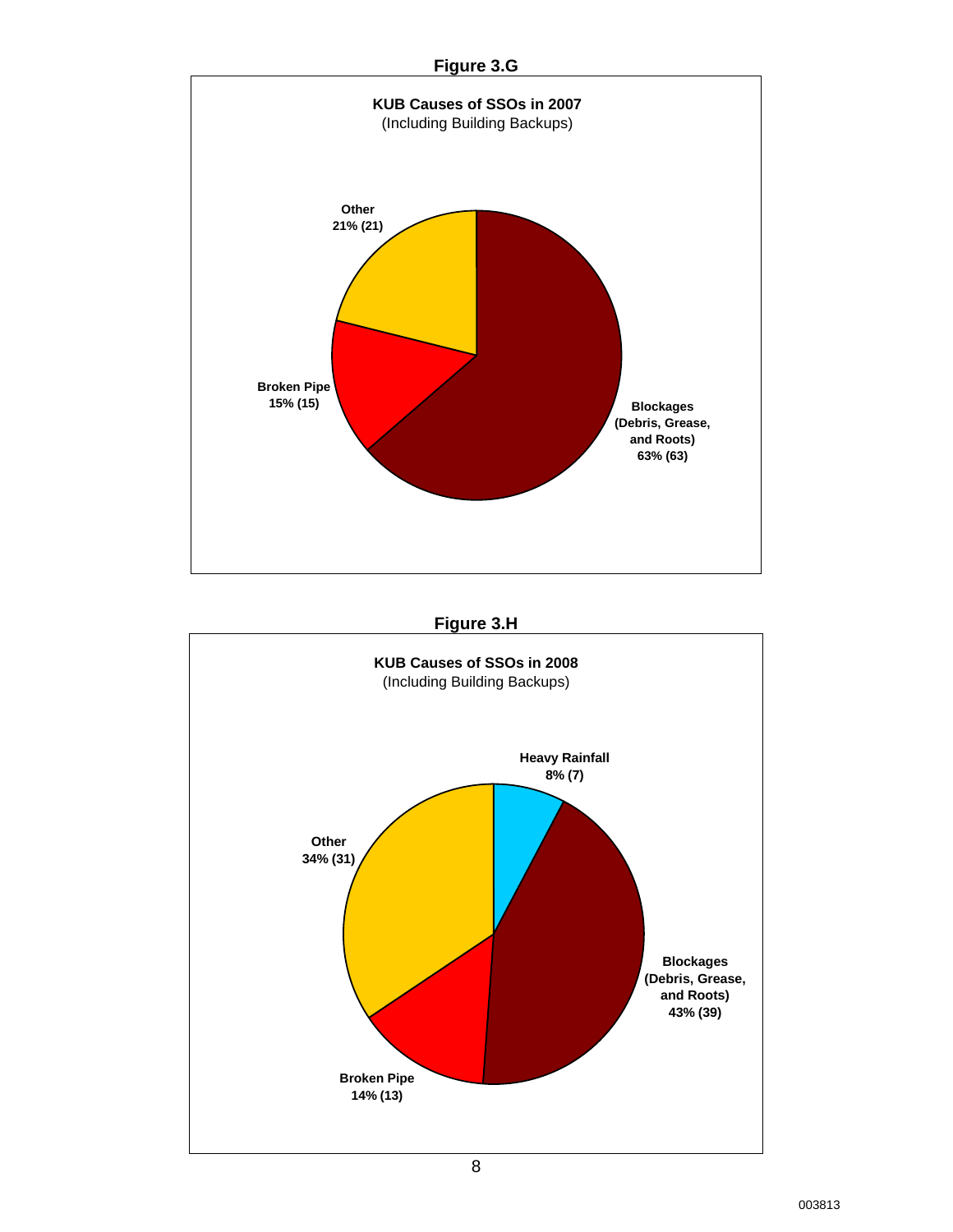## **Analysis**

### *Blockages*

Blockage-related SSOs have declined significantly since 2002 (79 percent). KUB's Blockage Abatement (BA) Program, an operational and maintenance approach to blockage-related overflows, has also continuously improved over that period. For example, KUB restructured the program in 2004 to maximize cleaning efforts by updating the frequencies and type of maintenance activities. KUB also selected a contractor to perform BA maintenance in 2004 so internal resources could focus on proactive maintenance and assessment. Blockage-related events were the lowest recorded in 2008 and represented a 38 percent decrease from 2007.

Along with the BA Program, KUB's successful Grease Control Program also played a role in the decrease in blockage-related SSOs over time. Each of those programs is described in greater detail in submittals for the GLPM and Grease Control Program. An update on progress of these programs is included in the 2007 Annual MOM Progress Report.

### *Heavy Rainfall*

The Heavy Rainfall events increased dramatically in 2002 and 2003 and decreased by 86 percent from 2003 to 2005. That increase corresponded to a dramatic increase in rainfall in the Knoxville area that caused rainfall derived inflow and infiltration (RD I/I) to exceed system capacity. In just two weekends in February 2003, for example, heavy rains that flooded roads, homes, and businesses and caused mudslides also led to 115 SSOs. The number of rainfall-related events increased again in 2006 due to a 3-day period of rain from September 22-24. During this event, rain gauges across our service territory recorded between 4.39 and 5.88 inches of rain, with 1-day (24 hour) totals between 3.95 and 5.05 inches. This event alone resulted in 33 rainfall-related overflows, which represents 22 percent of the SSOs that occurred in 2006.

Following the 2007 drought year during which no events were due to heavy rainfall, normal rainfall in 2008 caused seven events. From the high in 2003, this is still a 97 percent decrease and is a testament to the effort put forth rehabilitating the collection system and constructing four storage facilities.

KUB currently has 26 automated manhole surcharge indicators in place that are monitored using depth sensors and telemetry. When a manhole is in surcharging condition at an overflow level, an alarm occurs and crews are dispatched to initiate the response outlined in the Sewer Overflow Response Plan (SORP).

The "Long-Term Capital Improvement" column of the SSOER identifies areas that are susceptible to impacts of I/I and it lists ongoing or planned system improvements to address I/I issues.

### *Broken Pipe*

Events due to broken pipe increased by 47 percent from 2006 to 2007 due to drought conditions. Dry ground can shift abruptly and weaken pipe joints. There was a 13 percent decrease from 2007 to 2008, which can be attributed to a return to normal weather conditions.

### *Other*

Construction failures, flushing operations, grinder pumps, WWTP, and pump station issues were the primary drivers in this category. Other causes increased steadily from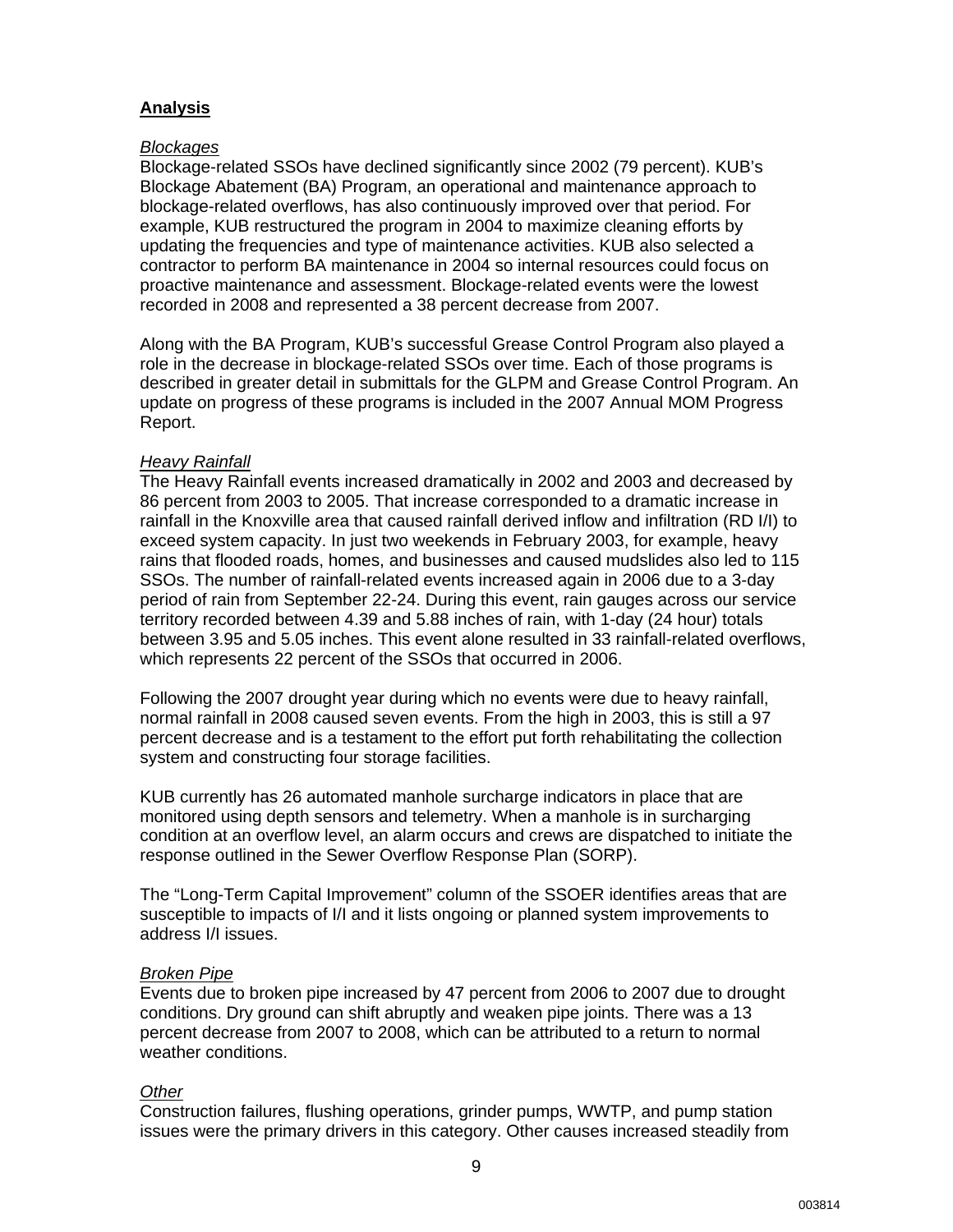2001 to 2005, but decreased in 2006 and 2007. The 32 percent increase from 2007 to 2008 is mainly due to increased inspections of KUB-owned grinder pumps. Inspectors frequently discovered and reported SSOs due to electrical failure. In response, KUB has implemented a preventive maintenance program for grinder pumps. Construction failures can be a result of operational failures during construction projects by internal and external forces. For example, a contractor failing to reconnect a service lateral is categorized as a construction failure.

The number of WWTP and pump station driven SSOs has steadily decreased since 2003 as a result of process control improvements at the plant and continued preventive maintenance improvements at the pump stations.

### Sanitary Sewer Overflow Volumes

Figures 4.A and 4.B represent the SSO volumes between 2001 and 2008. For Figure 4.B, the SSO volumes were grouped into four volume ranges:

- Between 0 and 1000 gallons
- Between 1001 and 10,000 gallons
- Greater than 10,000 gallons
- Not available.

The last range describes events for which volume information was not available or was not recorded, such as for building backups.

![](_page_14_Figure_9.jpeg)

![](_page_14_Figure_10.jpeg)

# **Total SSO Volume per Year (Including Building Backups)**

The dramatic decrease in total volume from 2006 to 2007 more attributed to very low rainfall. All of the overflows that occurred in 2007 were dry weather events. It is important to note that KUB strives to recover as much volume as possible during each event. Volume continued to decrease (99 percent) in 2008. Only one event during 2008 resulted in a greater than 100,000 gallon loss. Events are identified earlier which has resulted in smaller discharges. Also, the utilization of KUB's four new storage facilities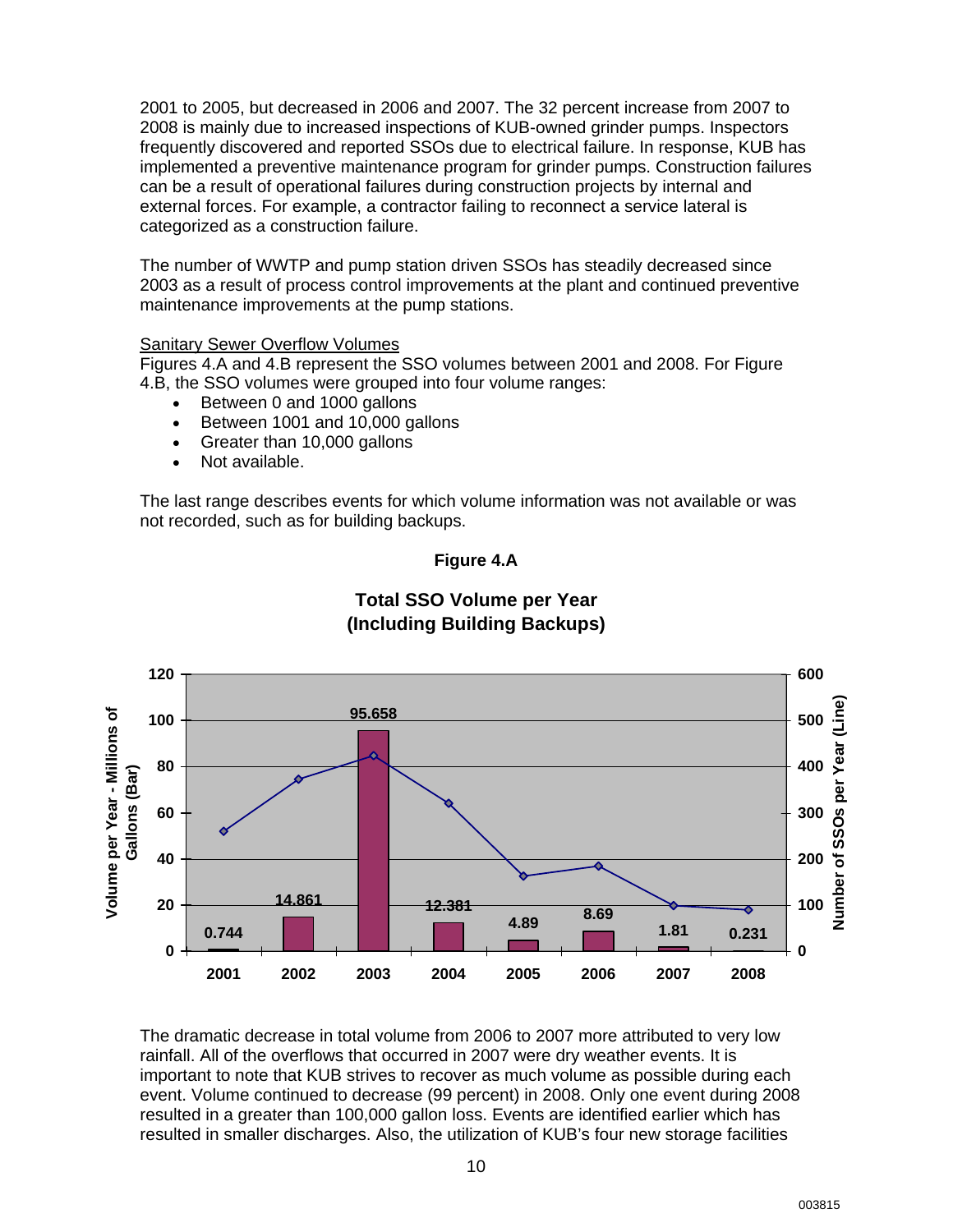and rehabilitation efforts has significantly reduced the flows in the sewer system during heavy rainfall events. With a return to normal rainfall levels in 2008, chronic overflow locations have nearly been eliminated.

![](_page_15_Figure_1.jpeg)

**Figure 4.B** 

The SORP, updated in 2009, provides structured volume estimating techniques for field crews. The SORP provides three basic techniques to determine the amount of discharge that occurred:

- Calculating Rectangular Spill Areas
- Calculating Based on Duration and Number of Residential Services
- Calculating Based on Duration and Flow Rate.

### *0 to 1000 gallons*

In all eight years, this volume range accounted for the most SSO events. Most of these events were related to blockages or other non-rain-related events.

### *1001 to 10,000 gallons*

This volume range can again be related to non-rain events. The trend for this range is similar to the 0 to 1000 gallons trend.

### *Greater than 10,000 gallons*

This volume range represents the larger volume overflow events. These volumes are normally associated with rainfall-related events. The trend from 2001-2004 is similar to the previous categories. The number of events decreased significantly in 2005, however, due in part to a lower than average amount of rainfall as well as significant improvement projects in areas of chronic wet weather overflows. The increase from 2005 to 2006 can be attributed to the significant three-day event in September. The dramatic decrease in volumes for 2007 and 2008 can be directly correlated to the construction and use of four storage facilities.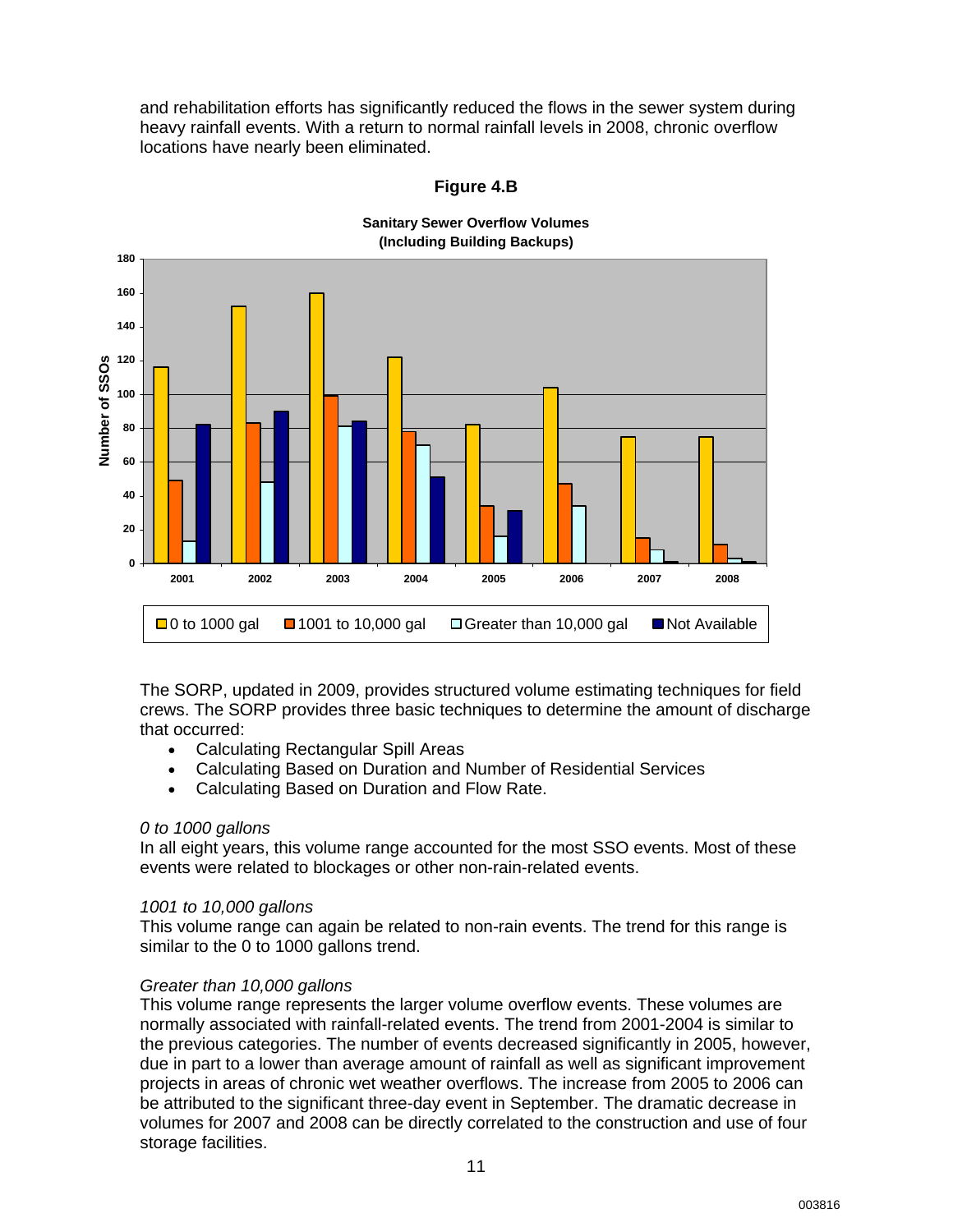### *Not Available (N/A)*

This volume range captures the volume estimations that responders were either not able to calculate or were not required to calculate according to KUB's record-keeping practices. KUB has not recorded the volume related to backups. Under KUB's revised SORP, crews calculate volumes for both overflows and building backups, where sufficient data is available.

### Sanitary Sewer Overflow Durations

Figure 6 represents the SSO durations between 2001 and 2008. Durations are typically based on the amount of time elapsed since the overflow was first observed until the time the overflow was observed to have stopped. In cases where KUB can document or has reason to believe the overflow had been ongoing prior to observation, durations may be estimated. In many cases, KUB mitigated the overflow shortly after confirmation of the event. The SSO durations were grouped into four ranges:

- Between 0 and 2 hours
- Between 2.1 and 5 hours
- Greater than 5 hours
- Not available.

The last category describes events for which duration information was not available or was not recorded, such as for building backups.

![](_page_16_Figure_9.jpeg)

![](_page_16_Figure_10.jpeg)

### **Sanitary Sewer Overflow Durations (Including Building Backups)**

### *0 to 2 hours*

This category shows a steady increase until 2003 and then a decline in 2004 and 2005, followed by a slight increase in 2006. Durations again decreased in 2007 and 2008. With this category having the highest number of events from 2005 to 2008, the increased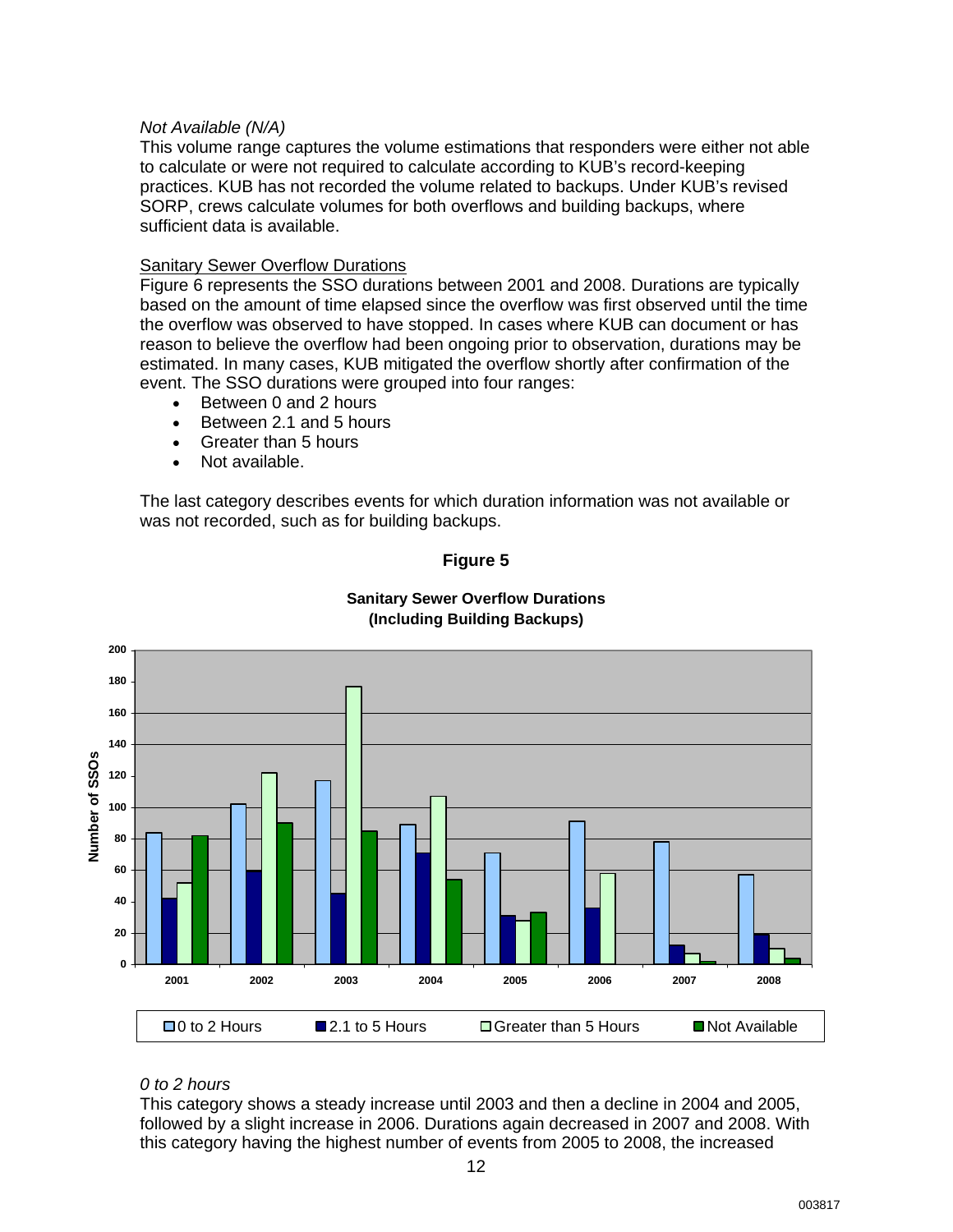response time directed by the SORP is evident. There was a 27 percent decrease from 2007 to 2008. The lowest annual number of occurrences was 57 in 2008, and the highest was 117 in 2003. This duration range is typically associated with blockagerelated events.

### *2.1 to 5 hours*

This category fluctuates over the timeframe. The range was from a low of 12 in 2007 to a high of 71 in 2004. Again, this duration is related to blockage and/or rain events.

### *Greater than 5 hours*

This duration range represented the largest number of events from 2002 to 2004. The lowest annual number of occurrences was 7 in 2007, and the highest was 177 in 2003. The number of occurrences in this category increased by 52 percent from 2005 to 2006 due to the significant three-day event in September. The number of occurrences dropped significantly in 2007, but increased slightly in 2008. These durations are typically associated with rainfall events.

### *Not Available (N/A)*

This category captures the durations for which responders were either not able to document or were not required to document according to KUB's record-keeping practices. Over 90 percent of the occurrences each year were related to building backups. Under KUB's revised SORP, crews document durations for both overflows and building backups, where sufficient data is available.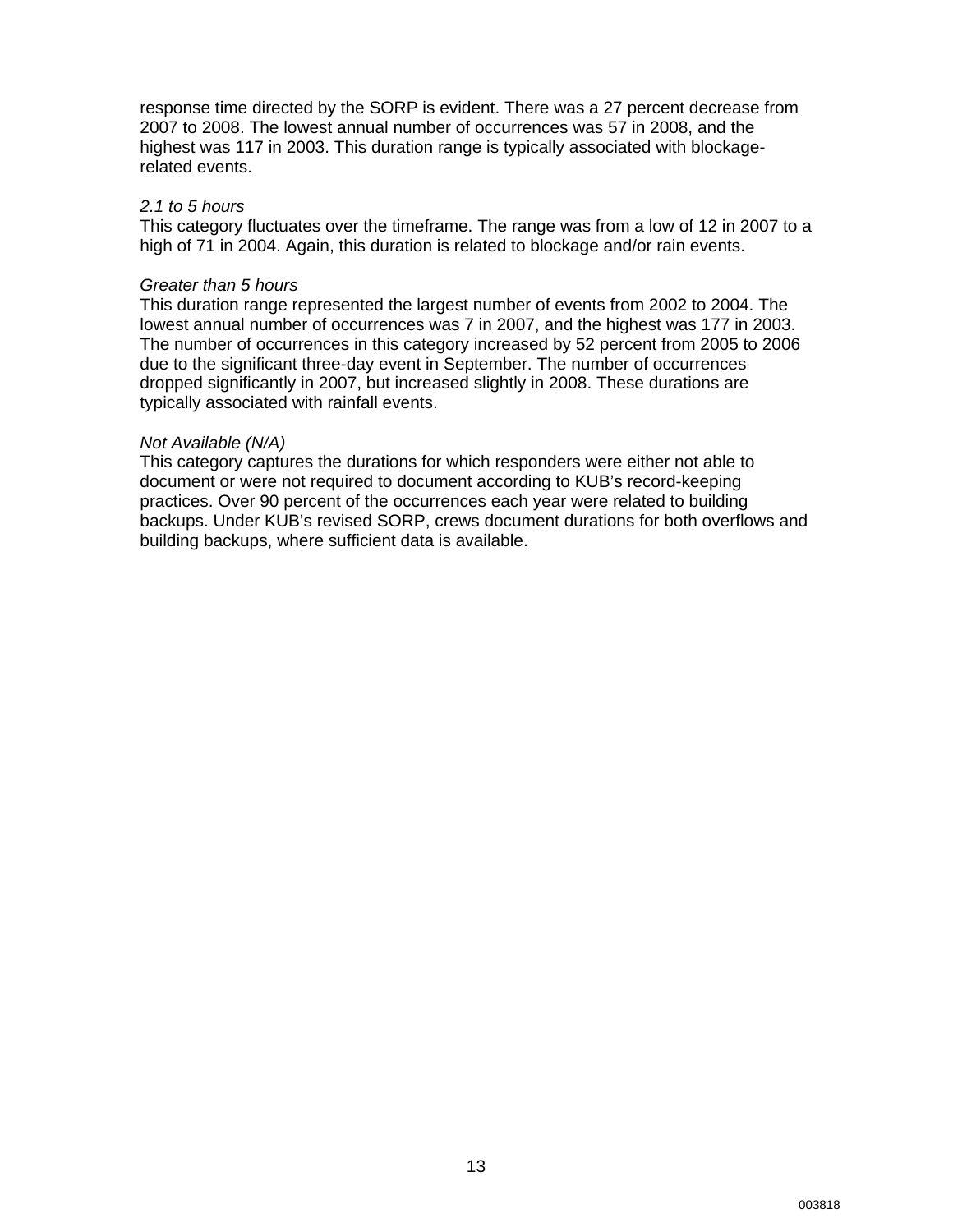|                      |                                                 | $\overline{4}$           |                                          |                                                                                 |                                                                                                                                                                                                                                           |                                     |                                  |                                                      |                                                                   |                                                              |                        |
|----------------------|-------------------------------------------------|--------------------------|------------------------------------------|---------------------------------------------------------------------------------|-------------------------------------------------------------------------------------------------------------------------------------------------------------------------------------------------------------------------------------------|-------------------------------------|----------------------------------|------------------------------------------------------|-------------------------------------------------------------------|--------------------------------------------------------------|------------------------|
|                      |                                                 |                          |                                          |                                                                                 |                                                                                                                                                                                                                                           |                                     |                                  |                                                      |                                                                   |                                                              |                        |
|                      |                                                 |                          |                                          | Private                                                                         |                                                                                                                                                                                                                                           |                                     |                                  |                                                      |                                                                   |                                                              |                        |
| Date                 | <b>Street # Street</b>                          |                          | Watershed                                | <b>Overflow Location</b><br>Property<br>Rasiı                                   | <b>Cause of SSO/KUB Response</b>                                                                                                                                                                                                          | Volume (Gallons)   Duration (Hours) |                                  | Event occurred two or more times<br>within 12 months | <b>Long-Term Capital Project</b>                                  | <b>Short-Term Controls</b><br><b>Blockage Abatement (BA)</b> | <b>BA Schedule</b>     |
|                      |                                                 |                          |                                          | Location                                                                        |                                                                                                                                                                                                                                           |                                     |                                  |                                                      |                                                                   |                                                              |                        |
|                      |                                                 |                          |                                          |                                                                                 |                                                                                                                                                                                                                                           |                                     |                                  |                                                      |                                                                   |                                                              |                        |
| 3/10/05              | 3921 ACORN DR                                   | KUW                      | <b>First Creek</b>                       | MH 39-20 & Cleanout<br>$\overline{2}$                                           | The sewer main was flushed to remove the blockage caused by debris caught behind a protruding lateral.                                                                                                                                    | 21600                               | 36                               |                                                      | Future Construction Planned                                       | BA                                                           | 12 Months              |
| 5/22/06              | 4322 ANDERSON ROAD<br>4811 BEVERLY RD           | <b>KUW</b><br><b>KUW</b> | <b>First Creek</b>                       | MH 43-1<br>$\overline{2}$<br>MH 39-44 & 39-4<br>$\overline{2}$                  | The sewer main was flushed to remove the blockage and the pipe was repaired.                                                                                                                                                              | 2517                                | $\overline{7}$<br>$\mathbf{R}$   |                                                      | Future Construction Planned<br>Future Construction Planned        | Repair Completed / BA<br>BA                                  | 6 Months<br>12 Months  |
| 11/24/04<br>6/7/05   | 4817 BEVERLY RD                                 | KUW                      | <b>First Creek</b><br><b>First Creek</b> | MH 39-45                                                                        | Heavy rainfall in the area resulted in high flows in the collection system<br>Heavy rainfall in the area resulted in high flows in the collection system                                                                                  | 9360<br>480                         |                                  |                                                      | <b>Future Construction Planned</b>                                |                                                              | 12 Months              |
| 7/12/02              | 4963 BEVERLY RD                                 | <b>KUW</b>               | <b>First Creek</b>                       | MH 39-48<br>2                                                                   | The sewer main was flushed to remove the blockage caused by roots.                                                                                                                                                                        | 10 <sup>1</sup>                     | 0.5                              |                                                      | N/A                                                               | <b>BA</b>                                                    | 6 Months               |
| 9/23/06              | 4817 BEVERLY ROAD                               | <b>KUW</b>               | <b>First Creek</b>                       | Lateral Cleanout & MH 39-4<br>$\overline{2}$                                    | Rainfall amounts between 3.95" & 5.05" fell across the service area producing I & I and high flows in the sewer mains.                                                                                                                    | 2272                                | 6                                |                                                      | Future Construction Planned                                       | BA                                                           | 12 Months              |
| 8/29/02              | 4710 MURPHY RD                                  | <b>KUW</b>               | <b>First Creek</b>                       | $\overline{2}$<br><b>Residential Pump Station</b>                               | The wastewater pump station overflowed due to a mechanical failure at the station.                                                                                                                                                        | 10 <sup>1</sup>                     |                                  |                                                      | N/A                                                               | <b>Repair Completed</b>                                      | N/A                    |
| 3/25/08              | 4710 MURPHY ROAD                                | <b>KUW</b>               | <b>First Creek</b>                       | Wetwell                                                                         | The mechanical failure of the residential grinder pump was repaired                                                                                                                                                                       | 14                                  |                                  |                                                      | N/A                                                               | Repair Completed                                             | N/A                    |
| 7/12/07              | 4900 MURPHY ROAD                                | <b>KUW</b>               | <b>First Creek</b>                       | $\overline{2}$<br>MH 67-154                                                     | The sewer main was flushed to remove the blockage caused by debris.                                                                                                                                                                       | 19,635                              | 24                               |                                                      | N/A<br><b>Future Construction Planned</b>                         | B A<br><b>BA</b>                                             | 6 Months<br>12 Months  |
| 4/29/04<br>4/12/05   | 3920 OAKLAND DR<br>3920 OAKLAND DR              | <b>KUW</b><br><b>KUW</b> | <b>First Creek</b><br><b>First Creek</b> | MH 39-19<br><b>Broken Latera</b>                                                | The sewer main was flushed to remove the blockage caused by roots<br>The service lateral collapse was caused by vehicular traffic involved in the cleanup of a previous SSO.                                                              | 120<br>480                          | 48                               |                                                      | Future Construction Planned                                       | Repair Completed                                             | N/A                    |
| 2/19/03              | 4144 OAKLAND DF                                 | <b>KUW</b>               | <b>First Creek</b>                       | $\overline{2}$<br>MH 39-48                                                      | Heavy rainfall in the area resulted in high flows in the collection system                                                                                                                                                                | 360                                 |                                  |                                                      | Future 5 Yr Plan                                                  | BA                                                           | 6 Months               |
| 2/22/03              | 4144 OAKLAND DR                                 | <b>KUW</b>               | <b>First Creek</b>                       | MH 39-48<br>$\overline{2}$                                                      | Heavy rainfall in the area resulted in high flows in the collection system                                                                                                                                                                | 240                                 | $\overline{2}$                   | $\checkmark$                                         | Future 5 Yr Plan                                                  | <b>BA</b>                                                    | 6 Months               |
| 2/6/04               | 4144 OAKLAND DR                                 | <b>KUW</b>               | <b>First Creek</b>                       | MH 39-4 & 39-5<br>$\overline{2}$                                                | Heavy rainfall in the area resulted in high flows in the collection system                                                                                                                                                                | 12,000                              | 20                               | $\checkmark$                                         | Future Construction Planned                                       | <b>BA</b>                                                    | 12 Months              |
| 3/10/04              | 4144 OAKLAND DR                                 | <b>KUW</b>               | <b>First Creek</b>                       | MH 39-4                                                                         | Heavy rainfall in the area resulted in high flows in the collection system                                                                                                                                                                | 450                                 | $\Delta$                         | $\checkmark$                                         | Future Construction Planned                                       | BA                                                           | 12 Months              |
| 11/30/04             | 4144 OAKLAND DR                                 | <b>KUW</b>               | <b>First Creek</b>                       | MH 39-4<br>$\overline{2}$<br>2                                                  | Heavy rainfall in the area resulted in high flows in the collection system                                                                                                                                                                | 1080                                |                                  | $\checkmark$                                         | Future Construction Planned<br>Future Construction Planned        | <b>BA</b><br>BA                                              | 12 Months<br>12 Months |
| 12/7/04<br>12/11/04  | 4144 OAKLAND DR<br>4144 OAKLAND DR              | <b>KUW</b><br><b>KUW</b> | <b>First Creek</b><br><b>First Creek</b> | MH 39-4 & 39-44<br>MH 39-4, 39-44 & 39-45<br>$\overline{2}$                     | Heavy rainfall in the area resulted in high flows in the collection system<br>Heavy rainfall in the area resulted in high flows in the collection system                                                                                  | 2000<br>60                          | 2.75<br>$\overline{1}$           | $\checkmark$                                         | Future Construction Planned                                       | BA                                                           | 12 Months              |
| 1/19/01              | OAKLAND DR & BEVERLY RD                         | <b>KUW</b>               | <b>First Creek</b>                       | 2<br>MH 39-4                                                                    | Heavy rainfall in the area resulted in high flows in the collection system/Blockage caused by debris.                                                                                                                                     | 2000                                | $\overline{4}$                   |                                                      | N/A                                                               | <b>BA</b>                                                    | 12 Months              |
| 5/28/08              | 4144 OAKLAND DRIVE                              | <b>KUW</b>               | <b>First Creek</b>                       | MHs 39-4,39-44&39-45 and Lateral CO<br>2                                        | Heavy rainfall in the area resulted in high flows in the collection system                                                                                                                                                                | 45,655                              | $\mathcal{D}$                    | $\checkmark$                                         | Current 5 Yr Plan                                                 | N/A                                                          | N/A                    |
| 12/11/08             | 4144 OAKLAND DRIVE                              | <b>KUW</b>               | <b>First Creek</b>                       | $\overline{2}$<br>MH 39-4                                                       | Heavy rainfall in the area resulted in high flows in the collection system                                                                                                                                                                | 150                                 | $\overline{2}$                   |                                                      | Current 5 Yr Plan                                                 | N/A                                                          | N/A                    |
| 9/12/01              | 4904 SHANNON LN                                 | <b>KUW</b>               | <b>First Creek</b>                       | $\overline{2}$<br>MH 43-26                                                      | The sewer main was flushed to remove the blockage caused by grease and roots                                                                                                                                                              | 4500                                | 72                               |                                                      | Future 5 Yr Plan                                                  | <b>BA/Grease Control</b>                                     | 6 Months               |
| 1/10/02              | 4904 SHANNON LN<br>4904 SHANNON LN              | <b>KUW</b>               | <b>First Creek</b>                       | MH 43-26<br>2<br>MH 43-26                                                       | The sewer main was flushed to remove the blockage caused by roots.<br>The sewer main was flushed to remove the blockage caused by roots                                                                                                   | 1500<br>3000                        | 24<br>10 <sup>1</sup>            | $\checkmark$<br>$\checkmark$                         | Future 5 Yr Plan                                                  | BA<br><b>BA</b>                                              | 6 Months               |
| 12/25/03<br>12/26/05 | 4904 SHANNON LN                                 | <b>KUW</b><br><b>KUW</b> | <b>First Creek</b><br><b>First Creek</b> | MH 43-26<br>$\overline{2}$                                                      | The sewer main was flushed to remove the blockage caused by roots                                                                                                                                                                         | 4,314                               |                                  |                                                      | Future 5 Yr Plan<br><b>Future Construction Planned</b>            | <b>BA</b>                                                    | 6 Months<br>6 Months   |
| 11/27/05             | 4905 SHANNON LN                                 | <b>KUW</b>               | <b>First Creek</b>                       | $\overline{2}$<br>MH 43-10                                                      | The sewer main was flushed to remove the blockage caused by roots.                                                                                                                                                                        | 11.209                              | 1.5                              |                                                      | Future Construction Planned                                       | <b>BA</b>                                                    | 6 Months               |
| 2/2/06               | 5544 WASHINGTON PIKE                            | <b>KUW</b>               | <b>First Creek</b>                       | Leaking LP Force Main<br>2                                                      | There was a small leak from a coupling on the low-pressure force main.                                                                                                                                                                    | 650                                 | 48                               | $\checkmark$                                         | N/A                                                               | <b>Repair Completed</b>                                      | N/A                    |
| 1/21/05              | 5548 WASHINGTON PIKE                            | <b>KUW</b>               | <b>First Creek</b>                       | 2<br>Leaking Force Main Valve                                                   | The leaking force main valve was repaired                                                                                                                                                                                                 | 3740                                | $\mathbf{A}$                     | $\checkmark$                                         | N/A                                                               | Repair Completed                                             | N/A                    |
| 8/22/05              | 5548 WASHINGTON PIKE<br>5548 WASHINGTON PIKE    | <b>KUW</b>               | <b>First Creek</b>                       | Force Main Valve Leak                                                           | The leaking force main valve was repaired.                                                                                                                                                                                                | 187                                 |                                  | $\checkmark$                                         | N/A                                                               | <b>Repair Completed</b>                                      | N/A                    |
| 3/9/06               | 5904 WASHINGTON PIKE                            | <b>KUW</b><br><b>KUW</b> | <b>First Creek</b><br><b>First Creek</b> | 2<br>Leaking LP Force Main<br>2                                                 | There was a small leak on the low-pressure force main.<br>The sewer main was flushed to remove the blockage caused by grease and debris.                                                                                                  | 265<br>19                           | 0.5<br>1.5                       |                                                      | N/A<br>N/A                                                        | Repair Completed<br>B A / Grease Contro                      | N/A<br>6 Months        |
| 6/6/07<br>6/6/05     | 5548 WASHINGTON PK                              | <b>KUW</b>               | <b>First Creek</b>                       | Grease Trap<br>Broken Force Mai                                                 | The intermittent leak from the force main coupling was repaired.                                                                                                                                                                          | 360                                 |                                  | $\checkmark$                                         | N/A                                                               | Repair Completed                                             | N/A                    |
| 1/2/02               | 5604 BROADWAY                                   | <b>KUW</b>               | <b>First Creek</b>                       | MH 17-9<br>3                                                                    | The sewer main was flushed to remove the blockage caused by roots.                                                                                                                                                                        | 50                                  | $\overline{\mathbf{3}}$          |                                                      | N/A                                                               | <b>BA</b>                                                    | 9 Months               |
| 10/21/07             | 2801 HOLBROOK DRIVE                             | <b>KUW</b>               | <b>First Creek</b>                       | MH 6-7<br>$\mathbf{3}$                                                          | The sewer main was flushed to remove the blockage caused by grease                                                                                                                                                                        | 180                                 | $\overline{1}$                   |                                                      | N/A                                                               | B A / Grease Control                                         | 6 Months               |
| 9/25/06              | 5608 JACKSBORO PIKE                             | <b>KUW</b>               | <b>First Creek</b>                       | MH 2-196<br>$\mathbf{3}$                                                        | The sewer main was flushed to remove the blockage caused by grease                                                                                                                                                                        | 360                                 | $\overline{1}$                   |                                                      | Future Construction Planned                                       | <b>BA/Grease Control</b>                                     | 6 Months               |
| 2/19/08              | 5364 NORTH BROADWAY                             | <b>KUW</b>               | <b>First Creek</b>                       | MH 10-4                                                                         | The sewer main was flushed to remove the blockage caused by grease and debris                                                                                                                                                             |                                     | 0.5                              |                                                      | N/A                                                               | <b>BA/Grease Control</b>                                     | 6 Months               |
| 11/23/05<br>3/3/08   | 5604 NORTH BROADWAY<br>2108 BELCARO DRIVE       | <b>KUW</b><br><b>KUW</b> | <b>First Creek</b><br><b>First Creek</b> | MH 17-9<br>3<br>MH 18-117<br>$\overline{4}$                                     | The sewer main was flushed to remove the blockage caused by debris<br>The sewer main was flushed to remove the blockage caused by debris.                                                                                                 | 204<br>$\overline{1}$               | 0.25                             |                                                      | N/A<br>N/A                                                        | BA<br>BA                                                     | 12 Months<br>6 Months  |
| 7/14/07              | 2021 COLD CREEK WAY                             | <b>KUW</b>               | <b>First Creek</b>                       | MH 22-45<br>$\overline{4}$                                                      | The sewer main was flushed to remove the blockage caused by debris.                                                                                                                                                                       | 7,967                               | 10                               |                                                      | N/A                                                               | <b>BA</b>                                                    | 6 Months               |
| 4/22/08              | 1713 DONNINGHAM DRIVE                           | <b>KUW</b>               | <b>First Creek</b>                       | $\overline{4}$<br>MH 22-211                                                     | The sewer main was flushed to remove the blockage caused by roots                                                                                                                                                                         | 35                                  |                                  |                                                      | N/A                                                               | BA                                                           | 6 Months               |
| 9/23/06              | 2837 E. WOODROW DRIVE                           | <b>KUW</b>               | <b>First Creek</b>                       | MHS 13-26, 13-49 & 13-55<br>BB<br>$\overline{4}$                                | Rainfall amounts between 3.95" & 5.05" fell across the service area producing I & I and high flows in the sewer mains.                                                                                                                    | 5040                                | 6                                |                                                      | <b>Future Construction Planned</b>                                | <b>BA</b>                                                    | 6 Months               |
| 12/22/04             | 2544 FAIR DR                                    | <b>KUW</b>               | <b>First Creek</b>                       | $\overline{4}$<br>MH 71                                                         | Heavy rainfall in the area resulted in high flows in the collection system                                                                                                                                                                | 1500                                | $\mathbf{A}$                     |                                                      | Future Construction Planned                                       | <b>BA</b>                                                    | 36 Months              |
| 9/23/06              | 2544 FAIR DRIVE                                 | <b>KUW</b>               | <b>First Creek</b>                       | MH 71<br>$\overline{4}$<br>$\overline{4}$                                       | Rainfall amounts between 3.95" & 5.05" fell across the service area producing I & I and high flows in the sewer mains.                                                                                                                    | 2880                                | 6                                |                                                      | <b>Future Construction Planned</b>                                | <b>BA</b>                                                    | 36 Months              |
| 2/17/07<br>9/25/06   | 2600 HOLBROOK DRIVE<br>308 KNOX ROAD            | <b>KUW</b><br>I KUW I    | <b>First Creek</b><br><b>First Creek</b> | MH 18-24<br>MH 80<br>$\overline{4}$                                             | The sewer main was physically cleaned and flushed to remove the blockage caused by debris and due to vandalism.<br>Rainfall amounts between 3.95" & 5.05" fell across the service area producing I & I and high flows in the sewer mains. | 3,600<br>720                        | -6                               |                                                      | N/A<br><b>Future Construction Planned</b>                         | <b>Repair Complete</b><br><b>BA</b>                          | N/A<br>36 Months       |
| 1/23/06              | 2828 LOWE ROAD                                  | <b>KUW</b>               | <b>First Creek</b>                       | $\overline{4}$<br>Unnconnected Lateral                                          | A contractor failed to reconnect a service lateral during a sewer rehabilitation project.                                                                                                                                                 | 15334                               | 9 months                         |                                                      | N/A                                                               | <b>Repair Completed</b>                                      | N/A                    |
| 5/8/08               | 2113 MARTHA BERRY DRIVE                         | <b>KUW</b>               | <b>First Creek</b>                       | MH 18-116<br>$\overline{4}$                                                     | The sewer main was flushed to remove the blockage caused by roots.                                                                                                                                                                        | 230                                 |                                  |                                                      | N/A                                                               | BA                                                           | 6 Months               |
| 2/22/03              | 2900 RENNOC RD                                  | <b>KUW</b>               | <b>First Creek</b>                       | MH 13-26 & 13-49 & Lateral<br><b>BB</b><br>$\overline{4}$                       | Heavy rainfall in the area resulted in high flows in the collection system.                                                                                                                                                               | 99,000                              | 60                               | $\checkmark$                                         | Future 5 Yr Plan                                                  | <b>BA</b>                                                    | 6 Months               |
| 4/17/03              | 2900 RENNOC RD                                  | <b>KUW</b>               | <b>First Creek</b>                       | $\overline{4}$<br>MH 13-26 & 13-49                                              | Heavy rainfall in the area resulted in high flows in the collection system                                                                                                                                                                | 3960                                | 11                               | $\checkmark$                                         | Future 5 Yr Plan                                                  | <b>BA</b>                                                    | 6 Months               |
| 5/6/03<br>1/5/04     | 2900 RENNOC RD<br>2900 RENNOC RD                | <b>KUW</b><br><b>KUW</b> | <b>First Creek</b><br><b>First Creek</b> | $\overline{4}$<br>MH 13-26 & 13-49<br>$\overline{4}$<br>MH 13-26, 13-49 & 13-55 | Heavy rainfall in the area resulted in high flows in the collection system<br>Heavy rainfall in the area resulted in high flows in the collection system.                                                                                 | 6975<br>10,920                      | 46.5<br>$\overline{7}$           | $\checkmark$                                         | Future 5 Yr Plan<br><b>Construction Underway</b>                  | <b>BA</b><br>BA                                              | 6 Months<br>6 Months   |
| 2/6/04               | 2900 RENNOC RD                                  | <b>KUW</b>               | <b>First Creek</b>                       | MH 13-26, 13-49 & 13-55<br>$\overline{4}$                                       | Heavy rainfall in the area resulted in high flows in the collection system                                                                                                                                                                | 25,260                              | 27.5                             | $\checkmark$                                         | <b>Construction Underway</b>                                      | BA                                                           | 6 Months               |
| 3/6/04               | 2900 RENNOC RD                                  | <b>KUW</b>               | <b>First Creek</b>                       | $\overline{4}$<br>MH 13-26, 13-49 & 13-55                                       | Heavy rainfall in the area resulted in high flows in the collection system.                                                                                                                                                               | 1800                                | $\overline{1}$                   |                                                      | <b>Construction Underway</b>                                      | BA                                                           | 6 Months               |
| 9/17/04              | 2900 RENNOC RD                                  | KUW                      | <b>First Creek</b>                       | MH 13-26                                                                        | Heavy rainfall in the area resulted in high flows in the collection system                                                                                                                                                                | 120                                 |                                  |                                                      | <b>Construction Underway</b>                                      | <b>BA</b>                                                    | 6 Months               |
| 11/24/04             | 2900 RENNOC RD                                  | <b>KUW</b>               | <b>First Creek</b>                       | MH 13-26<br>$\overline{4}$                                                      | Heavy rainfall in the area resulted in high flows in the collection system                                                                                                                                                                | 12,000                              | -8                               |                                                      | <b>Construction Underway</b>                                      | <b>BA</b>                                                    | 6 Months               |
| 12/7/04              | 2900 RENNOC RD                                  | <b>KUW</b>               | <b>First Creek</b>                       | $\overline{4}$<br>MH 13-26, 13-49 & 13-55                                       | Heavy rainfall in the area resulted in high flows in the collection system                                                                                                                                                                | 98.800                              | 14                               | $\checkmark$                                         | <b>Construction Underway</b>                                      | BA<br><b>BA</b>                                              | 6 Months               |
| 12/9/04              | 2900 RENNOC RD                                  | <b>KUW</b><br><b>KUW</b> | <b>First Creek</b><br><b>First Creek</b> | MH 13-26, 13-49 & 13-55<br>$\overline{4}$<br>BB<br>$\overline{4}$<br>MH 13-49   | Heavy rainfall in the area resulted in high flows in the collection system                                                                                                                                                                | 745,260<br>1020                     | 68.5<br>34                       |                                                      | <b>Construction Underway</b><br>Future 5 Yr Plan                  | <b>BA</b>                                                    | 6 Months<br>6 Months   |
| 2/16/03              | 2910 RENNOC RD<br>7/9/03 2910 RENNOC RD         | <b>KUW</b>               | First Creek                              | MH 13-49<br>$\overline{4}$                                                      | Heavy rainfall in the area resulted in high flows in the collection system<br>Heavy rainfall in the area resulted in high flows in the collection system                                                                                  | 720                                 | 6                                |                                                      | Future 5 Yr Plan                                                  | BA                                                           | 6 Months               |
| 11/6/03              | 2910 RENNOC RD                                  | <b>KUW</b>               | <b>First Creek</b>                       | MH 13-49 & 13-55<br>$\overline{a}$                                              | Heavy rainfall in the area resulted in high flows in the collection system                                                                                                                                                                | 75                                  | 1.25                             |                                                      | Future 5 Yr Plan                                                  | <b>BA</b>                                                    | 6 Months               |
| 6/27/04              | 2910 RENNOC RD                                  | <b>KUW</b>               | <b>First Creek</b>                       | Cleanout<br>$\overline{4}$                                                      | Heavy rainfall in the area resulted in high flows in the collection system.                                                                                                                                                               | 240                                 | 4                                |                                                      | <b>Construction Underway</b>                                      | BA                                                           | 6 Months               |
| 9/17/04              | 2928 RENNOC RD                                  | <b>KUW</b>               | <b>First Creek</b>                       | MH 13-49 & 13-55<br>$\overline{4}$                                              | Heavy rainfall in the area resulted in high flows in the collection system.                                                                                                                                                               | 5040                                | 6                                | $\checkmark$                                         | Construction Underway                                             | <b>BA</b>                                                    | 6 Months               |
| 4/8/06<br>4/24/06    | 2900 RENNOC ROAD<br>2900 RENNOC ROAD            | <b>KUW</b><br><b>KUW</b> | <b>First Creek</b>                       | MH 13-26<br>$\overline{4}$<br>MH 13-26, 13-49 & 13-55<br>$\overline{4}$         | Heavy rainfall in the area resulted in high flows in the collection system.<br>Heavy rainfall in the area resulted in high flows in the collection system                                                                                 | 7155<br>322                         | $\overline{7}$<br>$\overline{1}$ | $\checkmark$<br>$\checkmark$                         | Future Construction Planned<br><b>Future Construction Planned</b> | BA<br><b>BA</b>                                              | 6 Months<br>6 Months   |
| 1/18/06              | 2910 RENNOC ROAD                                | <b>KUW</b>               | <b>First Creek</b><br><b>First Creek</b> | Cleanout<br>$\overline{4}$                                                      | The sewer main was flushed to remove the blockage caused by debris.                                                                                                                                                                       | 61                                  | $\overline{1}$                   |                                                      | Future Construction Planned                                       | <b>BA</b>                                                    | 6 Months               |
| 1/3/07               | 3021 RENNOC ROAD                                | <b>KUW</b>               | <b>First Creek</b>                       | Lateral Cleanout<br>$\overline{4}$                                              | The sewer main was flushed to remove the blockage caused by grease                                                                                                                                                                        | 31                                  | $\overline{2}$                   |                                                      | N/A                                                               | B A / Grease Control                                         | 12 Months              |
| 12/9/08              | 2007 RIDGECREST DRIVE                           | <b>KUW</b>               | <b>First Creek</b>                       | MH 18-126<br>4                                                                  | The sewer main was flushed to remove the blockage caused by roots.                                                                                                                                                                        | 561                                 | -5                               |                                                      | N/A                                                               | BA                                                           | 6 Months               |
| 8/13/05              | 2647 WOODROW DR                                 | <b>KUW</b>               | <b>First Creek</b>                       | MHs 11-1, 11-2, 11-3, 11-34, 14-1, 15 & 80<br><b>BB</b><br>4                    | There was insufficient pump capacity at a third-party bypass pumping site.                                                                                                                                                                | 834,310                             | 10                               |                                                      | Future Construction Planned                                       | <b>Repair Completed</b>                                      | N/A                    |
| 1/31/05              | 1428 CARRIE BELLE DR<br>5601 CEDAR HEIGHTS ROAD |                          | KUW Second Creek                         | 5 <sup>5</sup><br>MH 4-144                                                      | The sewer main was flushed to remove the blockage caused by grease<br>The sewer main was flushed to remove the blockage caused by debris.                                                                                                 | 810                                 | 1.5<br>$\overline{1}$            |                                                      | N/A<br>N/A                                                        | <b>BA/Grease Control</b><br><b>BA</b>                        | 6 Months<br>6 Months   |
| 3/17/08              |                                                 |                          | KUW Second Creek                         | MH 35-22<br>5                                                                   |                                                                                                                                                                                                                                           | 360                                 |                                  |                                                      |                                                                   |                                                              |                        |
| 10/6/05              | 628 CEDAR LN                                    | <b>KUW</b>               | Second Creek                             | <b>Private Sewer</b>                                                            | The sewer main was compromised when a utility pole was installed. The pole was relocated and the sewer main was repaired.                                                                                                                 |                                     |                                  |                                                      | N/A                                                               | Repair Completed                                             | N/A                    |
| 10/24/08             | 405 MERCHANTS DRIVE                             |                          | KUW Second Creek                         | Leaking Joint<br>-5                                                             | The sewer main was flushed to remove the blockage caused by grease during a rainfall event.                                                                                                                                               | 280                                 | $\overline{1}$                   |                                                      | N/A                                                               | <b>BA</b>                                                    | 6 Months               |
| 7/7/08               | 4410 BUFFAT MILL ROAD                           |                          | LC   Loves Creek                         | MH 29-289<br>6                                                                  | The sewer main was flushed to remove the blockage caused by roots.                                                                                                                                                                        | 216                                 | $\mathbf{3}$                     |                                                      | N/A                                                               | <b>BA</b>                                                    | 6 Months               |
| 9/30/05              | 4405 DEL MABRY DR<br>3600 KENILWORTH LANE       |                          | LC Loves Creek<br>LC Loves Creek         | MH 29-381<br>6<br>6                                                             | The sewer main was flushed to remove the blockage caused by grease and debris.                                                                                                                                                            | 180<br>19                           | $\overline{1}$                   |                                                      | N/A<br>N/A                                                        | <b>BA</b><br>Repair Completed                                | 6 Months<br>N/A        |
| 11/19/08<br>4/7/06   | 3310 LEXANN LANE                                |                          | LC Loves Creek                           | <b>BBU and Service Lateral</b><br>6<br>MH 82-142                                | A private contractor installing a gas main bored through the service lateral.<br>The sewer main was flushed to remove the blockage caused by grease.                                                                                      | 48                                  | 0.75                             |                                                      | N/A                                                               | <b>BA/Grease Control</b>                                     | 6 Months               |
| 11/9/05              | 1312 MEMORY LN                                  |                          | LC Loves Creek                           | MH 29-33<br>6                                                                   | The sewer main was flushed to remove the blockage caused by roots.                                                                                                                                                                        | 748                                 | -8                               |                                                      | N/A                                                               | <b>BA</b>                                                    | 6 Months               |
| 2/26/05              | 5803 MILLERTOWN PIKE                            | LC                       | <b>Loves Creek</b>                       | Grinder Pump<br>6                                                               | There was a mechanical failure of the commercial grinder pump. The pump was replaced.                                                                                                                                                     | -5                                  | $\overline{2}$                   |                                                      | N/A                                                               | Repair Completed                                             | N/A                    |
| 8/4/05               | 7307 RISING RD                                  |                          | LC Loves Creek                           | 6<br>PS Wetwell                                                                 | The mechanical failure of the bubbler level indicator in the wetwell was repaired.                                                                                                                                                        | 1,000                               | 8                                |                                                      | N/A                                                               | Repair Completed                                             | N/A                    |
| 10/5/07              | 4435 SHANGRI-LA DRIVE<br>3001 SHELBOURNE RD     |                          | LC Loves Creek                           | MH 29-355<br>- 6<br>MH 82-1                                                     | The sewer main was flushed to remove the blockage caused by grease and roots                                                                                                                                                              |                                     | $\overline{1}$                   | $\checkmark$                                         | N/A                                                               | B A / Grease Control<br><b>BA</b>                            | 6 Months<br>3 Months   |
| 9/20/04<br>12/17/04  | 3001 SHELBOURNE RD                              |                          | LC Loves Creek<br>LC Loves Creek         | 6<br>6<br>MH 82-1                                                               | Heavy rainfall in the area resulted in high flows in the collection system<br>Heavy rainfall in the area resulted in high flows in the collection system.                                                                                 | 25<br>370                           | $\overline{2}$                   | $\checkmark$                                         | Future Construction Planned<br>Future Construction Planned        | <b>BA</b>                                                    | 3 Months               |
| 4/8/06               | 3001 SHELBOURNE ROAD                            | LC.                      | Loves Creek                              | MH 82-1<br>6                                                                    | Heavy rainfall in the area resulted in high flows in the collection system.                                                                                                                                                               | 38                                  | 3                                | $\checkmark$                                         | Construction Underway                                             | BA                                                           | 3 Months               |
| 4/22/06              | 3001 SHELBOURNE ROAD                            |                          | LC   Loves Creek                         | MH 82-1<br>6                                                                    | Heavy rainfall in the area resulted in high flows in the collection system.                                                                                                                                                               | 14945                               | 8                                | $\checkmark$                                         | <b>Construction Underway</b>                                      | <b>BA</b>                                                    | 3 Months               |
| 9/23/06              | 3001 SHELBOURNE ROAD                            | LC                       | <b>Loves Creek</b>                       | MH 82-1<br>6                                                                    | Rainfall amounts between 3.95" & 5.05" fell across the service area producing   &   and high flows in the sewer mains.                                                                                                                    | 1440                                | 6                                | $\checkmark$                                         | <b>Construction Underway</b>                                      | <b>BA</b>                                                    | 3 Months               |
| 2/18/05              | 4430 WASHINGTON CT                              | LC                       | Loves Creek                              | MH 74-17<br>6                                                                   | The sewer main was flushed to remove the blockage caused by grease and roots.                                                                                                                                                             | 270                                 | 1.5                              |                                                      | N/A                                                               | BA                                                           | 6 Months               |
| 1/23/02              | 4436 WASHINGTON CT<br>2304 WOODS CREEK RD       | LC                       | LC   Loves Creek<br><b>Loves Creek</b>   | MH 74-17<br>6<br><b>Grinder Pump</b><br>6                                       | Heavy rainfall in the area resulted in high flows in the collection system.                                                                                                                                                               | 720<br>-5                           | 3<br>$\overline{2}$              |                                                      | Future 5 Yr Plan<br>N/A                                           | N/A                                                          | N/A<br>N/A             |
| 8/23/05<br>1/27/07   | 4419 COSTER ROAD                                | <b>KUW</b>               | <b>First Creek</b>                       | $\overline{7}$<br>Cleanout                                                      | The residential grinder pump was replaced after the mechanical failure of the pump.<br>The sewer main was flushed to remove the blockage caused by roots and debris.                                                                      | 30                                  | $\overline{2}$                   |                                                      | N/A                                                               | Repair Completed<br><b>BA</b>                                | 6 Months               |
| 12/8/08              | 1902 HIGHLAND DRIVE                             | <b>KUW</b>               | <b>First Creek</b>                       | MH 17-32<br>$\overline{7}$                                                      | The sewer main was flushed to remove the blockage caused by roots.                                                                                                                                                                        | 1,025                               | 10                               |                                                      | N/A                                                               | BA                                                           | 6 Months               |
| 1/24/05              | 1711 MAPLE VIEW WAY                             | <b>KUW</b>               | <b>First Creek</b>                       | Private MH<br>$\overline{7}$                                                    | The sewer main was flushed to remove the blockage caused by debris and roots.                                                                                                                                                             | 374                                 | $\overline{2}$                   |                                                      | N/A                                                               | <b>BA</b>                                                    | 3 Months               |
| 3/28/05              | 4701 MINGLEWOOD RD                              | <b>KUW</b>               | <b>First Creek</b>                       | MH 29-20<br>$\overline{7}$                                                      | The sewer main was flushed to remove the blockage caused by grease and roots.                                                                                                                                                             | 125                                 | $\overline{1}$                   |                                                      | N/A                                                               | <b>BA</b>                                                    | 3 Months               |
| 3/28/03              | 4713 OLD BROADWAY                               | <b>KUW</b>               | <b>First Creek</b>                       | $\overline{7}$<br>MH <sub>2</sub>                                               | Heavy rainfall in the area resulted in high flows in the collection system.<br>Heavy rainfall in the area resulted in high flows in the collection system/Overflow had stopped prior to arrival of crew/Evidence of                       | Unknown                             | Unknown                          |                                                      | Future 5 Yr Plan                                                  | <b>BA</b>                                                    | 12 Months              |
| 1/28/04              | 4713 OLD BROADWAY                               | <b>KUW</b>               | <b>First Creek</b>                       | MH <sub>2</sub>                                                                 | SSO was present.                                                                                                                                                                                                                          | 50                                  |                                  | $\checkmark$                                         | Future Construction Planned                                       | <b>BA</b>                                                    | 12 Months              |
| 2/6/04               | 4713 OLD BROADWAY                               | <b>KUW</b>               | <b>First Creek</b>                       | MH <sub>2</sub><br>$\overline{7}$                                               | Heavy rainfall in the area resulted in high flows in the collection system.                                                                                                                                                               | 13,500                              | 18                               | $\checkmark$                                         | Future Construction Planned                                       | <b>BA</b>                                                    | 12 Months              |
| 3/6/04               | 4713 OLD BROADWAY                               | <b>KUW</b>               | <b>First Creek</b>                       | MH <sub>2</sub><br>$\overline{7}$                                               | Heavy rainfall in the area resulted in high flows in the collection system.                                                                                                                                                               | 3150                                | 2.5                              | $\checkmark$                                         | Future Construction Planned                                       | BA                                                           | 12 Months              |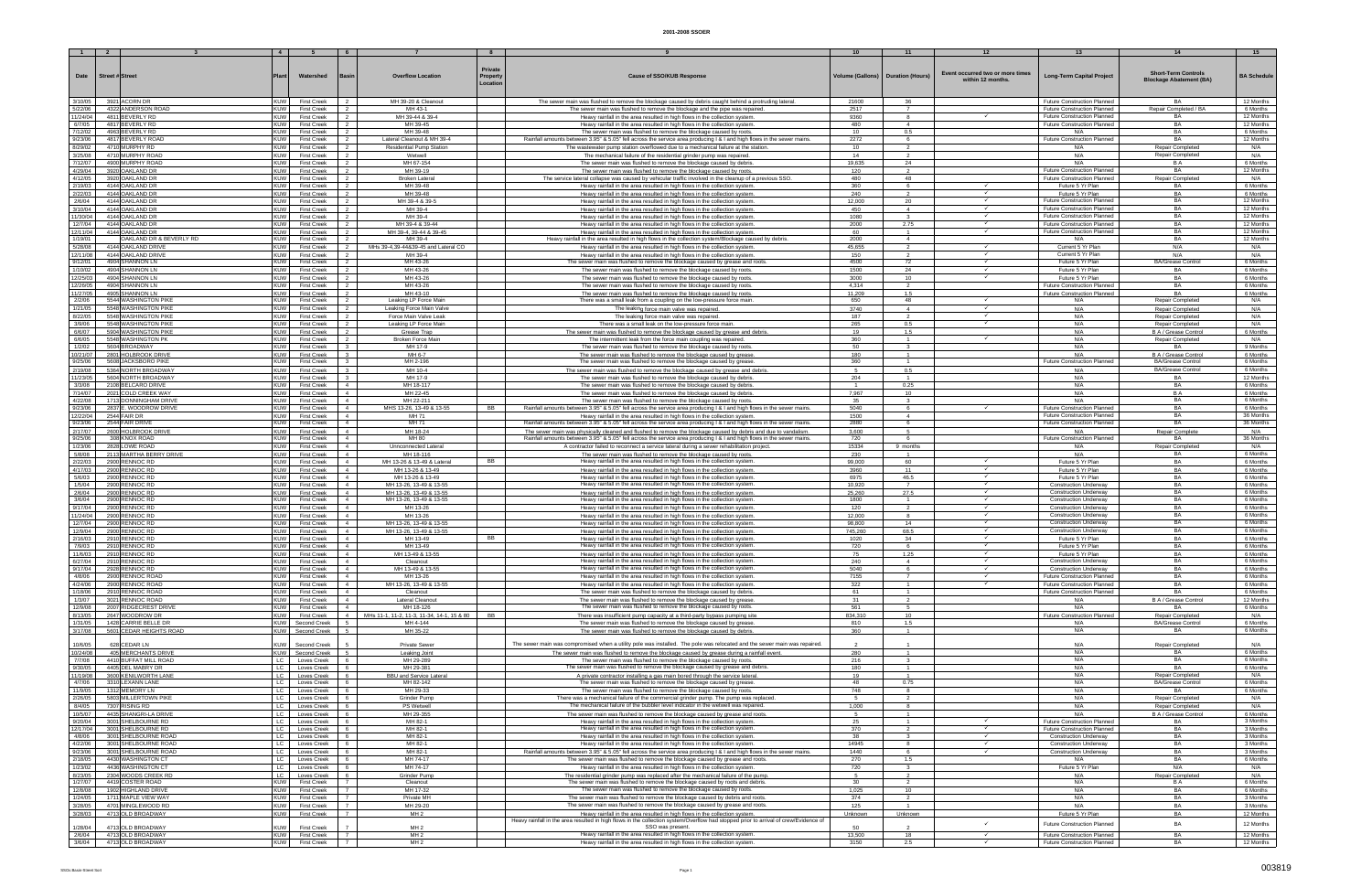| $\blacksquare$      |                                                             | $\overline{4}$           |                                          | - 6                                                                    | $\mathbf{R}$                           |                                                                                                                                                                                                                                |                                     |                                    |                                                       |                                                                   | -14                                                          | - 15                   |
|---------------------|-------------------------------------------------------------|--------------------------|------------------------------------------|------------------------------------------------------------------------|----------------------------------------|--------------------------------------------------------------------------------------------------------------------------------------------------------------------------------------------------------------------------------|-------------------------------------|------------------------------------|-------------------------------------------------------|-------------------------------------------------------------------|--------------------------------------------------------------|------------------------|
| Date                | <b>Street # Street</b>                                      |                          | Watershed                                | <b>Overflow Location</b><br>3asir                                      | Private<br><b>Property</b><br>Location | <b>Cause of SSO/KUB Response</b>                                                                                                                                                                                               | Volume (Gallons)   Duration (Hours) |                                    | Event occurred two or more times<br>within 12 months. | <b>Long-Term Capital Project</b>                                  | <b>Short-Term Controls</b><br><b>Blockage Abatement (BA)</b> | <b>BA Schedule</b>     |
| 6/23/04<br>9/20/04  | 4713 OLD BROADWAY<br>4713 OLD BROADWAY                      | <b>KUW</b><br><b>KUW</b> | <b>First Creek</b><br><b>First Creek</b> | MH <sub>2</sub><br>$\overline{7}$<br>MH <sub>2</sub>                   |                                        | Heavy rainfall in the area resulted in high flows in the collection system.<br>Heavy rainfall in the area resulted in high flows in the collection system                                                                      | N/A<br>561                          | N/A<br>-5                          | $\checkmark$                                          | <b>Future Construction Planned</b><br>Future Construction Planned | BA<br>BA                                                     | 12 Months<br>12 Months |
| 11/24/04            | 4713 OLD BROADWAY                                           | <b>KUW</b>               | <b>First Creek</b>                       | MH <sub>2</sub>                                                        |                                        | Heavy rainfall in the area resulted in high flows in the collection system                                                                                                                                                     | 2040                                | 11.3                               | $\checkmark$                                          | Future Construction Planned                                       | <b>BA</b>                                                    | 12 Months              |
| 12/1/04             | 4713 OLD BROADWAY                                           | <b>KUW</b>               | <b>First Creek</b>                       | $\overline{7}$<br>MH <sub>2</sub>                                      |                                        | Heavy rainfall in the area resulted in high flows in the collection system.                                                                                                                                                    | 37,400                              | 12                                 |                                                       | Future Construction Planned                                       | <b>BA</b>                                                    | 12 Months              |
| 12/7/04<br>12/9/04  | 4713 OLD BROADWAY<br>4713 OLD BROADWAY                      | <b>KUW</b><br><b>KUW</b> | <b>First Creek</b><br><b>First Creek</b> | MH <sub>2</sub><br>$\overline{7}$<br>MH <sub>2</sub><br>$\overline{7}$ |                                        | Heavy rainfall in the area resulted in high flows in the collection system<br>Heavy rainfall in the area resulted in high flows in the collection system                                                                       | 54,720<br>1,008,120                 | 9.5<br>62                          | $\checkmark$                                          | Future Construction Planned<br>Future Construction Planned        | <b>BA</b><br><b>BA</b>                                       | 12 Months<br>12 Months |
| 4/19/05             | 4713 OLD BROADWAY                                           | <b>KUW</b>               | <b>First Creek</b>                       | $\overline{7}$<br>MH <sub>2</sub>                                      |                                        | Heavy rainfall in the area resulted in high flows in the collection system                                                                                                                                                     | 250                                 |                                    |                                                       | Future Construction Planned                                       | <b>BA</b>                                                    | 12 Months              |
| 1/17/06             | 4713 OLD BROADWAY                                           | <b>KUW</b>               | <b>First Creek</b>                       | MH <sub>2</sub><br>$\overline{7}$                                      |                                        | Heavy rainfall in the area resulted in high flows in the collection system                                                                                                                                                     | 270                                 | $\overline{2}$                     |                                                       | <b>Construction Underway</b>                                      | <b>BA</b>                                                    | 12 Months              |
| 1/26/06<br>4/8/06   | 4713 OLD BROADWAY<br>4713 OLD BROADWAY                      | <b>KUW</b><br><b>KUW</b> | <b>First Creek</b><br><b>First Creek</b> | MH <sub>2</sub><br>$\overline{7}$<br>MH <sub>2</sub><br>$\overline{7}$ |                                        | A KUB CIPP contractor turned off a bypass pump before unplugging the sewer main.<br>Heavy rainfall in the area resulted in high flows in the collection system.                                                                | 14025<br>20196                      | $\overline{1}$<br>12 <sup>2</sup>  | $\checkmark$                                          | <b>Construction Underway</b><br><b>Construction Underway</b>      | <b>BA</b><br>BA                                              | 12 Months<br>12 Months |
| 4/22/06             | 4713 OLD BROADWAY                                           | <b>KUW</b>               | <b>First Creek</b>                       | MH <sub>2</sub><br>$\overline{7}$                                      |                                        | Heavy rainfall in the area resulted in high flows in the collection system.                                                                                                                                                    | 89670                               | 12                                 |                                                       | <b>Construction Underway</b>                                      | <b>BA</b>                                                    | 12 Months              |
| 9/24/06             | 4713 OLD BROADWAY                                           | <b>KUW</b>               | <b>First Creek</b>                       | MH <sub>2</sub><br>$\overline{7}$                                      |                                        | Rainfall amounts between 3.95" & 5.05" fell across the service area producing   &   and high flows in the sewer mains.                                                                                                         | 197712                              | 6                                  |                                                       | <b>Construction Underway</b>                                      | BA                                                           | 12 Months              |
| 2/19/03<br>9/23/06  | 4606 UPCHURCH RD<br>4600 UPCHURCH ROAD                      | <b>KUW</b><br><b>KUW</b> | <b>First Creek</b><br><b>First Creek</b> | MH 45<br>$\overline{7}$<br>MH 45<br>$\overline{7}$                     |                                        | Heavy rainfall in the area resulted in high flows in the collection system/Blockage caused by swags.<br>Rainfall amounts between 3.95" & 5.05" fell across the service area producing   &   and high flows in the sewer mains. | 90<br>360                           | 3<br>$\overline{2}$                |                                                       | N/A<br>N/A                                                        | BA<br><b>BA</b>                                              | 12 Months<br>12 Months |
| 11/24/04            | 1235 WATERCRESS DR                                          | <b>KUW</b>               | <b>First Creek</b>                       | MH 29-9                                                                |                                        | Heavy rainfall in the area resulted in high flows in the collection system/Blockage caused by grease.                                                                                                                          | 3960                                | 8.25                               |                                                       | N/A                                                               | <b>BA/Grease Control</b>                                     | 6 Months               |
| 12/11/08            | 1216 WATERCRESS DRIVE                                       | <b>KUW</b>               | <b>First Creek</b>                       | MH 29-9                                                                |                                        | Heavy rainfall in the area resulted in high flows in the collection system                                                                                                                                                     | 65                                  |                                    |                                                       | N/A                                                               | BA                                                           | 6 Months               |
| 9/23/06<br>12/16/05 | 1235 WATERCRESS DRIVE<br>1204 WOODCREST DR                  | <b>KUW</b><br><b>KUW</b> | <b>First Creek</b><br><b>First Creek</b> | MH 29-9<br>$\overline{7}$<br>Underground Flow                          |                                        | Rainfall amounts between 3.95" & 5.05" fell across the service area producing I & I and high flows in the sewer mains.<br>The sewer main was flushed to remove the blockage caused by roots.                                   | 1440<br>1,496                       | 6<br>$\overline{1}$                |                                                       | N/A<br>N/A                                                        | BA<br><b>BA</b>                                              | 6 Months<br>6 Months   |
| 2/22/07             | 1110 WOODCREST DRIVE                                        | <b>KUW</b>               | <b>First Creek</b>                       | MH 29-22                                                               |                                        | The sewer main was flushed to remove the blockage caused by roots and debris                                                                                                                                                   | 240                                 |                                    |                                                       | N/A                                                               | <b>BA</b>                                                    | 6 Months               |
| 2/15/07             | 3022 BORIGHT AVENUE                                         | <b>KUW</b>               | First Creek                              | -8<br>MH 35<br>MH 7-144<br>8                                           |                                        | The sewer main was physically cleaned and flushed to remove the blockage caused by debris and due to vandalism.                                                                                                                | 452,520                             | 108                                |                                                       | N/A                                                               | <b>Repair Complete</b>                                       | N/A                    |
| 7/11/07<br>3/29/05  | 1723 BREDA DRIVE<br>2004 DUTCH VALLEY DR                    | <b>KUW</b><br><b>KUW</b> | <b>First Creek</b><br><b>First Creek</b> | 8<br>MH 7-139                                                          |                                        | The sewer main was flushed to remove the blockage caused by grease<br>The sewer main was flushed to remove the blockage caused by grease                                                                                       | 288<br>120                          | 2<br>$\overline{1}$                |                                                       | N/A<br>N/A                                                        | B A / Grease Contro<br><b>BA</b>                             | 6 Months<br>6 Months   |
| 1/10/06             | 2631 EMORILAND BLVD                                         | <b>KUW</b>               | <b>First Creek</b>                       | MH 9-39<br>-8                                                          |                                        | The sewer main was flushed to remove the blockage caused by roots.                                                                                                                                                             | 92                                  | $\overline{1}$                     |                                                       | Future Construction Planned                                       | <b>BA</b>                                                    | 9 Months               |
| 3/20/06             | 1817 ROCKY VIEW WAY                                         | <b>KUW</b>               | <b>First Creek</b>                       | MH 7-142<br>8                                                          |                                        | The sewer main was flushed to remove the blockage caused by grease                                                                                                                                                             | 10800                               | $\overline{4}$                     | $\checkmark$                                          | N/A                                                               | <b>BA/Grease Control</b>                                     | 6 Months               |
| 12/9/04<br>1/23/02  | 2528 TECOMA DR<br>2900 TECOMA DR                            | <b>KUW</b><br><b>KUW</b> | <b>First Creek</b><br><b>First Creek</b> | $\mathbf{R}$<br>MH 9-34<br>8<br>MH 9-34 & 9-35                         |                                        | Heavy rainfall in the area resulted in high flows in the collection system<br>Heavy rainfall in the area resulted in high flows in the collection system                                                                       | 8800<br>2000                        | 18.33<br>$\mathbf{3}$              |                                                       | Future Construction Planned<br>Current 5 Yr Plan                  | BA                                                           | 12 Months<br>6 Months  |
| 2/16/03             | TECOMA DR & WHITTLE SPRINGS RD                              | <b>KUW</b>               | <b>First Creek</b>                       | MH 9-6 & 9-34<br>-8                                                    |                                        | Heavy rainfall in the area resulted in high flows in the collection system.                                                                                                                                                    | 8640                                | 72                                 | $\checkmark$                                          | Current 5 Yr Plan                                                 | <b>BA</b>                                                    | 6 Months               |
| 2/22/03             | TECOMA DR & WHITTLE SPRINGS RD                              | <b>KUW</b>               | <b>First Creek</b>                       | MH 9-34<br>8                                                           |                                        | Heavy rainfall in the area resulted in high flows in the collection system                                                                                                                                                     | 960                                 | $\overline{a}$                     | $\checkmark$<br>$\checkmark$                          | Current 5 Yr Plan                                                 | <b>BA</b>                                                    | 6 Months               |
| 3/29/03<br>9/23/06  | TECOMA DR & WHITTLE SPRINGS RD<br>3700 WHITTLE SPRINGS ROAD | <b>KUW</b><br><b>KUW</b> | <b>First Creek</b><br><b>First Creek</b> | MH 9-34 & 9-3<br>8<br>-8<br>MH 9-34                                    |                                        | The sewer main was flushed to remove the blockage caused by grease and debris<br>Rainfall amounts between 3.95" & 5.05" fell across the service area producing I & I and high flows in the sewer mains.                        | 960<br>8640                         | 6                                  |                                                       | Current 5 Yr Plan<br>Future Construction Planned                  | <b>BA</b><br><b>BA</b>                                       | 6 Months<br>12 Months  |
| 9/23/06             | 5513 FENWAY LANE                                            | <b>KUW</b>               | <b>Third Creek</b>                       | MH 20<br>-9                                                            |                                        | Rainfall amounts between 3.95" & 5.05" fell across the service area producing   &   and high flows in the sewer mains.                                                                                                         | 16200                               | 6                                  |                                                       | N/A                                                               | <b>BA</b>                                                    | 6 Months               |
| 5/30/08             | 5700 MELSTONE DRIVE                                         | <b>KUW</b>               | <b>Third Creek</b>                       | 9<br>3 Lateral Cleanouts                                               |                                        | A contractor-owned sewer plug was removed from the sewer main.                                                                                                                                                                 | 150                                 | $\overline{1}$<br>$\overline{1}$   |                                                       | N/A                                                               | Repair Completed                                             | N/A                    |
| 4/17/05<br>6/6/05   | 751 MURRAY DR<br>751 MURRAY DR                              | KUW<br><b>KUW</b>        | <b>Third Creek</b><br><b>Third Creek</b> | $\mathbf{Q}$<br>Grinder Pump<br>-9<br>Grinder Pump                     |                                        | There was a mechanical failure of the commercial grinder pump. The pump was replaced.<br>The residential grinder pump was replaced.                                                                                            | $\overline{a}$<br>$\overline{1}$    | $\overline{1}$                     |                                                       | N/A<br>N/A                                                        | Repair Completed<br><b>Repair Completed</b>                  | N/A<br>N/A             |
| 8/2/07              | 751 MURRAY DRIVE                                            | <b>KUW</b>               | <b>Third Creek</b>                       | <b>Residential Grinder Pump</b><br>-9                                  |                                        | The residential grinder pump had a mechanical failure.                                                                                                                                                                         | 50                                  | 1.5                                |                                                       | N/A                                                               | <b>Repair Complete</b>                                       | N/A                    |
| 12/5/06             | 1901 MURRAY ROAD                                            | <b>KUW</b>               | <b>Third Creek</b>                       | MH 17-279<br>-9                                                        |                                        | A private contractor-installed sewer plug was removed from the sewer main.                                                                                                                                                     | 1250                                | 17                                 |                                                       | N/A                                                               | <b>Repair Completed</b>                                      | N/A                    |
| 4/29/05<br>2/23/05  | 6218 PLEASANT RIDGE RD<br>5539 STONELEIGH RD                | <b>KUW</b><br><b>KUW</b> | <b>Third Creek</b><br><b>Third Creek</b> | -9<br>Cleanout<br>-9<br>Lateral                                        |                                        | The blockage was caused by a third-party contractor working on the sewer main. The blockage was removed.<br>The sewer main was flushed to remove the blockage caused by debris.                                                | 240<br>-5                           | $\mathbf{1}$<br>$\overline{2}$     |                                                       | N/A<br>N/A                                                        | Repair Completed<br>BA                                       | N/A<br>6 Months        |
| 9/23/06             | 4105 CENTRAL AVENUE PIKE                                    | <b>KUW</b>               | Second Creek                             | 10<br>MH 17-8                                                          | BB.                                    | Rainfall amounts between 3.95" & 5.05" fell across the service area producing I & I and high flows in the sewer mains.                                                                                                         | 3240                                | 6                                  |                                                       | N/A                                                               | N/A                                                          | N/A                    |
| 5/11/06             | 4605 CENTRAL AVENUE PIKE                                    | <b>KUW</b>               | Second Creek                             | 10<br>MH 27                                                            |                                        | The sewer main was flushed to remove the blockage caused by grease                                                                                                                                                             | 36                                  | $\overline{1}$                     |                                                       | N/A                                                               | <b>BA/Grease Control</b>                                     | 6 Months               |
| 11/28/05<br>8/15/07 | 4807 COSTER RD<br>100 DALTON PLACE WAY                      | <b>KUW</b><br><b>KUW</b> | Second Creek<br>Second Creek             | 10 <sup>1</sup><br>MH 40<br>10<br>MH 20-2                              |                                        | The sewer main was flushed to remove the blockage caused by grease<br>The sewer main was flushed to remove the blockage caused by grease and roots                                                                             | 204<br>108                          | $\overline{1}$<br>$\overline{1}$   |                                                       | N/A<br>N/A                                                        | <b>BA/Grease Control</b><br>B A / Grease Control             | 6 Months<br>6 Months   |
| 1/12/05             | 491 DUTCH VALLEY DR                                         | KUW I                    | Second Creek                             | MH 17-28<br>10                                                         |                                        | The sewer main was flushed to remove the blockage caused by grease                                                                                                                                                             | 480                                 | $\overline{1}$                     |                                                       | N/A                                                               | <b>BA/Grease Control</b>                                     | 6 Months               |
| 2/16/03             | 1305 RICKARD DR                                             |                          | KUW Second Creek                         | 10<br>MH 14-67                                                         |                                        | Heavy rainfall in the area resulted in high flows in the collection system                                                                                                                                                     | 13,800                              | 23                                 |                                                       | Future 5 Yr Plan                                                  | BA                                                           | 24 Months              |
| 5/8/04<br>5/20/05   | 1305 RICKARD DR<br>1305 RICKARD DR                          | <b>KUW</b>               | KUW Second Creek<br>Second Creek         | MH 14-67<br>10<br>10 <sup>1</sup><br>MH 14-67                          |                                        | The sewer main was flushed to remove the blockage caused by grease and debris.<br>The sewer main was flushed to remove the blockage caused by grease                                                                           | 720<br>1,080                        | 6<br>$\mathbf{3}$                  |                                                       | N/A<br>N/A                                                        | <b>BA/ Grease Control</b><br><b>BA/Grease Control</b>        | 6 Months<br>6 Months   |
| 2/23/05             | 125 TILLERY DR                                              | <b>KUW</b>               | Second Creek                             | MH 16-6<br>10                                                          |                                        | The sewer main was flushed to remove the blockage caused by grease                                                                                                                                                             | 720                                 | $\overline{\mathbf{3}}$            |                                                       | N/A                                                               | <b>BA/Grease Control</b>                                     | 6 Months               |
| 1/29/08             | 509 TREHAVEN DRIVE                                          | <b>KUW</b>               | Second Creek                             | 10 <sup>1</sup><br>MH 24-48                                            |                                        | The sewer main was flushed to remove the blockage caused by roots and grease                                                                                                                                                   | 55                                  | $\overline{1}$                     |                                                       | N/A                                                               | <b>BA/Grease Control</b>                                     | 6 Months               |
| 9/23/06             | 6833 BARKWOOD DRIVE                                         | <b>KUW</b>               | <b>Third Creek</b>                       | Pump Station Wetwell<br>11                                             |                                        | A large tree fell across the facility riser pole knocking out electrical power and the SCADA system during a major rainfall event.                                                                                             | 68500                               | $\overline{\mathbf{3}}$            |                                                       | N/A                                                               | Repair Completed                                             | N/A                    |
| 2/28/07             | 3325 DEWINE DRIVE                                           | <b>KUW</b>               | <b>Third Creek</b>                       | MH 5-2<br>11                                                           |                                        | The sewer main was flushed to remove the blockage caused by roots.                                                                                                                                                             | 240                                 | $\overline{2}$                     |                                                       | N/A                                                               | <b>BA</b>                                                    | 6 Months               |
| 2/22/07             | 6213 ELLESMERE DRIVE                                        | <b>KUW</b><br><b>KUW</b> | <b>Third Creek</b>                       | MH 48-25<br>11<br>11                                                   |                                        | The sewer main was flushed to remove the blockage caused by grease, roots and debris                                                                                                                                           | 4,100<br>1405                       | $\overline{2}$                     |                                                       | N/A<br>N/A                                                        | B A / Grease Control<br><b>BA</b>                            | 6 Months               |
| 3/16/05<br>11/30/07 | 5209 FOXWOOD RD<br>4450 HOLIDAY BOULEVARD                   | <b>KUW</b>               | <b>Third Creek</b><br><b>Third Creek</b> | Cleanout<br>11<br>MH 20-12                                             |                                        | The sewer main was flushed to remove the blockage caused by grease and debris<br>The sewer main was flushed to remove the blockage caused by debris and grease.                                                                | 135                                 | 0.75                               |                                                       | N/A                                                               | B A / Grease Control                                         | 6 Months<br>6 Months   |
| 11/3/03             | 4404 ROYALVIEW AVE                                          | <b>KUW</b>               | <b>Third Creek</b>                       | 11<br>MH 11-150                                                        |                                        | The sewer main was flushed to remove the blockage caused by debris.                                                                                                                                                            | Unknown                             | Unknown                            |                                                       | N/A                                                               | <b>BA</b>                                                    | 12 Months              |
| 1/26/06<br>9/20/06  | 4404 ROYALVIEW ROAD<br>4421 ROYALVIEW ROAD                  | <b>KUW</b><br><b>KUW</b> | Third Creek<br><b>Third Creek</b>        | MH 11-150<br>11<br>11<br>Lateral Cleanout                              |                                        | The sewer main was flushed to remove the blockage caused by grease and roots<br>The sewer main was flushed to remove the blockage caused by grease and roots.                                                                  | 45<br>750                           | 48<br>$\overline{a}$               |                                                       | N/A<br>N/A                                                        | <b>BA/Grease Control</b><br><b>BA/Grease Control</b>         | 6 Months<br>6 Months   |
| 2/6/07              | 4421 ROYALVIEW ROAD                                         | <b>KUW</b>               | <b>Third Creek</b>                       | 11<br>Cleanout                                                         |                                        | There was no apparent cause found. Contractor flushing and a missing cleanout cap is the probable scenario.                                                                                                                    | 112                                 |                                    |                                                       | N/A                                                               | B A                                                          | 6 Months               |
| 1/9/05              | 5713 SOURWOOD LN                                            | <b>KUW</b>               | <b>Third Creek</b>                       | 11<br>MH 23-66                                                         |                                        | The sewer main was flushed to remove the blockage caused by roots and debris.                                                                                                                                                  | 5400                                | 15                                 |                                                       | N/A                                                               | <b>BA</b>                                                    | 6 Months               |
| 3/19/05<br>10/2/07  | 1700 SUNDROP DR<br>4414 TOWNHOUSE WAY                       | <b>KUW</b><br><b>KUW</b> | <b>Third Creek</b><br><b>Third Creek</b> | 11<br>MH 23-4<br>Lateral Cleanout<br>11                                |                                        | The sewer main was flushed to remove the blockage caused by grease and debris.<br>The sewer main was repaired and flushed to remove the blockage caused by grease.                                                             | 28750<br>50                         | 20<br>-1.                          |                                                       | N/A<br>N/A                                                        | <b>BA</b><br>B A / Grease Control                            | 6 Months<br>18 Months  |
| 10/12/04            | 5000 WESTERN AVE                                            | <b>KUW</b>               | <b>Third Creek</b>                       | MH <sub>1</sub><br>12                                                  |                                        | Heavy rainfall in the area resulted in high flows in the collection system.                                                                                                                                                    | 240                                 | 0.5                                |                                                       | <b>Future Construction Planned</b>                                | N/A                                                          | N/A                    |
| 4/8/06              | 5000 WESTERN AVENUE                                         | <b>KUW</b>               | <b>Third Creek</b>                       | 12<br>MH <sub>1</sub>                                                  |                                        | Heavy rainfall in the area resulted in high flows in the collection system.                                                                                                                                                    | 409                                 | $\overline{a}$                     | $\checkmark$                                          | Future Construction Planned                                       | N/A                                                          | N/A                    |
| 4/24/06<br>9/28/06  | 5000 WESTERN AVENUE<br>5000 WESTERN AVENUE                  | <b>KUW</b><br><b>KUW</b> | <b>Third Creek</b><br><b>Third Creek</b> | 12<br>MH <sub>1</sub><br>MHS 1 & 29<br>12                              |                                        | Heavy rainfall in the area resulted in high flows in the collection system.<br>Rainfall amounts between 3.95" & 5.05" fell across the service area producing I & I and high flows in the sewer mains.                          | 660<br>1305                         | $\overline{a}$<br>6                | $\checkmark$<br>$\checkmark$                          | Future Construction Planned<br>Future Construction Planned        | N/A<br>N/A                                                   | N/A<br>N/A             |
| 10/29/08            | 4801 WILKSHIRE DRIVE                                        | <b>KUW</b>               | <b>Third Creek</b>                       | 12<br>Cleanout                                                         |                                        | The sewer main was repaired and flushed to remove the blockage caused by a broken pipe.                                                                                                                                        | 1.500                               | $\mathbf{3}$                       |                                                       | N/A                                                               | Repair Completed                                             | N/A                    |
| 7/27/06             | 4003 ELDERWOOD ROAD                                         | <b>KUW</b>               | Third Creek                              | MH 22-5<br>13                                                          |                                        | The sewer main was flushed to remove the blockage caused by debris.                                                                                                                                                            | 16320                               | $\overline{4}$                     |                                                       | N/A                                                               | BA                                                           | 6 Months               |
| 5/25/05<br>7/7/07   | 305 CHURCHWELL AVE<br>2110 HARVEY STREET                    | <b>KUW</b>               | KUW Second Creek<br>Second Creek         | MH 21-1<br>15<br>15<br>Leaking Latera                                  |                                        | The sewer main was flushed to remove the blockage caused by debris.<br>There was a leak caused by a broken lateral in the street.                                                                                              | 18,000<br>- 6                       | 24<br>$\overline{1}$               |                                                       | N/A<br>N/A                                                        | <b>BA/Grease Control</b><br>B A                              | 6 Months<br>12 Months  |
| 2/21/05             | 1225 LOUISIANA AVE                                          |                          | KUW Second Creek                         | 15<br>Lateral                                                          |                                        | The sewer main was flushed to remove the blockage caused by grease.                                                                                                                                                            | 750                                 | $\overline{\mathbf{3}}$            |                                                       | N/A                                                               | <b>BA/Grease Control</b>                                     | 6 Months               |
| 7/27/05             | 1620 N. CENTRAL AVE                                         | <b>KUW</b>               | Second Creek                             | MH 14-42<br>15                                                         |                                        | The sewer main was flushed to remove the blockage caused by debris.                                                                                                                                                            | 600                                 | $\overline{2}$                     |                                                       | N/A                                                               | BA                                                           | 6 Months               |
| 8/13/05<br>12/5/05  | 1335 NEW YORK AVE<br>526 W BAXTER AVE                       | <b>KUW</b><br><b>KUW</b> | Second Creek<br>Second Creek             | MH 21-117<br>15<br>15<br>MH 1 & 3                                      |                                        | Heavy rainfall in the area resulted in high flows in the collection system.<br>The sewer main was flushed to remove the blockage caused by vandalism and debris.                                                               | 6,732<br>1.350                      | $\mathcal{R}$<br>Unknown           |                                                       | N/A<br>N/A                                                        | <b>BA</b><br>Repair Completed                                | 6 Months<br>N/A        |
| 1/4/06              | 928 COLONIAL AVENUE                                         | <b>KUW</b>               | <b>First Creek</b>                       | 16<br>MH 24-20                                                         |                                        | The sewer main was flushed to remove the blockage caused by roots.                                                                                                                                                             | 1156                                | $\overline{1}$                     |                                                       | N/A                                                               | <b>BA</b>                                                    | 6 Months               |
| 12/11/04            | 2509 BROADWAY                                               | <b>KUW</b>               | <b>First Creek</b>                       | 17<br>MH 4-71                                                          |                                        | The sewer main was flushed to remove the blockage caused by grease and roots.                                                                                                                                                  | 5220                                | 29                                 |                                                       | N/A                                                               | <b>BA/Grease Control</b>                                     | 6 Months               |
| 11/5/08<br>11/9/08  | 1036 E EMERALD AVENUE<br>1036 E EMERALD AVENUE              | <b>KUW</b><br><b>KUW</b> | <b>First Creek</b><br><b>First Creek</b> | MH 4-71<br>17<br>17<br>MH 4-71                                         |                                        | The sewer main was flushed to remove the blockage caused by roots and debris.<br>The sewer main was flushed to remove the blockage caused by roots and debris.                                                                 | 120<br>120                          | $\overline{1}$<br>$\overline{1}$   | $\checkmark$<br>$\checkmark$                          | N/A<br>N/A                                                        | Repair Completed<br>Repair Completed                         | N/A<br>N/A             |
| 1/6/04              | FOURTH AVE & HOITT AVE                                      | <b>KUW</b>               | <b>First Creek</b>                       | MH <sub>4</sub><br>17                                                  |                                        | Heavy rainfall in the area resulted in high flows in the collection system.                                                                                                                                                    | 60                                  | $\overline{1}$                     | $\checkmark$                                          | Future Construction Planned                                       | BA                                                           | 36 Months              |
| 3/6/04              | 1422 HOITT AVE                                              | <b>KUW</b>               | <b>First Creek</b>                       | 17<br>MH 4 & 4-9                                                       |                                        | Heavy rainfall in the area resulted in high flows in the collection system.                                                                                                                                                    | 2400                                | $\overline{4}$                     | $\checkmark$                                          | Future Construction Planned                                       | <b>BA</b>                                                    | 36 Months              |
| 6/25/04<br>9/17/04  | 1422 HOITT AVE<br>1422 HOITT AVE                            | <b>KUW</b><br><b>KUW</b> | <b>First Creek</b><br><b>First Creek</b> | 17<br>MH <sub>4</sub><br>MH <sub>4</sub><br>17                         |                                        | Heavy rainfall in the area resulted in high flows in the collection system<br>Heavy rainfall in the area resulted in high flows in the collection system                                                                       | 240<br>480                          | $\overline{a}$<br>2                | $\checkmark$                                          | Future Construction Planned<br>Future Construction Planned        | <b>BA</b><br>BA                                              | 36 Months<br>36 Months |
| 11/24/04            | 1422 HOITT AVE                                              | <b>KUW</b>               | <b>First Creek</b>                       | 17<br>MH <sub>4</sub>                                                  |                                        | Heavy rainfall in the area resulted in high flows in the collection system                                                                                                                                                     | 75                                  |                                    |                                                       | Future Construction Planned                                       | <b>BA</b>                                                    | 36 Months              |
| 12/7/04             | 1422 HOITT AVE                                              | <b>KUW</b>               | <b>First Creek</b>                       | 17<br>MH 4                                                             |                                        | Heavy rainfall in the area resulted in high flows in the collection system.                                                                                                                                                    | 2520                                | $\overline{7}$                     | $\checkmark$                                          | Future Construction Planned                                       | BA                                                           | 36 Months              |
| 12/9/04<br>6/7/05   | 1422 HOITT AVE<br>1422 HOITT AVE                            | <b>KUW</b><br><b>KUW</b> | <b>First Creek</b><br><b>First Creek</b> | 17<br>MH 4, 4-9, & 4-19<br>MH <sub>4</sub><br>17                       |                                        | Heavy rainfall in the area resulted in high flows in the collection system.<br>Heavy rainfall in the area resulted in high flows in the collection system                                                                      | 2,660,310<br>3,850                  | 67<br>$\overline{1}$               | $\checkmark$                                          | Future Construction Planned<br>Future Construction Planned        | <b>BA</b><br>BA                                              | 36 Months<br>36 Months |
| 2/6/04              | 1500 HOITT AVE                                              | <b>KUW</b>               | <b>First Creek</b>                       | MH 4, 4-9 & 4-19<br>17                                                 |                                        | Heavy rainfall in the area resulted in high flows in the collection system.                                                                                                                                                    | 214.030                             | 21.5                               | $\checkmark$                                          | <b>Future Construction Planned</b>                                | BA                                                           | 36 Months              |
| 1/19/01             | HOITT AVE & FOURTH AVE                                      | <b>KUW</b>               | <b>First Creek</b>                       | MH <sub>4</sub><br>17                                                  |                                        | Heavy rainfall in the area resulted in high flows in the collection system.                                                                                                                                                    | 4800                                | 8                                  | $\checkmark$                                          | Future 5 Yr Plan                                                  | BA                                                           | 36 Months              |
| 1/19/02<br>1/19/02  | HOITT AVE & FOURTH AVE<br>HOITT AVE & FOURTH AVE            | <b>KUW</b><br><b>KUW</b> | <b>First Creek</b><br><b>First Creek</b> | 17<br>MH <sub>4</sub><br>17<br>MH 4-9                                  |                                        | Heavy rainfall in the area resulted in high flows in the collection system<br>Heavy rainfall in the area resulted in high flows in the collection system                                                                       | 21,000<br>3000                      | $10-10$<br>10 <sup>10</sup>        | $\checkmark$<br>$\checkmark$                          | Future 5 Yr Plan<br>Future 5 Yr Plan                              | BA<br>BA                                                     | 36 Months<br>36 Months |
| 1/23/02             | HOITT AVE & FOURTH AVE                                      | <b>KUW</b>               | <b>First Creek</b>                       | MH 4-9<br>17                                                           |                                        | Heavy rainfall in the area resulted in high flows in the collection system.                                                                                                                                                    | 3600                                | 8                                  | $\checkmark$                                          | Future 5 Yr Plan                                                  | BA                                                           | 36 Months              |
| 3/17/02             | HOITT AVE & FOURTH AVE                                      | <b>KUW</b>               | <b>First Creek</b>                       | 17<br>MH 4-8 & 4-9                                                     |                                        | Heavy rainfall in the area resulted in high flows in the collection system                                                                                                                                                     | 1000                                | 8                                  |                                                       | Future 5 Yr Plan                                                  | BA                                                           | 36 Months              |
| 7/15/02<br>9/23/02  | HOITT AVE & FOURTH AVE<br>HOITT AVE & FOURTH AVE            | <b>KUW</b><br><b>KUW</b> | <b>First Creek</b><br><b>First Creek</b> | 17<br>MH <sub>4</sub><br>17<br>MH <sub>4</sub>                         |                                        | Heavy rainfall in the area resulted in high flows in the collection system.<br>Heavy rainfall in the area resulted in high flows in the collection system.                                                                     | 60<br>12.000                        | $\overline{1}$<br>10 <sup>10</sup> | $\checkmark$<br>$\checkmark$                          | Future 5 Yr Plan<br>Current 5 Yr Plan                             | BA<br>BA                                                     | 36 Months<br>36 Months |
| 12/20/02            | HOITT AVE & FOURTH AVE                                      | <b>KUW</b>               | <b>First Creek</b>                       | MH <sub>4</sub><br>17                                                  |                                        | Heavy rainfall in the area resulted in high flows in the collection system                                                                                                                                                     | 540                                 | 4.5                                | $\checkmark$                                          | Future 5 Yr Plan                                                  | BA                                                           | 36 Months              |
| 2/14/03             | HOITT AVE & FOURTH AVE                                      | <b>KUW</b>               | <b>First Creek</b>                       | 17<br>MH 4, 4-9, 4-20 & Latera                                         |                                        | Heavy rainfall in the area resulted in high flows in the collection system                                                                                                                                                     | 897,800                             | 96                                 | $\checkmark$                                          | Future 5 Yr Plan                                                  | <b>BA</b>                                                    | 36 Months              |
| 2/22/03<br>4/10/03  | HOITT AVE & FOURTH AVE<br>HOITT AVE & FOURTH AVE            | <b>KUW</b><br><b>KUW</b> | <b>First Creek</b><br><b>First Creek</b> | MH 4, 4-9 & 4-14<br>17<br>MH <sub>4</sub><br>17                        |                                        | Heavy rainfall in the area resulted in high flows in the collection system.<br>Heavy rainfall in the area resulted in high flows in the collection system.                                                                     | 547,050<br>2550                     | 72<br>21.25                        | $\checkmark$<br>$\checkmark$                          | Future 5 Yr Plan<br>Future 5 Yr Plan                              | BA<br><b>BA</b>                                              | 36 Months<br>36 Months |
| 4/17/03             | HOITT AVE & FOURTH AVE                                      | <b>KUW</b>               | <b>First Creek</b>                       | MH <sub>4</sub><br>17                                                  |                                        | Heavy rainfall in the area resulted in high flows in the collection system.                                                                                                                                                    | 120                                 | $\overline{1}$                     |                                                       | Future 5 Yr Plan                                                  | <b>BA</b>                                                    | 36 Months              |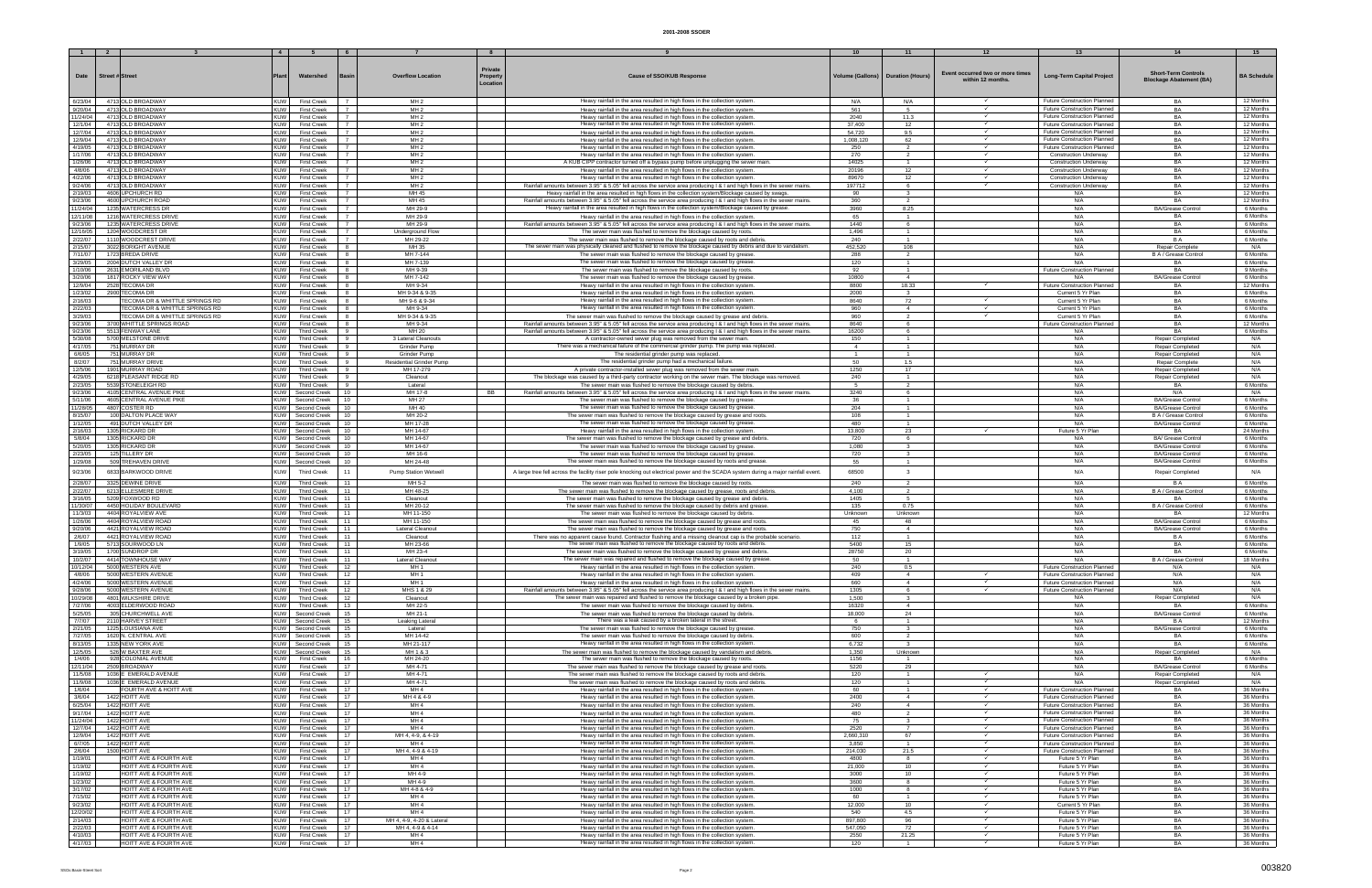|                      |                                                        |                          |                                             |          |                                    | Private  |                                                                                                                                                                         |                                     |                                  |                                  |                                                                |                                          |                        |
|----------------------|--------------------------------------------------------|--------------------------|---------------------------------------------|----------|------------------------------------|----------|-------------------------------------------------------------------------------------------------------------------------------------------------------------------------|-------------------------------------|----------------------------------|----------------------------------|----------------------------------------------------------------|------------------------------------------|------------------------|
| Date                 | <b>Street # Street</b>                                 | Plan                     | Watershed                                   | Rasir    | <b>Overflow Location</b>           | Property | <b>Cause of SSO/KUB Response</b>                                                                                                                                        | Volume (Gallons)   Duration (Hours) |                                  | Event occurred two or more times | <b>Long-Term Capital Project</b>                               | <b>Short-Term Controls</b>               | <b>BA Schedule</b>     |
|                      |                                                        |                          |                                             |          |                                    | Location |                                                                                                                                                                         |                                     |                                  | within 12 months.                |                                                                | <b>Blockage Abatement (BA)</b>           |                        |
|                      |                                                        |                          |                                             |          |                                    |          |                                                                                                                                                                         |                                     |                                  |                                  |                                                                |                                          |                        |
| 5/6/03               | <b>HOITT AVE &amp; FOURTH AVE</b>                      | <b>KUW</b>               | <b>First Creek</b>                          | 17       | MH 4 & 4-9                         |          | Heavy rainfall in the area resulted in high flows in the collection system                                                                                              | 28,800                              | 48                               |                                  | Future 5 Yr Plan                                               | BA                                       | 36 Months              |
| 7/2/03               | <b>HOITT AVE &amp; FOURTH AVE</b>                      | <b>KUW</b>               | <b>First Creek</b>                          | 17       | MH 4 & 4-9                         |          | Heavy rainfall in the area resulted in high flows in the collection system                                                                                              | 900                                 | 7.25                             | $\checkmark$                     | Future 5 Yr Plan                                               | <b>BA</b>                                | 36 Months              |
| 7/10/03              | HOITT AVE & FOURTH AVE                                 | <b>KUW</b>               | <b>First Creek</b>                          | 17       | MH 4 & 4-9                         |          | Heavy rainfall in the area resulted in high flows in the collection system                                                                                              | 500                                 | $\overline{2}$                   |                                  | Future 5 Yr Plan                                               | <b>BA</b>                                | 36 Months              |
| 9/22/03<br>4/8/06    | <b>HOITT AVE &amp; FOURTH AVE</b><br>1422 HOITT AVENUE | <b>KUW</b><br><b>KUW</b> | <b>First Creel</b><br><b>First Creek</b>    | 17<br>17 | MH <sub>4</sub><br>MH <sub>4</sub> |          | Heavy rainfall in the area resulted in high flows in the collection system                                                                                              | 1800<br>240                         | 0.25                             |                                  | Future 5 Yr Plan                                               | BA<br><b>BA</b>                          | 36 Months<br>12 Months |
| 4/22/06              | 1422 HOITT AVENUE                                      | <b>KUW</b>               | <b>First Creek</b>                          | 17       | MH <sub>4</sub>                    |          | Heavy rainfall in the area resulted in high flows in the collection system.<br>Heavy rainfall in the area resulted in high flows in the collection system               | 1438                                | $\overline{4}$                   |                                  | <b>Construction Completed</b><br><b>Construction Completed</b> | BA                                       | 12 Months              |
| 9/23/06              | 1422 HOITT AVENUE                                      | <b>KUW</b>               | <b>First Creek</b>                          | 17       | MHS 4, 4-9 & 3-7                   |          | Rainfall amounts between 3.95" & 5.05" fell across the service area producing I & I and high flows in the sewer mains.                                                  | 183444                              | 36                               | $\checkmark$                     | <b>Construction Completed</b>                                  | <b>BA</b>                                | 12 Months              |
| 11/1/06              | 1422 HOITT AVENUE                                      | <b>KUW</b>               | <b>First Creek</b>                          | 17       | MHS 4 & 3-7                        |          | Heavy rainfall in the area resulted in high flows in the collection system                                                                                              | 106470                              | 5                                |                                  | <b>Construction Completed</b>                                  | BA                                       | 12 Months              |
|                      |                                                        |                          |                                             |          |                                    |          |                                                                                                                                                                         |                                     |                                  |                                  |                                                                |                                          |                        |
| 11/7/06              | 1422 HOITT AVENUE                                      | <b>KUW</b>               | <b>First Creek</b>                          | 17       | MH <sub>4</sub>                    |          | Heavy rainfall in the area resulted in high flows in the collection system and was influenced by a bypass pump problem downstream                                       | 5610                                | 5.5                              |                                  | <b>Construction Completed</b>                                  | <b>BA</b>                                | 12 Months              |
| 11/15/06             | 1422 HOITT AVENUE                                      | <b>KUW</b>               | <b>First Creek</b>                          | 17       | MH 4                               |          | Heavy rainfall in the area resulted in high flows in the collection system.                                                                                             | 40320                               | 3.5                              |                                  | <b>Construction Completed</b>                                  | <b>BA</b>                                | 12 Months              |
| 10/27/06             | 1500 HOITT AVENUE                                      | <b>KUW</b>               | <b>First Creek</b>                          | 17       | MHs 4 & 4-9                        |          | Heavy rainfall in the area resulted in high flows in the collection system                                                                                              | 3350                                | 5                                | $\checkmark$                     | <b>Construction Completed</b>                                  | <b>BA</b>                                | 12 Months              |
| 2/6/06               | 1421 N BROADWAY                                        | <b>KUW</b>               | <b>First Creek</b>                          | 17       | MH 3-25                            |          | The sewer main was flushed to remove the blockage caused by accumulated grease and debris from a broken pipe.                                                           | 2880                                | 24                               |                                  | N/A                                                            | <b>BA</b>                                | 6 Months               |
| 4/18/07              | 2324 N BROADWAY                                        | <b>KUW</b>               | <b>First Creek</b>                          | 17       | MH 4-113                           |          | The sewer main was flushed to remove the blockage caused by grease.                                                                                                     | 20,950                              | 24                               |                                  | N/A                                                            | B A / Grease Control                     | 6 Months               |
| 11/17/06             | 1517 N. FOURTH AVENUE                                  | <b>KUW</b>               | <b>First Creek</b>                          | 17       | MH 3-7                             |          | Bypass pump failure at the Lower First Creek Storage Tank construction site.                                                                                            | 62                                  | $\overline{1}$                   | $\checkmark$                     | <b>Construction Completed</b>                                  | <b>Repair Completed</b>                  | N/A                    |
| 7/17/07<br>10/9/06   | 1935 CHIPMAN STREET<br>3170 HAGGARD ROAD               | KUW<br><b>KUW</b>        | <b>First Creek</b><br><b>First Creek</b>    | 18<br>18 | MH 20-8<br>MH 66                   |          | The sewer main was flushed to remove the blockage caused by grease and roots<br>The sewer main was flushed to remove the blockage caused by debris.                     | 2,962<br>17257                      | 5.5<br>48                        |                                  | N/A<br>N/A                                                     | B A / Grease Control<br>BA               | 6 Months<br>12 Months  |
| 10/5/06              | 3238 HAGGARD ROAD                                      | <b>KUW</b>               | <b>First Creek</b>                          | 18       | <b>Broken Sewer Main</b>           |          | An excavation contractor ruptured and repaired a gravity sewer main.                                                                                                    | 561                                 | -1.                              |                                  | N/A                                                            | <b>Repair Completed</b>                  | N/A                    |
| 1/25/07              | 2862 LONDON CIRCLE                                     | <b>KUW</b>               | <b>First Creek</b>                          | 18       | MH 41-                             |          | The sewer main was flushed to remove the blockage caused by grease                                                                                                      | 240                                 | $\blacktriangleleft$             |                                  | N/A                                                            | B A / Grease Contro                      | 12 Months              |
| 2/6/04               | 304 SEVENTH AVE                                        | <b>KUW</b>               | <b>First Creek</b>                          | 18       | MH 15                              |          | Heavy rainfall in the area resulted in high flows in the collection system                                                                                              | 6660                                | 18.5                             | $\checkmark$                     | Future Construction Planned                                    | BA                                       | 12 Months              |
| 12/9/04              | 304 SEVENTH AVE                                        | <b>KUW</b>               | <b>First Creek</b>                          | 18       | MH 15                              |          | Heavy rainfall in the area resulted in high flows in the collection system                                                                                              | 26,928                              | 8                                |                                  | Future Construction Planned                                    | BA                                       | 12 Months              |
| 9/28/06              | 302 SEVENTH AVENUE                                     | <b>KUW</b>               | <b>First Creek</b>                          | 18       | MHS 15 & 16                        |          | The sewer main was flushed to remove the blockage caused by roots and influenced by heavy rainfall.                                                                     | 6209                                | 6                                | $\checkmark$                     | <b>Future Construction Planned</b>                             | <b>BA</b>                                | 6 Months               |
| 1/8/07               | 302 SEVENTH AVENUE                                     | <b>KUW</b>               | <b>First Creek</b>                          | 18       | MH 15                              |          | The sewer main was flushed to remove the blockage caused by roots and was influenced by heavy rainfall.                                                                 | 720                                 | $\overline{2}$                   |                                  | N/A                                                            | <b>BA</b>                                | 6 Months               |
| 11/1/06              | 304 SEVENTH AVENUE                                     | <b>KUW</b>               | <b>First Creek</b>                          | 18       | MH 15                              |          | Heavy rainfall in the area resulted in high flows in the collection system                                                                                              | 558                                 | 5                                |                                  | <b>Future Construction Planned</b>                             | <b>BA</b>                                | 6 Months               |
| 6/6/07               | 3334 ASHLAND AVENUE                                    |                          | KUW   Williams Creek                        | 19       | MH 21-3                            |          | The sewer main was flushed to remove the blockage caused by debris.                                                                                                     | 160                                 | $\blacktriangleleft$             |                                  | Future Construction Planned                                    | B A                                      | 3 Months               |
| 4/25/05              | 205 BENTLEY ST                                         |                          | KUW   Williams Creek                        | 19       | Cleanout                           | BB       | The sewer main was flushed to remove the blockage caused by grease and roots                                                                                            | 561                                 | $\overline{1}$                   |                                  | N/A                                                            | <b>BA/Grease Contro</b>                  | 6 Months               |
| 3/27/07              | 2856 JEFFERSON AVENUE                                  |                          | KUW Williams Creek                          | 19       | MH 5-75                            |          | The sewer main was flushed to remove the blockage caused by roots.                                                                                                      | 30                                  | $\overline{1}$                   |                                  | Future Construction Planned                                    | <b>BA</b>                                | 6 Months               |
| 8/1/05               | 4218 MC CALLA AVE<br>4218 MCCALLA AVENUE               |                          | KUW Williams Creek                          | 19       | MH 41-3<br>MH 41-3                 |          | The sewer main was flushed to remove the blockage caused by grease                                                                                                      | 24                                  | $\overline{1}$                   |                                  | N/A                                                            | <b>BA/Grease Control</b>                 | 6 Months               |
| 11/20/06<br>4/2/05   | 2621 PARKVIEW AVE                                      |                          | KUW   Williams Creek<br>KUW Williams Creek  | 19<br>19 | MH 5-97                            |          | The sewer main was flushed to remove the blockage caused by debris.<br>The sewer main was flushed to remove the blockage caused by grease.                              | 1.200                               | $\overline{2}$<br>$\overline{4}$ |                                  | Future Construction Planned<br>N/A                             | N/A<br><b>BA/Grease Control</b>          | N/A<br>6 Months        |
| 9/15/07              | 325 PELHAM ROAD                                        |                          | KUW Williams Creek                          | 19       | Leaking Force Mai                  |          | There was a leak on a 6" force main                                                                                                                                     | 90                                  |                                  |                                  | <b>Future Construction Planned</b>                             | N/A                                      | N/A                    |
| 8/22/07              | 2701 WILSON AVENUE                                     |                          | KUW   Williams Creek                        | 19       | MH 8                               |          | The sewer main was flushed to remove the blockage caused by grease.                                                                                                     | 540                                 | 6                                |                                  | <b>Future Construction Planned</b>                             | B A / Grease Contro                      | 12 Months              |
| 2/22/03              | 203 CHILHOWEE DR                                       | LC                       | <b>Loves Creek</b>                          | 20       | MH 25                              |          | Heavy rainfall in the area resulted in high flows in the collection system                                                                                              | 1800                                | $\mathbf{3}$                     |                                  | Future 5 Yr Plan                                               | <b>BA</b>                                | 12 Months              |
| 8/4/06               | 3439 E. MAGNOLIA AVENUE                                | LC                       | <b>Loves Creek</b>                          | 20       | Pump Station Wetwell               |          | The electrical and electronic failures due to a lightning strike at the Burlington Pump Station were repaired.                                                          | 3000                                | $\overline{1}$                   |                                  | N/A                                                            | Repair Completed                         | N/A                    |
| 9/13/05              | 5511 HOLSTON DR                                        | LC                       | <b>Loves Creek</b>                          | 20       | Leaking Force Main                 |          | The leaking force main valve was repaired.                                                                                                                              | 100                                 | 6                                |                                  | N/A                                                            | Repair Completed                         | N/A                    |
| 2/22/05              | 4139 IVY AVE                                           | LC                       | Loves Creek                                 | -20      | <b>Broken Lateral</b>              |          | The sewer main was flushed to remove the blockage caused by debris.                                                                                                     | 55                                  | $\mathbf{3}$                     |                                  | N/A                                                            | BA                                       | 6 Months               |
| 2/4/08               | 516 NORTH BEAMAN STREET                                | LC                       | Loves Creek                                 | 20       | MH 61-8                            |          | The sewer main was flushed to remove the blockage caused by roots and was influenced by heavy rainfall.                                                                 | 180                                 | $\overline{1}$                   |                                  | N/A                                                            | <b>BA</b>                                | 6 Months               |
| 12/28/07             | 4315 RUTLEDGE PIKE                                     | LC                       | Loves Creek                                 | 20       | Grinder Pump Failur                |          | The commercial grinder pump station was repaired.                                                                                                                       |                                     |                                  |                                  | N/A                                                            | <b>Repair Complete</b>                   | N/A                    |
| 2/13/08              | 4315 RUTLEDGE PIKE                                     | LC                       | <b>Loves Creek</b>                          | 20       | Wetwel                             |          | The electrical breaker on the commercial grinder pump station was turned back on.                                                                                       | 100                                 | <b>Unknown</b>                   |                                  | N/A                                                            | Repair Completed                         | N/A                    |
| 9/25/06              | 203 S. CHILHOWEE DRIVE                                 | LC                       | Loves Creek                                 | 20       | MH 25                              |          | Rainfall amounts between 3.95" & 5.05" fell across the service area producing I & I and high flows in the sewer mains.                                                  | 2160                                | 6                                |                                  | Future Construction Planned                                    | BA                                       | 12 Months              |
| 5/28/08              | 203 S. CHILHOWEE DRIVE                                 | LC                       | Loves Creek                                 | 20       | MH 25                              |          | Heavy rainfall in the area resulted in high flows in the collection system.                                                                                             | 16                                  | 0.5                              |                                  | Current 5 Yr Plan                                              | N/A                                      | N/A                    |
| 2/21/08              | 4257 SKYLINE DRIVE                                     | LC                       | <b>Loves Creek</b>                          | 20       | MH 47-15                           |          | The sewer main was physically cleaned and flushed to remove the blockage caused by debris and due to vandalism.                                                         | -5                                  | 0.5                              |                                  | N/A                                                            | Repair Completed                         | N/A                    |
| 1/25/02<br>3/18/02   | 201 TULANE RD<br>201 TULANE RD                         | LC<br>LC.                | Loves Creek                                 | 20       | MH 21-1<br>MH 21-1                 |          | Heavy rainfall in the area resulted in high flows in the collection system<br>Heavy rainfall in the area resulted in high flows in the collection system                | 500<br>5000                         | -8<br>$\overline{4}$             | $\checkmark$<br>$\checkmark$     | Future 5 Yr Plan<br>Future 5 Yr Plan                           | BA<br>BA                                 | 24 Months              |
| 3/22/02              | 201 TULANE RD                                          | LC                       | Loves Creek<br>Loves Creek                  | 20<br>20 | MH 21-1                            |          | The sewer main was flushed to remove the blockage caused by roots.                                                                                                      | 1200                                | 10                               |                                  | Future 5 Yr Plan                                               | BA                                       | 24 Months<br>24 Months |
| 8/11/06              | 201 TULANE ROAD                                        | LC                       | <b>Loves Creek</b>                          | 20       | MH 22                              |          | The sewer main was physically cleaned and flushed to remove the blockage caused by debris and resulting from vandalism.                                                 | 292752                              | 24                               |                                  | N/A                                                            | BA                                       | 12 Months              |
| 7/30/08              | 5405 LANCE DRIVE                                       | <b>KUW</b>               | <b>Third Creek</b>                          | 21       | MH 10-85                           |          | The sewer main was flushed to remove the blockage caused by roots and debris                                                                                            | 4,900                               | 24                               |                                  | N/A                                                            | BA                                       | 6 Months               |
| 3/22/07              | 4744 S. MIDDLEBROOK PIKE                               | KUW                      | <b>Third Creek</b>                          | 21       | Abandoned Latera                   |          | The sewer main was flushed to remove the blockage caused by roots and debris.                                                                                           | 1,500                               | $5 -$                            |                                  | N/A                                                            | <b>BA</b>                                | 6 Months               |
| 7/12/06              | 5029 TENWOOD DRIVE                                     | <b>KUW</b>               | <b>Third Creek</b>                          | 21       | MH 17-17                           |          | The sewer main was flushed to remove the blockage caused by grease and debris.                                                                                          | 72                                  | $\overline{1}$                   |                                  | N/A                                                            | <b>BA/Grease Control</b>                 | 6 Months               |
| 3/11/08              | 4623 WEBB LANE                                         | <b>KUW</b>               | <b>Third Creek</b>                          | 21       | Lateral Cleanout                   |          | The sewer lateral was flushed to remove the blockage caused by debris.                                                                                                  | 180                                 | -1                               |                                  | N/A                                                            | Repair Completed                         | N/A                    |
| 1/21/05              | 5000 WESTERN AVE                                       | <b>KUW</b>               | <b>Third Creek</b>                          | 21       | MH 34                              |          | The sewer main was flushed to remove the blockage caused by roots and upstream third-party flushing.                                                                    | 11220                               | $\overline{4}$                   |                                  | N/A                                                            | <b>BA</b>                                | 6 Months               |
| 1/18/06              | 2601 DAYTON STREET                                     | <b>KUW</b>               | Third Creek                                 | 22       | MH 18-130                          |          | The sewer main was flushed to remove the blockage caused by grease and roots and was influenced by heavy rainfall.                                                      | 56                                  | $\overline{1}$                   |                                  | N/A                                                            | <b>BA/Grease Control</b>                 | 9 Months               |
| 10/25/05             | 1540 JOUROLMAN AVE                                     | <b>KUW</b>               | <b>Third Creek</b>                          | 22       | MH 6-193                           |          | The sewer main was flushed to remove the blockage caused by grease and debris                                                                                           | 2,793                               |                                  |                                  | N/A                                                            | <b>BA/Grease Contro</b>                  | 6 Months               |
| 3/23/07              | 2437 KEITH AVENUE                                      | <b>KUW</b>               | <b>Third Creek</b>                          | 22       | Lateral                            |          | The sewer main was flushed to remove the blockage caused by grease and roots.                                                                                           | 375                                 | $\blacktriangleleft$             |                                  | N/A                                                            | B A / Grease Contro                      | 6 Months               |
| 1/7/08<br>10/27/06   | 1530 LOUISIANA AVENUE                                  | <b>KUW</b>               | <b>Third Creek</b>                          | 22       | Abandoned Latera                   |          | The sewer main was manually-cleaned and flushed to remove the blockage caused by heavy debris.                                                                          | 6,800<br>5100                       | $\overline{4}$<br>-5             |                                  | N/A                                                            | BA<br>BA                                 | 12 Months              |
| 11/24/04             | 2706 MYNDERS AVENUE<br>2612 WESTERN AVE                | <b>KUW</b><br>KUW        | <b>Third Creek</b><br>Third Creek           | 22<br>22 | MH 18-3<br>MH 18-83                |          | Heavy rainfall in the area resulted in high flows in the collection system<br>Heavy rainfall in the area resulted in high flows in the collection system.               | 300                                 | -5                               |                                  | Future Construction Planned<br>Future Construction Planned     | N/A                                      | 6 Months<br>N/A        |
| 7/7/05               | 2612 WESTERN AVE                                       | <b>KUW</b>               | <b>Third Creek</b>                          | 22       | MH 18-83                           |          | Heavy rainfall in the area resulted in high flows in the collection system/Blockage caused by debris.                                                                   | 2.040                               |                                  |                                  | N/A                                                            | <b>BA/Grease Control</b>                 | 6 Months               |
| 1/10/05              | 2724 WESTERN AVE                                       | <b>KUW</b>               | <b>Third Creek</b>                          | 22       | MH 18-86                           |          | Heavy rainfall in the area resulted in high flows in the collection system                                                                                              | 375                                 | $\mathbf{R}$                     |                                  | N/A                                                            | BA                                       | 6 Months               |
| 8/4/06               | 2724 WESTERN AVENUE                                    | <b>KUW</b>               | <b>Third Creek</b>                          | 22       | MH 18-86                           |          | Heavy rainfall in the area resulted in high flows in the collection system                                                                                              | 16                                  | 0.08                             |                                  | Future Construction Planned                                    | BA                                       | 6 Months               |
| 9/23/06              | 2724 WESTERN AVENUE                                    | <b>KUW</b>               | <b>Third Creek</b>                          | 22       | MH 18-86                           |          | Rainfall amounts between 3.95" & 5.05" fell across the service area producing I & I and high flows in the sewer mains.                                                  | 1080                                | 6                                |                                  | Future Construction Planned                                    | BA                                       | 6 Months               |
| 10/27/06             | 2724 WESTERN AVENUE                                    | KUW                      | <b>Third Creek</b>                          | 22       | MH 18-86                           |          | Heavy rainfall in the area resulted in high flows in the collection system                                                                                              | 900                                 | -5                               |                                  | Future Construction Planned                                    | <b>BA</b>                                | 6 Months               |
| 11/1/06              | 2724 WESTERN AVENUE                                    | <b>KUW</b>               | <b>Third Creek</b>                          | 22       | MH 18-86                           |          | Heavy rainfall in the area resulted in high flows in the collection system.                                                                                             | 62                                  | $\overline{1}$                   | $\checkmark$                     | Future Construction Planned                                    | BA                                       | 6 Months               |
| 11/15/06             | 2724 WESTERN AVENUE                                    | <b>KUW</b>               | <b>Third Creek</b>                          | 22       | MH 18-86                           |          | Heavy rainfall in the area resulted in high flows in the collection system.                                                                                             | 1078                                | $\mathbf{3}$                     | $\checkmark$                     | <b>Future Construction Planned</b>                             | BA                                       | 6 Months               |
| 7/7/05               | 816 BAXTER AVE                                         | <b>KUW</b>               | Second Creek                                | 23       | MH 19-99                           |          | The sewer main was flushed to remove the blockage caused by debris.                                                                                                     | 840                                 | 2                                |                                  | Future 5 Yr Plan                                               | BA                                       | 6 Months               |
| 4/12/06              | 635 DAMERON AVENUE                                     | <b>KUW</b>               | Second Creek                                | 23       | MH 19-76                           |          | The sewer main was flushed to remove the blockage caused by debris.                                                                                                     | 144                                 | $\overline{1}$                   |                                  | N/A                                                            | <b>BA</b>                                | 6 Months               |
| 10/9/03              | 1025 ELM ST                                            | <b>KUW</b>               | Second Creek                                | 23       | MH 19-99                           |          | The sewer main was flushed to remove the blockage caused by roots and debris                                                                                            | 360                                 | 24                               |                                  | Future 5 Yr Plan                                               | <b>BA</b>                                | 18 Months              |
| 2/15/07<br>2/13/07   | 1611 LAUREL AVENUE<br>409 N BROADWAY                   | <b>KUW</b><br><b>KUW</b> | Second Creek<br>Second Creek                | 23<br>23 | Private MH<br>MH 19-187            |          | The sewer main was flushed to remove the blockage caused by grease<br>The sewer main was flushed to remove the blockage caused by grease.                               | 480<br>120                          | $\overline{2}$<br>$\overline{1}$ |                                  | N/A<br>N/A                                                     | B A<br>B A / Grease Control              | 6 Months<br>12 Months  |
| 5/31/07              | 700 N BROADWAY                                         | <b>KUW</b>               | Second Creek                                | 23       | <b>Leaking Pipe</b>                |          | The sewer main was flushed to remove the blockage caused by debris.                                                                                                     | Unknown                             | Unknown                          |                                  | N/A                                                            | B A                                      | 6 Months               |
|                      |                                                        |                          |                                             |          |                                    |          |                                                                                                                                                                         |                                     |                                  |                                  |                                                                |                                          |                        |
| 7/1/06               | 719 W FOURTH AVENUE                                    | <b>KUW</b>               | Second Creek                                | 23       | MH 19-114                          |          | Manhole ring & lid were damaged and sewer main filled with metallic debris & mud. Manhole was repaired and main was cleaned.                                            | 24933                               | 12                               |                                  | N/A                                                            | Repair Completed                         | N/A                    |
| 2/28/06              | 810 W FOURTH AVENUE                                    | <b>KUW</b>               | Second Creek                                | 23       | Underground Flow                   |          | The sewer main was flushed to remove the blockage and the pipe was repaired.                                                                                            | 1150                                | $\overline{1}$                   |                                  | N/A                                                            | Repair Completed                         | N/A                    |
| 4/25/06              | 816 W. BAXTER AVENUE                                   | <b>KUW</b>               | Second Creek                                | 23       | MH 19-99                           |          | The sewer main was flushed to remove the blockage caused by debris.                                                                                                     | 675                                 | $\overline{1}$                   | $\checkmark$                     | Future Construction Planned                                    | BA                                       | 3 Months               |
| 2/21/05              | 147 CRUZE ST                                           | KUW                      | <b>First Creek</b>                          | 24       | Lateral                            |          | The sewer main was flushed to remove the blockage caused by debris.                                                                                                     | 2160                                | $\mathbf{R}$                     |                                  | N/A                                                            | BA                                       | 3 Months               |
| 3/28/08              | 1801 EAST FIFTH AVENUE                                 | <b>KUW</b>               | <b>First Creek</b>                          | 24       | Leaking Pipe                       |          | The leaking pipe was repaired.                                                                                                                                          | Unknown                             | Unknown                          |                                  | N/A                                                            | <b>Repair Completed</b>                  | N/A                    |
| 12/26/07<br>4/20/06  | 1811 EAST GLENWOOD AVENUE<br>2017 AMHERST AVENUE       | <b>KUW</b><br><b>KUW</b> | <b>First Creek</b><br><b>Williams Creek</b> | 24<br>25 | MHs 25-52 & 25-53<br>MH 4-111      |          | The sewer main was flushed to remove the blockage caused by grease.<br>The sewer main was flushed to remove the blockage caused by debris and resulting from vandalism. | 720                                 | $\overline{2}$<br>0.17           |                                  | N/A<br>N/A                                                     | B A / Grease Control<br>Repair Completed | 6 Months<br>N/A        |
| 10/26/06             | 923 BIDDLE STREET                                      | <b>KUW</b>               | Williams Creek                              | 25       | MH 29                              |          | The sewer main was flushed to remove the blockage caused by grease.                                                                                                     | 62                                  | 6                                | $\checkmark$                     | N/A                                                            | Repair Completed                         | N/A                    |
| 12/14/06             | 923 BIDDLE STREET                                      | <b>KUW</b>               | Williams Creek                              | 25       | MH 29                              |          | The sewer main was flushed to remove the blockage caused by grease.                                                                                                     | 153                                 | $\overline{1}$                   | $\checkmark$                     | N/A                                                            | Repair Completed                         | N/A                    |
| 5/6/08               | 2052 DANDRIDGE AVENUE                                  | <b>KUW</b>               | <b>Williams Creel</b>                       | 25       | MH 4-103                           |          | The sewer main was flushed to remove the blockage caused by debris.                                                                                                     | 115                                 | 0.25                             |                                  | N/A                                                            | BA                                       | 6 Months               |
| 3/13/03              | 2505 DELROSE DR                                        |                          | KUW Williams Creek                          | 25       | MH 11-1 & 12                       |          | Heavy rainfall in the area resulted in high flows in the collection system.                                                                                             | 4800                                | $\overline{4}$                   | $\checkmark$                     | Future 5 Yr Plan                                               | N/A                                      | N/A                    |
| 11/6/03              | 2505 DELROSE DR                                        |                          | KUW Williams Creek                          | 25       | MH 12                              |          | Heavy rainfall in the area resulted in high flows in the collection system.                                                                                             | 13,000                              | $\overline{4}$                   | $\checkmark$                     | Future 5 Yr Plan                                               | N/A                                      | N/A                    |
| 1/5/04               | 2505 DELROSE DR                                        |                          | KUW   Williams Creek                        | 25       | MH 12                              |          | Heavy rainfall in the area resulted in high flows in the collection system                                                                                              | 3150                                | $\overline{7}$                   |                                  | Future Construction Planned                                    | N/A                                      | N/A                    |
| 2/6/04               | 2505 DELROSE DR                                        |                          | KUW   Williams Creek                        | 25       | MH 12                              |          | Heavy rainfall in the area resulted in high flows in the collection system.                                                                                             | 1,125,000                           | 23                               | $\checkmark$                     | Future Construction Planned                                    | N/A                                      | N/A                    |
| 3/6/04               | 2505 DELROSE DR                                        |                          | KUW   Williams Creek                        | 25       | MH 12                              |          | Heavy rainfall in the area resulted in high flows in the collection system.                                                                                             | 1440                                | 4                                | $\checkmark$                     | Future Construction Planned                                    | N/A                                      | N/A                    |
| 7/27/04              | 2505 DELROSE DR                                        |                          | KUW   Williams Creek                        | 25       | MH 12                              |          | Heavy rainfall in the area resulted in high flows in the collection system.                                                                                             | 37,400                              | $\overline{7}$                   |                                  | Future Construction Planned                                    | N/A                                      | N/A                    |
| 9/17/04              | 2505 DELROSE DR                                        |                          | KUW Williams Creek                          | 25       | MH 12                              |          | Heavy rainfall in the area resulted in high flows in the collection system.                                                                                             | 1260                                | $\overline{7}$<br>$\mathbf{A}$   | $\checkmark$<br>$\checkmark$     | Future Construction Planned<br>Future Construction Planned     | N/A                                      | N/A<br>N/A             |
| 10/19/04<br>11/24/04 | 2505 DELROSE DR<br>2505 DELROSE DR                     |                          | KUW Williams Creek<br>KUW   Williams Creek  | 25<br>25 | MH 12<br>MH 12                     |          | Heavy rainfall in the area resulted in high flows in the collection system.<br>Heavy rainfall in the area resulted in high flows in the collection system.              | 2880<br>50,400                      | 8.75                             |                                  | Future Construction Planned                                    | N/A<br>N/A                               | N/A                    |
| 12/1/04              | 2505 DELROSE DR                                        |                          | KUW   Williams Creek                        | 25       | MH 12                              |          | Heavy rainfall in the area resulted in high flows in the collection system.                                                                                             | 3370                                | 3                                |                                  | Future Construction Planned                                    | N/A                                      | N/A                    |
| 12/7/04              | 2505 DELROSE DR                                        |                          | KUW   Williams Creek                        | 25       | MH 12                              |          | Heavy rainfall in the area resulted in high flows in the collection system                                                                                              | 250                                 |                                  | $\checkmark$                     | Future Construction Planned                                    | N/A                                      | N/A                    |
| 12/9/04              | 2505 DELROSE DR                                        |                          | KUW   Williams Creek                        | 25       | MH 12                              |          | Heavy rainfall in the area resulted in high flows in the collection system                                                                                              | 360,430                             | 22.17                            | $\checkmark$                     | Future Construction Planned                                    | N/A                                      | N/A                    |
| 3/29/05              | 2505 DELROSE DR                                        |                          | KUW Williams Creek                          | 25       | MH 12                              |          | Heavy rainfall in the area resulted in high flows in the collection system.                                                                                             | 32                                  | 3                                |                                  | <b>Future Construction Planned</b>                             | N/A                                      | N/A                    |
| 4/2/05               | 2505 DELROSE DR                                        |                          | KUW   Williams Creek                        | 25       | MH 12                              |          | Heavy rainfall in the area resulted in high flows in the collection system.                                                                                             | 375                                 | $\overline{4}$                   | $\checkmark$                     | Future Construction Planned                                    | N/A                                      | N/A                    |
| 5/20/05              | 2505 DELROSE DR                                        |                          | KUW Williams Creek                          | 25       | MH 12                              |          | Heavy rainfall in the area resulted in high flows in the collection system.                                                                                             | 31.680                              | $\mathbf{3}$                     |                                  | Future Construction Planned                                    | N/A                                      | N/A                    |
| 6/7/05               | 2505 DELROSE DR                                        |                          | KUW Williams Creek                          | 25       | MH 12                              |          | Heavy rainfall in the area resulted in high flows in the collection system                                                                                              | 90                                  | $\blacktriangleleft$             | $\checkmark$                     | Future Construction Planned                                    | N/A                                      | N/A                    |
| 7/7/05               | 2505 DELROSE DR                                        |                          | KUW   Williams Creek                        | 25       | MH 12                              |          | Heavy rainfall in the area resulted in high flows in the collection system                                                                                              | 1,080                               | $\overline{2}$                   | $\checkmark$                     | Future Construction Planned                                    | N/A                                      | N/A                    |
| 1/17/06              | 2505 DELROSE DRIVE                                     |                          | KUW Williams Creek                          | 25       | MH 12                              |          | Heavy rainfall in the area resulted in high flows in the collection system                                                                                              | 1080                                | $\overline{2}$                   |                                  | N/A                                                            | Repair Completed                         | N/A                    |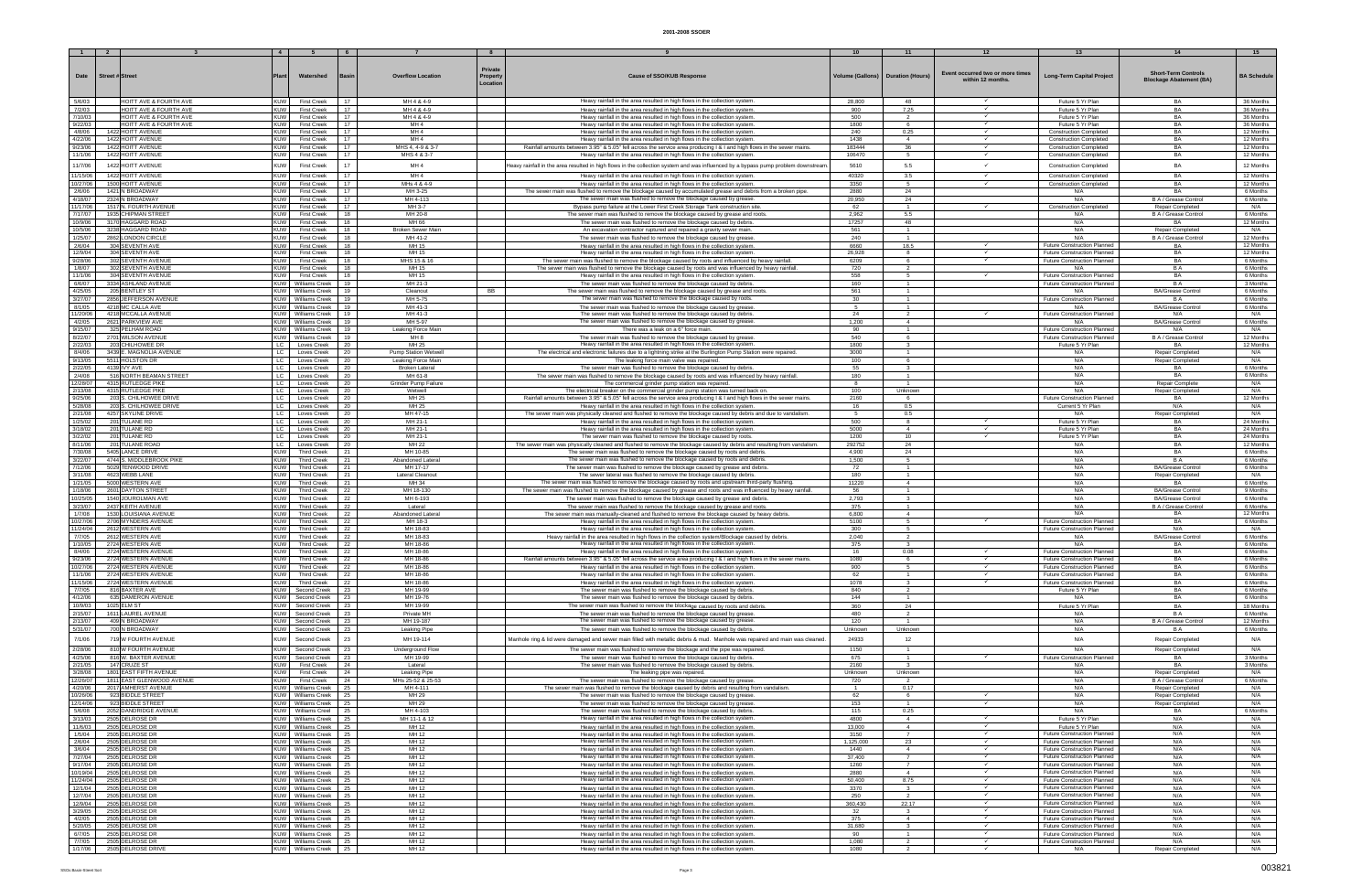|                      |                                                                                | $\overline{4}$           |                                            | 6                                       |                                            | 8                                      |                                                                                                                                                                                                                                   |                                     | $-11$                            |                                                      | -13                                                               | 14                                                           | 15                    |
|----------------------|--------------------------------------------------------------------------------|--------------------------|--------------------------------------------|-----------------------------------------|--------------------------------------------|----------------------------------------|-----------------------------------------------------------------------------------------------------------------------------------------------------------------------------------------------------------------------------------|-------------------------------------|----------------------------------|------------------------------------------------------|-------------------------------------------------------------------|--------------------------------------------------------------|-----------------------|
|                      |                                                                                |                          |                                            |                                         |                                            |                                        |                                                                                                                                                                                                                                   |                                     |                                  |                                                      |                                                                   |                                                              |                       |
| Date                 | <b>Street # Street</b>                                                         | Plan                     | Watershed                                  | <b>Basin</b>                            | <b>Overflow Location</b>                   | Private<br><b>Property</b><br>Location | <b>Cause of SSO/KUB Response</b>                                                                                                                                                                                                  | Volume (Gallons)   Duration (Hours) |                                  | Event occurred two or more times<br>within 12 months | <b>Long-Term Capital Project</b>                                  | <b>Short-Term Controls</b><br><b>Blockage Abatement (BA)</b> | <b>BA Schedule</b>    |
| 9/10/06              | 800 GRAVES STREET                                                              |                          | KUW   Williams Creek                       | - 25                                    | MH 31                                      |                                        | The sewer main was flushed to remove the blockage caused by grease.                                                                                                                                                               | 360                                 | $\mathbf{R}$                     |                                                      | N/A                                                               | Repair Completed                                             | N/A                   |
| 6/18/08              | 1721 IROQUOIS STREET                                                           |                          | KUW   Williams Creek                       | 25                                      | Leaking Pipe                               |                                        | There was a leak in the sewer main.                                                                                                                                                                                               | -5                                  | $\mathbf{3}$                     |                                                      | N/A                                                               | Repair Completed                                             | N/A                   |
| 5/6/03               | 2500 RIVERSIDE DR                                                              |                          | KUW   Williams Creek                       | 25                                      | MH 12                                      |                                        | Heavy rainfall in the area resulted in high flows in the collection system.                                                                                                                                                       | 3600                                | 8                                | $\checkmark$                                         | Future 5 Yr Plan                                                  | N/A                                                          | N/A                   |
| 9/22/03<br>9/24/06   | 2500 RIVERSIDE DR<br>2008 RIVERSIDE DRIVE                                      |                          | KUW   Williams Creek<br>KUW Williams Creek | 25<br>25                                | MH 12<br>MHS 1-1 & 2                       |                                        | Heavy rainfall in the area resulted in high flows in the collection system<br>Rainfall amounts between 3.95" & 5.05" fell across the service area producing I & I and high flows in the sewer mains.                              | 360<br>24511                        | 6                                |                                                      | Future 5 Yr Plan<br>Future Construction Planned                   | N/A<br>N/A                                                   | N/A<br>N/A            |
| 9/24/06              | 2059 SAXTON STREET                                                             |                          | KUW Williams Creek                         | 25                                      | MH 4-87                                    |                                        | The sewer main was flushed to remove the blockage caused by grease                                                                                                                                                                | 180                                 | 1.5                              |                                                      | N/A                                                               | <b>BA/Grease Control</b>                                     | 6 Months              |
| 6/27/06              | 2429 SELMA AVENUE                                                              |                          | KUW   Williams Creek                       | - 25                                    | Lateral                                    |                                        | The sewer main was flushed to remove the blockage caused by grease                                                                                                                                                                | 22440                               | 2.5                              |                                                      | N/A                                                               | <b>BA/Grease Control</b>                                     | 6 Months              |
| 3/5/07               | 1532 WILDER PLACE<br>4800 RIVER PLACE DR                                       | LC                       | KUW   Williams Creek                       | 25<br>26                                | MH 4-56<br>Wetwel                          |                                        | The sewer main was flushed to remove the blockage caused by grease and debris.                                                                                                                                                    | 108<br>367,000                      | $\mathbf{1}$<br>18               |                                                      | N/A<br>N/A                                                        | B A / Grease Control                                         | 6 Months<br>N/A       |
| 12/25/05<br>12/27/06 | 1021 YELLOWSTONE ROAD                                                          | LC                       | Loves Creek<br>Loves Creek                 | 26                                      | MH 93                                      |                                        | The mechanical failure of the #4 pump and discharge valve at the Holston Hills Pump Station was repaired.<br>The sewer main was flushed to remove the blockage caused by roots.                                                   | 12240                               | $\overline{1}$                   |                                                      | N/A                                                               | Repair Completed<br>BA                                       | 6 Months              |
| 7/13/07              | 1540 AMHERST ROAD                                                              |                          | FC Fourth Creek                            | 27                                      | MH 22-74                                   |                                        | The sewer main was flushed to remove the blockage caused by debris.                                                                                                                                                               | 16,560                              | 72                               |                                                      | N/A                                                               | B A                                                          | 6 Months              |
| 9/30/08<br>2/18/08   | 5915 CASEY DRIVE<br>1463 EAST WEISGARBER ROAD                                  | FC                       | Fourth Creek<br>FC Fourth Creek            | 27<br>27                                | MH 22-8                                    |                                        | The sewer main was flushed to remove the blockage caused by grease and roots.<br>The sewer main joint was repaired.                                                                                                               | 375<br>10 <sup>1</sup>              | 0.25<br>5.                       |                                                      | N/A<br>N/A                                                        | <b>BA/Grease Control</b><br>Repair Completed                 | 6 Months<br>N/A       |
| 8/19/05              | 1219 GREENS CROSSING LN                                                        | FC                       | Fourth Creek                               | 27                                      | Leaking Pipe Join<br>MH 24-32              |                                        | The sewer main was flushed to remove the blockage caused by grease.                                                                                                                                                               | 1,438                               | 0.5                              |                                                      | N/A                                                               | <b>BA/Grease Control</b>                                     | 6 Months              |
| 3/8/05               | 5525 LONAS DR                                                                  |                          | FC Fourth Creek                            | 27                                      | MH 9-22                                    |                                        | The sewer main was flushed to remove the blockage caused by grease and roots                                                                                                                                                      | 23                                  |                                  |                                                      | N/A                                                               | <b>BA/Grease Control</b>                                     | 6 Months              |
| 7/12/06<br>2/21/08   | 7001 MIDDLEBROOK PIKE<br>1105 PARK HILL CIRCLE                                 | FC  <br>FC               | <b>Fourth Creek</b><br>Fourth Creek        | 27<br>27                                | MH 43-15<br>MH 49-87                       |                                        | The sewer main was flushed to remove the blockage caused by grease.<br>The sewer main was flushed to remove the blockage caused by grease                                                                                         | 180<br>145                          | $\overline{1}$<br>$\overline{2}$ |                                                      | N/A<br>N/A                                                        | <b>BA/Grease Control</b><br><b>BA/Grease Control</b>         | 6 Months<br>6 Months  |
| 3/21/06              | 6917 SEAVER DRIVE                                                              | FC                       | Fourth Creek                               | 27                                      | MH 22-129                                  |                                        | The sewer main was flushed to remove the blockage caused by debris.                                                                                                                                                               | 256                                 | 0.5                              |                                                      | N/A                                                               | <b>BA</b>                                                    | 12 Months             |
| 12/7/08              | 4209 LAMOUR DRIVE                                                              | <b>KUW</b>               | <b>Third Creek</b>                         | 28                                      | MH 16-161                                  |                                        | The sewer main was flushed to remove the blockage caused by roots.                                                                                                                                                                | 30                                  | 2                                |                                                      | N/A                                                               | BA                                                           | 6 Months              |
| 9/10/04<br>9/24/04   | 409 NORTH BELLEMEADE AVE<br>409 NORTH BELLEMEADE AVE                           | <b>KUW</b><br><b>KUW</b> | <b>Third Creek</b><br><b>Third Creek</b>   | 28<br>28                                | MH 3-53<br>MH 3-53                         |                                        | The sewer main was flushed to remove the blockage caused by grease<br>Heavy rainfall in the area resulted in high flows in the collection system.                                                                                 | 180<br>75                           | $\overline{1}$<br>1.25           |                                                      | <b>Future Construction Planned</b><br>Future Construction Planned | <b>BA/Grease Control</b><br>BA                               | 1 Month<br>1 Month    |
| 10/19/04             | 409 NORTH BELLEMEADE AVE                                                       | <b>KUW</b>               | <b>Third Creek</b>                         | 28                                      | Underground Flo                            |                                        | The sewer main was flushed to remove the blockage caused by grease                                                                                                                                                                | 2805                                | 27                               |                                                      | <b>Future Construction Planned</b>                                | <b>BA/Grease Control</b>                                     | 1 Month               |
| 12/9/04              | 409 NORTH BELLEMEADE AVE                                                       | <b>KUW</b>               | <b>Third Creek</b>                         | 28                                      | MH 3-53                                    |                                        | Heavy rainfall in the area resulted in high flows in the collection system.                                                                                                                                                       | 2640                                | 22                               | $\checkmark$                                         | <b>Future Construction Planned</b>                                | <b>RA</b>                                                    | 1 Month               |
| 7/28/08<br>11/4/08   | 409 NORTH BELLEMEADE AVENUE<br>3413 PILKAY ROAD                                | <b>KUW</b><br><b>KUW</b> | <b>Third Creek</b><br><b>Third Creek</b>   | 28<br>28                                | MH 3-53<br>MH 8-1                          |                                        | Heavy rainfall in the area resulted in high flows in the collection system<br>The sewer main was flushed to remove the blockage caused by grease and debris.                                                                      | 300<br>5,320                        | $\overline{1}$<br>$\overline{1}$ |                                                      | N/A<br>Future Construction Planned                                | <b>Repair Completed</b><br>N/A                               | N/A<br>N/A            |
| 9/17/04              | 3110 SUTHERLAND AVE                                                            | <b>KUW</b>               | Third Creek                                | 28                                      | MH 3-49                                    |                                        | Heavy rainfall in the area resulted in high flows in the collection system                                                                                                                                                        | 900                                 | 3.75                             |                                                      | Future Construction Planned                                       | <b>BA</b>                                                    | 1 Month               |
| 10/19/04             | 3110 SUTHERLAND AVE                                                            | <b>KUW</b>               | <b>Third Creek</b>                         | 28                                      | MH 3-49                                    |                                        | The sewer main was flushed to remove the blockage caused by grease.                                                                                                                                                               | 3960                                | 11                               | $\checkmark$                                         | <b>Future Construction Planned</b>                                | <b>BA/Grease Control</b>                                     | 1 Month               |
| 9/26/02<br>2/4/02    | 3204 SUTHERLAND AVE<br>3208 SUTHERLAND AVE                                     | <b>KUW</b><br><b>KUW</b> | Third Creek<br><b>Third Creek</b>          | 28<br>28                                | MH 3-53<br>MH 3-53                         |                                        | Heavy rainfall in the area resulted in high flows in the collection system<br>The sewer main was flushed to remove the blockage caused by grease and roots.                                                                       | 90<br>250                           | $\mathbf{3}$<br>2                |                                                      | Future 5 Yr Plan<br>Future 5 Yr Plan                              | BA<br><b>BA/Grease Control</b>                               | 6 Months<br>6 Months  |
| 2/22/03              | 3208 SUTHERLAND AVE                                                            | <b>KUW</b>               | <b>Third Creek</b>                         | 28                                      | MH 3-53                                    |                                        | Heavy rainfall in the area resulted in high flows in the collection system.                                                                                                                                                       | 54,000                              | 72                               | $\checkmark$                                         | Future 5 Yr Plan                                                  | <b>BA</b>                                                    | 6 Months              |
| 7/10/03              | 3208 SUTHERLAND AVE                                                            | KUW                      | <b>Third Creek</b>                         | 28                                      | MH 3-49 & 3-53                             |                                        | Heavy rainfall in the area resulted in high flows in the collection system.                                                                                                                                                       | 2500                                | 6.                               |                                                      | Future 5 Yr Plan                                                  | <b>BA</b>                                                    | 6 Months              |
| 1/23/02<br>5/7/03    | SUTHERLAND AVE & NORTH BELLEMEADE AVE<br>SUTHERLAND AVE & NORTH BELLEMEADE AVE | <b>KUW</b><br><b>KUW</b> | <b>Third Creek</b><br><b>Third Creek</b>   | 28<br>- 28                              | MH 3-49<br>MH 3-53                         |                                        | Heavy rainfall in the area resulted in high flows in the collection system.<br>Heavy rainfall in the area resulted in high flows in the collection system                                                                         | 250<br>240                          | $\overline{4}$<br>$\overline{a}$ | $\checkmark$                                         | Future 5 Yr Plan<br>Future 5 Yr Plan                              | BA<br>BA                                                     | 6 Months<br>6 Months  |
| 2/28/06              | 3300 DIVISION STREET                                                           | <b>KUW</b>               | <b>Third Creek</b>                         | 29                                      | <b>Broken Latera</b>                       |                                        | The sewer main was flushed to remove the blockage caused by grease and debris.                                                                                                                                                    | 3866                                | 1.5                              |                                                      | <b>Future Construction Planned</b>                                | <b>BA/Grease Control</b>                                     | 6 Months              |
| 3/25/06              | 3323 DIVISION STREET                                                           | <b>KUW</b>               | <b>Third Creek</b>                         | 29                                      | <b>Broken Lateral</b>                      |                                        | The sewer main was flushed to remove the blockage caused by debris.                                                                                                                                                               | 180                                 | 1.5                              | $\checkmark$                                         | Future Construction Planned                                       | BA                                                           | 6 Months              |
| 2/1/07<br>8/6/07     | 300 KINGSTON COURT<br>300 KINGSTON COURT                                       | <b>KUW</b><br><b>KUW</b> | <b>Third Creek</b><br><b>Third Creek</b>   | 29<br>29                                | MH 8-50<br>MH 8-50                         |                                        | The sewer main was flushed to remove the blockage caused by roots.<br>The sewer main was repaired.                                                                                                                                | 180<br>10                           | $\overline{2}$                   | $\checkmark$                                         | N/A<br>N/A                                                        | Repair Complete<br>Repair Complete                           | N/A<br>N/A            |
| 12/3/08              | 3413 KINGSTON PIKE                                                             | <b>KUW</b>               | <b>Third Creek</b>                         | 29                                      | <b>Broken Pipe</b>                         |                                        | There was a collapsed pipe on an undesignated sewer main.                                                                                                                                                                         | 200                                 | 10 <sup>1</sup>                  |                                                      | <b>Future Construction Planned</b>                                | N/A                                                          | N/A                   |
| 4/17/06              | 1317 LORAINE STREET                                                            | <b>KUW</b>               | <b>Third Creek</b>                         | 29                                      | MH 15-113                                  |                                        | The sewer main was flushed to remove the blockage caused by debris.                                                                                                                                                               | 1227                                | $\overline{1}$                   |                                                      | N/A                                                               | BA                                                           | 6 Months              |
| 11/28/06<br>9/6/08   | 3250 MYNATT AVENUE<br>301 E CHURCH AVENUE                                      | KUW I<br><b>KUW</b>      | <b>Third Creek</b><br><b>First Creek</b>   | 29<br>30                                | MH 8-60<br>MH 10-11                        |                                        | The sewer main was flushed to remove the blockage caused by debris.<br>The sewer main was flushed to remove the blockage caused by debris.                                                                                        | 11220<br>1,438                      | 12<br>8                          |                                                      | N/A<br>N/A                                                        | BA<br><b>BA</b>                                              | 6 Months<br>12 Months |
| 10/24/07             | 100 E. MAGNOLIA AVENUE                                                         | <b>KUW</b>               | <b>First Creek</b>                         | 30                                      | MH 35                                      |                                        | The sewer main was flushed to remove the blockage caused by debris.                                                                                                                                                               | 180                                 | $\overline{1}$                   |                                                      | N/A                                                               | <b>BA</b>                                                    | 6 Months              |
| 6/27/07              | 208 HUMES STREET                                                               | <b>KUW</b>               | <b>First Creek</b>                         | 30                                      | Leaking Lateral                            |                                        | The sewer main was flushed to remove the blockage caused by debris.                                                                                                                                                               | 30                                  | -1                               |                                                      | N/A                                                               | B A                                                          | 12 Months             |
| 2/16/07<br>10/26/06  | 100 S HALL OF FAME DRIVE<br>713 SOUTH CENTRAL AVENUE                           | <b>KUW</b><br><b>KUW</b> | <b>First Creek</b><br><b>First Creek</b>   | 30<br>30                                | MH 14-3<br>Underground Flow                |                                        | The sewer main was flushed to remove the blockage caused by debris.<br>The sewer main was flushed to remove the blockage caused by debris and the sewer main was repaired.                                                        | 400<br>1528                         | $\mathbf{R}$<br>24               |                                                      | N/A<br><b>Construction Completed</b>                              | B A<br>Repair Completed                                      | 6 Months<br>N/A       |
| 6/30/05              | 900 VOLUNTEER LANDING LN                                                       | <b>KUW</b>               | <b>First Creek</b>                         | 30                                      | MH 3-65                                    |                                        | Bypass pumping was initiated and the collapsed pipe was repaired.                                                                                                                                                                 | 152,400                             | 127                              |                                                      | N/A                                                               | <b>Repair Completed</b>                                      | N/A                   |
| 2/19/05              | 1012 BECK PL                                                                   |                          | KUW   Williams Creek                       | 31                                      | MH 6-25                                    |                                        | The sewer main was flushed to remove the blockage caused by roots and debris.                                                                                                                                                     | 14620                               | 21                               |                                                      | N/A                                                               | <b>BA</b>                                                    | 6 Months              |
| 5/25/07<br>11/27/07  | 1749 RIVERSIDE DRIVE<br>6410 DEANE HILL DRIVE                                  | <b>KUW</b><br>FC         | Williams Creek<br>Fourth Creek             | 31<br>33                                | MH 16-2<br>MH 1-26                         |                                        | The sewer main was flushed to remove the blockage caused by grease<br>The sewer main was flushed to remove the blockage caused by grease                                                                                          | 711<br>180                          | $\overline{2}$<br>$\overline{1}$ |                                                      | N/A<br>N/A                                                        | B A / Grease Control<br>B A / Grease Control                 | 6 Months<br>6 Months  |
| 3/6/06               | 6504 KINGSTON PIKE                                                             | FC                       | <b>Fourth Creek</b>                        | 33                                      | MHS 1-35 & 1-31                            | BB                                     | The sewer main was flushed to remove the blockage caused by grease.                                                                                                                                                               | 286                                 | 0.5                              |                                                      | N/A                                                               | <b>BA/Grease Control</b>                                     | 6 Months              |
| 10/6/07              | 120 MORRELL ROAD                                                               | FC I                     | Fourth Creek                               | 33                                      | MH 53-8                                    |                                        | The sewer main was flushed to remove the blockage caused by grease.                                                                                                                                                               | 360                                 |                                  |                                                      | N/A                                                               | B A / Grease Control                                         | 6 Months              |
| 11/9/08<br>10/29/03  | 120 MORRELL ROAD<br>6410 PAPERMILL DR                                          | FC  <br>FC               | Fourth Creek<br>Fourth Creek               | 33<br>33                                | MH 53-8<br>MH 23 & 24                      | BB                                     | The sewer main was flushed to remove the blockage caused by grease.<br>The sewer main was flushed to remove the blockage caused by grease                                                                                         | 240<br>2880                         | $\mathbf{1}$                     |                                                      | N/A<br>Current 5 Yr Plan                                          | <b>BA/Grease Control</b><br><b>BA/Grease Control</b>         | 6 Months<br>3 Months  |
| 11/24/04             | 6410 PAPERMILL DR                                                              | FC                       | <b>Fourth Creek</b>                        | 33                                      | MH 22 & 23                                 |                                        | Heavy rainfall in the area resulted in high flows in the collection system                                                                                                                                                        | 4230                                | 2.5                              |                                                      | <b>Future Construction Planned</b>                                | BA                                                           | 3 Months              |
| 11/30/04             | 6410 PAPERMILL DR                                                              | FC                       | Fourth Creek                               | 33                                      | MH 22 & 23                                 |                                        | Heavy rainfall in the area resulted in high flows in the collection system.                                                                                                                                                       | 9870                                | 23.5                             | $\checkmark$                                         | Future Construction Planned                                       | <b>BA</b>                                                    | 3 Months              |
| 12/7/04<br>12/9/04   | 6410 PAPERMILL DR<br>6410 PAPERMILL DR                                         | FC                       | Fourth Creek<br>FC Fourth Creek            | 33<br>33                                | MH 22 & 23<br>MH 22 & 23                   |                                        | Heavy rainfall in the area resulted in high flows in the collection system<br>Heavy rainfall in the area resulted in high flows in the collection system.                                                                         | 5640<br>27,525                      | 24<br>22.75                      |                                                      | <b>Future Construction Planned</b><br>Future Construction Planned | BA<br><b>BA</b>                                              | 3 Months<br>3 Months  |
| 7/6/06               | 6410 PAPERMILL DRIVE                                                           |                          | FC   Fourth Creek                          | 33                                      | MH 24                                      |                                        | Heavy rainfall in the area resulted in high flows in the collection system.                                                                                                                                                       | 3240                                | 3                                |                                                      | <b>Construction Completed</b>                                     | N/A                                                          | N/A                   |
| 9/23/06              | 6422 PAPERMILL DRIVE                                                           |                          | FC Fourth Creek                            | 33                                      | MHS 24, 23, 22-1 & 22                      |                                        | Rainfall amounts between 3.95" & 5.05" fell across the service area producing   &   and high flows in the sewer mains.                                                                                                            | 1590                                | 13 <sup>1</sup>                  |                                                      | <b>Construction Completed</b>                                     | N/A                                                          | N/A                   |
| 6/21/02<br>1/26/06   | 6410 PAPERMILL RD<br>5811 WOODBURN DRIVE                                       | FC  <br>FC               | Fourth Creek<br>Fourth Creek               | 33<br>33                                | <b>Broken Sewer</b><br>MH 10-5             |                                        | The sewer main was repaired and put back into service.<br>The sewer main was flushed to remove the blockage caused by roots.                                                                                                      | 6000<br>216                         | 48<br>24                         |                                                      | N/A<br>N/A                                                        | Repair Completed<br>BA                                       | N/A<br>6 Months       |
| 9/23/06              | 411 HIGHLAND HILLS DRIVE                                                       | <b>KUW</b>               | <b>Third Creek</b>                         | 34                                      | MH 62                                      |                                        | Rainfall amounts between 3.95" & 5.05" fell across the service area producing I & I and high flows in the sewer mains.                                                                                                            | 3240                                | 6                                |                                                      | N/A                                                               | BA                                                           | 6 Months              |
| 4/20/05              | 3993 MIDLAND AVE                                                               | <b>KUW</b>               | <b>Third Creek</b>                         | 34                                      | Cleanout                                   |                                        | The broken sewer main was repaired. The debris (dye bottle) was removed from the main.                                                                                                                                            | 20                                  | $\overline{2}$                   |                                                      | N/A                                                               | Repair Completed                                             | N/A                   |
| 10/22/08<br>4/3/03   | 1224 MORRELL ROAD<br>1215 ROCKY HILL RD                                        | FC                       | Fourth Creek<br>FC Fourth Creek            | 36<br>36                                | MH 56<br>MH 55                             |                                        | The sewer main was flushed to remove the blockage caused by debris and pipe sags.<br>The sewer main was flushed to remove the blockage caused by grease.                                                                          | 60<br>240                           | 1.25<br>$\overline{2}$           |                                                      | N/A<br>N/A                                                        | BA<br><b>BA/Grease Control</b>                               | 6 Months<br>12 Months |
| 5/22/04              | 1215 ROCKY HILL RD                                                             |                          | FC   Fourth Creek                          | 36                                      | MH 55                                      |                                        | The sewer main was flushed to remove the blockage caused by grease and roots.                                                                                                                                                     | 120                                 | $\overline{1}$                   |                                                      | N/A                                                               | <b>BA/Grease Control</b>                                     | 12 Months             |
| 10/6/08              | 1211 ROCKY HILL ROAD                                                           | FC                       | Fourth Creek                               | 36                                      | MH 55                                      |                                        | The sewer main was flushed to remove the blockage caused by grease and roots.                                                                                                                                                     | 217                                 | $\blacksquare$                   |                                                      | N/A                                                               | <b>BA/Grease Control</b>                                     | 6 Months              |
| 12/21/08<br>11/13/02 | 6902 S. NORTHSHORE DRIVE<br>7112 SHADYLAND DR                                  | FC                       | FC Fourth Creek<br>Fourth Creek            | 36<br>36                                | MH 12-62<br>MH 36                          |                                        | The sewer main was flushed to remove the blockage caused by debris.<br>The sewer main was flushed to remove the blockage caused by roots.                                                                                         | 360<br>720                          | $\overline{1}$<br>$\overline{4}$ | $\checkmark$                                         | N/A<br>Future 5 Yr Plan                                           | BA<br>BA                                                     | 6 Months<br>12 Months |
| 3/9/03               | 7112 SHADYLAND DR                                                              | FC                       | Fourth Creek                               | 36                                      | MH 36                                      |                                        | The sewer main was flushed to remove the blockage caused by debris.                                                                                                                                                               | 19,200                              | 40                               |                                                      | Current 5 Yr Plan                                                 | <b>BA</b>                                                    | 12 Months             |
| 9/5/02               | 7712 SHADYLAND DR                                                              | FC                       | Fourth Creek                               | 36                                      | MH 36                                      |                                        | The sewer main was flushed to remove the blockage caused by roots.                                                                                                                                                                | 180                                 | $\mathbf{3}$                     |                                                      | Future 5 Yr Plan                                                  | BA                                                           | 12 Months             |
| 9/23/06<br>12/11/08  | 7112 SHADYLAND DRIVE<br>7112 SHADYLAND DRIVE                                   | FC                       | FC   Fourth Creek<br>Fourth Creek          | 36<br>36                                | MH 36<br>MH 36                             |                                        | Rainfall amounts between 3.95" & 5.05" fell across the service area producing I & I and high flows in the sewer mains.<br>Heavy rainfall in the area resulted in high flows in the collection system.                             | 4320<br>62                          | 8<br>$\mathbf{1}$                |                                                      | <b>Future Construction Planned</b><br>Current 5 Yr Plan           | <b>BA</b><br>BA                                              | 6 Months<br>6 Months  |
| 3/24/07              | 1325 WILLMANN LANE                                                             | FC                       | Fourth Creek                               | 36                                      | Lateral and BBL                            | BBU                                    | The sewer main was flushed to remove the blockage caused by roots                                                                                                                                                                 | 1,575                               | $\mathbf{A}$                     |                                                      | N/A                                                               | <b>BA</b>                                                    | 6 Months              |
| 3/17/02              | FOURTH CREEK WWTP                                                              | FC                       | Fourth Creek                               | 37                                      | Influent Structure                         |                                        | Loss of electrical power to the plant during a severe storm resulted in a partial plant influent bypass.                                                                                                                          | 1,916,000                           | 2                                |                                                      | N/A                                                               | <b>Repair Completed</b>                                      | N/A                   |
| 3/18/02              | FOURTH CREEK WWTP                                                              | FC                       | Fourth Creek                               | 37                                      | Influent Structure                         |                                        | During high flow conditions, valve operations deemed necessary by operator to control flow into the WWTP resulted in an<br>inadvertent overflow.                                                                                  | 134,000                             | 0.13                             |                                                      | I/I Reduction                                                     | Changes to SOP and operator training                         | N/A                   |
| 4/19/02              | FOURTH CREEK WWTP                                                              |                          | FC   Fourth Creek                          | $\frac{37}{ }$                          | Influent Structure                         |                                        | The influent gate experienced a mechanical failure of the hydraulic operating system.                                                                                                                                             | 569,000                             | $\overline{2}$                   | $\checkmark$                                         | N/A                                                               | Repair Completed                                             | N/A                   |
| 2/15/03              | FOURTH CREEK WWTP                                                              | FC                       | Fourth Creek                               | 37                                      | Influent Structure                         |                                        | During high flow conditions, valve operations deemed necessary by operator to control flow into the WWTP resulted in an<br>inadvertent overflow                                                                                   | 136,000                             | $\overline{2}$                   |                                                      | Current 5 Yr Plan                                                 | Changes to SOP and operator training                         | N/A                   |
|                      |                                                                                |                          |                                            |                                         |                                            |                                        | During high flow conditions, valve operations deemed necessary by operator to control flow into the WWTP resulted in an                                                                                                           |                                     |                                  | $\checkmark$                                         |                                                                   | Changes to SOP and operator training                         |                       |
| 2/16/03              | FOURTH CREEK WWTP                                                              | FC                       | <b>Fourth Creek</b>                        | 37                                      | Influent Structure                         |                                        | inadvertent overflow<br>During high flow conditions, valve operations deemed necessary by operator to control flow into the WWTP resulted in an                                                                                   | 871.000                             | 6                                |                                                      | Current 5 Yr Plan                                                 |                                                              | N/A                   |
| 5/6/03               | FOURTH CREEK WWTP                                                              | FC                       | Fourth Creek                               | 37                                      | Influent Structure                         |                                        | inadvertent overflow                                                                                                                                                                                                              | 26.710                              | 8.5                              |                                                      | Current 5 Yr Plan                                                 | Changes to SOP and operator training                         | N/A                   |
| 5/15/03              | FOURTH CREEK WWTP                                                              |                          | FC Fourth Creek                            | 37                                      | Influent Structure                         |                                        | Loss of electrical power to the plant during a severe storm resulted in a partial plant influent bypass.                                                                                                                          | 1,500,000                           |                                  |                                                      | Current 5 Yr Plan                                                 | N/A                                                          | N/A                   |
| 7/9/03<br>12/11/03   | FOURTH CREEK WWTP<br>FOURTH CREEK WWTP                                         | FC I                     | FC Fourth Creek<br><b>Fourth Creek</b>     | 37<br>37                                | Influent Structure<br>Influent Structure   |                                        | Loss of electrical power to the plant during a severe storm resulted in a partial plant influent bypass.<br>An electronic failure resulted in the shutdown of the influent pumps and the subsequent closure of the influent gate. | 1,370,000<br>48,650                 | 3.14<br>0.33                     | $\checkmark$                                         | Current 5 Yr Plan<br>Current 5 Yr Plan                            | N/A<br>Repair Completed                                      | N/A<br>N/A            |
| 9/23/06              | 1500 LYONS BEND DRIVE                                                          | FC                       | Fourth Creek                               | 37                                      | Influent Structure                         |                                        | Plant influent gate was partially closed to prevent damage to critical plant equipment by high flows.                                                                                                                             | 489000                              | 2.88                             |                                                      | Future Construction Planned                                       | N/A                                                          | N/A                   |
| 6/17/04<br>9/22/04   | 1500 LYONS BEND RD (4TH CREEK)<br>1500 LYONS BEND RD (4TH CREEK)               | FC                       | <b>Fourth Creek</b>                        | - 37                                    | PRIM. CLARS, 3, 4, 5 & 6                   |                                        | due to rainfall exceeded the process hydraulic capacity. The reserve tanks were returned to service.<br>WWTP/There was a mechanical failure of a hydraulic system that resulted in a temporary influent gate closure.             | 2000<br>102,483                     | 0.58                             |                                                      | N/A<br>N/A                                                        | Changes to SOP and Operator Training<br>Repair Completed     | N/A                   |
| 11/24/04             | 1500 LYONS BEND RD (4TH CREEK)                                                 | FC<br>FC                 | Fourth Creek<br>Fourth Creek               | 37<br>37                                | Influent Structure<br>Influent Structure   |                                        | Heavy influent flows caused a momentary automated gate closure.                                                                                                                                                                   | 250                                 | 0.5<br>0.007                     | $\checkmark$                                         | <b>Future Construction Planned</b>                                | N/A                                                          | N/A<br>N/A            |
| 12/9/04              | 1500 LYONS BEND RD (4TH CREEK)                                                 | FC                       | <b>Fourth Creek</b>                        | 37                                      | Influent Structure                         |                                        | Heavy rainfall in the area resulted in high flows in the collection system.                                                                                                                                                       | 113,590                             | 1.83                             |                                                      | Future Construction Planned                                       | N/A                                                          | N/A                   |
| 12/9/04<br>3/28/05   | 1500 LYONS BEND RD (4TH CREEK)<br>1500 LYONS BEND RD (4TH CREEK)               | FC  <br>FC               | <b>Fourth Creek</b>                        | 37                                      | <b>Tank Overflow</b><br>Influent Structure |                                        | WWTP/The aeration splitter box overflowed due to excessive wet weather flows through the WWTP.<br>which allowed the influent gate to be reopened without jeopardizing plant equipment or processes.                               | 29,123<br>50.410                    | 2.67<br>$\overline{2}$           | ü                                                    | <b>Future Construction Planned</b><br>Future Construction Planned | N/A<br>N/A                                                   | N/A<br>N/A            |
| 6/7/07               | 1500 LYONS BEND ROAD                                                           | FC                       | Fourth Creek<br>Fourth Creek               | 37<br>37                                | Leaking Valve                              |                                        | There was a leak from a valve on a sludge line.                                                                                                                                                                                   | 25                                  | 0.58                             |                                                      | N/A                                                               | Repair Complete                                              | N/A                   |
| 5/6/03               | 6410 NORTHSHORE DR                                                             | FC                       | Fourth Creek                               | 37                                      | MH 7 & 8                                   |                                        | Heavy rainfall in the area resulted in high flows in the collection system.                                                                                                                                                       | 747,000                             | 51.5                             | $\checkmark$                                         | <b>Construction Completed</b>                                     | N/A                                                          | N/A                   |
| 2/22/05              | 6522 NORTHSHORE DR                                                             |                          | FC   Fourth Creek                          | 37                                      | <b>Basement Overflow</b><br>Wetwell        | BB                                     | The sewer main was flushed to remove the blockage caused by grease and roots.<br>The mechanical failure of the residential grinder pump was repaired.                                                                             | 3000                                | $\overline{7}$                   |                                                      | N/A<br>N/A                                                        | <b>BA/Grease Control</b><br>Repair Completed                 | 6 Months<br>N/A       |
| 3/2/08<br>9/25/06    | 1720 POLKWRIGHT LANE<br>6410 S. NORTHSHORE DRIVE                               |                          | FC   Fourth Creek<br>FC Fourth Creek       | 37<br>$\begin{array}{c} 37 \end{array}$ | MH <sub>8</sub>                            |                                        | Rainfall amounts between 3.95" & 5.05" fell across the service area producing I & I and high flows in the sewer mains.                                                                                                            | 304380                              | 0.08<br>$6^{\circ}$              |                                                      | Future Construction Planned                                       | N/A                                                          | N/A                   |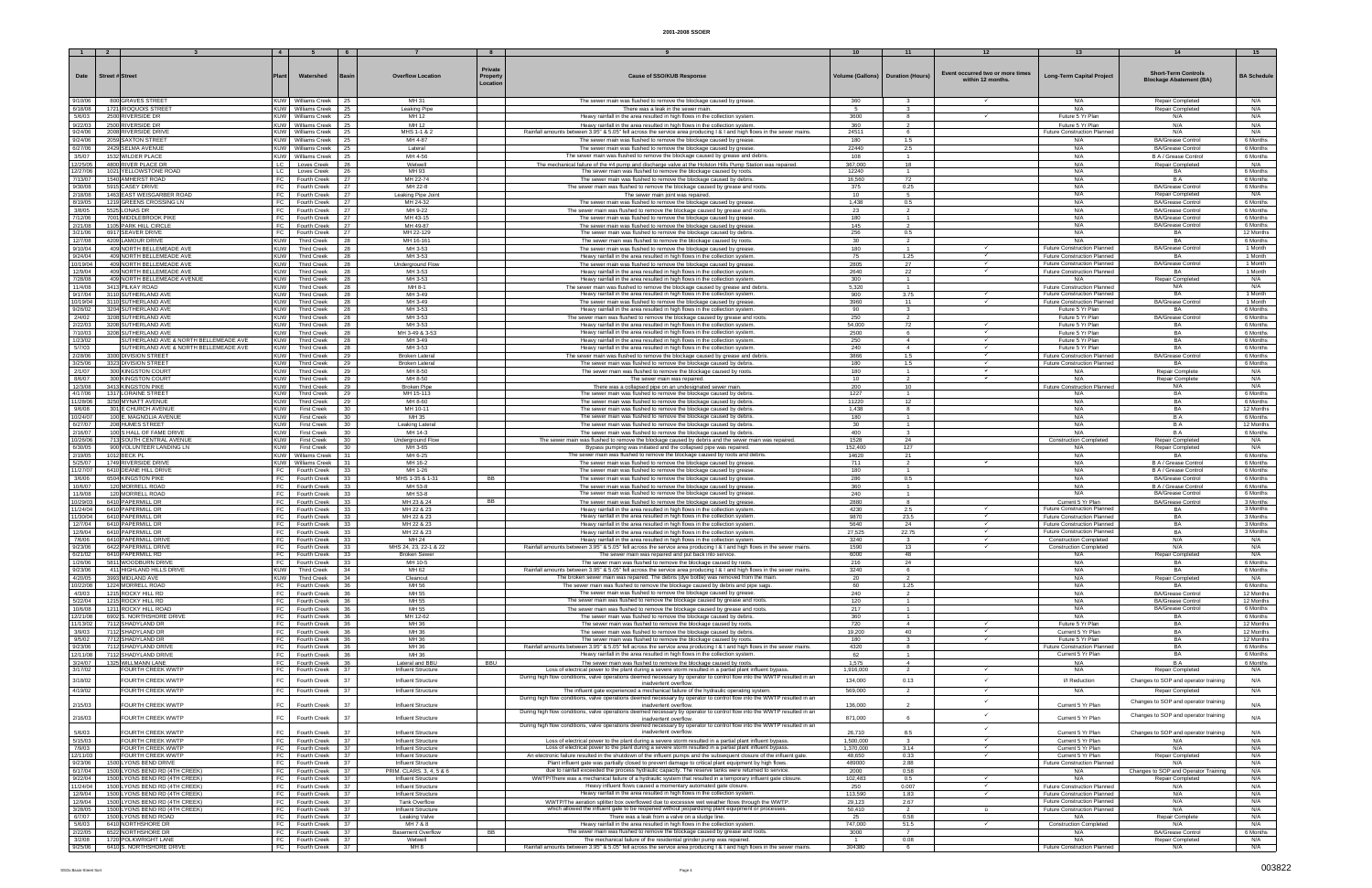| $\blacksquare$ 1 $\blacksquare$ |                                                      | $\begin{array}{ccc} \end{array}$ |                                              | - 6        | $\mathbf{R}$                                    |                                                                                                                                                                                                                        |                   | 11                                     |                                  |                                                                          | 14                                                   | 15                     |
|---------------------------------|------------------------------------------------------|----------------------------------|----------------------------------------------|------------|-------------------------------------------------|------------------------------------------------------------------------------------------------------------------------------------------------------------------------------------------------------------------------|-------------------|----------------------------------------|----------------------------------|--------------------------------------------------------------------------|------------------------------------------------------|------------------------|
| Date                            | <b>Street # Street</b>                               |                                  | Watershed                                    |            | Private<br><b>Overflow Location</b>             | <b>Cause of SSO/KUB Response</b>                                                                                                                                                                                       |                   |                                        | Event occurred two or more times |                                                                          | <b>Short-Term Controls</b>                           | <b>BA Schedule</b>     |
|                                 |                                                      |                                  |                                              |            | Property<br>Location                            |                                                                                                                                                                                                                        |                   | Volume (Gallons)   Duration (Hours)    | within 12 months.                | <b>Long-Term Capital Project</b>                                         | <b>Blockage Abatement (BA)</b>                       |                        |
| 1/7/06<br>1/28/08               | 520 CHEROKEE BLVD<br>501 NOELTON DRIVE               | <b>KUW</b><br><b>KUW</b>         | <b>Third Creek</b><br><b>Third Creek</b>     | -38<br>38  | Broken Main<br>MH 50-7                          | The sewer main was flushed to remove the blockage caused by debris and pipe material<br>The sewer main was flushed to remove the blockage caused by grease and debris.                                                 | 449<br>180        | $\blacksquare$                         |                                  | N/A<br>N/A                                                               | Repair Completed<br>Repair Completed                 | N/A<br>N/A             |
| 6/27/05<br>9/9/06               | 4216 VALENCIA RD<br>4066 VALENCIA ROAD               | <b>KUW</b><br><b>KUW</b>         | <b>Third Creek</b><br><b>Third Creek</b>     | 38<br>38   | Underground Flow<br>MH 49-11                    | Bypass pumping was initiated and the collapsed pipe was replaced by pipe-bursting.<br>The sewer main was flushed to remove the blockage caused by debris and resulting from vandalism.                                 | 540<br>5460       | 24<br>3.5                              |                                  | N/A<br>N/A                                                               | Repair Completed<br><b>BA</b>                        | N/A<br>6 Months        |
| 2/6/08                          | 200 AVENUE C                                         |                                  | KUW South Knoxville                          | 39         | MH 40-27 & BBU                                  | The sewer main was flushed to remove the blockage caused by grease.                                                                                                                                                    | 480               | 2                                      |                                  | N/A                                                                      | <b>BA/Grease Control</b>                             | 6 Months               |
| 2/17/03<br>2/15/01              | 3430 BLOUNT AVE<br>BLOUNT AVE & MARYVILLE PIKE       |                                  | KUW South Knoxville<br>KUW South Knoxville   | 39<br>39   | MH 15<br>MH 29-1 to 29-11                       | Heavy rainfall in the area resulted in high flows in the collection system<br>Heavy rainfall in the area resulted in high flows in the collection system.                                                              | 120<br>2500       | $\overline{2}$<br>8                    |                                  | Current 5 Yr Plan<br>Current 5 Yr Plan                                   | <b>BA</b><br><b>BA</b>                               | 12 Months<br>12 Months |
| 1/19/01                         | BLOUNT AVE & MCCARTY AVE                             |                                  | KUW South Knoxville                          | 39         | MH 15                                           | Heavy rainfall in the area resulted in high flows in the collection system.                                                                                                                                            | 3600              | $\mathbf{3}$                           | $\checkmark$                     | Future 5 Yr Plan                                                         | BA                                                   | 12 Months              |
| 2/22/01<br>1/31/06              | BLOUNT AVE & MCCARTY AVE<br>4701 CHAPMAN HWY         |                                  | KUW South Knoxville<br>KUW South Knoxville   | 39<br>39   | MH 15<br>MH 85                                  | Heavy rainfall in the area resulted in high flows in the collection system.<br>The sewer main was flushed to remove the blockage caused by grease.                                                                     | 5500<br>64        | $\mathbf{3}$<br>$\mathbf{1}$           |                                  | Future 5 Yr Plan<br>N/A                                                  | BA<br><b>BA/Grease Control</b>                       | 12 Months<br>6 Months  |
| 11/19/07                        | 2021 CHEROKEE BLUFF DRIVE<br>4408 CHEYENNE DR        |                                  | KUW South Knoxville<br>KUW South Knoxville   | 39<br>39   | MH 27-280                                       | The sewer main was flushed to remove the blockage caused by roots.                                                                                                                                                     | 77                | 1.5                                    |                                  | N/A<br>N/A                                                               | <b>BA</b><br>BA                                      | 6 Months               |
| 4/2/05<br>4/21/06               | 4411 CYPRESS LANE                                    |                                  | KUW South Knoxville                          | - 39       | MH 63-20<br>MH 62-21                            | The sewer main was flushed to remove the blockage caused by roots<br>The sewer main was flushed to remove the blockage caused by roots and debris.                                                                     | 720<br>225        | 3                                      |                                  | N/A                                                                      | BA                                                   | 6 Months<br>3 Months   |
| 3/8/03<br>12/19/06              | 4411 CYPRESS LN<br>4804 GWINFIELD DRIVE              |                                  | KUW South Knoxville<br>KUW South Knoxville   | 39<br>-39  | MH 62-21<br>MH 89                               | The sewer main was flushed to remove the blockage caused by roots.<br>The sewer main was flushed to remove the blockage caused by debris and was due to vandalism                                                      | 1440<br>36608     | 8<br>24                                |                                  | N/A<br>N/A                                                               | BA<br><b>RA</b>                                      | 12 Months<br>6 Months  |
| 9/23/06                         | 413 HIGGINS AVENUE                                   |                                  | KUW   South Knoxville                        | 39         | MH 63                                           | Rainfall amounts between 3.95" & 5.05" fell across the service area producing I & I and high flows in the sewer mains.                                                                                                 | 3240              | 6                                      |                                  | <b>Future Construction Planned</b>                                       | BA                                                   | 3 Months               |
| 3/19/03<br>5/31/05              | 717 INGERSOLL AVE<br>717 INGERSOLL AVE               |                                  | KUW South Knoxville<br>KUW South Knoxville   | 39<br>39   | MH 40-9<br>MH 40-9                              | The sewer main was flushed to remove the blockage caused by grease and roots<br>The sewer main was flushed to remove the blockage caused by grease.                                                                    | 1440<br>120       | 24<br>$\blacktriangleleft$             |                                  | N/A<br>N/A                                                               | <b>BA/Grease Control</b><br><b>BA/Grease Control</b> | 12 Months<br>12 Months |
| 10/17/06<br>7/7/05              | 131 INGERSOLL AVENUE<br>428 MARYVILLE PIKE           |                                  | KUW South Knoxville<br>KUW South Knoxville   | - 39<br>39 | Underground Flow<br>MHs 29-2 & 30               | The sewer main was flushed to remove the blockage caused by grease and roots.<br>Heavy rainfall in the area resulted in high flows in the collection system.                                                           | 3366<br>12,240    | 3<br>$\overline{2}$                    | $\checkmark$                     | N/A<br><b>Future Construction Planned</b>                                | <b>BA/Grease Control</b><br>BA                       | 6 Months<br>12 Months  |
| 12/1/04                         | 436 MARYVILLE PIKE                                   |                                  | KUW South Knoxville                          | 39         | MH 30                                           | Heavy rainfall in the area resulted in high flows in the collection system                                                                                                                                             | 540               |                                        | ✓                                | <b>Future Construction Planned</b>                                       | <b>BA</b>                                            | 12 Months              |
| 5/20/05<br>1/17/06              | 436 MARYVILLE PIKE<br>436 MARYVILLE PIKE             |                                  | KUW South Knoxville<br>KUW   South Knoxville | 39<br>39   | MH 29-2<br>MH 29-2                              | Heavy rainfall in the area resulted in high flows in the collection system.<br>Heavy rainfall in the area resulted in high flows in the collection system.                                                             | 480<br>3600       | 2<br>4.75                              |                                  | <b>Future Construction Planned</b><br><b>Future Construction Planned</b> | BA<br><b>BA</b>                                      | 12 Months<br>12 Months |
| 4/8/06<br>4/22/06               | 436 MARYVILLE PIKE<br>436 MARYVILLE PIKE             |                                  | KUW South Knoxville<br>KUW South Knoxville   | - 39<br>39 | MH 29-2<br>MHs 29-2 & 30                        | Heavy rainfall in the area resulted in high flows in the collection system.<br>Heavy rainfall in the area resulted in high flows in the collection system.                                                             | 360<br>26600      | -1                                     | $\checkmark$                     | <b>Future Construction Planned</b><br><b>Future Construction Planned</b> | BA<br>BA                                             | 12 Months<br>12 Months |
| 9/23/06                         | 436 MARYVILLE PIKE                                   |                                  | KUW South Knoxville                          | 39         | MHS 29-2 & 30                                   | Rainfall amounts between 3.95" & 5.05" fell across the service area producing I & I and high flows in the sewer mains.                                                                                                 | 71904             | 16                                     |                                  | <b>Future Construction Planned</b>                                       | BA                                                   | 12 Months              |
| 2/6/04<br>3/6/04                | 438 MARYVILLE PIKE<br>438 MARYVILLE PIKE             |                                  | KUW South Knoxville<br>KUW South Knoxville   | 39<br>39   | MH 30<br>MH 30                                  | Heavy rainfall in the area resulted in high flows in the collection system.<br>Heavy rainfall in the area resulted in high flows in the collection system.                                                             | 60.000<br>1920    | 22.5<br>$\overline{4}$                 | $\checkmark$                     | <b>Future Construction Planned</b><br>Future Construction Planned        | <b>BA</b><br><b>BA</b>                               | 12 Months<br>12 Months |
| 6/25/04                         | <b>438 MARYVILLE PIKE</b><br>438 MARYVILLE PIKE      |                                  | KUW South Knoxville<br>KUW South Knoxville   | -39        | MH 29-2 & 30                                    | Heavy rainfall in the area resulted in high flows in the collection system                                                                                                                                             | 867               |                                        | ✓                                | <b>Future Construction Planned</b><br><b>Future Construction Planned</b> | BA<br>BA                                             | 12 Months<br>12 Months |
| 11/24/04<br>12/7/04             | 438 MARYVILLE PIKE                                   |                                  | KUW South Knoxville                          | 39<br>39   | MH 30 & 29-2<br>MH 30                           | Heavy rainfall in the area resulted in high flows in the collection system<br>Heavy rainfall in the area resulted in high flows in the collection system.                                                              | 7200<br>65        |                                        | $\checkmark$                     | Future Construction Planned                                              | <b>BA</b>                                            | 12 Months              |
| 12/9/04<br>2/21/05              | 438 MARYVILLE PIKE<br>438 MARYVILLE PIKE             |                                  | KUW South Knoxville<br>KUW South Knoxville   | 39<br>39   | MH 29-2 & 30<br>MH 30                           | Heavy rainfall in the area resulted in high flows in the collection system.<br>Heavy rainfall in the area resulted in high flows in the collection system                                                              | 636,990<br>5040   | 24<br>21                               | $\checkmark$<br>$\checkmark$     | <b>Future Construction Planned</b><br><b>Future Construction Planned</b> | <b>BA</b><br>BA                                      | 12 Months<br>12 Months |
| 3/28/05                         | 438 MARYVILLE PIKE                                   |                                  | KUW South Knoxville<br>KUW South Knoxville   | 39         | MH 30<br>MH 30                                  | Heavy rainfall in the area resulted in high flows in the collection system.                                                                                                                                            | 32                | $\overline{2}$<br>$\mathbf{A}$         | $\checkmark$<br>$\checkmark$     | Future Construction Planned                                              | <b>BA</b><br><b>BA</b>                               | 12 Months              |
| 4/2/05<br>9/8/08                | 438 MARYVILLE PIKE<br>438 MARYVILLE PIKE             |                                  | KUW South Knoxville                          | 39<br>- 39 | MHs 27-1, 27-2 & Leaking Pipe                   | Heavy rainfall in the area resulted in high flows in the collection system.<br>The event was related to a partial failure of the pump-around process during a sewer replacement project.                               | 225<br>1,570      | 12                                     |                                  | <b>Future Construction Planned</b><br><b>Construction Completed</b>      | <b>Repair Completed</b>                              | 12 Months<br>N/A       |
| 10/22/08<br>11/12/03            | 438 MARYVILLE PIKE<br>925 MARYVILLE PIKE             |                                  | KUW South Knoxville<br>KUW South Knoxville   | 39<br>39   | MH 27-2<br>MH 27-345                            | The bypass pump was damaged and parts were removed overnight due to vandalism.<br>Heavy rainfall in the area resulted in high flows in the collection system.                                                          | 100,000<br>15     | 8<br>0.25                              |                                  | <b>Construction Completed</b><br>Current 5 Yr Plan                       | <b>Repair Completed</b><br>N/A                       | N/A<br>N/A             |
| 11/19/03                        | 925 MARYVILLE PIKE<br>925 MARYVILLE PIKE             |                                  | KUW South Knoxville                          | 39         | MH 27-344 & 27-345                              | Heavy rainfall in the area resulted in high flows in the collection system.                                                                                                                                            | $\mathbf{A}$      | 0.1                                    | $\checkmark$<br>$\checkmark$     | Current 5 Yr Plan                                                        | N/A                                                  | N/A<br>N/A             |
| 2/7/04<br>3/8/04                | 925 MARYVILLE PIKE                                   |                                  | KUW South Knoxville<br>KUW South Knoxville   | - 39<br>39 | MH 27-345<br>MH 27-344 & 27-345                 | Heavy rainfall in the area resulted in high flows in the collection system.<br>Heavy rainfall in the area resulted in high flows in the collection system.                                                             | 524<br>131        | 5                                      |                                  | <b>Construction Underway</b><br>Construction Underway                    | N/A<br>N/A                                           | N/A                    |
| 9/17/04<br>12/9/04              | 925 MARYVILLE PIKE<br>925 MARYVILLE PIKE             |                                  | KUW South Knoxville<br>KUW South Knoxville   | 39<br>39   | MH 27-344 & 27-345<br>MH 27-345, 27-40 & 27-333 | Heavy rainfall in the area resulted in high flows in the collection system.<br>Heavy rainfall in the area resulted in high flows in the collection system.                                                             | 2970<br>402,545   | 8.25<br>23                             | $\checkmark$<br>✓                | <b>Construction Underway</b><br><b>Construction Underway</b>             | N/A<br>N/A                                           | N/A<br>N/A             |
| 5/20/05                         | 925 MARYVILLE PIKE                                   |                                  | KUW South Knoxville                          | 39         | MHS 27-345 & 27-344                             | Heavy rainfall in the area resulted in high flows in the collection system.                                                                                                                                            | 4,150             | 3                                      | ✓                                | <b>Construction Completed</b>                                            | N/A                                                  | N/A                    |
| 5/6/03<br>3/3/07                | MARYVILLE PIKE & BLOUNT AVE<br>2620 SCOTTISH PIKE    |                                  | KUW South Knoxville<br>KUW South Knoxville   | 39<br>39   | MH 29-2 & 30<br>Leaking Joint                   | Heavy rainfall in the area resulted in high flows in the collection system.<br>There was a small leak at a pipe joint during a surcharge event caused by widespread power outages due to high winds.                   | 5640<br>15        | 47                                     | $\checkmark$                     | Current 5 Yr Plan<br>Project Complete                                    | BA<br>N/A                                            | 12 Months<br>N/A       |
| 7/10/03<br>7/14/03              | 3821 W BLOUNT AVE<br>3821 W BLOUNT AVE               |                                  | KUW South Knoxville<br>KUW South Knoxville   | 39<br>39   | MH 29-2 & 30<br>MH 29-2                         | Heavy rainfall in the area resulted in high flows in the collection system.<br>Heavy rainfall in the area resulted in high flows in the collection system.                                                             | 1200<br>60        | -5                                     | ✓                                | Current 5 Yr Plan<br>Current 5 Yr Plan                                   | RA<br><b>BA</b>                                      | 12 Months<br>12 Months |
| 1/17/06                         | 4132 W MARTIN MILL PIKE                              |                                  | KUW South Knoxville                          | 39         | MH 62-1<br><b>BB</b>                            | The sewer main was flushed to remove the blockage caused by grease and influenced by heavy rainfall.                                                                                                                   | 450               | 2.5                                    |                                  | <b>Future Construction Planned</b>                                       | <b>BA/Grease Control</b>                             | 6 Months               |
| 9/23/06<br>3/29/07              | 3400 W. BLOUNT AVENUE<br>3804 W. BLOUNT AVENUE       |                                  | KUW South Knoxville<br>KUW South Knoxville   | 39<br>39   | MH 15<br>Abandoned Lateral                      | Rainfall amounts between 3.95" & 5.05" fell across the service area producing I & I and high flows in the sewer mains.<br>An open, abandoned lateral was found in a wet-weather conveyance adjacent to the sewer main. | 43200<br>2,588    | 16<br>$\blacktriangleleft$             |                                  | <b>Future Construction Planned</b><br>N/A                                | N/A<br>Repair Complete                               | N/A<br>N/A             |
| 4/4/05<br>6/17/04               | 813 BARCLAY DR<br>1210 E MOODY AVE                   |                                  | KUW South Knoxville<br>KUW South Knoxville   | 40<br>40   | MH 57-110<br>MH 39                              | The sewer main was flushed to remove the blockage caused by roots<br>Heavy rainfall in the area resulted in high flows in the collection system.                                                                       | 360<br>4675       | $\blacktriangleleft$<br>$\overline{a}$ | ✓                                | N/A<br><b>Future Construction Planned</b>                                | BA<br>N/A                                            | 12 Months<br>N/A       |
| 6/25/04                         | 1210 E MOODY AVE                                     |                                  | KUW South Knoxville                          | 40         | MH 39                                           | Heavy rainfall in the area resulted in high flows in the collection system                                                                                                                                             | 1080              |                                        | $\checkmark$                     | <b>Future Construction Planned</b>                                       | N/A                                                  | N/A                    |
| 7/27/04<br>12/9/04              | 1210 E MOODY AVE<br>1210 E MOODY AVE                 |                                  | KUW South Knoxville<br>KUW South Knoxville   | 40<br>40   | MH 39<br>MH 39                                  | Heavy rainfall in the area resulted in high flows in the collection system<br>Heavy rainfall in the area resulted in high flows in the collection system.                                                              | 1440<br>85,170    | $\overline{a}$<br>41.75                | $\checkmark$                     | Future Construction Planned<br><b>Future Construction Planned</b>        | N/A<br>N/A                                           | N/A<br>N/A             |
| 9/23/06<br>11/1/06              | 1210 E. MOODY AVENUE<br>1210 E. MOODY AVENUE         |                                  | KUW South Knoxville<br>KUW South Knoxville   | 40<br>40   | MH 39<br>MH 39                                  | Rainfall amounts between 3.95" & 5.05" fell across the service area producing I & I and high flows in the sewer mains.<br>Heavy rainfall in the area resulted in high flows in the collection system                   | 8640<br>720       | 6<br>$\mathbf{A}$                      |                                  | <b>Future Construction Planned</b><br><b>Future Construction Planned</b> | N/A<br>N/A                                           | N/A<br>N/A             |
| 12/10/08                        | 1210 E. MOODY AVENUE                                 |                                  | KUW South Knoxville 40                       |            | MH 39                                           | Heavy rainfall in the area resulted in high flows in the collection system.                                                                                                                                            | 1,100             |                                        |                                  | Future Construction Planned                                              | N/A                                                  | N/A                    |
| 9/23/06<br>4/4/05               | 3741 EAKERS ROAD<br>3741 EAKERS ST                   |                                  | KUW   South Knoxville<br>KUW South Knoxville | 40<br>40   | MHS 47 & 47-103<br>MH 47-1                      | Rainfall amounts between 3.95" & 5.05" fell across the service area producing I & I and high flows in the sewer mains.<br>Heavy rainfall in the area resulted in high flows in the collection system                   | 10560<br>1,200    | 8                                      | ✓                                | Future Construction Planned<br><b>Future Construction Planned</b>        | N/A<br>N/A                                           | N/A<br>N/A             |
| 5/24/05<br>9/23/06              | 3741 EAKERS ST<br>820 GOLDFINCH AVENUE               |                                  | KUW South Knoxville<br>KUW South Knoxville   | 40<br>40   | MH 47<br>MH 45-16                               | Heavy rainfall in the area resulted in high flows in the collection system.<br>Rainfall amounts between 3.95" & 5.05" fell across the service area producing I & I and high flows in the sewer mains.                  | 60<br>8640        | $\overline{1}$<br>6                    | $\checkmark$                     | Future Construction Planned<br><b>Future Construction Planned</b>        | N/A<br>BA                                            | N/A<br>6 Months        |
| 6/7/07                          | 2915 ISLAND HOME AVENUE                              |                                  | KUW South Knoxville                          | 40         | Leaking Force Mair                              | There was a small leak on a force main.                                                                                                                                                                                | 31                | $\overline{2}$                         |                                  | N/A                                                                      | Repair Complete                                      | N/A                    |
| 8/21/05<br>4/13/01              | 1900 MAPLEWOOD DR<br>614 SEVIER AVE                  |                                  | KUW South Knoxville<br>KUW South Knoxville   | 40<br>40   | MH 18-2<br>MH 1-43                              | The sewer main was flushed to remove the debris and the collapsed manhole was repaired.<br>The sewer main was flushed to remove the blockage caused by debris.                                                         | 320<br>1200       | 5<br>$\overline{1}$                    |                                  | N/A<br>Current 5 Yr Plan                                                 | Repair Completed/BA<br>BA/Grease Control             | 3 Months<br>3 Months   |
| 11/10/03<br>3/19/02             | 614 SEVIER AVE<br>615 SEVIER AVE                     |                                  | KUW South Knoxville<br>KUW South Knoxville   | 40<br>40   | MH 1-43<br>MH 1-43<br>BB                        | The sewer main was flushed to remove the blockage caused by grease.<br>The sewer main was flushed to remove the blockage caused by grease and debris.                                                                  | 240<br>5000       | 0.5<br>8                               | $\checkmark$<br>✓                | Current 5 Yr Plan<br>Current 5 Yr Plan                                   | <b>BA/Grease Control</b><br><b>BA/Grease Control</b> | 3 Months<br>3 Months   |
| 5/19/03                         | 615 SEVIER AVE                                       |                                  | KUW South Knoxville                          | 40         | MH 1-43                                         | The sewer main was flushed to remove the blockage caused by debris.                                                                                                                                                    | 300               | $\overline{3}$                         | $\checkmark$                     | Current 5 Yr Plan                                                        | <b>BA/Grease Control</b>                             | 3 Months               |
| 12/10/08<br>6/13/07             | 615 SEVIER AVENUE<br>2319 SOUTHSIDE DRIVE            |                                  | KUW South Knoxville<br>KUW South Knoxville   | 40<br>40   | MH 1-43 & BBL<br>Leaking Force Mair             | The sewer main was flushed to remove the blockage caused by debris during heavy rainfall<br>There was a leak on a force main near the pump station.                                                                    | 615<br>225        | $\mathbf{R}$<br>5                      |                                  | Current 5 Yr Plan<br>N/A                                                 | <b>BA/Grease Control</b><br>Repair Complete          | 3 Months<br>N/A        |
| 10/3/06<br>11/9/06              | 4312 WOODLAWN PIKE<br>6107 CHAPMAN HIGHWAY           | <b>KUW</b>                       | KUW South Knoxville<br>Knob Creek            | - 40<br>41 | MH 47-19<br>MH 66-13                            | The sewer main was flushed to remove the blockage caused by roots.<br>There was a mechanical failure at the Chapman Highway Pump Station.                                                                              | 898<br>4500       | $\overline{4}$<br>1.5                  |                                  | N/A<br>N/A                                                               | BA<br>Repair Completed                               | 6 Months<br>N/A        |
| 9/24/07                         | 961 E FORD VALLEY ROAD                               |                                  | KUW Knob Creek                               | 41         | Cut Force Main                                  | A contractor cut the pump station force main.                                                                                                                                                                          | 4,500             | 1.5                                    |                                  | N/A                                                                      | Repair Complete                                      | N/A                    |
| 9/23/06<br>4/5/05               | 961 E. FORD VALLEY ROAD<br>612 EDWARDS DR            | <b>KUW</b><br><b>KUW</b>         | Knob Creek<br>Knob Creek                     | 41<br>41   | <b>Pump Station Wetwell</b><br>MH 67-141        | Rainfall amounts between 3.95" & 5.05" fell across the service area producing I & I and high flows in the sewer mains.<br>The sewer main was flushed to remove the blockage caused by grease and roots.                | 9000<br>60        | 5<br>$\overline{1}$                    |                                  | Future Construction Planned<br><b>Future Construction Planned</b>        | N/A<br><b>BA/Grease Control</b>                      | N/A<br>6 Months        |
| 11/24/04                        | ELLIS ROAD LIFT STATION                              | <b>KUW</b>                       | Knob Creek                                   | 41         | MH 49-15<br>BB                                  | Pumpstation failure-Electrical/Heavy rainfall in the area resulted in high flows in the collection system.                                                                                                             | 300               |                                        | $\checkmark$                     | <b>Future Construction Planned</b>                                       | N/A                                                  | N/A                    |
| 2/23/01<br>4/13/01              | FORD VALLEY LIFT STATION<br>FORD VALLEY LIFT STATION | <b>KUW</b><br><b>KUW</b>         | Knob Creek<br>Knob Creek                     | 41<br>41   | MH 79<br>MH 79                                  | The pump station overflowed due to rainfall-related flows exceeding the station capacity.<br>The pump station overflowed due to rainfall-related flows exceeding the station capacity.                                 | 120,000<br>4500   | 20<br>1.5                              | ✓                                | Current 5 Yr Plan<br>Current 5 Yr Plan                                   | N/A<br>N/A                                           | N/A<br>N/A             |
| 7/29/01<br>1/19/02              | FORD VALLEY LIFT STATION<br>FORD VALLEY LIFT STATION | <b>KUW</b><br><b>KUW</b>         | Knob Creek<br>Knob Creek                     | 41<br>41   | MH 79<br>MH 79                                  | The pump station overflowed due to rainfall-related flows exceeding the station capacity.<br>The pump station overflowed due to rainfall-related flows exceeding the station capacity.                                 | 108,000<br>78,000 | 24<br>13                               | $\checkmark$<br>$\checkmark$     | Current 5 Yr Plan<br>Current 5 Yr Plan                                   | N/A<br>N/A                                           | N/A<br>N/A             |
| 1/24/02                         | FORD VALLEY LIFT STATION                             | <b>KUW</b>                       | <b>Knob Creek</b>                            | 41         | MH 79                                           | The pump station overflowed due to rainfall-related flows exceeding the station capacity.                                                                                                                              | 180,000           | $15^{\circ}$                           | $\checkmark$                     | Current 5 Yr Plan                                                        | N/A                                                  | N/A                    |
| 1/25/02<br>3/18/02              | FORD VALLEY LIFT STATION<br>FORD VALLEY LIFT STATION | <b>KUW</b><br><b>KUW</b>         | Knob Creek<br>Knob Creek                     | 41<br>41   | MH 79<br>MH 79                                  | The pump station overflowed due to rainfall-related flows exceeding the station capacity.<br>The pump station overflowed due to rainfall-related flows exceeding the station capacity.                                 | 72,000<br>91.200  | 12<br>19                               | $\checkmark$<br>$\checkmark$     | Current 5 Yr Plan<br>Current 5 Yr Plan                                   | N/A<br>N/A                                           | N/A<br>N/A             |
| 3/19/02<br>2/16/03              | FORD VALLEY LIFT STATION<br>FORD VALLEY LIFT STATION | <b>KUW</b><br><b>KUW</b>         | Knob Creek<br>Knob Creek                     | 41<br>41   | MH 79<br>Wetwell                                | The pump station overflowed due to rainfall-related flows exceeding the station capacity.<br>Heavy rainfall in the area resulted in high flows in the collection system.                                               | 81,600<br>180     | 17<br>$\overline{2}$                   | $\checkmark$<br>$\checkmark$     | Current 5 Yr Plan<br>Current 5 Yr Plan                                   | N/A<br>N/A                                           | N/A<br>N/A             |
| 3/13/03                         | FORD VALLEY LIFT STATION                             | <b>KUW</b>                       | Knob Creek                                   | 41         | Wetwell                                         | The wastewater pump station overflowed due to an electrical failure at the station.                                                                                                                                    | 600               | 0.5                                    | $\checkmark$                     | Current 5 Yr Plan                                                        | N/A                                                  | N/A                    |
| 3/20/03<br>3/30/03              | FORD VALLEY LIFT STATION<br>FORD VALLEY LIFT STATION | <b>KUW</b><br><b>KUW</b>         | Knob Creek<br>Knob Creek                     | 41<br>41   | Wetwell<br>Wetwell                              | The wastewater pump station overflowed due to a mechanical failure at the station.<br>The wastewater pump station overflowed due to a mechanical failure at the station.                                               | 600<br>9000       | 0.34<br>$\mathbf{3}$                   | $\checkmark$<br>$\checkmark$     | Current 5 Yr Plan<br>Current 5 Yr Plan                                   | N/A<br>N/A                                           | N/A<br>N/A             |
| 3/31/03<br>5/7/03               | FORD VALLEY LIFT STATION<br>FORD VALLEY LIFT STATION | <b>KUW</b>                       | Knob Creek<br>KUW Knob Creek                 | 41<br>41   | Wetwell<br>Wetwell                              | The wastewater pump station overflowed due to a mechanical failure at the station.<br>Heavy rainfall in the area resulted in high flows in the collection system.                                                      | 1500<br>2100      | 0.5<br>2                               | $\checkmark$                     | Current 5 Yr Plan<br>Current 5 Yr Plan                                   | N/A<br>N/A                                           | N/A<br>N/A             |
| 12/30/03                        | FORD VALLEY LIFT STATION                             | <b>KUW</b>                       | Knob Creek                                   | 41         | Wetwell                                         | A high surge flow following the clearing of a blockage slightly overflowed the pump station wetwell.                                                                                                                   | 30                | 0.17                                   | $\checkmark$                     | Current 5 Yr Plan                                                        | N/A                                                  | N/A                    |
| 2/6/04<br>3/6/04                | FORD VALLEY LIFT STATION<br>FORD VALLEY LIFT STATION | <b>KUW</b><br><b>KUW</b>         | Knob Creek<br>Knob Creek                     | 41<br>41   | Wetwell<br>Wetwell                              | Heavy rainfall in the area resulted in high flows in the collection system<br>Heavy rainfall in the area resulted in high flows in the collection system                                                               | 54.000<br>3000    | $\mathbf{Q}$<br>$\overline{1}$         | $\checkmark$                     | <b>Construction Underway</b><br><b>Construction Underway</b>             | N/A<br>N/A                                           | N/A<br>N/A             |
| 6/25/04<br>7/12/04              | FORD VALLEY LIFT STATION<br>FORD VALLEY LIFT STATION | <b>KUW</b><br><b>KUW</b>         | Knob Creek<br><b>Knob Creek</b>              | 41<br>41   | Wetwell<br>MH 79                                | Heavy rainfall in the area resulted in high flows in the collection system.<br>Heavy rainfall in the area resulted in high flows in the collection system.                                                             | 11.520<br>2880    | $\Delta$<br>$\mathbf{1}$               | ✓<br>✓                           | <b>Construction Underway</b><br><b>Construction Underway</b>             | N/A<br>N/A                                           | N/A<br>N/A             |
| 11/24/04                        | FORD VALLEY LIFT STATION                             | <b>KUW</b>                       | Knob Creek                                   | 41         | MH 79                                           | Heavy rainfall in the area resulted in high flows in the collection system.                                                                                                                                            | 36,000            | 12                                     | ✓                                | <b>Construction Underway</b>                                             | N/A                                                  | N/A                    |
| 12/7/04                         | FORD VALLEY LIFT STATION                             |                                  | KUW Knob Creek                               | 41         | MH 79                                           | Heavy rainfall in the area resulted in high flows in the collection system.                                                                                                                                            | 24,000            | 8                                      | $\checkmark$                     | <b>Construction Underway</b>                                             | N/A                                                  | N/A                    |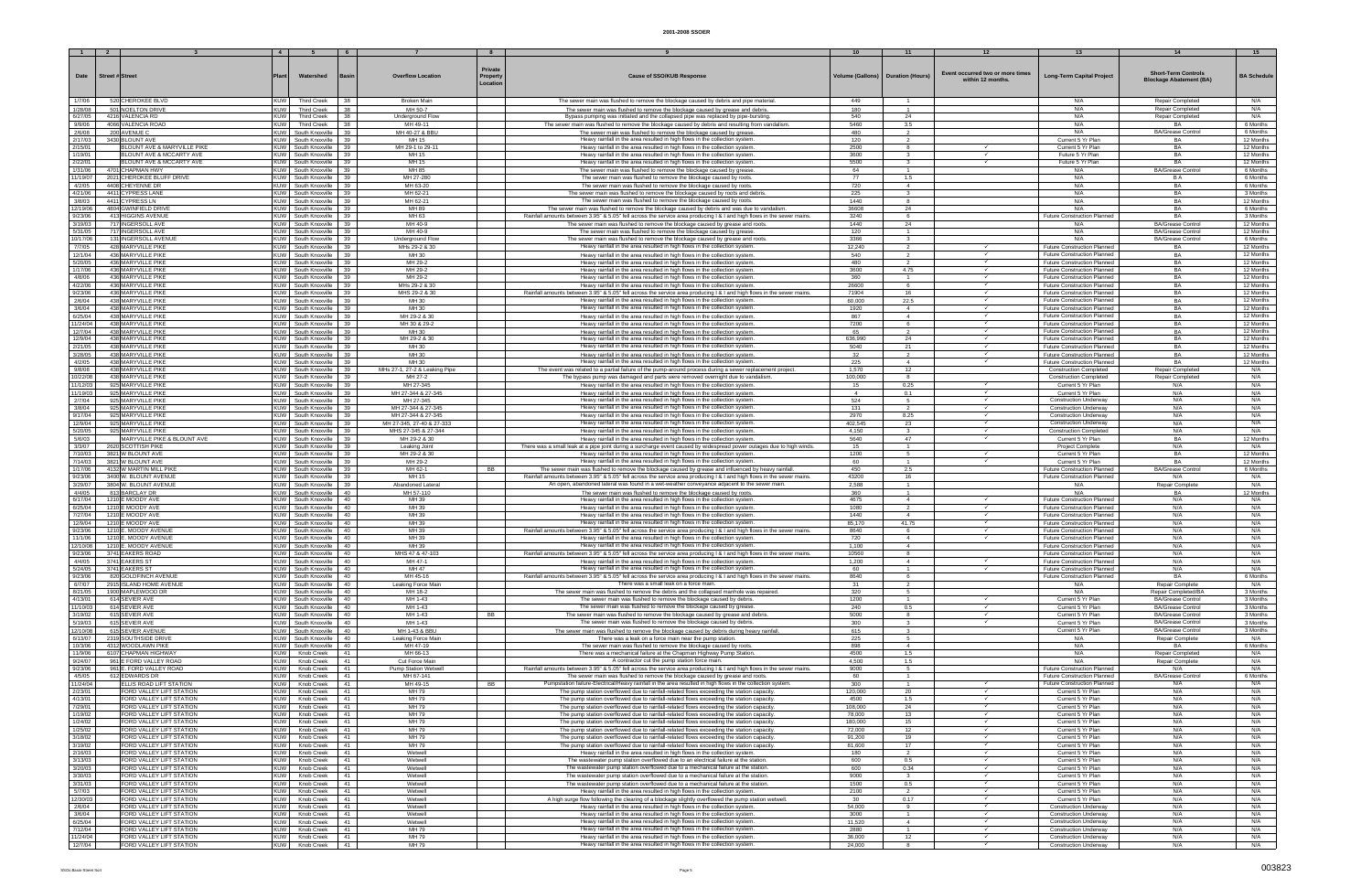|                     |                                                        |                          |                                     |            |                                                | Private  |                                                                                                                                                                                      |                  |                                     |                                                       |                                                              |                                                              |                      |
|---------------------|--------------------------------------------------------|--------------------------|-------------------------------------|------------|------------------------------------------------|----------|--------------------------------------------------------------------------------------------------------------------------------------------------------------------------------------|------------------|-------------------------------------|-------------------------------------------------------|--------------------------------------------------------------|--------------------------------------------------------------|----------------------|
| Date                | <b>Street # Street</b>                                 |                          | Watershed                           | Basin      | <b>Overflow Location</b>                       | Property | <b>Cause of SSO/KUB Response</b>                                                                                                                                                     |                  | Volume (Gallons)   Duration (Hours) | Event occurred two or more times<br>within 12 months. | <b>Long-Term Capital Project</b>                             | <b>Short-Term Controls</b><br><b>Blockage Abatement (BA)</b> | <b>BA Schedule</b>   |
|                     |                                                        |                          |                                     |            |                                                | Location |                                                                                                                                                                                      |                  |                                     |                                                       |                                                              |                                                              |                      |
|                     |                                                        |                          |                                     |            |                                                |          |                                                                                                                                                                                      |                  |                                     |                                                       |                                                              |                                                              |                      |
| 12/9/04             | FORD VALLEY LIFT STATION                               | <b>KUW</b>               | Knob Creek                          | 41         | MH 79                                          |          | Heavy rainfall in the area resulted in high flows in the collection system.                                                                                                          | 48,000           | 16                                  |                                                       | <b>Construction Underway</b>                                 | N/A                                                          | N/A                  |
| 11/27/07            | 217 LINFORD ROAD                                       | <b>KUW</b>               | Knob Creek                          | 41         | Leaking Force Main                             |          | There was a leak on a 12" force main.                                                                                                                                                | 95               | $\sim$                              |                                                       | N/A                                                          | Repair Complete                                              | N/A                  |
| 2/6/04              | MCNUTT LIFT STATION                                    | KUW                      | Knob Creek                          | 41         | MH 95                                          |          | Heavy rainfall in the area resulted in high flows in the collection system                                                                                                           | 27,000           | $\alpha$                            |                                                       | <b>Construction Underway</b>                                 | N/A                                                          | N/A                  |
| 12/9/04             | MCNUTT LIFT STATION                                    | <b>KUW</b>               | Knob Creek                          | 41         | MH 95                                          |          | Heavy rainfall in the area resulted in high flows in the collection system                                                                                                           | 48,000           | 16                                  | $\checkmark$                                          | <b>Construction Underway</b>                                 | N/A                                                          | N/A                  |
| 5/31/06             | 5230 MCNUTT ROAD                                       | <b>KUW</b>               | Knob Creek                          | 41         | MH 95                                          |          | The sewer main was flushed to remove the blockage caused by debris from upstream construction.                                                                                       | 860              | $\overline{2}$                      |                                                       | N/A                                                          | N/A                                                          | N/A                  |
| 1/19/02             | MCNUTT ROAD LIFT STATION                               | <b>KUW</b>               | Knob Creek                          | 41         | MH 95                                          |          | The pump station overflowed due to rainfall-related flows exceeding the station capacity                                                                                             | 63,000           | 14                                  | $\checkmark$                                          | Current 5 Yr Plan                                            | N/A                                                          | N/A                  |
| 1/24/02             | MCNUTT ROAD LIFT STATION                               | <b>KUW</b>               | Knob Creek                          | 41         | MH 95                                          |          | The pump station overflowed due to rainfall-related flows exceeding the station capacity<br>The pump station overflowed due to rainfall-related flows exceeding the station capacity | 90,000           | 15<br>19                            |                                                       | Current 5 Yr Plan                                            | N/A                                                          | N/A                  |
| 3/18/02<br>3/19/02  | MCNUTT ROAD LIFT STATION<br>MCNUTT ROAD LIFT STATION   | <b>KUW</b>               | Knob Creek                          | 41<br>41   | MH 95<br>MH 95                                 |          |                                                                                                                                                                                      | 45,600           | 17                                  |                                                       | Current 5 Yr Plan                                            | N/A                                                          | N/A                  |
| 2/22/03             | MCNUTT ROAD LIFT STATION                               | <b>KUW</b><br><b>KUW</b> | Knob Creek<br>Knob Creek            | 41         | MH 95                                          |          | The pump station overflowed due to rainfall-related flows exceeding the station capacity<br>Heavy rainfall in the area resulted in high flows in the collection system.              | 40,800<br>14,400 | 12                                  | $\checkmark$                                          | Current 5 Yr Plan<br>Current 5 Yr Plan                       | N/A<br>N/A                                                   | N/A<br>N/A           |
| 7/20/08             | 5900 NEUBERT SPRINGS ROAD                              | <b>KUW</b>               | Knob Creek                          | 41         | Lateral Cleanout                               |          | Debris from a rehabilitation contractor caused a partial blockage. The sewer main was cleared and cleaned.                                                                           | 360              | $\overline{1}$                      |                                                       | N/A                                                          | Repair Completed                                             | N/A                  |
| 5/20/06             | 4757 SEVIERVILLE PIKE                                  | <b>KUW</b>               | Knob Creek                          | 41         | MH 97-22                                       |          | The sewer main was flushed to remove the blockage caused by roots.                                                                                                                   | 180              | -5                                  |                                                       | N/A                                                          | <b>BA</b>                                                    | 6 Months             |
| 8/12/01             | 5031 SEVIERVILLE PIKE                                  | <b>KUW</b>               | Knob Creek                          | 41         | MH 97-12                                       |          | The sewer main was flushed to remove the blockage caused by roots and debris                                                                                                         | 10               | 0.25                                |                                                       | N/A                                                          | <b>BA/Grease Control</b>                                     | 12 months            |
| 9/5/03              | 5031 SEVIERVILLE PIKE                                  | <b>KUW</b>               | Knob Creek                          | 41         | MH 97-12                                       |          | The sewer main was flushed to remove the blockage caused by grease                                                                                                                   | 30               | $\overline{2}$                      |                                                       | N/A                                                          | <b>BA/Grease Control</b>                                     | 12 Months            |
| 6/15/06             | 5031 SEVIERVILLE PIKE                                  | <b>KUW</b>               | Knob Creek                          | 41         | MH 97-12                                       |          | The sewer main was flushed to remove the blockage caused by debris.                                                                                                                  | 409              | $\overline{1}$                      |                                                       | N/A                                                          | BA                                                           | 9 Months             |
| 1/22/08             | 624 SOUTHBROOK DRIVE                                   | <b>KUW</b>               | Knob Creek                          | 41         | Lateral Cleanou                                |          | Evidence indicates that the SSO occurred during the air test of a new main by a rehabilitation contractor                                                                            | 249              | $\overline{1}$                      |                                                       | N/A                                                          | Repair Completed                                             | N/A                  |
| 5/8/06              | 533 VIEW PARK DRIVE                                    | <b>KUW</b>               | Knob Creek                          | 41         | MH 97-30                                       |          | The sewer main was flushed to remove the blockage caused by roots.                                                                                                                   | 135              | $\overline{1}$                      |                                                       | N/A                                                          | <b>BA</b>                                                    | 6 Months             |
| 1/16/06             | 1100 BEAVERTON ROAD                                    | FC                       | Fourth Creek                        | 42         | MH 43-2                                        |          | The sewer main was flushed to remove the blockage caused by debris                                                                                                                   | 23               | 0.5                                 |                                                       | N/A                                                          | BA                                                           | 6 Months             |
| 1/8/08              | 7912 LIVINGSTON DRIVE                                  | FC                       | Fourth Creek                        | 42         | MH 28-1                                        |          | The sewer main was flushed to remove the blockage caused by roots and debris.                                                                                                        | 120              |                                     |                                                       | N/A                                                          | <b>BA</b>                                                    | 6 Months             |
| 9/10/04             | 5205 BENT RIVER BOULEVARD                              | FC                       | Fourth Creek                        | 43         | Grinder Pump                                   |          | There was a mechanical failure in the residential grinder pump.                                                                                                                      | 10               | 1.5                                 | $\checkmark$                                          | <b>Construction Completed</b>                                | <b>Repair Completed</b>                                      | N/A                  |
| 9/11/04             | 5205 BENT RIVER BOULEVARD                              | FC                       | Fourth Creek                        | 43         | Grinder Pump                                   |          | There was a mechanical failure in the residential grinder pump                                                                                                                       | 20               | $\mathbf{3}$                        |                                                       | <b>Construction Completed</b>                                | <b>Repair Completed</b>                                      | N/A                  |
| 9/12/04             | 5205 BENT RIVER BOULEVARD                              | FC                       | Fourth Creek                        | 43         | Grinder Pump                                   |          | Grinder pump failure-Mechanical/There was a mechanical and electrical failure in the residential grinder pump.                                                                       | 20               | 12                                  |                                                       | <b>Construction Completed</b>                                | Repair Completed                                             | N/A                  |
| 6/9/05              | 5205 BENT RIVER BOULEVARD                              | FC                       | <b>Fourth Creek</b>                 | 43         | Grinder Pump                                   |          | The residential grinder pump and circuitry were replaced.                                                                                                                            | -5               | 1.5                                 |                                                       | N/A                                                          | Repair Completed                                             | N/A                  |
| 3/24/08             | 5219 BENT RIVER BOULEVARD<br>5225 BENT RIVER BOULEVARD | FC<br>FC                 | Fourth Creek                        | 43<br>43   | Wetwell & BBI<br>Low-Pressure Force Main Valve |          | The mechanical failure of the residential grinder pump was repaired<br>The force main valve was repaired by the private contractor.                                                  | 15<br>30         | $\overline{1}$                      |                                                       | N/A<br>N/A                                                   | Repair Completed                                             | N/A<br>N/A           |
| 10/26/05<br>9/13/03 | 5241 BENT RIVER BOULEVARD                              | FC                       | Fourth Creek<br><b>Fourth Creek</b> | 43         | Grinder Pump                                   |          |                                                                                                                                                                                      | Unknown          | Unknown                             |                                                       | N/A                                                          | <b>Repair Completed</b><br>Repair Completed                  | N/A                  |
| 3/10/05             | 5241 BENT RIVER BOULEVARD                              | FC                       | Fourth Creel                        | 43         | <b>Residential Grinder Pump</b>                |          | The residential grinder pump station was repaired and returned to service.                                                                                                           | 20               |                                     |                                                       | N/A                                                          | Repair Completed                                             | N/A                  |
| 7/4/08              | 5241 BENT RIVER BOULEVARD                              | FC                       | Fourth Creek                        | 43         | <b>Residential Grinder Pump</b>                |          | The residential grinder pump station failed and was replaced<br>There was a mechanical failure of the residential grinder pump                                                       | $\overline{1}$   | $\mathbf{A}$                        |                                                       | N/A                                                          | Repair Completed                                             | N/A                  |
| 9/9/03              | 5246 BENT RIVER BOULEVARD                              | FC                       | Fourth Creek                        | 43         | Grinder Pump                                   |          | There was a blockage in the residential grinder pump caused by a ruptured force main.                                                                                                | 30               | $\overline{4}$                      |                                                       | N/A                                                          | Repair Completed                                             | N/A                  |
| 11/30/04            | 5246 BENT RIVER BOULEVARD                              | FC                       | Fourth Creek                        | 43         | Grinder Pump                                   |          | There was a mechanical failure in the residential grinder pump                                                                                                                       |                  | -2                                  |                                                       | N/A                                                          | <b>Repair Completed</b>                                      | N/A                  |
| 6/12/08             | 5246 BENT RIVER BOULEVARD                              | FC                       | Fourth Creek                        | 43         | <b>Residential Grinder Pump</b>                |          | There was a mechanical failure of the residential grinder pump                                                                                                                       | 25               |                                     |                                                       | <b>Construction Completed</b>                                | Repair Completed                                             | N/A                  |
| 8/4/08              | 5246 BENT RIVER BOULEVARD                              | FC                       | Fourth Creek                        | 43         | <b>Residential Grinder Pump</b>                |          | There was an electrical failure of the residential grinder pump.                                                                                                                     | 29               | 2.33                                |                                                       | <b>Construction Completed</b>                                | Repair Completed                                             | N/A                  |
| 5/26/05             | 5272 BENT RIVER BOULEVARD                              | FC                       | Fourth Creek                        | 43         | <b>Grinder Pump</b>                            |          | The residential grinder pump was replaced.                                                                                                                                           | 50               | $\overline{4}$                      |                                                       | N/A                                                          | <b>Repair Completed</b>                                      | N/A                  |
| 9/21/03             | 5315 BENT RIVER BOULEVARD                              | FC                       | Fourth Creek                        | 43         | Grinder Pump                                   |          | A landscaping contractor hit and damaged the control box for the residential grinder pump.                                                                                           | -5               | $\mathbf{1}$                        |                                                       | N/A                                                          | <b>Repair Completed</b>                                      | N/A                  |
| 1/2/06              | 5315 BENT RIVER BOULEVARD                              | FC                       | Fourth Creek                        | 43         | <b>Grinder Pump</b>                            |          | The residential grinder pump was replaced after the mechanical failure of the pump.                                                                                                  | 10               | $\overline{2}$                      |                                                       | N/A                                                          | <b>Repair Completed</b>                                      | N/A                  |
| 3/30/08             | 5315 BENT RIVER BOULEVARD                              | FC                       | Fourth Creek                        | 43         | Wetwell                                        |          | The electrical breaker on the residential grinder pump station was turned back on                                                                                                    | 50               | $\overline{4}$                      |                                                       | N/A                                                          | Repair Completed                                             | N/A                  |
| 9/30/08             | 5323 BENT RIVER BOULEVARD                              | FC                       | Fourth Creek                        | 43         | <b>Residential Grinder Pump</b>                |          | There was a mechanical failure of an improperly-installed residential grinder pump.                                                                                                  | 150              | $\overline{4}$                      |                                                       | N/A                                                          | Repair Completed                                             | N/A                  |
| 9/28/08             | 5371 BENT RIVER BOULEVARD                              | FC                       | <b>Fourth Creek</b>                 | 43         | <b>Residential Grinder Pump</b>                |          | There was an electrical failure of the residential grinder pump.                                                                                                                     | 120              | $\overline{4}$                      |                                                       | N/A                                                          | <b>Repair Completed</b>                                      | N/A                  |
| 4/24/07             | 5516 BROWN ATKIN DRIVE                                 | FC                       | <b>Fourth Creek</b>                 | 43         | Leaking LP Force Main                          |          | There was a small leak on a low-pressure force main.                                                                                                                                 |                  | $\overline{2}$                      |                                                       | N/A                                                          | <b>Repair Complete</b>                                       | N/A                  |
| 1/2/06              | 2111 COVE VIEW WAY                                     | FC                       | Fourth Creek                        | 43         | Grinder Pump                                   |          | The residential grinder pump was repaired after the electrical failure of the pump.                                                                                                  | 10               | $\overline{4}$                      |                                                       | N/A                                                          | Repair Completed                                             | N/A                  |
| 6/10/07<br>5/3/02   | 2111 COVE VIEW WAY<br>2600 WOODSON DR                  | FC<br><b>KUW</b>         | Fourth Creek<br>South Knoxville     | 43<br>44   | <b>Residential Grinder Pump</b><br>MH 2-1      |          | There was a failure at a KUB-owned grinder pump station<br>Heavy rainfall in the area resulted in high flows in the collection system                                                | 900              | 1.5<br>$\overline{1}$               | $\checkmark$                                          | N/A<br><b>Construction Completed</b>                         | Repair Complete<br>N/A                                       | N/A<br>N/A           |
| 4/10/03             | 2600 WOODSON DR                                        |                          | KUW South Knoxville                 | 44         | MH 2-1                                         |          | Heavy rainfall in the area resulted in high flows in the collection system.                                                                                                          | 510              | 4.25                                | $\checkmark$                                          | <b>Construction Completed</b>                                | N/A                                                          | N/A                  |
| 5/5/03              | 2600 WOODSON DR                                        |                          | KUW South Knoxville                 | 44         | MH 2-1                                         |          | Heavy rainfall in the area resulted in high flows in the collection system                                                                                                           | 3300             | 550                                 |                                                       | <b>Construction Completed</b>                                | N/A                                                          | N/A                  |
| 10/4/02             | WOODSON DR                                             |                          | KUW South Knoxville                 | 44         | MH 2-1                                         |          | The wastewater pump station overflowed due to an electrical failure at the station.                                                                                                  | 6000             | $\mathbf{1}$                        |                                                       | N/A                                                          | Repair Completed                                             | 12 Months            |
| 3/18/02             | WOODSON DR & DEANBROOK RD                              | <b>KUW</b>               | South Knoxville                     | 44         | MH 2-1                                         |          | Heavy rainfall in the area resulted in high flows in the collection system                                                                                                           | 3000             | 10                                  |                                                       | <b>Construction Completed</b>                                | N/A                                                          | N/A                  |
| 2/14/03             | WOODSON DR & DEANBROOK RD                              | KUW                      | South Knoxville                     | 44         | MH 2-1                                         |          | Heavy rainfall in the area resulted in high flows in the collection system.                                                                                                          | 16,500           | 22                                  |                                                       | <b>Construction Completed</b>                                | N/A                                                          | N/A                  |
| 2/22/03             | WOODSON DR & DEANBROOK RD                              |                          | KUW South Knoxville                 | 44         | MH 2-1                                         |          | Heavy rainfall in the area resulted in high flows in the collection system                                                                                                           | 10,500           | 70                                  | $\checkmark$                                          | <b>Construction Completed</b>                                | N/A                                                          | N/A                  |
| 5/11/03             | <b>WOODSON DR &amp; DEANBROOK RD</b>                   | <b>KUW</b>               | South Knoxville                     | 44         | MH 2-1                                         |          | Heavy rainfall in the area resulted in high flows in the collection system                                                                                                           | 300              | 1.5                                 |                                                       | <b>Construction Completed</b>                                | N/A                                                          | N/A                  |
| 8/4/06              | 2600 WOODSON DRIVE                                     |                          | KUW South Knoxville                 | 44         | MH 2-1                                         |          | The electronic failures at the Woodson Drive Pump Station were repaired                                                                                                              | 500              | $\overline{1}$                      |                                                       | N/A                                                          | Repair Completed                                             | N/A                  |
|                     |                                                        |                          |                                     |            |                                                |          | Pumpstation failure-Electrical/The pump station electrical power was restored after 1 hour and 37 minutes due to a severe thunder                                                    |                  |                                     |                                                       | Future Construction Planned                                  | N/A                                                          | N/A                  |
| 5/31/04             | <b>WOODSON DRIVE LIFT STATION</b>                      | KUW                      | South Knoxville                     | 44<br>44   | MH 2-1<br>MH 2-1                               |          | storm                                                                                                                                                                                | 2400             |                                     | $\checkmark$                                          |                                                              | N/A                                                          |                      |
| 9/21/02             | WOODSON LIFTSTATION                                    | <b>KUW</b>               | South Knoxville                     |            |                                                |          | Heavy rainfall in the area resulted in high flows in the collection system.                                                                                                          | 28,800           | 12                                  |                                                       | <b>Construction Completed</b><br>Future Construction Planned | Repair Completed                                             | N/A<br>N/A           |
| 3/6/04<br>3/12/06   | <b>GINNBROOK LIFT STATION</b><br>2907 GINNBROOKE DRIVE | <b>KUW</b><br><b>KUW</b> | Knob Creek<br>Knob Creek            | 47<br>47   | Wetwell<br>Pump Station Wetwell                |          | Pumpstation failure-Electronic/The electronic controls that actuate the pumps malfunctioned.<br>There was a total loss of electrical service to the station due to squirrels.        | 2250<br>180      | 0.75<br>$\overline{1}$              | $\checkmark$                                          | Future Construction Planned                                  | N/A                                                          | N/A                  |
| 9/24/06             | 2907 GINNBROOKE DRIVE                                  | <b>KUW</b>               | Knob Creek                          | 47         | Pump Station Wetwell                           |          | Rainfall amounts between 3.95" & 5.05" fell across the service area producing I & I and high flows in the sewer mains.                                                               | 2250             | 0.75                                | $\checkmark$                                          | Future Construction Planned                                  | N/A                                                          | N/A                  |
| 5/9/08              | 2907 GINNBROOKE LANE                                   | <b>KUW</b>               | Knob Creek                          | 47         | Wetwel                                         |          | Electrical power was restored after an outage caused by a strong storm                                                                                                               | 1.000            | 0.33                                |                                                       | N/A                                                          | Repair Completed                                             | N/A                  |
| 5/22/01             | GINNBROOKE LIFT STATION                                | <b>KUW</b>               | Knob Creek                          | 47         | MH 22                                          |          | Heavy rainfall in the area resulted in high flows in the collection system                                                                                                           | 12,000           | $\overline{2}$                      | $\checkmark$                                          | Future 5 Yr Plan                                             | N/A                                                          | N/A                  |
| 6/25/01             | <b>GINNBROOKE LIFT STATION</b>                         | <b>KUW</b>               | Knob Creek                          | 47         | MH 22                                          |          | Heavy rainfall in the area resulted in high flows in the collection system                                                                                                           | 7200             | 1.5                                 |                                                       | Future 5 Yr Plan                                             | N/A                                                          | N/A                  |
| 6/29/01             | <b>GINNBROOKE LIFT STATION</b>                         | <b>KUW</b>               | Knob Creek                          | 47         | MH 22                                          |          | Heavy rainfall in the area resulted in high flows in the collection system                                                                                                           | 1500             | 0.33                                | $\checkmark$                                          | Future 5 Yr Plan                                             | N/A                                                          | N/A                  |
| 7/29/01             | <b>GINNBROOKE LIFT STATION</b>                         | <b>KUW</b>               | Knob Creek                          | 47         | MH 22                                          |          | Heavy rainfall in the area resulted in high flows in the collection system.                                                                                                          | 24,000           | 8                                   |                                                       | Future 5 Yr Plan                                             | N/A                                                          | N/A                  |
| 9/21/02             | <b>GINNBROOKE LIFT STATION</b>                         | KUW                      | Knob Creek                          | 47         | MH 22                                          |          | Heavy rainfall in the area resulted in high flows in the collection system                                                                                                           | 36,000           | 12                                  | $\checkmark$                                          | Future 5 Yr Plan                                             | N/A                                                          | N/A                  |
| 11/11/02            | <b>GINNBROOKE LIFT STATION</b>                         | <b>KUW</b>               | Knob Creek                          | 47         | MH 22                                          |          | The overflow occurred as the result of the loss of electrical power during a severe storm event.                                                                                     | 2700             | $\overline{3}$                      | $\checkmark$                                          | N/A                                                          | Repair Completed                                             | N/A                  |
| 4/4/06              | 5105 BALL ROAD                                         | FC                       | Fourth Creek                        | 49         | Ruptured Force Main                            |          | The force main was repaired.                                                                                                                                                         | 442400           | 252                                 |                                                       | N/A                                                          | <b>Repair Completed</b>                                      | N/A                  |
| 12/26/07            | 5922 GRAY GABLES DRIVE                                 | FC                       | Fourth Creek                        | 49         | Lateral Cleanout                               |          | The sewer main was flushed to remove the blockage caused by debris                                                                                                                   | 62               | $\sim$                              |                                                       | N/A                                                          | B A                                                          | 12 Months            |
| 7/10/08             | 2904 MOUNT PLEASANT ROAD                               | <b>KUW</b>               | <b>Third Creek</b>                  | 50         | MH 12-7                                        |          | The sewer main was flushed to remove the blockage caused by grease and debris                                                                                                        | 748              | $\overline{4}$                      |                                                       | N/A<br>N/A                                                   | <b>BA</b><br>Repair Completed                                | 12 Months<br>N/A     |
| 7/22/08<br>3/9/05   | 6410 S. RUGGLES FERRY PIKE<br>7590 ASHEVILLE HWY       | LC.<br>LC.               | Loves Creek<br>Loves Creek          | 62         | MH <sub>3</sub><br>MH 49                       |          | Power failure at the pump station caused by storm damage to the power lines.                                                                                                         | 300<br>5610      |                                     |                                                       | N/A                                                          | <b>BA/Grease Control</b>                                     | 6 Months             |
| 11/28/06            | 735 BAGWELL ROAD                                       | LC                       | <b>Loves Creek</b>                  | 63<br>63   | Air Release Valve                              |          | The sewer main was flushed to remove the blockage caused by grease.<br>There was a leak from an air release valve on a force main.                                                   | 125              | 12<br>0.75                          |                                                       | N/A                                                          | Repair Completed                                             | N/A                  |
| 8/6/08              | 1019 OGLESBY ROAD                                      | LC                       | Loves Creek                         | 66         | Leaking Force Main                             |          | The contractor was removing a temporary force main and allowed leakage to occur.                                                                                                     |                  |                                     |                                                       | N/A                                                          | Repair Completed                                             | N/A                  |
| 10/19/07            | 1338 OGLESBY ROAD                                      | LC                       | Loves Creek                         | 66         | Leaking Force Main                             |          | There was a leak on a 8" force main.                                                                                                                                                 | 1,800            |                                     |                                                       | <b>Current Construction</b>                                  | N/A                                                          | N/A                  |
| 10/27/07            | 1338 OGLESBY ROAD                                      | LC                       | Loves Creek                         | 66         | Leaking Force Main                             |          | There was a leak on a 8" force main.                                                                                                                                                 | 1.125            | $\mathbf{3}$                        | $\checkmark$                                          | <b>Current Construction</b>                                  | N/A                                                          | N/A                  |
| 12/29/07            | 1338 OGLESBY ROAD                                      | LC                       | Loves Creek                         | 66         | Leaking Force Main                             |          | There was a leak on a 8" force main.                                                                                                                                                 | 32,400           | $\mathbf{r}$                        |                                                       | <b>Current Construction</b>                                  | N/A                                                          | N/A                  |
| 2/5/08              | 1338 OGLESBY ROAD                                      | LC                       | Loves Creek                         | 66         | Leaking Force Main                             |          | The force main was repaired.                                                                                                                                                         | 560              |                                     |                                                       | N/A                                                          | <b>Repair Completed</b>                                      | N/A                  |
| 6/6/05              | 6377 LOVE SONG LN                                      |                          | LC Swanpond Cree                    | 67         | MH 40-25                                       |          | The sewer main was repaired and flushed to remove the debris blockage caused a third-party excavation.                                                                               | 18               | $\overline{4}$                      |                                                       | N/A                                                          | Repair Completed                                             | N/A                  |
| 1/18/06             | 1815 WAYLAND ROAD                                      | LC.                      | Loves Creek                         | 67         | Cleanout                                       |          | Heavy rainfall in the area resulted in high flows in the collection system.                                                                                                          | 270              | $\overline{2}$                      |                                                       | N/A                                                          | <b>Repair Completed</b>                                      | N/A                  |
| 2/17/08             | 206 CREEK STONE LANE                                   | EB                       | Eastbridge                          | 72         | Service Connection                             |          | The service connection on the low-pressure force main was repaired.                                                                                                                  | 180              | 6                                   |                                                       | N/A                                                          | Repair Completed                                             | N/A                  |
| 1/15/05             | 8748 STRAWBERRY PLAINS PIKE                            | EB                       | NEKUD                               | 72         | Cleanout                                       |          | The sewer main was flushed to remove the blockage caused by grease                                                                                                                   | 270              |                                     |                                                       | N/A                                                          | BA                                                           | 6 Months             |
| 11/28/06            | 1317 RUDDER OAKS WAY                                   | FC                       | Fourth Creek                        | 84         | Low-Pressure Force Main                        |          | A private contractor damaged the low-pressure force main and caused a leak                                                                                                           | 1676             | -3                                  |                                                       | N/A                                                          | Repair Completed                                             | N/A                  |
| 7/12/02             | <b>BUD HAWKINS LIFT STATION</b>                        | EB                       | <b>NEKUD</b>                        | 101        | Wetwell                                        |          | The wastewater pump station overflowed due to a mechanical failure at the station.                                                                                                   | 1000             | $\mathbf{3}$                        |                                                       | N/A                                                          | Repair Completed                                             | N/A                  |
| 2/26/03<br>6/10/05  | <b>BUD HAWKINS LIFT STATION</b><br>7620 BUD HAWKINS RD | EB<br>EB                 | NEKUD<br><b>NEKUD</b>               | 101<br>101 | Wetwell<br>Wetwell                             |          | The wastewater pump station overflowed due to an electrical failure at the station.<br>Equipment damaged by lightning strike was repaired and the station was returned to service.   | 100<br>2.880     | 0.17<br>$\mathbf{1}$                |                                                       | N/A<br>N/A                                                   | Repair Completed<br>Repair Completed                         | N/A<br>N/A           |
| 8/2/02              | 4800 MALONEYVILLE RD                                   | EB                       | NEKUD                               | 101        | MH 93-1                                        |          | The wastewater pump station overflowed due to a mechanical failure at the station.                                                                                                   | 400              | 12                                  | $\checkmark$                                          | Future 5 Yr Plan                                             | <b>Repair Completed</b>                                      | N/A                  |
| 12/29/02            | 4800 MALONEYVILLE RD                                   | EB                       | <b>NEKUD</b>                        | 101        | Lateral                                        |          | The sewer main was flushed to remove the blockage caused by debris.                                                                                                                  | 240              | 8                                   | $\checkmark$                                          | Future 5 Yr Plan                                             | BA                                                           | 12 Months            |
| 4/6/04              | 4900 MALONEYVILLE RD                                   | EB                       | NEKUD                               | 101        | MH 93-1                                        |          | The sewer main was repaired and put back into service.                                                                                                                               | 280              | 24                                  |                                                       | N/A                                                          | BA                                                           | 6 Months             |
| 10/14/02            | 5001 MALONEYVILLE RD                                   | EB                       | <b>NEKUD</b>                        | 101        | <b>Unidentified Manhole</b>                    |          | The sewer main was flushed to remove the blockage caused by debris.                                                                                                                  | 600              | $\sim$                              | $\checkmark$                                          | Future 5 Yr Plan                                             | BA                                                           | 12 Months            |
| 8/9/04              | 5001 MALONEYVILLE RD                                   | EB                       | NEKUD                               | 101        | MH 93-10                                       |          | The sewer main was flushed to remove the blockage caused by grease and debris.                                                                                                       | 1620             | $\mathcal{R}$                       |                                                       | N/A                                                          | <b>BA/Grease Control</b>                                     | 6 Months             |
| 7/29/03             | 5109 MALONEYVILLE RD                                   | EB                       | NEKUD                               | 101        | MH 93-10                                       |          | The sewer main was flushed to remove the blockage caused by debris.                                                                                                                  | 720              | 24                                  |                                                       | Future 5 Yr Plan                                             | BA                                                           | 6 Months             |
| 7/2/05              | 4304 ROBERTS RD                                        | EB                       | NEKUD                               | 101        | Grinder Pump                                   |          | The residential grinder pump was replaced after the mechanical failure of the pump.                                                                                                  | $\overline{2}$   | $\overline{2}$                      |                                                       | N/A                                                          | <b>Repair Completed</b>                                      | N/A                  |
| 2/26/07             | 6350 RUTLEDGE PIKE                                     | LC                       | Loves Creek                         | 105        | Ruptured Force Mair                            |          | A private contractor ruptured a 6" force main during an excavation.                                                                                                                  | 16               | $\overline{1}$                      |                                                       | N/A                                                          | Repair Complete                                              | N/A                  |
| 1/5/08              | 2513 SABLE POINT LANE                                  | LC                       | oves Creek                          | 105        | MH 48-3                                        |          | A contractor did not removed a sewer plug during a construction project.                                                                                                             | 39,000           | 72                                  |                                                       | N/A                                                          | Repair Completed                                             | N/A                  |
| 4/23/08             | 5300 AZINGER LANE                                      | EB                       | Eastbridge                          | 109        | Leaking Force Main                             |          | The force main was repaired.                                                                                                                                                         | 47               | $\overline{2}$                      |                                                       | N/A                                                          | Repair Completed                                             | N/A                  |
| 11/8/05             | 4800 MALONEYVILLE RD                                   | EB                       | NEKUD                               | 109        | Abandoned Grease Trap                          |          | The grease trap was pumped and the sewer main was flushed to remove the blockage caused by debris.                                                                                   | 598              | 1.5                                 |                                                       | <b>Future Construction Planned</b>                           | BA                                                           | 6 Months             |
| 10/31/05<br>4/19/06 | 5001 MALONEYVILLE RD<br>4800 MALONEYVILLE ROAD         | EB<br>EB                 | NEKUD<br>Eastbridge                 | 109<br>109 | MH 93-10<br>Abandoned Grease Trap              |          | The sewer main was flushed to remove the blockage caused by debris<br>The sewer main was flushed to remove the blockage caused by debris.                                            | 6.101<br>479     | 1.5<br>$\overline{1}$               | $\checkmark$                                          | Future Construction Planned<br>Future Construction Planned   | BA<br>BA                                                     | 6 Months<br>3 Months |
| 1/17/06             | 5001 MALONEYVILLE ROAD                                 | EB                       | Eastbridge                          | 109        | MH 93-10                                       |          | The sewer main was flushed to remove the blockage caused by debris.                                                                                                                  | 408              | $\overline{1}$                      |                                                       | Future Construction Planned                                  | BA                                                           | 1 Month              |
| 7/23/07             | 5101 MALONEYVILLE ROAD                                 | EB                       | Eastbridge                          | 109        | MH 93-26                                       |          | The pump station barscreen was cleaned to remove the blockage caused by heavy debris.                                                                                                | 3,000            | $\mathbf{1}$                        | $\checkmark$                                          | <b>Current Construction</b>                                  | N/A                                                          | N/A                  |
| 8/19/07             | 5101 MALONEYVILLE ROAD                                 | EB                       | Eastbridge                          | 109        | MH 93-26                                       |          | The pump station barscreen was cleaned to remove the blockage caused by heavy debris.                                                                                                | 1.440            | $\overline{2}$                      |                                                       | <b>Current Construction</b>                                  | N/A                                                          | N/A                  |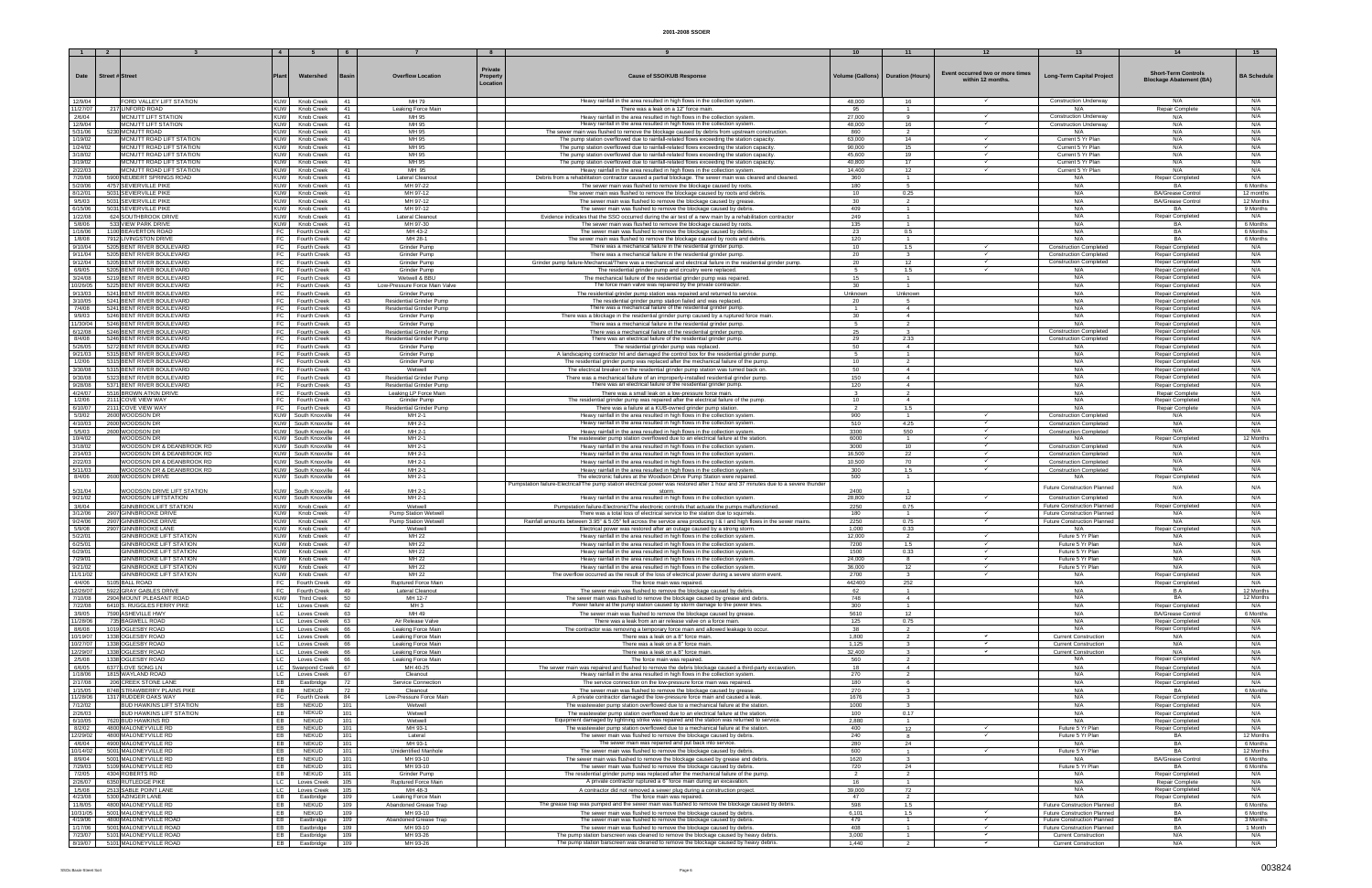|                     |                        |                                                                                  | $\overline{4}$           |                                          |            |                                                  |                                 |                                                                                                                                                                                                          |                       |                                     |                                                       |                                                                     |                                                              |                      |
|---------------------|------------------------|----------------------------------------------------------------------------------|--------------------------|------------------------------------------|------------|--------------------------------------------------|---------------------------------|----------------------------------------------------------------------------------------------------------------------------------------------------------------------------------------------------------|-----------------------|-------------------------------------|-------------------------------------------------------|---------------------------------------------------------------------|--------------------------------------------------------------|----------------------|
| Date                | <b>Street # Street</b> |                                                                                  |                          | Watershed                                | Basin      | <b>Overflow Location</b>                         | Private<br>Property<br>Location | <b>Cause of SSO/KUB Response</b>                                                                                                                                                                         |                       | Volume (Gallons)   Duration (Hours) | Event occurred two or more times<br>within 12 months. | <b>Long-Term Capital Project</b>                                    | <b>Short-Term Controls</b><br><b>Blockage Abatement (BA)</b> | <b>BA Schedule</b>   |
| 8/7/08              |                        | 7217 WASHINGTON PIKE                                                             | EB                       | Eastbridge                               | 109        | <b>Residential Grinder Pump</b>                  |                                 | There was an electrical failure of the residential grinder pump.                                                                                                                                         | 14                    | $\mathbf{3}$                        |                                                       | N/A                                                                 | Repair Completed                                             | N/A                  |
| 11/3/07             |                        | 7220 WASHINGTON PIKE                                                             | EB                       | Eastbridge                               | 109        | <b>Leaking Check Valve</b>                       |                                 | The leaking check valve on the residential grinder pump station was repaired                                                                                                                             | 25                    |                                     |                                                       | N/A                                                                 | Repair Complete                                              | N/A                  |
| 6/7/06<br>12/18/06  |                        | 8530 CROSSWIND LANDING LANE<br>8632 OLD RUTLEDGE PIKE                            | EB<br>EB                 | Eastbridge<br>Eastbridge                 | 110<br>110 | Wetwell<br>Leaking Force Main                    |                                 | There was a failure of the electronic level controls.<br>A leak on a force main was repaired with a pipe clamp.                                                                                          | 150<br>75             | 0.5<br>$\overline{2}$               |                                                       | N/A<br>N/A                                                          | Repair Completed<br><b>Repair Completed</b>                  | N/A<br>N/A           |
| 1/31/06             |                        | 6304 ROBERTS ROAD                                                                | EB                       | Eastbridge                               | 111        | Broken LP Force Main                             |                                 | A third-party ditching contractor ruptured the low-pressure force main.                                                                                                                                  | 234                   | $\overline{1}$                      |                                                       | N/A                                                                 | <b>Repair Completed</b>                                      | N/A                  |
| 12/19/06            |                        | 6304 ROBERTS ROAD                                                                | EB                       | Eastbridge                               | 111        | Undesignated MH                                  |                                 | A sewer plug was not removed after the start-up of a new pump station.                                                                                                                                   | 47250                 | 264                                 |                                                       | N/A                                                                 | Repair Completed                                             | N/A                  |
| 11/27/08            |                        | 8111 WASHINGTON PIKE                                                             | EB                       | Eastbridge                               | 111        | Leaking LP Lateral                               |                                 | There was a leak on the low-pressure service lateral.                                                                                                                                                    | 90                    | -5                                  |                                                       | N/A                                                                 | Repair Completed                                             | N/A                  |
| 5/22/07<br>6/8/06   |                        | 8413 WASHINGTON PIKE<br>8432 WASHINGTON PIKE                                     | EB<br>EB                 | Eastbridge<br>Eastbridge                 | 111<br>111 | Leaking LP Force Mair<br><b>Broken Pipe</b>      |                                 | There was a small leak on a low-pressure force main<br>The low-pressure force main was broken when a temporary sign pole was driven through the pipe.                                                    | 180                   | 20                                  |                                                       | N/A<br>N/A                                                          | <b>Repair Complete</b><br>Repair Completed                   | N/A<br>N/A           |
| 6/26/06             |                        | 7612 BUD HAWKINS ROAD                                                            | EB                       | Eastbridge                               | 113        | Wetwell                                          |                                 | Heavy rainfall in the area resulted in high flows in the collection system.                                                                                                                              | 600                   | $\mathbf{1}$                        |                                                       | Future Construction Planned                                         | N/A                                                          | N/A                  |
| 3/26/08             |                        | 3706 ROBERTS ROAD                                                                | EB                       | Eastbridge                               | 113        | Leaking Force Main                               |                                 | The force main was repaired.                                                                                                                                                                             | 810                   | $\overline{2}$                      |                                                       | N/A                                                                 | Repair Completed                                             | N/A                  |
| 11/22/08<br>4/14/08 |                        | 3706 ROBERTS ROAD<br>3913 ROBERTS ROAD                                           | EB<br>EB I               | Eastbridge<br>Eastbridge                 | 113<br>113 | Leaking LP Latera<br>Leaking Force Main          |                                 | An exposed section of service lateral burst upon freezing and was repaired.<br>The force main was repaired.                                                                                              | $\overline{ }$<br>783 | 0.017<br>0.05                       |                                                       | N/A<br>N/A                                                          | Repair Completed<br><b>Repair Completed</b>                  | N/A<br>N/A           |
| 6/16/08             |                        | 4107 ROBERTS ROAD                                                                | EB                       | Eastbridge                               | 113        | <b>Residential Grinder Pump</b>                  |                                 | There was a mechanical failure of the residential grinder pump.                                                                                                                                          | - 6                   | $\overline{1}$                      |                                                       | N/A                                                                 | Repair Completed                                             | N/A                  |
| 8/14/08             |                        | 5309 ROBERTS ROAD                                                                | EB                       | Eastbridge                               | 113        | Leaking Force Main                               |                                 | There was a dig-in on the force main during the installation of an electrical power pole.                                                                                                                | 5,030                 | $\mathcal{D}$                       |                                                       | N/A                                                                 | Repair Completed                                             | N/A                  |
| 4/17/07<br>12/3/08  |                        | 9315 RUTLEDGE PIKE<br>1708 NUMBER TWO DRIVE                                      | EB<br>EB                 | Eastbridge<br>Eastbridge                 | 114<br>115 | MH 65-10<br>Leaking ARV                          |                                 | The sewer main was flushed to remove the blockage caused by debris<br>There was a leak from a air release valve on a force main                                                                          | 180<br>423            | $\overline{4}$                      |                                                       | N/A<br>N/A                                                          | <b>Repair Completed</b>                                      | 12 Months<br>N/A     |
| 2/10/05             |                        | 5001 MALONEYVILLE RD                                                             | EB                       | NEKUD                                    | 101        | MH 93-10                                         |                                 | The sewer main was flushed to remove the blockage caused by debris                                                                                                                                       | 1410                  | $\overline{4}$                      | $\checkmark$                                          | <b>Future Construction Planned</b>                                  | BA                                                           | 6 Months             |
| 1/5/05              |                        | 7609 CHATHAM CIR                                                                 | FC                       | Fourth Creek                             | 32A        | MH 49-65                                         |                                 | The sewer main was flushed to remove the blockage caused by debris                                                                                                                                       | 400                   | $\mathbf{3}$                        |                                                       | N/A                                                                 | <b>BA</b>                                                    | 3 Months             |
| 3/17/02<br>6/16/05  |                        | 2645 CHUKAR RD<br>2645 CHUKAR RD                                                 | FC<br>FC                 | Fourth Creek                             | 32A<br>32A | MH 69<br>MH 69                                   |                                 | Heavy rainfall in the area resulted in high flows in the collection system.                                                                                                                              | 120<br>1.440          | $\overline{2}$                      |                                                       | Future 5 Yr Plan                                                    | <b>BA</b>                                                    | 6 Months<br>6 Months |
| 9/23/06             |                        | 6540 CREEKHEAD DRIVE                                                             | FC                       | Fourth Creek<br>Fourth Creek             | 32A        | MH 49-4                                          |                                 | The sewer main was flushed to remove the blockage caused by grease and debris.<br>Rainfall amounts between 3.95" & 5.05" fell across the service area producing   &   and high flows in the sewer mains. | 3240                  | 8<br>13 <sup>13</sup>               |                                                       | <b>Future Construction Planned</b><br><b>Construction Completed</b> | <b>BA/Grease Control</b><br>N/A                              | N/A                  |
| 12/2/06             |                        | 1608 HELMBOLT ROAD                                                               | FC                       | Fourth Creek                             | 32A        | MH 49-59                                         |                                 | The sewer main was flushed to remove the blockage caused by grease, roots and debris.                                                                                                                    | 360                   | 2                                   |                                                       | N/A                                                                 | <b>BA/Grease Control</b>                                     | 6 Months             |
| 7/19/05             |                        | 1400 MARCONI DR                                                                  | FC                       | <b>Fourth Creek</b>                      | 32A        | MH 49-6<br>MH 71                                 |                                 | Heavy rainfall in the area resulted in high flows in the collection system                                                                                                                               | 187                   | 96                                  |                                                       | <b>Future Construction Planned</b>                                  | BA                                                           | 12 Months            |
| 1/16/03<br>2/11/03  |                        | 2501 MISS ELLIE DR<br>2501 MISS ELLIE DR                                         | FC  <br>FC               | Fourth Creek<br>Fourth Creek             | 32A<br>32A | MH 71                                            |                                 | The sewer main was flushed to remove the blockage caused by grease and roots<br>The broken sewer main was repaired the debris was removed.                                                               | 11,520<br>300         | -5                                  | $\checkmark$                                          | Future 5 Yr Plan<br>Future 5 Yr Plan                                | <b>BA/Grease Control</b><br>BA                               | 6 Months<br>6 Months |
| 8/7/03              |                        | 2501 MISS ELLIE DR                                                               | FC                       | Fourth Creek                             | 32A        | MH 71                                            |                                 | The sewer main was flushed to remove the blockage caused by grease                                                                                                                                       | 480                   |                                     | $\checkmark$                                          | Future 5 Yr Plan                                                    | <b>BA/Grease Control</b>                                     | 6 Months             |
| 8/13/03<br>12/5/06  |                        | 2501 MISS ELLIE DR<br>2501 MISS ELLIE DRIVE                                      | FC.                      | <b>Fourth Creek</b><br>FC Fourth Creek   | 32A<br>32A | MH 71<br>MH 71                                   |                                 | The sewer main was flushed to remove the blockage caused by grease and debris.                                                                                                                           | 1800<br>8640          | 2                                   |                                                       | Future 5 Yr Plan<br><b>Future Construction Planned</b>              | <b>BA/Grease Contro</b><br>BA                                | 6 Months<br>6 Months |
| 2/6/04              |                        | 600 N GALLAHER VIEW RD                                                           | FC                       | Fourth Creek                             | 32A        | <b>MH77</b>                                      |                                 | Heavy debris was physically removed and flushed to clear the blockage caused by vandalism.<br>Heavy rainfall in the area resulted in high flows in the collection system                                 | 6050                  | 23.5                                |                                                       | Future Construction Planned                                         | N/A                                                          | N/A                  |
| 3/6/04              |                        | 600 N GALLAHER VIEW RD                                                           |                          | FC Fourth Creek                          | 32A        | <b>MH77</b>                                      |                                 | Heavy rainfall in the area resulted in high flows in the collection system                                                                                                                               | 1680                  | 3.5                                 |                                                       | Future Construction Planned                                         | N/A                                                          | N/A                  |
| 6/27/04             |                        | 600 N GALLAHER VIEW RD                                                           |                          | FC   Fourth Creek                        | 32A        | <b>MH77</b>                                      |                                 | Heavy rainfall in the area resulted in high flows in the collection system                                                                                                                               | 240                   | $\overline{4}$                      |                                                       | Future Construction Planned<br>Future Construction Planned          | N/A<br>N/A                                                   | N/A<br>N/A           |
| 9/17/04<br>11/24/04 |                        | 600 N GALLAHER VIEW RD<br>600 N GALLAHER VIEW RD                                 | FC                       | FC Fourth Creek<br><b>Fourth Creek</b>   | 32A<br>32A | <b>MH77</b><br><b>MH77</b>                       |                                 | Heavy rainfall in the area resulted in high flows in the collection system<br>Heavy rainfall in the area resulted in high flows in the collection system                                                 | 31,680<br>6480        | 22<br>12                            | $\checkmark$                                          | <b>Future Construction Planned</b>                                  | N/A                                                          | N/A                  |
| 12/1/04             |                        | 600 N GALLAHER VIEW RD                                                           |                          | FC Fourth Creek                          | 32A        | <b>MH77</b>                                      |                                 | Heavy rainfall in the area resulted in high flows in the collection system                                                                                                                               | 20,160                | 14                                  |                                                       | Future Construction Planned                                         | N/A                                                          | N/A                  |
| 12/7/04             |                        | 600 N GALLAHER VIEW RD                                                           |                          | FC Fourth Creek<br>FC Fourth Creek       | 32A<br>32A | <b>MH77</b><br><b>MH77</b>                       |                                 | Heavy rainfall in the area resulted in high flows in the collection system                                                                                                                               | 390,240               | 24<br>70                            | $\checkmark$                                          | <b>Future Construction Planned</b><br>Future Construction Planned   | N/A<br>N/A                                                   | N/A<br>N/A           |
| 12/9/04<br>2/21/05  |                        | 600 N GALLAHER VIEW RD<br>600 N GALLAHER VIEW RD                                 |                          | FC Fourth Creek                          | 32A        | <b>MH77</b>                                      |                                 | Heavy rainfall in the area resulted in high flows in the collection system<br>Heavy rainfall in the area resulted in high flows in the collection system                                                 | 189,000<br>260000     | 20                                  |                                                       | <b>Construction Underway</b>                                        | N/A                                                          | N/A                  |
| 4/2/05              |                        | 600 N GALLAHER VIEW RD                                                           | FC                       | <b>Fourth Creek</b>                      | 32A        | <b>MH77</b>                                      |                                 | Heavy rainfall in the area resulted in high flows in the collection system                                                                                                                               | 7,200                 | 20                                  |                                                       | <b>Construction Underway</b>                                        | N/A                                                          | N/A                  |
| 4/13/05<br>5/20/05  |                        | 600 N GALLAHER VIEW RD<br>600 N GALLAHER VIEW RD                                 | FC                       | FC   Fourth Creek<br>Fourth Creel        | 32A<br>32A | <b>MH77</b><br><b>MH77</b>                       |                                 | Heavy rainfall in the area resulted in high flows in the collection system<br>Heavy rainfall in the area resulted in high flows in the collection system                                                 | 247,680<br>5,610      | 43<br>2.75                          | $\checkmark$                                          | <b>Construction Underway</b><br><b>Construction Underway</b>        | N/A<br>N/A                                                   | N/A<br>N/A           |
| 7/19/05             |                        | 600 N GALLAHER VIEW RD                                                           |                          | FC   Fourth Creek                        | 32A        | <b>MH77</b>                                      |                                 | Heavy rainfall in the area resulted in high flows in the collection system                                                                                                                               | 1,037                 | 3                                   |                                                       | <b>Construction Underway</b>                                        | N/A                                                          | N/A                  |
| 4/8/06              |                        | 600 N. GALLAHER VIEW ROAD                                                        | FC                       | Fourth Creek                             | 32A        | <b>MH77</b>                                      |                                 | Heavy rainfall in the area resulted in high flows in the collection system.                                                                                                                              | 38148                 | 17                                  | $\checkmark$                                          | <b>Construction Completed</b>                                       | N/A                                                          | N/A                  |
| 4/24/06<br>9/24/06  |                        | 600 N. GALLAHER VIEW ROAD<br>600 N. GALLAHER VIEW ROAD                           | FC  <br>FC               | Fourth Creek<br>Fourth Creek             | 32A<br>32A | <b>MH77</b><br><b>MH77</b>                       |                                 | Heavy rainfall in the area resulted in high flows in the collection system<br>Rainfall amounts between 3.95" & 5.05" fell across the service area producing I & I and high flows in the sewer mains.     | 14890<br>3310000      | $6^{\circ}$<br>5                    |                                                       | <b>Construction Completed</b><br><b>Construction Completed</b>      | N/A<br>N/A                                                   | N/A<br>N/A           |
| 12/2/06             |                        | 1731 PINEBROOK DRIVE                                                             | FC                       | Fourth Creek                             | 32A        | MH 49-9                                          |                                 | The sewer main was flushed to remove the blockage caused by grease and debris.                                                                                                                           | 1620                  | 3                                   |                                                       | N/A                                                                 | <b>BA/Grease Control</b>                                     | 6 Months             |
| 10/10/05            |                        | 1920 PINEY GROVE CHURCH RD                                                       | FC                       | Fourth Creek                             | 32A        | MH 49-2                                          |                                 | The sewer main was flushed to remove the blockage caused by debris                                                                                                                                       | 3.015                 |                                     |                                                       | <b>Future Construction Planned</b>                                  | <b>BA</b>                                                    | 12 Months            |
| 8/30/06<br>10/3/02  |                        | 2335 PINEY GROVE CHURCH ROAD<br>WALKER SPRINGS RD & N GALLAHER VIEW RD           | FC<br>FC                 | Fourth Creek<br>Fourth Creek             | 32A<br>32A | Air Release Valve<br><b>MH77</b>                 |                                 | The damaged air release valve on the force main was replaced.<br>Heavy rainfall in the area resulted in high flows in the collection system.                                                             | -9<br>1200            | 0.75<br>2                           |                                                       | N/A<br>Future 5 Yr Plan                                             | Repair Completed<br>N/A                                      | N/A<br>N/A           |
| 12/5/02             |                        | WALKER SPRINGS RD & N GALLAHER VIEW RD                                           | FC                       | <b>Fourth Creek</b>                      | 32A        | <b>MH77</b>                                      |                                 | Heavy rainfall in the area resulted in high flows in the collection system.                                                                                                                              | 18,000                | 12                                  |                                                       | Future 5 Yr Plan                                                    | N/A                                                          | N/A                  |
| 2/27/03             |                        | WALKER SPRINGS RD & N GALLAHER VIEW RD                                           | FC                       | Fourth Creek                             | 32A        | <b>MH77</b>                                      |                                 | Heavy rainfall in the area resulted in high flows in the collection system                                                                                                                               | 1890                  | 21                                  | $\checkmark$<br>$\checkmark$                          | Current 5 Yr Plan                                                   | N/A                                                          | N/A                  |
| 5/6/03<br>7/2/03    |                        | WALKER SPRINGS RD & N GALLAHER VIEW RD<br>WALKER SPRINGS RD & N GALLAHER VIEW RD |                          | FC Fourth Creek<br>FC   Fourth Creek     | 32A<br>32A | <b>MH77</b><br><b>MH77</b>                       |                                 | Heavy rainfall in the area resulted in high flows in the collection system<br>Heavy rainfall in the area resulted in high flows in the collection system                                                 | 49,875<br>14,440      | 66.5<br>24                          |                                                       | Current 5 Yr Plan<br>Current 5 Yr Plan                              | N/A<br>N/A                                                   | N/A<br>N/A           |
| 11/6/03             |                        | WALKER SPRINGS RD & N GALLAHER VIEW RD                                           |                          | FC Fourth Creek                          | 32A        | <b>MH77</b>                                      |                                 | Heavy rainfall in the area resulted in high flows in the collection system                                                                                                                               | 3600                  | $\overline{a}$                      | $\checkmark$                                          | Current 5 Yr Plan                                                   | N/A                                                          | N/A                  |
| 11/19/03<br>2/13/02 |                        | WALKER SPRINGS RD & N GALLAHER VIEW RD<br>5912 WESTMERE DR                       | FC<br>FC                 | <b>Fourth Creek</b><br>Fourth Creek      | 32A<br>32A | <b>MH77</b><br>Cleanout                          |                                 | Heavy rainfall in the area resulted in high flows in the collection system<br>The sewer main was flushed to remove the blockage caused by grease and roots.                                              | 1920<br>14,400        | 8<br>240                            |                                                       | Current 5 Yr Plan<br>N/A                                            | N/A<br><b>BA/Grease Control</b>                              | N/A<br>12 Months     |
| 10/3/06             |                        | 5912 WESTMERE DRIVE                                                              |                          | FC Fourth Creek                          | 32A        | Lateral Cleanout                                 |                                 | The sewer main was flushed to remove the blockage caused by debris                                                                                                                                       | 375                   | 10                                  |                                                       | N/A                                                                 | <b>BA</b>                                                    | 6 Months             |
| 12/13/08            |                        | 8112 AINSWORTH DRIVE                                                             | FC                       | Fourth Creek                             | 32B        | MH 4-46                                          |                                 | The sewer main was flushed to remove the blockage caused by roots and debris                                                                                                                             | 2.160                 | 12                                  |                                                       | N/A                                                                 | <b>BA</b>                                                    | 6 Months             |
| 7/24/06<br>8/29/05  |                        | 8216 BENNINGTON DRIVE<br>8312 CORTELAND DR                                       | FC                       | Fourth Creek<br>FC Fourth Creek          | 32B<br>32B | Lateral Cleanout<br>Ruptured Force Main          |                                 | The sewer main was flushed to remove the blockage caused by roots.<br>The ruptured force main was repaired and returned to service.                                                                      | 95<br>2,450,000       | 0.25<br>29.5                        |                                                       | N/A<br>N/A                                                          | <b>BA</b><br>Repair Completed                                | 6 Months<br>N/A      |
| 8/29/05             |                        | 8206 GLENROTHES BLVD                                                             |                          | FC Fourth Creek                          | 32B        | Ruptured Force Main                              |                                 | The ruptured force main was repaired and returned to service.                                                                                                                                            | 255,120               | 20                                  |                                                       | N/A                                                                 | Repair Completed                                             | N/A                  |
| 11/9/06             |                        | 8025 HAYDEN DRIVE                                                                |                          | FC   Fourth Creek                        | 32B        | MHS 9-65 & 9-43                                  |                                 | The sewer main was flushed to remove the blockage caused by grease.                                                                                                                                      | 1246                  | $\overline{1}$                      | $\checkmark$                                          | N/A                                                                 | BA/Grease Control and Repair Completed                       | 24 Months            |
| 11/20/06            |                        | 8040 KINGSTON PIKE                                                               | FC                       | Fourth Creek                             | 32B        | MH 9-35                                          |                                 | The sewer main was flushed to remove the blockage caused by debris.                                                                                                                                      | 72                    | $\overline{1}$                      | $\checkmark$                                          | N/A                                                                 | <b>Repair Completed</b>                                      | N/A                  |
| 12/2/06             |                        | 8040 KINGSTON PIKE                                                               | <b>FC</b>                | Fourth Creek                             | 32B        | MHS 9-35 & 9-65                                  |                                 | The sewer main continues to be flushed to clear blockages caused by grease and debris until the fiber-optic cable is removed                                                                             | 2160                  | 2                                   | $\checkmark$                                          | N/A                                                                 | Repair Completed                                             | N/A                  |
| 7/18/01<br>5/21/05  |                        | 801 MARLBORO RD<br>801 MARLBORO RD                                               | FC  <br>FC               | Fourth Creek<br>Fourth Creek             | 32B<br>32B | MH 4-62<br>MH 4-62                               |                                 | The sewer main was flushed to remove the blockage caused by roots.<br>The partial collapse in the sewer main was repaired                                                                                | 120<br>240            | $\overline{4}$<br>$\mathbf{R}$      |                                                       | N/A<br>N/A                                                          | BA<br>Repair Completed/BA                                    | 9 Months<br>9 Months |
| 9/25/07             |                        | 1610 CLINCH AVENUE IN ALLEY                                                      |                          | KUW Second Creek                         | 35A        | End-of-Line                                      |                                 | The sewer main was repaired and flushed to remove the blockage caused by debris.                                                                                                                         | 11                    | $\overline{1}$                      |                                                       | N/A                                                                 | B A                                                          | 3 Months             |
| 12/31/06            |                        | 2004 NEYLAND DRIVE                                                               | <b>KUW</b>               | <b>Third Creek</b>                       | 35A        | MH <sub>1</sub>                                  |                                 | Partial closure of the influent gate due to a temporary mechanical failure of the influent barscreens.                                                                                                   | 160000                | 0.33                                |                                                       | N/A                                                                 | Changes to SOP and Operator Training                         | N/A                  |
| 3/10/03<br>4/29/05  |                        | 1000 PHILLIP FULMER WAY<br>1015 PHILLIP FULMER WAY                               | <b>KUW</b>               | Second Creek<br>KUW Second Creek         | 35A<br>35A | MH 21<br>MH 21                                   |                                 | The sewer main was flushed to remove the blockage caused by debris<br>The sewer main was flushed to remove the blockage caused by grease and debris.                                                     | 360<br>2,160          | $\overline{2}$                      |                                                       | Future 5 Yr Plan<br>Future 5 Yr Plan                                | <b>BA</b><br><b>BA/Grease Control</b>                        | 6 Months<br>6 Months |
| 5/18/06             |                        | 1015 PHILLIP FULMER WAY                                                          | <b>KUW</b>               | Second Creek                             | 35A        | MH 20                                            |                                 | The sewer main was flushed to remove the blockage caused by debris.                                                                                                                                      | 125                   | 0.5                                 |                                                       | Future Construction Planned                                         | BA                                                           | 6 Months             |
| 5/26/06             |                        | 1015 PHILLIP FULMER WAY                                                          |                          | KUW Second Creek                         | 35A        | <b>Broken Pipe</b>                               |                                 | The sewer main was repaired.                                                                                                                                                                             | 64<br>36              | 10                                  |                                                       | N/A                                                                 | Repair Completed                                             | N/A                  |
| 11/11/05<br>5/5/06  |                        | 1720 CUMBERLAND AVE<br>2201 CUMBERLAND AVENUE                                    | <b>KUW</b><br><b>KUW</b> | <b>Third Creek</b><br><b>Third Creek</b> | 35B<br>35B | MH 27-48<br>Underground Flow                     |                                 | The sewer main was flushed to remove the blockage caused by grease and debris.<br>The sewer main was flushed to remove the blockage and the pipe was repaired.                                           | 289                   | $\overline{1}$                      |                                                       | N/A<br>N/A                                                          | <b>BA/Grease Control</b><br>Repair Completed                 | 6 Months<br>N/A      |
| 3/17/02             |                        | KUWAHEE INFLUENT BYPASS                                                          | <b>KUW</b>               | <b>Third Creek</b>                       |            | Influent Structure                               |                                 | During high flow conditions, valve operations deemed necessary by operator to control flow into the WWTP resulted in an                                                                                  | Unknown               | Unknown                             |                                                       | I/I Reduction                                                       | Changes to SOP and operator training                         | N/A                  |
| 6/6/02              |                        | KUWAHEE INFLUENT BYPASS                                                          | <b>KUW</b>               | <b>Third Creek</b>                       | 35B<br>35B | Influent Structure                               |                                 | inadvertent overflow.<br>Loss of electrical power to the plant during a severe storm resulted in a partial plant influent bypass.                                                                        | 38,000                | 0.25                                |                                                       | I/I Reduction                                                       | Repair Completed                                             | N/A                  |
| 7/30/02             |                        | KUWAHEE INFLUENT BYPASS                                                          | <b>KUW</b>               | <b>Third Creek</b>                       | 35B        | Influent Structure                               |                                 | Loss of electrical power to the plant during a severe storm resulted in a partial plant influent bypass.                                                                                                 | 10,000                | 0.07                                | $\checkmark$                                          | I/I Reduction                                                       | Repair Completed                                             | N/A                  |
| 9/21/02             |                        | KUWAHEE INFLUENT BYPASS                                                          | <b>KUW</b>               | <b>Third Creek</b>                       | 35B        | <b>Influent Structure</b>                        |                                 | During high flow conditions, valve operations deemed necessary by operator to control flow into the WWTP resulted in an<br>inadvertent overflow.                                                         | 1,660,000             | 2.18                                |                                                       | I/I Reduction                                                       | Changes to SOP and operator training                         | N/A                  |
| 9/22/02             |                        | KUWAHEE INFLUENT BYPASS                                                          | <b>KUW</b>               | <b>Third Creek</b>                       |            | Influent Structure                               |                                 | During high flow conditions, valve operations deemed necessary by operator to control flow into the WWTP resulted in an                                                                                  | 1,300,000             | $\overline{1}$                      |                                                       | I/I Reduction                                                       | Changes to SOP and operator training                         | N/A                  |
| 9/22/02             |                        | KUWAHEE INFLUENT BYPASS                                                          | <b>KUW</b>               | <b>Third Creek</b>                       | 35B        | Influent Structure                               |                                 | inadvertent overflow.<br>During high flow conditions, valve operations deemed necessary by operator to control flow into the WWTP resulted in an                                                         | 5,700,000             | 4.5                                 | $\checkmark$                                          | I/I Reduction                                                       | Changes to SOP and operator training                         | N/A                  |
|                     |                        |                                                                                  |                          |                                          | 35B        |                                                  |                                 | inadvertent overflow.                                                                                                                                                                                    | 100                   | $\overline{1}$                      | $\checkmark$                                          |                                                                     | BA                                                           | 3 Months             |
| 3/2/01<br>7/7/01    |                        | KUWAHEE SEPTAGE UNLOADING SITE<br>KUWAHEE SEPTAGE UNLOADING SITE                 | <b>KUW</b><br><b>KUW</b> | <b>Third Creek</b><br><b>Third Creek</b> | 35B<br>35B | Septage Unloading Site<br>Septage Unloading Site |                                 | The sewer main was flushed to remove the blockage caused by debris.<br>The sewer main was flushed to remove the blockage caused by debris                                                                | 300                   | $\overline{1}$                      | $\checkmark$                                          | <b>Construction Completed</b><br><b>Construction Completed</b>      | <b>BA</b>                                                    | 3 Months             |
| 8/17/01             |                        | KUWAHEE SEPTAGE UNLOADING SITE                                                   | <b>KUW</b>               | <b>Third Creek</b>                       | 35B        | Septage Unloading Site                           |                                 | The sewer main was flushed to remove the blockage caused by debris.                                                                                                                                      | 500                   | $\overline{1}$                      | $\checkmark$                                          | <b>Construction Completed</b>                                       | <b>BA</b>                                                    | 3 Months             |
| 11/14/01<br>4/2/03  |                        | KUWAHEE SEPTAGE UNLOADING SITE<br>KUWAHEE SEPTAGE UNLOADING SITE                 | <b>KUW</b><br><b>KUW</b> | <b>Third Creek</b><br>Third Creek        | 35B<br>35B | Septage Unloading Site                           |                                 | The sewer main was flushed to remove the blockage caused by grease                                                                                                                                       | 1500<br>50            | $\overline{1}$<br>0.5               | $\checkmark$                                          | <b>Construction Completed</b><br><b>Construction Completed</b>      | <b>BA/Grease Control</b><br>BA                               | 3 Months<br>3 Months |
| 8/25/03             |                        | KUWAHEE SEPTAGE UNLOADING SITE                                                   | <b>KUW</b>               | <b>Third Creek</b>                       | 35B        | Septage Unloading Site<br>Septage Unloading Site |                                 | The sewer main was flushed to remove the blockage caused by grease<br>The waste haulers have been directed to not unload if more than one other hauler is unloading.                                     | 30                    | 0.083                               | $\checkmark$                                          | <b>Construction Completed</b>                                       | BA                                                           | 3 Months             |
| 2/14/03             |                        | KUWAHEE WWTP                                                                     | <b>KUW</b>               | <b>Third Creek</b>                       | 35B        | Influent Structure                               |                                 | During high flow conditions, valve operations deemed necessary by operator to control flow into the WWTP resulted in an<br>inadvertent overflow.                                                         | 1,600,000             | 1.5                                 |                                                       | I/I Reduction                                                       | Changes to SOP and operator training                         | N/A                  |
|                     |                        |                                                                                  |                          |                                          |            |                                                  |                                 | During high flow conditions, valve operations deemed necessary by operator to control flow into the WWTP resulted in an                                                                                  |                       |                                     | $\checkmark$                                          |                                                                     | Changes to SOP and operator training                         |                      |
| 2/15/03             |                        | KUWAHEE WWTP                                                                     | <b>KUW</b>               | <b>Third Creek</b>                       | 35B        | Influent Structure                               |                                 | inadvertent overflow.<br>During high flow conditions, valve operations deemed necessary by operator to control flow into the WWTP resulted in an                                                         | 11,700,000            | 16.5                                | $\checkmark$                                          | I/I Reduction                                                       |                                                              | N/A                  |
| 2/16/03             |                        | KUWAHEE WWTP                                                                     | <b>KUW</b>               | <b>Third Creek</b>                       | 35B        | Influent Structure                               |                                 | inadvertent overflow.<br>During high flow conditions, valve operations deemed necessary by operator to control flow into the WWTP resulted in an                                                         | 12,120,000            | 18                                  |                                                       | I/I Reduction                                                       | Changes to SOP and operator training                         | N/A                  |
| 2/17/03             |                        | KUWAHEE WWTP                                                                     | KUW                      | <b>Third Creek</b>                       | 35B        | Influent Structure                               |                                 | inadvertent overflow.                                                                                                                                                                                    | 1,480,000             |                                     |                                                       | I/I Reduction                                                       | Changes to SOP and operator training                         | N/A                  |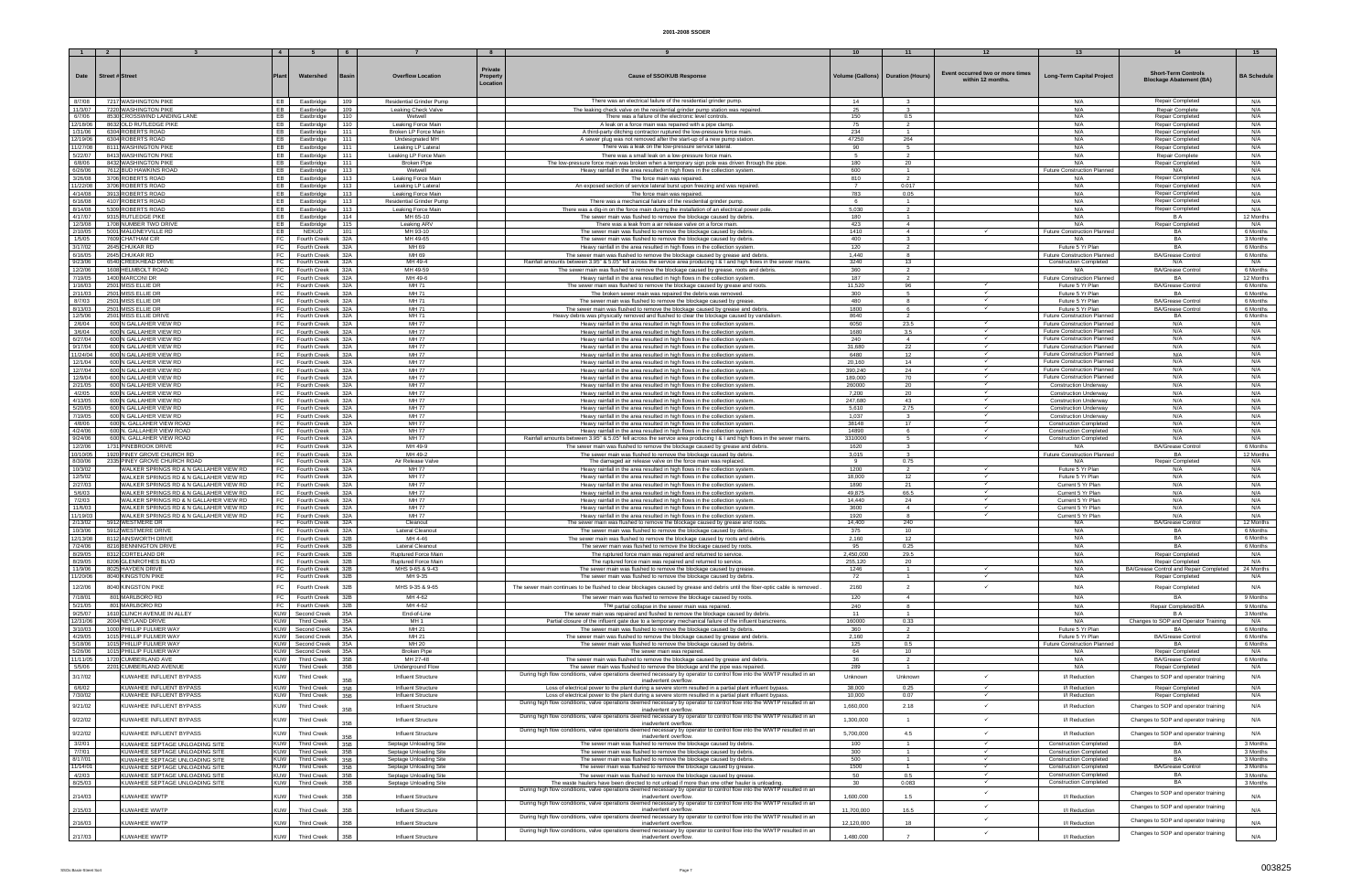|          |                        |                                       | $\overline{4}$ |                    | 6   |                                |                                       |                                                                                                                                                  |            |                                     |                                                       |                                    |                                                              | 15                 |
|----------|------------------------|---------------------------------------|----------------|--------------------|-----|--------------------------------|---------------------------------------|--------------------------------------------------------------------------------------------------------------------------------------------------|------------|-------------------------------------|-------------------------------------------------------|------------------------------------|--------------------------------------------------------------|--------------------|
| Date     | <b>Street # Street</b> |                                       |                | Watershed          |     | <b>Overflow Location</b>       | <b>Private</b><br>Propert<br>Location | <b>Cause of SSO/KUB Response</b>                                                                                                                 |            | Volume (Gallons)   Duration (Hours) | Event occurred two or more times<br>within 12 months. | <b>Long-Term Capital Project</b>   | <b>Short-Term Controls</b><br><b>Blockage Abatement (BA)</b> | <b>BA Schedule</b> |
| 2/21/03  |                        | KUWAHEE WWTP                          | KUW I          | <b>Third Creek</b> | 35B | Influent Structure             |                                       | During high flow conditions, valve operations deemed necessary by operator to control flow into the WWTP resulted in an<br>inadvertent overflow. | 1,320,000  | 2.5                                 |                                                       | I/I Reduction                      | Changes to SOP and operator training                         | N/A                |
| 2/22/03  |                        | KUWAHEE WWTP                          | <b>KUW</b>     | <b>Third Creek</b> | 35B | <b>Influent Structure</b>      |                                       | During high flow conditions, valve operations deemed necessary by operator to control flow into the WWTP resulted in an<br>inadvertent overflow  | 10.870.000 | 22.5                                |                                                       | I/I Reduction                      | Changes to SOP and operator training                         | N/A                |
| 4/10/03  |                        | KUWAHEE WWTP                          | <b>KUW</b>     | <b>Third Creek</b> | 35B | Influent Structure             |                                       | During high flow conditions, valve operations deemed necessary by operator to control flow into the WWTP resulted in an<br>inadvertent overflow  | 1.740.000  | $\mathbf{R}$                        |                                                       | I/I Reduction                      | Changes to SOP and operator training                         | N/A                |
| 5/5/03   |                        | KUWAHEE WWTP                          | KUW            | <b>Third Creek</b> | 35B | <b>Influent Structure</b>      |                                       | During high flow conditions, valve operations deemed necessary by operator to control flow into the WWTP resulted in an<br>inadvertent overflow  | 1,050,000  | ্ব                                  |                                                       | I/I Reduction                      | Changes to SOP and operator training                         | N/A                |
| 5/6/03   |                        | KUWAHEE WWTP                          | <b>KUW</b>     | <b>Third Creek</b> | 35B | Influent Structure             |                                       | During high flow conditions, valve operations deemed necessary by operator to control flow into the WWTP resulted in an<br>inadvertent overflow. | 22,060,000 | 15                                  |                                                       | I/I Reduction                      | Changes to SOP and operator training                         | N/A                |
| 5/7/03   |                        | KUWAHEE WWTP                          | <b>KUW</b>     | <b>Third Creek</b> | 35B | Influent Structure             |                                       | During high flow conditions, valve operations deemed necessary by operator to control flow into the WWTP resulted in an<br>inadvertent overflow  | 19,400,000 | 15.5                                |                                                       | I/I Reduction                      | Changes to SOP and operator training                         | N/A                |
| 11/6/03  |                        | KUWAHEE WWTP                          | KUW            | <b>Third Creek</b> | 35B | Influent Structure             |                                       | During high flow conditions, valve operations deemed necessary by operator to control flow into the WWTP resulted in an<br>inadvertent overflow  | 50,000     | 0.72                                |                                                       | I/I Reduction                      | Changes to SOP and operator training                         | N/A                |
| 4/8/08   |                        | 2201 LAKE AVENUE                      | <b>KUW</b>     | <b>Third Creek</b> | 35B | MH 27-14                       |                                       | The sewer main was flushed to remove the blockage caused by grease.                                                                              | 110        | $\overline{1}$                      |                                                       | <b>Future Construction Planned</b> |                                                              | N/A                |
| 1/30/08  |                        | 2101 LAUREL AVENUE                    | <b>KUW</b>     | Third Creek        | 35B | MH 23-17                       |                                       | The sewer main was flushed to remove the blockage caused by rags and debris.                                                                     | 180        | 0.5                                 |                                                       | <b>Future Construction Planned</b> | N/A                                                          | N/A                |
| 2/15/05  |                        | 2015 NEYLAND DR                       | <b>KUW</b>     | <b>Third Creek</b> | 35B | #6 Digester                    |                                       | Foaming in the #6 digester resulted in a spill. Standard operating procedures are addressing the problem.                                        | 5500       | 0.5                                 |                                                       | N/A                                | Changes to SOP and Operator Training                         | N/A                |
| 2/22/05  |                        | 2015 NEYLAND DR                       | <b>KUW</b>     | <b>Third Creek</b> | 35B | #6 Digester                    |                                       | Foaming in the #6 digester resulted in a spill. Standard operating procedures are addressing the problem.                                        | 200        | 0.17                                |                                                       | N/A                                | Changes to SOP and Operator Training                         | N/A                |
| 3/22/05  |                        | 2015 NEYLAND DR                       | <b>KUW</b>     | <b>Third Creek</b> | 35B | Filtrate Tank                  |                                       | The filtrate drain line was flushed to remove the blockage caused by debris.                                                                     | 200        | 0.1                                 |                                                       | N/A                                | Changes to SOP and Operator Training                         | N/A                |
| 4/2/05   |                        | 2015 NEYLAND DR                       | <b>KUW</b>     | <b>Third Creek</b> | 35B | Secondary Junction Box         |                                       | During high flow conditions, valve operations deemed necessary by operator to control flow into the WWTP resulted in an<br>inadvertent overflow. | 9,000      | 1.5                                 |                                                       | I/I Reduction                      | Changes to SOP and Operator Training                         | N/A                |
| 5/20/05  |                        | 2015 NEYLAND DR                       | <b>KUW</b>     | <b>Third Creek</b> | 35B | Primaries # 3-4 Influent Boxes |                                       | During high flow conditions, valve operations deemed necessary by operator to control flow into the WWTP resulted in an<br>inadvertent overflow. | 500        | 0.17                                |                                                       | I/I Reduction                      | Changes to SOP and Operator Training                         | N/A                |
| 8/23/05  |                        | 2015 NEYLAND DR                       | <b>KUW</b>     | <b>Third Creek</b> | 35B | Kuwahee WWTP Digester MH       |                                       | Pipe capacity was exceeded with normal supernatant flow and sludge dewatering contractor discharge.                                              | $\Omega$   | 0.08                                |                                                       | N/A                                | Changes to SOP and Operator Training                         | N/A                |
| 10/11/05 |                        | 2015 NEYLAND DR                       | <b>KUW</b>     | <b>Third Creek</b> | 35B | Septage Unloading Site         |                                       | The sewer main was flushed to remove the blockage caused by grease                                                                               | 1,726      | 0.45                                |                                                       | N/A                                | <b>BA/Grease Control</b>                                     | 6 Months           |
| 12/9/04  |                        | 2015 NEYLAND DR (KUWAHEE)             | <b>KUW</b>     | <b>Third Creek</b> | 35B | Influent Structure             |                                       | Heavy rainfall in the area resulted in high flows in the collection system.                                                                      | 400,000    | 2.63                                |                                                       | <b>Future Construction Planned</b> | N/A                                                          | N/A                |
| 3/3/07   |                        | 2004 NEYLAND DRIVE                    | <b>KUW</b>     | <b>Third Creek</b> | 35B | MH <sub>1</sub>                |                                       | Widespread power outages due to high winds resulted in a total power loss to the plant for 130 minutes.                                          | 1.170.000  | 1.5                                 | $\sim$                                                | N/A                                | Repair Complete                                              | N/A                |
| 9/23/06  |                        | 2015 NEYLAND DRIVE                    | <b>KUW</b>     | <b>Third Creek</b> | 35B | Secondary Splitter Box         |                                       | The secondary splitter box momentarily overflowed when the intermediate storage tanks filled to their maximum capacity.                          | 50         | 0.008                               |                                                       | N/A                                | Changes to SOP and Operator Training                         | N/A                |
| 3/3/07   |                        | 2015 NEYLAND DRIVE                    | <b>KUW</b>     | <b>Third Creek</b> | 35B | Ruptured Force Main            |                                       | Upon restoration of electrical power, a sump pump force main ruptured and was discharged into the ditch by a groundwater sump                    | 10,600     |                                     |                                                       | N/A                                | Repair Complete                                              | N/A                |
| 2/18/08  |                        | 2015 NEYLAND DRIVE                    | <b>KUW</b>     | <b>Third Creek</b> | 35B | Primary Sludge Pipe            |                                       | The leak from a primary sludge pipe was repaired.                                                                                                | 2,128      | 0.083                               |                                                       | N/A                                | Repair Completed                                             | N/A                |
| 6/11/08  |                        | 2015 NEYLAND DRIVE                    | <b>KUW</b>     | <b>Third Creek</b> | 35B | MH 4-51                        |                                       | Line capacity was exceeded by a waste hauler.                                                                                                    | 50         | 0.02                                |                                                       | N/A                                | Repair Completed                                             | N/A                |
| 9/4/08   |                        | 2015 NEYLAND DRIVE                    | <b>KUW</b>     | <b>Third Creek</b> | 35B | <b>Broken Pipe</b>             |                                       | A sewer main was damaged during excavation for a potable water line.                                                                             | 50         | 0.083                               |                                                       | N/A                                | <b>Repair Completed</b>                                      | N/A                |
| 9/26/06  |                        | 2377 NEYLAND DRIVE                    | <b>KUW</b>     | <b>Third Creek</b> | 35B | MHS 4-2, 4-36, 4-38 & 4-6      |                                       | Rainfall amounts between 3.95" & 5.05" fell across the service area producing I & I and high flows in the sewer mains.                           | 2045       | $\overline{1}$                      |                                                       | Future Construction Planned        | N/A                                                          | N/A                |
| 9/23/06  |                        | 2015 NEYLAND DRIVE (420 If East)      | <b>KUW</b>     | <b>Third Creek</b> | 35B | Undesignated MH                |                                       | One influent pump failed during the peak of a high influent flow event. The pump was returned to service as quickly as possible.                 | 2300000    | 2.8                                 |                                                       | N/A                                | Changes to SOP and Operator Training                         | N/A                |
| 1/24/02  |                        | SECONDARY JUNCTION BOX @ KUWAHEE WWTP | <b>KUW</b>     | <b>Third Creek</b> | 35B | Secondary Junction Box         |                                       | During high flow conditions, valve operations deemed necessary by operator to control flow into the WWTP resulted in an<br>inadvertent overflow. | 1,000,000  | 20.5                                |                                                       | I/I Reduction                      | Changes to SOP and operator training                         | N/A                |
| 1/25/02  |                        | SECONDARY JUNCTION BOX @ KUWAHEE WWTF | KUW            | <b>Third Creek</b> | 35B | Secondary Junction Box         |                                       | During high flow conditions, valve operations deemed necessary by operator to control flow into the WWTP resulted in an<br>inadvertent overflow  | 50,000     | 2.5                                 |                                                       | I/I Reduction                      | Changes to SOP and operator training                         | N/A                |
| 3/17/02  |                        | SECONDARY JUNCTION BOX @ KUWAHEE WWTP | KUW            | <b>Third Creek</b> | 35B | Secondary Junction Box         |                                       | During high flow conditions, valve operations deemed necessary by operator to control flow into the WWTP resulted in an<br>inadvertent overflow. | 450,000    | -9                                  |                                                       | I/I Reduction                      | Changes to SOP and operator training                         | N/A                |
| 3/18/02  |                        | SECONDARY JUNCTION BOX @ KUWAHEE WWTF | KUW            | <b>Third Creek</b> | 35B | Secondary Junction Box         |                                       | During high flow conditions, valve operations deemed necessary by operator to control flow into the WWTP resulted in an<br>inadvertent overflow  | 200,000    | 5.5                                 |                                                       | I/I Reduction                      | Changes to SOP and operator training                         | N/A                |
| 9/21/02  |                        | SECONDARY JUNCTION BOX @ KUWAHEE WWTP | <b>KUW</b>     | <b>Third Creek</b> | 35B | Secondary Junction Box         |                                       | During high flow conditions, valve operations deemed necessary by operator to control flow into the WWTP resulted in an<br>inadvertent overflow. | 3000       | 0.25                                |                                                       | I/I Reduction                      | Changes to SOP and operator training                         | N/A                |
| 2/14/03  |                        | SECONDARY JUNCTION BOX @ KUWAHEE WWTP | KUW            | <b>Third Creek</b> | 35B | Secondary Junction Box         |                                       | During high flow conditions, valve operations deemed necessary by operator to control flow into the WWTP resulted in an<br>inadvertent overflow  | 3000       | 0.25                                |                                                       | I/I Reduction                      | Changes to SOP and operator training                         | N/A                |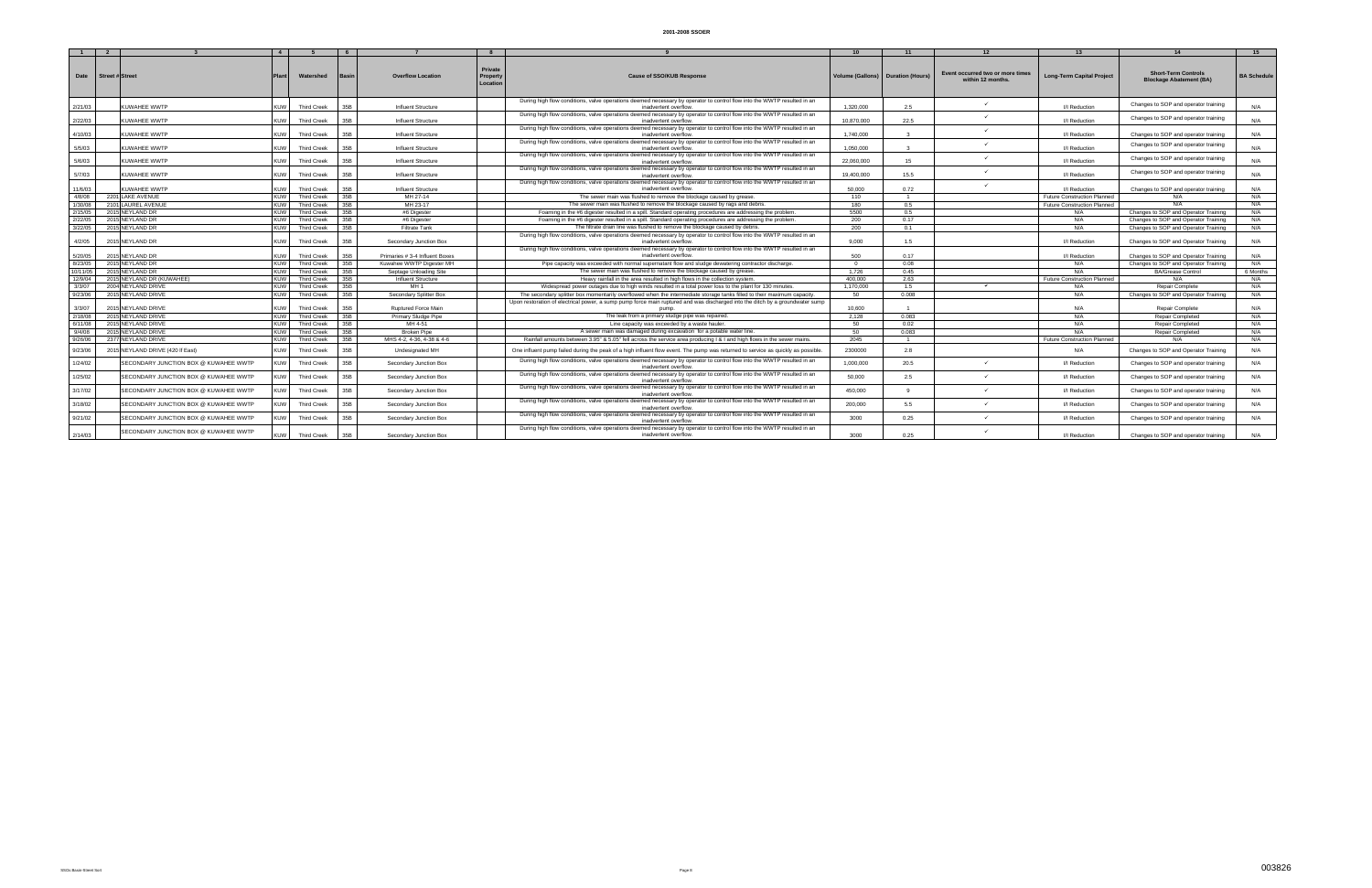|                     |                       |                                                                    |                          |                                              |                                |                                      | Private  |                                                                                                                                                                                                                      |                                     |                                |                                  |                                                   |                                                    |                        |
|---------------------|-----------------------|--------------------------------------------------------------------|--------------------------|----------------------------------------------|--------------------------------|--------------------------------------|----------|----------------------------------------------------------------------------------------------------------------------------------------------------------------------------------------------------------------------|-------------------------------------|--------------------------------|----------------------------------|---------------------------------------------------|----------------------------------------------------|------------------------|
| Date                | <b>Street # Stree</b> |                                                                    |                          | Watershed                                    |                                | <b>Overflow Location</b>             | Property | Cause of SSO/KUB Response                                                                                                                                                                                            | Volume (Gallons)   Duration (Hours) |                                | Event occurred two or more times | <b>Long-Term Capital Project</b>                  | <b>Short-Term Controls</b>                         | <b>BA Schedule</b>     |
|                     |                       |                                                                    |                          |                                              |                                |                                      | Location |                                                                                                                                                                                                                      |                                     |                                | within 12 months                 |                                                   | <b>Blockage Abatement (BA)</b>                     |                        |
|                     |                       |                                                                    |                          |                                              |                                |                                      |          |                                                                                                                                                                                                                      |                                     |                                |                                  |                                                   |                                                    |                        |
| 1/19/01             |                       | BLOUNT AVE & MCCARTY AVE                                           |                          | KUW South Knoxville                          | - 39                           | MH 15                                |          | Heavy rainfall in the area resulted in high flows in the collection system.                                                                                                                                          | 3600                                | 3                              |                                  | Future 5 Yr Plan                                  | BA                                                 | 12 Months              |
| 1/19/01             |                       | HOITT AVE & FOURTH AVE                                             | <b>KUW</b>               | <b>First Creek</b>                           | 17                             | MH <sub>4</sub>                      |          | Heavy rainfall in the area resulted in high flows in the collection system                                                                                                                                           | 4800                                | 8                              | $\checkmark$                     | Future 5 Yr Plan                                  | BA                                                 | 36 Months              |
| 1/19/01             |                       | OAKLAND DR & BEVERLY RD                                            | <b>KUW</b>               | <b>First Creek</b>                           | 2                              | MH 39-4                              |          | Heavy rainfall in the area resulted in high flows in the collection system/Blockage caused by debris.                                                                                                                | 2000                                | $\overline{4}$<br>8            |                                  | N/A                                               | BA                                                 | 12 Months              |
| 2/15/01<br>2/22/01  |                       | BLOUNT AVE & MARYVILLE PIKE<br><b>BLOUNT AVE &amp; MCCARTY AVE</b> |                          | KUW   South Knoxville<br>KUW South Knoxville | 39<br>39                       | MH 29-1 to 29-11<br>MH 15            |          | Heavy rainfall in the area resulted in high flows in the collection system                                                                                                                                           | 2500<br>5500                        | 3                              |                                  | Current 5 Yr Plan<br>Future 5 Yr Plan             | BA<br>BA                                           | 12 Months<br>12 Months |
| 2/23/01             |                       | FORD VALLEY LIFT STATION                                           | KUW                      | Knob Creek                                   | -41                            | MH 79                                |          | Heavy rainfall in the area resulted in high flows in the collection system<br>The pump station overflowed due to rainfall-related flows exceeding the station capacity                                               | 120,000                             | 20                             | $\checkmark$                     | Current 5 Yr Plan                                 | N/A                                                | N/A                    |
| 3/2/01              |                       | KUWAHEE SEPTAGE UNLOADING SITE                                     | <b>KUW</b>               | <b>Third Creek</b>                           | 35B                            | Septage Unloading Site               |          | The sewer main was flushed to remove the blockage caused by debris.                                                                                                                                                  | 100                                 | $\overline{1}$                 |                                  | <b>Construction Completed</b>                     | <b>BA</b>                                          | 3 Months               |
| 4/13/01             |                       | FORD VALLEY LIFT STATION                                           | <b>KUW</b>               | Knob Creek                                   | -41                            | MH 79                                |          | The pump station overflowed due to rainfall-related flows exceeding the station capacity.                                                                                                                            | 4500                                | 1.5                            |                                  | Current 5 Yr Plan                                 | N/A                                                | N/A                    |
| 4/13/01             |                       | 614 SEVIER AVE                                                     |                          | KUW South Knoxville                          | - 40                           | MH 1-43                              |          | The sewer main was flushed to remove the blockage caused by debris.                                                                                                                                                  | 1200                                | $\mathbf{1}$                   |                                  | Current 5 Yr Plan                                 | <b>BA/Grease Contro</b>                            | 3 Months               |
| 5/22/01             |                       | GINNBROOKE LIFT STATION                                            | <b>KUW</b>               | Knob Creek                                   | 47                             | MH 22                                |          | Heavy rainfall in the area resulted in high flows in the collection system                                                                                                                                           | 12,000                              | $\overline{2}$                 |                                  | Future 5 Yr Plan                                  | N/A                                                | N/A                    |
| 6/25/01             |                       | <b>GINNBROOKE LIFT STATION</b>                                     | KUW                      | Knob Creek                                   | 47                             | MH 22                                |          | Heavy rainfall in the area resulted in high flows in the collection system.                                                                                                                                          | 7200                                | 1.5                            |                                  | Future 5 Yr Plan                                  | N/A                                                | N/A                    |
| 6/29/01             |                       | GINNBROOKE LIFT STATION                                            | <b>KUW</b>               | Knob Creek                                   | 47                             | MH 22                                |          | Heavy rainfall in the area resulted in high flows in the collection system.                                                                                                                                          | 1500                                | 0.33<br>$\mathbf{1}$           | $\checkmark$                     | Future 5 Yr Plan<br><b>Construction Completed</b> | N/A                                                | N/A                    |
| 7/7/01<br>7/18/01   |                       | KUWAHEE SEPTAGE UNLOADING SITE<br>801 MARLBORO RD                  | <b>KUW</b><br>FC         | <b>Third Creek</b><br><b>Fourth Creek</b>    | 35B<br>32B                     | Septage Unloading Site<br>MH 4-62    |          | The sewer main was flushed to remove the blockage caused by debris.<br>The sewer main was flushed to remove the blockage caused by roots.                                                                            | 300<br>120                          | $\overline{4}$                 |                                  | N/A                                               | BA<br>BA                                           | 3 Months<br>9 Months   |
| 7/29/01             |                       | FORD VALLEY LIFT STATION                                           | <b>KUW</b>               | Knob Creek                                   | 41                             | MH 79                                |          | The pump station overflowed due to rainfall-related flows exceeding the station capacity.                                                                                                                            | 108,000                             | 24                             |                                  | Current 5 Yr Plan                                 | N/A                                                | N/A                    |
| 7/29/01             |                       | <b>GINNBROOKE LIFT STATION</b>                                     | <b>KUW</b>               | Knob Creek                                   | 47                             | MH 22                                |          | Heavy rainfall in the area resulted in high flows in the collection system                                                                                                                                           | 24,000                              | 8                              |                                  | Future 5 Yr Plan                                  | N/A                                                | N/A                    |
| 8/12/01             |                       | 5031 SEVIERVILLE PIKE                                              | <b>KUW</b>               | Knob Creek                                   | 41                             | MH 97-12                             |          | The sewer main was flushed to remove the blockage caused by roots and debris                                                                                                                                         | 10                                  | 0.25                           |                                  | N/A                                               | <b>BA/Grease Control</b>                           | 12 months              |
| 8/17/01             |                       | KUWAHEE SEPTAGE UNLOADING SITE                                     | <b>KUW</b>               | <b>Third Creek</b>                           | 35B                            | Septage Unloading Site               |          | The sewer main was flushed to remove the blockage caused by debris.                                                                                                                                                  | 500                                 | $\overline{1}$                 |                                  | <b>Construction Completed</b>                     | BA                                                 | 3 Months               |
| 9/12/01             |                       | 4904 SHANNON LN                                                    | <b>KUW</b>               | <b>First Creek</b>                           | $\overline{2}$                 | MH 43-26                             |          | The sewer main was flushed to remove the blockage caused by grease and roots.                                                                                                                                        | 4500                                | 72                             |                                  | Future 5 Yr Plan                                  | <b>BA/Grease Control</b>                           | 6 Months               |
| 11/14/01<br>1/2/02  |                       | KUWAHEE SEPTAGE UNLOADING SITE<br>5604 BROADWAY                    | <b>KUW</b><br><b>KUW</b> | Third Creek<br><b>First Creek</b>            | 35B<br>$\overline{\mathbf{3}}$ | Septage Unloading Site<br>MH 17-9    |          | The sewer main was flushed to remove the blockage caused by grease.                                                                                                                                                  | 1500<br>50                          | $\mathbf{1}$<br>3              | $\checkmark$                     | <b>Construction Completed</b><br>N/A              | <b>BA/Grease Control</b><br>BA                     | 3 Months<br>9 Months   |
| 1/10/02             |                       | 4904 SHANNON LN                                                    | <b>KUW</b>               | <b>First Creek</b>                           |                                | MH 43-26                             |          | The sewer main was flushed to remove the blockage caused by roots.<br>The sewer main was flushed to remove the blockage caused by roots.                                                                             | 1500                                | 24                             |                                  | Future 5 Yr Plan                                  | BA                                                 | 6 Months               |
| 1/19/02             |                       | FORD VALLEY LIFT STATION                                           | <b>KUW</b>               | Knob Creek                                   | 41                             | MH 79                                |          | The pump station overflowed due to rainfall-related flows exceeding the station capacity                                                                                                                             | 78,000                              | 13 <sup>1</sup>                |                                  | Current 5 Yr Plan                                 | N/A                                                | N/A                    |
| 1/19/02             |                       | <b>HOITT AVE &amp; FOURTH AVE</b>                                  | <b>KUW</b>               | <b>First Creek</b>                           | 17                             | MH 4                                 |          | Heavy rainfall in the area resulted in high flows in the collection system                                                                                                                                           | 21,000                              | 10                             |                                  | Future 5 Yr Plan                                  | BA                                                 | 36 Months              |
| 1/19/02             |                       | HOITT AVE & FOURTH AVE                                             | <b>KUW</b>               | <b>First Creek</b>                           | 17                             | MH 4-9                               |          | Heavy rainfall in the area resulted in high flows in the collection system                                                                                                                                           | 3000                                | 10 <sup>1</sup>                |                                  | Future 5 Yr Plan                                  | BA                                                 | 36 Months              |
| 1/19/02             |                       | <b>MCNUTT ROAD LIFT STATION</b>                                    | <b>KUW</b>               | Knob Creek                                   | 41                             | MH 95                                |          | The pump station overflowed due to rainfall-related flows exceeding the station capacity.                                                                                                                            | 63,000                              | 14                             |                                  | Current 5 Yr Plan                                 | N/A                                                | N/A                    |
| 1/23/02             |                       | HOITT AVE & FOURTH AVE                                             | <b>KUW</b>               | <b>First Creek</b>                           | 17                             | MH 4-9                               |          | Heavy rainfall in the area resulted in high flows in the collection system                                                                                                                                           | 3600                                | 8                              | $\checkmark$                     | Future 5 Yr Plan                                  | BA                                                 | 36 Months              |
| 1/23/02<br>1/23/02  |                       | SUTHERLAND AVE & NORTH BELLEMEADE AVE<br>2900 TECOMA DR            | <b>KUW</b><br><b>KUW</b> | <b>Third Creek</b>                           | 28<br>8                        | MH 3-49<br>MH 9-34 & 9-35            |          | Heavy rainfall in the area resulted in high flows in the collection system                                                                                                                                           | 250<br>2000                         | $\overline{a}$<br>$\mathbf{3}$ |                                  | Future 5 Yr Plan                                  | BA<br>BA                                           | 6 Months<br>6 Months   |
| 1/23/02             |                       | 4436 WASHINGTON CT                                                 | LC                       | <b>First Creek</b><br>Loves Creek            | 6                              | MH 74-17                             |          | Heavy rainfall in the area resulted in high flows in the collection system<br>Heavy rainfall in the area resulted in high flows in the collection system                                                             | 720                                 | $\mathbf{3}$                   |                                  | Current 5 Yr Plan<br>Future 5 Yr Plan             | N/A                                                | N/A                    |
| 1/24/02             |                       | FORD VALLEY LIFT STATION                                           | <b>KUW</b>               | Knob Creek                                   | -41                            | MH 79                                |          | The pump station overflowed due to rainfall-related flows exceeding the station capacity                                                                                                                             | 180,000                             | 15                             |                                  | Current 5 Yr Plan                                 | N/A                                                | N/A                    |
| 1/24/02             |                       | MCNUTT ROAD LIFT STATION                                           | KUW                      | <b>Knob Creek</b>                            | 41                             | MH 95                                |          | The pump station overflowed due to rainfall-related flows exceeding the station capacity                                                                                                                             | 90,000                              | 15                             | $\checkmark$                     | Current 5 Yr Plan                                 | N/A                                                | N/A                    |
| 1/24/02             |                       | SECONDARY JUNCTION BOX @ KUWAHEE WWTP                              | <b>KUW</b>               | <b>Third Creek</b>                           | 35B                            | Secondary Junction Box               |          | During high flow conditions, valve operations deemed necessary by operator to control flow into the WWTP resulted in an                                                                                              | 1,000,000                           | 20.5                           |                                  | I/I Reduction                                     | Changes to SOP and operator training               | N/A                    |
|                     |                       |                                                                    |                          |                                              |                                |                                      |          | inadvertent overflow                                                                                                                                                                                                 |                                     |                                | $\checkmark$                     |                                                   |                                                    |                        |
| 1/25/02             |                       | FORD VALLEY LIFT STATION                                           | <b>KUW</b>               | Knob Creek                                   | 41                             | MH 79                                |          | The pump station overflowed due to rainfall-related flows exceeding the station capacity.<br>During high flow conditions, valve operations deemed necessary by operator to control flow into the WWTP resulted in an | 72,000                              | 12                             |                                  | Current 5 Yr Plan                                 | N/A                                                | N/A                    |
| 1/25/02             |                       | SECONDARY JUNCTION BOX @ KUWAHEE WWTP                              | <b>KUW</b>               | <b>Third Creek</b>                           | 35B                            | Secondary Junction Box               |          | inadvertent overflow                                                                                                                                                                                                 | 50,000                              | 2.5                            |                                  | I/I Reduction                                     | Changes to SOP and operator training               | N/A                    |
| 1/25/02             |                       | 201 TULANE RD                                                      | LC                       | Loves Creek                                  | -20                            | MH 21-1                              |          | Heavy rainfall in the area resulted in high flows in the collection system                                                                                                                                           | 500                                 | 8                              | $\checkmark$                     | Future 5 Yr Plan                                  | BA                                                 | 24 Months              |
| 2/4/02              |                       | 3208 SUTHERLAND AVE                                                | KUW I                    | <b>Third Creek</b>                           | 28                             | MH 3-53                              |          | The sewer main was flushed to remove the blockage caused by grease and roots.                                                                                                                                        | 250                                 | $\overline{2}$                 |                                  | Future 5 Yr Plan                                  | <b>BA/Grease Control</b>                           | 6 Months               |
| 2/13/02             |                       | 5912 WESTMERE DR                                                   | FC                       | <b>Fourth Creek</b>                          | 32A                            | Cleanout                             |          | The sewer main was flushed to remove the blockage caused by grease and roots.                                                                                                                                        | 14.400                              | 240                            |                                  | N/A                                               | BA/Grease Contro                                   | 12 Months              |
| 3/17/02             |                       | 2645 CHUKAR RD                                                     | FC I                     | Fourth Creek                                 | 32A                            | MH 69                                |          | Heavy rainfall in the area resulted in high flows in the collection system.                                                                                                                                          | 120                                 | $\overline{2}$                 |                                  | Future 5 Yr Plan                                  | <b>BA</b>                                          | 6 Months               |
| 3/17/02<br>3/17/02  |                       | FOURTH CREEK WWTP<br>HOITT AVE & FOURTH AVE                        | FC  <br><b>KUW</b>       | Fourth Creek<br><b>First Creek</b>           | -37<br>17                      | Influent Structure<br>MH 4-8 & 4-9   |          | Loss of electrical power to the plant during a severe storm resulted in a partial plant influent bypass.<br>Heavy rainfall in the area resulted in high flows in the collection system                               | 1,916,000<br>1000                   | 2<br>$\mathbf{R}$              |                                  | N/A<br>Future 5 Yr Plan                           | Repair Completed<br><b>BA</b>                      | N/A<br>36 Months       |
|                     |                       |                                                                    |                          |                                              |                                |                                      |          | During high flow conditions, valve operations deemed necessary by operator to control flow into the WWTP resulted in an                                                                                              |                                     |                                |                                  |                                                   |                                                    |                        |
| 3/17/02             |                       | KUWAHEE INFLUENT BYPASS                                            | <b>KUW</b>               | <b>Third Creek</b>                           | 35R                            | Influent Structure                   |          | inadvertent overflow                                                                                                                                                                                                 | Unknown                             | Unknown                        |                                  | I/I Reduction                                     | Changes to SOP and operator training               | N/A                    |
| 3/17/02             |                       | SECONDARY JUNCTION BOX @ KUWAHEE WWTF                              | <b>KUW</b>               | <b>Third Creek</b>                           | 35B                            | Secondary Junction Box               |          | During high flow conditions, valve operations deemed necessary by operator to control flow into the WWTP resulted in an                                                                                              | 450,000                             |                                |                                  | I/I Reduction                                     | Changes to SOP and operator training               | N/A                    |
| 3/18/02             |                       | FORD VALLEY LIFT STATION                                           | <b>KUW</b>               | Knob Creek                                   | 41                             | MH 79                                |          | inadvertent overflow<br>The pump station overflowed due to rainfall-related flows exceeding the station capacity.                                                                                                    | 91,200                              | 19                             |                                  | Current 5 Yr Plan                                 | N/A                                                | N/A                    |
|                     |                       |                                                                    |                          |                                              |                                |                                      |          | During high flow conditions, valve operations deemed necessary by operator to control flow into the WWTP resulted in an                                                                                              |                                     |                                |                                  |                                                   |                                                    |                        |
| 3/18/02             |                       | FOURTH CREEK WWTP                                                  | FC                       | <b>Fourth Creek</b>                          | 37                             | Influent Structure                   |          | inadvertent overflow                                                                                                                                                                                                 | 134,000                             | 0.13                           |                                  | I/I Reduction                                     | Changes to SOP and operator training               | N/A                    |
| 3/18/02             |                       | MCNUTT ROAD LIFT STATION                                           | <b>KUW</b>               | Knob Creek                                   | 41                             | MH 95                                |          | The pump station overflowed due to rainfall-related flows exceeding the station capacity                                                                                                                             | 45,600                              | 19                             | $\checkmark$                     | Current 5 Yr Plan                                 | N/A                                                | N/A                    |
| 3/18/02             |                       | SECONDARY JUNCTION BOX @ KUWAHEE WWTF                              | <b>KUW</b>               | <b>Third Creek</b>                           | 35B                            | Secondary Junction Box               |          | During high flow conditions, valve operations deemed necessary by operator to control flow into the WWTP resulted in an                                                                                              | 200,000                             | 5.5                            |                                  | I/I Reduction                                     | Changes to SOP and operator training               | N/A                    |
| 3/18/02             |                       | 201 TULANE RD                                                      | LC                       | Loves Creek                                  | 20                             | MH 21-1                              |          | inadvertent overflow<br>Heavy rainfall in the area resulted in high flows in the collection system                                                                                                                   | 5000                                | $\overline{a}$                 |                                  | Future 5 Yr Plan                                  | BA                                                 | 24 Months              |
| 3/18/02             |                       | WOODSON DR & DEANBROOK RD                                          |                          | KUW   South Knoxville                        | 44                             | MH 2-1                               |          | Heavy rainfall in the area resulted in high flows in the collection system                                                                                                                                           | 3000                                | 10                             |                                  | <b>Construction Completed</b>                     | N/A                                                | N/A                    |
| 3/19/02             |                       | FORD VALLEY LIFT STATION                                           | <b>KUW</b>               | Knob Creek                                   | -41                            | MH 79                                |          | The pump station overflowed due to rainfall-related flows exceeding the station capacity                                                                                                                             | 81,600                              | 17                             |                                  | Current 5 Yr Plan                                 | N/A                                                | N/A                    |
| 3/19/02             |                       | MCNUTT ROAD LIFT STATION                                           | <b>KUW</b>               | Knob Creek                                   | 41                             | MH 95                                |          | The pump station overflowed due to rainfall-related flows exceeding the station capacity                                                                                                                             | 40,800                              | 17                             |                                  | Current 5 Yr Plan                                 | N/A                                                | N/A                    |
| 3/19/02             |                       | 615 SEVIER AVE                                                     | <b>KUW</b>               | South Knoxville                              | 40                             | MH 1-43                              | BB       | The sewer main was flushed to remove the blockage caused by grease and debris.                                                                                                                                       | 5000                                | 8                              |                                  | Current 5 Yr Plar                                 | <b>BA/Grease Control</b>                           | 3 Months               |
| 3/22/02<br>4/19/02  |                       | 201 TULANE RD<br><b>FOURTH CREEK WWTP</b>                          | FC                       | LC Loves Creek                               | 20<br>37                       | MH 21-1<br><b>Influent Structure</b> |          | The sewer main was flushed to remove the blockage caused by roots.                                                                                                                                                   | 1200<br>569,000                     | 10 <sup>10</sup><br>2          |                                  | Future 5 Yr Plan<br>N/A                           | <b>BA</b><br>Repair Completed                      | 24 Months<br>N/A       |
| 5/3/02              |                       | 2600 WOODSON DR                                                    |                          | Fourth Creek<br>KUW South Knoxville          | 44                             | MH 2-1                               |          | The influent gate experienced a mechanical failure of the hydraulic operating system.<br>Heavy rainfall in the area resulted in high flows in the collection system                                                  | 900                                 |                                |                                  | <b>Construction Completed</b>                     | N/A                                                | N/A                    |
| 6/6/02              |                       | KUWAHEE INFLUENT BYPASS                                            | <b>KUW</b>               | Third Creek                                  | 35B                            | Influent Structure                   |          | Loss of electrical power to the plant during a severe storm resulted in a partial plant influent bypass.                                                                                                             | 38,000                              | 0.25                           |                                  | I/I Reduction                                     | Repair Completed                                   | N/A                    |
| 6/21/02             |                       | 6410 PAPERMILL RD                                                  | FC                       | Fourth Creek                                 | - 33                           | <b>Broken Sewer</b>                  |          | The sewer main was repaired and put back into service.                                                                                                                                                               | 6000                                | 48                             |                                  | N/A                                               | Repair Completed                                   | N/A                    |
| 7/12/02             |                       | 4963 BEVERLY RD                                                    | <b>KUW</b>               | <b>First Creek</b>                           | 2                              | MH 39-48                             |          | The sewer main was flushed to remove the blockage caused by roots.                                                                                                                                                   | 10                                  | 0.5                            |                                  | N/A                                               | <b>BA</b>                                          | 6 Months               |
| 7/12/02             |                       | <b>BUD HAWKINS LIFT STATION</b>                                    | EB                       | NEKUD                                        | 101                            | Wetwell                              |          | The wastewater pump station overflowed due to a mechanical failure at the station.                                                                                                                                   | 1000                                | $\mathbf{3}$                   |                                  | N/A                                               | Repair Completed                                   | N/A                    |
| 7/15/02             |                       | HOITT AVE & FOURTH AVE                                             | <b>KUW</b>               | <b>First Creek</b>                           | 17                             | MH <sub>4</sub>                      |          | Heavy rainfall in the area resulted in high flows in the collection system.                                                                                                                                          | 60                                  |                                | $\checkmark$                     | Future 5 Yr Plan                                  | <b>BA</b>                                          | 36 Months              |
| 7/30/02<br>8/2/02   |                       | KUWAHEE INFLUENT BYPASS<br>4800 MALONEYVILLE RD                    | <b>KUW</b><br>EB         | <b>Third Creek</b><br>NEKUD                  | 35B<br>101                     | Influent Structure<br>MH 93-1        |          | Loss of electrical power to the plant during a severe storm resulted in a partial plant influent bypass.<br>The wastewater pump station overflowed due to a mechanical failure at the station.                       | 10,000<br>400                       | 0.07<br>12                     | $\checkmark$                     | I/I Reduction<br>Future 5 Yr Plan                 | <b>Repair Completed</b><br><b>Repair Completed</b> | N/A<br>N/A             |
| 8/29/02             |                       | 4710 MURPHY RD                                                     | <b>KUW</b>               | <b>First Creek</b>                           | 2                              | <b>Residential Pump Station</b>      |          | The wastewater pump station overflowed due to a mechanical failure at the station.                                                                                                                                   | 10                                  | 2                              |                                  | N/A                                               | <b>Repair Completed</b>                            | N/A                    |
| 9/5/02              |                       | 7712 SHADYLAND DR                                                  | FC                       | <b>Fourth Creek</b>                          | -36                            | MH 36                                |          | The sewer main was flushed to remove the blockage caused by roots.                                                                                                                                                   | 180                                 | 3                              |                                  | Future 5 Yr Plan                                  | BA                                                 | 12 Months              |
| 9/21/02             |                       | <b>GINNBROOKE LIFT STATION</b>                                     | <b>KUW</b>               | Knob Creek                                   | 47                             | MH 22                                |          | Heavy rainfall in the area resulted in high flows in the collection system                                                                                                                                           | 36,000                              | 12                             | $\checkmark$                     | Future 5 Yr Plan                                  | N/A                                                | N/A                    |
| 9/21/02             |                       | KUWAHEE INFLUENT BYPASS                                            | <b>KUW</b>               | <b>Third Creek</b>                           | 35B                            | Influent Structure                   |          | During high flow conditions, valve operations deemed necessary by operator to control flow into the WWTP resulted in an                                                                                              | 1,660,000                           | 2.18                           | $\checkmark$                     | I/I Reduction                                     | Changes to SOP and operator training               | N/A                    |
|                     |                       |                                                                    |                          |                                              |                                |                                      |          | inadvertent overflow.<br>During high flow conditions, valve operations deemed necessary by operator to control flow into the WWTP resulted in an                                                                     |                                     |                                |                                  |                                                   |                                                    |                        |
| 9/21/02             |                       | SECONDARY JUNCTION BOX @ KUWAHEE WWTP                              | <b>KUW</b>               | <b>Third Creek</b>                           | 35B                            | Secondary Junction Box               |          | inadvertent overflow                                                                                                                                                                                                 | 3000                                | 0.25                           | $\checkmark$                     | I/I Reduction                                     | Changes to SOP and operator training               | N/A                    |
| 9/21/02             |                       | WOODSON LIFTSTATION                                                |                          | KUW   South Knoxville                        | -44                            | MH 2-1                               |          | Heavy rainfall in the area resulted in high flows in the collection system                                                                                                                                           | 28,800                              | 12                             | $\checkmark$                     | <b>Construction Completed</b>                     | N/A                                                | N/A                    |
| 9/22/02             |                       | KUWAHEE INFLUENT BYPASS                                            | <b>KUW</b>               | <b>Third Creek</b>                           | 35B                            | Influent Structure                   |          | During high flow conditions, valve operations deemed necessary by operator to control flow into the WWTP resulted in an<br>inadvertent overflow                                                                      | 1,300,000                           | $\overline{1}$                 | $\checkmark$                     | I/I Reduction                                     | Changes to SOP and operator training               | N/A                    |
|                     |                       |                                                                    |                          |                                              |                                |                                      |          | During high flow conditions, valve operations deemed necessary by operator to control flow into the WWTP resulted in an                                                                                              |                                     |                                |                                  |                                                   |                                                    |                        |
| 9/22/02             |                       | KUWAHEE INFLUENT BYPASS                                            | <b>KUW</b>               | <b>Third Creek</b>                           |                                | Influent Structure                   |          | inadvertent overflow                                                                                                                                                                                                 | 5,700,000                           | 4.5                            | $\checkmark$                     | I/I Reduction                                     | Changes to SOP and operator training               | N/A                    |
| 9/23/02             |                       | HOITT AVE & FOURTH AVE                                             | <b>KUW</b>               | <b>First Creek</b>                           | 17                             | MH <sub>4</sub>                      |          | Heavy rainfall in the area resulted in high flows in the collection system.                                                                                                                                          | 12.000                              | 10 <sup>10</sup>               | $\checkmark$                     | Current 5 Yr Plan                                 | BA                                                 | 36 Months              |
| 9/26/02<br>10/3/02  |                       | 3204 SUTHERLAND AVE<br>WALKER SPRINGS RD & N GALLAHER VIEW RD      | KUW I<br>FC              | <b>Third Creek</b>                           | 28<br>32A                      | MH 3-53<br>MH 77                     |          | Heavy rainfall in the area resulted in high flows in the collection system<br>Heavy rainfall in the area resulted in high flows in the collection system                                                             | 90<br>1200                          | $\mathbf{3}$<br>$\overline{2}$ |                                  | Future 5 Yr Plan<br>Future 5 Yr Plan              | BA<br>N/A                                          | 6 Months<br>N/A        |
| 10/4/02             |                       | WOODSON DR                                                         |                          | Fourth Creek<br>KUW South Knoxville          | 44                             | MH 2-1                               |          | The wastewater pump station overflowed due to an electrical failure at the station.                                                                                                                                  | 6000                                | $\overline{1}$                 |                                  | N/A                                               | Repair Completed                                   | 12 Months              |
| 10/14/02            |                       | 5001 MALONEYVILLE RD                                               | EB                       | NEKUD                                        | 101                            | Unidentified Manhole                 |          | The sewer main was flushed to remove the blockage caused by debris.                                                                                                                                                  | 600                                 | $\overline{1}$                 |                                  | Future 5 Yr Plan                                  | BA                                                 | 12 Months              |
| 11/11/02            |                       | <b>GINNBROOKE LIFT STATION</b>                                     | <b>KUW</b>               | Knob Creek                                   | 47                             | MH 22                                |          | The overflow occurred as the result of the loss of electrical power during a severe storm event.                                                                                                                     | 2700                                | $\mathbf{3}$                   | $\checkmark$                     | N/A                                               | Repair Completed                                   | N/A                    |
| 11/13/02            |                       | 7112 SHADYLAND DR                                                  | FC                       | Fourth Creek                                 | 36                             | MH 36                                |          | The sewer main was flushed to remove the blockage caused by roots.                                                                                                                                                   | 720                                 | $\overline{4}$                 | $\checkmark$                     | Future 5 Yr Plan                                  | BA                                                 | 12 Months              |
| 12/5/02             |                       | WALKER SPRINGS RD & N GALLAHER VIEW RD                             | FC                       | Fourth Creek                                 | 32A                            | <b>MH77</b>                          |          | Heavy rainfall in the area resulted in high flows in the collection system.                                                                                                                                          | 18,000                              | 12 <sup>12</sup>               |                                  | Future 5 Yr Plan                                  | N/A                                                | N/A                    |
| 12/20/02            |                       | HOITT AVE & FOURTH AVE<br>4800 MALONEYVILLE RD                     | <b>KUW</b><br>EB         | <b>First Creek</b>                           | 17<br>101                      | MH <sub>4</sub>                      |          | Heavy rainfall in the area resulted in high flows in the collection system.                                                                                                                                          | 540<br>240                          | 4.5                            | $\checkmark$                     | Future 5 Yr Plan                                  | BA<br>BA                                           | 36 Months              |
| 12/29/02<br>1/16/03 |                       | 2501 MISS ELLIE DR                                                 | FC                       | NEKUD<br><b>Fourth Creek</b>                 | 32A                            | Lateral<br>MH 71                     |          | The sewer main was flushed to remove the blockage caused by debris.<br>The sewer main was flushed to remove the blockage caused by grease and roots.                                                                 | 11,520                              | 8<br>96                        |                                  | Future 5 Yr Plan<br>Future 5 Yr Plan              | <b>BA/Grease Control</b>                           | 12 Months<br>6 Months  |
| 2/11/03             |                       | 2501 MISS ELLIE DR                                                 |                          | FC   Fourth Creek                            | 32A                            | MH 71                                |          | The broken sewer main was repaired the debris was removed.                                                                                                                                                           | 300                                 | 5                              | $\checkmark$                     | Future 5 Yr Plan                                  | BA                                                 | 6 Months               |
| 2/14/03             |                       | HOITT AVE & FOURTH AVE                                             | <b>KUW</b>               | <b>First Creek</b>                           | 17                             | MH 4, 4-9, 4-20 & Lateral            |          | Heavy rainfall in the area resulted in high flows in the collection system                                                                                                                                           | 897,800                             | 96                             |                                  | Future 5 Yr Plan                                  | BA                                                 | 36 Months              |
|                     |                       |                                                                    |                          |                                              |                                |                                      |          | During high flow conditions, valve operations deemed necessary by operator to control flow into the WWTP resulted in an                                                                                              |                                     |                                | $\checkmark$                     |                                                   | Changes to SOP and operator training               |                        |
| 2/14/03             |                       | <b>KUWAHEE WWTP</b>                                                | KUW                      | <b>Third Creek</b>                           | 35B                            | Influent Structure                   |          | inadvertent overflow                                                                                                                                                                                                 | 1,600,000                           | 1.5                            |                                  | I/I Reduction                                     |                                                    | N/A                    |
| 2/14/03             |                       | SECONDARY JUNCTION BOX @ KUWAHEE WWTP                              | KUW                      | <b>Third Creek</b>                           | 35B                            | Secondary Junction Box               |          | During high flow conditions, valve operations deemed necessary by operator to control flow into the WWTP resulted in an<br>inadvertent overflow                                                                      | 3000                                | 0.25                           |                                  | I/I Reduction                                     | Changes to SOP and operator training               | N/A                    |
| 2/14/03             |                       | WOODSON DR & DEANBROOK RD                                          |                          | KUW South Knoxville                          | 44                             | MH 2-1                               |          | Heavy rainfall in the area resulted in high flows in the collection system.                                                                                                                                          | 16,500                              | 22                             | $\checkmark$                     | <b>Construction Completed</b>                     | N/A                                                | N/A                    |
|                     |                       |                                                                    |                          |                                              | 37                             |                                      |          | During high flow conditions, valve operations deemed necessary by operator to control flow into the WWTP resulted in an                                                                                              |                                     |                                | $\checkmark$                     |                                                   | Changes to SOP and operator training               |                        |
| 2/15/03             |                       | FOURTH CREEK WWTP                                                  | FC                       | Fourth Creek                                 |                                | Influent Structure                   |          | inadvertent overflow.                                                                                                                                                                                                | 136,000                             |                                |                                  | Current 5 Yr Plan                                 |                                                    | N/A                    |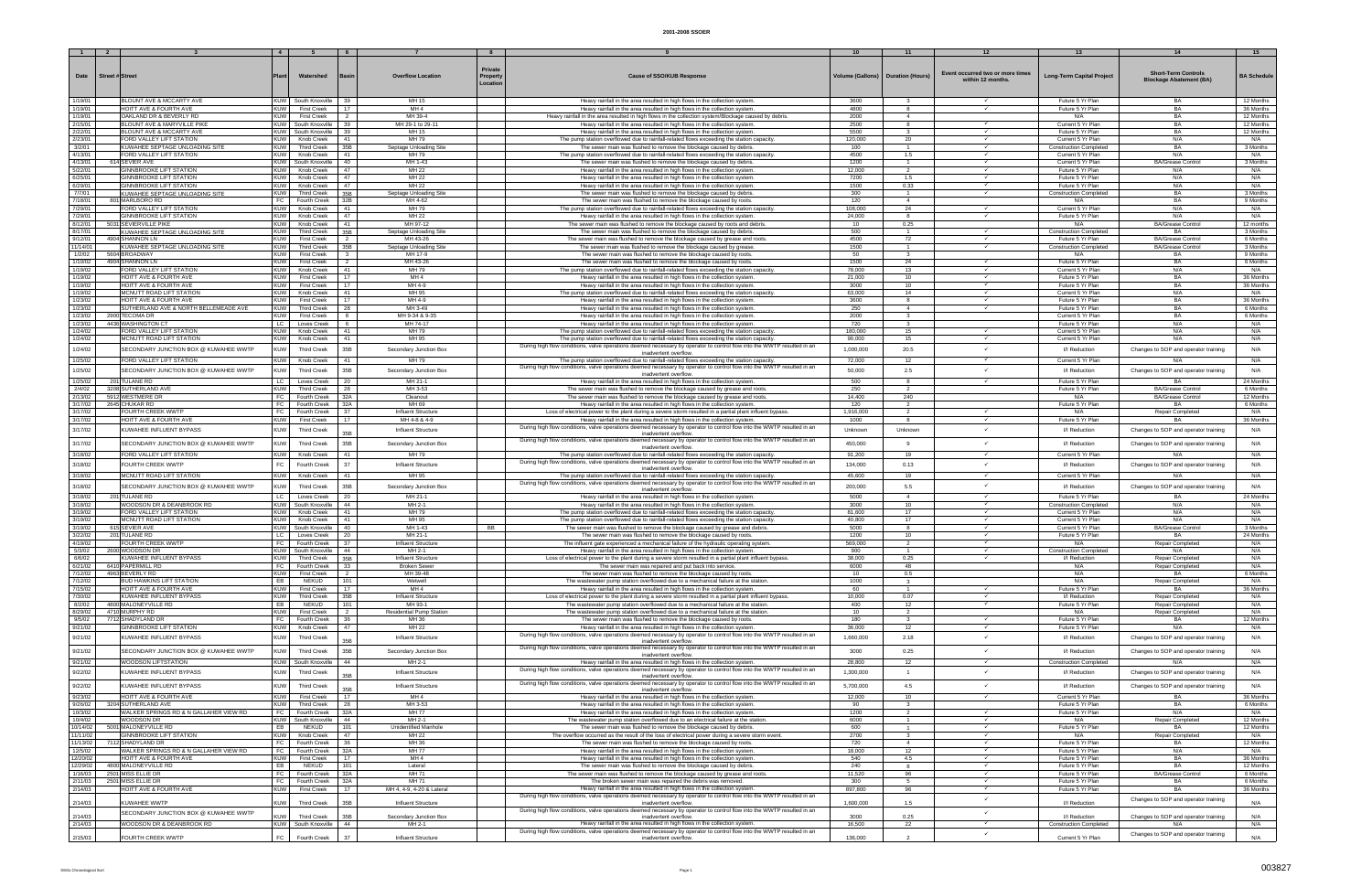|                      |                                                      |                          |                                          |                       |                                       | Private   |                                                                                                                                                                                                                                 |                                     |                                  |                                  |                                                    |                                              |                       |
|----------------------|------------------------------------------------------|--------------------------|------------------------------------------|-----------------------|---------------------------------------|-----------|---------------------------------------------------------------------------------------------------------------------------------------------------------------------------------------------------------------------------------|-------------------------------------|----------------------------------|----------------------------------|----------------------------------------------------|----------------------------------------------|-----------------------|
| Date                 | <b>Street # Stree</b>                                |                          | Watershed                                |                       | <b>Overflow Location</b>              | Property  | <b>Cause of SSO/KUB Response</b>                                                                                                                                                                                                | Volume (Gallons)   Duration (Hours) |                                  | Event occurred two or more times | <b>Long-Term Capital Project</b>                   | <b>Short-Term Controls</b>                   | <b>BA Schedule</b>    |
|                      |                                                      |                          |                                          |                       |                                       | Location  |                                                                                                                                                                                                                                 |                                     |                                  | within 12 months                 |                                                    | <b>Blockage Abatement (BA)</b>               |                       |
|                      |                                                      |                          |                                          |                       |                                       |           |                                                                                                                                                                                                                                 |                                     |                                  |                                  |                                                    |                                              |                       |
|                      |                                                      |                          |                                          |                       |                                       |           | During high flow conditions, valve operations deemed necessary by operator to control flow into the WWTP resulted in an                                                                                                         |                                     |                                  |                                  |                                                    | Changes to SOP and operator training         |                       |
| 2/15/03<br>2/16/03   | (UWAHEE WWTP<br>FORD VALLEY LIFT STATION             | KUW<br><b>KUW</b>        | <b>Third Creek</b><br>Knob Creek         | 35B<br>- 41           | Influent Structure                    |           | inadvertent overflow<br>Heavy rainfall in the area resulted in high flows in the collection system.                                                                                                                             | 11,700,000<br>180                   | 16.5<br>2                        | $\checkmark$                     | I/I Reduction<br>Current 5 Yr Plan                 |                                              | N/A<br>N/A            |
|                      |                                                      |                          |                                          |                       | Wetwell                               |           | During high flow conditions, valve operations deemed necessary by operator to control flow into the WWTP resulted in an                                                                                                         |                                     |                                  |                                  |                                                    | N/A                                          |                       |
| 2/16/03              | FOURTH CREEK WWTP                                    | FC                       | Fourth Creek                             | -37                   | Influent Structure                    |           | inadvertent overflow                                                                                                                                                                                                            | 871,000                             |                                  | $\checkmark$                     | Current 5 Yr Plan                                  | Changes to SOP and operator training         | N/A                   |
|                      |                                                      |                          |                                          |                       |                                       |           | During high flow conditions, valve operations deemed necessary by operator to control flow into the WWTP resulted in an                                                                                                         |                                     |                                  | $\checkmark$                     |                                                    | Changes to SOP and operator training         |                       |
| 2/16/03              | KUWAHEE WWTP<br>2910 RENNOC RD                       | KUW<br><b>KUW</b>        | <b>Third Creek</b>                       | 35B<br>$\overline{4}$ | <b>Influent Structure</b><br>MH 13-49 | BB        | inadvertent overflow.<br>Heavy rainfall in the area resulted in high flows in the collection system.                                                                                                                            | 12,120,000<br>1020                  | 18<br>34                         |                                  | I/I Reduction<br>Future 5 Yr Plan                  | BA                                           | N/A<br>6 Months       |
| 2/16/03<br>2/16/03   | 1305 RICKARD DR                                      |                          | <b>First Creek</b><br>KUW Second Creek   | 10 <sup>1</sup>       | MH 14-67                              |           |                                                                                                                                                                                                                                 | 13,800                              | 23                               | $\checkmark$                     | Future 5 Yr Plan                                   | BA                                           | 24 Months             |
| 2/16/03              | TECOMA DR & WHITTLE SPRINGS RD                       | KUW I                    | First Creek                              | -8                    | MH 9-6 & 9-34                         |           | Heavy rainfall in the area resulted in high flows in the collection system<br>Heavy rainfall in the area resulted in high flows in the collection system.                                                                       | 8640                                | 72                               | $\checkmark$                     | Current 5 Yr Plan                                  | BA                                           | 6 Months              |
| 2/17/03              | 3430 BLOUNT AVE                                      |                          | KUW South Knoxville                      | 39                    | MH 15                                 |           | Heavy rainfall in the area resulted in high flows in the collection system.                                                                                                                                                     | 120                                 | 2                                |                                  | Current 5 Yr Plan                                  | BA                                           | 12 Months             |
|                      |                                                      |                          |                                          |                       |                                       |           | During high flow conditions, valve operations deemed necessary by operator to control flow into the WWTP resulted in an                                                                                                         |                                     |                                  | $\checkmark$                     |                                                    | Changes to SOP and operator training         |                       |
| 2/17/03              | KUWAHEE WWTP                                         | KUW                      | <b>Third Creek</b>                       | 35B                   | Influent Structure                    |           | inadvertent overflow                                                                                                                                                                                                            | 1,480,000                           |                                  | $\checkmark$                     | I/I Reduction                                      |                                              | N/A                   |
| 2/19/03              | 4144 OAKLAND DR                                      | <b>KUW</b>               | <b>First Creek</b>                       | $\overline{7}$        | MH 39-48                              |           | Heavy rainfall in the area resulted in high flows in the collection system                                                                                                                                                      | 360                                 | 6                                |                                  | Future 5 Yr Plan                                   | BA                                           | 6 Months              |
| 2/19/03              | 4606 UPCHURCH RD                                     | <b>KUW</b>               | <b>First Creek</b>                       |                       | MH 45                                 |           | Heavy rainfall in the area resulted in high flows in the collection system/Blockage caused by swags.<br>During high flow conditions, valve operations deemed necessary by operator to control flow into the WWTP resulted in an | 90                                  | -3                               |                                  | N/A                                                | BA                                           | 12 Months             |
| 2/21/03              | KUWAHEE WWTP                                         | KUW                      | <b>Third Creek</b>                       | 35B                   | Influent Structure                    |           | inadvertent overflow.                                                                                                                                                                                                           | 1,320,000                           | 2.5                              | $\checkmark$                     | I/I Reduction                                      | Changes to SOP and operator training         | N/A                   |
| 2/22/03              | 203 CHILHOWEE DR                                     | LC                       | Loves Creek                              | - 20                  | MH 25                                 |           | Heavy rainfall in the area resulted in high flows in the collection system.                                                                                                                                                     | 1800                                | 3                                |                                  | Current 5 Yr Plan                                  | <b>BA</b>                                    | 12 Months             |
| 2/22/03              | HOITT AVE & FOURTH AVE                               | <b>KUW</b>               | <b>First Creek</b>                       | 17                    | MH 4, 4-9 & 4-14                      |           | Heavy rainfall in the area resulted in high flows in the collection system                                                                                                                                                      | 547,050                             | 72                               | $\checkmark$                     | Future 5 Yr Plan                                   | BA                                           | 36 Months             |
| 2/22/03              | (UWAHEE WWTP                                         | KUW                      | <b>Third Creek</b>                       | 35B                   | Influent Structure                    |           | During high flow conditions, valve operations deemed necessary by operator to control flow into the WWTP resulted in an<br>inadvertent overflow                                                                                 | 10,870,000                          | 22.5                             | $\checkmark$                     | I/I Reduction                                      | Changes to SOP and operator training         | N/A                   |
| 2/22/03              | MCNUTT ROAD LIFT STATION                             | <b>KUW</b>               | Knob Creek                               | 41                    | MH 95                                 |           | Heavy rainfall in the area resulted in high flows in the collection system.                                                                                                                                                     | 14,400                              | 12                               |                                  | Current 5 Yr Plan                                  | N/A                                          | N/A                   |
| 2/22/03              | 4144 OAKLAND DF                                      | <b>KUW</b>               | <b>First Creek</b>                       |                       | MH 39-48                              |           | Heavy rainfall in the area resulted in high flows in the collection system                                                                                                                                                      | 240                                 | $\overline{2}$                   | $\checkmark$                     | Future 5 Yr Plan                                   | BA                                           | 6 Months              |
| 2/22/03              | 2900 RENNOC RD                                       | <b>KUW</b>               | <b>First Creek</b>                       | $\overline{4}$        | MH 13-26 & 13-49 & Latera             | BB        | Heavy rainfall in the area resulted in high flows in the collection system                                                                                                                                                      | 99,000                              | 60                               |                                  | Future 5 Yr Plan                                   | <b>BA</b>                                    | 6 Months              |
| 2/22/03              | 3208 SUTHERLAND AVE                                  | <b>KUW</b>               | <b>Third Creek</b>                       | 28                    | MH 3-53                               |           | Heavy rainfall in the area resulted in high flows in the collection system.                                                                                                                                                     | 54,000                              | 72                               |                                  | Future 5 Yr Plan                                   | BA                                           | 6 Months              |
| 2/22/03              | TECOMA DR & WHITTLE SPRINGS RD                       | <b>KUW</b>               | <b>First Creek</b>                       | - 8                   | MH 9-34                               |           | Heavy rainfall in the area resulted in high flows in the collection system.                                                                                                                                                     | 960                                 | $\overline{4}$                   |                                  | Current 5 Yr Plan                                  | <b>BA</b>                                    | 6 Months              |
| 2/22/03              | WOODSON DR & DEANBROOK RD                            |                          | KUW South Knoxville                      | -44                   | MH 2-1                                |           | Heavy rainfall in the area resulted in high flows in the collection system.                                                                                                                                                     | 10,500                              | 70                               | $\checkmark$                     | <b>Construction Completed</b>                      | N/A                                          | N/A                   |
| 2/26/03              | <b>BUD HAWKINS LIFT STATION</b>                      | EB                       | NEKUD                                    | 101                   | Wetwell                               |           | The wastewater pump station overflowed due to an electrical failure at the station                                                                                                                                              | 100                                 | 0.17                             |                                  | N/A                                                | Repair Completed                             | N/A                   |
| 2/27/03              | VALKER SPRINGS RD & N GALLAHER VIEW RD               | FC                       | Fourth Creek                             | 32A                   | MH 77                                 |           | Heavy rainfall in the area resulted in high flows in the collection system.                                                                                                                                                     | 1890                                | 21                               |                                  | Current 5 Yr Plan                                  | N/A                                          | N/A                   |
| 3/8/03               | 4411 CYPRESS LN                                      |                          | KUW   South Knoxville                    | - 39                  | MH 62-21                              |           | The sewer main was flushed to remove the blockage caused by roots.                                                                                                                                                              | 1440                                | 8<br>40                          |                                  | N/A                                                | BA<br><b>BA</b>                              | 12 Months             |
| 3/9/03<br>3/10/03    | 7112 SHADYLAND DR<br>1000 PHILLIP FULMER WAY         | FC                       | Fourth Creek<br>KUW Second Creek         | 35A                   | MH 36<br>MH 21                        |           | The sewer main was flushed to remove the blockage caused by debris.                                                                                                                                                             | 19,200<br>360                       |                                  |                                  | Current 5 Yr Plan                                  | <b>BA</b>                                    | 12 Months<br>6 Months |
| 3/13/03              | 2505 DELROSE DR                                      |                          | KUW Williams Creek                       | - 25                  | MH 11-1 & 1:                          |           | The sewer main was flushed to remove the blockage caused by debris.<br>Heavy rainfall in the area resulted in high flows in the collection system.                                                                              | 4800                                | $\overline{4}$                   |                                  | Future 5 Yr Plan<br>Future 5 Yr Plan               | N/A                                          | N/A                   |
| 3/13/03              | FORD VALLEY LIFT STATION                             | <b>KUW</b>               | Knob Creek                               | 41                    | Wetwel                                |           | The wastewater pump station overflowed due to an electrical failure at the station                                                                                                                                              | 600                                 | 0.5                              | $\checkmark$                     | Current 5 Yr Plan                                  | N/A                                          | N/A                   |
| 3/19/03              | 717 INGERSOLL AVE                                    |                          | KUW South Knoxville                      | -39                   | MH 40-9                               |           | The sewer main was flushed to remove the blockage caused by grease and roots                                                                                                                                                    | 1440                                | 24                               |                                  | N/A                                                | <b>BA/Grease Control</b>                     | 12 Months             |
| 3/20/03              | FORD VALLEY LIFT STATION                             | <b>KUW</b>               | Knob Creek                               | 41                    | Wetwell                               |           | The wastewater pump station overflowed due to a mechanical failure at the station.                                                                                                                                              | 600                                 | 0.34                             | $\checkmark$                     | Current 5 Yr Plan                                  | N/A                                          | N/A                   |
| 3/28/03              | 4713 OLD BROADWAY                                    | <b>KUW</b>               | First Creek                              | $\overline{7}$        | MH <sub>2</sub>                       |           | Heavy rainfall in the area resulted in high flows in the collection system.                                                                                                                                                     | Unknown                             | Unknown                          |                                  | Future 5 Yr Plan                                   | BA                                           | 12 Months             |
| 3/29/03              | TECOMA DR & WHITTLE SPRINGS RD                       | <b>KUW</b>               | <b>First Creek</b>                       | 8                     | MH 9-34 & 9-35                        |           | The sewer main was flushed to remove the blockage caused by grease and debris.                                                                                                                                                  | 960                                 | $\overline{2}$                   | $\checkmark$                     | Current 5 Yr Plan                                  | <b>BA</b>                                    | 6 Months              |
| 3/30/03              | FORD VALLEY LIFT STATION                             | <b>KUW</b>               | Knob Creek                               | 41                    | Wetwel                                |           | The wastewater pump station overflowed due to a mechanical failure at the station                                                                                                                                               | 9000                                |                                  | $\checkmark$                     | Current 5 Yr Plan                                  | N/A                                          | N/A                   |
| 3/31/03              | FORD VALLEY LIFT STATION                             | <b>KUW</b>               | Knob Creek                               | - 41                  | Wetwell                               |           | The wastewater pump station overflowed due to a mechanical failure at the station.                                                                                                                                              | 1500                                | 0.5                              |                                  | Current 5 Yr Plan                                  | N/A                                          | N/A                   |
| 4/2/03<br>4/3/03     | KUWAHEE SEPTAGE UNLOADING SITE<br>1215 ROCKY HILL RD | <b>KUW</b>               | <b>Third Creek</b><br>FC Fourth Creek    | 35B<br>- 36           | Septage Unloading Site<br>MH 55       |           | The sewer main was flushed to remove the blockage caused by grease                                                                                                                                                              | .50<br>240                          | 0.5<br>$\overline{2}$            | $\checkmark$                     | <b>Construction Completed</b><br>N/A               | <b>BA</b>                                    | 3 Months<br>12 Months |
| 4/10/03              | HOITT AVE & FOURTH AVE                               | <b>KUW</b>               | <b>First Creek</b>                       | 17                    | MH <sub>4</sub>                       |           | The sewer main was flushed to remove the blockage caused by grease<br>Heavy rainfall in the area resulted in high flows in the collection system.                                                                               | 2550                                | 21.25                            |                                  | Future 5 Yr Plan                                   | <b>BA/Grease Control</b><br><b>BA</b>        | 36 Months             |
|                      |                                                      |                          |                                          |                       |                                       |           | During high flow conditions, valve operations deemed necessary by operator to control flow into the WWTP resulted in an                                                                                                         |                                     |                                  |                                  |                                                    |                                              |                       |
| 4/10/03              | UWAHEE WWTP                                          | KLJW                     | <b>Third Creek</b>                       |                       | <b>Influent Structur</b>              |           | inadvertent overflow                                                                                                                                                                                                            | 1,740,000                           |                                  |                                  | I/I Reduction                                      | Changes to SOP and operator training         | N/A                   |
| 4/10/03              | 2600 WOODSON DR                                      |                          | KUW South Knoxville                      | -44                   | MH 2-1                                |           | Heavy rainfall in the area resulted in high flows in the collection system.                                                                                                                                                     | 510                                 | 4.25                             | $\checkmark$                     | <b>Construction Completed</b>                      | N/A                                          | N/A                   |
| 4/17/03              | HOITT AVE & FOURTH AVE                               | <b>KUW</b>               | <b>First Creek</b>                       | 17                    | MH <sub>4</sub>                       |           | Heavy rainfall in the area resulted in high flows in the collection system.                                                                                                                                                     | 120                                 | $\overline{1}$                   | $\checkmark$                     | Future 5 Yr Plan                                   | <b>BA</b>                                    | 36 Months             |
| 4/17/03              | 2900 RENNOC RD                                       | <b>KUW</b>               | <b>First Creek</b>                       | $\overline{4}$        | MH 13-26 & 13-49                      |           | Heavy rainfall in the area resulted in high flows in the collection system                                                                                                                                                      | 3960                                | 11                               |                                  | Future 5 Yr Plan                                   | BA                                           | 6 Months              |
| 5/5/03               | UWAHEE WWTP                                          | <b>KUW</b>               | <b>Third Creek</b>                       | 35B                   | Influent Structure                    |           | During high flow conditions, valve operations deemed necessary by operator to control flow into the WWTP resulted in an<br>inadvertent overflow                                                                                 | 1,050,000                           |                                  |                                  | I/I Reduction                                      | Changes to SOP and operator training         | N/A                   |
| 5/5/03               | 2600 WOODSON DR                                      |                          | KUW South Knoxville                      | 44                    | MH 2-1                                |           | Heavy rainfall in the area resulted in high flows in the collection system.                                                                                                                                                     | 3300                                | 550                              |                                  | <b>Construction Completed</b>                      | N/A                                          | N/A                   |
|                      |                                                      |                          |                                          |                       |                                       |           | During high flow conditions, valve operations deemed necessary by operator to control flow into the WWTP resulted in an                                                                                                         |                                     |                                  |                                  |                                                    |                                              |                       |
| 5/6/03               | FOURTH CREEK WWTP                                    | FC                       | Fourth Creek                             | -37                   | Influent Structure                    |           | inadvertent overflow                                                                                                                                                                                                            | 26,710                              | 8.5                              |                                  | Current 5 Yr Plan                                  | Changes to SOP and operator training         | N/A                   |
| 5/6/03               | HOITT AVE & FOURTH AVE                               | <b>KUW</b>               | <b>First Creek</b>                       | 17                    | MH 4 & 4-9                            |           | Heavy rainfall in the area resulted in high flows in the collection system                                                                                                                                                      | 28,800                              | 48                               | $\checkmark$                     | Future 5 Yr Plan                                   | BA                                           | 36 Months             |
| 5/6/03               | KUWAHEE WWTP                                         | <b>KUW</b>               | <b>Third Creek</b>                       | 35B                   | Influent Structure                    |           | During high flow conditions, valve operations deemed necessary by operator to control flow into the WWTP resulted in an                                                                                                         | 22,060,000                          | 15                               | $\checkmark$                     | I/I Reduction                                      | Changes to SOP and operator training         | N/A                   |
| 5/6/03               | <b>MARYVILLE PIKE &amp; BLOUNT AVE</b>               |                          | KUW South Knoxville                      | -39                   | MH 29-2 & 30                          |           | inadvertent overflow                                                                                                                                                                                                            | 5640                                | 47                               |                                  |                                                    | <b>BA</b>                                    | 12 Months             |
| 5/6/03               | 6410 NORTHSHORE DR                                   |                          | FC   Fourth Creek                        | - 37                  | MH 7 & 8                              |           | Heavy rainfall in the area resulted in high flows in the collection system<br>Heavy rainfall in the area resulted in high flows in the collection system                                                                        | 747,000                             | 51.5                             | $\checkmark$                     | Current 5 Yr Plan<br><b>Construction Completed</b> | N/A                                          | N/A                   |
| 5/6/03               | 2900 RENNOC RD                                       | <b>KUW</b>               | <b>First Creek</b>                       | $\overline{4}$        | MH 13-26 & 13-49                      |           | Heavy rainfall in the area resulted in high flows in the collection system                                                                                                                                                      | 6975                                | 46.5                             |                                  | Future 5 Yr Plan                                   | <b>BA</b>                                    | 6 Months              |
| 5/6/03               | 2500 RIVERSIDE DR                                    |                          | KUW   Williams Creek                     | 25                    | MH 12                                 |           | Heavy rainfall in the area resulted in high flows in the collection system                                                                                                                                                      | 3600                                | 8                                |                                  | Future 5 Yr Plan                                   | N/A                                          | N/A                   |
| 5/6/03               | WALKER SPRINGS RD & N GALLAHER VIEW RD               | FC                       | Fourth Creek                             | 32A                   | MH 77                                 |           | Heavy rainfall in the area resulted in high flows in the collection system                                                                                                                                                      | 49,875                              | 66.5                             |                                  | Current 5 Yr Plan                                  | N/A                                          | N/A                   |
| 5/7/03               | FORD VALLEY LIFT STATION                             | <b>KUW</b>               | Knob Creek                               | 41                    | Wetwell                               |           | Heavy rainfall in the area resulted in high flows in the collection system.                                                                                                                                                     | 2100                                | 2                                | $\checkmark$                     | Current 5 Yr Plan                                  | N/A                                          | N/A                   |
| 5/7/03               | KUWAHEE WWTP                                         | <b>KUW</b>               | <b>Third Creek</b>                       | 35B                   | Influent Structure                    |           | During high flow conditions, valve operations deemed necessary by operator to control flow into the WWTP resulted in an<br>inadvertent overflow                                                                                 | 19,400,000                          | 15.5                             | $\checkmark$                     | I/I Reduction                                      | Changes to SOP and operator training         | N/A                   |
| 5/7/03               | SUTHERLAND AVE & NORTH BELLEMEADE AVE                | <b>KUW</b>               | <b>Third Creek</b>                       | 28                    | MH 3-53                               |           | Heavy rainfall in the area resulted in high flows in the collection system.                                                                                                                                                     | 240                                 | $\overline{a}$                   | $\checkmark$                     | Future 5 Yr Plan                                   | <b>BA</b>                                    | 6 Months              |
| 5/11/03              | <b>VOODSON DR &amp; DEANBROOK RD</b>                 |                          | KUW South Knoxville                      | 44                    | MH 2-1                                |           | Heavy rainfall in the area resulted in high flows in the collection system                                                                                                                                                      | 300                                 | 1.5                              | $\checkmark$                     | <b>Construction Completed</b>                      | N/A                                          | N/A                   |
| 5/15/03              | FOURTH CREEK WWTP                                    | FC                       | Fourth Creek                             | - 37                  | Influent Structure                    |           | Loss of electrical power to the plant during a severe storm resulted in a partial plant influent bypass.                                                                                                                        | 1,500,000                           | - 3                              | $\checkmark$                     | Current 5 Yr Plan                                  | N/A                                          | N/A                   |
| 5/19/03              | 615 SEVIER AVE                                       |                          | KUW South Knoxville                      | 40                    | MH 1-43                               |           | The sewer main was flushed to remove the blockage caused by debris.                                                                                                                                                             | 300                                 | $\overline{\mathbf{3}}$          | $\checkmark$                     | Current 5 Yr Plan                                  | <b>BA/Grease Control</b>                     | 3 Months              |
| 7/2/03               | HOITT AVE & FOURTH AVE                               | <b>KUW</b>               | <b>First Creek</b>                       | 17                    | MH 4 & 4-9                            |           | Heavy rainfall in the area resulted in high flows in the collection system                                                                                                                                                      | 900                                 | 7.25                             | $\checkmark$                     | Future 5 Yr Plan                                   | <b>BA</b>                                    | 36 Months             |
| 7/2/03               | WALKER SPRINGS RD & N GALLAHER VIEW RD               |                          | FC Fourth Creek                          | 32A                   | <b>MH77</b>                           |           | Heavy rainfall in the area resulted in high flows in the collection system                                                                                                                                                      | 14,440                              | 24                               |                                  | Current 5 Yr Plan                                  | N/A                                          | N/A                   |
| 7/9/03               | FOURTH CREEK WWTP                                    |                          | FC Fourth Creek                          | 37                    | Influent Structure                    |           | Loss of electrical power to the plant during a severe storm resulted in a partial plant influent bypass.                                                                                                                        | 1,370,000                           | 3.14<br>$6^{\circ}$              | $\checkmark$                     | Current 5 Yr Plan                                  | N/A                                          | N/A                   |
| 7/9/03<br>7/10/03    | 2910 RENNOC RD<br>HOITT AVE & FOURTH AVE             | <b>KUW</b><br><b>KUW</b> | <b>First Creek</b><br><b>First Creek</b> | $\overline{4}$<br>17  | MH 13-49<br>MH 4 & 4-9                |           | Heavy rainfall in the area resulted in high flows in the collection system<br>Heavy rainfall in the area resulted in high flows in the collection system.                                                                       | 720<br>500                          | $\overline{2}$                   |                                  | Future 5 Yr Plan<br>Future 5 Yr Plan               | <b>BA</b><br>BA                              | 6 Months<br>36 Months |
| 7/10/03              | 3208 SUTHERLAND AVE                                  | <b>KUW</b>               | <b>Third Creek</b>                       | 28                    | MH 3-49 & 3-53                        |           | Heavy rainfall in the area resulted in high flows in the collection system.                                                                                                                                                     | 2500                                | 6                                | $\checkmark$                     | Future 5 Yr Plan                                   | <b>BA</b>                                    | 6 Months              |
| 7/10/03              | 3821 W BLOUNT AVE                                    | <b>KUW</b>               | South Knoxville                          | 39                    | MH 29-2 & 30                          |           | Heavy rainfall in the area resulted in high flows in the collection system                                                                                                                                                      | 1200                                | -5                               | $\checkmark$                     | Current 5 Yr Plan                                  | <b>BA</b>                                    | 12 Months             |
| 7/14/03              | 3821 W BLOUNT AVE                                    |                          | KUW South Knoxville                      | 39                    | MH 29-2                               |           | Heavy rainfall in the area resulted in high flows in the collection system.                                                                                                                                                     | 60                                  | $\overline{1}$                   | $\checkmark$                     | Current 5 Yr Plan                                  | <b>BA</b>                                    | 12 Months             |
| 7/29/03              | 5109 MALONEYVILLE RD                                 | EB I                     | NEKUD                                    | 101                   | MH 93-10                              |           | The sewer main was flushed to remove the blockage caused by debris.                                                                                                                                                             | 720                                 | 24                               |                                  | Future 5 Yr Plan                                   | BA                                           | 6 Months              |
| 8/7/03               | 2501 MISS ELLIE DR                                   | FC                       | Fourth Creek                             | 32A                   | MH 71                                 |           | The sewer main was flushed to remove the blockage caused by grease                                                                                                                                                              | 480                                 | 8                                | $\checkmark$                     | Future 5 Yr Plan                                   | <b>BA/Grease Control</b>                     | 6 Months              |
| 8/13/03              | 2501 MISS ELLIE DR                                   |                          | FC   Fourth Creek                        | 32A                   | MH 71                                 |           | The sewer main was flushed to remove the blockage caused by grease and debris.                                                                                                                                                  | 1800                                | 6                                | $\checkmark$                     | Future 5 Yr Plan                                   | <b>BA/Grease Control</b>                     | 6 Months              |
| 8/25/03              | KUWAHEE SEPTAGE UNLOADING SITE                       | <b>KUW</b>               | <b>Third Creek</b>                       | 35B                   | Septage Unloading Site                |           | The waste haulers have been directed to not unload if more than one other hauler is unloading.<br>The sewer main was flushed to remove the blockage caused by grease.                                                           | 30                                  | 0.083                            |                                  | <b>Construction Completed</b>                      | <b>BA</b>                                    | 3 Months              |
| 9/5/03<br>9/9/03     | 5031 SEVIERVILLE PIKE<br>5246 BENT RIVER BOULEVARD   | <b>KUW</b><br>FC         | Knob Creek<br>Fourth Creek               | 41<br>43              | MH 97-12<br>Grinder Pump              |           | There was a blockage in the residential grinder pump caused by a ruptured force main.                                                                                                                                           | 30<br>30                            | $\overline{2}$<br>$\overline{4}$ |                                  | N/A<br>N/A                                         | <b>BA/Grease Control</b><br>Repair Completed | 12 Months<br>N/A      |
| 9/13/03              | 5241 BENT RIVER BOULEVARD                            | FC                       | Fourth Creek                             | 43                    | Grinder Pump                          |           | The residential grinder pump station was repaired and returned to service.                                                                                                                                                      | Unknown                             | Unknown                          |                                  | N/A                                                | Repair Completed                             | N/A                   |
| 9/21/03              | 5315 BENT RIVER BOULEVARD                            | FC                       | Fourth Creek                             | 43                    | Grinder Pump                          |           | A landscaping contractor hit and damaged the control box for the residential grinder pump.                                                                                                                                      |                                     | $\mathbf{1}$                     |                                  | N/A                                                | Repair Completed                             | N/A                   |
| 9/22/03              | HOITT AVE & FOURTH AVE                               | <b>KUW</b>               | <b>First Creek</b>                       | -17                   | MH <sub>4</sub>                       |           | Heavy rainfall in the area resulted in high flows in the collection system.                                                                                                                                                     | 1800                                | 6                                |                                  | Future 5 Yr Plan                                   | BA                                           | 36 Months             |
| 9/22/03              | 2500 RIVERSIDE DR                                    | <b>KUW</b>               | <b>Williams Creek</b>                    | 25                    | MH 12                                 |           | Heavy rainfall in the area resulted in high flows in the collection system.                                                                                                                                                     | 360                                 | $\overline{2}$                   |                                  | Future 5 Yr Plan                                   | N/A                                          | N/A                   |
| 10/9/03              | 1025 ELM ST                                          | <b>KUW</b>               | Second Creek                             | 23                    | MH 19-99                              |           | The sewer main was flushed to remove the blockage caused by roots and debris.                                                                                                                                                   | 360                                 | 24                               |                                  | Future 5 Yr Plan                                   | <b>BA</b>                                    | 18 Months             |
| 10/29/03             | 6410 PAPERMILL DR                                    | FC                       | Fourth Creek                             | 33                    | MH 23 & 24                            | <b>BB</b> | The sewer main was flushed to remove the blockage caused by grease.                                                                                                                                                             | 2880                                | 8                                |                                  | Current 5 Yr Plan                                  | <b>BA/Grease Control</b>                     | 3 Months              |
| 11/3/03              | 4404 ROYALVIEW AVE                                   | KUW I                    | <b>Third Creek</b>                       | 11                    | MH 11-150                             |           | The sewer main was flushed to remove the blockage caused by debris.                                                                                                                                                             | Unknown                             | Unknown                          |                                  | N/A                                                | <b>BA</b>                                    | 12 Months             |
| 11/6/03              | 2505 DELROSE DR                                      |                          | KUW   Williams Creek                     | 25                    | MH 12                                 |           | Heavy rainfall in the area resulted in high flows in the collection system.                                                                                                                                                     | 13,000                              | $\overline{4}$                   | $\checkmark$                     | Future 5 Yr Plan                                   | N/A                                          | N/A                   |
| 11/6/03              | KUWAHEE WWTP                                         | <b>KUW</b>               | <b>Third Creek</b>                       | 35B                   | Influent Structure                    |           | During high flow conditions, valve operations deemed necessary by operator to control flow into the WWTP resulted in an<br>inadvertent overflow                                                                                 | 50,000                              | 0.72                             |                                  | I/I Reduction                                      | Changes to SOP and operator training         | N/A                   |
| 11/6/03              | 2910 RENNOC RD                                       | <b>KUW</b>               | <b>First Creek</b>                       | $\overline{4}$        | MH 13-49 & 13-55                      |           | Heavy rainfall in the area resulted in high flows in the collection system                                                                                                                                                      | 75                                  | 1.25                             | $\checkmark$                     | Future 5 Yr Plan                                   | BA                                           | 6 Months              |
| 11/6/03              | WALKER SPRINGS RD & N GALLAHER VIEW RD               |                          | FC Fourth Creek                          | 32A                   | MH 77                                 |           | Heavy rainfall in the area resulted in high flows in the collection system                                                                                                                                                      | 3600                                | $\mathbf{A}$                     | $\checkmark$                     | Current 5 Yr Plan                                  | N/A                                          | N/A                   |
| 11/10/03             | 614 SEVIER AVE                                       |                          | KUW South Knoxville                      | 40                    | MH 1-43                               |           | The sewer main was flushed to remove the blockage caused by grease                                                                                                                                                              | 240                                 | 0.5                              | $\checkmark$                     | Current 5 Yr Plan                                  | <b>BA/Grease Control</b>                     | 3 Months              |
| 11/12/03             | 925 MARYVILLE PIKE                                   |                          | KUW South Knoxville                      | 39                    | MH 27-345                             |           | Heavy rainfall in the area resulted in high flows in the collection system.                                                                                                                                                     | 15                                  | 0.25                             |                                  | Current 5 Yr Plan                                  | N/A                                          | N/A                   |
| 11/19/03             | 925 MARYVILLE PIKE                                   |                          | KUW South Knoxville                      | 39                    | MH 27-344 & 27-345                    |           | Heavy rainfall in the area resulted in high flows in the collection system                                                                                                                                                      | $\overline{4}$                      | 0.1                              | $\checkmark$                     | Current 5 Yr Plan                                  | N/A                                          | N/A                   |
| 11/19/03             | WALKER SPRINGS RD & N GALLAHER VIEW RD               | FC                       | Fourth Creek                             | 32A                   | MH 77                                 |           | Heavy rainfall in the area resulted in high flows in the collection system.                                                                                                                                                     | 1920                                | 8                                | $\checkmark$                     | Current 5 Yr Plan                                  | N/A                                          | N/A                   |
| 12/11/03<br>12/25/03 | FOURTH CREEK WWTP<br>4904 SHANNON LN                 | FC  <br><b>KUW</b>       | Fourth Creek                             | 37<br>$\overline{2}$  | Influent Structure<br>MH 43-26        |           | An electronic failure resulted in the shutdown of the influent pumps and the subsequent closure of the influent gate.                                                                                                           | 48.650<br>3000                      | 0.33<br>10 <sup>10</sup>         |                                  | Current 5 Yr Plan<br>Future 5 Yr Plan              | <b>Repair Completed</b><br>BA                | N/A                   |
| 12/30/03             | FORD VALLEY LIFT STATION                             | <b>KUW</b>               | <b>First Creek</b><br>Knob Creek         | 41                    | Wetwell                               |           | The sewer main was flushed to remove the blockage caused by roots.<br>A high surge flow following the clearing of a blockage slightly overflowed the pump station wetwell.                                                      | 30                                  | 0.17                             | $\checkmark$                     | Current 5 Yr Plan                                  | N/A                                          | 6 Months<br>N/A       |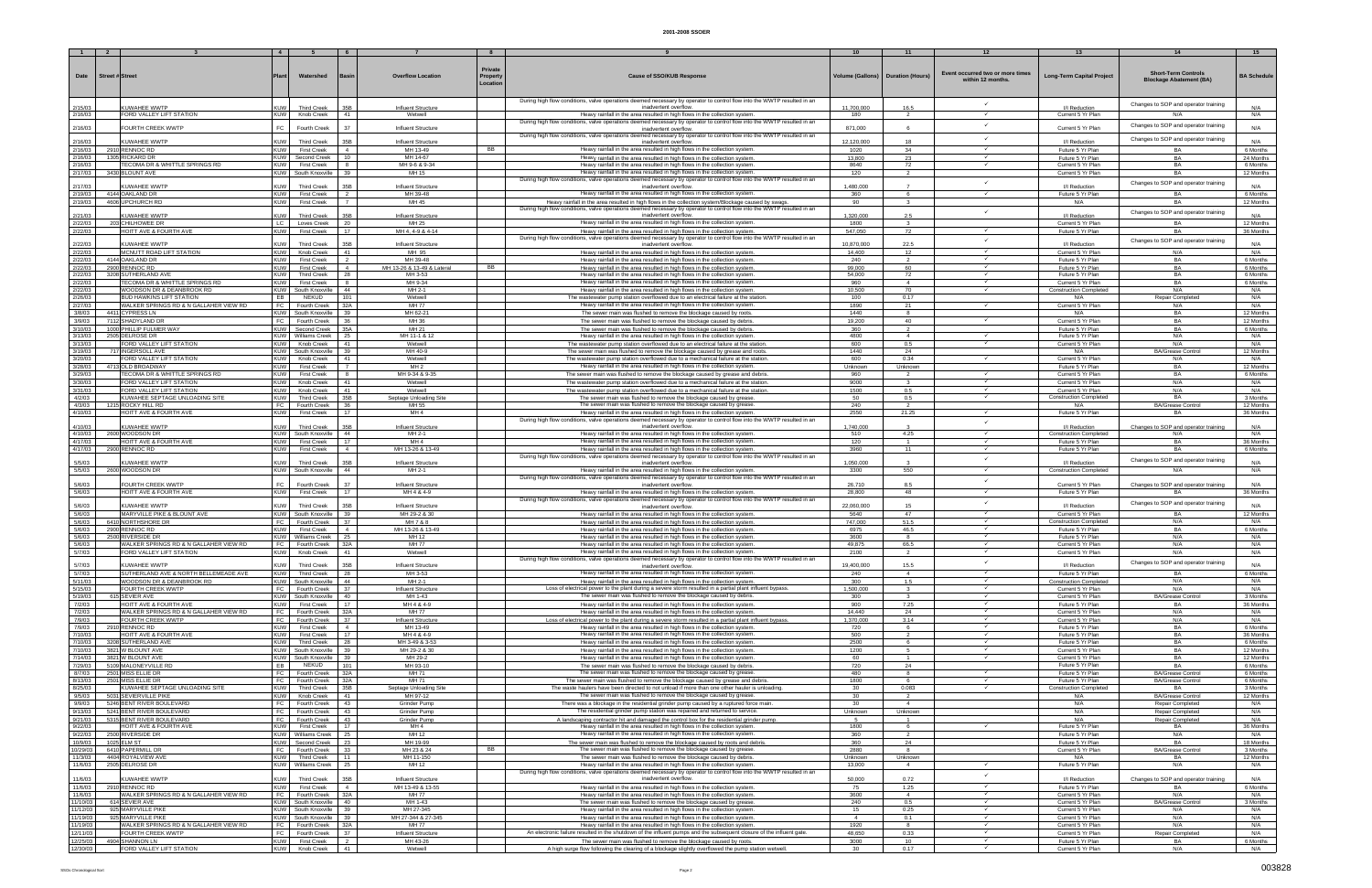|                      |                                      | $\overline{4}$           |                                                 |                                                            |                                                                                                                                                                                      |                                     |                                  |                                  |                                                                    |                                      |                       |
|----------------------|--------------------------------------|--------------------------|-------------------------------------------------|------------------------------------------------------------|--------------------------------------------------------------------------------------------------------------------------------------------------------------------------------------|-------------------------------------|----------------------------------|----------------------------------|--------------------------------------------------------------------|--------------------------------------|-----------------------|
|                      |                                      |                          |                                                 |                                                            |                                                                                                                                                                                      |                                     |                                  |                                  |                                                                    |                                      |                       |
|                      |                                      |                          |                                                 |                                                            |                                                                                                                                                                                      |                                     |                                  |                                  |                                                                    |                                      |                       |
| Date                 | Street # Stree                       |                          | Watershed                                       | <b>Overflow Location</b>                                   | <b>Private</b><br><b>Cause of SSO/KUB Response</b><br>Propert                                                                                                                        | Volume (Gallons)   Duration (Hours) |                                  | Event occurred two or more times | <b>Long-Term Capital Project</b>                                   | <b>Short-Term Controls</b>           | <b>BA Schedule</b>    |
|                      |                                      |                          |                                                 |                                                            | Location                                                                                                                                                                             |                                     |                                  | within 12 months                 |                                                                    | <b>Blockage Abatement (BA)</b>       |                       |
|                      |                                      |                          |                                                 |                                                            |                                                                                                                                                                                      |                                     |                                  |                                  |                                                                    |                                      |                       |
|                      |                                      |                          |                                                 |                                                            |                                                                                                                                                                                      |                                     |                                  |                                  |                                                                    |                                      |                       |
| 1/5/04<br>1/5/04     | 2505 DELROSE DR<br>2900 RENNOC RD    | <b>KUW</b>               | <b>KUW</b> Williams Creek<br><b>First Creek</b> | MH 12<br>- 25<br>MH 13-26, 13-49 & 13-55<br>$\overline{4}$ | Heavy rainfall in the area resulted in high flows in the collection system<br>Heavy rainfall in the area resulted in high flows in the collection system.                            | 3150<br>10,920                      | $\overline{7}$<br>$\overline{7}$ | $\checkmark$                     | <b>Future Construction Planned</b>                                 | N/A<br>BA                            | N/A<br>6 Months       |
| 1/6/04               | FOURTH AVE & HOITT AVE               | <b>KUW</b>               | <b>First Creek</b>                              | 17<br>MH <sub>4</sub>                                      | Heavy rainfall in the area resulted in high flows in the collection system                                                                                                           | 60                                  | $\overline{1}$                   |                                  | <b>Construction Underway</b><br><b>Future Construction Planned</b> | BA                                   | 36 Months             |
|                      |                                      |                          |                                                 |                                                            |                                                                                                                                                                                      |                                     |                                  |                                  |                                                                    |                                      |                       |
| 1/28/04              | 4713 OLD BROADWAY                    | <b>KUW</b>               | <b>First Creek</b>                              | MH <sub>2</sub>                                            | Heavy rainfall in the area resulted in high flows in the collection system/Overflow had stopped prior to arrival of crew/Evidence of<br>SSO was present.                             | 50                                  | $\mathcal{D}$                    |                                  | <b>Future Construction Planned</b>                                 | BA                                   | 12 Months             |
| 2/6/04               | 2505 DELROSE DR                      |                          | KUW   Williams Creek                            | MH 12<br>25                                                | Heavy rainfall in the area resulted in high flows in the collection system.                                                                                                          | 1,125,000                           | 23                               |                                  | Future Construction Planned                                        | N/A                                  | N/A                   |
| 2/6/04               | FORD VALLEY LIFT STATION             | <b>KUW</b>               | Knob Creek                                      | 41<br>Wetwell                                              | Heavy rainfall in the area resulted in high flows in the collection system                                                                                                           | 54,000                              | 9                                | $\checkmark$                     | <b>Construction Underway</b>                                       | N/A                                  | N/A                   |
| 2/6/04               | 1500 HOITT AVE                       | <b>KUW</b>               | <b>First Creek</b>                              | 17<br>MH 4, 4-9 & 4-19                                     | Heavy rainfall in the area resulted in high flows in the collection system.                                                                                                          | 214,030                             | 21.5                             |                                  | <b>Future Construction Planned</b>                                 | <b>BA</b>                            | 36 Months             |
| 2/6/04               | 438 MARYVILLE PIKE                   | <b>KUW</b>               | South Knoxville                                 | MH 30<br>39                                                | Heavy rainfall in the area resulted in high flows in the collection system.                                                                                                          | 60,000                              | 22.5                             |                                  | Future Construction Planned                                        | BA                                   | 12 Months             |
| 2/6/04               | MCNUTT LIFT STATION                  | <b>KUW</b>               | Knob Creek                                      | MH 95<br>-41                                               | Heavy rainfall in the area resulted in high flows in the collection system.                                                                                                          | 27,000                              | -9                               |                                  | <b>Construction Underway</b>                                       | N/A                                  | N/A                   |
| 2/6/04               | 600 N GALLAHER VIEW RD               | FC                       | <b>Fourth Creek</b>                             | 32A<br><b>MH77</b>                                         | Heavy rainfall in the area resulted in high flows in the collection system                                                                                                           | 6050                                | 23.5                             |                                  | <b>Future Construction Planned</b>                                 | N/A                                  | N/A                   |
| 2/6/04               | 4144 OAKLAND DR                      | <b>KUW</b>               | <b>First Creek</b>                              | MH 39-4 & 39-5                                             | Heavy rainfall in the area resulted in high flows in the collection system.                                                                                                          | 12,000                              | 20                               |                                  | <b>Future Construction Planned</b>                                 | BA                                   | 12 Months             |
| 2/6/04               | 4713 OLD BROADWAY                    | <b>KUW</b>               | <b>First Creek</b>                              | MH <sub>2</sub><br>$\overline{7}$                          | Heavy rainfall in the area resulted in high flows in the collection system                                                                                                           | 13,500                              | 18                               |                                  | Future Construction Planned                                        | BA                                   | 12 Months             |
| 2/6/04               | 2900 RENNOC RD                       | <b>KUW</b>               | <b>First Creek</b>                              | $\overline{4}$<br>MH 13-26, 13-49 & 13-55                  | Heavy rainfall in the area resulted in high flows in the collection system                                                                                                           | 25,260                              | 27.5                             | $\checkmark$                     | <b>Construction Underway</b>                                       | BA                                   | 6 Months              |
| 2/6/04               | 304 SEVENTH AVE                      | <b>KUW</b>               | <b>First Creek</b>                              | 18<br>MH 15                                                | Heavy rainfall in the area resulted in high flows in the collection system                                                                                                           | 6660                                | 18.5                             |                                  | <b>Future Construction Planned</b>                                 | <b>BA</b>                            | 12 Months             |
| 2/7/04               | 925 MARYVILLE PIKE                   |                          | KUW South Knoxville                             | -39<br>MH 27-345                                           | Heavy rainfall in the area resulted in high flows in the collection system.                                                                                                          | 524                                 | 5                                |                                  | <b>Construction Underway</b>                                       | N/A                                  | N/A                   |
| 3/6/04               | 2505 DELROSE DR                      |                          | KUW   Williams Creek                            | MH 12<br>25                                                | Heavy rainfall in the area resulted in high flows in the collection system.                                                                                                          | 1440                                | $\overline{4}$                   |                                  | <b>Future Construction Planned</b>                                 | N/A                                  | N/A                   |
| 3/6/04               | FORD VALLEY LIFT STATION             | <b>KUW</b>               | Knob Creek                                      | 41<br>Wetwell                                              | Heavy rainfall in the area resulted in high flows in the collection system.                                                                                                          | 3000                                | $\mathbf{1}$                     | $\checkmark$                     | <b>Construction Underway</b>                                       | N/A                                  | N/A                   |
| 3/6/04               | <b>GINNBROOK LIFT STATION</b>        | <b>KUW</b>               | Knob Creek                                      | 47<br>Wetwell                                              | Pumpstation failure-Electronic/The electronic controls that actuate the pumps malfunctioned.                                                                                         | 2250                                | 0.75                             |                                  | <b>Future Construction Planned</b>                                 | Repair Completed                     | N/A                   |
| 3/6/04               | 1422 HOITT AVE                       | <b>KUW</b>               | <b>First Creek</b>                              | 17<br>MH 4 & 4-9                                           | Heavy rainfall in the area resulted in high flows in the collection system                                                                                                           | 2400                                | $\overline{4}$                   |                                  | <b>Future Construction Planned</b>                                 | BA                                   | 36 Months             |
| 3/6/04               | 438 MARYVILLE PIKE                   |                          | KUW South Knoxville                             | MH 30                                                      | Heavy rainfall in the area resulted in high flows in the collection system                                                                                                           | 1920                                | $\overline{4}$                   |                                  | <b>Future Construction Planned</b>                                 | BA                                   | 12 Months             |
| 3/6/04               | 600 N GALLAHER VIEW RD               | FC                       | Fourth Creek                                    | 32A<br><b>MH77</b>                                         | Heavy rainfall in the area resulted in high flows in the collection system                                                                                                           | 1680                                | 3.5                              | $\checkmark$                     | <b>Future Construction Planned</b>                                 | N/A                                  | N/A                   |
| 3/6/04               | 4713 OLD BROADWAY                    | <b>KUW</b>               | <b>First Creek</b>                              | $\overline{7}$<br>MH <sub>2</sub>                          | Heavy rainfall in the area resulted in high flows in the collection system.                                                                                                          | 3150                                | 2.5                              |                                  | <b>Future Construction Planned</b>                                 | BA                                   | 12 Months             |
| 3/6/04               | 2900 RENNOC RD                       | <b>KUW</b>               | <b>First Creek</b>                              | MH 13-26, 13-49 & 13-55<br>$\overline{4}$                  | Heavy rainfall in the area resulted in high flows in the collection system                                                                                                           | 1800                                | $\overline{1}$                   |                                  | <b>Construction Underway</b>                                       | BA                                   | 6 Months              |
| 3/8/04               | 925 MARYVILLE PIKE                   |                          | KUW South Knoxville                             | 39<br>MH 27-344 & 27-345                                   | Heavy rainfall in the area resulted in high flows in the collection system.                                                                                                          | 131                                 | 2                                | $\checkmark$                     | <b>Construction Underway</b>                                       | N/A                                  | N/A                   |
| 3/10/04              | 4144 OAKLAND DR                      | <b>KUW</b>               | <b>First Creel</b>                              | MH 39-4                                                    | Heavy rainfall in the area resulted in high flows in the collection system                                                                                                           | 450                                 |                                  |                                  | <b>Future Construction Planned</b>                                 | <b>BA</b>                            | 12 Months             |
| 4/6/04               | 4900 MALONEYVILLE RD                 | EB                       | NEKUD                                           | 101<br>MH 93-1                                             | The sewer main was repaired and put back into service.                                                                                                                               | 280                                 | 24                               |                                  | N/A                                                                | BA                                   | 6 Months              |
| 4/29/04              | 3920 OAKLAND DR                      | <b>KUW</b>               | <b>First Creek</b>                              | MH 39-19<br>$\overline{2}$                                 | The sewer main was flushed to remove the blockage caused by roots.                                                                                                                   | 120                                 | $\overline{2}$                   |                                  | <b>Future Construction Planned</b>                                 | BA                                   | 12 Months             |
| 5/8/04               | 1305 RICKARD DR                      | <b>KUW</b>               | Second Creek                                    | 10 <sub>1</sub><br>MH 14-67                                | The sewer main was flushed to remove the blockage caused by grease and debris.                                                                                                       | 720                                 | 6                                |                                  | N/A                                                                | <b>BA/ Grease Control</b>            | 6 Months              |
| 5/22/04              | 1215 ROCKY HILL RD                   | FC                       | Fourth Creek                                    | MH 55                                                      | The sewer main was flushed to remove the blockage caused by grease and roots                                                                                                         | 120                                 | $\blacktriangleleft$             |                                  | N/A                                                                | <b>BA/Grease Contro</b>              | 12 Months             |
|                      |                                      |                          |                                                 |                                                            | Pumpstation failure-Electrical/The pump station electrical power was restored after 1 hour and 37 minutes due to a severe thunder                                                    |                                     |                                  |                                  |                                                                    |                                      |                       |
| 5/31/04              | <b>NOODSON DRIVE LIFT STATION</b>    | <b>KUW</b>               | South Knoxville                                 | MH 2-1<br>44                                               |                                                                                                                                                                                      | 2400                                |                                  |                                  | <b>Future Construction Planned</b>                                 | N/A                                  | N/A                   |
| 6/17/04              | 1210 E MOODY AVE                     |                          | KUW South Knoxville                             | MH 39<br>-40                                               | Heavy rainfall in the area resulted in high flows in the collection system.                                                                                                          | 4675                                | $\overline{4}$                   |                                  | <b>Future Construction Planned</b>                                 | N/A                                  | N/A                   |
| 6/17/04              | 1500 LYONS BEND RD (4TH CREEK)       | FC                       | Fourth Creek                                    | 37<br>PRIM. CLARS. 3, 4, 5 & 6                             | due to rainfall exceeded the process hydraulic capacity. The reserve tanks were returned to service.                                                                                 | 2000                                | 0.58                             |                                  | N/A                                                                | Changes to SOP and Operator Training | N/A                   |
| 6/23/04              | 4713 OLD BROADWAY                    | <b>KUW</b>               | <b>First Creek</b>                              | MH <sub>2</sub>                                            | Heavy rainfall in the area resulted in high flows in the collection system                                                                                                           | N/A                                 | N/A                              |                                  | <b>Future Construction Planned</b>                                 | <b>BA</b>                            | 12 Months             |
| 6/25/04              | 1210 E MOODY AVE                     |                          | KUW South Knoxville                             | 40<br>MH 39                                                | Heavy rainfall in the area resulted in high flows in the collection system                                                                                                           | 1080                                | $\overline{2}$                   |                                  | <b>Future Construction Planned</b>                                 | N/A                                  | N/A                   |
| 6/25/04              | FORD VALLEY LIFT STATION             |                          | KUW Knob Creek                                  | 41<br>Wetwell                                              | Heavy rainfall in the area resulted in high flows in the collection system                                                                                                           | 11.520                              | $\mathbf{A}$                     | $\checkmark$                     | <b>Construction Underway</b>                                       | N/A                                  | N/A                   |
| 6/25/04              | 1422 HOITT AVE                       | <b>KUW</b>               | <b>First Creek</b>                              | 17<br>MH <sub>4</sub>                                      | Heavy rainfall in the area resulted in high flows in the collection system                                                                                                           | 240                                 | $\overline{a}$                   |                                  | <b>Future Construction Planned</b>                                 | BA                                   | 36 Months             |
| 6/25/04              | 438 MARYVILLE PIKE                   |                          | KUW South Knoxville                             | 39<br>MH 29-2 & 30                                         | Heavy rainfall in the area resulted in high flows in the collection system.                                                                                                          | 867                                 | $\overline{4}$                   |                                  | <b>Future Construction Planned</b>                                 | BA                                   | 12 Months             |
| 6/27/04              | 600 N GALLAHER VIEW RD               |                          | FC   Fourth Creek                               | <b>MH77</b><br>32A                                         | Heavy rainfall in the area resulted in high flows in the collection system                                                                                                           | 240                                 | $\overline{4}$                   | $\checkmark$                     | <b>Future Construction Planned</b>                                 | N/A                                  | N/A                   |
| 6/27/04              | 2910 RENNOC RD                       | <b>KUW</b>               | <b>First Creek</b>                              | $\overline{4}$<br>Cleanout                                 | Heavy rainfall in the area resulted in high flows in the collection system.                                                                                                          | 240                                 | $\overline{a}$                   |                                  | <b>Construction Underway</b>                                       | <b>BA</b>                            | 6 Months              |
| 7/12/04              | FORD VALLEY LIFT STATION             | <b>KUW</b>               | Knob Creek                                      | 41<br>MH 79                                                | Heavy rainfall in the area resulted in high flows in the collection system.                                                                                                          | 2880                                | $\blacktriangleleft$             |                                  | <b>Construction Underway</b>                                       | N/A                                  | N/A                   |
| 7/27/04              | 2505 DELROSE DR                      |                          | KUW Williams Creek                              | MH 12<br>- 25                                              | Heavy rainfall in the area resulted in high flows in the collection system                                                                                                           | 37,400                              | $\overline{7}$                   |                                  | <b>Future Construction Planned</b>                                 | N/A                                  | N/A                   |
| 7/27/04              | 1210 E MOODY AVE                     | <b>KUW</b>               | South Knoxville                                 | MH 39<br>-40                                               | Heavy rainfall in the area resulted in high flows in the collection system                                                                                                           | 1440                                | $\overline{4}$                   | $\checkmark$                     | <b>Future Construction Planned</b>                                 | N/A                                  | N/A                   |
| 8/9/04               | 5001 MALONEYVILLE RD                 | EB I                     | NEKUD                                           | 101<br>MH 93-10                                            | The sewer main was flushed to remove the blockage caused by grease and debris.                                                                                                       | 1620                                | $\mathcal{R}$                    |                                  | N/A                                                                | <b>BA/Grease Control</b>             | 6 Months              |
| 9/10/04              | 5205 BENT RIVER BOULEVARD            | FC                       | <b>Fourth Creek</b>                             | 43<br><u>Grinder Pump</u>                                  | There was a mechanical failure in the residential grinder pump.                                                                                                                      |                                     | 1.5                              |                                  | <b>Construction Completed</b>                                      | Repair Completed                     | N/A                   |
| 9/10/04              | 409 NORTH BELLEMEADE AVE             | <b>KUW</b>               | <b>Third Creek</b>                              | MH 3-53<br>-28                                             | The sewer main was flushed to remove the blockage caused by grease                                                                                                                   | 180                                 | $\blacktriangleleft$             | $\checkmark$                     | Future Construction Planned                                        | <b>BA/Grease Control</b>             | 1 Month               |
| 9/11/04              | 5205 BENT RIVER BOULEVARD            |                          | FC   Fourth Creek                               | 43<br>Grinder Pump                                         | There was a mechanical failure in the residential grinder pump.                                                                                                                      | 20                                  | $\mathbf{3}$                     |                                  | <b>Construction Completed</b>                                      | Repair Completed                     | N/A                   |
| 9/12/04              | 5205 BENT RIVER BOULEVARD            | FC                       | Fourth Creek                                    | 43<br>Grinder Pump                                         | Grinder pump failure-Mechanical/There was a mechanical and electrical failure in the residential grinder pump.                                                                       | 20                                  | 12                               |                                  | <b>Construction Completed</b>                                      | Repair Completed                     | N/A                   |
| 9/17/04              | 2505 DELROSE DR                      |                          | KUW Williams Creek                              | MH 12<br>-25                                               | Heavy rainfall in the area resulted in high flows in the collection system                                                                                                           | 1260                                | 7                                |                                  | <b>Future Construction Planned</b>                                 | N/A                                  | N/A                   |
| 9/17/04              | 1422 HOITT AVE                       | <b>KUW</b>               | First Creek                                     | 17<br>MH 4                                                 | Heavy rainfall in the area resulted in high flows in the collection system.                                                                                                          | 480                                 | $\overline{2}$                   | $\checkmark$                     | <b>Future Construction Planned</b>                                 | BA                                   | 36 Months             |
| 9/17/04              | 925 MARYVILLE PIKE                   |                          | KUW South Knoxville                             | 39<br>MH 27-344 & 27-345                                   | Heavy rainfall in the area resulted in high flows in the collection system.                                                                                                          | 2970                                | 8.25                             |                                  | <b>Construction Underway</b>                                       | N/A                                  | N/A                   |
| 9/17/04              | 600 N GALLAHER VIEW RD               |                          | FC Fourth Creek                                 | <b>MH77</b><br>32A                                         | Heavy rainfall in the area resulted in high flows in the collection system                                                                                                           | 31,680                              | 22                               |                                  | <b>Future Construction Planned</b>                                 | N/A                                  | N/A                   |
| 9/17/04              | 2900 RENNOC RD                       | <b>KUW</b>               | <b>First Creek</b>                              | MH 13-26<br>$\overline{4}$                                 | Heavy rainfall in the area resulted in high flows in the collection system.                                                                                                          | 120                                 | 2                                |                                  | <b>Construction Underway</b>                                       | <b>BA</b>                            | 6 Months              |
| 9/17/04              | 2928 RENNOC RD                       | <b>KUW</b>               | <b>First Creek</b>                              | $\overline{4}$<br>MH 13-49 & 13-55                         | Heavy rainfall in the area resulted in high flows in the collection system                                                                                                           | 5040                                | $\epsilon$                       |                                  | <b>Construction Underway</b>                                       | <b>BA</b>                            | 6 Months              |
| 9/17/04              | 3110 SUTHERLAND AVE                  | <b>KUW</b>               | <b>Third Creek</b>                              | 28<br>MH 3-49                                              | Heavy rainfall in the area resulted in high flows in the collection system                                                                                                           | 900                                 | 3.75                             |                                  | <b>Future Construction Planned</b>                                 | BA                                   | 1 Month               |
| 9/20/04              | 4713 OLD BROADWAY                    | <b>KUW</b>               | <b>First Creek</b>                              | MH <sub>2</sub>                                            | Heavy rainfall in the area resulted in high flows in the collection system.                                                                                                          | 561                                 | 5                                |                                  | <b>Future Construction Planned</b>                                 | <b>BA</b>                            | 12 Months             |
| 9/20/04              | 3001 SHELBOURNE RD                   | LC                       | <b>Loves Creek</b>                              | MH 82-1<br>6                                               | Heavy rainfall in the area resulted in high flows in the collection system.                                                                                                          | -25                                 |                                  |                                  | Future Construction Planned                                        | BA                                   | 3 Months              |
| 9/22/04              | 1500 LYONS BEND RD (4TH CREEK)       |                          | FC Fourth Creek                                 | 37<br>Influent Structure                                   | WWTP/There was a mechanical failure of a hydraulic system that resulted in a temporary influent gate closure.                                                                        | 102.483                             | 0.5                              |                                  | N/A                                                                | Repair Completed                     | N/A                   |
| 9/24/04              | 409 NORTH BELLEMEADE AVE             | <b>KUW</b>               | <b>Third Creek</b>                              | 28<br>MH 3-53                                              | Heavy rainfall in the area resulted in high flows in the collection system                                                                                                           | 75                                  | 1.25                             |                                  | <b>Future Construction Planned</b>                                 | BA                                   | 1 Month               |
| 10/12/04             | 5000 WESTERN AVE                     | <b>KUW</b>               | <b>Third Creek</b>                              | 12<br>MH <sub>1</sub>                                      | Heavy rainfall in the area resulted in high flows in the collection system.                                                                                                          | 240                                 | 0.5                              |                                  | <b>Future Construction Planned</b>                                 | N/A                                  | N/A                   |
| 10/19/04             | 2505 DELROSE DR                      | <b>KUW</b>               | Williams Creek                                  | 25<br>MH 12                                                | Heavy rainfall in the area resulted in high flows in the collection system                                                                                                           | 2880                                | $\mathbf{A}$                     | $\checkmark$                     | <b>Future Construction Planned</b>                                 | N/A                                  | N/A                   |
| 10/19/04             | 409 NORTH BELLEMEADE AVE             | <b>KUW</b>               | <b>Third Creek</b>                              | - 28<br>Underground Flow                                   | The sewer main was flushed to remove the blockage caused by grease                                                                                                                   | 2805                                | 27                               |                                  | <b>Future Construction Planned</b>                                 | <b>BA/Grease Control</b>             | 1 Month               |
| 10/19/04             | 3110 SUTHERLAND AVE                  | <b>KUW</b>               | <b>Third Creek</b>                              | 28<br>MH 3-49                                              | The sewer main was flushed to remove the blockage caused by grease.                                                                                                                  | 3960                                | 11                               |                                  | <b>Future Construction Planned</b>                                 | <b>BA/Grease Control</b>             | 1 Month               |
| 11/24/04             | 4811 BEVERLY RD                      | I KUW I                  | First Creek                                     | MH 39-44 & 39-4<br>$\overline{2}$                          | Heavy rainfall in the area resulted in high flows in the collection system.                                                                                                          | 9360                                | 8                                | $\checkmark$                     | Future Construction Planned                                        | BA                                   | 12 Months             |
| 11/24/04             | 2505 DELROSE DR                      |                          | KUW Williams Creek                              | MH 12<br>25                                                | Heavy rainfall in the area resulted in high flows in the collection system.                                                                                                          | 50,400                              | 8.75                             |                                  | Future Construction Planned                                        | N/A                                  | N/A                   |
| 11/24/04             | ELLIS ROAD LIFT STATION              | <b>KUW</b>               | Knob Creek                                      | 41<br>MH 49-15                                             | <b>BB</b><br>Pumpstation failure-Electrical/Heavy rainfall in the area resulted in high flows in the collection system.                                                              | 300                                 | $\overline{1}$                   | $\checkmark$                     | <b>Future Construction Planned</b>                                 | N/A                                  | N/A                   |
| 11/24/04             | FORD VALLEY LIFT STATION             | <b>KUW</b>               | Knob Creek                                      | MH 79<br>41                                                | Heavy rainfall in the area resulted in high flows in the collection system.                                                                                                          | 36.000                              | 12                               | $\checkmark$                     | Construction Underway                                              | N/A                                  | N/A                   |
| 11/24/04             | 1422 HOITT AVE                       | <b>KUW</b>               | <b>First Creek</b>                              | MH <sub>4</sub><br>17                                      | Heavy rainfall in the area resulted in high flows in the collection system.                                                                                                          | 75                                  | $\mathbf{3}$                     |                                  | Future Construction Planned                                        | BA                                   | 36 Months             |
| 11/24/04             | 1500 LYONS BEND RD (4TH CREEK)       |                          | FC Fourth Creek                                 | 37<br>Influent Structure                                   | Heavy influent flows caused a momentary automated gate closure.                                                                                                                      | 250                                 | 0.007                            | $\checkmark$                     | <b>Future Construction Planned</b>                                 | N/A                                  | N/A                   |
| 1/24/04              | 438 MARYVILLE PIKE                   | <b>KUW</b>               | South Knoxville                                 | 39<br>MH 30 & 29-2                                         | Heavy rainfall in the area resulted in high flows in the collection system                                                                                                           | 7200                                |                                  | $\checkmark$                     | <b>Future Construction Planned</b><br>Future Construction Planned  | BA                                   | 12 Months             |
| 11/24/04             | 600 N GALLAHER VIEW RD               |                          | FC Fourth Creek                                 | 32A<br>MH 77                                               | Heavy rainfall in the area resulted in high flows in the collection system                                                                                                           | 6480                                | 12                               | $\checkmark$                     |                                                                    | N/A                                  | N/A                   |
| 11/24/04             | 4713 OLD BROADWAY                    | <b>KUW</b>               | <b>First Creek</b>                              | $\overline{7}$<br>MH <sub>2</sub>                          | Heavy rainfall in the area resulted in high flows in the collection system                                                                                                           | 2040                                | 11.3                             |                                  | <b>Future Construction Planned</b>                                 | BA                                   | 12 Months<br>3 Months |
| 11/24/04<br>11/24/04 | 6410 PAPERMILL DR<br>2900 RENNOC RD  | <b>KUW</b>               | FC Fourth Creek                                 | 33<br>MH 22 & 23<br>MH 13-26<br>$\overline{4}$             | Heavy rainfall in the area resulted in high flows in the collection system.<br>Heavy rainfall in the area resulted in high flows in the collection system.                           | 4230<br>12,000                      | 2.5<br>8                         |                                  | <b>Future Construction Planned</b><br><b>Construction Underway</b> | BA<br>BA                             | 6 Months              |
|                      | 1235 WATERCRESS DR                   |                          | <b>First Creek</b>                              | $\overline{7}$                                             |                                                                                                                                                                                      | 3960                                |                                  |                                  | N/A                                                                | <b>BA/Grease Control</b>             | 6 Months              |
| 11/24/04<br>11/24/04 | 2612 WESTERN AVE                     | <b>KUW</b><br><b>KUW</b> | <b>First Creek</b><br><b>Third Creek</b>        | MH 29-9<br>22<br>MH 18-83                                  | Heavy rainfall in the area resulted in high flows in the collection system/Blockage caused by grease.<br>Heavy rainfall in the area resulted in high flows in the collection system. | 300                                 | 8.25<br>$5 -$                    |                                  | <b>Future Construction Planned</b>                                 | N/A                                  | N/A                   |
| 11/30/04             | 5246 BENT RIVER BOULEVARD            | FC                       | Fourth Creek                                    | Grinder Pump<br>43                                         | There was a mechanical failure in the residential grinder pump.                                                                                                                      | -5                                  | 2                                |                                  | N/A                                                                | Repair Completed                     | N/A                   |
|                      |                                      |                          |                                                 |                                                            |                                                                                                                                                                                      |                                     |                                  | $\checkmark$                     | <b>Future Construction Planned</b>                                 | BA                                   | 12 Months             |
| 11/30/04<br>11/30/04 | 4144 OAKLAND DR<br>6410 PAPERMILL DR | <b>KUW</b><br>FC         | <b>First Creek</b><br><b>Fourth Creek</b>       | MH 39-4<br>$\overline{2}$<br>33<br>MH 22 & 23              | Heavy rainfall in the area resulted in high flows in the collection system<br>Heavy rainfall in the area resulted in high flows in the collection system.                            | 1080<br>9870                        | 23.5                             | $\checkmark$                     | Future Construction Planned                                        | <b>BA</b>                            | 3 Months              |
| 12/1/04              | 2505 DELROSE DR                      |                          | KUW Williams Creek                              | MH 12<br>25                                                | Heavy rainfall in the area resulted in high flows in the collection system.                                                                                                          | 3370                                | 3                                |                                  | <b>Future Construction Planned</b>                                 | N/A                                  | N/A                   |
| 12/1/04              | 436 MARYVILLE PIKE                   |                          | KUW South Knoxville                             | 39<br>MH 30                                                | Heavy rainfall in the area resulted in high flows in the collection system.                                                                                                          | 540                                 | 2                                |                                  | Future Construction Planned                                        | BA                                   | 12 Months             |
| 12/1/04              | 600 N GALLAHER VIEW RD               |                          | FC   Fourth Creek                               | 32A<br>MH 77                                               | Heavy rainfall in the area resulted in high flows in the collection system.                                                                                                          | 20,160                              | 14                               |                                  | <b>Future Construction Planned</b>                                 | N/A                                  | N/A                   |
| 12/1/04              | 4713 OLD BROADWAY                    | <b>KUW</b>               | <b>First Creek</b>                              | $\overline{7}$<br>MH <sub>2</sub>                          | Heavy rainfall in the area resulted in high flows in the collection system.                                                                                                          | 37,400                              | 12                               | $\checkmark$                     | <b>Future Construction Planned</b>                                 | BA                                   | 12 Months             |
| 12/7/04              | 2505 DELROSE DR                      |                          | <b>KUW</b> Williams Creek                       | MH 12<br>25                                                | Heavy rainfall in the area resulted in high flows in the collection system.                                                                                                          | 250                                 | 2                                |                                  | <b>Future Construction Planned</b>                                 | N/A                                  | N/A                   |
| 12/7/04              | FORD VALLEY LIFT STATION             | <b>KUW</b>               | Knob Creek                                      | 41<br>MH 79                                                | Heavy rainfall in the area resulted in high flows in the collection system                                                                                                           | 24,000                              |                                  | $\checkmark$                     | <b>Construction Underway</b>                                       | N/A                                  | N/A                   |
| 12/7/04              | 1422 HOITT AVE                       | <b>KUW</b>               | <b>First Creek</b>                              | MH <sub>4</sub><br>17                                      | Heavy rainfall in the area resulted in high flows in the collection system.                                                                                                          | 2520                                | $\overline{7}$                   | $\checkmark$                     | Future Construction Planned                                        | BA                                   | 36 Months             |
| 12/7/04              | 438 MARYVILLE PIKE                   |                          | KUW South Knoxville                             | 39<br>MH 30                                                | Heavy rainfall in the area resulted in high flows in the collection system                                                                                                           | 65                                  | $\mathcal{P}$                    |                                  | <b>Future Construction Planned</b>                                 | BA                                   | 12 Months             |
| 12/7/04              | 600 N GALLAHER VIEW RD               | FC                       | Fourth Creek                                    | 32A<br>MH 77                                               | Heavy rainfall in the area resulted in high flows in the collection system.                                                                                                          | 390,240                             | 24                               |                                  | <b>Future Construction Planned</b>                                 | N/A                                  | N/A                   |
| 12/7/04              | 4144 OAKLAND DR                      | <b>KUW</b>               | <b>First Creek</b>                              | MH 39-4 & 39-44                                            | Heavy rainfall in the area resulted in high flows in the collection system                                                                                                           | 2000                                | 2.75                             | $\checkmark$                     | <b>Future Construction Planned</b>                                 | BA                                   | 12 Months             |
| 12/7/04              | 4713 OLD BROADWAY                    | <b>KUW</b>               | <b>First Creek</b>                              | $\overline{7}$<br>MH <sub>2</sub>                          | Heavy rainfall in the area resulted in high flows in the collection system                                                                                                           | 54,720                              | 9.5                              |                                  | Future Construction Planned                                        | BA                                   | 12 Months             |
| 12/7/04              | 6410 PAPERMILL DR                    | FC                       | <b>Fourth Creek</b>                             | 33<br>MH 22 & 23                                           | Heavy rainfall in the area resulted in high flows in the collection system.                                                                                                          | 5640                                | 24                               | $\checkmark$                     | <b>Future Construction Planned</b>                                 | BA                                   | 3 Months              |
| 12/7/04              | 2900 RENNOC RD                       | <b>KUW</b>               | <b>First Creek</b>                              | MH 13-26, 13-49 & 13-55<br>$\overline{4}$                  | Heavy rainfall in the area resulted in high flows in the collection system.                                                                                                          | 98.800                              | 14                               | $\checkmark$                     | <b>Construction Underway</b>                                       | BA                                   | 6 Months              |
| 12/9/04              | 2505 DELROSE DR                      | <b>KUW</b>               | Williams Creek                                  | MH 12<br>25                                                | Heavy rainfall in the area resulted in high flows in the collection system                                                                                                           | 360,430                             | 22.17                            | $\checkmark$                     | <b>Future Construction Planned</b>                                 | N/A                                  | N/A                   |
| 12/9/04              | 1210 E MOODY AVE                     |                          | KUW South Knoxville                             | MH 39<br>- 40                                              | Heavy rainfall in the area resulted in high flows in the collection system.                                                                                                          | 85,170                              | 41.75                            | $\checkmark$                     | <b>Future Construction Planned</b>                                 | N/A                                  | N/A                   |
| 12/9/04              | FORD VALLEY LIFT STATION             | <b>KUW</b>               | Knob Creek                                      | 41<br>MH 79                                                | Heavy rainfall in the area resulted in high flows in the collection system.                                                                                                          | 48,000                              | 16                               |                                  | <b>Construction Underway</b>                                       | N/A                                  | N/A                   |
| 12/9/04              | 1422 HOITT AVE                       | <b>KUW</b>               | <b>First Creek</b>                              | MH 4, 4-9, & 4-19<br>17                                    | Heavy rainfall in the area resulted in high flows in the collection system.                                                                                                          | 2,660,310                           | 67                               | $\checkmark$                     | <b>Future Construction Planned</b>                                 | BA                                   | 36 Months             |
| 12/9/04              | 1500 LYONS BEND RD (4TH CREEK)       |                          | FC   Fourth Creek                               | 37<br>Influent Structure                                   | Heavy rainfall in the area resulted in high flows in the collection system.                                                                                                          | 113,590                             | 1.83                             |                                  | Future Construction Planned                                        | N/A                                  | N/A                   |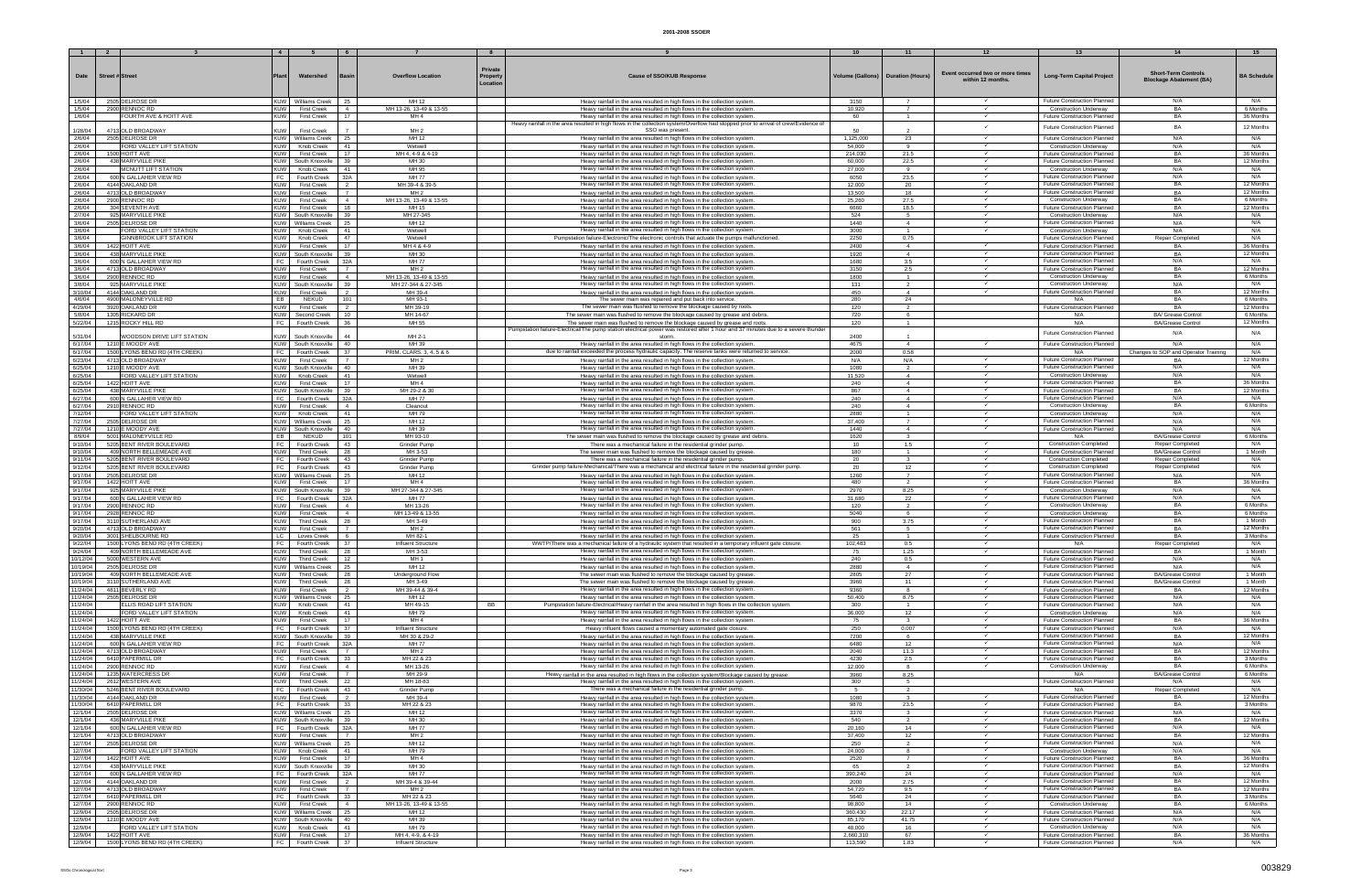| $\blacksquare$       |                                                      | $\overline{4}$           |                                              | 6                    |                                      | $\mathbf{R}$                           |                                                                                                                                                                                          |                                     |                                  |                                                       | -13                                                               | 14                                                           | 15                    |
|----------------------|------------------------------------------------------|--------------------------|----------------------------------------------|----------------------|--------------------------------------|----------------------------------------|------------------------------------------------------------------------------------------------------------------------------------------------------------------------------------------|-------------------------------------|----------------------------------|-------------------------------------------------------|-------------------------------------------------------------------|--------------------------------------------------------------|-----------------------|
|                      |                                                      |                          |                                              |                      |                                      |                                        |                                                                                                                                                                                          |                                     |                                  |                                                       |                                                                   |                                                              |                       |
| Date                 | <b>Street # Street</b>                               |                          | Watershed                                    | 3asin                | <b>Overflow Location</b>             | Private<br><b>Property</b><br>Location | <b>Cause of SSO/KUB Response</b>                                                                                                                                                         | Volume (Gallons)   Duration (Hours) |                                  | Event occurred two or more times<br>within 12 months. | <b>Long-Term Capital Project</b>                                  | <b>Short-Term Controls</b><br><b>Blockage Abatement (BA)</b> | <b>BA Schedule</b>    |
| 12/9/04<br>12/9/04   | 1500 LYONS BEND RD (4TH CREEK)<br>438 MARYVILLE PIKE | FC                       | Fourth Creek<br>KUW South Knoxville 39       | -37                  | <b>Tank Overflow</b><br>MH 29-2 & 30 |                                        | WWTP/The aeration splitter box overflowed due to excessive wet weather flows through the WWTP<br>Heavy rainfall in the area resulted in high flows in the collection system              | 29,123<br>636,990                   | 2.67<br>24                       |                                                       | <b>Future Construction Planned</b><br>Future Construction Planned | N/A<br>BA                                                    | N/A<br>12 Months      |
| 12/9/04              | 925 MARYVILLE PIKE                                   |                          | KUW South Knoxville                          | 39                   | MH 27-345, 27-40 & 27-33             |                                        | Heavy rainfall in the area resulted in high flows in the collection system                                                                                                               | 402,545                             | 23                               | $\checkmark$                                          | <b>Construction Underway</b>                                      | N/A                                                          | N/A                   |
| 12/9/04              | MCNUTT LIFT STATION                                  | <b>KUW</b>               | Knob Creek                                   | 41                   | MH 95                                |                                        | Heavy rainfall in the area resulted in high flows in the collection system.                                                                                                              | 48,000                              | 16                               | $\checkmark$                                          | <b>Construction Underway</b>                                      | N/A                                                          | N/A                   |
| 12/9/04              | 600 N GALLAHER VIEW RD                               | FC                       | Fourth Creek                                 | 32A                  | MH 77                                |                                        | Heavy rainfall in the area resulted in high flows in the collection system                                                                                                               | 189,000                             | 70                               |                                                       | <b>Future Construction Planned</b>                                | N/A                                                          | N/A                   |
| 12/9/04              | 2015 NEYLAND DR (KUWAHEE)                            | <b>KUW</b>               | <b>Third Creek</b>                           | 35B                  | Influent Structure                   |                                        | Heavy rainfall in the area resulted in high flows in the collection system.                                                                                                              | 400,000                             | 2.63                             |                                                       | Future Construction Planned                                       | N/A                                                          | N/A                   |
| 12/9/04              | 409 NORTH BELLEMEADE AVE                             | <b>KUW</b>               | <b>Third Creek</b>                           | 28                   | MH 3-53                              |                                        | Heavy rainfall in the area resulted in high flows in the collection system.                                                                                                              | 2640                                | 22                               |                                                       | <b>Future Construction Planned</b>                                | BA                                                           | 1 Month               |
| 12/9/04              | 4713 OLD BROADWAY                                    | <b>KUW</b>               | <b>First Creek</b>                           |                      | MH <sub>2</sub>                      |                                        | Heavy rainfall in the area resulted in high flows in the collection system                                                                                                               | 1,008,120                           | 62                               |                                                       | <b>Future Construction Planned</b>                                | <b>BA</b>                                                    | 12 Months             |
| 12/9/04              | 6410 PAPERMILL DR<br>2900 RENNOC RD                  | <b>KUW</b>               | FC   Fourth Creek<br><b>First Creek</b>      | 33<br>$\overline{4}$ | MH 22 & 23<br>MH 13-26, 13-49 & 13-5 |                                        | Heavy rainfall in the area resulted in high flows in the collection system.<br>Heavy rainfall in the area resulted in high flows in the collection system                                | 27,525<br>745,260                   | 22.75<br>68.5                    |                                                       | Future Construction Planned<br><b>Construction Underway</b>       | BA<br>BA                                                     | 3 Months<br>6 Months  |
| 12/9/04<br>12/9/04   | 304 SEVENTH AVE                                      | <b>KUW</b>               | <b>First Creek</b>                           | 18                   | MH 15                                |                                        | Heavy rainfall in the area resulted in high flows in the collection system                                                                                                               | 26,928                              |                                  |                                                       | <b>Future Construction Planned</b>                                | <b>BA</b>                                                    | 12 Months             |
| 12/9/04              | 2528 TECOMA DR                                       | <b>KUW</b>               | <b>First Creek</b>                           | 8                    | MH 9-34                              |                                        | Heavy rainfall in the area resulted in high flows in the collection system                                                                                                               | 8800                                | 18.33                            |                                                       | Future Construction Planned                                       | BA                                                           | 12 Months             |
| 12/11/04             | 2509 BROADWAY                                        | <b>KUW</b>               | <b>First Creek</b>                           | 17                   | MH 4-71                              |                                        | The sewer main was flushed to remove the blockage caused by grease and roots.                                                                                                            | 5220                                | 29                               |                                                       | N/A                                                               | <b>BA/Grease Control</b>                                     | 6 Months              |
| 12/11/04             | 4144 OAKLAND DR                                      | <b>KUW</b>               | <b>First Creek</b>                           | 2                    | MH 39-4, 39-44 & 39-45               |                                        | Heavy rainfall in the area resulted in high flows in the collection system                                                                                                               | 60                                  | $\overline{1}$                   | $\checkmark$                                          | Future Construction Planned                                       | BA                                                           | 12 Months             |
| 12/17/04<br>12/22/04 | 3001 SHELBOURNE RD<br>2544 FAIR DR                   | LC<br><b>KUW</b>         | Loves Creek<br><b>First Creek</b>            | 6<br>$\overline{4}$  | MH 82-1<br>MH 71                     |                                        | Heavy rainfall in the area resulted in high flows in the collection system.<br>Heavy rainfall in the area resulted in high flows in the collection system                                | 370<br>1500                         | 2<br>$\overline{a}$              |                                                       | <b>Future Construction Planned</b><br>Future Construction Planned | BA<br>BA                                                     | 3 Months<br>36 Months |
| 1/5/05               | 7609 CHATHAM CIR                                     | FC                       | Fourth Creek                                 | 32A                  | MH 49-65                             |                                        | The sewer main was flushed to remove the blockage caused by debris.                                                                                                                      | 400                                 | $\mathcal{R}$                    |                                                       | N/A                                                               | BA                                                           | 3 Months              |
| 1/9/05               | 5713 SOURWOOD LN                                     | <b>KUW</b>               | <b>Third Creek</b>                           | 11                   | MH 23-66                             |                                        | The sewer main was flushed to remove the blockage caused by roots and debris                                                                                                             | 5400                                | 15                               |                                                       | N/A                                                               | BA                                                           | 6 Months              |
| 1/10/05              | 2724 WESTERN AVE                                     | <b>KUW</b>               | <b>Third Creek</b>                           | 22                   | MH 18-86                             |                                        | Heavy rainfall in the area resulted in high flows in the collection system                                                                                                               | 375                                 | $\overline{\mathbf{3}}$          |                                                       | N/A                                                               | BA                                                           | 6 Months              |
| 1/12/05<br>1/15/05   | 491 DUTCH VALLEY DR<br>8748 STRAWBERRY PLAINS PIKE   | <b>KUW</b><br>EB         | Second Creek<br>NEKUD                        | $10^{-1}$<br>72      | MH 17-28<br>Cleanout                 |                                        | The sewer main was flushed to remove the blockage caused by grease.<br>The sewer main was flushed to remove the blockage caused by grease.                                               | 480<br>270                          | -1<br>$\mathbf{3}$               |                                                       | N/A<br>N/A                                                        | <b>BA/Grease Control</b><br>BA                               | 6 Months<br>6 Months  |
| 1/21/05              | 5548 WASHINGTON PIKE                                 | <b>KUW</b>               | <b>First Creek</b>                           |                      | eaking Force Main Valve              |                                        | The leaking force main valve was repaired.                                                                                                                                               | 3740                                | $\overline{4}$                   | $\checkmark$                                          | N/A                                                               | Repair Completed                                             | N/A                   |
| 1/21/05              | 5000 WESTERN AVE                                     | <b>KUW</b>               | <b>Third Creek</b>                           | 21                   | MH 34                                |                                        | The sewer main was flushed to remove the blockage caused by roots and upstream third-party flushing.                                                                                     | 11220                               | $\overline{4}$                   |                                                       | N/A                                                               | BA                                                           | 6 Months              |
| 1/24/05              | 1711 MAPLE VIEW WAY                                  | <b>KUW</b>               | <b>First Creek</b>                           | $\overline{7}$       | Private MH                           |                                        | The sewer main was flushed to remove the blockage caused by debris and roots                                                                                                             | 374                                 | $\overline{2}$                   |                                                       | N/A                                                               | <b>BA</b>                                                    | 3 Months              |
| 1/31/05              | 1428 CARRIE BELLE DR                                 | <b>KUW</b>               | Second Creek                                 | 5                    | MH 4-144                             |                                        | The sewer main was flushed to remove the blockage caused by grease                                                                                                                       | 810                                 | 1.5                              |                                                       | N/A                                                               | <b>BA/Grease Control</b>                                     | 6 Months              |
| 2/10/05              | 5001 MALONEYVILLE RD                                 | EB                       | NEKUD                                        | 101                  | MH 93-10                             |                                        | The sewer main was flushed to remove the blockage caused by debris.                                                                                                                      | 1410                                | $\overline{4}$                   |                                                       | Future Construction Planned                                       | BA                                                           | 6 Months              |
| 2/15/05<br>2/18/05   | 2015 NEYLAND DR<br>4430 WASHINGTON CT                | <b>KUW</b><br>LC         | <b>Third Creek</b><br>Loves Creek            | 35B<br>6             | #6 Digester<br>MH 74-17              |                                        | Foaming in the #6 digester resulted in a spill. Standard operating procedures are addressing the problem<br>The sewer main was flushed to remove the blockage caused by grease and roots | 5500<br>270                         | 0.5<br>1.5                       |                                                       | N/A<br>N/A                                                        | Changes to SOP and Operator Training<br>BA                   | N/A<br>6 Months       |
| 2/19/05              | 1012 BECK PL                                         |                          | KUW Williams Creek                           | 31                   | MH 6-25                              |                                        | The sewer main was flushed to remove the blockage caused by roots and debris.                                                                                                            | 14620                               | 21                               |                                                       | N/A                                                               | BA                                                           | 6 Months              |
| 2/21/05              | 147 CRUZE ST                                         | <b>KUW</b>               | <b>First Creek</b>                           | 24                   | Lateral                              |                                        | The sewer main was flushed to remove the blockage caused by debris.                                                                                                                      | 2160                                | 3                                |                                                       | N/A                                                               | BA                                                           | 3 Months              |
| 2/21/05              | 1225 LOUISIANA AVE                                   | <b>KUW</b>               | Second Creek                                 | 15                   | Lateral                              |                                        | The sewer main was flushed to remove the blockage caused by grease                                                                                                                       | 750                                 |                                  |                                                       | N/A                                                               | <b>BA/Grease Contro</b>                                      | 6 Months              |
| 2/21/05<br>2/21/05   | 438 MARYVILLE PIKE<br>600 N GALLAHER VIEW RD         |                          | KUW South Knoxville<br>FC   Fourth Creek     | 39<br>32A            | MH 30<br><b>MH77</b>                 |                                        | Heavy rainfall in the area resulted in high flows in the collection system.<br>Heavy rainfall in the area resulted in high flows in the collection system                                | 5040<br>260000                      | 21<br>20                         |                                                       | Future Construction Planned<br><b>Construction Underway</b>       | BA<br>N/A                                                    | 12 Months<br>N/A      |
| 2/22/05              | 4139 IVY AVE                                         | LC                       | Loves Creek                                  | 20                   | <b>Broken Lateral</b>                |                                        | The sewer main was flushed to remove the blockage caused by debris.                                                                                                                      | 55                                  | $\mathbf{3}$                     |                                                       | N/A                                                               | BA                                                           | 6 Months              |
| 2/22/05              | 2015 NEYLAND DR                                      | <b>KUW</b>               | <b>Third Creek</b>                           | 35B                  | #6 Digester                          |                                        | Foaming in the #6 digester resulted in a spill. Standard operating procedures are addressing the problem.                                                                                | 200                                 | 0.17                             |                                                       | N/A                                                               | Changes to SOP and Operator Training                         | N/A                   |
| 2/22/05              | 6522 NORTHSHORE DR                                   |                          | FC   Fourth Creek                            | - 37                 | <b>Basement Overflow</b>             | <b>BB</b>                              | The sewer main was flushed to remove the blockage caused by grease and roots                                                                                                             | 3000                                | 7                                |                                                       | N/A                                                               | <b>BA/Grease Control</b>                                     | 6 Months              |
| 2/23/05              | 5539 STONELEIGH RD                                   | <b>KUW</b>               | <b>Third Creek</b>                           | - 9<br>10            | Lateral                              |                                        | The sewer main was flushed to remove the blockage caused by debris.                                                                                                                      | 5                                   | 2<br>$\mathbf{R}$                |                                                       | N/A                                                               | BA                                                           | 6 Months              |
| 2/23/05<br>2/26/05   | 125 TILLERY DR<br>5803 MILLERTOWN PIKE               | LC                       | KUW Second Creek<br>Loves Creek              |                      | MH 16-6<br>Grinder Pump              |                                        | The sewer main was flushed to remove the blockage caused by grease<br>There was a mechanical failure of the commercial grinder pump. The pump was replaced.                              | 720                                 |                                  |                                                       | N/A<br>N/A                                                        | <b>BA/Grease Control</b><br><b>Repair Completed</b>          | 6 Months<br>N/A       |
| 3/8/05               | 5525 LONAS DR                                        | FC                       | Fourth Creek                                 | 27                   | MH 9-22                              |                                        | The sewer main was flushed to remove the blockage caused by grease and roots                                                                                                             | 23                                  |                                  |                                                       | N/A                                                               | <b>BA/Grease Contro</b>                                      | 6 Months              |
| 3/9/05               | 7590 ASHEVILLE HWY                                   | LC                       | Loves Creek                                  | 63                   | MH 49                                |                                        | The sewer main was flushed to remove the blockage caused by grease                                                                                                                       | 5610                                | 12                               |                                                       | N/A                                                               | <b>BA/Grease Control</b>                                     | 6 Months              |
| 3/10/05              | 3921 ACORN DR                                        | <b>KUW</b>               | <b>First Creek</b>                           |                      | MH 39-20 & Cleanout                  |                                        | The sewer main was flushed to remove the blockage caused by debris caught behind a protruding lateral.                                                                                   | 21600                               | 36                               |                                                       | <b>Future Construction Planned</b>                                | BA                                                           | 12 Months             |
| 3/10/05              | 5241 BENT RIVER BOULEVARD                            |                          | FC Fourth Creek                              | 43<br>11             | Residential Grinder Pump             |                                        | The residential grinder pump station failed and was replaced<br>The sewer main was flushed to remove the blockage caused by grease and debris.                                           | -20                                 | -5                               |                                                       | N/A                                                               | <b>Repair Completed</b>                                      | N/A                   |
| 3/16/05<br>3/19/05   | 5209 FOXWOOD RD<br>1700 SUNDROP DR                   | <b>KUW</b><br><b>KUW</b> | <b>Third Creek</b><br><b>Third Creek</b>     | 11                   | Cleanout<br>MH 23-4                  |                                        | The sewer main was flushed to remove the blockage caused by grease and debris.                                                                                                           | 1405<br>28750                       | 20                               |                                                       | N/A<br>N/A                                                        | BA<br>BA                                                     | 6 Months<br>6 Months  |
| 3/22/05              | 2015 NEYLAND DR                                      | <b>KUW</b>               | <b>Third Creek</b>                           | 35B                  | <b>Filtrate Tank</b>                 |                                        | The filtrate drain line was flushed to remove the blockage caused by debris.                                                                                                             | 200                                 | 0.1                              |                                                       | N/A                                                               | Changes to SOP and Operator Training                         | N/A                   |
| 3/28/05              | 1500 LYONS BEND RD (4TH CREEK)                       | FC                       | Fourth Creek                                 | 37                   | <b>Influent Structure</b>            |                                        | which allowed the influent gate to be reopened without jeopardizing plant equipment or processes.                                                                                        | 50.410                              | 2                                | - m                                                   | <b>Future Construction Planned</b>                                | N/A                                                          | N/A                   |
| 3/28/05              | 438 MARYVILLE PIKE                                   |                          | KUW South Knoxville                          | 39                   | MH 30                                |                                        | Heavy rainfall in the area resulted in high flows in the collection system                                                                                                               | 32                                  | $\overline{2}$                   | $\checkmark$                                          | Future Construction Planned                                       | BA                                                           | 12 Months             |
| 3/28/05<br>3/29/05   | 4701 MINGLEWOOD RD<br>2505 DELROSE DR                | <b>KUW</b>               | <b>First Creek</b><br>KUW Williams Creek     | $\overline{7}$<br>25 | MH 29-20<br>MH 12                    |                                        | The sewer main was flushed to remove the blockage caused by grease and roots<br>Heavy rainfall in the area resulted in high flows in the collection system                               | 125<br>32                           | $\overline{1}$<br>3              |                                                       | N/A<br>Future Construction Planned                                | BA<br>N/A                                                    | 3 Months<br>N/A       |
| 3/29/05              | 2004 DUTCH VALLEY DR                                 | <b>KUW</b>               | <b>First Creek</b>                           | 8                    | MH 7-139                             |                                        | The sewer main was flushed to remove the blockage caused by grease                                                                                                                       | 120                                 | -1.                              |                                                       | N/A                                                               | BA                                                           | 6 Months              |
| 4/2/05               | 4408 CHEYENNE DR                                     |                          | KUW South Knoxville                          | 39                   | MH 63-20                             |                                        | The sewer main was flushed to remove the blockage caused by roots                                                                                                                        | 720                                 | $\mathbf{A}$                     |                                                       | N/A                                                               | <b>BA</b>                                                    | 6 Months              |
| 4/2/05               | 2505 DELROSE DR                                      |                          | KUW Williams Creek                           | 25                   | MH 12                                |                                        | Heavy rainfall in the area resulted in high flows in the collection system                                                                                                               | 375                                 | $\overline{4}$                   |                                                       | <b>Future Construction Planned</b>                                | N/A                                                          | N/A                   |
| 4/2/05<br>4/2/05     | 438 MARYVILLE PIKE<br>600 N GALLAHER VIEW RD         |                          | KUW South Knoxville   39<br>FC Fourth Creek  | 32A                  | MH 30<br>MH 77                       |                                        | Heavy rainfall in the area resulted in high flows in the collection system<br>Heavy rainfall in the area resulted in high flows in the collection system                                 | 225<br>7,200                        | $\overline{4}$<br>20             | $\checkmark$<br>$\checkmark$                          | Future Construction Planned<br><b>Construction Underway</b>       | BA<br>N/A                                                    | 12 Months<br>N/A      |
|                      |                                                      |                          |                                              |                      |                                      |                                        | During high flow conditions, valve operations deemed necessary by operator to control flow into the WWTP resulted in an                                                                  |                                     |                                  |                                                       |                                                                   |                                                              |                       |
| 4/2/05               | 2015 NEYLAND DR                                      | KUW                      | <b>Third Creek</b>                           | 35B                  | Secondary Junction Box               |                                        | inadvertent overflow                                                                                                                                                                     | 9.000                               | 1.5                              |                                                       | I/I Reduction                                                     | Changes to SOP and Operator Training                         | N/A                   |
| 4/2/05               | 2621 PARKVIEW AVE<br>813 BARCLAY DR                  |                          | KUW Williams Creek<br>KUW South Knoxville 40 | 19                   | MH 5-97<br>MH 57-110                 |                                        | The sewer main was flushed to remove the blockage caused by grease.<br>The sewer main was flushed to remove the blockage caused by roots.                                                | 1,200<br>360                        | $\overline{a}$                   |                                                       | N/A<br>N/A                                                        | <b>BA/Grease Control</b><br>BA                               | 6 Months              |
| 4/4/05<br>4/4/05     | 3741 EAKERS ST                                       |                          | KUW South Knoxville                          | - 40                 | MH 47-1                              |                                        | Heavy rainfall in the area resulted in high flows in the collection system                                                                                                               | 1,200                               | -4                               | $\checkmark$                                          | <b>Future Construction Planned</b>                                | N/A                                                          | 12 Months<br>N/A      |
| 4/5/05               | 612 EDWARDS DR                                       | <b>KUW</b>               | Knob Creek                                   | 41                   | MH 67-141                            |                                        | The sewer main was flushed to remove the blockage caused by grease and roots.                                                                                                            | 60                                  | $\overline{1}$                   |                                                       | Future Construction Planned                                       | <b>BA/Grease Control</b>                                     | 6 Months              |
| 4/12/05              | 3920 OAKLAND DR                                      | <b>KUW</b>               | <b>First Creek</b>                           |                      | <b>Broken Lateral</b>                |                                        | The service lateral collapse was caused by vehicular traffic involved in the cleanup of a previous SSO.                                                                                  | 480                                 | 48                               |                                                       | Future Construction Planned                                       | Repair Completed                                             | N/A                   |
| 4/13/05              | 600 N GALLAHER VIEW RD<br>751 MURRAY DR              | FC                       | Fourth Creek                                 | 32A                  | MH 77                                |                                        | Heavy rainfall in the area resulted in high flows in the collection system<br>There was a mechanical failure of the commercial grinder pump. The pump was replaced.                      | 247,680                             | 43                               | $\checkmark$                                          | <b>Construction Underway</b>                                      | N/A                                                          | N/A                   |
| 4/17/05<br>4/19/05   | 4713 OLD BROADWAY                                    | <b>KUW</b><br><b>KUW</b> | <b>Third Creek</b><br><b>First Creek</b>     | 9<br>$\overline{7}$  | Grinder Pump<br>MH <sub>2</sub>      |                                        | Heavy rainfall in the area resulted in high flows in the collection system.                                                                                                              | $\overline{4}$<br>250               | $\overline{1}$<br>$\overline{2}$ |                                                       | N/A<br><b>Future Construction Planned</b>                         | Repair Completed<br>BA                                       | N/A<br>12 Months      |
| 4/20/05              | 3993 MIDLAND AVE                                     | <b>KUW</b>               | <b>Third Creek</b>                           | 34                   | Cleanout                             |                                        | The broken sewer main was repaired. The debris (dye bottle) was removed from the main.                                                                                                   | 20                                  | $\overline{2}$                   |                                                       | N/A                                                               | Repair Completed                                             | N/A                   |
| 4/25/05              | 205 BENTLEY ST                                       |                          | KUW   Williams Creek                         | 19                   | Cleanout                             | <b>BB</b>                              | The sewer main was flushed to remove the blockage caused by grease and roots.                                                                                                            | 561                                 | -1                               |                                                       | N/A                                                               | <b>BA/Grease Control</b>                                     | 6 Months              |
| 4/29/05              | 1015 PHILLIP FULMER WAY                              | <b>KUW</b>               | Second Creek                                 | 35A                  | MH 21                                |                                        | The sewer main was flushed to remove the blockage caused by grease and debris.                                                                                                           | 2,160                               | $\overline{2}$                   |                                                       | Future 5 Yr Plan                                                  | <b>BA/Grease Control</b>                                     | 6 Months              |
| 4/29/05              | 6218 PLEASANT RIDGE RD<br>2505 DELROSE DR            | <b>KUW</b>               | <b>Third Creek</b><br>KUW Williams Creek     | - 9<br>25            | Cleanout<br>MH 12                    |                                        | The blockage was caused by a third-party contractor working on the sewer main. The blockage was removed.                                                                                 | 240<br>31,680                       | $\overline{1}$                   |                                                       | N/A                                                               | Repair Completed                                             | N/A<br>N/A            |
| 5/20/05<br>5/20/05   | 436 MARYVILLE PIKE                                   |                          | KUW South Knoxville 39                       |                      | MH 29-2                              |                                        | Heavy rainfall in the area resulted in high flows in the collection system<br>Heavy rainfall in the area resulted in high flows in the collection system.                                | 480                                 | 2                                | $\checkmark$                                          | Future Construction Planned<br>Future Construction Planned        | N/A<br>BA                                                    | 12 Months             |
| 5/20/05              | 925 MARYVILLE PIKE                                   |                          | KUW South Knoxville                          | - 39                 | MHS 27-345 & 27-344                  |                                        | Heavy rainfall in the area resulted in high flows in the collection system.                                                                                                              | 4,150                               | $\overline{\mathbf{3}}$          | $\checkmark$                                          | <b>Construction Completed</b>                                     | N/A                                                          | N/A                   |
| 5/20/05              | 600 N GALLAHER VIEW RD                               |                          | FC Fourth Creek 32A                          |                      | MH 77                                |                                        | Heavy rainfall in the area resulted in high flows in the collection system                                                                                                               | 5,610                               | 2.75                             | $\checkmark$                                          | <b>Construction Underway</b>                                      | N/A                                                          | N/A                   |
| 5/20/05              | 2015 NEYLAND DR                                      | <b>KUW</b>               | <b>Third Creek</b>                           | 35B                  | Primaries # 3-4 Influent Boxes       |                                        | During high flow conditions, valve operations deemed necessary by operator to control flow into the WWTP resulted in an<br>inadvertent overflow                                          | 500                                 | 0.17                             |                                                       | I/I Reduction                                                     | Changes to SOP and Operator Training                         | N/A                   |
| 5/20/05              | 1305 RICKARD DR                                      |                          | KUW Second Creek                             | 10                   | MH 14-67                             |                                        | The sewer main was flushed to remove the blockage caused by grease.                                                                                                                      | 1,080                               | $\mathbf{3}$                     |                                                       | N/A                                                               | <b>BA/Grease Control</b>                                     | 6 Months              |
| 5/21/05              | 801 MARLBORO RD                                      | FC                       | Fourth Creek                                 | 32B                  | MH 4-62                              |                                        | The partial collapse in the sewer main was repaired                                                                                                                                      | 240                                 |                                  |                                                       | N/A                                                               | Repair Completed/BA                                          | 9 Months              |
| 5/24/05              | 3741 EAKERS ST                                       |                          | KUW   South Knoxville                        | 40                   | MH 47                                |                                        | Heavy rainfall in the area resulted in high flows in the collection system.                                                                                                              | 60                                  | $\mathbf{1}$                     |                                                       | Future Construction Planned                                       | N/A                                                          | N/A                   |
| 5/25/05              | 305 CHURCHWELL AVE<br>5272 BENT RIVER BOULEVARD      | <b>KUW</b><br>FC         | Second Creek                                 | 15<br>43             | MH 21-1<br>Grinder Pump              |                                        | The sewer main was flushed to remove the blockage caused by debris.<br>The residential grinder pump was replaced.                                                                        | 18,000<br>50                        | 24<br>$\overline{4}$             |                                                       | N/A<br>N/A                                                        | <b>BA/Grease Control</b>                                     | 6 Months<br>N/A       |
| 5/26/05<br>5/31/05   | 717 INGERSOLL AVE                                    |                          | Fourth Creek<br>KUW South Knoxville          | 39                   | MH 40-9                              |                                        | The sewer main was flushed to remove the blockage caused by grease                                                                                                                       | 120                                 | $\mathbf{1}$                     |                                                       | N/A                                                               | Repair Completed<br><b>BA/Grease Control</b>                 | 12 Months             |
| 6/6/05               | 6377 LOVE SONG LN                                    |                          | LC Swanpond Creek                            | 67                   | MH 40-25                             |                                        | The sewer main was repaired and flushed to remove the debris blockage caused a third-party excavation.                                                                                   | 18                                  | $\overline{4}$                   |                                                       | N/A                                                               | Repair Completed                                             | N/A                   |
| 6/6/05               | 751 MURRAY DR                                        | <b>KUW</b>               | <b>Third Creek</b>                           | 9                    | Grinder Pump                         |                                        | The residential grinder pump was replaced.                                                                                                                                               | $\overline{1}$                      | $\overline{1}$                   |                                                       | N/A                                                               | Repair Completed                                             | N/A                   |
| 6/6/05               | 5548 WASHINGTON PK                                   | <b>KUW</b>               | <b>First Creek</b>                           | $\overline{2}$       | <b>Broken Force Mair</b>             |                                        | The intermittent leak from the force main coupling was repaired.                                                                                                                         | 360                                 | $\overline{1}$                   | $\checkmark$                                          | N/A                                                               | Repair Completed                                             | N/A                   |
| 6/7/05<br>6/7/05     | 4817 BEVERLY RD<br>2505 DELROSE DR                   | <b>KUW</b>               | <b>First Creek</b><br>KUW Williams Creek     | $\overline{2}$<br>25 | MH 39-45<br>MH 12                    |                                        | Heavy rainfall in the area resulted in high flows in the collection system<br>Heavy rainfall in the area resulted in high flows in the collection system                                 | 480<br>90                           | $\overline{4}$<br>$\blacksquare$ | $\checkmark$                                          | <b>Future Construction Planned</b><br>Future Construction Planned | BA<br>N/A                                                    | 12 Months<br>N/A      |
| 6/7/05               | 1422 HOITT AVE                                       | <b>KUW</b>               | <b>First Creek</b>                           | 17                   | MH <sub>4</sub>                      |                                        | Heavy rainfall in the area resulted in high flows in the collection system.                                                                                                              | 3,850                               | $\overline{1}$                   |                                                       | Future Construction Planned                                       | BA                                                           | 36 Months             |
| 6/9/05               | 5205 BENT RIVER BOULEVARD                            | FC                       | Fourth Creek                                 | 43                   | Grinder Pump                         |                                        | The residential grinder pump and circuitry were replaced.                                                                                                                                |                                     | 1.5                              | $\checkmark$                                          | N/A                                                               | <b>Repair Completed</b>                                      | N/A                   |
| 6/10/05              | 7620 BUD HAWKINS RD                                  | EB I                     | <b>NEKUD</b>                                 | 101                  | Wetwell                              |                                        | Equipment damaged by lightning strike was repaired and the station was returned to service.                                                                                              | 2,880                               | $\mathbf{1}$                     |                                                       | N/A                                                               | Repair Completed                                             | N/A                   |
| 6/16/05<br>6/27/05   | 2645 CHUKAR RD<br>4216 VALENCIA RD                   | FC  <br>KUW I            | Fourth Creek<br><b>Third Creek</b>           | 32A<br>38            | MH 69<br>Underground Flow            |                                        | The sewer main was flushed to remove the blockage caused by grease and debris.<br>Bypass pumping was initiated and the collapsed pipe was replaced by pipe-bursting.                     | 1,440<br>540                        | 8<br>24                          |                                                       | Future Construction Planned<br>N/A                                | <b>BA/Grease Control</b><br>Repair Completed                 | 6 Months<br>N/A       |
| 6/30/05              | 900 VOLUNTEER LANDING LN                             | <b>KUW</b>               | <b>First Creek</b>                           | 30                   | MH 3-65                              |                                        | Bypass pumping was initiated and the collapsed pipe was repaired.                                                                                                                        | 152,400                             | 127                              |                                                       | N/A                                                               | Repair Completed                                             | N/A                   |
| 7/2/05               | 4304 ROBERTS RD                                      | EB                       | NEKUD                                        | 101                  | Grinder Pump                         |                                        | The residential grinder pump was replaced after the mechanical failure of the pump.                                                                                                      | $\overline{2}$                      | 2                                |                                                       | N/A                                                               | Repair Completed                                             | N/A                   |
| 7/7/05               | 816 BAXTER AVE                                       | <b>KUW</b>               | Second Creek                                 | 23                   | MH 19-99                             |                                        | The sewer main was flushed to remove the blockage caused by debris.                                                                                                                      | 840                                 | $\overline{2}$                   |                                                       | Future 5 Yr Plan                                                  | BA                                                           | 6 Months              |
| 7/7/05<br>7/7/05     | 2505 DELROSE DR<br>428 MARYVILLE PIKE                |                          | KUW   Williams Creek<br>KUW South Knoxville  | 25<br>39             | MH 12<br>MHs 29-2 & 30               |                                        | Heavy rainfall in the area resulted in high flows in the collection system.<br>Heavy rainfall in the area resulted in high flows in the collection system.                               | 1,080<br>12,240                     | $\overline{2}$<br>2              |                                                       | Future Construction Planned<br>Future Construction Planned        | N/A<br>BA                                                    | N/A<br>12 Months      |
| 7/7/05               | 2612 WESTERN AVE                                     | <b>KUW</b>               | <b>Third Creek</b>                           | 22                   | MH 18-83                             |                                        | Heavy rainfall in the area resulted in high flows in the collection system/Blockage caused by debris.                                                                                    | 2,040                               | 2                                |                                                       | N/A                                                               | <b>BA/Grease Control</b>                                     | 6 Months              |
|                      | 1400 MARCONI DR                                      |                          | FC Fourth Creek                              | 32A                  | MH 49-6                              |                                        | Heavy rainfall in the area resulted in high flows in the collection system                                                                                                               | 187                                 |                                  |                                                       | <b>Future Construction Planned</b>                                | BA                                                           | 12 Months             |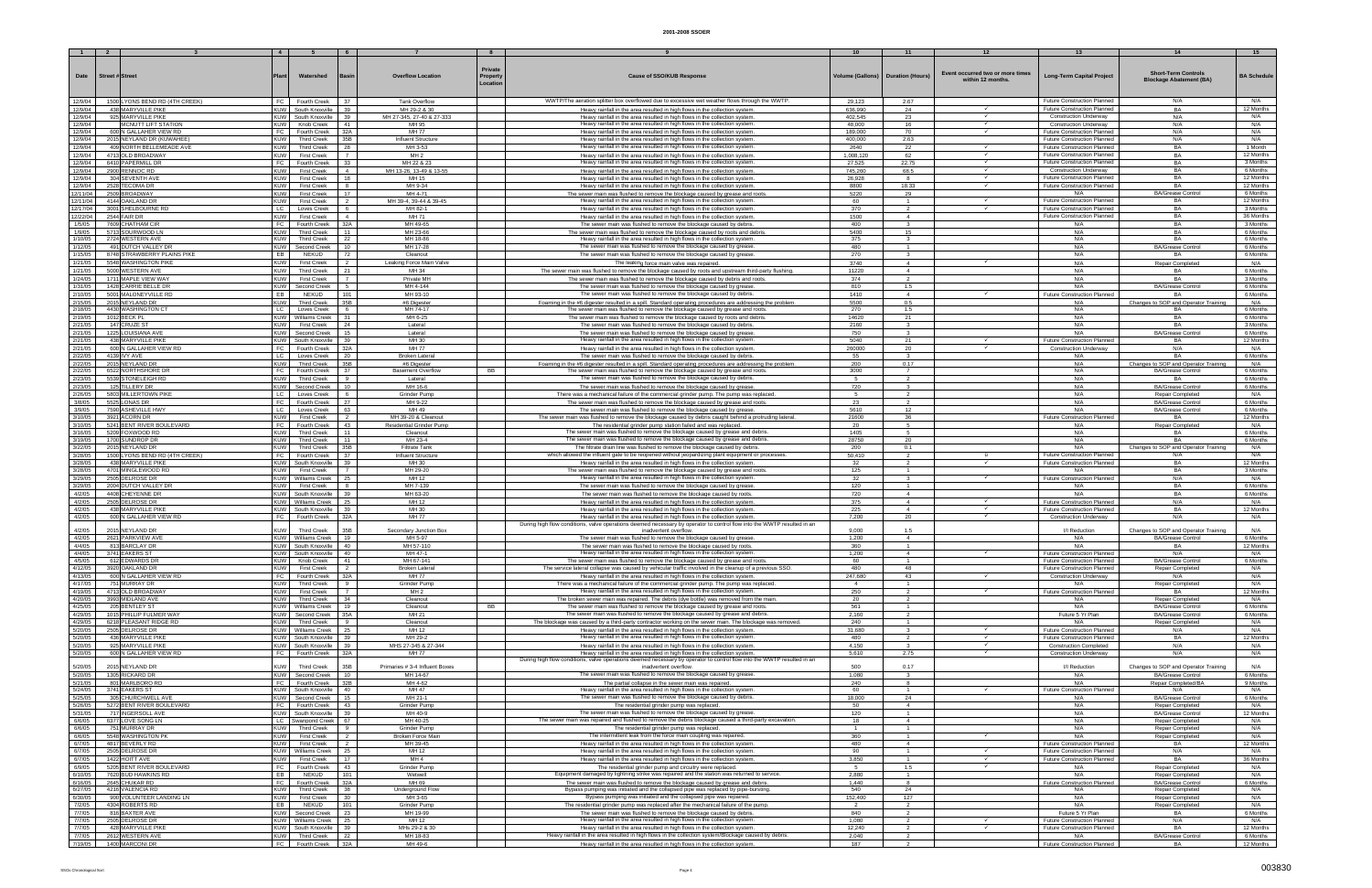|                   |                                                     | $\begin{array}{ccc} \textbf{4} & \textbf{1} \end{array}$ |                                          | - 6                              |                                            |           |                                                                                                                                                                |                |                                     |                                  |                                    |                                      | 15                   |
|-------------------|-----------------------------------------------------|----------------------------------------------------------|------------------------------------------|----------------------------------|--------------------------------------------|-----------|----------------------------------------------------------------------------------------------------------------------------------------------------------------|----------------|-------------------------------------|----------------------------------|------------------------------------|--------------------------------------|----------------------|
|                   |                                                     |                                                          |                                          |                                  |                                            |           |                                                                                                                                                                |                |                                     |                                  |                                    |                                      |                      |
|                   |                                                     |                                                          |                                          |                                  |                                            | Private   |                                                                                                                                                                |                |                                     |                                  |                                    |                                      |                      |
| Date              | <b>Street # Street</b>                              |                                                          | Watershed                                | <b>Basin</b>                     | <b>Overflow Location</b>                   | Property  | <b>Cause of SSO/KUB Response</b>                                                                                                                               |                | Volume (Gallons)   Duration (Hours) | Event occurred two or more times | <b>Long-Term Capital Project</b>   | <b>Short-Term Controls</b>           | <b>BA Schedule</b>   |
|                   |                                                     |                                                          |                                          |                                  |                                            | Location  |                                                                                                                                                                |                |                                     | within 12 months                 |                                    | <b>Blockage Abatement (BA)</b>       |                      |
|                   |                                                     |                                                          |                                          |                                  |                                            |           |                                                                                                                                                                |                |                                     |                                  |                                    |                                      |                      |
| 7/19/05           | 600 N GALLAHER VIEW RD                              | FC                                                       | <b>Fourth Creek</b>                      | 32A                              | <b>MH77</b>                                |           | Heavy rainfall in the area resulted in high flows in the collection system.                                                                                    | 1,037          | $\mathbf{R}$                        |                                  | <b>Construction Underway</b>       | N/A                                  | N/A                  |
| 7/27/05           | 1620 N. CENTRAL AVE                                 | <b>KUW</b>                                               | Second Creek                             | 15                               | MH 14-42                                   |           | The sewer main was flushed to remove the blockage caused by debris.                                                                                            | 600            | 2                                   |                                  | N/A                                | BA                                   | 6 Months             |
|                   |                                                     |                                                          |                                          |                                  |                                            |           |                                                                                                                                                                |                |                                     |                                  |                                    |                                      |                      |
| 8/1/05<br>8/4/05  | 4218 MC CALLA AVE<br>7307 RISING RD                 | KUW<br>LC                                                | <b>Williams Creek</b>                    | 19<br>6.                         | MH 41-3<br>PS Wetwell                      |           | The sewer main was flushed to remove the blockage caused by grease<br>The mechanical failure of the bubbler level indicator in the wetwell was repaired.       | 1,000          | $\mathbf{R}$                        |                                  | N/A<br>N/A                         | <b>BA/Grease Control</b>             | 6 Months<br>N/A      |
| 8/13/05           | 1335 NEW YORK AVE                                   | <b>KUW</b>                                               | Loves Creek<br>Second Creek              | 15                               | MH 21-117                                  |           | Heavy rainfall in the area resulted in high flows in the collection system.                                                                                    | 6,732          | $\mathbf{3}$                        |                                  | N/A                                | Repair Completed<br>BA               | 6 Months             |
| 8/13/05           | 2647 WOODROW DR                                     | <b>KUW</b>                                               | <b>First Creek</b>                       | 4                                | MHs 11-1. 11-2, 11-3, 11-34, 14-1, 15 & 80 | <b>BB</b> | There was insufficient pump capacity at a third-party bypass pumping site                                                                                      | 834,310        | 10                                  |                                  | <b>Future Construction Planned</b> | <b>Repair Completed</b>              | N/A                  |
| 8/19/05           | 1219 GREENS CROSSING LN                             | FC                                                       | Fourth Creek                             | 27                               | MH 24-32                                   |           | The sewer main was flushed to remove the blockage caused by grease                                                                                             | 1.438          | 0.5                                 |                                  | N/A                                | <b>BA/Grease Control</b>             | 6 Months             |
| 8/21/05           | 1900 MAPLEWOOD DR                                   | <b>KUW</b>                                               | South Knoxville                          | 40                               | MH 18-2                                    |           | The sewer main was flushed to remove the debris and the collapsed manhole was repaired.                                                                        | 320            | -5                                  |                                  | N/A                                | Repair Completed/BA                  | 3 Months             |
| 8/22/05           | 5548 WASHINGTON PIKE                                | <b>KUW</b>                                               | <b>First Creek</b>                       | $\overline{2}$                   | Force Main Valve Leak                      |           | The leaking force main valve was repaired.                                                                                                                     | 187            | 2                                   |                                  | N/A                                | <b>Repair Completed</b>              | N/A                  |
| 8/23/05           | 2015 NEYLAND DR                                     | <b>KUW</b>                                               | <b>Third Creek</b>                       | 35B                              | Kuwahee WWTP Digester MH                   |           | Pipe capacity was exceeded with normal supernatant flow and sludge dewatering contractor discharge.                                                            | $\overline{0}$ | 0.08                                |                                  | N/A                                | Changes to SOP and Operator Training | N/A                  |
| 8/23/05           | 2304 WOODS CREEK RD                                 | LC                                                       | oves Creel.                              |                                  | Grinder Pump                               |           | The residential grinder pump was replaced after the mechanical failure of the pump.                                                                            |                |                                     |                                  | N/A                                | Repair Completed                     | N/A                  |
| 8/29/05           | 8312 CORTELAND DR                                   | FC                                                       | Fourth Creek                             | 32B                              | Ruptured Force Main                        |           | The ruptured force main was repaired and returned to service.                                                                                                  | 2,450,000      | 29.5                                |                                  | N/A                                | Repair Completed                     | N/A                  |
| 8/29/05           | 8206 GLENROTHES BLVD                                | FC                                                       | Fourth Creek                             | 32B                              | Ruptured Force Main                        |           | The ruptured force main was repaired and returned to service.                                                                                                  | 255,120        | 20                                  |                                  | N/A                                | <b>Repair Completed</b>              | N/A                  |
| 9/13/05           | 5511 HOLSTON DR                                     | LC                                                       | Loves Creek                              | 20                               | Leaking Force Main                         |           | The leaking force main valve was repaired.                                                                                                                     | 100            | 6                                   |                                  | N/A                                | <b>Repair Completed</b>              | N/A                  |
| 9/30/05           | 4405 DEL MABRY DR                                   | LC                                                       | Loves Creek                              | 6                                | MH 29-381                                  |           | The sewer main was flushed to remove the blockage caused by grease and debris.                                                                                 | 180            | $\overline{1}$                      |                                  | N/A                                | BA                                   | 6 Months             |
|                   |                                                     |                                                          |                                          |                                  |                                            |           |                                                                                                                                                                |                |                                     |                                  |                                    |                                      |                      |
| 10/6/05           | 628 CEDAR LN                                        | <b>KUW</b>                                               | Second Creek                             |                                  | Private Sewe                               |           | The sewer main was compromised when a utility pole was installed. The pole was relocated and the sewer main was repaired.                                      |                |                                     |                                  | N/A                                | Repair Completed                     | N/A                  |
| 10/10/05          | 1920 PINEY GROVE CHURCH RD                          | FC                                                       | Fourth Creek                             | 32A                              | MH 49-2                                    |           | The sewer main was flushed to remove the blockage caused by debris                                                                                             | 3,015          | $\mathbf{3}$                        |                                  | <b>Future Construction Planned</b> | BA                                   | 12 Months            |
| 10/11/05          | 2015 NEYLAND DR                                     | <b>KUW</b>                                               | <b>Third Creek</b>                       | 35B                              | Septage Unloading Site                     |           | The sewer main was flushed to remove the blockage caused by grease                                                                                             | 1,726          | 0.45                                |                                  | N/A                                | <b>BA/Grease Control</b>             | 6 Months             |
| 10/25/05          | 1540 JOUROLMAN AVE                                  | <b>KUW</b>                                               | <b>Third Creek</b>                       | 22                               | MH 6-193                                   |           | The sewer main was flushed to remove the blockage caused by grease and debris.                                                                                 | 2,793          | $\overline{\mathbf{3}}$             |                                  | N/A                                | <b>BA/Grease Control</b>             | 6 Months             |
| 10/26/05          | 5225 BENT RIVER BOULEVARD                           | FC                                                       | Fourth Creek                             | 43                               | Low-Pressure Force Main Valve              |           | The force main valve was repaired by the private contractor.                                                                                                   | 30             | $\mathbf{1}$                        |                                  | N/A                                | <b>Repair Completed</b>              | N/A                  |
| 10/31/05          | 5001 MALONEYVILLE RD                                | EB                                                       | NEKUD                                    | 109                              | MH 93-10                                   |           | The sewer main was flushed to remove the blockage caused by debris                                                                                             | 6,101          | 1.5                                 |                                  | <b>Future Construction Planned</b> | <b>BA</b>                            | 6 Months             |
| 11/8/05           | 4800 MALONEYVILLE RD                                | EB                                                       | <b>NEKUD</b>                             | 109                              | Abandoned Grease Trap                      |           | The grease trap was pumped and the sewer main was flushed to remove the blockage caused by debris                                                              | 598            | 1.5                                 |                                  | <b>Future Construction Planned</b> | BA                                   | 6 Months             |
| 11/9/05           | 1312 MEMORY LN                                      | LC                                                       | Loves Creek                              | 6                                | MH 29-33                                   |           | The sewer main was flushed to remove the blockage caused by roots.                                                                                             | 748            | 8                                   |                                  | N/A                                | BA                                   | 6 Months             |
| 11/11/05          | 1720 CUMBERLAND AVE                                 | <b>KUW</b>                                               | <b>Third Creek</b>                       | 35B                              | MH 27-48                                   |           | The sewer main was flushed to remove the blockage caused by grease and debris.                                                                                 | 36             | $\overline{2}$                      |                                  | N/A                                | <b>BA/Grease Control</b>             | 6 Months             |
| 11/23/05          | 5604 NORTH BROADWAY                                 | KUW                                                      | <b>First Creek</b>                       |                                  | MH 17-9                                    |           | The sewer main was flushed to remove the blockage caused by debris                                                                                             | 204            |                                     |                                  | N/A                                | RA                                   | 12 Months            |
| 11/27/05          | 4905 SHANNON LN                                     | <b>KUW</b>                                               | <b>First Creek</b>                       | $\overline{2}$                   | MH 43-10                                   |           | The sewer main was flushed to remove the blockage caused by roots.                                                                                             | 11,209         | 1.5                                 |                                  | <b>Future Construction Planned</b> | BA                                   | 6 Months             |
| 11/28/05          | 4807 COSTER RD                                      | <b>KUW</b>                                               | Second Creek                             | 10 <sup>1</sup>                  | MH 40                                      |           | The sewer main was flushed to remove the blockage caused by grease.                                                                                            | 204            |                                     |                                  | N/A                                | <b>BA/Grease Control</b>             | 6 Months             |
| 12/5/05           | 526 W BAXTER AVE                                    | <b>KUW</b>                                               | Second Creek                             | 15                               | MH 1 & 3                                   |           | The sewer main was flushed to remove the blockage caused by vandalism and debris.                                                                              | 1,350          | Unknown                             |                                  | N/A                                | <b>Repair Completed</b>              | N/A                  |
| 12/16/05          | 1204 WOODCREST DR                                   | <b>KUW</b>                                               | <b>First Creek</b>                       | $\overline{7}$                   | <b>Underground Flow</b>                    |           | The sewer main was flushed to remove the blockage caused by roots                                                                                              | 1,496          |                                     |                                  | N/A                                | BA                                   | 6 Months             |
| 12/25/05          | 4800 RIVER PLACE DR                                 | <b>LC</b>                                                | Loves Creek                              | 26                               | Wetwell                                    |           | The mechanical failure of the #4 pump and discharge valve at the Holston Hills Pump Station was repaired.                                                      | 367,000        | 18                                  |                                  | N/A                                | <b>Repair Completed</b>              | N/A                  |
| 12/26/05          | 4904 SHANNON LN                                     | <b>KUW</b>                                               | <b>First Creek</b>                       | $\overline{2}$                   | MH 43-26                                   |           | The sewer main was flushed to remove the blockage caused by roots.                                                                                             | 4,314          | 2                                   |                                  | <b>Future Construction Planned</b> | BA.                                  | 6 Months             |
| 1/2/06            | 5315 BENT RIVER BOULEVARD                           | FC                                                       | Fourth Creek                             | 43                               | <b>Grinder Pump</b>                        |           | The residential grinder pump was replaced after the mechanical failure of the pump.                                                                            | 10             | 2                                   |                                  | N/A                                | Repair Completed                     | N/A                  |
| 1/2/06            | 2111 COVE VIEW WAY                                  | FC                                                       | <b>Fourth Creek</b>                      | 43                               | <b>Grinder Pump</b>                        |           | The residential grinder pump was repaired after the electrical failure of the pump.                                                                            | 10             | $\overline{4}$                      |                                  | N/A                                | <b>Repair Completed</b>              | N/A                  |
| 1/4/06            | 928 COLONIAL AVENUE                                 | <b>KUW</b>                                               | <b>First Creek</b>                       | 16                               | MH 24-20                                   |           | The sewer main was flushed to remove the blockage caused by roots.                                                                                             | 1156           |                                     |                                  | N/A                                | <b>BA</b>                            | 6 Months             |
| 1/7/06            | 520 CHEROKEE BLVD                                   | <b>KUW</b>                                               | <b>Third Creek</b>                       | 38                               | <b>Broken Main</b>                         |           | The sewer main was flushed to remove the blockage caused by debris and pipe material.                                                                          | 449            | $\sim$                              |                                  | N/A                                | <b>Repair Completed</b>              | N/A                  |
| 1/10/06           | 2631 EMORILAND BLVD                                 | <b>KUW</b>                                               | <b>First Creek</b>                       | -8                               | MH 9-39                                    |           | The sewer main was flushed to remove the blockage caused by roots.                                                                                             | 92             | $\overline{1}$                      |                                  | <b>Future Construction Planned</b> | BA                                   | 9 Months             |
| 1/16/06           | 1100 BEAVERTON ROAD                                 | FC                                                       | Fourth Creek                             | 42                               | MH 43-2                                    |           | The sewer main was flushed to remove the blockage caused by debris                                                                                             | 23             | 0.5                                 |                                  | N/A                                | <b>BA</b>                            | 6 Months             |
| 1/17/06           | 2505 DELROSE DRIVE                                  |                                                          | KUW   Williams Creek                     | 25                               | MH 12                                      |           | Heavy rainfall in the area resulted in high flows in the collection system                                                                                     | 1080           | 2                                   |                                  | N/A                                | <b>Repair Completed</b>              | N/A                  |
| 1/17/06           | 5001 MALONEYVILLE ROAD                              | EB                                                       | Eastbridge                               | 109                              | MH 93-10                                   |           | The sewer main was flushed to remove the blockage caused by debris                                                                                             | 408            | $\overline{1}$                      | $\checkmark$                     | <b>Future Construction Planned</b> | <b>BA</b>                            | 1 Month              |
| 1/17/06           | 436 MARYVILLE PIKE                                  | <b>KUW</b>                                               | South Knoxville                          | 39                               | MH 29-2                                    |           | Heavy rainfall in the area resulted in high flows in the collection system.                                                                                    | 3600           | 4.75                                |                                  | <b>Future Construction Planned</b> | <b>BA</b>                            | 12 Months            |
| 1/17/06           | 4713 OLD BROADWAY                                   | <b>KUW</b>                                               | <b>First Creek</b>                       | $\overline{7}$                   | MH 2                                       |           | Heavy rainfall in the area resulted in high flows in the collection system.                                                                                    | 270            | $\overline{2}$                      |                                  | Construction Underway              | <b>BA</b>                            | 12 Months            |
| 1/17/06           | 4132 W MARTIN MILL PIKE                             | <b>KUW</b>                                               | South Knoxville                          | 39                               | MH 62-1                                    | BB        | The sewer main was flushed to remove the blockage caused by grease and influenced by heavy rainfall.                                                           | 450            | 2.5                                 |                                  | <b>Future Construction Planned</b> | <b>BA/Grease Control</b>             | 6 Months             |
| 1/18/06           | 2601 DAYTON STREET                                  | <b>KUW</b>                                               | <b>Third Creek</b>                       | 22                               | MH 18-130                                  |           | The sewer main was flushed to remove the blockage caused by grease and roots and was influenced by heavy rainfall.                                             | 56             | $\overline{1}$                      |                                  | N/A                                | <b>BA/Grease Control</b>             | 9 Months             |
| 1/18/06           | 2910 RENNOC ROAD                                    | <b>KUW</b>                                               | <b>First Creek</b>                       | $\overline{4}$                   | Cleanout                                   |           | The sewer main was flushed to remove the blockage caused by debris                                                                                             | 61             | $\overline{1}$                      |                                  | <b>Future Construction Planned</b> | BA                                   | 6 Months             |
| 1/18/06           | 1815 WAYLAND ROAD                                   | LC                                                       | <b>Loves Creek</b>                       | 67                               | Cleanout                                   |           | Heavy rainfall in the area resulted in high flows in the collection system.                                                                                    | 270            | 2                                   |                                  | N/A                                | <b>Repair Completed</b>              | N/A                  |
| 1/23/06           | 2828 LOWE ROAD                                      | KUW                                                      | <b>First Creek</b>                       | $\overline{4}$<br>$\overline{7}$ | Unnconnected Latera                        |           | A contractor failed to reconnect a service lateral during a sewer rehabilitation project.                                                                      | 15334          | 9 months                            |                                  | N/A                                | <b>Repair Completed</b>              | N/A                  |
| 1/26/06           | 4713 OLD BROADWAY                                   | <b>KUW</b>                                               | <b>First Creek</b>                       |                                  | MH <sub>2</sub>                            |           | A KUB CIPP contractor turned off a bypass pump before unplugging the sewer main                                                                                | 14025          |                                     |                                  | <b>Construction Underway</b>       | BA                                   | 12 Months            |
| 1/26/06           | 4404 ROYALVIEW ROAD                                 | <b>KUW</b>                                               | <b>Third Creek</b>                       | 11                               | MH 11-150                                  |           | The sewer main was flushed to remove the blockage caused by grease and roots.                                                                                  | 45             | 48                                  |                                  | N/A                                | <b>BA/Grease Control</b>             | 6 Months             |
| 1/26/06           | 5811 WOODBURN DRIVE                                 | FC                                                       | Fourth Creek                             | 33                               | MH 10-5                                    |           | The sewer main was flushed to remove the blockage caused by roots.                                                                                             | 216            | 24                                  |                                  | N/A                                | BA.                                  | 6 Months             |
| 1/31/06           | 4701 CHAPMAN HWY                                    | <b>KUW</b>                                               | South Knoxville                          | 39                               | MH 85                                      |           | The sewer main was flushed to remove the blockage caused by grease.                                                                                            | 64             | $\overline{1}$                      |                                  | N/A                                | <b>BA/Grease Control</b>             | 6 Months             |
| 1/31/06           | 6304 ROBERTS ROAD                                   | EB                                                       | Eastbridge                               | 111                              | Broken LP Force Main                       |           | A third-party ditching contractor ruptured the low-pressure force main.                                                                                        | 234            | $\overline{1}$                      |                                  | N/A                                | Repair Completed                     | N/A                  |
| 2/2/06            | 5544 WASHINGTON PIKE                                | <b>KUW</b>                                               | <b>First Creek</b>                       | $\overline{2}$                   | Leaking LP Force Main                      |           | There was a small leak from a coupling on the low-pressure force main.                                                                                         | 650            | 48                                  |                                  | N/A                                | Repair Completed<br><b>BA</b>        | N/A                  |
| 2/6/06<br>2/28/06 | 1421 N BROADWAY<br>3300 DIVISION STREET             | <b>KUW</b><br><b>KUW</b>                                 | <b>First Creek</b><br><b>Third Creek</b> | 17<br>29                         | MH 3-25<br><b>Broken Lateral</b>           |           | The sewer main was flushed to remove the blockage caused by accumulated grease and debris from a broken pipe.                                                  | 2880<br>3866   | 24<br>1.5                           |                                  | N/A<br>Future Construction Planned | <b>BA/Grease Control</b>             | 6 Months<br>6 Months |
| 2/28/06           | 810 W FOURTH AVENUE                                 | <b>KUW</b>                                               | Second Creel                             | 23                               | Underground Flow                           |           | The sewer main was flushed to remove the blockage caused by grease and debris.<br>The sewer main was flushed to remove the blockage and the pipe was repaired. | 1150           | $\overline{1}$                      |                                  | N/A                                | <b>Repair Completed</b>              | N/A                  |
| 3/6/06            | 6504 KINGSTON PIKE                                  | FC.                                                      | Fourth Creek                             | 33                               | MHS 1-35 & 1-31                            | BB.       | The sewer main was flushed to remove the blockage caused by grease.                                                                                            | 286            | 0.5                                 |                                  | N/A                                | <b>BA/Grease Contro</b>              | 6 Months             |
| 3/9/06            | 5548 WASHINGTON PIKE                                | <b>KUW</b>                                               | <b>First Creek</b>                       | $\overline{2}$                   | Leaking LP Force Main                      |           | There was a small leak on the low-pressure force main.                                                                                                         | 265            | 0.5                                 |                                  | N/A                                | Repair Completed                     | N/A                  |
| 3/12/06           | 2907 GINNBROOKE DRIVE                               | <b>KUW</b>                                               | Knob Creek                               | 47                               | Pump Station Wetwell                       |           | There was a total loss of electrical service to the station due to squirrels                                                                                   | 180            |                                     | $\checkmark$                     | <b>Future Construction Planned</b> | N/A                                  | N/A                  |
| 3/20/06           | 1817 ROCKY VIEW WAY                                 | <b>KUW</b>                                               | <b>First Creek</b>                       | 8                                | MH 7-142                                   |           | The sewer main was flushed to remove the blockage caused by grease                                                                                             | 10800          |                                     |                                  | N/A                                | <b>BA/Grease Control</b>             | 6 Months             |
| 3/21/06           | 6917 SEAVER DRIVE                                   | FC                                                       | Fourth Creek                             | 27                               | MH 22-129                                  |           | The sewer main was flushed to remove the blockage caused by debris                                                                                             | 256            | 0.5                                 |                                  | N/A                                | BA                                   | 12 Months            |
| 3/25/06           | 3323 DIVISION STREET                                | <b>KUW</b>                                               | <b>Third Creek</b>                       | 29                               | <b>Broken Lateral</b>                      |           | The sewer main was flushed to remove the blockage caused by debris.                                                                                            | 180            | 1.5                                 | $\checkmark$                     | Future Construction Planned        | BA                                   | 6 Months             |
| 4/4/06            | 5105 BALL ROAD                                      | FC                                                       | Fourth Creek                             | 49                               | Ruptured Force Main                        |           | The force main was repaired.                                                                                                                                   | 442400         | 252                                 |                                  | N/A                                | Repair Completed                     | N/A                  |
| 4/7/06            | 3310 LEXANN LANE                                    | LC.                                                      | Loves Creek                              | 6                                | MH 82-142                                  |           | The sewer main was flushed to remove the blockage caused by grease.                                                                                            | 48             | 0.75                                |                                  | N/A                                | <b>BA/Grease Control</b>             | 6 Months             |
| 4/8/06            | 1422 HOITT AVENUE                                   | <b>KUW</b>                                               | <b>First Creek</b>                       | 17                               | MH 4                                       |           | Heavy rainfall in the area resulted in high flows in the collection system.                                                                                    | 240            | 0.25                                | $\checkmark$                     | <b>Construction Completed</b>      | BA                                   | 12 Months            |
| 4/8/06            | 436 MARYVILLE PIKE                                  | <b>KUW</b>                                               | South Knoxville                          | 39                               | MH 29-2                                    |           | Heavy rainfall in the area resulted in high flows in the collection system.                                                                                    | 360            | $\overline{1}$                      | $\checkmark$                     | Future Construction Planned        | BA                                   | 12 Months            |
| 4/8/06            | 600 N. GALLAHER VIEW ROAD                           | FC                                                       | Fourth Creek                             | 32A                              | <b>MH77</b>                                |           | Heavy rainfall in the area resulted in high flows in the collection system.                                                                                    | 38148          | 17                                  |                                  | <b>Construction Completed</b>      | N/A                                  | N/A                  |
| 4/8/06            | 4713 OLD BROADWAY                                   | KUW                                                      | <b>First Creek</b>                       | $\overline{7}$                   | MH <sub>2</sub>                            |           | Heavy rainfall in the area resulted in high flows in the collection system.                                                                                    | 20196          | 12                                  |                                  | <b>Construction Underway</b>       | BA                                   | 12 Months            |
| 4/8/06            | 2900 RENNOC ROAD                                    | KUW                                                      | <b>First Creek</b>                       | $\overline{4}$                   | MH 13-26                                   |           | Heavy rainfall in the area resulted in high flows in the collection system.                                                                                    | 7155           | $\overline{7}$                      |                                  | <b>Future Construction Planned</b> | BA                                   | 6 Months             |
| 4/8/06            | 3001 SHELBOURNE ROAD                                | LC                                                       | <b>Loves Creek</b>                       | 6                                | MH 82-1                                    |           | Heavy rainfall in the area resulted in high flows in the collection system.                                                                                    | 38             | $\mathbf{3}$                        |                                  | <b>Construction Underway</b>       | BA                                   | 3 Months             |
| 4/8/06            | 5000 WESTERN AVENUE                                 | <b>KUW</b>                                               | <b>Third Creek</b>                       | 12                               | MH <sub>1</sub>                            |           | Heavy rainfall in the area resulted in high flows in the collection system.                                                                                    | 409            | $\overline{4}$                      | $\checkmark$                     | Future Construction Planned        | N/A                                  | N/A                  |
| 4/12/06           | 635 DAMERON AVENUE                                  | KUW                                                      | Second Creek                             | 23                               | MH 19-76                                   |           | The sewer main was flushed to remove the blockage caused by debris.                                                                                            | 144            | $\overline{1}$                      |                                  | N/A                                | BA                                   | 6 Months             |
| 4/17/06           | 1317 LORAINE STREET                                 | KUW                                                      | <b>Third Creek</b>                       | 29                               | MH 15-113                                  |           | The sewer main was flushed to remove the blockage caused by debris.                                                                                            | 1227           | $\sim$                              |                                  | N/A                                | BA                                   | 6 Months             |
| 4/19/06           | 4800 MALONEYVILLE ROAD                              | EB                                                       | Eastbridge                               | 109                              | Abandoned Grease Trap                      |           | The sewer main was flushed to remove the blockage caused by debris.                                                                                            | 479            | $\mathbf{1}$                        |                                  | Future Construction Planned        | BA                                   | 3 Months             |
| 4/20/06           | 2017 AMHERST AVENUE                                 | <b>KUW</b>                                               | Williams Creek                           | 25                               | MH 4-111                                   |           | The sewer main was flushed to remove the blockage caused by debris and resulting from vandalism.                                                               | $\mathbf{1}$   | 0.17                                |                                  | N/A                                | Repair Completed                     | N/A                  |
| 4/21/06           | 4411 CYPRESS LANE                                   | <b>KUW</b>                                               | South Knoxville                          | 39                               | MH 62-21                                   |           | The sewer main was flushed to remove the blockage caused by roots and debris                                                                                   | 225            | $\mathbf{3}$                        |                                  | N/A                                | <b>BA</b>                            | 3 Months             |
| 4/22/06           | 1422 HOITT AVENUE                                   | <b>KUW</b>                                               | <b>First Creek</b>                       | 17                               | MH <sub>4</sub>                            |           | Heavy rainfall in the area resulted in high flows in the collection system.                                                                                    | 1438           | 4                                   |                                  | <b>Construction Completed</b>      | BA                                   | 12 Months            |
| 4/22/06           | 436 MARYVILLE PIKE                                  | <b>KUW</b>                                               | South Knoxville                          | 39                               | MHs 29-2 & 30                              |           | Heavy rainfall in the area resulted in high flows in the collection system.                                                                                    | 26600          | $6^{\circ}$                         | $\checkmark$                     | Future Construction Planned        | BA                                   | 12 Months            |
| 4/22/06           | 4713 OLD BROADWAY                                   | <b>KUW</b>                                               | <b>First Creek</b>                       | 7                                | MH 2                                       |           | Heavy rainfall in the area resulted in high flows in the collection system.                                                                                    | 89670          | 12                                  | $\checkmark$                     | <b>Construction Underway</b>       | BA                                   | 12 Months            |
| 4/22/06           | 3001 SHELBOURNE ROAD                                | LC                                                       | Loves Creek                              | 6                                | MH 82-1                                    |           | Heavy rainfall in the area resulted in high flows in the collection system.                                                                                    | 14945          | 8                                   |                                  | Construction Underway              | BA                                   | 3 Months             |
| 4/24/06           | 600 N. GALLAHER VIEW ROAD                           | FC                                                       | Fourth Creek                             | 32A                              | MH 77                                      |           | Heavy rainfall in the area resulted in high flows in the collection system.                                                                                    | 14890          | 6                                   | $\checkmark$                     | <b>Construction Completed</b>      | N/A                                  | N/A                  |
| 4/24/06           | 2900 RENNOC ROAD                                    | <b>KUW</b>                                               | <b>First Creek</b>                       | $\overline{4}$                   | MH 13-26, 13-49 & 13-55                    |           | Heavy rainfall in the area resulted in high flows in the collection system.                                                                                    | 322            | $\overline{1}$                      |                                  | Future Construction Planned        | BA                                   | 6 Months             |
| 4/24/06           | 5000 WESTERN AVENUE                                 | KUW                                                      | <b>Third Creek</b>                       | 12                               | MH <sub>1</sub>                            |           | Heavy rainfall in the area resulted in high flows in the collection system.                                                                                    | 660            | $\overline{4}$                      |                                  | Future Construction Planned        | N/A                                  | N/A                  |
| 4/25/06           | 816 W. BAXTER AVENUE                                | <b>KUW</b>                                               | Second Creek                             | 23                               | MH 19-99                                   |           | The sewer main was flushed to remove the blockage caused by debris.                                                                                            | 675            | $\overline{1}$                      | $\checkmark$                     | Future Construction Planned        | BA                                   | 3 Months             |
| 5/5/06            | 2201 CUMBERLAND AVENUE                              | <b>KUW</b>                                               | <b>Third Creek</b>                       | 35B                              | Underground Flow                           |           | The sewer main was flushed to remove the blockage and the pipe was repaired.                                                                                   | 289            |                                     |                                  | N/A                                | Repair Completed                     | N/A                  |
| 5/8/06            | 533 VIEW PARK DRIVE                                 | <b>KUW</b>                                               | Knob Creek                               | 41                               | MH 97-30                                   |           | The sewer main was flushed to remove the blockage caused by roots.                                                                                             | 135            | $\sim$                              |                                  | N/A                                | BA                                   | 6 Months             |
| 5/11/06           | 4605 CENTRAL AVENUE PIKE                            | <b>KUW</b>                                               | Second Creek                             | 10                               | MH 27                                      |           | The sewer main was flushed to remove the blockage caused by grease                                                                                             | 36             | $\overline{1}$                      |                                  | N/A                                | <b>BA/Grease Control</b>             | 6 Months             |
| 5/18/06           | 1015 PHILLIP FULMER WAY                             | <b>KUW</b>                                               | Second Creek                             | 35A                              | MH 20                                      |           | The sewer main was flushed to remove the blockage caused by debris                                                                                             | 125            | 0.5                                 |                                  | Future Construction Planned        | BA                                   | 6 Months             |
| 5/20/06           | 4757 SEVIERVILLE PIKE                               | <b>KUW</b>                                               | Knob Creek                               | 41                               | MH 97-22                                   |           | The sewer main was flushed to remove the blockage caused by roots.                                                                                             | 180            | -5                                  |                                  | N/A                                | BA                                   | 6 Months             |
| 5/22/06           | 4322 ANDERSON ROAD                                  | <b>KUW</b>                                               | <b>First Creek</b>                       | 2                                | MH 43-1                                    |           | The sewer main was flushed to remove the blockage and the pipe was repaired.                                                                                   | 2517           | 7                                   |                                  | Future Construction Planned        | Repair Completed / BA                | 6 Months             |
| 5/26/06           | 1015 PHILLIP FULMER WAY                             | <b>KUW</b>                                               | Second Creek                             | 35A                              | <b>Broken Pipe</b>                         |           | The sewer main was repaired.                                                                                                                                   | 64             | 10                                  |                                  | N/A                                | Repair Completed                     | N/A                  |
| 5/31/06           | 5230 MCNUTT ROAD                                    | <b>KUW</b>                                               | Knob Creek                               | 41                               | MH 95<br>Wetwell                           |           | The sewer main was flushed to remove the blockage caused by debris from upstream construction.                                                                 | 860<br>150     | $\overline{2}$                      |                                  | N/A                                | N/A                                  | N/A                  |
| 6/7/06            | 8530 CROSSWIND LANDING LANE<br>8432 WASHINGTON PIKE | EB<br>EB                                                 | Eastbridge                               | 110<br>111                       |                                            |           | There was a failure of the electronic level controls.                                                                                                          |                | 0.5                                 |                                  | N/A<br>N/A                         | <b>Repair Completed</b>              | N/A                  |
| 6/8/06            |                                                     |                                                          | Eastbridge                               |                                  | <b>Broken Pipe</b>                         |           | The low-pressure force main was broken when a temporary sign pole was driven through the pipe.                                                                 | 180            | 20                                  |                                  |                                    | Repair Completed                     | N/A                  |
| 6/15/06           | 5031 SEVIERVILLE PIKE<br>7612 BUD HAWKINS ROAD      | <b>KUW</b>                                               | Knob Creek                               | 41                               | MH 97-12                                   |           | The sewer main was flushed to remove the blockage caused by debris                                                                                             | 409            | $\overline{1}$                      |                                  | N/A                                | BA                                   | 9 Months             |
| 6/26/06           |                                                     | EB                                                       | Eastbridge                               | 113                              | Wetwell                                    |           | Heavy rainfall in the area resulted in high flows in the collection system.                                                                                    | 600            | $\mathbf{1}$                        |                                  | Future Construction Planned        | N/A                                  | N/A                  |
| 6/27/06           | 2429 SELMA AVENUE                                   |                                                          | KUW Williams Creek                       | 25                               | Lateral                                    |           | The sewer main was flushed to remove the blockage caused by grease                                                                                             | 22440          | 2.5                                 |                                  | N/A                                | <b>BA/Grease Control</b>             | 6 Months             |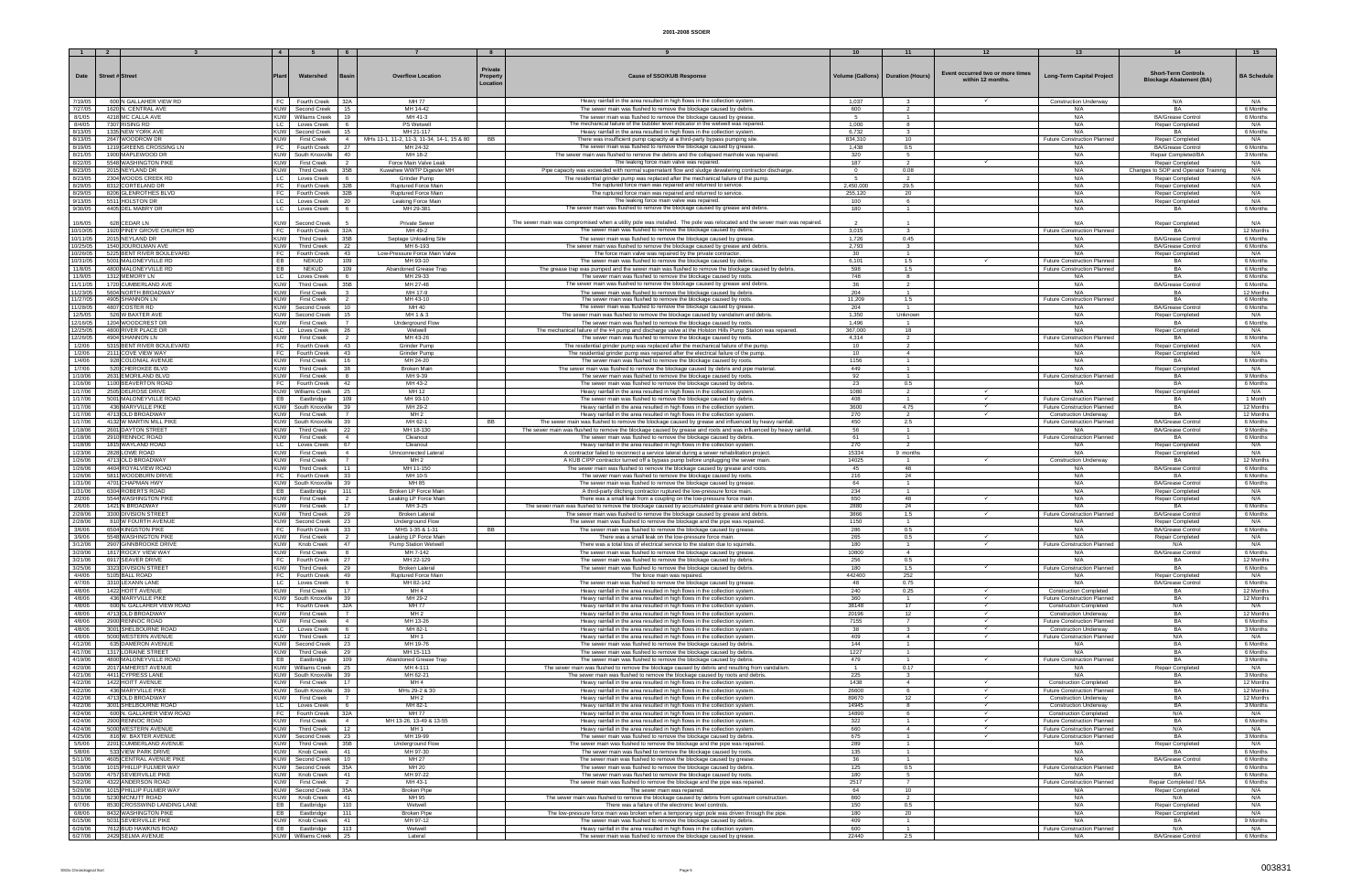|                      |                                                  |                    |                                          |                |                                 | Private                                                                                                                                                                                                                                          |              |                                     |                                                       |                                                                     |                                                              |                    |
|----------------------|--------------------------------------------------|--------------------|------------------------------------------|----------------|---------------------------------|--------------------------------------------------------------------------------------------------------------------------------------------------------------------------------------------------------------------------------------------------|--------------|-------------------------------------|-------------------------------------------------------|---------------------------------------------------------------------|--------------------------------------------------------------|--------------------|
| Date                 | <b>Street # Street</b>                           |                    | Watershed                                | Basin          | <b>Overflow Location</b>        | <b>Cause of SSO/KUB Response</b><br>Property                                                                                                                                                                                                     |              | Volume (Gallons)   Duration (Hours) | Event occurred two or more times<br>within 12 months. | <b>Long-Term Capital Project</b>                                    | <b>Short-Term Controls</b><br><b>Blockage Abatement (BA)</b> | <b>BA Schedule</b> |
|                      |                                                  |                    |                                          |                |                                 | Locatior                                                                                                                                                                                                                                         |              |                                     |                                                       |                                                                     |                                                              |                    |
|                      |                                                  |                    |                                          |                |                                 |                                                                                                                                                                                                                                                  |              |                                     |                                                       |                                                                     |                                                              |                    |
| 7/1/06               | 719 W FOURTH AVENUE                              | KUW                | Second Creek                             | 23             | MH 19-114                       | Manhole ring & lid were damaged and sewer main filled with metallic debris & mud. Manhole was repaired and main was cleaned.                                                                                                                     | 24933        | 12                                  |                                                       | N/A                                                                 | Repair Completed                                             | N/A                |
|                      |                                                  |                    |                                          |                |                                 |                                                                                                                                                                                                                                                  |              |                                     |                                                       |                                                                     |                                                              |                    |
| 7/6/06<br>7/12/06    | 6410 PAPERMILL DRIVE<br>7001 MIDDLEBROOK PIKE    | FC                 | Fourth Creek                             | 33             | MH 24<br>MH 43-15               | Heavy rainfall in the area resulted in high flows in the collection system                                                                                                                                                                       | 3240<br>180  | -3<br>$\overline{1}$                |                                                       | <b>Construction Completed</b><br>N/A                                | N/A<br><b>BA/Grease Control</b>                              | N/A<br>6 Months    |
|                      | 5029 TENWOOD DRIVE                               | FC<br><b>KUW</b>   | Fourth Creek                             | 27<br>21       | MH 17-17                        | The sewer main was flushed to remove the blockage caused by grease                                                                                                                                                                               |              | $\overline{1}$                      |                                                       | N/A                                                                 | <b>BA/Grease Control</b>                                     | 6 Months           |
| 7/12/06<br>7/24/06   | 8216 BENNINGTON DRIVE                            | FC                 | <b>Third Creek</b><br>Fourth Creek       | 32B            | Lateral Cleanout                | The sewer main was flushed to remove the blockage caused by grease and debris.<br>The sewer main was flushed to remove the blockage caused by roots.                                                                                             | 72<br>95     | 0.25                                |                                                       | N/A                                                                 | <b>BA</b>                                                    | 6 Months           |
| 7/27/06              | 4003 ELDERWOOD ROAD                              | <b>KUW</b>         | <b>Third Creek</b>                       | - 13           | MH 22-5                         | The sewer main was flushed to remove the blockage caused by debris                                                                                                                                                                               | 16320        | $\overline{4}$                      |                                                       | N/A                                                                 | BA                                                           | 6 Months           |
| 8/4/06               | 3439 E. MAGNOLIA AVENUE                          | LC                 | Loves Creek                              | 20             | Pump Station Wetwell            | The electrical and electronic failures due to a lightning strike at the Burlington Pump Station were repaired.                                                                                                                                   | 3000         | $\overline{1}$                      |                                                       | N/A                                                                 | Repair Completed                                             | N/A                |
| 8/4/06               | 2724 WESTERN AVENUE                              | <b>KUW</b>         | <b>Third Creek</b>                       | 22             | MH 18-86                        | Heavy rainfall in the area resulted in high flows in the collection system                                                                                                                                                                       | 16           | 0.08                                |                                                       | <b>Future Construction Planned</b>                                  | BA                                                           | 6 Months           |
| 8/4/06               | 2600 WOODSON DRIVE                               |                    | KUW   South Knoxville                    | 44             | MH 2-1                          | The electronic failures at the Woodson Drive Pump Station were repaired.                                                                                                                                                                         | 500          | $\mathbf{1}$                        |                                                       | N/A                                                                 | Repair Completed                                             | N/A                |
| 8/11/06              | 201 TULANE ROAD                                  | LC                 | <b>Loves Creek</b>                       | 20             | MH 22                           | The sewer main was physically cleaned and flushed to remove the blockage caused by debris and resulting from vandalism.                                                                                                                          | 292752       | 24                                  |                                                       | N/A                                                                 | BA                                                           | 12 Months          |
| 8/30/06              | 2335 PINEY GROVE CHURCH ROAD                     | FC                 | <b>Fourth Creek</b>                      | 32A            | Air Release Valve               | The damaged air release valve on the force main was replaced.                                                                                                                                                                                    | <b>q</b>     | 0.75                                |                                                       | N/A                                                                 | <b>Repair Completed</b>                                      | N/A                |
| 9/9/06               | 4066 VALENCIA ROAD                               | <b>KUW</b>         | <b>Third Creek</b>                       | 38             | MH 49-11                        | The sewer main was flushed to remove the blockage caused by debris and resulting from vandalism                                                                                                                                                  | 5460         | 3.5                                 |                                                       | N/A                                                                 | <b>BA</b>                                                    | 6 Months           |
| 9/10/06              | 800 GRAVES STREET                                | <b>KUW</b>         | <b>Williams Creek</b>                    | 25             | MH 31                           | The sewer main was flushed to remove the blockage caused by grease                                                                                                                                                                               | 360          | $\mathbf{3}$                        |                                                       | N/A                                                                 | <b>Repair Completed</b>                                      | N/A                |
| 9/20/06              | 4421 ROYALVIEW ROAD                              | <b>KUW</b>         | <b>Third Creek</b>                       | 11             | Lateral Cleanout                | The sewer main was flushed to remove the blockage caused by grease and roots.                                                                                                                                                                    | 750          | $\overline{4}$                      |                                                       | N/A                                                                 | <b>BA/Grease Contro</b>                                      | 6 Months           |
| 9/23/06              | 6833 BARKWOOD DRIVE                              | <b>KUW</b>         | <b>Third Creek</b>                       | 11             | Pump Station Wetwell            | A large tree fell across the facility riser pole knocking out electrical power and the SCADA system during a major rainfall event                                                                                                                | 68500        | $\mathbf{3}$                        |                                                       | N/A                                                                 | Repair Completed                                             | N/A                |
|                      |                                                  |                    |                                          |                |                                 |                                                                                                                                                                                                                                                  |              |                                     |                                                       |                                                                     |                                                              |                    |
| 9/23/06              | 4817 BEVERLY ROAD                                | <b>KUW</b>         | First Creek                              | $\overline{2}$ | Lateral Cleanout & MH 39-4      | Rainfall amounts between 3.95" & 5.05" fell across the service area producing I & I and high flows in the sewer mains.                                                                                                                           | 2272         | 6                                   |                                                       | <b>Future Construction Planned</b>                                  | BA                                                           | 12 Months          |
| 9/23/06<br>9/23/06   | 4105 CENTRAL AVENUE PIKE<br>6540 CREEKHEAD DRIVE | <b>KUW</b><br>FC   | Second Creek                             | 10<br>32A      | MH 17-8<br>MH 49-4              | <b>BB</b><br>Rainfall amounts between 3.95" & 5.05" fell across the service area producing I & I and high flows in the sewer mains.                                                                                                              | 3240<br>3240 | -6                                  |                                                       | N/A                                                                 | N/A<br>N/A                                                   | N/A<br>N/A         |
| 9/23/06              | 961 E. FORD VALLEY ROAD                          | <b>KUW</b>         | Fourth Creek<br>Knob Creek               | 41             | Pump Station Wetwell            | Rainfall amounts between 3.95" & 5.05" fell across the service area producing I & I and high flows in the sewer mains.<br>Rainfall amounts between 3.95" & 5.05" fell across the service area producing I & I and high flows in the sewer mains. | 9000         | 13<br>-5                            |                                                       | <b>Construction Completed</b><br><b>Future Construction Planned</b> | N/A                                                          | N/A                |
| 9/23/06              | 1210 E. MOODY AVENUE                             | <b>KUW</b>         | South Knoxville                          | 40             | MH 39                           | Rainfall amounts between 3.95" & 5.05" fell across the service area producing I & I and high flows in the sewer mains.                                                                                                                           | 8640         | 6                                   | $\checkmark$                                          | <b>Future Construction Planned</b>                                  | N/A                                                          | N/A                |
| 9/23/06              | 2837 E. WOODROW DRIVE                            | <b>KUW</b>         | <b>First Creek</b>                       | $\overline{a}$ | MHS 13-26, 13-49 & 13-55        | BB<br>Rainfall amounts between 3.95" & 5.05" fell across the service area producing I & I and high flows in the sewer mains.                                                                                                                     | 5040         | 6                                   |                                                       | Future Construction Planned                                         | BA                                                           | 6 Months           |
| 9/23/06              | 3741 EAKERS ROAD                                 | <b>KUW</b>         | South Knoxville                          | 40             | MHS 47 & 47-103                 | Rainfall amounts between 3.95" & 5.05" fell across the service area producing   &   and high flows in the sewer mains.                                                                                                                           | 10560        | 8                                   |                                                       | Future Construction Planned                                         | N/A                                                          | N/A                |
| 9/23/06              | 2544 FAIR DRIVE                                  | <b>KUW</b>         | <b>First Creek</b>                       | $\overline{a}$ | MH 71                           | Rainfall amounts between 3.95" & 5.05" fell across the service area producing I & I and high flows in the sewer mains.                                                                                                                           | 2880         | 6                                   |                                                       | Future Construction Planned                                         | <b>BA</b>                                                    | 36 Months          |
| 9/23/06              | 5513 FENWAY LANE                                 | <b>KUW</b>         | <b>Third Creek</b>                       | -9             | MH 20                           | Rainfall amounts between 3.95" & 5.05" fell across the service area producing   &   and high flows in the sewer mains.                                                                                                                           | 16200        | -6                                  |                                                       | N/A                                                                 | <b>BA</b>                                                    | 6 Months           |
| 9/23/06              | 820 GOLDFINCH AVENUE                             | <b>KUW</b>         | South Knoxville                          | 40             | MH 45-16                        | Rainfall amounts between 3.95" & 5.05" fell across the service area producing I & I and high flows in the sewer mains.                                                                                                                           | 8640         | 6                                   |                                                       | <b>Future Construction Planned</b>                                  | BA                                                           | 6 Months           |
| 9/23/06              | 413 HIGGINS AVENUE                               | <b>KUW</b>         | South Knoxville                          | 39             | MH 63                           | Rainfall amounts between 3.95" & 5.05" fell across the service area producing I & I and high flows in the sewer mains.                                                                                                                           | 3240         | 6                                   |                                                       | <b>Future Construction Planned</b>                                  | <b>BA</b>                                                    | 3 Months           |
| 9/23/06              | 411 HIGHLAND HILLS DRIVE                         | <b>KUW</b>         | <b>Third Creek</b>                       | 34             | MH 62                           | Rainfall amounts between 3.95" & 5.05" fell across the service area producing   &   and high flows in the sewer mains.                                                                                                                           | 3240         | -6                                  |                                                       | N/A                                                                 | BA                                                           | 6 Months           |
| 9/23/06              | 1422 HOITT AVENUE                                | <b>KUW</b>         | <b>First Creek</b>                       | 17             | MHS 4, 4-9 & 3-7                | Rainfall amounts between 3.95" & 5.05" fell across the service area producing I & I and high flows in the sewer mains.                                                                                                                           | 183444       | 36                                  | $\checkmark$                                          | <b>Construction Completed</b>                                       | <b>BA</b>                                                    | 12 Months          |
| 9/23/06              | 1500 LYONS BEND DRIVE                            | FC                 | Fourth Creek                             | 37             | Influent Structure              | Plant influent gate was partially closed to prevent damage to critical plant equipment by high flows.                                                                                                                                            | 489000       | 2.88                                |                                                       | Future Construction Planned                                         | N/A                                                          | N/A                |
| 9/23/06              | 436 MARYVILLE PIKE                               | <b>KUW</b>         | South Knoxville                          | 39             | MHS 29-2 & 30                   | Rainfall amounts between 3.95" & 5.05" fell across the service area producing I & I and high flows in the sewer mains.                                                                                                                           | 71904        | 16                                  |                                                       | <b>Future Construction Planned</b>                                  | BA                                                           | 12 Months          |
| 9/23/06              | 2015 NEYLAND DRIVE                               | <b>KUW</b>         | <b>Third Creek</b>                       | 35B            | Secondary Splitter Box          | The secondary splitter box momentarily overflowed when the intermediate storage tanks filled to their maximum capacity.                                                                                                                          | 50           | 0.008                               |                                                       | N/A                                                                 | Changes to SOP and Operator Training                         | N/A                |
| 9/23/06              | 2015 NEYLAND DRIVE (420 If East)                 | <b>KUW</b>         | <b>Third Creek</b>                       | 35B            | Undesignated MH                 | One influent pump failed during the peak of a high influent flow event. The pump was returned to service as quickly as possible                                                                                                                  | 2300000      | 2.8                                 |                                                       | N/A                                                                 | Changes to SOP and Operator Training                         | N/A                |
|                      | 6422 PAPERMILL DRIVE                             | FC.                |                                          |                | MHS 24, 23, 22-1 & 22           |                                                                                                                                                                                                                                                  | 1590         | 13 <sup>1</sup>                     |                                                       |                                                                     | N/A                                                          | N/A                |
| 9/23/06<br>9/23/06   | 7112 SHADYLAND DRIVE                             | FC                 | Fourth Creek<br>Fourth Creek             | 33<br>36       | MH 36                           | Rainfall amounts between 3.95" & 5.05" fell across the service area producing   &   and high flows in the sewer mains.<br>Rainfall amounts between 3.95" & 5.05" fell across the service area producing I & I and high flows in the sewer mains. | 4320         | -8                                  |                                                       | <b>Construction Completed</b><br><b>Future Construction Planned</b> | <b>BA</b>                                                    | 6 Months           |
| 9/23/06              | 3001 SHELBOURNE ROAD                             | LC                 | Loves Creek                              | 6              | MH 82-1                         | Rainfall amounts between 3.95" & 5.05" fell across the service area producing I & I and high flows in the sewer mains.                                                                                                                           | 1440         | 6                                   | $\checkmark$                                          | <b>Construction Underway</b>                                        | BA                                                           | 3 Months           |
| 9/23/06              | 4600 UPCHURCH ROAD                               | <b>KUW</b>         | <b>First Creek</b>                       | $\overline{7}$ | MH 45                           | Rainfall amounts between 3.95" & 5.05" fell across the service area producing I & I and high flows in the sewer mains.                                                                                                                           | 360          | -2                                  |                                                       | N/A                                                                 | BA                                                           | 12 Months          |
| 9/23/06              | 3400 W. BLOUNT AVENUE                            | <b>KUW</b>         | South Knoxville                          | 39             | MH 15                           | Rainfall amounts between 3.95" & 5.05" fell across the service area producing I & I and high flows in the sewer mains.                                                                                                                           | 43200        | 16                                  |                                                       | <b>Future Construction Planned</b>                                  | N/A                                                          | N/A                |
| 9/23/06              | 1235 WATERCRESS DRIVE                            | <b>KUW</b>         | <b>First Creek</b>                       | $\overline{7}$ | MH 29-9                         | Rainfall amounts between 3.95" & 5.05" fell across the service area producing I & I and high flows in the sewer mains.                                                                                                                           | 1440         | 6                                   |                                                       | N/A                                                                 | <b>BA</b>                                                    | 6 Months           |
| 9/23/06              | 2724 WESTERN AVENUE                              | <b>KUW</b>         | <b>Third Creek</b>                       | 22             | MH 18-86                        | Rainfall amounts between 3.95" & 5.05" fell across the service area producing   &   and high flows in the sewer mains.                                                                                                                           | 1080         | 6                                   |                                                       | Future Construction Planned                                         | <b>BA</b>                                                    | 6 Months           |
| 9/23/06              | 3700 WHITTLE SPRINGS ROAD                        | <b>KUW</b>         | <b>First Creek</b>                       | 8              | MH 9-34                         | Rainfall amounts between 3.95" & 5.05" fell across the service area producing I & I and high flows in the sewer mains.                                                                                                                           | 8640         | 6                                   |                                                       | Future Construction Planned                                         | <b>BA</b>                                                    | 12 Months          |
| 9/24/06              | 2907 GINNBROOKE DRIVE                            | <b>KUW</b>         | Knob Creek                               | 47             | <b>Pump Station Wetwell</b>     | Rainfall amounts between 3.95" & 5.05" fell across the service area producing   &   and high flows in the sewer mains.                                                                                                                           | 2250         | 0.75                                | $\checkmark$                                          | Future Construction Planned                                         | N/A                                                          | N/A                |
| 9/24/06              | 600 N. GALLAHER VIEW ROAD                        | FC                 | Fourth Creek                             | 32A            | <b>MH77</b>                     | Rainfall amounts between 3.95" & 5.05" fell across the service area producing I & I and high flows in the sewer mains.                                                                                                                           | 3310000      |                                     | $\checkmark$                                          | <b>Construction Completed</b>                                       | N/A                                                          | N/A                |
| 9/24/06              | 4713 OLD BROADWAY                                | <b>KUW</b>         | <b>First Creek</b>                       | 7              | MH 2                            | Rainfall amounts between 3.95" & 5.05" fell across the service area producing I & I and high flows in the sewer mains.                                                                                                                           | 197712       | -6                                  |                                                       | <b>Construction Underway</b>                                        | <b>BA</b>                                                    | 12 Months          |
| 9/24/06              | 2008 RIVERSIDE DRIVE                             | <b>KUW</b>         | <b>Williams Creek</b>                    | 25             | MHS 1-1 & 2                     | Rainfall amounts between 3.95" & 5.05" fell across the service area producing I & I and high flows in the sewer mains.                                                                                                                           | 24511        | 6                                   |                                                       | <b>Future Construction Planned</b>                                  | N/A                                                          | N/A                |
| 9/24/06              | 2059 SAXTON STREET                               | <b>KUW</b>         | <b>Williams Creek</b>                    | 25             | MH 4-87                         | The sewer main was flushed to remove the blockage caused by grease                                                                                                                                                                               | 180          | 1.5                                 |                                                       | N/A                                                                 | <b>BA/Grease Control</b>                                     | 6 Months           |
| 9/25/06              | 5608 JACKSBORO PIKE                              | <b>KUW</b>         | <b>First Creek</b>                       | $\mathbf{3}$   | MH 2-196                        | The sewer main was flushed to remove the blockage caused by grease                                                                                                                                                                               | 360          | $\overline{1}$                      |                                                       | Future Construction Planned                                         | <b>BA/Grease Control</b>                                     | 6 Months           |
| 9/25/06              | 308 KNOX ROAD                                    | <b>KUW</b>         | <b>First Creek</b>                       | $\overline{4}$ | MH 80                           | Rainfall amounts between 3.95" & 5.05" fell across the service area producing I & I and high flows in the sewer mains.                                                                                                                           | 720          | -6                                  |                                                       | Future Construction Planned                                         | BA                                                           | 36 Months          |
| 9/25/06              | 203 S. CHILHOWEE DRIVE                           | LC .               | <b>Loves Creek</b>                       | 20             | MH 25                           | Rainfall amounts between 3.95" & 5.05" fell across the service area producing I & I and high flows in the sewer mains.                                                                                                                           | 2160         | 6                                   |                                                       | <b>Future Construction Planned</b>                                  | <b>BA</b>                                                    | 12 Months          |
| 9/25/06              | 6410 S. NORTHSHORE DRIVE                         | FC                 | Fourth Creek                             | 37             | MH 8                            | Rainfall amounts between 3.95" & 5.05" fell across the service area producing I & I and high flows in the sewer mains.                                                                                                                           | 304380       | -6                                  |                                                       | <b>Future Construction Planned</b>                                  | N/A                                                          | N/A                |
| 9/26/06              | 2377 NEYLAND DRIVE                               | <b>KUW</b>         | <b>Third Creek</b>                       | 35B            | MHS 4-2, 4-36, 4-38 & 4-6       | Rainfall amounts between 3.95" & 5.05" fell across the service area producing   &   and high flows in the sewer mains.                                                                                                                           | 2045         | $\overline{1}$                      |                                                       | Future Construction Planned                                         | N/A                                                          | N/A                |
| 9/28/06              | 302 SEVENTH AVENUE                               | <b>KUW</b>         | <b>First Creek</b>                       | 18             | MHS 15 & 16                     | The sewer main was flushed to remove the blockage caused by roots and influenced by heavy rainfall.                                                                                                                                              | 6209         | 6                                   | $\checkmark$                                          | <b>Future Construction Planned</b>                                  | BA                                                           | 6 Months           |
| 9/28/06              | 5000 WESTERN AVENUE                              | <b>KUW</b>         | <b>Third Creek</b>                       | 12             | MHS 1 & 29                      | Rainfall amounts between 3.95" & 5.05" fell across the service area producing   &   and high flows in the sewer mains.                                                                                                                           | 1305         | 6                                   |                                                       | <b>Future Construction Planned</b>                                  | N/A                                                          | N/A                |
| 10/3/06              | 5912 WESTMERE DRIVE                              | FC                 | Fourth Creek                             | 32A            | Lateral Cleanout                | The sewer main was flushed to remove the blockage caused by debris                                                                                                                                                                               | 375          | 10                                  |                                                       | N/A                                                                 | BA                                                           | 6 Months           |
| 10/3/06              | 4312 WOODLAWN PIKE                               | <b>KUW</b>         | South Knoxville                          | 40             | MH 47-19                        | The sewer main was flushed to remove the blockage caused by roots.                                                                                                                                                                               | 898          | $\overline{4}$                      |                                                       | N/A                                                                 | <b>BA</b>                                                    | 6 Months           |
| 10/5/06              | 3238 HAGGARD ROAD                                | <b>KUW</b>         | <b>First Creek</b>                       | 18             | <b>Broken Sewer Mair</b>        | An excavation contractor ruptured and repaired a gravity sewer main.                                                                                                                                                                             | 561          | $\overline{1}$                      |                                                       | N/A                                                                 | Repair Completed                                             | N/A                |
| 10/9/06              | 3170 HAGGARD ROAD                                | <b>KUW</b>         | <b>First Creek</b>                       | 18             | MH 66                           | The sewer main was flushed to remove the blockage caused by debris                                                                                                                                                                               | 17257        | 48                                  |                                                       | N/A                                                                 | BA                                                           | 12 Months          |
| 0/17/06              | 131 INGERSOLL AVENU                              | KUW                | SOUTH KNOXVIIIE<br>KUW   Williams Creek  | - 39           | Underground Flow                | l ne sewer main was flushed to remove the blockage caused by grease and roots                                                                                                                                                                    | 3.366<br>62  | 6                                   |                                                       | N/P<br>N/A                                                          | BA/Grease Contro                                             | 6 Months           |
| 10/26/06             | 923 BIDDLE STREET<br>713 SOUTH CENTRAL AVENUE    | <b>KUW</b>         |                                          | 25<br>30       | MH 29                           | The sewer main was flushed to remove the blockage caused by grease.<br>The sewer main was flushed to remove the blockage caused by debris and the sewer main was repaired.                                                                       | 1528         | 24                                  |                                                       | <b>Construction Completed</b>                                       | <b>Repair Completed</b><br>Repair Completed                  | N/A<br>N/A         |
| 10/26/06<br>10/27/06 | 1500 HOITT AVENUE                                | <b>KUW</b>         | <b>First Creek</b><br><b>First Creek</b> | 17             | Underground Flow<br>MHs 4 & 4-9 | Heavy rainfall in the area resulted in high flows in the collection system.                                                                                                                                                                      | 3350         | 5                                   | $\checkmark$                                          | <b>Construction Completed</b>                                       | BA                                                           | 12 Months          |
| 10/27/06             | 2706 MYNDERS AVENUE                              | <b>KUW</b>         | <b>Third Creek</b>                       | 22             | MH 18-3                         | Heavy rainfall in the area resulted in high flows in the collection system.                                                                                                                                                                      | 5100         | -5                                  |                                                       | Future Construction Planned                                         | BA                                                           | 6 Months           |
| 10/27/06             | 2724 WESTERN AVENUE                              | <b>KUW</b>         | <b>Third Creek</b>                       | 22             | MH 18-86                        | Heavy rainfall in the area resulted in high flows in the collection system.                                                                                                                                                                      | 900          | -5                                  | $\checkmark$                                          | Future Construction Planned                                         | BA                                                           | 6 Months           |
| 11/1/06              | 1210 E. MOODY AVENUE                             | <b>KUW</b>         | South Knoxville                          | 40             | MH 39                           | Heavy rainfall in the area resulted in high flows in the collection system.                                                                                                                                                                      | 720          | $\overline{4}$                      | $\checkmark$                                          | Future Construction Planned                                         | N/A                                                          | N/A                |
| 11/1/06              | 1422 HOITT AVENUE                                | <b>KUW</b>         | <b>First Creek</b>                       | 17             | MHS 4 & 3-7                     | Heavy rainfall in the area resulted in high flows in the collection system.                                                                                                                                                                      | 106470       | 5                                   |                                                       | <b>Construction Completed</b>                                       | BA                                                           | 12 Months          |
| 11/1/06              | 304 SEVENTH AVENUE                               | <b>KUW</b>         | <b>First Creek</b>                       | 18             | MH 15                           | Heavy rainfall in the area resulted in high flows in the collection system.                                                                                                                                                                      | 558          | 5                                   | $\checkmark$                                          | Future Construction Planned                                         | BA                                                           | 6 Months           |
| 11/1/06              | 2724 WESTERN AVENUE                              | <b>KUW</b>         | <b>Third Creek</b>                       | 22             | MH 18-86                        | Heavy rainfall in the area resulted in high flows in the collection system.                                                                                                                                                                      | 62           | $\overline{1}$                      | $\checkmark$                                          | Future Construction Planned                                         | <b>BA</b>                                                    | 6 Months           |
| 11/7/06              | 1422 HOITT AVENUE                                | KUW                | <b>First Creek</b>                       | 17             | MH <sub>4</sub>                 | Heavy rainfall in the area resulted in high flows in the collection system and was influenced by a bypass pump problem downstrean                                                                                                                | 5610         | 5.5                                 | $\checkmark$                                          | <b>Construction Completed</b>                                       | BA                                                           | 12 Months          |
|                      |                                                  |                    |                                          |                |                                 |                                                                                                                                                                                                                                                  |              |                                     |                                                       |                                                                     |                                                              |                    |
| 11/9/06              | 6107 CHAPMAN HIGHWAY                             | KUW                | Knob Creek                               | 41             | MH 66-13                        | There was a mechanical failure at the Chapman Highway Pump Station.                                                                                                                                                                              | 4500         | 1.5                                 |                                                       | N/A                                                                 | <b>Repair Completed</b>                                      | N/A                |
| 11/9/06              | 8025 HAYDEN DRIVE                                | FC                 | Fourth Creek                             | 32B            | MHS 9-65 & 9-43                 | The sewer main was flushed to remove the blockage caused by grease.                                                                                                                                                                              | 1246         | $\overline{1}$                      |                                                       | N/A                                                                 | BA/Grease Control and Repair Completed                       | 24 Months          |
| 1/15/06              | 1422 HOITT AVENUE                                | <b>KUW</b>         | <b>First Creek</b>                       | 17             | MH <sub>4</sub>                 | Heavy rainfall in the area resulted in high flows in the collection system.                                                                                                                                                                      | 40320        | 3.5                                 | $\checkmark$                                          | <b>Construction Completed</b>                                       | <b>BA</b>                                                    | 12 Months          |
| 11/15/06<br>11/17/06 | 2724 WESTERN AVENUE<br>1517 N. FOURTH AVENUE     | KUW<br><b>KUW</b>  | <b>Third Creek</b><br><b>First Creek</b> | 22<br>17       | MH 18-86<br>MH 3-7              | Heavy rainfall in the area resulted in high flows in the collection system.                                                                                                                                                                      | 1078<br>62   | 3<br>$\overline{1}$                 | $\checkmark$                                          | <b>Future Construction Planned</b><br><b>Construction Completed</b> | BA<br><b>Repair Completed</b>                                | 6 Months<br>N/A    |
| 11/20/06             | 8040 KINGSTON PIKE                               | FC                 | Fourth Creek                             | 32B            | MH 9-35                         | Bypass pump failure at the Lower First Creek Storage Tank construction site<br>The sewer main was flushed to remove the blockage caused by debris.                                                                                               | 72           | $\overline{1}$                      | $\checkmark$                                          | N/A                                                                 | Repair Completed                                             | N/A                |
| 11/20/06             | 4218 MCCALLA AVENUE                              | <b>KUW</b>         | Williams Creek                           | 19             | MH 41-3                         | The sewer main was flushed to remove the blockage caused by debris.                                                                                                                                                                              | 24           | $\overline{2}$                      | $\checkmark$                                          | <b>Future Construction Planned</b>                                  | N/A                                                          | N/A                |
| 11/28/06             | 735 BAGWELL ROAD                                 | LC                 | Loves Creek                              | 63             | Air Release Valve               | There was a leak from an air release valve on a force main.                                                                                                                                                                                      | 125          | 0.75                                |                                                       | N/A                                                                 | Repair Completed                                             | N/A                |
| 1/28/06              | 3250 MYNATT AVENUE                               | <b>KUW</b>         | <b>Third Creek</b>                       | 29             | MH 8-60                         | The sewer main was flushed to remove the blockage caused by debris.                                                                                                                                                                              | 11220        | 12                                  |                                                       | N/A                                                                 | <b>BA</b>                                                    | 6 Months           |
| 11/28/06             | 1317 RUDDER OAKS WAY                             | FC                 | Fourth Creek                             | 84             | Low-Pressure Force Main         | A private contractor damaged the low-pressure force main and caused a leak.                                                                                                                                                                      | 1676         | $\overline{\mathbf{3}}$             |                                                       | N/A                                                                 | <b>Repair Completed</b>                                      | N/A                |
| 12/2/06              | 1608 HELMBOLT ROAD                               | FC                 | Fourth Creek                             | 32A            | MH 49-59                        | The sewer main was flushed to remove the blockage caused by grease, roots and debris.                                                                                                                                                            | 360          | $\overline{2}$                      |                                                       | N/A                                                                 | <b>BA/Grease Control</b>                                     | 6 Months           |
| 12/2/06              | 8040 KINGSTON PIKE                               | FC                 |                                          | 32B            |                                 |                                                                                                                                                                                                                                                  |              | 2                                   |                                                       | N/A                                                                 |                                                              | N/A                |
|                      |                                                  |                    | Fourth Creek                             |                | MHS 9-35 & 9-65                 | The sewer main continues to be flushed to clear blockages caused by grease and debris until the fiber-optic cable is removed                                                                                                                     | 2160         |                                     |                                                       |                                                                     | Repair Completed                                             |                    |
| 12/2/06              | 1731 PINEBROOK DRIVE                             | FC                 | Fourth Creek                             | 32A            | MH 49-9                         | The sewer main was flushed to remove the blockage caused by grease and debris.                                                                                                                                                                   | 1620         | 3                                   |                                                       | N/A                                                                 | <b>BA/Grease Control</b>                                     | 6 Months           |
| 12/5/06              | 2501 MISS ELLIE DRIVE                            | FC                 | Fourth Creek                             | 32A            | MH 71                           | Heavy debris was physically removed and flushed to clear the blockage caused by vandalism.                                                                                                                                                       | 8640         | 2                                   |                                                       | <b>Future Construction Planned</b>                                  | <b>BA</b>                                                    | 6 Months           |
| 12/5/06              | 1901 MURRAY ROAD                                 | <b>KUW</b>         | <b>Third Creek</b>                       | 9              | MH 17-279                       | A private contractor-installed sewer plug was removed from the sewer main.                                                                                                                                                                       | 1250         | 17                                  |                                                       | N/A                                                                 | Repair Completed                                             | N/A                |
| 2/14/06              | 923 BIDDLE STREET                                | <b>KUW</b>         | Williams Creek                           | - 25           | MH 29                           | The sewer main was flushed to remove the blockage caused by grease.                                                                                                                                                                              | 153          | $\overline{1}$                      |                                                       | N/A                                                                 | Repair Completed                                             | N/A                |
| 12/18/06<br>2/19/06  | 8632 OLD RUTLEDGE PIKE<br>4804 GWINFIELD DRIVE   | EB  <br><b>KUW</b> | Eastbridge<br>South Knoxville            | 110<br>39      | Leaking Force Main<br>MH 89     | A leak on a force main was repaired with a pipe clamp.<br>The sewer main was flushed to remove the blockage caused by debris and was due to vandalism.                                                                                           | 75<br>36608  | 2<br>24                             |                                                       | N/A<br>N/A                                                          | Repair Completed<br>BA                                       | N/A<br>6 Months    |
| 12/19/06             | 6304 ROBERTS ROAD                                | EB                 | Eastbridge                               | 111            | Undesignated MH                 | A sewer plug was not removed after the start-up of a new pump station                                                                                                                                                                            | 47250        | 264                                 |                                                       | N/A                                                                 | Repair Completed                                             | N/A                |
| 12/27/06             | 1021 YELLOWSTONE ROAD                            | LC                 | Loves Creek                              | 26             | MH 93                           | The sewer main was flushed to remove the blockage caused by roots.                                                                                                                                                                               | 12240        | $\overline{1}$                      |                                                       | N/A                                                                 | <b>BA</b>                                                    | 6 Months           |
| 12/31/06             | 2004 NEYLAND DRIVE                               | <b>KUW</b>         | <b>Third Creek</b>                       | 35A            | MH <sub>1</sub>                 | Partial closure of the influent gate due to a temporary mechanical failure of the influent barscreens.                                                                                                                                           | 160000       | 0.33                                |                                                       | N/A                                                                 | Changes to SOP and Operator Training                         | N/A                |
| 1/3/07               | 3021 RENNOC ROAD                                 | KUW                | <b>First Creek</b>                       | $\overline{4}$ | Lateral Cleanou                 | The sewer main was flushed to remove the blockage caused by grease                                                                                                                                                                               | 31           |                                     |                                                       | N/A                                                                 | B A / Grease Control                                         | 12 Months          |
| 1/8/07               | 302 SEVENTH AVENUE                               | <b>KUW</b>         | <b>First Creek</b>                       | 18             | MH 15                           | The sewer main was flushed to remove the blockage caused by roots and was influenced by heavy rainfall.                                                                                                                                          | 720          |                                     |                                                       | N/A                                                                 | B A                                                          | 6 Months           |
| 1/25/07              | 2862 LONDON CIRCLE                               | <b>KUW</b>         | <b>First Creek</b>                       | 18             | MH 41-2                         | The sewer main was flushed to remove the blockage caused by grease                                                                                                                                                                               | 240          | $\mathbf{1}$                        |                                                       | N/A                                                                 | B A / Grease Control                                         | 12 Months          |
| 1/27/07              | 4419 COSTER ROAD                                 | <b>KUW</b>         | <b>First Creek</b>                       | $\overline{7}$ | Cleanout                        | The sewer main was flushed to remove the blockage caused by roots and debris                                                                                                                                                                     | 30           | $\overline{2}$                      |                                                       | N/A                                                                 | <b>BA</b>                                                    | 6 Months           |
| 2/1/07               | 300 KINGSTON COURT                               | <b>KUW</b>         | <b>Third Creek</b>                       | 29             | MH 8-50                         | The sewer main was flushed to remove the blockage caused by roots.                                                                                                                                                                               | 180          |                                     |                                                       | N/A                                                                 | <b>Repair Complete</b>                                       | N/A                |
|                      | 2/6/07 4421 ROYALVIEW ROAD                       |                    | KUW Third Creek                          | $-11$          | Cleanout                        | There was no apparent cause found. Contractor flushing and a missing cleanout cap is the probable scenario.                                                                                                                                      | 112          | $\overline{1}$                      |                                                       | N/A                                                                 | B A                                                          | 6 Months           |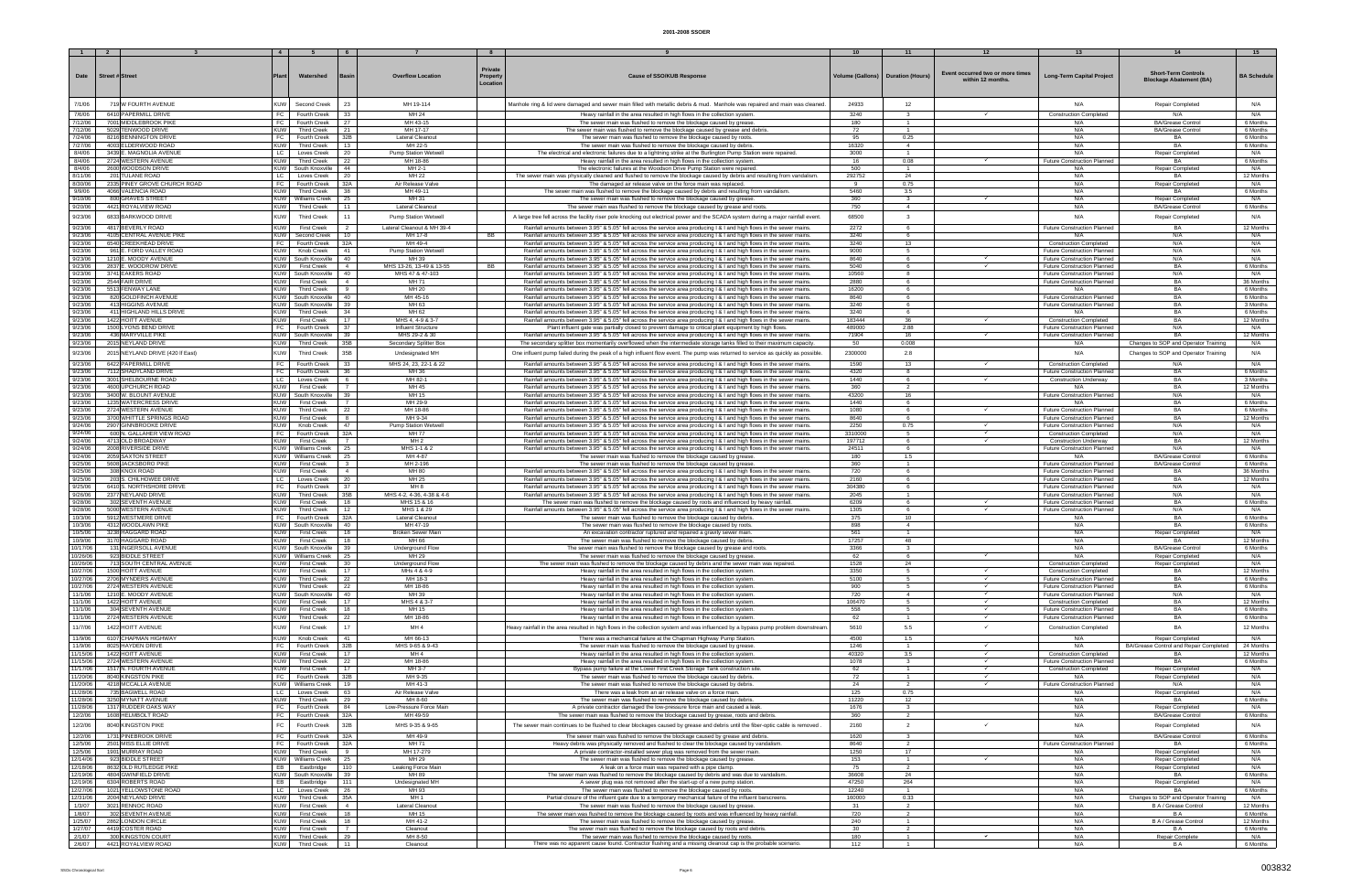| $\sim$ 1             | $\overline{2}$         |                                                      | $\begin{array}{ccc} \end{array}$ |                                                 | 6                     |                                                  | $\mathbf{R}$                    |                                                                                                                                                                                       |                        | 11                                  |                                                       |                                                            | 14                                                           | 15                     |
|----------------------|------------------------|------------------------------------------------------|----------------------------------|-------------------------------------------------|-----------------------|--------------------------------------------------|---------------------------------|---------------------------------------------------------------------------------------------------------------------------------------------------------------------------------------|------------------------|-------------------------------------|-------------------------------------------------------|------------------------------------------------------------|--------------------------------------------------------------|------------------------|
|                      |                        |                                                      |                                  |                                                 |                       |                                                  |                                 |                                                                                                                                                                                       |                        |                                     |                                                       |                                                            |                                                              |                        |
| Date                 | <b>Street # Street</b> |                                                      |                                  | Watershed                                       | <b>Basir</b>          | <b>Overflow Location</b>                         | Private<br>Property<br>Location | <b>Cause of SSO/KUB Response</b>                                                                                                                                                      |                        | Volume (Gallons)   Duration (Hours) | Event occurred two or more times<br>within 12 months. | <b>Long-Term Capital Project</b>                           | <b>Short-Term Controls</b><br><b>Blockage Abatement (BA)</b> | <b>BA Schedule</b>     |
| 2/13/07              |                        | 409 N BROADWAY                                       |                                  | KUW Second Creek                                | 23                    | MH 19-187                                        |                                 | The sewer main was flushed to remove the blockage caused by grease                                                                                                                    | 120                    |                                     |                                                       | N/A                                                        | B A / Grease Control                                         | 12 Months              |
| 2/15/07<br>2/15/07   |                        | 3022 BORIGHT AVENUE<br>1611 LAUREL AVENUE            | <b>KUW</b><br><b>KUW</b>         | <b>First Creek</b><br>Second Creek              | 8<br>23               | MH 35<br>Private MH                              |                                 | The sewer main was physically cleaned and flushed to remove the blockage caused by debris and due to vandalism.<br>The sewer main was flushed to remove the blockage caused by grease | 452,520<br>480         | 108<br>$\overline{2}$               |                                                       | N/A<br>N/A                                                 | Repair Complet<br>B A                                        | N/A<br>6 Months        |
| 2/16/07              |                        | 100 S HALL OF FAME DRIVI                             | <b>KUW</b>                       | <b>First Creek</b>                              | 30                    | MH 14-3                                          |                                 | The sewer main was flushed to remove the blockage caused by debris                                                                                                                    | 400                    |                                     |                                                       | N/A                                                        | B A                                                          | 6 Months               |
| 2/17/07              |                        | 2600 HOLBROOK DRIVE                                  | <b>KUW</b>                       | <b>First Creek</b>                              | $\overline{4}$        | MH 18-24                                         |                                 | The sewer main was physically cleaned and flushed to remove the blockage caused by debris and due to vandalism.                                                                       | 3,600                  | -5                                  |                                                       | N/A                                                        | Repair Complete                                              | N/A                    |
| 2/22/07              |                        | 6213 ELLESMERE DRIVE                                 | <b>KUW</b>                       | <b>Third Creek</b>                              | 11                    | MH 48-25                                         |                                 | The sewer main was flushed to remove the blockage caused by grease, roots and debris.                                                                                                 | 4,100                  | 2                                   |                                                       | N/A                                                        | B A / Grease Control                                         | 6 Months               |
| 2/22/07<br>2/26/07   |                        | 1110 WOODCREST DRIVE<br>6350 RUTLEDGE PIKE           | <b>KUW</b><br>LC                 | <b>First Creek</b><br>Loves Creek               | $\overline{7}$<br>105 | MH 29-22<br>Ruptured Force Mai                   |                                 | The sewer main was flushed to remove the blockage caused by roots and debris<br>A private contractor ruptured a 6" force main during an excavation.                                   | 240<br>16              | $\blacksquare$                      |                                                       | N/A<br>N/A                                                 | B A<br>Repair Complet                                        | 6 Months<br>N/A        |
| 2/28/07              |                        | 3325 DEWINE DRIVE                                    | <b>KUW</b>                       | <b>Third Creek</b>                              | 11                    | MH 5-2                                           |                                 | The sewer main was flushed to remove the blockage caused by roots.                                                                                                                    | 240                    | 2                                   |                                                       | N/A                                                        | B A                                                          | 6 Months               |
| 3/3/07               |                        | 2004 NEYLAND DRIVE                                   | <b>KUW</b>                       | Third Creek                                     | 35B                   | MH <sub>1</sub>                                  |                                 | Widespread power outages due to high winds resulted in a total power loss to the plant for 130 minutes                                                                                | 1,170,000              | 1.5                                 | $\checkmark$                                          | N/A                                                        | Repair Complete                                              | N/A                    |
| 3/3/07               |                        | 2015 NEYLAND DRIVE                                   | KUW                              | <b>Third Creek</b>                              | 35B                   | Ruptured Force Mair                              |                                 | Upon restoration of electrical power, a sump pump force main ruptured and was discharged into the ditch by a groundwater sump                                                         | 10,600                 |                                     |                                                       | N/A                                                        | Repair Complete                                              | N/A                    |
| 3/3/07               |                        | 2620 SCOTTISH PIKE                                   |                                  | KUW   South Knoxville                           | 39                    | Leaking Joint                                    |                                 | pump.<br>There was a small leak at a pipe joint during a surcharge event caused by widespread power outages due to high winds.                                                        | 15                     | $\overline{1}$                      |                                                       | <b>Project Complete</b>                                    | N/A                                                          | N/A                    |
| 3/5/07               |                        | 1532 WILDER PLACE                                    | <b>KUW</b>                       | Williams Creek                                  | 25                    | MH 4-56                                          |                                 | The sewer main was flushed to remove the blockage caused by grease and debris.                                                                                                        | 108                    | $\overline{1}$                      |                                                       | N/A                                                        | B A / Grease Control                                         | 6 Months               |
| 3/22/07              |                        | 4744 S. MIDDLEBROOK PIKE                             | <b>KUW</b>                       | <b>Third Creek</b>                              | 21                    | Abandoned Lateral                                |                                 | The sewer main was flushed to remove the blockage caused by roots and debris.                                                                                                         | 1,500                  | 5                                   |                                                       | N/A                                                        | B A                                                          | 6 Months               |
| 3/23/07<br>3/24/07   |                        | 2437 KEITH AVENUE<br>1325 WILLMANN LANE              | <b>KUW</b><br>FC                 | <b>Third Creek</b><br><b>Fourth Creek</b>       | 22<br>36              | Lateral<br>Lateral and BBL                       | BBU                             | The sewer main was flushed to remove the blockage caused by grease and roots<br>The sewer main was flushed to remove the blockage caused by roots.                                    | 375<br>1,575           | $\overline{1}$<br>$\overline{4}$    |                                                       | N/A<br>N/A                                                 | B A / Grease Control<br>B A                                  | 6 Months<br>6 Months   |
| 3/27/07              |                        | 2856 JEFFERSON AVENUE                                |                                  | <b>KUW</b> Williams Creek                       | 19                    | MH 5-75                                          |                                 | The sewer main was flushed to remove the blockage caused by roots.                                                                                                                    | 30                     | $\overline{1}$                      |                                                       | <b>Future Construction Planned</b>                         | B A                                                          | 6 Months               |
| 3/29/07              |                        | 3804 W. BLOUNT AVENUE                                | <b>KUW</b>                       | South Knoxvill                                  | 39                    | Abandoned Latera                                 |                                 | An open, abandoned lateral was found in a wet-weather conveyance adjacent to the sewer main                                                                                           | 2,588                  | $\overline{1}$                      |                                                       | N/A                                                        | Repair Complet                                               | N/A                    |
| 4/17/07              |                        | 9315 RUTLEDGE PIKE                                   | FB.                              | Eastbridge                                      | 114                   | MH 65-10                                         |                                 | The sewer main was flushed to remove the blockage caused by debris                                                                                                                    | 180                    | $\overline{1}$                      |                                                       | N/A                                                        | B A                                                          | 12 Months              |
| 4/18/07<br>4/24/07   |                        | 2324 N BROADWAY<br>5516 BROWN ATKIN DRIVE            | <b>KUW</b><br>FC                 | <b>First Creek</b><br>Fourth Creek              | 17<br>43              | MH 4-113<br>Leaking LP Force Main                |                                 | The sewer main was flushed to remove the blockage caused by grease.<br>There was a small leak on a low-pressure force main.                                                           | 20,950<br>$\mathbf{R}$ | 24<br>2                             |                                                       | N/A<br>N/A                                                 | B A / Grease Control<br>Repair Complete                      | 6 Months<br>N/A        |
| 5/22/07              |                        | 8413 WASHINGTON PIKE                                 | EB                               | Eastbridge                                      | 111                   | Leaking LP Force Main                            |                                 | There was a small leak on a low-pressure force main.                                                                                                                                  | -5                     | 2                                   |                                                       | N/A                                                        | Repair Complete                                              | N/A                    |
| 5/25/07              |                        | 1749 RIVERSIDE DRIVE                                 |                                  | KUW Williams Creek                              | 31                    | MH 16-2                                          |                                 | The sewer main was flushed to remove the blockage caused by grease.                                                                                                                   | 711                    | $\overline{2}$                      |                                                       | N/A                                                        | B A / Grease Control                                         | 6 Months               |
| 5/31/07              |                        | 700 N BROADWAY                                       |                                  | KUW Second Creek                                | 23                    | Leaking Pipe                                     |                                 | The sewer main was flushed to remove the blockage caused by debris                                                                                                                    | Unknown                | Unknown                             |                                                       | N/A                                                        | B A                                                          | 6 Months               |
| 6/6/07<br>6/6/07     |                        | 3334 ASHLAND AVENUE<br>5904 WASHINGTON PIKE          | <b>KUW</b>                       | <b>KUW</b> Williams Creek<br><b>First Creek</b> | 19<br>$\overline{2}$  | MH 21-3<br>Grease Trap                           |                                 | The sewer main was flushed to remove the blockage caused by debris<br>The sewer main was flushed to remove the blockage caused by grease and debris.                                  | 160<br>19              | $\overline{1}$<br>1.5               |                                                       | <b>Future Construction Planned</b><br>N/A                  | B A<br>B A / Grease Control                                  | 3 Months<br>6 Months   |
| 6/7/07               |                        | 2915 ISLAND HOME AVENUE                              |                                  | KUW South Knoxville                             | 40                    | Leaking Force Main                               |                                 | There was a small leak on a force main.                                                                                                                                               | 31                     | 2                                   |                                                       | N/A                                                        | Repair Complete                                              | N/A                    |
| 6/7/07               |                        | 1500 LYONS BEND ROAD                                 | FC                               | <b>Fourth Creek</b>                             | 37                    | Leaking Valve                                    |                                 | There was a leak from a valve on a sludge line.                                                                                                                                       | 25                     | 0.58                                |                                                       | N/A                                                        | Repair Complete                                              | N/A                    |
| 6/10/07              |                        | 2111 COVE VIEW WAY                                   | FC                               | <b>Fourth Creek</b>                             | 43                    | <b>Residential Grinder Pump</b>                  |                                 | There was a failure at a KUB-owned grinder pump station.                                                                                                                              | $\overline{2}$         | 1.5                                 |                                                       | N/A                                                        | Repair Complete                                              | N/A                    |
| 6/13/07              |                        | 2319 SOUTHSIDE DRIVE                                 |                                  | KUW South Knoxville                             | 40                    | Leaking Force Main                               |                                 | There was a leak on a force main near the pump station.                                                                                                                               | 225                    | 5                                   |                                                       | N/A                                                        | Repair Complete                                              | N/A                    |
| 6/27/07<br>7/7/07    |                        | 208 HUMES STREET<br>2110 HARVEY STREET               | <b>KUW</b>                       | <b>First Creek</b><br>KUW Second Creek          | 30<br>15              | <b>Leaking Lateral</b><br><b>Leaking Lateral</b> |                                 | The sewer main was flushed to remove the blockage caused by debris<br>There was a leak caused by a broken lateral in the street                                                       | 30                     | $\overline{1}$<br>$\overline{1}$    |                                                       | N/A<br>N/A                                                 | B A<br>B A                                                   | 12 Months<br>12 Months |
| 7/11/07              |                        | 1723 BREDA DRIVE                                     | <b>KUW</b>                       | <b>First Creek</b>                              | $\mathbf{R}$          | MH 7-144                                         |                                 | The sewer main was flushed to remove the blockage caused by grease                                                                                                                    | 288                    |                                     |                                                       | N/A                                                        | B A / Grease Control                                         | 6 Months               |
| 7/12/07              |                        | 4900 MURPHY ROAD                                     | <b>KUW</b>                       | <b>First Creek</b>                              |                       | MH 67-154                                        |                                 | The sewer main was flushed to remove the blockage caused by debris                                                                                                                    | 19,635                 | 24                                  |                                                       | N/A                                                        | B A                                                          | 6 Months               |
| 7/13/07              |                        | 1540 AMHERST ROAD                                    | FC                               | <b>Fourth Creek</b>                             | 27                    | MH 22-74                                         |                                 | The sewer main was flushed to remove the blockage caused by debris                                                                                                                    | 16,560                 | 72                                  |                                                       | N/A                                                        | B A                                                          | 6 Months               |
| 7/14/07<br>7/17/07   |                        | 2021 COLD CREEK WAY<br>1935 CHIPMAN STREET           | <b>KUW</b><br><b>KUW</b>         | <b>First Creek</b><br><b>First Creek</b>        | $\overline{4}$<br>18  | MH 22-45<br>MH 20-8                              |                                 | The sewer main was flushed to remove the blockage caused by debris<br>The sewer main was flushed to remove the blockage caused by grease and roots                                    | 7.967<br>2,962         | 10 <sup>1</sup><br>5.5              |                                                       | N/A<br>N/A                                                 | <b>BA</b><br>B A / Grease Control                            | 6 Months<br>6 Months   |
| 7/23/07              |                        | 5101 MALONEYVILLE ROAD                               | EB                               | Eastbridge                                      | 109                   | MH 93-26                                         |                                 | The pump station barscreen was cleaned to remove the blockage caused by heavy debris.                                                                                                 | 3,000                  | $\overline{1}$                      | $\checkmark$                                          | <b>Current Construction</b>                                | N/A                                                          | N/A                    |
| 8/2/07               |                        | 751 MURRAY DRIVE                                     | <b>KUW</b>                       | <b>Third Creek</b>                              | -9                    | <b>Residential Grinder Pum</b>                   |                                 | The residential grinder pump had a mechanical failure.                                                                                                                                | 50                     | 1.5                                 |                                                       | N/A                                                        | Repair Complete                                              | N/A                    |
| 8/6/07               |                        | 300 KINGSTON COURT                                   | <b>KUW</b>                       | <b>Third Creek</b>                              | 29                    | MH 8-50                                          |                                 | The sewer main was repaired.                                                                                                                                                          | 10                     | $\overline{2}$                      | $\checkmark$                                          | N/A                                                        | Repair Complete                                              | N/A                    |
| 8/15/07              |                        | 100 DALTON PLACE WAY                                 | <b>KUW</b>                       | Second Creel                                    | 10 <sup>1</sup>       | MH 20-2                                          |                                 | The sewer main was flushed to remove the blockage caused by grease and roots.                                                                                                         | 108<br>1.440           | $\blacksquare$                      | $\checkmark$                                          | N/A                                                        | B A / Grease Control                                         | 6 Months               |
| 8/19/07<br>8/22/07   |                        | 5101 MALONEYVILLE ROAD<br>2701 WILSON AVENUE         | EB                               | Eastbridge<br>KUW   Williams Creek              | 109<br>19             | MH 93-26<br>MH <sub>8</sub>                      |                                 | The pump station barscreen was cleaned to remove the blockage caused by heavy debris.<br>The sewer main was flushed to remove the blockage caused by grease.                          | 540                    | 2<br>-6                             |                                                       | <b>Current Construction</b><br>Future Construction Planned | N/A<br>B A / Grease Control                                  | N/A<br>12 Months       |
| 9/15/07              |                        | 325 PELHAM ROAD                                      |                                  | KUW   Williams Creek                            | 19                    | Leaking Force Mai                                |                                 | There was a leak on a 6" force main.                                                                                                                                                  | 90                     | $\overline{1}$                      |                                                       | Future Construction Planned                                | N/A                                                          | N/A                    |
| 9/24/07              |                        | 961 E FORD VALLEY ROAD                               | <b>KUW</b>                       | Knob Creek                                      | 41                    | Cut Force Main                                   |                                 | A contractor cut the pump station force main                                                                                                                                          | 4,500                  | 1.5                                 |                                                       | N/A                                                        | <b>Repair Complete</b>                                       | N/A                    |
| 9/25/07              |                        | 1610 CLINCH AVENUE IN ALLEY                          |                                  | KUW   Second Creek                              | 35A                   | End-of-Line                                      |                                 | The sewer main was repaired and flushed to remove the blockage caused by debris                                                                                                       | 11                     | $\overline{1}$                      |                                                       | N/A                                                        | B A                                                          | 3 Months               |
| 10/2/07<br>10/5/07   |                        | 4414 TOWNHOUSE WAY<br>4435 SHANGRI-LA DRIVE          | <b>KUW</b><br>LC                 | <b>Third Creek</b><br>Loves Creek               | 11                    | Lateral Cleanout<br>MH 29-355                    |                                 | The sewer main was repaired and flushed to remove the blockage caused by grease                                                                                                       | 50                     | $\overline{1}$                      |                                                       | N/A<br>N/A                                                 | B A / Grease Control<br>B A / Grease Control                 | 18 Months<br>6 Months  |
| 10/6/07              |                        | 120 MORRELL ROAD                                     | FC                               | <b>Fourth Creek</b>                             | 33                    | MH 53-8                                          |                                 | The sewer main was flushed to remove the blockage caused by grease and roots.<br>The sewer main was flushed to remove the blockage caused by grease.                                  | 360                    | $\overline{1}$                      |                                                       | N/A                                                        | B A / Grease Control                                         | 6 Months               |
| 10/19/07             |                        | 1338 OGLESBY ROAD                                    | LC                               | <b>Loves Creek</b>                              | 66                    | Leaking Force Mair                               |                                 | There was a leak on a 8" force main.                                                                                                                                                  | 1,800                  | $\overline{2}$                      | $\checkmark$                                          | <b>Current Construction</b>                                | N/A                                                          | N/A                    |
| 10/21/07             |                        | 2801 HOLBROOK DRIVE                                  | <b>KUW</b>                       | <b>First Creek</b>                              | $\mathcal{R}$         | MH 6-7                                           |                                 | The sewer main was flushed to remove the blockage caused by grease                                                                                                                    | 180                    | $\overline{1}$                      |                                                       | N/A                                                        | B A / Grease Control                                         | 6 Months               |
| 10/24/07             |                        | 100 E. MAGNOLIA AVENUE<br>1338 OGLESBY ROAD          | <b>KUW</b>                       | <b>First Creek</b>                              | 30                    | MH 35                                            |                                 | The sewer main was flushed to remove the blockage caused by debris.                                                                                                                   | 180                    | $\overline{1}$<br>$\mathbf{3}$      | $\checkmark$                                          | N/A                                                        | B A                                                          | 6 Months               |
| 10/27/07<br>11/3/07  |                        | 7220 WASHINGTON PIKE                                 | LC  <br>EB                       | <b>Loves Creek</b><br>Eastbridge                | 66<br>109             | Leaking Force Mair<br>Leaking Check Valv         |                                 | There was a leak on a 8" force main.<br>The leaking check valve on the residential grinder pump station was repaired                                                                  | 1,125<br>25            | $\mathbf{R}$                        |                                                       | <b>Current Construction</b><br>N/A                         | N/A<br>Repair Complete                                       | N/A<br>N/A             |
| 11/19/07             |                        | 2021 CHEROKEE BLUFF DRIVE                            |                                  | KUW South Knoxville                             | 39                    | MH 27-280                                        |                                 | The sewer main was flushed to remove the blockage caused by roots.                                                                                                                    | 77                     | 1.5                                 |                                                       | N/A                                                        | B A                                                          | 6 Months               |
| 11/27/07             |                        | 6410 DEANE HILL DRIVE                                | FC                               | Fourth Creel                                    | 33                    | MH 1-26                                          |                                 | The sewer main was flushed to remove the blockage caused by grease.                                                                                                                   | 180                    | $\overline{1}$                      |                                                       | N/A                                                        | B A / Grease Control                                         | 6 Months               |
| 11/27/07             |                        | 217 LINFORD ROAD<br>4450 HOLIDAY BOULEVARD           | <b>KUW</b><br><b>KUW</b>         | Knob Creek<br><b>Third Creek</b>                | 41<br>11              | Leaking Force Main<br>MH 20-12                   |                                 | There was a leak on a 12" force main<br>The sewer main was flushed to remove the blockage caused by debris and grease.                                                                | 95<br>135              | $\overline{1}$<br>0.75              |                                                       | N/A<br>N/A                                                 | Repair Complete                                              | N/A<br>6 Months        |
| 11/30/07<br>12/26/07 |                        | 1811 EAST GLENWOOD AVENUE                            | <b>KUW</b>                       | <b>First Creek</b>                              | 24                    | MHs 25-52 & 25-53                                |                                 | The sewer main was flushed to remove the blockage caused by grease                                                                                                                    | 720                    |                                     |                                                       | N/A                                                        | B A / Grease Control<br>B A / Grease Control                 | 6 Months               |
| 12/26/07             |                        | 5922 GRAY GABLES DRIVE                               |                                  | FC Fourth Creek                                 | 49                    | Lateral Cleanout                                 |                                 | The sewer main was flushed to remove the blockage caused by debris                                                                                                                    | 62                     | $\blacksquare$                      |                                                       | N/A                                                        | B A                                                          | 12 Months              |
| 12/28/07             |                        | 4315 RUTLEDGE PIKE                                   |                                  | LC Loves Creek                                  | 20                    | Grinder Pump Failure                             |                                 | The commercial grinder pump station was repaired.                                                                                                                                     |                        | $\blacksquare$                      |                                                       | N/A                                                        | Repair Complete                                              | N/A                    |
| 12/29/07<br>1/5/08   |                        | 1338 OGLESBY ROAD<br>2513 SABLE POINT LANE           |                                  | LC   Loves Creek<br>LC Loves Creek              | 66<br>105             | Leaking Force Main<br>MH 48-3                    |                                 | There was a leak on a 8" force main.                                                                                                                                                  | 32,400<br>39,000       | ્વ<br>72                            | $\checkmark$                                          | <b>Current Construction</b><br>N/A                         | N/A<br>Repair Completed                                      | N/A<br>N/A             |
| 1/7/08               |                        | 1530 LOUISIANA AVENUE                                | <b>KUW</b>                       | <b>Third Creek</b>                              | 22                    | Abandoned Latera                                 |                                 | A contractor did not removed a sewer plug during a construction project.<br>The sewer main was manually-cleaned and flushed to remove the blockage caused by heavy debris.            | 6,800                  | $\overline{4}$                      |                                                       | N/A                                                        | <b>BA</b>                                                    | 12 Months              |
| 1/8/08               |                        | 7912 LIVINGSTON DRIVE                                |                                  | FC Fourth Creek                                 | 42                    | MH 28-1                                          |                                 | The sewer main was flushed to remove the blockage caused by roots and debris                                                                                                          | 120                    | $\blacksquare$                      |                                                       | N/A                                                        | BA                                                           | 6 Months               |
| 1/22/08              |                        | 624 SOUTHBROOK DRIVE                                 | <b>KUW</b>                       | Knob Creek                                      | 41                    | Lateral Cleanout                                 |                                 | Evidence indicates that the SSO occurred during the air test of a new main by a rehabilitation contractor                                                                             | 249                    | $\blacksquare$                      |                                                       | N/A                                                        | Repair Completed                                             | N/A                    |
| 1/28/08              |                        | 501 NOELTON DRIVE<br>509 TREHAVEN DRIVE              | <b>KUW</b>                       | <b>Third Creek</b>                              | 38<br>10              | MH 50-7<br>MH 24-48                              |                                 | The sewer main was flushed to remove the blockage caused by grease and debris.                                                                                                        | 180<br>55              | $\overline{1}$<br>$\overline{1}$    |                                                       | N/A<br>N/A                                                 | <b>Repair Completed</b><br><b>BA/Grease Control</b>          | N/A<br>6 Months        |
| 1/29/08<br>1/30/08   |                        | 2101 LAUREL AVENUE                                   | <b>KUW</b><br><b>KUW</b>         | Second Creek<br><b>Third Creek</b>              | 35B                   | MH 23-17                                         |                                 | The sewer main was flushed to remove the blockage caused by roots and grease<br>The sewer main was flushed to remove the blockage caused by rags and debris                           | 180                    | 0.5                                 |                                                       | Future Construction Planned                                | N/A                                                          | N/A                    |
| 2/4/08               |                        | 516 NORTH BEAMAN STREET                              | LC                               | Loves Creek                                     | 20                    | MH 61-8                                          |                                 | The sewer main was flushed to remove the blockage caused by roots and was influenced by heavy rainfall.                                                                               | 180                    |                                     |                                                       | N/A                                                        | BA                                                           | 6 Months               |
| 2/5/08               |                        | 1338 OGLESBY ROAD                                    | LC                               | <b>Loves Creek</b>                              | 66                    | Leaking Force Main                               |                                 | The force main was repaired.                                                                                                                                                          | 560                    | $\overline{2}$                      |                                                       | N/A                                                        | Repair Completed                                             | N/A                    |
| 2/6/08               |                        | 200 AVENUE C                                         |                                  | KUW South Knoxville                             | 39                    | MH 40-27 & BBU                                   |                                 | The sewer main was flushed to remove the blockage caused by grease                                                                                                                    | 480                    | 2                                   |                                                       | N/A<br>N/A                                                 | <b>BA/Grease Control</b><br>Repair Completed                 | 6 Months<br>N/A        |
| 2/13/08<br>2/17/08   |                        | 4315 RUTLEDGE PIKE<br>206 CREEK STONE LANE           | LC<br>EB I                       | Loves Creek<br>Eastbridge                       | 20<br>72              | Wetwell<br>Service Connection                    |                                 | The electrical breaker on the commercial grinder pump station was turned back on<br>The service connection on the low-pressure force main was repaired.                               | 100<br>180             | Unknown<br>- 6                      |                                                       | N/A                                                        | Repair Completed                                             | N/A                    |
| 2/18/08              |                        | 1463 FAST WEISGARBER ROAD                            |                                  | FC Fourth Creek                                 | 27                    | Leaking Pipe Joint                               |                                 | The sewer main joint was repaired.                                                                                                                                                    | 10                     | -5                                  |                                                       | N/A                                                        | <b>Repair Completed</b>                                      | N/A                    |
| 2/18/08              |                        | 2015 NEYLAND DRIVE                                   | <b>KUW</b>                       | <b>Third Creek</b>                              | 35B                   | Primary Sludge Pipe                              |                                 | The leak from a primary sludge pipe was repaired.                                                                                                                                     | 2,128                  | 0.083                               |                                                       | N/A                                                        | Repair Completed                                             | N/A                    |
| 2/19/08              |                        | 5364 NORTH BROADWAY                                  | <b>KUW</b>                       | <b>First Creek</b>                              | $\mathbf{3}$          | MH 10-4                                          |                                 | The sewer main was flushed to remove the blockage caused by grease and debris.                                                                                                        |                        | 0.5                                 |                                                       | N/A<br>N/A                                                 | <b>BA/Grease Control</b><br><b>BA/Grease Control</b>         | 6 Months<br>6 Months   |
| 2/21/08<br>2/21/08   |                        | 1105 PARK HILL CIRCLE<br>4257 SKYLINE DRIVE          | FC                               | <b>Fourth Creek</b><br>LC   Loves Creek         | 27<br>20              | MH 49-87<br>MH 47-15                             |                                 | The sewer main was flushed to remove the blockage caused by grease<br>The sewer main was physically cleaned and flushed to remove the blockage caused by debris and due to vandalism. | 145                    | $\overline{2}$<br>0.5               |                                                       | N/A                                                        | Repair Completed                                             | N/A                    |
| 3/2/08               |                        | 1720 POLKWRIGHT LANE                                 | FC                               | Fourth Creek                                    | 37                    | Wetwell                                          |                                 | The mechanical failure of the residential grinder pump was repaired.                                                                                                                  | $\overline{1}$         | 0.08                                |                                                       | N/A                                                        | Repair Completed                                             | N/A                    |
| 3/3/08               |                        | 2108 BELCARO DRIVE                                   | <b>KUW</b>                       | <b>First Creek</b>                              | $\overline{4}$        | MH 18-117                                        |                                 | The sewer main was flushed to remove the blockage caused by debris                                                                                                                    |                        | 0.25                                |                                                       | N/A                                                        | BA                                                           | 6 Months               |
| 3/11/08              |                        | 4623 WEBB LANE                                       | <b>KUW</b>                       | <b>Third Creek</b>                              | 21                    | Lateral Cleanout                                 |                                 | The sewer lateral was flushed to remove the blockage caused by debris                                                                                                                 | 180                    | $\overline{1}$                      |                                                       | N/A                                                        | Repair Completed                                             | N/A                    |
| 3/17/08<br>3/24/08   |                        | 5601 CEDAR HEIGHTS ROAD<br>5219 BENT RIVER BOULEVARD | <b>KUW</b><br>FC                 | Second Creek<br>Fourth Creek                    | 5<br>43               | MH 35-22<br>Wetwell & BBU                        |                                 | The sewer main was flushed to remove the blockage caused by debris.                                                                                                                   | 360<br>15              | $\blacksquare$<br>$\overline{1}$    |                                                       | N/A<br>N/A                                                 | <b>BA</b><br><b>Repair Completed</b>                         | 6 Months<br>N/A        |
| 3/25/08              |                        | 4710 MURPHY ROAD                                     | <b>KUW</b>                       | <b>First Creek</b>                              | 2                     | Wetwell                                          |                                 | The mechanical failure of the residential grinder pump was repaired.<br>The mechanical failure of the residential grinder pump was repaired.                                          | 14                     | $\overline{2}$                      |                                                       | N/A                                                        | <b>Repair Completed</b>                                      | N/A                    |
| 3/26/08              |                        | 3706 ROBERTS ROAD                                    | EB                               | Eastbridge                                      | 113                   | Leaking Force Main                               |                                 | The force main was repaired.                                                                                                                                                          | 810                    | $\overline{2}$                      |                                                       | N/A                                                        | <b>Repair Completed</b>                                      | N/A                    |
| 3/28/08              |                        | 1801 EAST FIFTH AVENUE                               | <b>KUW</b>                       | <b>First Creek</b>                              | 24                    | Leaking Pipe                                     |                                 | The leaking pipe was repaired.                                                                                                                                                        | Unknown                | Unknown                             |                                                       | N/A                                                        | <b>Repair Completed</b>                                      | N/A                    |
| 3/30/08              |                        | 5315 BENT RIVER BOULEVARD                            | FC                               | Fourth Creek                                    | 43                    | Wetwell                                          |                                 | The electrical breaker on the residential grinder pump station was turned back on.                                                                                                    | 50                     | $\overline{4}$                      |                                                       | N/A                                                        | Repair Completed<br>N/A                                      | N/A<br>N/A             |
| 4/8/08<br>4/14/08    |                        | 2201 LAKE AVENUE<br>3913 ROBERTS ROAD                | <b>KUW</b><br>EB                 | <b>Third Creek</b><br>Eastbridge                | 35B<br>113            | MH 27-14<br>Leaking Force Main                   |                                 | The sewer main was flushed to remove the blockage caused by grease.<br>The force main was repaired.                                                                                   | 110<br>783             | $\overline{1}$<br>0.05              |                                                       | Future Construction Planned<br>N/A                         | <b>Repair Completed</b>                                      | N/A                    |
| 4/22/08              |                        | 1713 DONNINGHAM DRIVE                                | <b>KUW</b>                       | <b>First Creek</b>                              | $\overline{4}$        | MH 22-211                                        |                                 | The sewer main was flushed to remove the blockage caused by roots.                                                                                                                    | 35                     | $\mathbf{R}$                        |                                                       | N/A                                                        | BA                                                           | 6 Months               |
| 4/23/08              |                        | 5300 AZINGER LANE                                    | EB I                             | Eastbridge                                      | 109                   | Leaking Force Main                               |                                 | The force main was repaired.                                                                                                                                                          | 47                     | 2                                   |                                                       | N/A                                                        | Repair Completed                                             | N/A                    |
| 5/6/08               |                        | 2052 DANDRIDGE AVENUE                                |                                  | KUW   Williams Creel                            | 25                    | MH 4-103                                         |                                 | The sewer main was flushed to remove the blockage caused by debris.                                                                                                                   | 115                    | 0.25<br>$\blacksquare$              |                                                       | N/A                                                        | <b>BA</b><br>BA                                              | 6 Months<br>6 Months   |
| 5/8/08<br>5/9/08     |                        | 2113 MARTHA BERRY DRIVI<br>2907 GINNBROOKE LANE      | <b>KUW</b><br><b>KUW</b>         | <b>First Creek</b><br>Knob Creek                | $\overline{4}$<br>47  | MH 18-116<br>Wetwell                             |                                 | The sewer main was flushed to remove the blockage caused by roots.<br>Electrical power was restored after an outage caused by a strong storm.                                         | 230<br>1,000           | 0.33                                |                                                       | N/A<br>N/A                                                 | Repair Completed                                             | N/A                    |
| 5/28/08              |                        | 4144 OAKLAND DRIVE                                   | <b>KUW</b>                       | <b>First Creek</b>                              | 2                     | MHs 39-4,39-44&39-45 and Lateral CO              |                                 | Heavy rainfall in the area resulted in high flows in the collection system                                                                                                            | 45,655                 | 2                                   | $\checkmark$                                          | Current 5 Yr Plan                                          | N/A                                                          | N/A                    |
| 5/28/08              |                        | 203 S. CHILHOWEE DRIVE                               |                                  | LC Loves Creek                                  | 20                    | MH 25                                            |                                 | Heavy rainfall in the area resulted in high flows in the collection system.                                                                                                           | 16                     | 0.5                                 |                                                       | <b>Future Construction Planned</b>                         | N/A                                                          | N/A                    |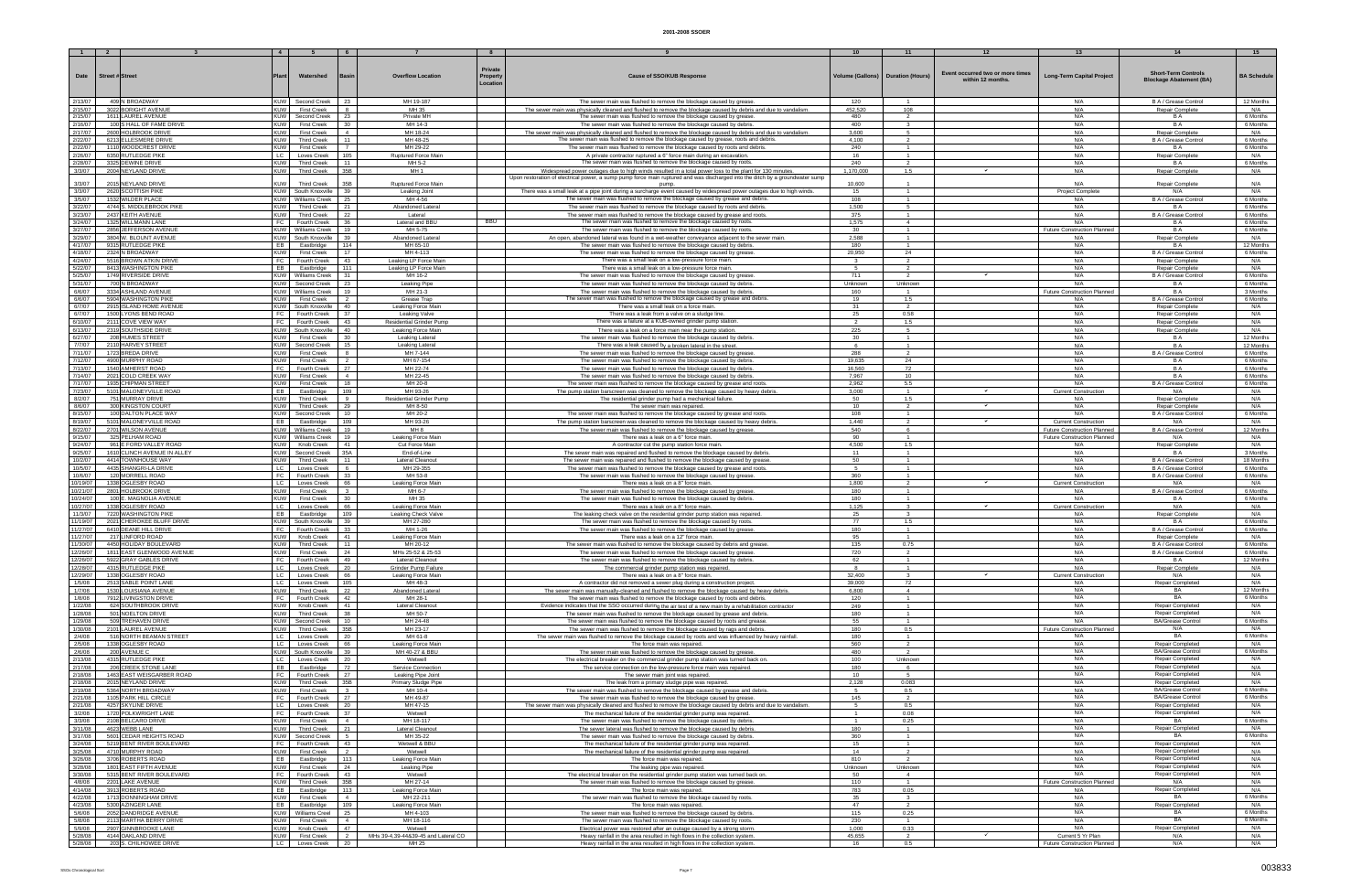|                     |                 |                                               | $\overline{4}$           |                                           | 6                    |                                                       | 8                                             |                                                                                                                                                                        |                |                                     | 12                                                   | 13                                 | 14                                                           | 15                 |
|---------------------|-----------------|-----------------------------------------------|--------------------------|-------------------------------------------|----------------------|-------------------------------------------------------|-----------------------------------------------|------------------------------------------------------------------------------------------------------------------------------------------------------------------------|----------------|-------------------------------------|------------------------------------------------------|------------------------------------|--------------------------------------------------------------|--------------------|
| <b>Date</b>         | Street # Street |                                               |                          | Watershed                                 | Basin                | <b>Overflow Location</b>                              | <b>Private</b><br><b>Property</b><br>Location | <b>Cause of SSO/KUB Response</b>                                                                                                                                       |                | Volume (Gallons)   Duration (Hours) | Event occurred two or more times<br>within 12 months | <b>Long-Term Capital Project</b>   | <b>Short-Term Controls</b><br><b>Blockage Abatement (BA)</b> | <b>BA Schedule</b> |
| 5/30/08             |                 | 5700 MELSTONE DRIVE                           | KUW I                    | <b>Third Creek</b>                        | - 9                  | 3 Lateral Cleanouts                                   |                                               | A contractor-owned sewer plug was removed from the sewer main.                                                                                                         | 150            | $\overline{1}$                      |                                                      | N/A                                | <b>Repair Completed</b>                                      | N/A                |
| 6/11/08             |                 | 2015 NEYLAND DRIVE                            | <b>KUW</b>               | <b>Third Creek</b>                        | 35B                  | MH 4-51                                               |                                               | Line capacity was exceeded by a waste hauler                                                                                                                           | 50             | 0.02                                |                                                      | N/A                                | <b>Repair Completed</b>                                      | N/A                |
| 6/12/08             |                 | 5246 BENT RIVER BOULEVARD                     |                          | FC Fourth Creek                           | 43                   | <b>Residential Grinder Pump</b>                       |                                               | There was a mechanical failure of the residential grinder pump                                                                                                         | 25             | $\mathbf{r}$                        |                                                      | <b>Construction Completed</b>      | <b>Repair Completed</b>                                      | N/A                |
| 6/16/08             |                 | 4107 ROBERTS ROAD                             | EB                       | Eastbridge                                | 113                  | <b>Residential Grinder Pump</b>                       |                                               | There was a mechanical failure of the residential grinder pump                                                                                                         |                | $\overline{1}$                      |                                                      | N/A                                | <b>Repair Completed</b>                                      | N/A                |
| 6/18/08             |                 | 1721 IROQUOIS STREET                          |                          | KUW   Williams Creek                      | 25                   | Leaking Pipe                                          |                                               | There was a leak in the sewer main                                                                                                                                     | - 5            | $\mathbf{3}$                        |                                                      | N/A                                | <b>Repair Completed</b>                                      | N/A                |
| 7/4/08              |                 | 5241 BENT RIVER BOULEVARD                     |                          | FC Fourth Creek                           | 43                   | <b>Residential Grinder Pump</b>                       |                                               | There was a mechanical failure of the residential grinder pump                                                                                                         | $\overline{1}$ | $\overline{4}$                      |                                                      | N/A                                | <b>Repair Completed</b>                                      | N/A                |
| 7/7/08              |                 | 4410 BUFFAT MILL ROAD                         | LC                       | Loves Creek                               | $\epsilon$           | MH 29-289                                             |                                               | The sewer main was flushed to remove the blockage caused by roots                                                                                                      | 216            |                                     |                                                      | N/A                                | <b>BA</b><br><b>BA</b>                                       | 6 Months           |
| 7/10/08             |                 | 2904 MOUNT PLEASANT ROAD                      | KUW                      | <b>Third Creek</b>                        | 50                   | MH 12-7                                               |                                               | The sewer main was flushed to remove the blockage caused by grease and debris                                                                                          | 748            | $\mathbf{A}$                        |                                                      | N/A                                |                                                              | 12 Months          |
| 7/20/08             |                 | 5900 NEUBERT SPRINGS ROAD                     | <b>KUW</b>               | Knob Creek                                | 41                   | Lateral Cleanout                                      |                                               | Debris from a rehabilitation contractor caused a partial blockage. The sewer main was cleared and cleaned.                                                             | 360            | $\overline{1}$<br>$\overline{1}$    |                                                      | N/A<br>N/A                         | <b>Repair Completed</b>                                      | N/A<br>N/A         |
| 7/22/08             |                 | 6410 S. RUGGLES FERRY PIKE                    | LC                       | Loves Creek                               | 62                   | MH <sub>3</sub>                                       |                                               | Power failure at the pump station caused by storm damage to the power lines                                                                                            | 300            |                                     |                                                      | N/A                                | <b>Repair Completed</b>                                      | N/A                |
| 7/28/08             |                 | 409 NORTH BELLEMEADE AVENUE                   | <b>KUW</b>               | <b>Third Creek</b>                        | - 28<br>21           | MH 3-53<br>MH 10-85                                   |                                               | Heavy rainfall in the area resulted in high flows in the collection system                                                                                             | 300<br>4.900   | $\overline{1}$<br>24                |                                                      | N/A                                | <b>Repair Completed</b><br><b>BA</b>                         | 6 Months           |
| 7/30/08<br>8/4/08   |                 | 5405 LANCE DRIVE<br>5246 BENT RIVER BOULEVARD | <b>KUW</b><br>FC         | <b>Third Creek</b>                        |                      |                                                       |                                               | The sewer main was flushed to remove the blockage caused by roots and debris                                                                                           |                | 2.33                                |                                                      | <b>Construction Completed</b>      | Repair Completed                                             | N/A                |
| 8/6/08              |                 | 1019 OGLESBY ROAD                             | LC.                      | <b>Fourth Creek</b><br>Loves Creek        | 43<br>66             | <b>Residential Grinder Pump</b><br>Leaking Force Main |                                               | There was an electrical failure of the residential grinder pump.<br>The contractor was removing a temporary force main and allowed leakage to occur.                   | 29<br>38       | $\overline{2}$                      |                                                      | N/A                                | Repair Completer                                             | N/A                |
| 8/7/08              |                 | 7217 WASHINGTON PIKE                          | EB.                      | Eastbridge                                | 109                  | Residential Grinder Pump                              |                                               | There was an electrical failure of the residential grinder pump.                                                                                                       | 14             | $\mathbf{3}$                        |                                                      | N/A                                | <b>Repair Completed</b>                                      | N/A                |
| 8/14/08             |                 | 5309 ROBERTS ROAD                             | EB                       | Eastbridge                                | 113                  | Leaking Force Main                                    |                                               | There was a dig-in on the force main during the installation of an electrical power pole.                                                                              | 5.030          | 2                                   |                                                      | N/A                                | Repair Completed                                             | N/A                |
| 9/4/08              |                 | 2015 NEYLAND DRIVE                            | <b>KUW</b>               | <b>Third Creek</b>                        | 35B                  | <b>Broken Pipe</b>                                    |                                               | A sewer main was damaged during excavation for a potable water line                                                                                                    | 50             | 0.083                               |                                                      | N/A                                | <b>Repair Completed</b>                                      | N/A                |
| 9/6/08              |                 | 301 E CHURCH AVENUE                           | <b>KUW</b>               | <b>First Creek</b>                        | 30                   | MH 10-11                                              |                                               | The sewer main was flushed to remove the blockage caused by debris.                                                                                                    | 1.438          | $\mathbf{R}$                        |                                                      | N/A                                | BA                                                           | 12 Months          |
| 9/8/08              |                 | 438 MARYVILLE PIKE                            | <b>KUW</b>               | South Knoxville                           | 39                   | MHs 27-1, 27-2 & Leaking Pipe                         |                                               | The event was related to a partial failure of the pump-around process during a sewer replacement project.                                                              | 1,570          | 12                                  |                                                      | <b>Construction Completed</b>      | <b>Repair Completed</b>                                      | N/A                |
| 9/28/08             |                 | 5371 BENT RIVER BOULEVARD                     | FC                       | Fourth Creek                              | 43                   | <b>Residential Grinder Pump</b>                       |                                               | There was an electrical failure of the residential grinder pump                                                                                                        | 120            | $\overline{4}$                      |                                                      | N/A                                | <b>Repair Completed</b>                                      | N/A                |
| 9/30/08             |                 | 5323 BENT RIVER BOULEVARD                     | FC                       | <b>Fourth Creek</b>                       | 43                   | <b>Residential Grinder Pump</b>                       |                                               | There was a mechanical failure of an improperly-installed residential grinder pump.                                                                                    | 150            | $\overline{4}$                      |                                                      | N/A                                | Repair Completed                                             | N/A                |
| 9/30/08             |                 | 5915 CASEY DRIVE                              | FC                       | <b>Fourth Creek</b>                       | 27                   | MH 22-8                                               |                                               | The sewer main was flushed to remove the blockage caused by grease and roots.                                                                                          | 375            | 0.25                                |                                                      | N/A                                | <b>BA/Grease Control</b>                                     | 6 Months           |
| 10/6/08             |                 | 1211 ROCKY HILL ROAD                          |                          | FC   Fourth Creek                         | 36                   | MH 55                                                 |                                               | The sewer main was flushed to remove the blockage caused by grease and roots.                                                                                          | 217            | $\overline{1}$                      |                                                      | N/A                                | <b>BA/Grease Control</b>                                     | 6 Months           |
| 10/22/08            |                 | 438 MARYVILLE PIKE                            |                          | KUW South Knoxville                       | 39                   | MH 27-2                                               |                                               | The bypass pump was damaged and parts were removed overnight due to vandalism.                                                                                         | 100,000        | я.                                  |                                                      | <b>Construction Completed</b>      | <b>Repair Completed</b>                                      | N/A                |
| 10/22/08            |                 | 1224 MORRELL ROAD                             | FC                       | Fourth Creek                              | -36                  | MH 56                                                 |                                               | The sewer main was flushed to remove the blockage caused by debris and pipe sags.                                                                                      | 60             | 1.25                                |                                                      | N/A                                | <b>BA</b>                                                    | 6 Months           |
| 10/24/08            |                 | <b>405 MERCHANTS DRIVE</b>                    | <b>KUW</b>               | Second Creek                              | -5.                  | Leaking Join                                          |                                               | The sewer main was flushed to remove the blockage caused by grease during a rainfall event                                                                             | 280            | $\overline{1}$                      |                                                      | N/A                                | <b>BA</b>                                                    | 6 Months           |
| 10/29/08            |                 | 4801 WILKSHIRE DRIVE                          | <b>KUW</b>               | <b>Third Creek</b>                        | 12                   | Cleanout                                              |                                               | The sewer main was repaired and flushed to remove the blockage caused by a broken pipe.                                                                                | 1.500          | $\mathbf{3}$                        |                                                      | N/A                                | Repair Completed                                             | N/A                |
| 11/4/08             |                 | 3413 PILKAY ROAD                              | <b>KUW</b>               | <b>Third Creek</b>                        | 28                   | MH 8-1                                                |                                               | The sewer main was flushed to remove the blockage caused by grease and debris                                                                                          | 5.320          | $\overline{1}$                      |                                                      | <b>Future Construction Planned</b> | N/A                                                          | N/A                |
| 11/5/08             |                 | 1036 E EMERALD AVENUE                         | <b>KUW</b>               | <b>First Creek</b>                        | 17                   | MH 4-71                                               |                                               | The sewer main was flushed to remove the blockage caused by roots and debris.                                                                                          | 120            | $-1$                                | $\checkmark$                                         | N/A                                | <b>Repair Completed</b>                                      | N/A                |
| 11/9/08             |                 | 1036 E EMERALD AVENUE                         | <b>KUW</b>               | <b>First Creek</b>                        | 17                   | MH 4-71                                               |                                               | The sewer main was flushed to remove the blockage caused by roots and debris                                                                                           | 120            | $\overline{1}$                      | $\checkmark$                                         | N/A                                | <b>Repair Completed</b>                                      | N/A                |
| 11/9/08             |                 | 120 MORRELL ROAD                              | FC                       | Fourth Creek                              | 33                   | MH 53-8                                               |                                               | The sewer main was flushed to remove the blockage caused by grease                                                                                                     | 240            | $\overline{1}$                      |                                                      | N/A                                | <b>BA/Grease Control</b>                                     | 6 Months           |
| 11/19/08            |                 | 3600 KENILWORTH LANE                          | LC                       | Loves Creek                               | 6                    | <b>BBU and Service Lateral</b>                        |                                               | A private contractor installing a gas main bored through the service lateral.                                                                                          | 19             | $-1$                                |                                                      | N/A                                | <b>Repair Completed</b>                                      | N/A                |
| 11/22/08            |                 | 3706 ROBERTS ROAD                             | EB                       | Eastbridge                                | 113                  | Leaking LP Latera                                     |                                               | An exposed section of service lateral burst upon freezing and was repaired.                                                                                            | $\overline{7}$ | 0.017                               |                                                      | N/A                                | <b>Repair Completed</b>                                      | N/A                |
| 11/27/08            |                 | 8111 WASHINGTON PIKE                          | EB                       | Eastbridge                                | 111                  | Leaking LP Latera                                     |                                               | There was a leak on the low-pressure service lateral.                                                                                                                  | 90             | -5                                  |                                                      | N/A                                | <b>Repair Completed</b>                                      | N/A                |
| 12/3/08             |                 | 3413 KINGSTON PIKE                            | <b>KUW</b>               | <b>Third Creek</b>                        | 29                   | <b>Broken Pipe</b>                                    |                                               | There was a collapsed pipe on an undesignated sewer main.                                                                                                              | 200            | 10                                  |                                                      | <b>Future Construction Planned</b> | N/A                                                          | N/A                |
| 12/3/08             |                 | 1708 NUMBER TWO DRIVE                         | EB                       | Eastbridge                                | 115                  | Leaking ARV                                           |                                               | There was a leak from a air release valve on a force main.                                                                                                             | 423            | $\overline{a}$<br>$\overline{2}$    |                                                      | N/A                                | Repair Completed                                             | N/A                |
| 12/7/08             |                 | 4209 LAMOUR DRIVE                             | <b>KUW</b>               | <b>Third Creek</b>                        | 28<br>$\overline{7}$ | MH 16-161                                             |                                               | The sewer main was flushed to remove the blockage caused by roots.                                                                                                     | 30             |                                     |                                                      | N/A                                | BA                                                           | 6 Months           |
| 12/8/08             |                 | 1902 HIGHLAND DRIVE                           | <b>KUW</b><br><b>KUW</b> | <b>First Creek</b>                        | $\overline{4}$       | MH 17-32                                              |                                               | The sewer main was flushed to remove the blockage caused by roots.                                                                                                     | 1.025<br>561   | 10 <sup>10</sup><br>-5              |                                                      | N/A<br>N/A                         | <b>BA</b><br><b>BA</b>                                       | 6 Months           |
| 12/9/08<br>12/10/08 |                 | 2007 RIDGECREST DRIVE<br>1210 E. MOODY AVENUE |                          | <b>First Creek</b><br>KUW South Knoxville | 40                   | MH 18-126<br>MH 39                                    |                                               | The sewer main was flushed to remove the blockage caused by roots.                                                                                                     | 1,100          | $\overline{4}$                      |                                                      | Future Construction Planned        | N/A                                                          | 6 Months<br>N/A    |
| 12/10/08            |                 | 615 SEVIER AVENUE                             |                          | KUW South Knoxville                       | 40                   | MH 1-43 & BBU                                         |                                               | Heavy rainfall in the area resulted in high flows in the collection system<br>The sewer main was flushed to remove the blockage caused by debris during heavy rainfall | 615            | $\mathbf{3}$                        |                                                      | Current 5 Yr Plan                  | <b>BA/Grease Control</b>                                     | 3 Months           |
| 12/11/08            |                 | 4144 OAKLAND DRIVE                            | <b>KUW</b>               | <b>First Creek</b>                        |                      | MH 39-4                                               |                                               | Heavy rainfall in the area resulted in high flows in the collection system                                                                                             | 150            | $\overline{2}$                      | $\checkmark$                                         | Current 5 Yr Plan                  | N/A                                                          | N/A                |
| 12/11/08            |                 | 7112 SHADYLAND DRIVE                          | FC                       | <b>Fourth Creek</b>                       | 36                   | MH 36                                                 |                                               | Heavy rainfall in the area resulted in high flows in the collection system                                                                                             | 62             | $\overline{1}$                      |                                                      | Current 5 Yr Plan                  | BA                                                           | 6 Months           |
| 12/11/08            |                 | 1216 WATERCRESS DRIVE                         | KUW                      | <b>First Creek</b>                        | $\overline{7}$       | MH 29-9                                               |                                               | Heavy rainfall in the area resulted in high flows in the collection system                                                                                             | 65             | $\overline{1}$                      |                                                      | N/A                                | <b>BA</b>                                                    | 6 Months           |
| 12/13/08            |                 | 8112 AINSWORTH DRIVE                          | FC                       | Fourth Creek                              | 32B                  | MH 4-46                                               |                                               | The sewer main was flushed to remove the blockage caused by roots and debris                                                                                           | 2.160          | 12                                  |                                                      | N/A                                | BA                                                           | 6 Months           |
| 12/21/08            |                 | 6902 S. NORTHSHORE DRIVE                      |                          | FC Fourth Creek                           | - 36                 | MH 12-62                                              |                                               | The sewer main was flushed to remove the blockage caused by debris.                                                                                                    | 360            | $\overline{1}$                      |                                                      | N/A                                | <b>RA</b>                                                    | 6 Months           |
|                     |                 |                                               |                          |                                           |                      |                                                       |                                               |                                                                                                                                                                        |                |                                     |                                                      |                                    |                                                              |                    |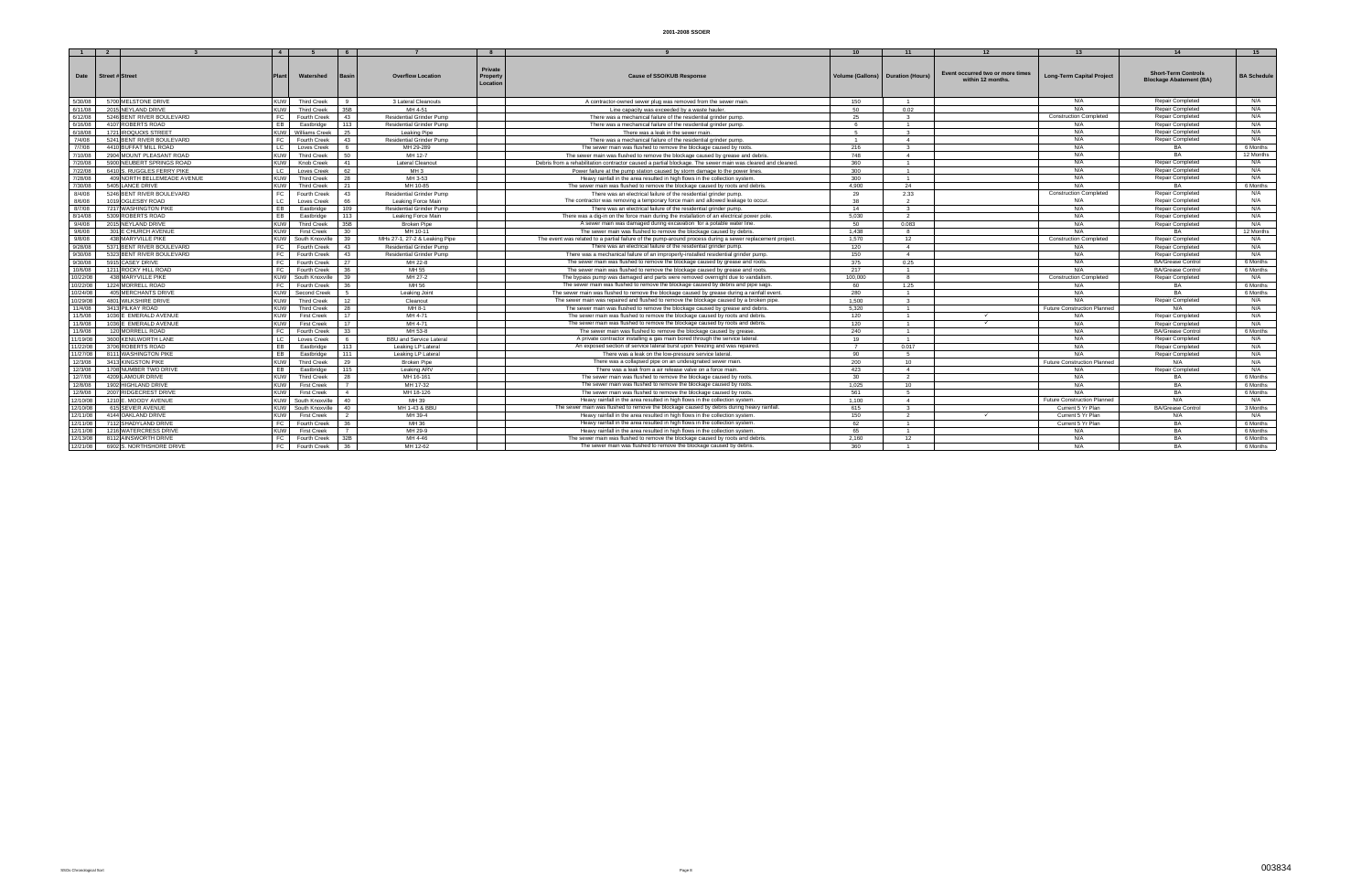|                      |                                                                            |                          |                                                      |                                                                                                         |                          |                                                                                                                                                                                                       | 10                               |                                           |                                                                                         |                                                                              |                        |
|----------------------|----------------------------------------------------------------------------|--------------------------|------------------------------------------------------|---------------------------------------------------------------------------------------------------------|--------------------------|-------------------------------------------------------------------------------------------------------------------------------------------------------------------------------------------------------|----------------------------------|-------------------------------------------|-----------------------------------------------------------------------------------------|------------------------------------------------------------------------------|------------------------|
| Date                 | <b>Street</b><br># Street                                                  | Plan                     | Watershed                                            | Basin<br><b>Backup Location</b>                                                                         | <b>Event included in</b> | <b>Cause of Backup/KUB Response</b>                                                                                                                                                                   | Volum                            | <b>Duration</b>                           | <b>Event Occurred two o</b><br>more times within 12<br><b>Long-Term Capital Project</b> | <b>Short-Term Controls</b>                                                   | <b>BA Schedule</b>     |
|                      |                                                                            |                          | $\overline{1}$                                       |                                                                                                         | <b>SSOER</b>             |                                                                                                                                                                                                       | $\overline{1}$                   | (Hours)                                   | months<br>N/A                                                                           | <b>Blockage Abatement (BA)</b>                                               |                        |
| 10/30/06<br>8/12/05  | 5315 SHANNONDALE ROAD<br>4811 BEVERLY RD                                   | KUW  <br><b>KUW</b>      | <b>First Creek</b><br><b>First Creek</b>             | <b>Building Backup</b><br>$\overline{2}$<br><b>Building Backup</b>                                      |                          | Routine sewer main flushing resulted in a building backup at this residence<br>Building backups at three residences due to sewer main flushing.                                                       | 20                               | 0.08<br>0.25                              | N/A                                                                                     | BA                                                                           | 6 Months<br>12 Months  |
| 8/12/05<br>8/12/05   | 4815 BEVERLY RD<br>4817 BEVERLY RD                                         | <b>KUW</b><br><b>KUW</b> | <b>First Creek</b><br><b>First Creek</b>             | <b>Building Backup</b><br>$\overline{2}$<br><b>Building Backup</b><br>2                                 |                          | Building backups at three residences due to sewer main flushing<br>Building backups at three residences due to sewer main flushing.                                                                   | 20<br>20                         | 0.25<br>0.25                              | N/A<br>N/A                                                                              | BA<br><b>BA</b>                                                              | 12 Months<br>12 Months |
| 11/22/05             | 5720 OAK RD                                                                | <b>KUW</b>               | <b>First Creek</b>                                   | <b>Building Backup</b><br>$\overline{\mathbf{3}}$                                                       |                          | The service lateral was not reconnected to the sewer main during a construction project.                                                                                                              | 35                               | 12                                        | N/A                                                                                     | <b>Repair Completed</b>                                                      | N/A                    |
| 11/14/06<br>2/16/03  | 5109 INSKIP ROAD<br>308 KNOX RD                                            | <b>KUW</b><br><b>KUW</b> | <b>First Creek</b><br><b>First Creek</b>             | <b>Building Backup</b><br>$\overline{4}$<br><b>Building Backup</b><br>$\overline{4}$                    |                          | Rehabilitation contractor failed to reconnect the customer's service lateral<br>Heavy rainfall in the area resulted in high flows in the collection system                                            | $\overline{2}$<br>N/A            | 0.25<br>N/A                               | N/A<br>Future 5 Yr Plan                                                                 | <b>Repair Completed</b><br><b>BA</b>                                         | N/A<br>12 Months       |
| 12/9/04<br>2/22/03   | 308 KNOX RD<br>2900 RENNOC RD                                              | <b>KUW</b><br><b>KUW</b> | <b>First Creek</b><br><b>First Creek</b>             | Building Backup and MH 79 & 18<br>$\overline{4}$<br>Building Backup & MH13-26 & 13-49<br>$\overline{4}$ |                          | Heavy rainfall in the area resulted in high flows in the collection system                                                                                                                            | N/A<br>N/A                       | N/A<br>N/A                                | <b>Future Construction Planned</b><br>$\checkmark$<br>Future 5 Yr Plan                  | N/A<br>BA                                                                    | N/A<br>6 Months        |
| 2/16/03              | 2910 RENNOC RD                                                             | <b>KUW</b>               | <b>First Creek</b>                                   | Building Backup & MH 13-49<br>$\overline{4}$                                                            |                          | Heavy rainfall in the area resulted in high flows in the collection system<br>Heavy rainfall in the area resulted in high flows in the collection system                                              | N/A                              | N/A                                       | Future 5 Yr Plan                                                                        | BA                                                                           | 6 Months               |
| 8/13/05              | 2539 WOODROW DR                                                            | KUW                      | <b>First Creek</b>                                   | 4 Building Backup & MHs 11-1, 11-2, 11-3, 11-<br>34, 14-4, 15 & 80                                      |                          | There was insufficient pump capacity at a third-party bypass pumping site                                                                                                                             | 635                              | 10                                        |                                                                                         | Repair Completed                                                             | N/A                    |
| 1/19/01<br>11/6/03   | 2837 WOODROW DR<br>2837 WOODROW DR                                         | <b>KUW</b><br>KUW        | <b>First Creek</b><br><b>First Creek</b>             | <b>Building Backup</b><br>$\overline{4}$<br>$\overline{4}$<br><b>Building Backup</b>                    |                          | Heavy rainfall in the area resulted in high flows in the collection system<br>Heavy rainfall in the area resulted in high flows in the collection system                                              | N/A<br>N/A                       | N/A<br>N/A                                | Future 5 Yr Plan<br>$\checkmark$<br>Future 5 Yr Plan                                    | RA<br>RA                                                                     | 6 Months<br>6 Months   |
| 5/20/05              | 2837 WOODROW DR                                                            | <b>KUW</b>               | <b>First Creek</b>                                   | $\overline{4}$<br><b>Building Backup</b>                                                                |                          | Heavy rainfall in the area resulted in high flows in the collection system                                                                                                                            | N/A                              | N/A                                       | N/A                                                                                     | BA                                                                           | 6 Months               |
| 9/24/06<br>8/13/05   | 2837 WOODROW DRIVE<br>1118 ALLEN DR                                        | <b>KUW</b><br><b>KUW</b> | <b>First Creek</b><br>Second Creek                   | $\overline{4}$<br><b>Building Backup</b><br><b>Building Backup</b><br>5                                 | $\checkmark$             | Rainfall amounts between 3.95" & 5.05" fell across the service area producing I & I and high flows in the sewer mains<br>The sewer main was flushed to remove the blockage caused by grease.          | 100<br>100                       | $\overline{4}$<br>$\overline{2}$          | <b>Future Construction Planned</b><br>N/A                                               | BA<br><b>BA/Grease Control</b>                                               | 6 Months<br>6 Months   |
| 10/21/05<br>3/28/05  | 1104 BRADSHAW GARDENS DR   KUW<br>1009 CUMBERLAND VIEW CR                  | <b>KUW</b>               | Second Creek<br>Second Creek                         | <b>Building Backup</b><br><b>Building Backup</b><br>- 5                                                 |                          | Building backup due to sewer main flushing.                                                                                                                                                           | $\overline{2}$<br>N/A            | 0.1<br>N/A                                | N/A<br>N/A                                                                              | Changes to SOP and Operator Training<br>Changes to SOP and Operator Training | N/A<br>N/A             |
| 9/2/05               | 1121 SNOWDON DR                                                            | KUW                      | Second Creek                                         | <b>Building Backup</b><br>5                                                                             |                          | Building backup due to sewer main flushing<br>The service lateral was not reconnected to the sewer main during a construction project                                                                 | 20                               | 24                                        | N/A                                                                                     | <b>Repair Completed</b>                                                      | N/A                    |
| 1/9/07<br>9/12/06    | 3933 BUFFAT MILL ROAD<br>2903 CROSS VALLEY ROAD                            | LC  <br>LC .             | Loves Creek<br>Loves Creek                           | <b>Building Backup</b><br>6<br><b>Building Backup</b><br>6                                              |                          | Routine sewer main flushing by a private contractor resulted in a building backup at this residence.<br>Routine sewer main flushing resulted in a building backup at this residence.                  | $\overline{\mathbf{3}}$<br>10    | 0.05<br>0.25                              | N/A<br><b>Construction Underway</b>                                                     | Operator Training / B A<br>Changes to SOP and Operator Training              | 6 Months<br>N/A        |
| 9/19/06<br>2/6/07    | 2914 CROSS VALLEY ROAD<br>4021 VALLEY VIEW DRIVE                           | LC I<br>LC               | Loves Creek<br>Loves Creek                           | <b>Building Backup</b><br>6<br><b>Building Backup</b><br>6                                              |                          | Routine sewer main flushing resulted in a building backup at this residence.<br>Routine sewer main flushing by a private contractor resulted in a building backup at this residence.                  | $\overline{2}$<br>$\overline{1}$ | 0.25<br>0.03                              | <b>Construction Underway</b><br><b>Project Complete</b>                                 | Changes to SOP and Operator Training<br>N/A                                  | N/A<br>N/A             |
| 2/6/07<br>1/27/07    | 4101 VALLEY VIEW DRIVE<br>4419 COSTER ROAD                                 | LC  <br>KUW I            | Loves Creek<br><b>First Creek</b>                    | <b>Building Backup</b><br>6<br><b>Building Backup</b><br>7                                              |                          | Routine sewer main flushing by a private contractor resulted in a building backup at this residence.                                                                                                  | $\overline{\mathbf{3}}$<br>2     | 0.05                                      | <b>Project Complete</b><br>N/A                                                          | N/A<br>B A                                                                   | N/A<br>6 Months        |
| 11/01/08             | 4707 SEMINOLE ROAD                                                         | KUW I                    | <b>First Creek</b>                                   | <b>Building Backup</b><br>7                                                                             |                          | The sewer main was flushed to remove the blockage caused by roots and debris.<br>The sewer main was flushed to remove the blockage caused by grease and roots.                                        | 50                               | 0.05<br>1.5                               | N/A                                                                                     | <b>BA/Grease Control</b>                                                     | 3 Months               |
| 2/17/05<br>2/17/05   | 3703 CLARK PL<br>3704 CLARK PI                                             | KUW I<br>KUW I           | <b>First Creek</b><br><b>First Creek</b>             | <b>Building Backup</b><br>8<br><b>Building Backup</b><br>8                                              |                          | Building backup due to sewer main flushing.<br>Building backup due to sewer main flushing                                                                                                             | N/A<br>N/A                       | N/A<br>N/A                                | N/A<br>N/A                                                                              | RA.<br>RA                                                                    | 6 Months<br>6 Months   |
| 10/31/05<br>11/4/05  | 4110 HOLLAND RD<br>3123 DEER LAKE DR                                       | KUW<br>KUW               | <b>First Creek</b><br><b>Third Creek</b>             | <b>Building Backup</b><br>8<br><b>Building Backup</b><br>9                                              |                          | Building backup due to sewer main flushing.<br>The private service lateral was broken during recent utility construction resulting in a blockage due to debris. The lateral was flushed and repaired. | 5<br>20                          | 0.08<br>$\overline{1}$                    | N/A<br>N/A                                                                              | BA<br><b>Repair Completed</b>                                                | 6 Months<br>N/A        |
| 3/24/05              | 1907 MC CLAIN RD                                                           | <b>KUW</b>               | <b>Third Creek</b>                                   | $\mathbf{Q}$<br><b>Building Backup</b>                                                                  |                          | Building backup due to sewer main flushing                                                                                                                                                            | N/A                              | N/A                                       | N/A                                                                                     | Changes to SOP and Operator Training                                         | N/A                    |
| 2/16/05<br>3/3/05    | 1904 MERCHANTS DF<br>1904 MERCHANTS DR                                     | <b>KUW</b><br><b>KUW</b> | <b>Third Creek</b><br><b>Third Creek</b>             | $\mathbf{Q}$<br><b>Building Backup</b><br>$\mathbf{Q}$<br><b>Building Backup</b>                        |                          | Building backup due to sewer main flushing<br>Building backup due to sewer main flushing                                                                                                              | N/A<br>N/A                       | N/A<br>N/A                                | N/A<br>N/A                                                                              | Changes to SOP and Operator Training<br>Changes to SOP and Operator Training | N/A<br>N/A             |
| 1/17/06<br>9/23/06   | 5811 PLEASANT RIDGE ROAD<br>4105 CENTRAL AVENUE PIKE                       | <b>KUW</b><br><b>KUW</b> | <b>Third Creek</b><br>Second Creek                   | <b>Building Backup</b><br>10                                                                            | $\checkmark$             | The sewer main was flushed to remove the blockage caused by grease and influenced by heavy rainfall                                                                                                   | 18017<br>100                     | $\overline{\mathbf{3}}$<br>$\overline{4}$ | N/A<br>N/A                                                                              | <b>BA/Grease Control</b><br>RA                                               | 1 Month<br>6 Months    |
| 6/10/05              | 3930 SUMMERCREST WAY                                                       |                          | KUW Second Creek                                     | <b>Building Backup</b><br>10<br><b>Building Backup</b>                                                  |                          | Rainfall amounts between 3.95" & 5.05" fell across the service area producing I & I and high flows in the sewer mains<br>The sewer main was flushed to remove the blockage caused by grease           | N/A                              | N/A                                       | N/A                                                                                     | <b>BA</b>                                                                    | 6 Months               |
| 4/14/05<br>8/3/07    | 308 TILLERY DR<br>4416 DEERFIELD ROAD                                      | <b>KUW</b><br><b>KUW</b> | Second Creek<br>Third Creek                          | 10<br><b>Building Backup</b><br>11<br><b>Building Backup</b>                                            |                          | The sewer main was flushed to remove the blockage caused by debris<br>The sewer main was flushed to remove the blockage caused by grease and root                                                     | N/A<br>75                        | N/A                                       | N/A<br>N/A                                                                              | BA<br>B A / Grease Control                                                   | 6 Months<br>12 Months  |
| 1/4/06<br>4/27/05    | 4408 TWIN PINES DRIVE<br>6220 WESTERN AVE                                  | <b>KUW</b><br><b>KUW</b> | Third Creek<br>Third Creek                           | 11<br><b>Building Backup</b><br>11<br><b>Building Backup</b>                                            |                          | The sewer main was flushed to remove the blockage caused by roots and debris due to vandalism<br>The sewer main was flushed to remove the blockage caused by grease                                   | 35<br>N/A                        | 0.75<br>N/A                               | N/A<br>N/A                                                                              | BA.<br><b>BA/Grease Control</b>                                              | 6 Months<br>6 Months   |
| 8/23/07              | 6220 WESTERN AVENUE                                                        | <b>KUW</b>               | Third Creek                                          | 11<br><b>Building Backup</b>                                                                            |                          | The sewer main was flushed to remove the blockage caused by grease                                                                                                                                    | 10                               | $\overline{1}$                            | N/A                                                                                     | B A / Grease Control                                                         | 3 Months               |
| 8/2/07<br>3/3/04     | 4213 WALROCK LANE<br>119 BURWELL AVE                                       | <b>KUW</b>               | Third Creek<br>KUW Second Creek                      | 12<br><b>Building Backup</b><br>15<br><b>Building Backup</b>                                            |                          | The sewer main was flushed to remove the blockage caused by roots<br>The sewer main was flushed to remove the blockage caused by roots                                                                | 540<br>N/A                       | 1.66<br>N/A                               | N/A<br>N/A                                                                              |                                                                              | 12 Months<br>6 Months  |
| 2/22/06<br>3/26/06   | 328 E MORELIA AVENU<br>317 E QUINCY AVENUE                                 |                          | KUW Second Creek<br>KUW Second Creek                 | 15<br><b>Building Backup</b><br>15<br><b>Building Backup</b>                                            |                          | The sewer main was flushed to remove the blockage caused by root:<br>The sewer main was flushed to remove the blockage caused by grease and debris                                                    | 500<br>60                        | $\mathbf{R}$<br>$\overline{1}$            | N/A<br>N/A                                                                              | RA<br><b>BA/Grease Control</b>                                               | 6 Months<br>6 Months   |
| 11/8/06<br>11/27/07  | 1317 LOUISIANA AVENUE<br>2905 BELLEVUE STREET                              | <b>KUW</b>               | KUW Second Creek<br><b>First Creek</b>               | 15<br><b>Building Backup</b><br>16<br><b>Building Backup</b>                                            |                          | The sewer main was flushed to remove the blockage caused by debris.<br>The sewer main was flushed to remove the blockage caused by roots and debris                                                   | 200<br>91                        | 1.5<br>-5                                 | N/A<br>N/A                                                                              | <b>Repair Completed</b><br>R A                                               | N/A<br>6 Months        |
| 6/6/05               | 2101 EDGEWOOD AVE                                                          | <b>KUW</b>               | First Creek                                          | 16<br><b>Building Backup</b>                                                                            |                          | Heavy rainfall in the area resulted in high flows in the collection system                                                                                                                            | N/A                              | N/A<br>$\overline{1}$                     | <b>Future Construction Planned</b>                                                      | BA<br><b>BA</b>                                                              | 6 Months               |
| 9/23/06<br>10/08/08  | 2111 EDGEWOOD AVENU<br>2800 FAIRVIEW STREET                                | <b>KUW</b><br><b>KUW</b> | <b>First Creek</b><br><b>First Creek</b>             | 16<br><b>Building Backup</b><br>16<br><b>Building Backup</b>                                            |                          | Rainfall amounts between 3.95" & 5.05" fell across the service area producing I & I and high flows in the sewer mains<br>The sewer main was flushed to remove the blockage caused by grease and roo   | 25<br>200                        | $\overline{1}$                            | <b>Future Construction Planned</b><br>N/A                                               | <b>BA/Grease Control</b>                                                     | 6 Months<br>6 Months   |
| 11/15/08<br>7/28/07  | 3321 GODFREY STREET<br>3808 KINCAID STREET                                 | <b>KUW</b><br>KUW        | <b>First Creek</b><br><b>First Creek</b>             | 16<br><b>Building Backup</b><br>16<br><b>Building Backup</b>                                            |                          | The sewer main was flushed to remove the blockage caused by roots<br>The sewer main was flushed to remove the blockage caused by debris.                                                              | 100<br>225                       | 5.25<br>$\overline{1}$                    | <b>Future Construction Planned</b><br>N/A                                               | N/A<br>B A                                                                   | N/A<br>6 Months        |
| 4/15/07<br>8/8/05    | 4105 MILTON STREET<br>1135 RIDER AVE                                       | KUW<br><b>KUW</b>        | <b>First Creek</b><br><b>First Creek</b>             | 16<br><b>Building Backup</b><br><b>Building Backup</b><br>16                                            |                          | The sewer main was flushed to remove the blockage caused by roots, grease and debris<br>The sewer main was flushed to remove the blockage caused by grease.                                           | 2150<br>141                      | Unknowr<br>$\overline{1}$                 | N/A<br>N/A                                                                              | B A / Grease Control<br><b>BA/Grease Control</b>                             | 6 Months<br>12 Months  |
| 08/07/08             | 2428 LAWSON AVENUE                                                         | <b>KUW</b>               | <b>First Creek</b>                                   | 17<br><b>Building Backup</b>                                                                            |                          | A plug failure occurred during a post-construction pipe pressure test by the contractor                                                                                                               | $\mathbf{3}$                     | 0.001                                     | N/A                                                                                     | Repair Completed                                                             | N/A                    |
| 3/12/06<br>6/6/05    | 1610 MC CROSKEY AVENUE<br>2000 WASHINGTON PK                               | <b>KUW</b><br><b>KUW</b> | <b>First Creek</b><br><b>First Creek</b>             | 17<br><b>Building Backup</b><br>17<br><b>Building Backup</b>                                            |                          | Routine sewer main flushing by a private contractor resulted in a building backup at this residence.<br>Heavy rainfall in the area resulted in high flows in the collection system.                   | $\overline{1}$<br>N/A            | 0.02<br>N/A                               | N/A<br>N/A                                                                              | BA<br>BA                                                                     | 6 Months<br>6 Months   |
| 11/3/05<br>11/15/07  | 2413 CECIL AVE<br>3254 WILDERNESS ROAD                                     | KUW<br>KUW               | <b>First Creek</b><br><b>First Creek</b>             | <b>Building Backup</b><br>18<br><b>Building Backup</b><br>18                                            |                          | Building backup due to sewer main flushing.<br>Routine sewer main flushing resulted in a building backup at this residence.                                                                           | $\overline{1}$<br>5              | 0.08<br>0.08                              | N/A<br>N/A                                                                              | Repair Completed<br><b>Operator Training</b>                                 | N/A<br>N/A             |
| 4/25/05              | 205 BENTLEY ST                                                             |                          | KUW Williams Creek   19                              | <b>Building Backup &amp; Cleanou</b>                                                                    |                          | The sewer main was flushed to remove the blockage caused by grease and roots                                                                                                                          | N/A                              | N/A                                       | N/A<br>N/A                                                                              | <b>BA/Grease Control</b>                                                     | 6 Months               |
| 12/14/07<br>01/25/08 | 503 HOUSTON STREET<br>2446 MARTIN L. KING JR. AV                           |                          | KUW Williams Creek   19<br>KUW   Williams Creek   19 | <b>Building Backup</b><br><b>Building Backup</b>                                                        |                          | The sewer main was flushed to remove the blockage caused by debris.<br>The contractor did not re-establish the service connection after a rehabilitation project                                      | 32<br>450                        | 0.5<br>Jnknown                            | N/A                                                                                     | Repair Completed                                                             | 12 Months<br>N/A       |
| 6/6/05<br>6/6/05     | 2575 PARKVIEW AVE<br>2600 PARKVIEW AVE                                     |                          | KUW Williams Creek 19<br>KUW Williams Creek 19       | <b>Building Backup</b><br><b>Building Backup</b>                                                        |                          | Heavy rainfall in the area resulted in high flows in the collection system<br>Heavy rainfall in the area resulted in high flows in the collection system                                              | N/A<br>N/A                       | N/A<br>N/A                                | N/A<br>N/A                                                                              | BA<br><b>BA</b>                                                              | 6 Months<br>6 Months   |
| 4/3/05<br>5/7/04     | 2601 PARKVIEW AVE<br>2564 WOODBINE AVI                                     |                          | KUW Williams Creek 19<br>KUW Williams Creek 19       | <b>Building Backup</b>                                                                                  |                          | The sewer main was flushed to remove the blockage caused by grease                                                                                                                                    | N/A<br>N/A                       | N/A<br>N/A                                | N/A<br>N/A                                                                              | <b>BA/Grease Control</b><br><b>BA</b>                                        | 6 Months<br>6 Months   |
| 12/5/05              | 2564 WOODBINE AVE                                                          |                          | KUW   Williams Creek                                 | <b>Building Backup</b><br>19<br><b>Building Backup</b>                                                  |                          | The sewer main was flushed to remove the blockage caused by debris<br>The sewer main was flushed to remove the blockage caused by grease                                                              | - 5                              |                                           | N/A                                                                                     | <b>BA/Grease Control</b>                                                     | 6 Months               |
| 2/13/06<br>6/30/07   | 501 FERN STREET<br>5901 LOICE LANE                                         | LC                       | Loves Creek<br>LC   Loves Creek   20                 | 20<br><b>Building Backup</b><br><b>Building Backup</b>                                                  |                          | The sewer main was flushed to remove the blockage caused by roots.<br>The sewer main was flushed to remove the blockage caused by roots                                                               | 105<br>100                       |                                           | N/A<br>N/A                                                                              | BA<br>B A                                                                    | 6 Months<br>6 Months   |
| 4/8/06<br>7/1/06     | 4331 MANSION AVENUE<br>5020 TENWOOD DRIVE                                  | LC I<br>KUW              | Loves Creek 20<br>Third Creek 21                     | <b>Building Backup</b><br><b>Building Backup</b>                                                        |                          | <u>The sewer main was flushed to remove the blockage caused by grease and debri</u><br>The sewer main was flushed to remove the blockage caused by grease and debri-                                  | 60<br>- 3                        | 0.5<br>0.08                               | N/A<br>N/A                                                                              | <b>BA/Grease Control</b><br><b>BA/Grease Control</b>                         | 6 Months<br>6 Months   |
| 9/7/06               | 3317 BISHOP STREET<br>1434 NOLAN AVENUE                                    |                          | KUW Third Creek 22                                   | <b>Building Backup</b>                                                                                  |                          | The sewer main was flushed to remove the blockage caused by grease and debris                                                                                                                         | 20                               | 0.5                                       | N/A<br>N/A                                                                              | <b>BA/Grease Control</b>                                                     | 6 Months               |
| 7/28/07              |                                                                            |                          | KUW Third Creek 22                                   | <b>Building Backup</b>                                                                                  |                          | The sewer main was flushed to remove the blockage caused by grease.                                                                                                                                   | 450<br>480                       | 1.5                                       | N/A                                                                                     | B A / Grease Control<br>Repair Completed                                     | 6 Months<br>N/A        |
| 10/27/06<br>9/1/02   | 2015 PASCAL DRIVE (6 UNITS)<br>3550 PLEASANT RIDGE ROAD KUW Third Creek 22 | <b>KUW</b>               | <b>Third Creek</b>                                   | 22<br><b>Building Backup</b><br><b>Building Backup</b>                                                  |                          | The sewer main was flushed to remove the blockage caused by construction debris.<br>The sewer main was flushed to remove the blockage caused by debris.                                               | N/A                              | N/A                                       | N/A                                                                                     | BA                                                                           | 3 Months               |
| 8/19/07<br>8/23/07   | 3550 PLEASANT RIDGE ROAD KUW Third Creek 22<br>501 W. MAIN STREET          |                          | KUW Second Creek 23                                  | <b>Building Backup</b><br><b>Building Backup</b>                                                        |                          | The sewer main was flushed to remove the blockage caused by grease and debris.<br>The sewer main was flushed to remove the blockage caused by debris.                                                 | 8.860<br>100                     | $\overline{2}$<br>$\overline{1}$          | N/A<br>N/A                                                                              | B A / Grease Control<br>B A                                                  | 1 Month<br>6 Months    |
| 6/6/05<br>5/7/07     | 621 ELEANOR ST<br>401 GEORGIA STREET                                       | <b>KUW</b>               | KUW First Creek 24<br><b>First Creek</b>             | <b>Building Backup</b><br>24<br><b>Building Backup</b>                                                  |                          | Heavy rainfall in the area resulted in high flows in the collection system.<br>The sewer main was flushed to remove the blockage caused by debris due to a broken pipe.                               | N/A<br>$\overline{2}$            | N/A<br>0.25                               | N/A<br>N/A                                                                              | BA<br>Repair Complete                                                        | 6 Months<br>N/A        |
| 4/14/05              | 2439 MARTIN LUTHER KING<br>2412 PARKVIEW AVE                               | KUW I                    | <b>First Creek</b>                                   | <b>Building Backup</b><br>24<br><b>Building Backup</b>                                                  |                          | A third-party contractor bored through a service lateral causing a blockage.                                                                                                                          | N/A                              | N/A                                       | N/A                                                                                     | Repair Completed                                                             | N/A                    |
| 9/8/05<br>9/15/05    | 1512 WASHINGTON AVE                                                        | <b>KUW</b>               | <b>First Creek</b><br>KUW First Creek                | 24<br><b>Building Backup</b><br>24                                                                      |                          | The sewer main was flushed to remove the debris and the broken sewer main was repaired.<br>The sewer main was flushed to remove the blockage caused by a large quantity of crushed stone.             | 2.040<br>1,400                   | Unknown<br>$\overline{4}$                 | N/A<br>N/A                                                                              | Repair Completed/BA<br><b>BA</b>                                             | 6 Months<br>6 Months   |
| 2/11/07<br>02/04/08  | 3807 LONAS DRIVE<br>3500 ARGYLE DRIVE                                      | KUW I<br>LC I            | <b>Third Creek</b><br>Loves Creek                    | <b>Building Backup</b><br>25<br>26<br><b>Building Backup</b>                                            |                          | The sewer main was flushed to remove the blockage caused by grease.<br>The sewer main was flushed to remove the blockage caused by roots.                                                             | 400<br>$\overline{2}$            | $\overline{2}$<br>0.5                     | N/A<br>N/A                                                                              | B A / Grease Control<br>BA.                                                  | 12 Months<br>6 Months  |
| 3/18/02              | 5816 HOLSTON HILLS RD                                                      | LC I                     | Loves Creek                                          | <b>Building Backup</b><br>26                                                                            |                          | Heavy rainfall in the area resulted in high flows in the collection system/Blockage caused by debris.<br>There was a power failure at a pump station.                                                 | N/A                              | N/A<br>$\overline{1}$                     | N/A<br>N/A                                                                              | BA.                                                                          | 12 Months<br>N/A       |
| 12/10/08<br>1/13/05  | 5816 HOLSTON HILLS ROAD<br>1225 WEISGARBER RD                              | LC  <br>FC               | Loves Creek<br>Fourth Creek                          | <b>Building Backup</b><br>26<br><b>Building Backup</b><br>27                                            |                          | The service lateral was not reconnected to the sewer main during a construction project                                                                                                               | 50<br>N/A                        | N/A                                       | N/A                                                                                     | <b>Repair Completed</b><br>Repair Completed                                  | N/A                    |
| 1/2/07<br>3/31/06    | 1919 LAUREL AVENUE<br>2701 SUTHERLAND AVENUE                               | KUW<br>KUW I             | <b>Third Creek</b><br><b>Third Creek</b>             | 29<br><b>Building Backup</b><br>29<br><b>Building Backup</b>                                            |                          | The sewer main was flushed to remove the blockage caused by rags and debris.<br>The sewer main was flushed to remove the blockage caused by debris.                                                   | 15<br>61                         | $\overline{1}$<br>$\mathbf{1}$            | N/A<br>N/A                                                                              | B A<br>BA/Repair Completed                                                   | 6 Months<br>1 Month    |
| 4/10/06<br>4/13/06   | 2701 SUTHERLAND AVENUE<br>2701 SUTHERLAND AVENUE                           | KUW<br><b>KUW</b>        | <b>Third Creek</b><br><b>Third Creek</b>             | 29<br><b>Building Backup</b><br><b>Building Backup</b><br>29                                            |                          | The sewer main was flushed to remove the blockage caused by debris.<br>The sewer main was flushed to remove the blockage caused by debris.                                                            | 65<br>10                         | $\overline{1}$<br>0.5                     | ✓<br>N/A<br>✓<br>N/A                                                                    | <b>BA/Repair Completed</b><br>BA/Repair Completed                            | 1 Month<br>1 Month     |
| 7/25/06<br>5/15/07   | 2701 SUTHERLAND AVENUE<br>220 CLINCH AVENUE                                | <b>KUW</b><br>KUW I      | <b>Third Creek</b><br><b>First Creek</b>             | <b>Building Backup</b><br>29<br><b>Building Backup</b><br>30                                            |                          | The sewer main was flushed to remove the blockage caused by debris.<br>A contractor inadvertantly left a sewer plug in a customer's service lateral after a manhole rehabilitation.                   | 300                              | 0.5<br>$\overline{\mathbf{3}}$            | N/A<br>N/A                                                                              | BA/Repair Completed<br>Repair Complete                                       | 1 Month<br>N/A         |
| 10/12/07             | 530 S. GAY STREET                                                          | KUW I                    | <b>First Creek</b>                                   | 30<br><b>Building Backup</b>                                                                            |                          | The broken sewer pipe was repaired.                                                                                                                                                                   | 24.480                           | $\overline{4}$                            | Project Complete                                                                        | N/A                                                                          | N/A                    |
| 12/22/08<br>2/23/05  | 105 SOUTH GAY STREET<br>100 SUMMIT HILL DR                                 | KUW I                    | KUW First Creek<br><b>First Creek</b>                | 30<br><b>Building Backup</b><br>30<br><b>Building Backup</b>                                            |                          | The sewer main was flushed to remove the blockage caused by debris.<br>The sewer main was flushed to remove the blockage caused by debris from a water main break                                     | 10<br>N/A                        | 0.5<br>N/A                                | N/A<br>N/A                                                                              | BA<br>Repair Completed                                                       | 6 Months<br>N/A        |
| 12/15/06<br>3/7/06   | 203 W DEPOT AVENUE<br>6504 KINGSTON PIKE                                   | <b>KUW</b><br>FC I       | <b>First Creek</b><br>Fourth Creek                   | 30<br><b>Building Backup</b><br>Building Backup & MHS 1-35 & 1-31<br>33                                 |                          | The sewer main was flushed to remove the blockage caused by grease.<br>The sewer main was flushed to remove the blockage caused by grease.                                                            | 1000<br>$\overline{\mathbf{3}}$  | 120<br>0.08                               | N/A<br>N/A                                                                              | <b>BA/Grease Control</b><br><b>BA/Grease Control</b>                         | 6 Months<br>6 Months   |
| 11/26/07<br>2/4/05   | 1316 KIRBY ROAD<br>4703 NOCONA DR                                          | FC I<br>FC I             | Fourth Creek<br>Fourth Creek                         | <b>Building Backup</b><br>33<br>33<br><b>Building Backup</b>                                            |                          | The sewer main was flushed to remove the blockage caused by roots.<br>The sewer main was flushed to remove the blockage caused by roots.                                                              | 250<br>N/A                       | 5<br>N/A                                  | N/A<br>N/A                                                                              | B A<br>BA                                                                    | 3 Months<br>6 Months   |
| 10/29/03             | 6410 PAPERMILL DR<br>4509 KINGSTON PIKE                                    | FC                       | Fourth Creek<br>KUW Third Creek                      | Building Backup & MH 23 & 24<br>33<br><b>Building Backup</b><br>34                                      | $\checkmark$             | The sewer main was flushed to remove the blockage caused by grease.                                                                                                                                   | N/A<br>N/A                       | N/A<br>N/A                                | Current 5 Yr Plan<br>$\checkmark$<br>N/A                                                | BA                                                                           | 6 Months<br>N/A        |
| 1/13/05              | 4620 &                                                                     |                          |                                                      |                                                                                                         |                          | The service lateral was not reconnected to the sewer main during a construction project                                                                                                               | 200                              | $\overline{2}$                            | N/A                                                                                     | Repair Completed<br><b>BA/Grease Control</b>                                 | 12 Months              |
| 7/13/06<br>1/28/07   | 4626 KINGSTON PIKE<br>1313 GATEWOOD LANE                                   | <b>KUW</b><br>FC I       | <b>Third Creek</b><br>Fourth Creek 36                | 34<br><b>Building Backup</b><br><b>Building Backup</b>                                                  |                          | The sewer main was flushed to remove the blockage caused by grease and a collapsed pipe was replaced<br>The sewer main was flushed to remove the blockage caused by debris.                           | 10                               |                                           | N/A                                                                                     | B A                                                                          | 3 Months               |
| 2/22/05<br>8/29/07   | 6522 NORTHSHORE DR<br>3428 LAKE VIEW DRIVE                                 |                          | KUW Third Creek 38                                   | FC   Fourth Creek   37   Building Backup & Basement Window<br>Building Backup                           |                          | The sewer main was flushed to remove the blockage caused by grease and roots<br>The sewer main was flushed to remove the blockage caused by roots and debris                                          | N/A<br>1.870                     | N/A<br>1.5                                | N/A<br>N/A                                                                              | <b>BA/Grease Control</b><br>B A                                              | 6 Months<br>6 Months   |
|                      | 6/8/06 1022 NAVAHO ROAD                                                    |                          | KUW Third Creek 38                                   | <b>Building Backup</b>                                                                                  |                          | Routine sewer main flushing resulted in a building backup at this residence.                                                                                                                          | $\sim$ 1                         | 0.001                                     | N/A                                                                                     | Changes to SOP and Operator Training                                         | N/A                    |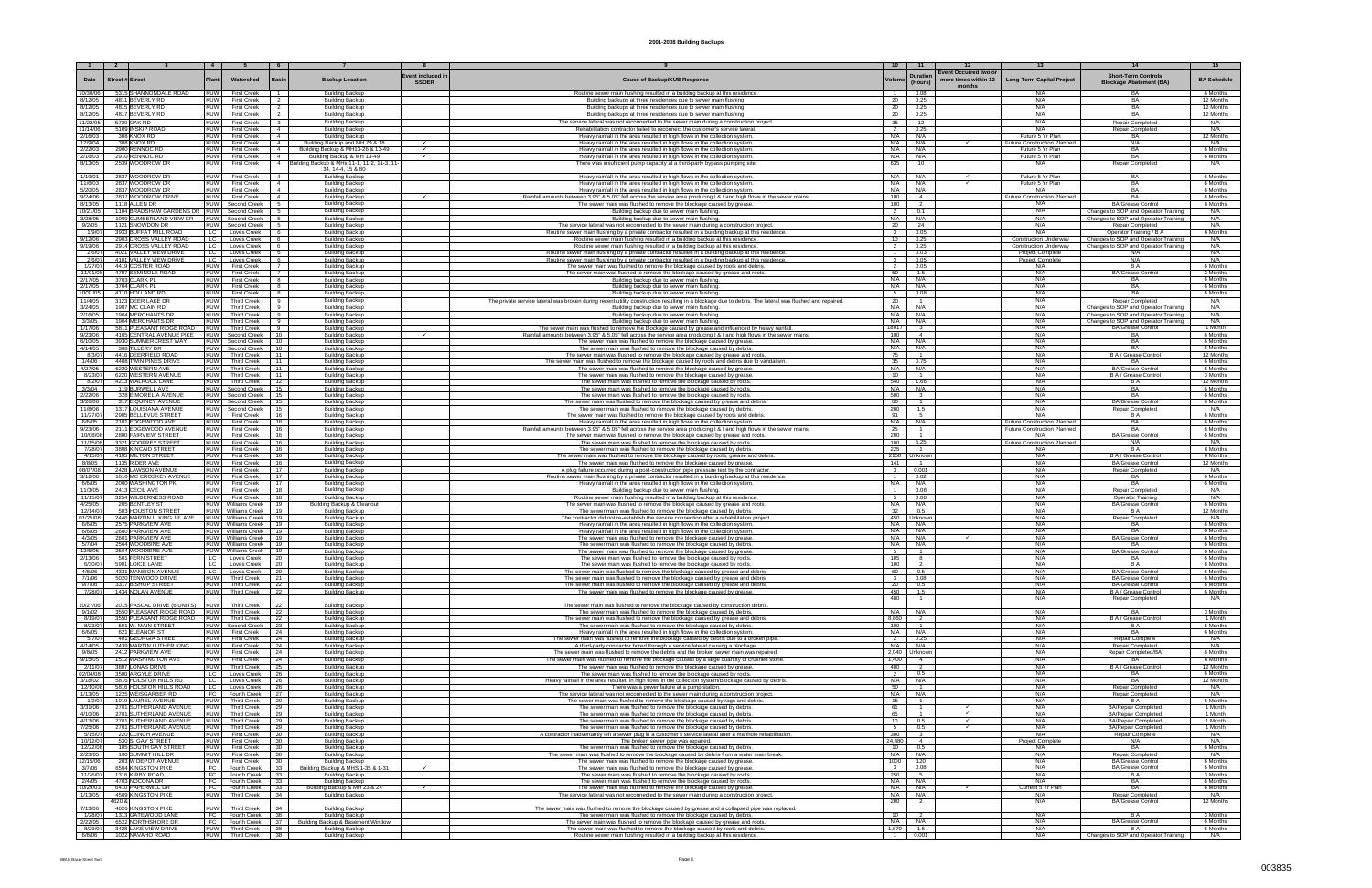| Date     | Street # Street                |            | Watershed          | Basin      | <b>Backup Location</b>    | Event included<br><b>SSOER</b> | <b>Cause of Backup/KUB Response</b>                                                                                                      | Volum          | <b>Duration</b><br>(Hours) | <b>Event Occurred two or</b><br>more times within 12<br>months | <b>Long-Term Capital Project</b> | <b>Short-Term Controls</b><br><b>Blockage Abatement (BA)</b> | <b>BA Schedule</b> |
|----------|--------------------------------|------------|--------------------|------------|---------------------------|--------------------------------|------------------------------------------------------------------------------------------------------------------------------------------|----------------|----------------------------|----------------------------------------------------------------|----------------------------------|--------------------------------------------------------------|--------------------|
| 3/6/07   | 3831 TALILUNA AVENUE           | KUW        | <b>Third Creek</b> | 38         | <b>Building Backup</b>    |                                | The sewer main was flushed to remove the blockage caused by roots.                                                                       |                | 0.5                        |                                                                | N/A                              |                                                              | 3 Months           |
| 4/8/05   | 143 INGERSOLL AVE              | KUW        | South Knoxville 39 |            | <b>Building Backup</b>    |                                | Building backup due to sewer main flushing.                                                                                              | N/A            | N/A                        |                                                                | N/A                              | Changes to SOP and Operator Training                         | 12 Months          |
| 5/29/07  | 1705 SOUTH HILLS DRIVE         | KUW        | South Knoxville    | 39         | <b>Building Backup</b>    |                                | A contractor-operated bypass pump failed during a sewer main replacement project                                                         | 244            | $\overline{1}$             | $\checkmark$                                                   | N/A                              | Repair Complete                                              | N/A                |
| 6/5/07   | 1705 SOUTH HILLS DRIVE         |            | South Knoxville    | 39         | Building Backup           |                                | There was a brief surcharge in the sewer main during restoration.                                                                        |                | 0.05                       | $\overline{\phantom{a}}$                                       | N/A                              | <b>Repair Complete</b>                                       | N/A                |
| 1/27/05  | 1109 SPRUCE DR                 |            | South Knoxville 39 |            | <b>Building Backup</b>    |                                | Building backup due to sewer main flushing.                                                                                              | N/A            | N/A                        |                                                                | N/A                              | Changes to SOP and Operator Training                         | 6 Months           |
| 1/17/06  | 4132 W MARTIN MILL PIKE        |            | South Knoxville 39 |            | Building Backup & MH 62-1 | $\overline{\phantom{a}}$       | The sewer main was flushed to remove the blockage caused by grease and influenced by heavy rainfall.                                     |                | 0.05                       |                                                                | Future Construction Planned      | <b>BA/Grease Control</b>                                     | 6 Months           |
| 4/12/06  | 2408 ABERDEEN LANE             | <b>KUW</b> | South Knoxville 40 |            | <b>Building Backup</b>    |                                | Routine sewer main flushing resulted in a building backup at this residence.                                                             | $10^{-1}$      | 0.5                        |                                                                | <b>Construction Completed</b>    | Changes to SOP and Operator Training                         | N/A                |
|          | 5/22/0704 & 2408 ABERDEEN LANE | <b>KUW</b> | South Knoxville 40 |            | <b>Building Backup</b>    |                                | Routine sewer main flushing by a private contractor resulted in a building backup at this residence.                                     | $\overline{4}$ | 0.05                       |                                                                |                                  | <b>Operator Training</b>                                     | 12 Months          |
| 8/3/05   | 2135 BEREA AVE                 |            | South Knoxville    | 40         | <b>Building Backup</b>    |                                | A pressure regulator malfunctioned during the air test of a new CIPP liner installation causing a blast of air back up the sewer lateral |                | < 0.01                     |                                                                | <b>Construction Completed</b>    | N/A                                                          | N/A                |
| 7/22/06  | 1115 F RED BUD ROAD            | KUW        | South Knoxville    | 40         | <b>Building Backup</b>    |                                | The sewer main was flushed to remove the blockage caused by debris.                                                                      |                | 0.5                        |                                                                | N/A                              | <b>RA</b>                                                    | 6 Months           |
| 7/7/05   | 1907 ISLAND HOME AVE           | KUW        | South Knoxville    | 40         | <b>Building Backup</b>    |                                | The new CIPP liner collapsed causing a partial blockage in the sewer main while I & I caused high flows. The CIPP liner was repaired.    | 60             | $\overline{1}$             |                                                                | <b>Construction Completed</b>    | <b>BA</b>                                                    | 3 Months           |
| 9/5/05   | 3433 JUNE ST                   | KUW        | South Knoxville 40 |            | <b>Building Backup</b>    |                                | The sewer main was flushed to remove the blockage caused by roots.                                                                       | 100            | 48                         |                                                                | N/A                              | RA                                                           | 6 Months           |
| 5/16/07  | 909 KINGLAND AVENUE            | KUW        | South Knoxville    | 40         | Building Backup           |                                | Routine sewer main flushing by a private contractor resulted in a building backup at this residence.                                     |                | 0.05                       |                                                                | N/A                              | Operator Training                                            | N/A                |
| 8/17/05  | 2314 LLOYD AVE                 | KUW        | South Knoxville    | $140 -$    | <b>Building Backup</b>    |                                | Building backup due to sewer main flushing.                                                                                              |                | 0.03                       |                                                                | <b>Construction Completed</b>    | Changes to SOP and Operator Training                         | N/A                |
| 1/3/06   | 2810 MAYFAIR DRIVE             | KUW        | South Knoxville 40 |            | <b>Building Backup</b>    |                                | Routine sewer main flushing by a private contractor resulted in building backup at this residence                                        |                | 0.01                       |                                                                | <b>Construction Completed</b>    | Changes to SOP and Operator Training                         | N/A                |
| 12/27/04 | 1822 PRICE AVE                 | KUW        | South Knoxville 40 |            | <b>Building Backup</b>    |                                | The sewer main was flushed to remove the blockage caused by roots                                                                        | N/A            | N/A                        | $\checkmark$                                                   | N/A                              | BA                                                           | 6 Months           |
| 4/14/01  | 615 SEVIER AVE                 | KUW        | South Knoxville    | $\vert$ 40 | <b>Building Backup</b>    |                                | The sewer main was flushed to remove the blockage caused by debris.                                                                      | N/A            | N/A                        | $\checkmark$                                                   | Future 5 Yr Plan                 | BA                                                           | 3 Months           |
| 3/19/02  | 615 SEVIER AVE                 | KUW        | South Knoxville    | 40         | Building Backup & MH 1-43 |                                | The sewer main was flushed to remove the blockage caused by grease and debris.                                                           | N/A            | N/A                        |                                                                | Future 5 Yr Plan                 | RΔ                                                           | 3 Months           |
| 3/22/04  | 1024 VALLEY AVE                | KUM        | South Knoxville    | 40         | <b>Building Backup</b>    |                                | The back-up occurred while maintenance crews were flushing the sewer main outside the house.                                             | N/A            | N/A                        |                                                                | N/A                              | Changes to SOP and Operator Training                         | N/A                |
| 2/22/05  | 1024 VALLEY AVE                |            | South Knoxville    | 40         | <b>Building Backup</b>    |                                | Building backup due to sewer main flushing.                                                                                              | N/A            | N/A                        |                                                                | N/A                              | Changes to SOP and Operator Training                         | 3 Months           |
| 2/22/05  | 1025 VALLEY AVE                |            | South Knoxville    | 40         | <b>Building Backup</b>    |                                | Building backup due to sewer main flushing.                                                                                              | N/A            | N/A                        |                                                                | N/A                              | Changes to SOP and Operator Training                         | 3 Months           |
| 9/30/02  | 418 WOODLAWN PK                | KIM        | South Knoxville    | 40         | <b>Building Backup</b>    |                                | The sewer main was flushed to remove the blockage caused by debris.                                                                      | N/A            | N/A                        |                                                                | N/A                              |                                                              | 12 Months          |
| 4/15/05  | 418 WOODLAWN PK                | KIIW       | South Knoxville    | 40         | <b>Building Backup</b>    |                                | The sewer main was flushed to remove the unidentified blockage.                                                                          | N/A            | N/A                        |                                                                | N/A                              |                                                              | 12 Months          |
| 4/4/05   | 708 FDWARDS DR                 | KIIW       | Knob Creek         | 41         | <b>Building Backup</b>    |                                | Building backup due to sewer main flushing.                                                                                              | N/A            | N/A                        |                                                                | <b>Construction Completed</b>    | Changes to SOP and Operator Training                         | N/A                |
| 07/08/08 | 102 LAKEVIEW DRIVE             | KUW        | Knob Creek         | 41         | <b>Building Backup</b>    |                                | Failure by contractor to reinstate the service connection after sewer rehabilitation.                                                    | 94             | Unknown                    |                                                                | N/A                              | Repair Completed                                             | N/A                |
| 2/28/05  | 114 LINDY DR                   | KUW        | Knob Creek         | 41         | <b>Building Backup</b>    |                                | Building backup due to sewer main flushing.                                                                                              | N/A            | N/A                        |                                                                | <b>Construction Completed</b>    | Changes to SOP and Operator Training                         | N/A                |
| 3/3/05   | 4725 PROSPECT RD               | KUW        | Knob Creek         | 41         | <b>Building Backup</b>    |                                | The sewer main was under construction for CIPP lining when the event occurred.                                                           | N/A            | N/A                        |                                                                | <b>Construction Completed</b>    | Changes to SOP and Operator Training                         | N/A                |
| 9/13/05  | 312 STONE RD                   | KUW        | Knob Creek         | 41         | <b>Building Backup</b>    |                                | A private contractor failed to notify the customer to refrain from water usage during the installation of a CIPP liner in the sewer main |                | 0.5                        |                                                                | <b>Construction Completed</b>    | Changes to SOP and Operator Training                         | N/A                |
| 5/8/07   | 7309 HARDY LANE                |            | Loves Creek        | 63         | <b>Building Backup</b>    |                                | Routine sewer main flushing by a private contractor resulted in a building backup at this residence.                                     |                | 0.05                       |                                                                | Project Complete                 | N/A                                                          | N/A                |
| 10/26/06 | 7556 PALMER LANE               |            | Loves Creek        | 63         | <b>Building Backup</b>    |                                | Routine sewer main flushing resulted in a building backup at this residence.                                                             |                | 0.02                       |                                                                | N/A                              | <b>RA</b>                                                    | 6 Months           |
| 5/30/06  | 714 DRAKEWOOD DRIVE            |            | Eastbridge         | 72         | <b>Building Backup</b>    |                                | Routine sewer main flushing resulted in a building backup at this residence.                                                             |                | 0.07                       |                                                                | N/A                              | Changes to SOP and Operator Training                         | N/A                |
| 12/27/07 | 2013 COUNTRYHILL LANE          | EC.        | Fourth Creek       | 32A        | <b>Building Backup</b>    |                                | The sewer main was flushed to remove the blockage caused by debris                                                                       | $\leq 1$       | < 0.05                     |                                                                | N/A                              | R A                                                          | 12 Months          |
| 11/6/06  | 8323 CORTELAND DRIVE           | FC.        | Fourth Creek       | 32B        | <b>Building Backup</b>    |                                | The sewer main was flushed to remove the blockage caused by roots.                                                                       | 80             | 72                         |                                                                | N/A                              | RΔ.                                                          | 6 Months           |
| 10/19/05 | 315 JAMES AGEE ST              | <b>KUW</b> | Second Creek 35A   |            | <b>Building Backup</b>    |                                | The service lateral was not reconnected to the sewer main during a construction project.                                                 | 800            | 24                         |                                                                | N/A                              | Repair Completed                                             | N/A                |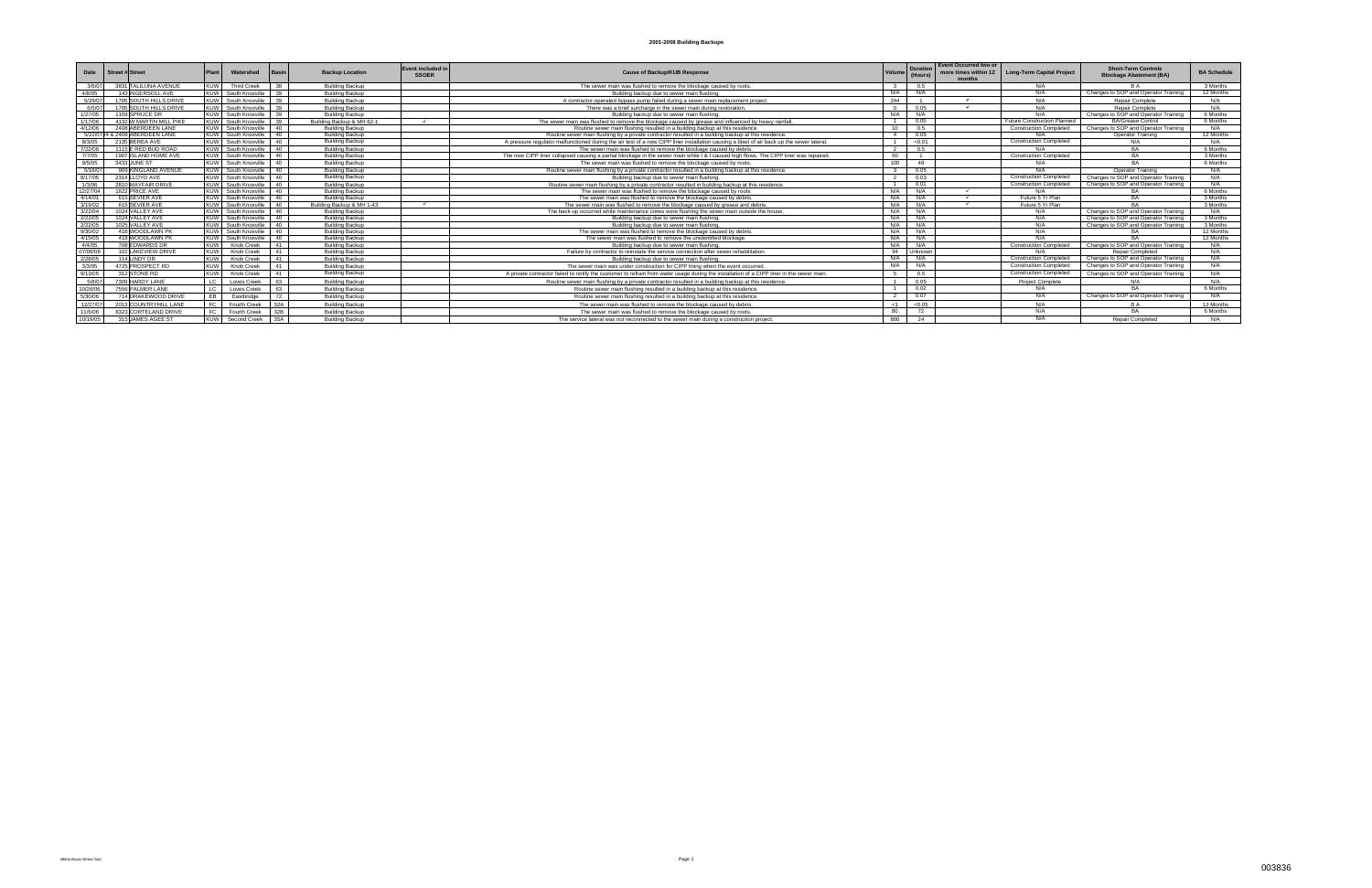|                     |               |                                                  | $\overline{4}$                 |                                           |                                                 |                                                                    |                          |                                                                                                                                                                                                                                                  | 10                                        | 11                                                               |                                                              |                                                                              |                        |
|---------------------|---------------|--------------------------------------------------|--------------------------------|-------------------------------------------|-------------------------------------------------|--------------------------------------------------------------------|--------------------------|--------------------------------------------------------------------------------------------------------------------------------------------------------------------------------------------------------------------------------------------------|-------------------------------------------|------------------------------------------------------------------|--------------------------------------------------------------|------------------------------------------------------------------------------|------------------------|
| Date                | <b>Street</b> | Street                                           | Plan                           | Watershed                                 | Basin                                           | <b>Backup Location</b>                                             | <b>Event included in</b> | <b>Cause of Backup/KUB Response</b>                                                                                                                                                                                                              | Volum                                     | Event Occurred two of<br><b>Duration</b><br>more times within 12 | <b>Long-Term Capital Project</b>                             | <b>Short-Term Controls</b>                                                   | <b>BA Schedule</b>     |
|                     |               |                                                  |                                |                                           |                                                 |                                                                    | <b>SSOER</b>             |                                                                                                                                                                                                                                                  |                                           | (Hours)<br>months                                                |                                                              | <b>Blockage Abatement (BA)</b>                                               |                        |
| 1/19/01             |               | 2837 WOODROW DF                                  | <b>KUW</b>                     | <b>First Creek</b>                        | 4                                               | <b>Building Backup</b>                                             |                          | Heavy rainfall in the area resulted in high flows in the collection systen                                                                                                                                                                       | N/A                                       | N/A                                                              | Future 5 Yr Plan                                             |                                                                              | 6 Months               |
| 4/14/01<br>3/18/02  |               | 615 SEVIER AVE<br>5816 HOLSTON HILLS RD          | <b>KUW</b><br>LC               | South Knoxville<br>Loves Creek            | 40<br>26                                        | <b>Building Backup</b><br><b>Building Backup</b>                   |                          | The sewer main was flushed to remove the blockage caused by debris<br>Heavy rainfall in the area resulted in high flows in the collection system/Blockage caused by debris                                                                       | N/A<br>N/A                                | N/A<br>N/A                                                       | Future 5 Yr Plan<br>N/A                                      | <b>BA</b><br><b>BA</b>                                                       | 3 Months<br>12 Months  |
| 3/19/02             |               | 615 SEVIER AVE                                   |                                | KUW South Knoxville                       | 40                                              | 3uilding Backup & MH 1-43                                          |                          | The sewer main was flushed to remove the blockage caused by grease and debris                                                                                                                                                                    | N/A                                       | N/A                                                              | Future 5 Yr Plan                                             | BA                                                                           | 3 Months               |
| 9/1/02<br>9/30/02   |               | 3550 PLEASANT RIDGE ROAD<br>418 WOODLAWN PK      |                                | KUW Third Creek<br>KUW   South Knoxville  | 22<br>40                                        | <b>Building Backup</b><br><b>Building Backup</b>                   |                          | The sewer main was flushed to remove the blockage caused by debris<br>The sewer main was flushed to remove the blockage caused by debris.                                                                                                        | N/A<br>N/A I                              | N/A<br>N/A                                                       | N/A<br>N/A                                                   | BA<br><b>BA</b>                                                              | 3 Months<br>12 Months  |
| 2/16/03             |               | 308 KNOX RD                                      | KUW I                          | <b>First Creek</b>                        | $\overline{4}$                                  | <b>Building Backup</b>                                             |                          | Heavy rainfall in the area resulted in high flows in the collection system.                                                                                                                                                                      | N/A                                       | N/A                                                              | Future 5 Yr Plan                                             | <b>BA</b>                                                                    | 12 Months              |
| 2/16/03<br>2/22/03  |               | 2910 RENNOC RD<br>2900 RENNOC RD                 | KUW<br>KUW                     | <b>First Creek</b><br><b>First Creek</b>  | $\overline{4}$<br>$\overline{4}$                | Building Backup & MH 13-49<br>Building Backup & MH13-26 & 13-49    |                          | Heavy rainfall in the area resulted in high flows in the collection system.<br>Heavy rainfall in the area resulted in high flows in the collection system.                                                                                       | N/A<br>N/A                                | N/A<br>N/A                                                       | Future 5 Yr Plan<br>Future 5 Yr Plan                         | <b>BA</b><br><b>BA</b>                                                       | 6 Months<br>6 Months   |
| 10/29/03            |               | 6410 PAPERMILL DF                                | FC                             | Fourth Creek                              | 33                                              | Building Backup & MH 23 & 24                                       |                          | The sewer main was flushed to remove the blockage caused by grease                                                                                                                                                                               | N/A                                       | N/A<br>$\checkmark$                                              | Current 5 Yr Plan                                            | <b>BA</b>                                                                    | 6 Months               |
| 11/6/03             |               | 2837 WOODROW DF                                  | KUW I                          | <b>First Creek</b>                        | $\overline{4}$                                  | <b>Building Backup</b>                                             |                          | Heavy rainfall in the area resulted in high flows in the collection system                                                                                                                                                                       | N/A                                       | N/A<br>$\checkmark$                                              | Future 5 Yr Plan<br>N/A                                      | <b>BA</b><br>BA                                                              | 6 Months               |
| 3/3/04<br>3/22/04   |               | 119 BURWELL AVI<br>1024 VALLEY AVE               | KUW                            | Second Creek<br>KUW South Knoxville       | 15<br>40                                        | <b>Building Backup</b><br><b>Building Backup</b>                   |                          | The sewer main was flushed to remove the blockage caused by roots<br>The back-up occurred while maintenance crews were flushing the sewer main outside the house                                                                                 | N/A<br>N/A                                | N/A<br>N/A                                                       | N/A                                                          | Changes to SOP and Operator Training                                         | 6 Months<br>N/A        |
| 5/7/04              |               | 2564 WOODBINE AV                                 |                                | KUW Williams Creek                        | 19                                              | <b>Building Backup</b>                                             |                          | The sewer main was flushed to remove the blockage caused by debris                                                                                                                                                                               | N/A                                       | N/A                                                              | N/A                                                          | <b>BA</b>                                                                    | 6 Months               |
| 12/9/04<br>12/27/04 |               | 308 KNOX RD<br>1822 PRICE AV                     | <b>KUW</b>                     | <b>First Creek</b><br>KUW South Knoxville | $\overline{4}$<br>40                            | Building Backup and MH 79 & 18<br><b>Building Backup</b>           |                          | Heavy rainfall in the area resulted in high flows in the collection syster<br>The sewer main was flushed to remove the blockage caused by roots                                                                                                  | N/A<br>N/A                                | N/A<br>N/A<br>$\checkmark$                                       | <b>Future Construction Planned</b><br>N/A                    | N/A<br>BA                                                                    | N/A<br>6 Months        |
| 1/13/05             |               | 4509 KINGSTON PIKI                               |                                | KUW Third Creek                           | 34                                              | <b>Building Backup</b>                                             |                          | The service lateral was not reconnected to the sewer main during a construction projec                                                                                                                                                           | N/A                                       | N/A                                                              | N/A                                                          | <b>Repair Completed</b>                                                      | N/A                    |
| 1/13/05<br>1/27/05  |               | 1225 WEISGARBER RD<br>1109 SPRUCE DR             | FC                             | Fourth Creek<br>KUW South Knoxville       | 27<br>39                                        | <b>Building Backup</b><br><b>Building Backup</b>                   |                          | The service lateral was not reconnected to the sewer main during a construction project<br>Building backup due to sewer main flushing                                                                                                            | N/A<br>N/A                                | N/A<br>N/A                                                       | N/A<br>N/A                                                   | <b>Repair Completed</b><br>Changes to SOP and Operator Training              | N/A<br>6 Months        |
| 2/4/05              |               | 4703 NOCONA DR                                   |                                | FC Fourth Creek                           | 33                                              | <b>Building Backup</b>                                             |                          | The sewer main was flushed to remove the blockage caused by roots                                                                                                                                                                                | N/A                                       | N/A                                                              | N/A                                                          | <b>BA</b>                                                                    | 6 Months               |
| 2/16/05<br>2/17/05  |               | 1904 MERCHANTS DF<br>3703 CLARK P                | KUW  <br><b>KUW</b>            | <b>Third Creek</b><br>First Creek         | -9<br>-8                                        | <b>Building Backup</b><br><b>Building Backup</b>                   |                          | Building backup due to sewer main flushing<br>Building backup due to sewer main flushin                                                                                                                                                          | N/A<br>N/A                                | N/A<br>N/A                                                       | N/A<br>N/A                                                   | Changes to SOP and Operator Training<br>RA                                   | N/A<br>6 Months        |
| 2/17/05             |               | 3704 CLARK P                                     | <b>KUW</b>                     | <b>First Creek</b>                        | -8                                              | <b>Building Backup</b>                                             |                          | Building backup due to sewer main flushing                                                                                                                                                                                                       | N/A                                       | N/A                                                              | N/A                                                          | RA                                                                           | 6 Months               |
| 2/22/05             |               | 6522 NORTHSHORE DF                               | FC                             | Fourth Creek<br>KUW South Knoxville       | 37<br>40                                        | Building Backup & Basement Window                                  |                          | The sewer main was flushed to remove the blockage caused by grease and roots                                                                                                                                                                     | N/A<br>N/A                                | N/A<br>N/A                                                       | N/A<br>N/A                                                   | <b>BA/Grease Control</b>                                                     | 6 Months               |
| 2/22/05<br>2/22/05  |               | 1024 VALLEY AVI<br>1025 VALLEY AVE               |                                | KUW South Knoxville                       | 40                                              | <b>Building Backup</b><br><b>Building Backup</b>                   |                          | Building backup due to sewer main flushin<br>Building backup due to sewer main flushing                                                                                                                                                          | N/A                                       | N/A                                                              | N/A                                                          | Changes to SOP and Operator Training<br>Changes to SOP and Operator Training | 3 Months<br>3 Month:   |
| 2/23/05             |               | 100 SUMMIT HILL DF                               | <b>KUW</b>                     | First Creek                               | 30                                              | <b>Building Backup</b>                                             |                          | The sewer main was flushed to remove the blockage caused by debris from a water main break                                                                                                                                                       | N/A I                                     | N/A                                                              | N/A                                                          | <b>Repair Completed</b>                                                      | N/A                    |
| 2/28/05<br>3/3/05   |               | 114 LINDY DR<br>1904 MERCHANTS DI                | KUW  <br>KUW I                 | Knob Creek<br>Third Creek                 | 41<br>9                                         | <b>Building Backup</b><br><b>Building Backup</b>                   |                          | Building backup due to sewer main flushin<br>Building backup due to sewer main flushing                                                                                                                                                          | N/A<br>N/A                                | N/A<br>N/A                                                       | <b>Construction Completed</b><br>N/A                         | Changes to SOP and Operator Training<br>Changes to SOP and Operator Training | N/A<br>N/A             |
| 3/3/05              |               | 4725 PROSPECT RD                                 | KUW <sup>1</sup>               | Knob Creek                                | 41                                              | <b>Building Backup</b>                                             |                          | The sewer main was under construction for CIPP lining when the event occurred                                                                                                                                                                    | N/A                                       | N/A                                                              | <b>Construction Completed</b>                                | Changes to SOP and Operator Training                                         | N/A                    |
| 3/24/05<br>3/28/05  |               | 1907 MC CLAIN RD<br>1009 CUMBERLAND VIEW CR      | KUW <sup>1</sup><br><b>KUW</b> | Third Creek<br>Second Creek               | -9                                              | <b>Building Backup</b><br><b>Building Backup</b>                   |                          | Building backup due to sewer main flushing<br>Building backup due to sewer main flushing                                                                                                                                                         | N/A<br>N/A                                | N/A<br>N/A                                                       | N/A<br>N/A                                                   | Changes to SOP and Operator Training<br>Changes to SOP and Operator Training | N/A<br>N/A             |
| 4/3/05              |               | 2601 PARKVIEW AVE                                |                                | KUW Williams Creek                        | 19                                              | <b>Building Backup</b>                                             |                          | The sewer main was flushed to remove the blockage caused by grease                                                                                                                                                                               | N/A                                       | N/A<br>$\checkmark$                                              | N/A                                                          | <b>BA/Grease Control</b>                                                     | 6 Months               |
| 4/4/05<br>4/8/05    |               | 708 EDWARDS DR<br>143 INGERSOLL AVE              | <b>KUW</b><br><b>KUW</b>       | Knob Creek<br>South Knoxville             | 41<br>39                                        | <b>Building Backup</b><br><b>Building Backup</b>                   |                          | Building backup due to sewer main flushing                                                                                                                                                                                                       | N/A<br>N/A                                | N/A<br>N/A                                                       | <b>Construction Completed</b><br>N/A                         | Changes to SOP and Operator Training<br>Changes to SOP and Operator Training | N/A<br>12 Months       |
| 4/14/05             |               | 2439 MARTIN LUTHER KING                          | <b>KUW</b>                     | First Creek                               | 24                                              | <b>Building Backup</b>                                             |                          | Building backup due to sewer main flushing<br>A third-party contractor bored through a service lateral causing a blockage                                                                                                                        | N/A                                       | N/A                                                              | N/A                                                          | <b>Repair Completed</b>                                                      | N/A                    |
| 4/14/05             |               | 308 TILLERY DR                                   | KUW                            | Second Creek                              | 10                                              | <b>Building Backup</b>                                             |                          | The sewer main was flushed to remove the blockage caused by debris                                                                                                                                                                               | N/A                                       | N/A<br>N/A                                                       | N/A                                                          | BA                                                                           | 6 Months               |
| 4/15/05<br>4/25/05  |               | 418 WOODLAWN PK<br>205 BENTLEY ST                |                                | KUW South Knoxville<br>KUW Williams Creek | 40<br>19                                        | <b>Building Backup</b><br><u> Building Backup &amp; Cleanou</u>    |                          | The sewer main was flushed to remove the unidentified blockage<br><u>The sewer main was flushed to remove the blockage caused by grease and root:</u>                                                                                            | N/A<br>N/A                                | N/A                                                              | N/A<br>N/A                                                   | <b>BA/Grease Contro</b>                                                      | 12 Months<br>6 Months  |
| 4/27/05             |               | 6220 WESTERN AVI                                 | KUW                            | <b>Third Creek</b>                        | 11                                              | <b>Building Backup</b>                                             |                          | The sewer main was flushed to remove the blockage caused by grease                                                                                                                                                                               | N/A I                                     | N/A                                                              | N/A                                                          | <b>BA/Grease Control</b>                                                     | 6 Months               |
| 5/20/05<br>6/6/05   |               | 2837 WOODROW DF<br>2101 EDGEWOOD AV              | KUW I<br><b>KUW</b>            | First Creek<br>First Creek                | $\overline{4}$<br>16                            | <b>Building Backup</b><br><b>Building Backup</b>                   |                          | Heavy rainfall in the area resulted in high flows in the collection system<br>Heavy rainfall in the area resulted in high flows in the collection system                                                                                         | N/A<br>N/A                                | N/A<br>N/A                                                       | N/A<br><b>Future Construction Planned</b>                    | RA<br><b>BA</b>                                                              | 6 Months<br>6 Months   |
| 6/6/05              |               | 621 ELEANOR ST                                   | KUW I                          | First Creek                               | 24                                              | <b>Building Backup</b>                                             |                          | Heavy rainfall in the area resulted in high flows in the collection system                                                                                                                                                                       | N/A                                       | N/A                                                              | N/A                                                          | BA                                                                           | 6 Months               |
| 6/6/05<br>6/6/05    |               | 2575 PARKVIEW AV<br>2600 PARKVIEW AVE            | KUW<br>KUW                     | Williams Creek<br>Williams Creek          | 19<br>19                                        | <b>Building Backup</b><br><b>Building Backup</b>                   |                          | Heavy rainfall in the area resulted in high flows in the collection system<br>Heavy rainfall in the area resulted in high flows in the collection system                                                                                         | N/A<br>N/A                                | N/A<br>N/A                                                       | N/A<br>N/A                                                   | BA<br>BA                                                                     | 6 Months<br>6 Months   |
| 6/6/05              |               | 2000 WASHINGTON PK                               | <b>KUW</b>                     | First Creek                               | 17                                              | <b>Building Backup</b>                                             |                          | Heavy rainfall in the area resulted in high flows in the collection system                                                                                                                                                                       | N/A                                       | N/A                                                              | N/A                                                          | BA                                                                           | 6 Months               |
| 6/10/05<br>7/7/05   |               | 3930 SUMMERCREST WAY<br>1907 ISLAND HOME AVE     | <b>KUW</b>                     | Second Creek<br>KUW South Knoxville       | 10<br>40                                        | <b>Building Backup</b><br><b>Building Backup</b>                   |                          | The sewer main was flushed to remove the blockage caused by grease<br>The new CIPP liner collapsed causing a partial blockage in the sewer main while I & I caused high flows. The CIPP liner was repaired.                                      | N/A<br>60                                 | N/A<br>$\overline{1}$                                            | N/A<br><b>Construction Completed</b>                         | BA<br>BA                                                                     | 6 Months<br>3 Months   |
| 8/3/05              |               | 2135 BEREA AVE                                   | <b>KUW</b>                     | South Knoxville                           | 40                                              | <b>Building Backup</b>                                             |                          | A pressure regulator malfunctioned during the air test of a new CIPP liner installation causing a blast of air back up the sewer lateral.                                                                                                        | $\overline{1}$                            | < 0.01                                                           | <b>Construction Completed</b>                                | N/A                                                                          | N/A                    |
| 8/8/05              |               | 1135 RIDER AVE                                   | KUW                            | <b>First Creek</b>                        | 16                                              | <b>Building Backup</b>                                             |                          | The sewer main was flushed to remove the blockage caused by grease                                                                                                                                                                               | 141                                       | $\overline{1}$                                                   | N/A                                                          | <b>BA/Grease Control</b>                                                     | 12 Months              |
| 8/12/05<br>8/12/05  |               | 4811 BEVERLY RD<br>4815 BEVERLY RD               | KUW<br>KUW                     | <b>First Creek</b><br><b>First Creek</b>  | 2                                               | <b>Building Backup</b><br><b>Building Backup</b>                   |                          | Building backups at three residences due to sewer main flushing                                                                                                                                                                                  | 20<br>20                                  | 0.25<br>0.25                                                     | N/A<br>N/A                                                   | <b>BA</b><br>BA                                                              | 12 Months<br>12 Months |
| 8/12/05             |               | 4817 BEVERLY RD                                  | <b>KUW</b>                     | <b>First Creek</b>                        | 2                                               | <b>Building Backup</b>                                             |                          | Building backups at three residences due to sewer main flushing<br>Building backups at three residences due to sewer main flushing                                                                                                               | 20                                        | 0.25                                                             | N/A                                                          | RA                                                                           | 12 Months              |
| 8/13/05             |               | 1118 ALLEN DR                                    | <b>KUW</b>                     | Second Creek                              | 5                                               | <b>Building Backup</b>                                             |                          | The sewer main was flushed to remove the blockage caused by grease                                                                                                                                                                               | 100                                       | $\overline{2}$                                                   | N/A                                                          | <b>BA/Grease Control</b>                                                     | 6 Months               |
| 8/13/05             |               | 2539 WOODROW DR                                  | <b>KUW</b>                     | <b>First Creek</b>                        |                                                 | 4 Building Backup & MHs 11-1, 11-2, 11-3, 11-<br>34, 14-4, 15 & 80 |                          | There was insufficient pump capacity at a third-party bypass pumping site.                                                                                                                                                                       | 635                                       | 10                                                               | N/A                                                          | Repair Completed                                                             | N/A                    |
| 8/17/05             |               | 2314 LLOYD AVE                                   | KUW I                          | South Knoxville                           | -40                                             | <b>Building Backup</b>                                             |                          | Building backup due to sewer main flushing.                                                                                                                                                                                                      |                                           | 0.03                                                             | <b>Construction Completed</b>                                | Changes to SOP and Operator Training                                         | N/A                    |
| 9/2/05              |               | 1121 SNOWDON DR<br>3433 JUNE ST                  | <b>KUW</b>                     | Second Creek                              | 5<br>40                                         | <b>Building Backup</b><br><b>Building Backup</b>                   |                          | The service lateral was not reconnected to the sewer main during a construction project.                                                                                                                                                         | 20<br>100                                 | 24                                                               | N/A<br>N/A                                                   | <b>Repair Completed</b><br>BA                                                | N/A                    |
| 9/5/05<br>9/8/05    |               | 2412 PARKVIEW AVE                                | KUW<br>KUW                     | South Knoxville<br><b>First Creek</b>     | 24                                              | <b>Building Backup</b>                                             |                          | The sewer main was flushed to remove the blockage caused by roots.<br>The sewer main was flushed to remove the debris and the broken sewer main was repaired                                                                                     | 2,040                                     | 48<br>Unknowr                                                    | N/A                                                          | Repair Completed/BA                                                          | 6 Months<br>6 Months   |
| 9/13/05             |               | 312 STONE RD                                     | <b>KUW</b>                     | Knob Creek                                | 41                                              | <b>Building Backup</b>                                             |                          | A private contractor failed to notify the customer to refrain from water usage during the installation of a CIPP liner in the sewer main.                                                                                                        | 5                                         | 0.5                                                              | <b>Construction Completed</b>                                | Changes to SOP and Operator Training                                         | N/A                    |
| 9/15/05<br>10/19/05 |               | 1512 WASHINGTON AVE<br>315 JAMES AGEE ST         | KUW<br><b>KUW</b>              | <b>First Creek</b><br>Second Creek        | 24<br>35A                                       | <b>Building Backup</b><br><b>Building Backup</b>                   |                          | The sewer main was flushed to remove the blockage caused by a large quantity of crushed stone<br>The service lateral was not reconnected to the sewer main during a construction project.                                                        | 1,400<br>800                              | 4<br>24                                                          | N/A<br>N/A                                                   | <b>Repair Completed</b>                                                      | 6 Months<br>N/A        |
| 10/21/05            |               | 1104 BRADSHAW GARDENS DR KUW                     |                                | Second Creek                              | $5 -$                                           | <b>Building Backup</b>                                             |                          | Building backup due to sewer main flushing                                                                                                                                                                                                       | $\overline{2}$                            | 0.1                                                              | N/A                                                          | Changes to SOP and Operator Training                                         | N/A                    |
| 10/31/05            |               | 4110 HOLLAND RD                                  | KUW                            | <b>First Creek</b>                        | 8                                               | <b>Building Backup</b>                                             |                          | Building backup due to sewer main flushing                                                                                                                                                                                                       | - 5                                       | 0.08                                                             | N/A                                                          | RA                                                                           | 6 Months               |
| 11/3/05<br>11/4/05  |               | 2413 CECIL AVE<br>3123 DEER LAKE DR              | <b>KUW</b><br>KUW              | <b>First Creek</b><br>Third Creek         | 18<br>9                                         | <b>Building Backup</b><br><b>Building Backup</b>                   |                          | Building backup due to sewer main flushing.<br>The private service lateral was broken during recent utility construction resulting in a blockage due to debris. The lateral was flushed and repaired.                                            | $\overline{1}$<br>20                      | 0.08                                                             | N/A<br>N/A                                                   | Repair Completed<br>Repair Completed                                         | N/A<br>N/A             |
| 11/22/05            |               | 5720 OAK RD                                      | <b>KUW</b>                     | <b>First Creek</b>                        | $\mathbf{3}$                                    | <b>Building Backup</b>                                             |                          | The service lateral was not reconnected to the sewer main during a construction project.                                                                                                                                                         | 35                                        | 12                                                               | N/A                                                          | Repair Completed                                                             | N/A                    |
| 12/5/05             |               | 2564 WOODBINE AVE                                |                                | KUW   Williams Creek   19                 |                                                 | <b>Building Backup</b>                                             |                          | The sewer main was flushed to remove the blockage caused by grease                                                                                                                                                                               | $\blacksquare$                            |                                                                  | N/A                                                          | <b>BA/Grease Control</b>                                                     | 6 Months               |
| 1/3/06<br>1/4/06    |               | 2810 MAYFAIR DRIVE<br>4408 TWIN PINES DRIVE      |                                | KUW South Knoxville 40                    | KUW Third Creek 11                              | <b>Building Backup</b><br><b>Building Backup</b>                   |                          | Routine sewer main flushing by a private contractor resulted in building backup at this residence.<br>The sewer main was flushed to remove the blockage caused by roots and debris due to vandalism.                                             | 35                                        | 0.01<br>0.75                                                     | <b>Construction Completed</b><br>N/A                         | Changes to SOP and Operator Training<br><b>BA</b>                            | N/A<br>6 Months        |
| 1/17/06             |               | 5811 PLEASANT RIDGE ROAD                         |                                |                                           | KUW Third Creek 9                               | <b>Building Backup</b>                                             |                          | The sewer main was flushed to remove the blockage caused by grease and influenced by heavy rainfall                                                                                                                                              | 18017                                     | $\overline{\mathbf{3}}$                                          | N/A                                                          | <b>BA/Grease Control</b>                                                     | 1 Month                |
| 1/17/06<br>2/13/06  |               | 4132 W MARTIN MILL PIKE<br>501 FERN STREET       |                                |                                           | KUW South Knoxville   39<br>LC Loves Creek   20 | Building Backup & MH 62-1<br><b>Building Backup</b>                | $\checkmark$             | The sewer main was flushed to remove the blockage caused by grease and influenced by heavy rainfall.<br>The sewer main was flushed to remove the blockage caused by roots.                                                                       | $\sim$ 1<br>105                           | 0.05<br>8 <sup>1</sup>                                           | Future Construction Planned<br>N/A                           | <b>BA/Grease Control</b><br><b>BA</b>                                        | 6 Months<br>6 Months   |
| 2/22/06             |               | 328 E MORELIA AVENUE                             |                                |                                           | KUW Second Creek   15                           | <b>Building Backup</b>                                             |                          | The sewer main was flushed to remove the blockage caused by roots.                                                                                                                                                                               | 500                                       | $\overline{\mathbf{3}}$                                          | N/A                                                          | <b>BA</b>                                                                    | 6 Months               |
| 3/7/06<br>3/12/06   |               | 6504 KINGSTON PIKE<br>1610 MC CROSKEY AVENUE     |                                |                                           | FC   Fourth Creek   33<br>KUW First Creek   17  | Building Backup & MHS 1-35 & 1-31<br><b>Building Backup</b>        | $\checkmark$             | The sewer main was flushed to remove the blockage caused by grease<br>Routine sewer main flushing by a private contractor resulted in a building backup at this residence.                                                                       | 3 <sup>1</sup><br>$\sim$ 1                | 0.08<br>0.02                                                     | N/A<br>N/A                                                   | <b>BA/Grease Control</b><br><b>BA</b>                                        | 6 Months<br>6 Months   |
| 3/26/06             |               | 317 E QUINCY AVENUE                              |                                |                                           | KUW Second Creek   15                           | <b>Building Backup</b>                                             |                          | The sewer main was flushed to remove the blockage caused by grease and debris                                                                                                                                                                    | 60                                        | $\overline{1}$                                                   | N/A                                                          | <b>BA/Grease Control</b>                                                     | 6 Months               |
| 3/31/06<br>4/8/06   |               | 2701 SUTHERLAND AVENU<br>4331 MANSION AVENUE     |                                |                                           | KUW Third Creek 29<br>LC Loves Creek 20         | <b>Building Backup</b><br><b>Building Backup</b>                   |                          | The sewer main was flushed to remove the blockage caused by debris.<br>The sewer main was flushed to remove the blockage caused by grease and debris.                                                                                            | 61                                        | $\overline{1}$<br>$\checkmark$<br>60 0.5                         | N/A<br>N/A                                                   | <b>BA/Repair Completed</b><br><b>BA/Grease Control</b>                       | 1 Month<br>6 Months    |
| 4/10/06             |               | 2701 SUTHERLAND AVENU                            |                                | KUW Third Creek 29                        |                                                 | <b>Building Backup</b>                                             |                          | The sewer main was flushed to remove the blockage caused by debris.                                                                                                                                                                              | 65                                        | $\overline{1}$<br>$\checkmark$                                   | N/A                                                          | <b>BA/Repair Completed</b>                                                   | 1 Month                |
| 4/12/06<br>4/13/06  |               | 2408 ABERDEEN LANE<br>2701 SUTHERLAND AVENU      |                                | KUW South Knoxville   40                  | KUW Third Creek 29                              | <b>Building Backup</b><br><b>Building Backup</b>                   |                          | Routine sewer main flushing resulted in a building backup at this residence.<br>The sewer main was flushed to remove the blockage caused by debris.                                                                                              | 10<br>10                                  | 0.5<br>0.5<br>$\checkmark$                                       | <b>Construction Completed</b><br>N/A                         | Changes to SOP and Operator Training<br><b>BA/Repair Completed</b>           | N/A<br>1 Month         |
| 5/30/06             |               | 714 DRAKEWOOD DRIVE                              |                                | EB   Eastbridge                           | 72                                              | <b>Building Backup</b>                                             |                          | Routine sewer main flushing resulted in a building backup at this residence.                                                                                                                                                                     | $\overline{2}$                            | 0.07                                                             | N/A                                                          | Changes to SOP and Operator Training                                         | N/A                    |
| 6/8/06<br>7/1/06    |               | 1022 NAVAHO ROAD<br>5020 TENWOOD DRIVE           |                                |                                           | KUW Third Creek   38<br>KUW Third Creek 21      | <b>Building Backup</b><br><b>Building Backup</b>                   |                          | Routine sewer main flushing resulted in a building backup at this residence.<br>The sewer main was flushed to remove the blockage caused by grease and debris.                                                                                   | $\overline{1}$<br>$\overline{\mathbf{3}}$ | 0.001<br>0.08                                                    | N/A<br>N/A                                                   | Changes to SOP and Operator Training<br><b>BA/Grease Control</b>             | N/A<br>6 Months        |
|                     | 4620 &        |                                                  |                                |                                           |                                                 |                                                                    |                          |                                                                                                                                                                                                                                                  | 200                                       | $\overline{2}$                                                   | N/A                                                          | <b>BA/Grease Control</b>                                                     | 12 Months              |
| 7/13/06             |               | 4626 KINGSTON PIKE<br>1115 E RED BUD ROAD        | <b>KUW</b>                     | <b>Third Creek</b>                        | 34                                              | <b>Building Backup</b>                                             |                          | The sewer main was flushed to remove the blockage caused by grease and a collapsed pipe was replaced.                                                                                                                                            | $\overline{2}$                            |                                                                  |                                                              | BA                                                                           |                        |
| 7/22/06<br>7/25/06  |               | 2701 SUTHERLAND AVENU                            |                                |                                           | KUW South Knoxville 40<br>KUW Third Creek   29  | <b>Building Backup</b><br><b>Building Backup</b>                   |                          | The sewer main was flushed to remove the blockage caused by debris.<br>The sewer main was flushed to remove the blockage caused by debris.                                                                                                       | $5^{\circ}$                               | 0.5<br>$\checkmark$<br>0.5                                       | N/A<br>N/A                                                   | <b>BA/Repair Completed</b>                                                   | 6 Months<br>1 Month    |
| 9/7/06              |               | 3317 BISHOP STREET                               |                                |                                           | KUW Third Creek 22                              | <b>Building Backup</b>                                             |                          | The sewer main was flushed to remove the blockage caused by grease and debris                                                                                                                                                                    |                                           | 20 0.5                                                           | N/A                                                          | <b>BA/Grease Control</b>                                                     | 6 Months               |
| 9/12/06<br>9/19/06  |               | 2903 CROSS VALLEY ROAD<br>2914 CROSS VALLEY ROAD |                                | LC   Loves Creek   6                      | LC Loves Creek 6                                | <b>Building Backup</b><br><b>Building Backup</b>                   |                          | Routine sewer main flushing resulted in a building backup at this residence<br>Routine sewer main flushing resulted in a building backup at this residence                                                                                       |                                           | $10 \t 0.25$<br>$2 \t 0.25$                                      | <b>Construction Underway</b><br><b>Construction Underway</b> | Changes to SOP and Operator Training<br>Changes to SOP and Operator Training | N/A<br>N/A             |
| 9/23/06             |               | 4105 CENTRAL AVENUE PIKE                         |                                | KUW Second Creek                          | 10                                              | <b>Building Backup</b>                                             | $\checkmark$             | Rainfall amounts between 3.95" & 5.05" fell across the service area producing I & I and high flows in the sewer mains                                                                                                                            | 100                                       | $\overline{4}$                                                   | N/A                                                          | <b>BA</b>                                                                    | 6 Months               |
| 9/23/06<br>9/24/06  |               | 2111 EDGEWOOD AVENUE<br>2837 WOODROW DRIVE       |                                | KUW First Creek<br>KUW First Creek        | 16<br>$\overline{4}$                            | <b>Building Backup</b><br><b>Building Backup</b>                   | $\checkmark$             | Rainfall amounts between 3.95" & 5.05" fell across the service area producing I & I and high flows in the sewer mains.<br>Rainfall amounts between 3.95" & 5.05" fell across the service area producing I & I and high flows in the sewer mains. | 25<br>100                                 | $\overline{1}$<br>$\overline{4}$                                 | Future Construction Planned<br>Future Construction Planned   | <b>BA</b><br><b>BA</b>                                                       | 6 Months<br>6 Months   |
| 10/26/06            |               | 7556 PALMER LANE                                 |                                | LC   Loves Creek                          | 63                                              | <b>Building Backup</b>                                             |                          | Routine sewer main flushing resulted in a building backup at this residence.                                                                                                                                                                     |                                           | 10.02                                                            | N/A                                                          | BA                                                                           | 6 Months               |
| 10/27/06            |               | 2015 PASCAL DRIVE (6 UNITS)                      | <b>KUW</b>                     | <b>Third Creek</b>                        | 22                                              | <b>Building Backup</b>                                             |                          | The sewer main was flushed to remove the blockage caused by construction debris.                                                                                                                                                                 | 480                                       | $\overline{1}$                                                   | N/A                                                          | Repair Completed                                                             | N/A                    |
| 10/30/06            |               | 5315 SHANNONDALE ROAD                            | <b>KUW</b>                     | <b>First Creek</b>                        | $\overline{1}$                                  | <b>Building Backup</b>                                             |                          | Routine sewer main flushing resulted in a building backup at this residence.                                                                                                                                                                     | $\sim$ 1                                  | 0.08                                                             | N/A                                                          | BA                                                                           | 6 Months               |
| 11/6/06<br>11/8/06  |               | 8323 CORTELAND DRIVE<br>1317 LOUISIANA AVENUE    |                                | FC Fourth Creek<br>KUW Second Creek       | 32B<br>15                                       | <b>Building Backup</b><br><b>Building Backup</b>                   |                          | The sewer main was flushed to remove the blockage caused by roots.<br>The sewer main was flushed to remove the blockage caused by debris.                                                                                                        | 80  <br>200                               | 72<br>1.5                                                        | N/A<br>N/A                                                   | RA<br>Repair Completed                                                       | 6 Months<br>N/A        |
| 11/14/06            |               | 5109 INSKIP ROAD                                 |                                | KUW First Creek                           | $\overline{4}$                                  | <b>Building Backup</b>                                             |                          | Rehabilitation contractor failed to reconnect the customer's service lateral.                                                                                                                                                                    | $\overline{2}$                            | 0.25                                                             | N/A                                                          | Repair Completed                                                             | N/A                    |
| 12/15/06<br>1/2/07  |               | 203 W DEPOT AVENUE<br>1919 LAUREL AVENUE         | <b>KUW</b><br><b>KUW</b>       | <b>First Creek</b><br><b>Third Creek</b>  | 30<br>29                                        | <b>Building Backup</b><br><b>Building Backup</b>                   |                          | The sewer main was flushed to remove the blockage caused by grease.<br>The sewer main was flushed to remove the blockage caused by rags and debris.                                                                                              | 1000<br>15                                | 120<br>$\overline{1}$                                            | N/A<br>N/A                                                   | <b>BA/Grease Control</b><br>B A                                              | 6 Months<br>6 Months   |
| 1/9/07              |               | 3933 BUFFAT MILL ROAD                            | LC                             | <b>Loves Creek</b>                        | 6                                               | <b>Building Backup</b>                                             |                          | Routine sewer main flushing by a private contractor resulted in a building backup at this residence.                                                                                                                                             | 3 <sup>1</sup>                            | 0.05                                                             | N/A                                                          | Operator Training / B A                                                      | 6 Months               |
| 1/27/07<br>1/28/07  |               | 4419 COSTER ROAD<br>1313 GATEWOOD LANE           | KUW<br>FC                      | <b>First Creek</b><br>Fourth Creek        | $\overline{7}$<br>36                            | <b>Building Backup</b><br><b>Building Backup</b>                   |                          | The sewer main was flushed to remove the blockage caused by roots and debris.<br>The sewer main was flushed to remove the blockage caused by debris.                                                                                             | $\overline{2}$<br>10                      | 0.05<br>$\overline{2}$                                           | N/A<br>N/A                                                   | B A<br>ВA                                                                    | 6 Months<br>3 Months   |
| 2/6/07              |               | 4021 VALLEY VIEW DRIVE                           | LC                             | Loves Creek                               | 6                                               | <b>Building Backup</b>                                             |                          | Routine sewer main flushing by a private contractor resulted in a building backup at this residence.                                                                                                                                             | $\blacksquare$                            | 0.03                                                             | Project Complete                                             | N/A                                                                          | N/A                    |
|                     |               | 2/6/07 4101 VALLEY VIEW DRIVE                    |                                | LC Loves Creek                            | 6 <sup>1</sup>                                  | <b>Building Backup</b>                                             |                          | Routine sewer main flushing by a private contractor resulted in a building backup at this residence.                                                                                                                                             |                                           | 3 0.05                                                           | Project Complete                                             | N/A                                                                          | N/A                    |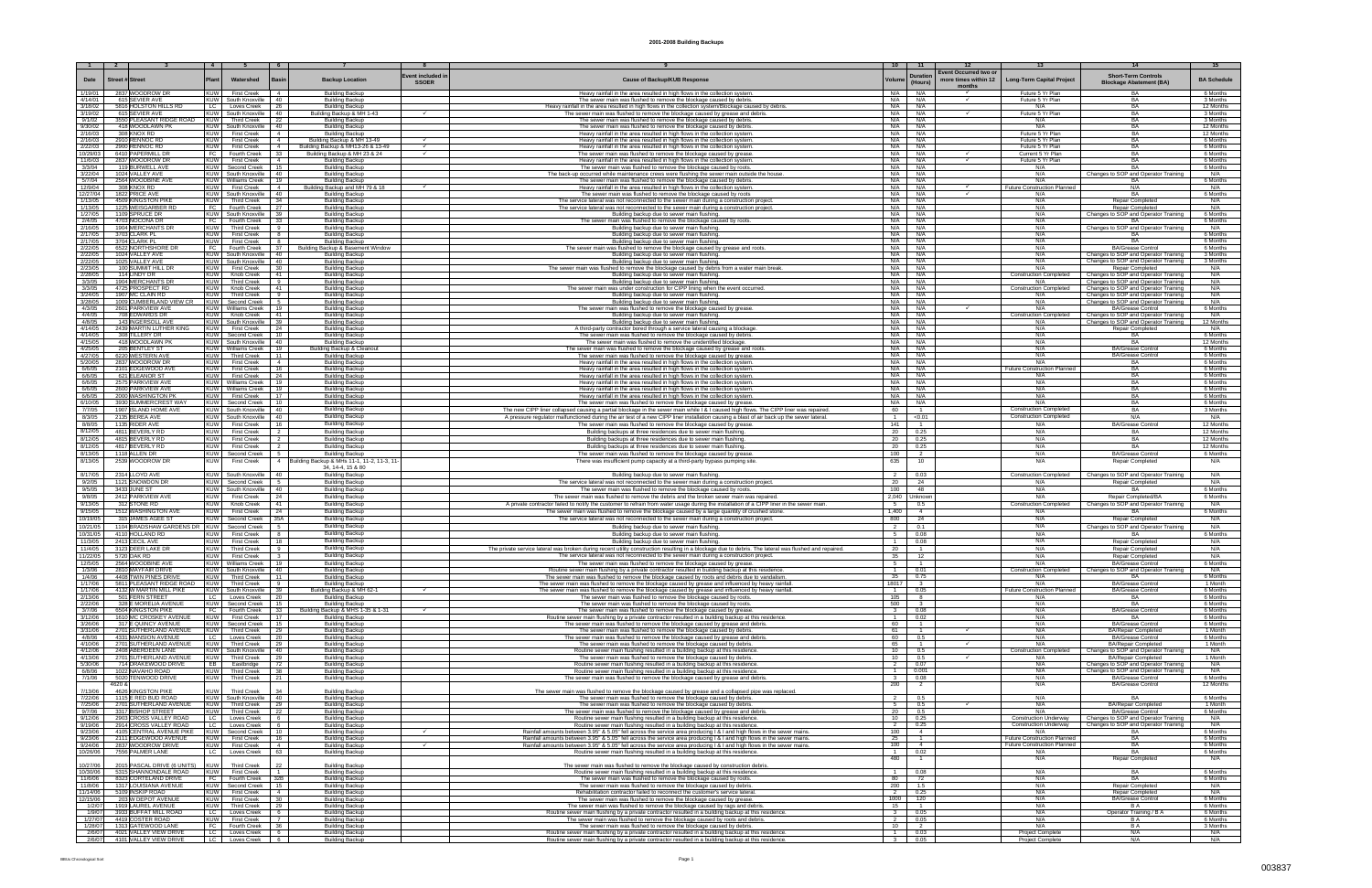| Date     | Street # Street                |                   | Watershed          | <b>Basin</b> | <b>Backup Location</b> | Event included i<br><b>SSOER</b> | <b>Cause of Backup/KUB Response</b>                                                                         | Volum           | <b>Duration</b><br>(Hours) | <b>Event Occurred two or</b><br>more times within 12<br>months | <b>Long-Term Capital Project</b> | <b>Short-Term Controls</b><br><b>Blockage Abatement (BA)</b> | <b>BA Schedule</b> |
|----------|--------------------------------|-------------------|--------------------|--------------|------------------------|----------------------------------|-------------------------------------------------------------------------------------------------------------|-----------------|----------------------------|----------------------------------------------------------------|----------------------------------|--------------------------------------------------------------|--------------------|
| 2/11/07  | 3807 LONAS DRIVE               | <b>KUW</b>        | <b>Third Creek</b> | 25           | Building Backup        |                                  | The sewer main was flushed to remove the blockage caused by grease.                                         | 400             |                            |                                                                | N/A                              | B A / Grease Control                                         | 12 Months          |
| 3/6/07   | 3831 TALILUNA AVENUE           | <b>KUW</b>        | <b>Third Creek</b> | 38           | <b>Building Backup</b> |                                  | The sewer main was flushed to remove the blockage caused by roots.                                          |                 | 0.5                        |                                                                | N/A                              |                                                              | 3 Months           |
| 4/15/07  | 4105 MILTON STREET             | <b>KUW</b>        | <b>First Creek</b> | 16           | <b>Building Backup</b> |                                  | The sewer main was flushed to remove the blockage caused by roots, grease and debris.                       | 2150            | Unknown                    |                                                                | N/A                              | B A / Grease Control                                         | 6 Months           |
| 5/7/07   | 401 GEORGIA STREET             | <b>KUW</b>        | <b>First Creek</b> | 24           | <b>Building Backup</b> |                                  | The sewer main was flushed to remove the blockage caused by debris due to a broken pipe.                    |                 | 0.25                       |                                                                | N/A                              | Repair Complete                                              | N/A                |
| 5/8/07   | 7309 HARDY LANE                |                   | Loves Creek        | 63           | <b>Building Backup</b> |                                  | Routine sewer main flushing by a private contractor resulted in a building backup at this residence.        |                 | 0.05                       |                                                                | Project Complete                 | N/A                                                          | N/A                |
| 5/15/07  | 220 CLINCH AVENUE              | <b>KUW</b>        | <b>First Creek</b> | 30           | <b>Building Backup</b> |                                  | A contractor inadvertantly left a sewer plug in a customer's service lateral after a manhole rehabilitation | 300             | $\overline{a}$             |                                                                | N/A                              | Repair Complete                                              | N/A                |
| 5/16/07  | 909 KINGLAND AVENUE            | KUW               | South Knoxville    | 40           | <b>Building Backup</b> |                                  | Routine sewer main flushing by a private contractor resulted in a building backup at this residence.        |                 | 0.05                       |                                                                | N/A                              | <b>Operator Training</b>                                     | N/A                |
|          | 5/22/0704 & 2408 ABERDEEN LANE |                   | South Knoxville    | 40           | <b>Building Backup</b> |                                  | Routine sewer main flushing by a private contractor resulted in a building backup at this residence.        | $\overline{4}$  | 0.05                       |                                                                | N/A                              | <b>Operator Training</b>                                     | 12 Months          |
| 5/29/07  | 1705 SOUTH HILLS DRIVE         | KUW               | South Knoxville    | 39           | <b>Building Backup</b> |                                  | A contractor-operated bypass pump failed during a sewer main replacement project.                           | 244             |                            |                                                                | N/A                              | Repair Complete                                              | N/A                |
| 6/5/07   | 1705 SOUTH HILLS DRIVE         | KIIW              | South Knoxville    | 39           | <b>Building Backup</b> |                                  | There was a brief surcharge in the sewer main during restoration.                                           |                 | 0.05                       |                                                                | N/A                              | Repair Complete                                              | N/A                |
| 6/30/07  | 5901 LOICE LANE                |                   | Loves Creek        | 20           | <b>Building Backup</b> |                                  | The sewer main was flushed to remove the blockage caused by roots.                                          | 100             |                            |                                                                | N/A                              | RА                                                           | 6 Months           |
| 7/28/07  | 3808 KINCAID STREET            | <b>KUV</b>        | <b>First Creek</b> | 16           | <b>Building Backup</b> |                                  | The sewer main was flushed to remove the blockage caused by debris                                          | 225             |                            |                                                                | N/A                              |                                                              | 6 Months           |
| 7/28/07  | 1434 NOLAN AVENUE              | KUW<br>KUW<br>KUW | <b>Third Creek</b> | 22           | <b>Building Backup</b> |                                  | The sewer main was flushed to remove the blockage caused by grease                                          | 450             | 1.5                        |                                                                | N/A                              | B A / Grease Control                                         | 6 Months           |
| 8/2/07   | 4213 WALROCK LANE              |                   | <b>Third Creek</b> | 12           | <b>Building Backup</b> |                                  | The sewer main was flushed to remove the blockage caused by roots.                                          | 540             | 1.66                       |                                                                | N/A                              |                                                              | 12 Months          |
| 8/3/07   | 4416 DEERFIELD ROAD            |                   | <b>Third Creek</b> | 11           | <b>Building Backup</b> |                                  | The sewer main was flushed to remove the blockage caused by grease and roots                                | 75              | $\overline{1}$             |                                                                | N/A                              | B A / Grease Control                                         | 12 Months          |
| 8/19/07  | 3550 PLEASANT RIDGE ROAD       | KUW               | <b>Third Creek</b> | 22           | <b>Building Backup</b> |                                  | The sewer main was flushed to remove the blockage caused by grease and debris.                              | 8,860           |                            |                                                                | N/A                              | B A / Grease Control                                         | 1 Month            |
| 8/23/07  | 501 W. MAIN STREET             | <b>KUW</b>        | Second Creek       | 23           | Building Backup        |                                  | The sewer main was flushed to remove the blockage caused by debris                                          | 100             | $\overline{4}$             |                                                                | N/A                              |                                                              | 6 Months           |
| 8/23/07  | 6220 WESTERN AVENUE            | <b>KUW</b>        | <b>Third Creek</b> | 11           | <b>Building Backup</b> |                                  | The sewer main was flushed to remove the blockage caused by grease.                                         | 10 <sup>1</sup> | $\overline{1}$             |                                                                | N/A                              | B A / Grease Control                                         | 3 Months           |
| 8/29/07  | 3428 LAKE VIEW DRIVE           | <b>KUW</b>        | <b>Third Creek</b> | 38           | <b>Building Backup</b> |                                  | The sewer main was flushed to remove the blockage caused by roots and debris                                | 1.870           | 1.5                        |                                                                | N/A                              | R A                                                          | 6 Months           |
| 10/12/07 | 530 S. GAY STREET              | <b>KUW</b>        | <b>First Creek</b> | 30           | <b>Building Backup</b> |                                  | The broken sewer pipe was repaired.                                                                         | 24.480          | $\overline{a}$             |                                                                | <b>Project Complete</b>          | N/A                                                          | N/A                |
| 11/15/07 | 3254 WILDERNESS ROAD           | KUW               | <b>First Creek</b> | 18           | <b>Building Backup</b> |                                  | Routine sewer main flushing resulted in a building backup at this residence.                                |                 | 0.08                       |                                                                | N/A                              | <b>Operator Training</b>                                     | N/A                |
| 11/26/07 | 1316 KIRBY ROAD                |                   | Fourth Creek       | 33           | <b>Building Backup</b> |                                  | The sewer main was flushed to remove the blockage caused by roots.                                          | 250             | -5                         |                                                                | N/A                              | B A                                                          | 3 Months           |
| 11/27/07 | 2905 BELLEVUE STREET           |                   | <b>First Creek</b> | 16           | <b>Building Backup</b> |                                  | The sewer main was flushed to remove the blockage caused by roots and debris                                | 91              | -5                         |                                                                | N/A                              | B A                                                          | 6 Months           |
| 12/14/07 | 503 HOUSTON STREET             | KUW               | Williams Creek     | 19           | <b>Building Backup</b> |                                  | The sewer main was flushed to remove the blockage caused by debris.                                         | 32 <sub>o</sub> | 0.5                        |                                                                | N/A                              | R A                                                          | 12 Months          |
| 12/27/07 | 2013 COUNTRYHILL LANE          |                   | Fourth Creek       | 32A          | <b>Building Backup</b> |                                  | The sewer main was flushed to remove the blockage caused by debris                                          | <1              | < 0.05                     |                                                                | N/A                              |                                                              | 12 Months          |
| 01/25/08 | 2446 MARTIN L. KING JR. AVE    | KUW               | Williams Creek     | 19           | <b>Building Backup</b> |                                  | The contractor did not re-establish the service connection after a rehabilitation project.                  | 450             | Unknown                    |                                                                | N/A                              | Repair Completed                                             | N/A                |
| 02/04/08 | 3500 ARGYLE DRIVE              |                   | Loves Creek        | ንፍ           | <b>Building Backup</b> |                                  | The sewer main was flushed to remove the blockage caused by roots.                                          |                 | 0.5                        |                                                                | N/A                              | <b>RA</b>                                                    | 6 Months           |
| 07/08/08 | 102 LAKEVIEW DRIVE             | KUW               | Knob Creek         | 41           | <b>Building Backup</b> |                                  | Failure by contractor to reinstate the service connection after sewer rehabilitation.                       | 94              | Unknown                    |                                                                | N/A                              | <b>Repair Completed</b>                                      | N/A                |
| 08/07/08 | 2428 LAWSON AVENUE             | <b>KUW</b>        | <b>First Creek</b> | 17           | <b>Building Backup</b> |                                  | A plug failure occurred during a post-construction pipe pressure test by the contractor.                    |                 | 0.001                      |                                                                | N/A                              | Repair Completed                                             | N/A                |
| 10/08/08 | 2800 FAIRVIEW STREET           | <b>KUW</b>        | <b>First Creek</b> | 16           | <b>Building Backup</b> |                                  | The sewer main was flushed to remove the blockage caused by grease and roots.                               | 200             |                            |                                                                | N/A                              | <b>BA/Grease Control</b>                                     | 6 Months           |
| 11/01/08 | 4707 SEMINOLE ROAD             | <b>KUW</b>        | <b>First Creek</b> |              | <b>Building Backup</b> |                                  | The sewer main was flushed to remove the blockage caused by grease and roots.                               | 50              | 1.5                        |                                                                | N/A                              | <b>BA/Grease Control</b>                                     | 3 Months           |
| 11/15/08 | 3321 GODFREY STREET            | KUW               | <b>First Creek</b> | 16           | <b>Building Backup</b> |                                  | The sewer main was flushed to remove the blockage caused by roots.                                          | 100             | 5.25                       |                                                                | Future Construction Planned      | N/A                                                          | N/A                |
| 12/10/08 | 5816 HOLSTON HILLS ROAD        |                   | Loves Creek        | 26           | <b>Building Backup</b> |                                  | There was a power failure at a pump station.                                                                | 50              |                            |                                                                | N/A                              | <b>Repair Completed</b>                                      | N/A                |
| 12/22/08 | 105 SOUTH GAY STREET           |                   | <b>First Creek</b> | $30^{\circ}$ | <b>Building Backup</b> |                                  | The sewer main was flushed to remove the blockage caused by debris                                          | 10 <sub>1</sub> | 0.5                        |                                                                | N/A                              | <b>RA</b>                                                    | 6 Months           |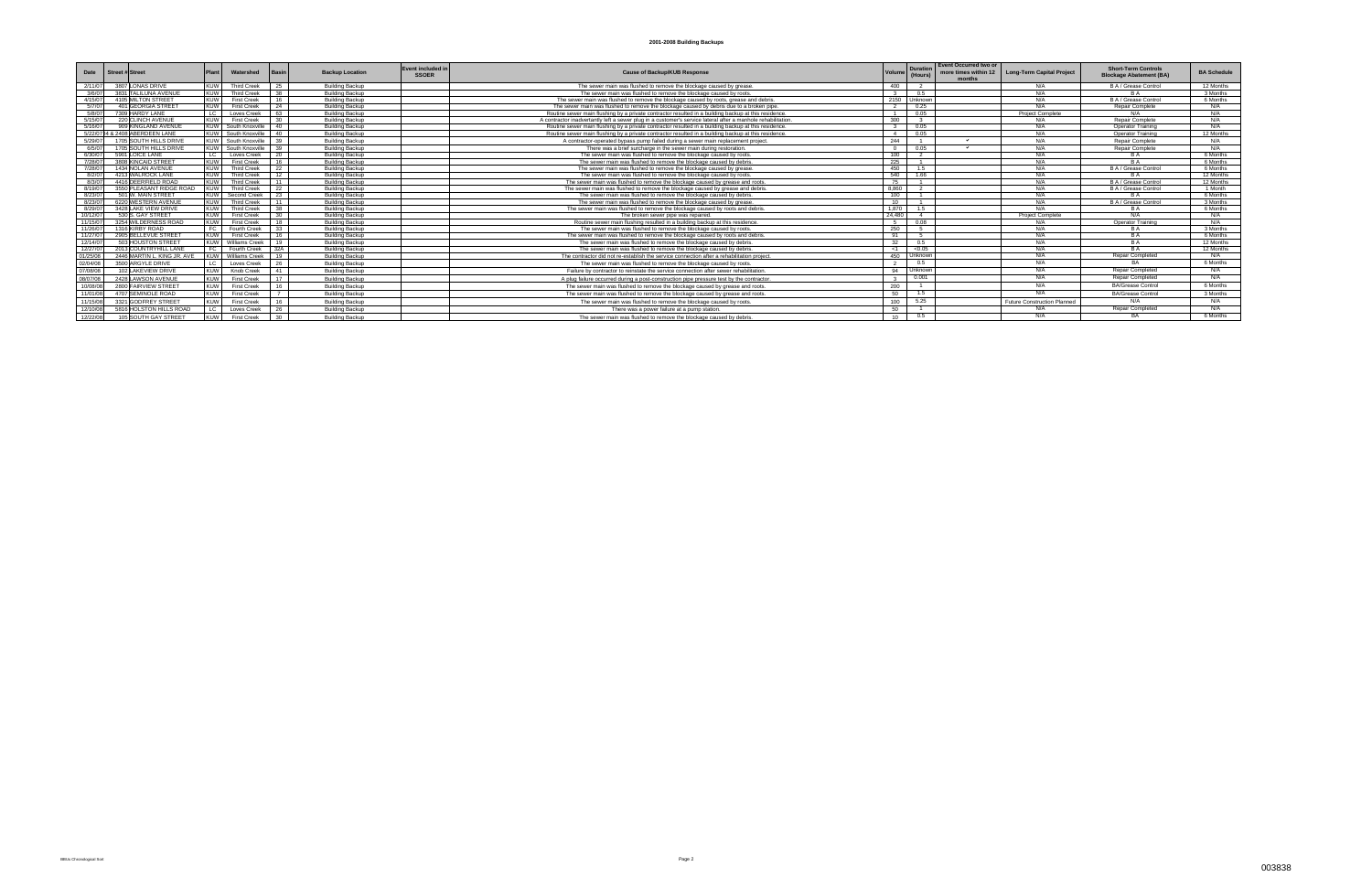|                    |                                                  |                    |                                      |                                |                                      |                                                                                                                                                                                      |                        |                                  |                                                       | 13                                                             |                                                              |                        |
|--------------------|--------------------------------------------------|--------------------|--------------------------------------|--------------------------------|--------------------------------------|--------------------------------------------------------------------------------------------------------------------------------------------------------------------------------------|------------------------|----------------------------------|-------------------------------------------------------|----------------------------------------------------------------|--------------------------------------------------------------|------------------------|
|                    |                                                  |                    |                                      |                                |                                      |                                                                                                                                                                                      |                        |                                  |                                                       |                                                                |                                                              |                        |
|                    |                                                  |                    |                                      |                                | Private                              |                                                                                                                                                                                      |                        |                                  |                                                       |                                                                |                                                              |                        |
| Date               | <b>Street # Street</b>                           | Plant              | Watershed                            | <b>Basin</b>                   | <b>Overflow Location</b><br>Property | <b>Cause of SSO/KUB Response</b>                                                                                                                                                     | <b>Volume (Gallons</b> | Duration                         | Event occurred two or more<br>times within 12 months. | <b>Long-Term Capital Project</b>                               | <b>Short-Term Controls</b><br><b>Blockage Abatement (BA)</b> | <b>BA Schedule</b>     |
|                    |                                                  |                    |                                      |                                | Location                             |                                                                                                                                                                                      |                        | (Hours)                          |                                                       |                                                                |                                                              |                        |
|                    |                                                  |                    |                                      |                                |                                      |                                                                                                                                                                                      |                        |                                  |                                                       |                                                                |                                                              |                        |
| 1/19/01            | BLOUNT AVE & MARTIN MILL PIKE                    | KUW                | South Knoxville                      | 39                             | MH 29                                | Heavy rainfall in the area resulted in high flows in the collection system                                                                                                           | 3600                   | $\overline{2}$                   | $\checkmark$                                          | Current 5 Yr Plan                                              | <b>BA</b>                                                    | 12 Months              |
| 1/19/01            | FOUNTAIN RD & CEDAR LN                           | <b>KUW</b>         | <b>First Creek</b>                   |                                | MH <sub>6</sub>                      | Heavy rainfall in the area resulted in high flows in the collection system                                                                                                           | 1500                   |                                  | $\checkmark$                                          | <b>Construction Underway</b>                                   | <b>BA</b>                                                    | 12 Months              |
| 1/19/01            | <b>INSKIP BALL PARK</b>                          | KUW                | Second Creek                         | 5                              | MH 24-14                             | Heavy rainfall in the area resulted in high flows in the collection system                                                                                                           | 3600                   |                                  |                                                       | <b>Construction Completed</b>                                  | N/A                                                          | N/A                    |
| 1/19/01            | MCKAMEY RD & MATLOCK DR                          | KUW                | <b>Third Creek</b>                   | 11                             | MH 21                                | Heavy rainfall in the area resulted in high flows in the collection system                                                                                                           | 800                    | 2                                | $\checkmark$                                          | <b>Construction Completed</b>                                  | N/A                                                          | N/A                    |
| 1/23/01            | <b>CECIL AVE</b>                                 | <b>KUW</b>         | <b>First Creek</b>                   | 17                             | MH 11                                | The sewer main was flushed to remove the blockage caused by grease and roots                                                                                                         | 86,400                 | 48                               |                                                       | N/A                                                            | <b>BA</b>                                                    | 12 Months              |
| 2/5/01             | 5300 MILLERTOWN PIKE                             | LC.                | Loves Creek                          | 6                              | MH 48-22                             | The sewer main was flushed to remove the blockage caused by grease                                                                                                                   | 1500                   | 24                               |                                                       | N/A                                                            | BA                                                           | 6 Months               |
| 2/16/01            | ESSARY DR & LYNNWOOD DR                          | KUW                | <b>First Creek</b>                   | -3-                            | MH 2-14                              | Heavy rainfall in the area resulted in high flows in the collection system                                                                                                           | 3000                   | 12                               | $\checkmark$                                          | <b>Construction Underway</b>                                   | BA                                                           | 6 Months               |
| 2/16/01            | <b>ESSARY DR &amp; ROSEBAY RD</b>                | KUW                | <b>First Creek</b>                   | $\mathbf{3}$                   | MH 2-40                              | Heavy rainfall in the area resulted in high flows in the collection system                                                                                                           | 11,000                 | 12                               |                                                       | <b>Construction Underway</b>                                   | <b>BA</b>                                                    | 12 Months              |
| 2/16/01            | FOUNTAIN RD & CEDAR LN                           | KUW                | <b>First Creek</b>                   | $\mathbf{R}$                   | MH 5 & 6                             | Heavy rainfall in the area resulted in high flows in the collection system                                                                                                           | 6000                   | 10 <sup>1</sup>                  | $\checkmark$                                          | <b>Construction Underway</b>                                   | <b>BA</b>                                                    | 12 Months              |
| 2/16/01            | FOUNTAIN RD & MIDLAKE DR                         | KUW                | <b>First Creek</b>                   | $\mathbf{3}$                   | MH 6-1 & 6-2                         | Heavy rainfall in the area resulted in high flows in the collection system                                                                                                           | 6000                   | 10 <sup>1</sup>                  | $\checkmark$                                          | <b>Construction Underway</b>                                   | BA                                                           | 12 Months              |
| 2/16/01<br>2/16/01 | 4716 HOLSTON HILLS RD<br><b>INSKIP BALL PARK</b> | LC.<br>KUW         | Loves Creek                          | 26<br>-5                       | MH 42<br>MH 24-14                    | The sewer main was flushed to remove the blockage caused by debris.                                                                                                                  | 100<br>11.000          | -1.                              | $\checkmark$<br>$\checkmark$                          | Future 5 Yr Plan                                               | RA<br>N/A                                                    | 6 Months<br>N/A        |
| 2/16/01            | 5659 MATLOCK DR                                  | KUW                | Second Creek<br><b>Third Creek</b>   | 11                             | MH 18                                | Heavy rainfall in the area resulted in high flows in the collection system                                                                                                           | 250                    | 10                               | $\checkmark$                                          | <b>Construction Completed</b>                                  |                                                              |                        |
| 2/16/01            | 5659 MATLOCK DR                                  | <b>KUW</b>         | <b>Third Creek</b>                   | 11                             | MH 19                                | Heavy rainfall in the area resulted in high flows in the collection system<br>Heavy rainfall in the area resulted in high flows in the collection system                             | 250                    | $\overline{2}$                   | $\checkmark$                                          | <b>Construction Completed</b>                                  | N/A<br>N/A                                                   | N/A<br>N/A             |
| 2/16/01            | MCKAMEY RD & HOLIDAY BLVD                        | KUW                | Third Creek                          | 11                             | MH 20                                | Heavy rainfall in the area resulted in high flows in the collection system                                                                                                           | 250                    |                                  | $\checkmark$                                          | <b>Construction Completed</b>                                  | N/A                                                          | N/A                    |
| 2/16/01            | MCKAMEY RD & LARIMER ST                          | KUW                | <b>Third Creek</b>                   | 11                             | MH 22                                | Heavy rainfall in the area resulted in high flows in the collection system                                                                                                           | 600                    |                                  |                                                       | <b>Construction Completed</b><br><b>Construction Completed</b> | N/A                                                          | N/A                    |
| 2/16/01            | MCKAMEY RD & LARIMER ST                          | KUW                | <b>Third Creek</b>                   | 11                             | MH 23                                | Heavy rainfall in the area resulted in high flows in the collection system                                                                                                           | 600                    |                                  |                                                       | <b>Construction Completed</b>                                  | N/A                                                          | N/A                    |
| 2/16/01            | MCKAMEY RD & PUEBLO PL                           | KUW                | <b>Third Creek</b>                   | 11                             | MH 25                                | Heavy rainfall in the area resulted in high flows in the collection system                                                                                                           | 350                    | 2                                |                                                       | <b>Construction Completed</b>                                  | N/A                                                          | N/A                    |
| 2/16/01            | MCKAMEY RD & PUEBLO PL                           | KUW                | <b>Third Creek</b>                   | 11                             | MH 26                                | Heavy rainfall in the area resulted in high flows in the collection system                                                                                                           | 250                    | $\overline{2}$                   |                                                       | <b>Construction Completed</b>                                  | N/A                                                          | N/A                    |
| 2/16/01            | MCKAMEY RD & SAINT LUCIA LN                      | KUW                | Third Creek                          | 11                             | MH 21                                | Heavy rainfall in the area resulted in high flows in the collection system                                                                                                           | 350                    | $\overline{2}$                   | $\checkmark$                                          | <b>Construction Completed</b>                                  | N/A                                                          | N/A                    |
| 2/17/01            | 2717 HACKMAN ST                                  | KUW                | South Knoxville                      | 40                             | MH 24-34                             | Heavy rainfall in the area resulted in high flows in the collection system                                                                                                           | 100                    | $\overline{1}$                   |                                                       | Current 5 Yr Plan                                              | BA                                                           | 6 Months               |
| 2/17/01            | 5315 SHANNONDALE RD                              | KUW                | <b>First Creek</b>                   | $\overline{1}$                 | MH 36                                | The sewer main was flushed to remove the blockage caused by debris.                                                                                                                  | 100                    | $\overline{1}$                   |                                                       | N/A                                                            | <b>BA</b>                                                    | 6 Months               |
| 2/22/01            | BLOUNT AVE & MARTIN MILL PIKE                    | <b>KUW</b>         | South Knoxville                      | 39                             | MH 29                                | Heavy rainfall in the area resulted in high flows in the collection system                                                                                                           | 5500                   | $\overline{\mathbf{3}}$          | $\checkmark$                                          | Current 5 Yr Plan                                              | <b>RA</b>                                                    | 12 Months              |
| 3/13/01            | MAPLE DR & KNOX RD                               | KUW                | <b>First Creek</b>                   | $\overline{4}$                 | MH 19                                | The leaking sewer main was repaired.                                                                                                                                                 | 1200                   | 10                               |                                                       | <b>Construction Completed</b>                                  | N/A                                                          | N/A                    |
| 3/14/01            | 1804 CHARLES PL                                  | KUW                | <b>First Creek</b>                   | $\overline{4}$                 | MH 34                                | The sewer main was flushed to remove the blockage caused by roots.                                                                                                                   | 1200                   | $\overline{2}$                   |                                                       | <b>Construction Completed</b>                                  | N/A                                                          | N/A                    |
| 3/15/01            | 5406 WASSMAN RD                                  | KUW                | <b>First Creek</b>                   | $\overline{4}$                 | MH 64                                | The sewer main was flushed to remove the blockage caused by grease and roots                                                                                                         | 120                    | $\overline{1}$                   |                                                       | N/A                                                            | <b>BA</b>                                                    | 12 Months              |
| 3/16/01            | 1317 ADAIR DR                                    | KUW                | <b>First Creek</b>                   | $\overline{7}$                 | MH 28-2<br><b>BB</b>                 | The sewer main was flushed to remove the blockage caused by debris.                                                                                                                  | 240                    | $\overline{a}$                   |                                                       | N/A                                                            | BA                                                           | 6 Months               |
| 3/17/01            | 2922 RENNOC RD                                   | KUW                | <b>First Creek</b>                   | $\overline{4}$                 | MH 13-64                             | The sewer main was flushed to remove the blockage caused by grease and roots                                                                                                         | 120                    | $\mathbf{1}$                     |                                                       | Future 5 Yr Plan                                               | <b>BA/Grease Control</b>                                     | 6 Months               |
| 4/16/01            | 3946 LINDEN AVE                                  | LC.                | Loves Creek                          | 20                             | MH 32-77                             | The sewer main was flushed to remove the blockage caused by roots and debris                                                                                                         | 30                     | 2                                |                                                       | N/A                                                            | BA                                                           | 18 Months              |
| 4/22/01            | 510 MICHAEL STREET<br>SUMMII HILL DR & CENTRAL   | LC                 | Loves Creek                          | 20                             | MH 40-3                              | The sewer main was flushed to remove the blockage caused by roots.                                                                                                                   | -50                    | $\mathbf{3}$                     |                                                       | N/A                                                            | <b>BA</b>                                                    | 9 Months               |
| 4/30/01            | <b>AVENUE DIKE</b>                               | KUW                | <b>First Creek</b>                   | 30                             | MH 25                                | The sewer main was flushed to remove the blockage caused by grease.                                                                                                                  | 4500                   | 24                               |                                                       | N/A                                                            | <b>BA</b><br>RA                                              | 6 Months               |
| 6/8/01             | TWENTIETH ST & LAUREL AVE                        | <b>KUW</b>         | <b>Third Creek</b>                   | 29                             | MH 9-105                             | The sewer main was flushed to remove the blockage caused by grease                                                                                                                   | 120                    | $\mathbf{1}$                     |                                                       | N/A                                                            |                                                              | 6 Months               |
| 6/27/01<br>6/29/01 | 5515 GREEN VALLEY DF<br>121 S ELMWOOD ST         | LC .<br><b>KUW</b> | Loves Creek<br>Williams Creek        | 26<br>19                       | MH 39<br>MH 18<br><b>BB</b>          | The sewer main was flushed to remove the blockage caused by grease and roots<br>The sewer main was flushed to remove the blockage caused by grease and roots                         | 720<br>60              | 48<br>2                          |                                                       | N/A<br>Future 5 Yr Plan                                        | BA<br>RA                                                     | 36 Months<br>9 Months  |
| 7/22/01            | NEUBERT SPRINGS LIFT STATION                     | KUW                | Knob Creek                           | 41                             | Wetwell                              | The wastewater pump station overflowed due to an electrical failure at the station                                                                                                   | 12,000                 | 2                                | $\checkmark$                                          | N/A                                                            | <b>Repair Completed</b>                                      | N/A                    |
| 7/26/01            | 2655 WILSON AVE                                  | KUW                | Williams Creek                       | 19                             | MH <sub>7</sub>                      | The sewer main was flushed to remove the blockage caused by grease                                                                                                                   | 120                    | 2                                |                                                       | <b>Construction Completed</b>                                  | <b>RA</b>                                                    | 6 Months               |
| 7/29/01            | 3305 MCKAMEY RD                                  | KUW                | Third Creek                          | 11                             | MH 13                                | Heavy rainfall in the area resulted in high flows in the collection system                                                                                                           | 5400                   | $\mathbf{3}$                     | $\checkmark$                                          | <b>Construction Completed</b>                                  | N/A                                                          | N/A                    |
| 7/29/01            | NEUBERT SPRINGS LIFT STATION                     | KUW                | Knob Creek                           | 41                             | Wetwell                              | The pump station overflowed due to rainfall-related flows exceeding the station capacity.                                                                                            | 2300                   | 0.25                             | $\checkmark$                                          | Future 5 Yr Plan                                               | N/A                                                          | N/A                    |
| 8/1/01             | 2130 FAIR DR                                     | KUW                | <b>First Creek</b>                   | $\overline{4}$                 | MH 26                                | The sewer main was flushed to remove the blockage caused by roots.                                                                                                                   | 28,800                 | 24                               |                                                       | <b>Construction Completed</b>                                  | N/A                                                          | N/A                    |
| 8/27/01            | 409 BROADWAY                                     | KUW                | Second Creek                         | 23                             | MH 19-194                            | The sewer main was flushed to remove the blockage caused by grease                                                                                                                   | 45                     | 1.5                              | $\checkmark$                                          | Future 5 Yr Plan                                               | <b>BA/Grease Control</b>                                     | 9 Months               |
| 8/29/01            | UNIVERSITY AVE & WESTERN AVE                     | KUW                | <b>Third Creek</b>                   | 29                             | MH 41                                | The sewer main was flushed to remove the blockage caused by grease                                                                                                                   | 120                    | $\overline{1}$                   |                                                       | N/A                                                            |                                                              | 24 Months              |
| 9/12/01            | 410 CHUKAR RD                                    | FC                 | <b>Fourth Creek</b>                  | 32A                            | MH 67                                | The sewer main was flushed to remove the blockage caused by roots and debris.                                                                                                        | 250                    | $\overline{4}$                   |                                                       | Current 5 Yr Plan                                              | <b>BA</b>                                                    | 6 Months               |
| 9/21/01            | 7100 TRADITIONAL DR                              | FC                 | Fourth Creek                         | 33                             | MH 32-77                             | The sewer main was flushed to remove the blockage caused by grease                                                                                                                   | -60                    | $\overline{1}$                   |                                                       | N/A                                                            | <b>BA/Grease Control</b>                                     | 12 Months              |
| 10/2/01            | 2323 BLOUNT AVE                                  | KUW                | South Knoxville                      | 39                             | MH 2-9                               | The sewer main was flushed to remove the blockage caused by grease and roots                                                                                                         | 21.600                 | 72                               |                                                       | N/A                                                            | <b>BA/Grease Control</b>                                     | 12 Months              |
| 11/7/01            | 3821 BLOUNT AVE                                  | KUW                | South Knoxville                      | 39                             | MH 28-1                              | The sewer main was flushed to remove the blockage caused by roots.                                                                                                                   | 1500                   | 48                               | $\checkmark$                                          | Future 5 Yr Plan                                               | R۵                                                           | 12 Months              |
| 12/13/01           | 3401 BLOUNT AVE                                  | KUW                | South Knoxville                      | 39                             | MH 16                                | Heavy rainfall in the area resulted in high flows in the collection system                                                                                                           | 500                    | $\overline{4}$                   | $\checkmark$                                          | Current 5 Yr Plan                                              | BA                                                           | 12 Months              |
| 12/13/01           | 3812 BLOUNT AVE                                  | KUW                | South Knoxville                      | 39                             | MH 29-1                              | Heavy rainfall in the area resulted in high flows in the collection system                                                                                                           | 500                    | $\overline{4}$                   | $\checkmark$                                          | Current 5 Yr Plan                                              | <b>RA</b>                                                    | 12 Months              |
| 12/14/01           | ROLLING RIDGE LIFT STATION                       | KUW                | <b>Third Creek</b>                   | 11                             | Wetwell                              | The wastewater pump station overflowed due to an electrical failure at the station. Strong winds downed power lines feeding the station.                                             | 6000                   | $\overline{4}$                   |                                                       | N/A                                                            | Electric power was restored                                  | N/A                    |
| 12/29/01           | 3016 BORIGHT PL                                  | KUW                | <b>First Creek</b>                   | -8                             | MH 34                                | The sewer main was flushed to remove the blockage caused by grease and roots                                                                                                         | 240                    | $\overline{2}$                   |                                                       | N/A                                                            | <b>BA/Grease Control</b>                                     | 6 Months               |
| 1/3/02             | 3006 BORIGHT PL                                  | KUW                | <b>First Creek</b>                   | -8                             | MH 32                                | The sewer main was flushed to remove the blockage caused by roots.                                                                                                                   | 250                    | 2                                |                                                       | N/A                                                            | BΑ                                                           | 6 Months               |
| 1/3/02             | BROADWAY & RIDGEWOOD RD<br>4007 GARDEN DR        | KUW                | <b>First Creek</b>                   | $\mathbf{3}$<br>$\overline{1}$ | MH 17-6                              | The sewer main was flushed to remove the blockage caused by roots.<br>The sewer main was flushed to remove the blockage caused by roots.                                             | 120                    | $\overline{1}$<br>$\overline{4}$ |                                                       | N/A<br>N/A                                                     | BA<br><b>BA</b>                                              | 9 Months               |
| 1/5/02<br>1/7/02   | 806 GRAVES ST                                    | KUW<br>KUW         | <b>First Creek</b><br>Williams Creek | 25                             | MH 15-124<br>MH 31-1                 | The sewer main was flushed to remove the blockage caused by roots.                                                                                                                   | 750<br>1,000           | 8                                |                                                       | N/A                                                            | <b>BA</b>                                                    | 12 Months<br>24 Months |
| 1/9/02             | 330 FORESTAL DR                                  | KUW                | <b>First Creek</b>                   | -8                             | MH 7-82                              | The sewer main was flushed to remove the blockage caused by roots.                                                                                                                   | 100                    | 1.5                              |                                                       | N/A                                                            | R۵                                                           | 9 Months               |
| 1/10/02            | 2702 MARTIN MILL PIKE                            | KUW                | South Knoxville                      | 39                             | MH 2-64                              | The sewer main was flushed to remove the blockage caused by grease                                                                                                                   | 750                    | $\overline{4}$                   |                                                       | N/A                                                            | <b>BA/Grease Control</b>                                     | 6 Months               |
| 1/15/02            | SLINGTUN AVENUE (200 E UF                        | KUW                | <b>First Creek</b>                   | 24                             | MH 38-2                              | The sewer main was flushed to remove the blockage caused by debris.                                                                                                                  | 360                    | $\overline{2}$                   | $\checkmark$                                          | Future 5 Yr Plan                                               | <b>BA/Grease Control</b>                                     | 3 Months               |
| 1/19/02            | <b>REPTRAND STREET</b><br>3430 BLOUNT AVE        | KUW                | South Knoxville                      | 39                             | MH 16                                | Heavy rainfall in the area resulted in high flows in the collection system                                                                                                           | 18,000                 | 10                               | $\checkmark$                                          | Current 5 Yr Plan                                              | <b>BA</b>                                                    | 12 Months              |
| 1/19/02            | 3821 BLOUNT AVE                                  | KUW                | South Knoxville                      | 39                             | MH 29                                | Heavy rainfall in the area resulted in high flows in the collection system                                                                                                           | 3000                   | 10                               | $\checkmark$                                          | Current 5 Yr Plan                                              | <b>RA</b>                                                    | 12 Months              |
| 1/19/02            | 3821 BLOUNT AVE                                  | <b>KUW</b>         | South Knoxville                      | 39                             | MH 29-1                              | Heavy rainfall in the area resulted in high flows in the collection system                                                                                                           | 30.000                 | 10 <sup>1</sup>                  |                                                       | Current 5 Yr Plan                                              | RA                                                           | 12 Months              |
| 1/19/02            | 725 CHICKAMAUGA AVE                              | KUW                | Second Creek                         | 15                             | MH 52                                | The sewer main was flushed to remove the blockage caused by roots.                                                                                                                   | 1200                   | $\overline{4}$                   |                                                       | Future 5 Yr Plan                                               | BA                                                           | 6 Months               |
| 1/19/02            | 3202 OCOEE TRL                                   | KUW                | <b>First Creek</b>                   | 16                             | MH 13-5                              | Heavy rainfall in the area resulted in high flows in the collection system.                                                                                                          | 12,000                 | 10                               |                                                       | <b>Construction Completed</b>                                  | N/A                                                          | N/A                    |
| 1/19/02            | 300 STONE RD                                     | <b>KUW</b>         | Knob Creek                           | 41                             | MH 8-44                              | Heavy rainfall in the area resulted in high flows in the collection system.                                                                                                          | 9000                   | 10 <sup>1</sup>                  | $\checkmark$                                          | Future 5 Yr Plan                                               | BA                                                           | 9 Months               |
| 1/20/02            | 2007 RIVERSIDE DR                                | KUW                | Williams Creek                       | 25                             | MH 4-25                              | The sewer main was flushed to remove the blockage caused by debris.                                                                                                                  | 360                    | $\overline{4}$                   |                                                       | N/A                                                            | <b>BA</b>                                                    | 24 Months              |
| 1/21/02            | 4715 MIDDLEBROOK PIKE                            | <b>KUW</b>         | <b>Third Creek</b>                   | 21                             | MH 10-6                              | The sewer main was flushed to remove the blockage caused by grease and roots.                                                                                                        | 2400                   | $\overline{4}$                   |                                                       | N/A                                                            | <b>BA/Grease Control</b>                                     | 12 Months              |
| 1/22/02            | 4321 MCKAMEY RD                                  | KUW                | Third Creek                          | 11                             | MH 27-104                            | The sewer main was flushed to remove the blockage caused by grease and roots                                                                                                         | 1000                   | -8                               |                                                       | <b>Construction Completed</b>                                  | <b>BA/Grease Control</b>                                     | 42 Months              |
| 1/23/02            | 3430 BLOUNT AVE                                  | <b>KUW</b>         | South Knoxville                      | 39                             | MH 16                                | Heavy rainfall in the area resulted in high flows in the collection system.                                                                                                          | 30,000                 | 10 <sup>1</sup>                  | $\checkmark$                                          | Current 5 Yr Plan                                              | <b>BA</b>                                                    | 12 Months              |
| 1/23/02<br>1/23/02 | 3821 BLOUNT AVE<br>3821 BLOUNT AVE               | KUW<br>KUW         | South Knoxville<br>South Knoxville   | 39<br>39                       | MH 29<br>MH 29-1                     | Heavy rainfall in the area resulted in high flows in the collection system<br>Heavy rainfall in the area resulted in high flows in the collection system.                            | 60,000<br>12,000       | 10<br>10                         | $\checkmark$<br>$\checkmark$                          | Current 5 Yr Plan<br>Current 5 Yr Plan                         | BA<br><b>BA</b>                                              | 12 Months<br>12 Months |
| 1/23/02            | 5353 BROADWAY                                    | KUW                | <b>First Creek</b>                   | $\mathbf{3}$                   | MH 13-1                              | Heavy rainfall in the area resulted in high flows in the collection system                                                                                                           | 1800                   | $\overline{2}$                   |                                                       | <b>Construction Completed</b>                                  | N/A                                                          | N/A                    |
| 1/23/02            | COLONIAL CIR & BROADWAY                          | KUW                | First Creek                          | $\mathbf{3}$                   | MH 14                                | Heavy rainfall in the area resulted in high flows in the collection system.                                                                                                          | 1400                   | $\overline{2}$                   |                                                       | Current 5 Yr Plan                                              | BA                                                           | 9 Months               |
| 1/23/02            | FOUNTAIN RD & CEDAR LN                           | KUW                | <b>First Creek</b>                   | $\mathbf{3}$                   | MH <sub>5</sub>                      | Heavy rainfall in the area resulted in high flows in the collection system.                                                                                                          | 1200                   | $\overline{4}$                   | $\checkmark$                                          | <b>Construction Underway</b>                                   | BA                                                           | 12 Months              |
| 1/23/02            | 6516 JACKIE LN                                   | KUW                | Knob Creek                           | 41                             | MH 49-15                             | Heavy rainfall in the area resulted in high flows in the collection system.                                                                                                          | 540                    | $\overline{\mathbf{3}}$          | $\checkmark$                                          | Future 5 Yr Plan                                               | BA                                                           | 12 Months              |
| 1/23/02            | 4930 LONAS DR                                    | FC                 | Fourth Creek                         | 33                             | MH 89                                | Heavy rainfall in the area resulted in high flows in the collection system                                                                                                           | 1200                   | $\overline{4}$                   | $\checkmark$                                          | Future 5 Yr Plan                                               | <b>BA</b>                                                    | 6 Months               |
| 1/23/02            | 4111 MARTIN MILL PIKE                            | KUW                | South Knoxville                      | 39                             | MH 31                                | Heavy rainfall in the area resulted in high flows in the collection system                                                                                                           | 4800                   | 8                                |                                                       | Current 5 Yr Plan                                              | BA                                                           | 12 Months              |
| 1/23/02            | 3307 MCKAMEY RD                                  | <b>KUW</b>         | <b>Third Creek</b>                   | 11                             | MH 13                                | Heavy rainfall in the area resulted in high flows in the collection system.                                                                                                          | 15,000                 | 10                               | $\checkmark$                                          | <b>Construction Completed</b>                                  | N/A                                                          | N/A                    |
| 1/23/02            | 3540 MCKAMEY RD                                  | KUW                | <b>Third Creek</b>                   | 11                             | MH 18 & 19                           | Heavy rainfall in the area resulted in high flows in the collection system                                                                                                           | 6000                   | 10                               | $\checkmark$                                          | <b>Construction Completed</b>                                  | N/A                                                          | N/A                    |
| 1/23/02            | 3540 MCKAMEY RD                                  | <b>KUW</b>         | <b>Third Creek</b>                   | 11                             | MH 21 & 23                           | Heavy rainfall in the area resulted in high flows in the collection system.                                                                                                          | 27,000                 | 10 <sup>1</sup>                  | $\checkmark$                                          | <b>Construction Completed</b>                                  | N/A                                                          | N/A                    |
| 1/23/02            | MCKAMEY RD & WOODS-SMITH RD                      | KUW                | Third Creek                          | 11                             | MH 27                                | Heavy rainfall in the area resulted in high flows in the collection system.                                                                                                          | 3000                   | 10                               |                                                       | <b>Construction Completed</b>                                  | N/A                                                          | N/A                    |
| 1/23/02            | 2826 NORTH HILLS BLVD                            | KUW                | <b>First Creek</b>                   | 18                             | MH 30-102                            | Heavy rainfall in the area resulted in high flows in the collection system.                                                                                                          | 1800                   | 6                                | $\checkmark$                                          | <b>Construction Underway</b>                                   | BA                                                           | 6 Months               |
| 1/23/02            | PILLEAUX LIFT STATION                            | <b>KUW</b>         | Second Creek                         | 5                              | Wetwell                              | The pump station overflowed due to rainfall-related flows exceeding the station capacity.                                                                                            | 14.400                 | 24                               | $\checkmark$                                          | Future 5 Yr Plan                                               | N/A                                                          | N/A                    |
| 1/23/02            | 1504 PROCTOR ST                                  | KUW                | <b>Third Creek</b>                   | 22                             | MH 8-9                               | Heavy rainfall in the area resulted in high flows in the collection system/Blockage caused by debris.                                                                                | 850                    | $\overline{7}$                   |                                                       | N/A                                                            | BA                                                           | 24 Months              |
| 1/23/02            | 2100 PROSSER RD                                  | <b>KUW</b>         | <b>First Creek</b>                   | 18                             | MH 46.47.49.50.51& 52                | Heavy rainfall in the area resulted in high flows in the collection system                                                                                                           | 16,000                 | 2                                | $\checkmark$                                          | <b>Construction Completed</b>                                  | N/A                                                          | N/A                    |
| 1/23/02            | 300 STONE RD                                     | KUW                | Knob Creek                           | 41                             | MH 8-44                              | Heavy rainfall in the area resulted in high flows in the collection system.                                                                                                          | 9600                   | 8                                | $\checkmark$                                          | Future 5 Yr Plan                                               | BA                                                           | 9 Months               |
| 1/23/02<br>1/23/02 | 2514 TECOMA DR                                   | <b>KUW</b>         | <b>First Creek</b>                   | 8<br>8                         | <b>BB</b><br>Lateral<br>MH 9-6       | Heavy rainfall in the area resulted in high flows in the collection system.                                                                                                          | 500                    | -8                               | $\checkmark$<br>$\checkmark$                          | Current 5 Yr Plan                                              | <b>BA</b>                                                    | 6 Months<br>6 Months   |
| 1/23/02            | 2528 TECOMA DR<br>1801 THIRD CREEK RD            | KUW<br>KUW         | <b>First Creek</b><br>Third Creek    | 21                             | MH 14                                | Heavy rainfall in the area resulted in high flows in the collection system.<br>Heavy rainfall in the area resulted in high flows in the collection system/Blockage caused by debris. | 2400<br>4800           | 8<br>- 8                         |                                                       | Current 5 Yr Plan<br>N/A                                       | BA<br><b>BA</b>                                              | 24 Months              |
| 1/23/02            | 2524 UNDERWOOD PL                                | KUW                | <b>First Creek</b>                   | 8                              | Lateral                              | Heavy rainfall in the area resulted in high flows in the collection system                                                                                                           | 3600                   | $\overline{\mathbf{3}}$          | $\checkmark$                                          | Future 5 Yr Plan                                               | BA                                                           | 12 Months              |
| 1/24/02            | 5301 FOUNTAIN RD                                 | KUW                | First Creek                          | $\overline{\mathbf{3}}$        | MH <sub>5</sub>                      | Heavy rainfall in the area resulted in high flows in the collection system.                                                                                                          | 6000                   | 24                               | $\checkmark$                                          | <b>Construction Underway</b>                                   | <b>BA</b>                                                    | 12 Months              |
|                    |                                                  |                    |                                      |                                |                                      |                                                                                                                                                                                      |                        |                                  |                                                       |                                                                |                                                              |                        |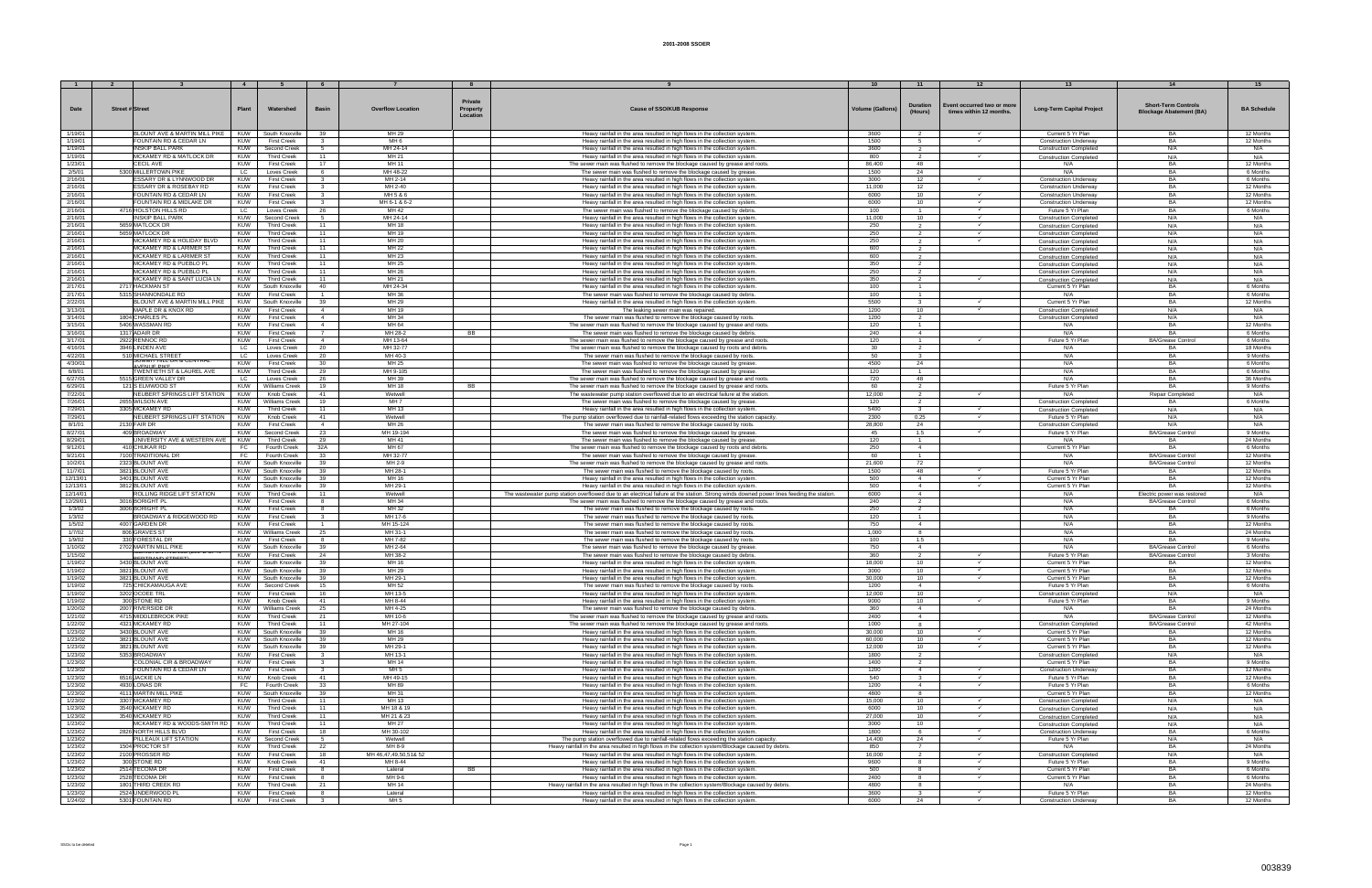|         |                                                   |            |                       |                |                                 | <b>Private</b>  |                                                                                                                           |                        | <b>Duration</b>         | Event occurred two or more |                                  | <b>Short-Term Controls</b>     |                    |
|---------|---------------------------------------------------|------------|-----------------------|----------------|---------------------------------|-----------------|---------------------------------------------------------------------------------------------------------------------------|------------------------|-------------------------|----------------------------|----------------------------------|--------------------------------|--------------------|
| Date    | <b>Street # Street</b>                            | Plan       | Watershed             | <b>Basin</b>   | <b>Overflow Location</b>        | <b>Property</b> | <b>Cause of SSO/KUB Response</b>                                                                                          | <b>Volume (Gallons</b> | (Hours)                 | times within 12 months.    | <b>Long-Term Capital Project</b> | <b>Blockage Abatement (BA)</b> | <b>BA Schedule</b> |
|         |                                                   |            |                       |                |                                 | Location        |                                                                                                                           |                        |                         |                            |                                  |                                |                    |
|         |                                                   |            |                       |                |                                 |                 |                                                                                                                           |                        |                         |                            |                                  |                                |                    |
| 1/24/02 | 301 INSKIP BALL PARK                              | KUW        | Second Creek          | -5.            | MH 24-13                        |                 | Heavy rainfall in the area resulted in high flows in the collection system.                                               | 14.400                 | <b>8</b>                |                            | <b>Construction Completed</b>    | N/A                            | N/A                |
| 1/24/02 | 3301 MAGNOLIA AVE                                 | LC.        | Loves Creek           | 20             | MH 61-9                         |                 | Heavy rainfall in the area resulted in high flows in the collection system.                                               | 750                    | 12                      | $\checkmark$               | Future 5 Yr Plan                 | BA                             | 12 Months          |
| 1/24/02 | 2806 TECOMA DR                                    | <b>KUW</b> | <b>First Creek</b>    | -8             | MH 9-52                         | BB              | Heavy rainfall in the area resulted in high flows in the collection system.                                               | 7200                   | 24                      | $\checkmark$               | Future 5 Yr Plan                 | RA                             | 6 Months           |
| 1/25/02 | ESSARY DR & LYNNWOOD DR                           | KUW        | <b>First Creek</b>    | 3              | MH 2-14                         |                 | Heavy rainfall in the area resulted in high flows in the collection system                                                | 1500                   | 8                       | $\checkmark$               | Construction Underway            | <b>BA</b>                      | 6 Months           |
| 1/25/02 | 2227 SANDUSKY RD                                  | KUW        | <b>Third Creek</b>    | 13             | MH 35-2                         |                 | Heavy rainfall in the area resulted in high flows in the collection system/Blockage caused by debris.                     | 1500                   | -6                      |                            | N/A                              | RA                             | 6 Months           |
| 1/27/02 | וואט ו שאחט איש אש און אווסטע                     | FC         | Fourth Creek          | 36             | MH 39-3                         |                 | The sewer main was flushed to remove the blockage caused by roots.                                                        | 30                     | $\overline{2}$          |                            | N/A                              | BA                             | 12 Months          |
| 1/27/02 | DDIVE.<br>WALKER SPRINGS RD & MARS HILL           | FC         |                       | 32A            | <b>Unidentified Manhole</b>     |                 |                                                                                                                           |                        |                         | $\checkmark$               | Future 5 Yr Plan                 | N/A                            | N/A                |
|         |                                                   |            | Fourth Creek          |                |                                 |                 | Heavy rainfall in the area resulted in high flows in the collection system                                                | Unknown                | Unknown                 |                            |                                  |                                |                    |
| 1/28/02 | 306 HERMITAGE DR                                  | KUW        | Knob Creek            | 41             | MH 66-103                       |                 | The sewer main was flushed to remove the blockage caused by grease and roots                                              | 5800                   | 24                      |                            | N/A                              | <b>BA/Grease Control</b>       | 6 Months           |
| 1/30/02 | 3408 BORIGHT PL                                   | KUW        | <b>First Creek</b>    | 8              | MH 42                           |                 | Heavy rainfall in the area resulted in high flows in the collection system/Blockage caused by roots.                      | Unknown                | Unknown                 |                            | N/A                              | B <sub>A</sub>                 | 18 Months          |
| 1/31/02 | 2313 SOUTH HAVEN RD                               | <b>KUW</b> | South Knoxville       | 40             | <b>Broken Sewer</b>             |                 | The sewer main was repaired and put back into service.                                                                    | 8500                   | 48                      |                            | Current 5 Yr Plan                | <b>BA/Repair Completed</b>     | 6 Months           |
| 2/1/02  | <b>INSKIP BALL PARK</b>                           | KUW        | Second Creek          | 5              | MH <sub>4</sub>                 |                 | Heavy rainfall in the area resulted in high flows in the collection system.                                               | 500                    | 8                       | $\checkmark$               | <b>Construction Completed</b>    | N/A                            | N/A                |
| 2/1/02  | <b>INSKIP BALL PARK</b>                           | KUW        | Second Creek          |                | MH <sub>6</sub>                 |                 | Heavy rainfall in the area resulted in high flows in the collection system                                                | 2000                   |                         | $\checkmark$               | <b>Construction Completed</b>    | N/A                            | N/A                |
| 2/1/02  | 404 OAK PARK DR                                   | <b>KUW</b> | <b>First Creek</b>    | $\overline{4}$ | MH 13-123                       |                 | The sewer main was flushed to remove the blockage caused by roots.                                                        | 720                    | $\overline{4}$          |                            | N/A                              | BΑ                             | 12 Months          |
| 2/2/02  | <b>ISLINGTON AVE &amp; CRUZE ST</b>               | KUW        | <b>First Creek</b>    | 24             | Underground Flow                |                 | The sewer main was flushed to remove the blockage caused by grease.                                                       | 240                    | $\overline{4}$          |                            | N/A                              | RA                             | 3 Months           |
| 2/3/02  | 5511 DOGWOOD RD                                   | KUW        | <b>First Creek</b>    | $\mathbf{3}$   | MH 2-185                        |                 | The sewer main was flushed to remove the blockage caused by grease and roots                                              | 21,600                 | 72                      | $\checkmark$               | Future 5 Yr Plan                 | <b>BA/Grease Control</b>       | 9 Months           |
| 2/5/02  | MCKAMEY RD & CAIN RD                              | <b>KUW</b> | <b>Third Creek</b>    | 11             | Underground Flow                |                 | The sewer main was flushed to remove the blockage caused by grease and roots                                              | 360                    | 24                      |                            | <b>Construction Completed</b>    | <b>BA/Grease Control</b>       | 12 Months          |
| 2/9/02  | 120 TOWER DR                                      | KUW        | Second Creek          | -5             | MH 16-70                        |                 | The sewer main was flushed to remove the blockage caused by debris.                                                       | 500                    | -8                      |                            | N/A                              | B۵                             | 6 Months           |
| 2/12/02 | 5411 ASHEVILLE HWY                                | LC.        | Loves Creek           | 20             | MH 16-8                         |                 | The sewer main was flushed to remove the blockage caused by grease and roots                                              | 120                    | $\overline{4}$          |                            | Future 5 Yr Plan                 | <b>BA</b>                      | 24 Months          |
| 2/15/02 | 5104 FLEETWOOD CIR                                | KUW        | <b>Third Creek</b>    | 11             | MH 5-11                         |                 | The sewer main was flushed to remove the blockage caused by roots.                                                        | 7200                   | 120                     |                            | N/A                              | BA                             | 18 Months          |
| 2/16/02 | 4014 GARDEN DR                                    | KUW        | <b>First Creek</b>    | $\overline{1}$ | MH 5-49                         |                 | The sewer main was flushed to remove the blockage caused by roots.                                                        | 43,200                 | 72                      |                            | N/A                              | <b>BA</b>                      | 6 Months           |
| 2/18/02 | 5601 MIDDLEBROOK PIKE                             | FC         | Fourth Creek          | 27             | MH 22-192                       |                 | The sewer main was flushed to remove the blockage caused by grease.                                                       | 500                    | -4                      |                            | N/A                              | <b>BA/Grease Control</b>       | 18 Months          |
| 2/24/02 | 4005 AUDUBON DR                                   | <b>KUW</b> |                       | $\overline{1}$ | MH 15-3                         |                 |                                                                                                                           | 15                     | $\overline{1}$          |                            | Future 5 Yr Plan                 | <b>BA</b>                      | 12 Months          |
|         |                                                   |            | <b>First Creek</b>    |                |                                 |                 | The sewer main was flushed to remove the blockage caused by roots.                                                        |                        |                         |                            |                                  |                                |                    |
| 2/27/02 | KNOX RD & OCALA DR                                | <b>KUW</b> | First Creek           | $\overline{a}$ | MH 18-8                         |                 | The sewer main was flushed to remove the blockage caused by grease and roots                                              | 500                    | $\overline{a}$          |                            | N/A                              | <b>BA/Grease Control</b>       | 12 Months          |
| 2/27/02 | 2100 PROSSER RD                                   | KUW        | <b>First Creek</b>    | 18             | MH 50                           |                 | The sewer main was flushed to remove the blockage caused by roots.                                                        | 7200                   | 24                      | $\checkmark$               | <b>Construction Completed</b>    | N/A                            | N/A                |
| 2/28/02 | 6402 RUGGLES FERRY PIKE                           | LC.        | Sinking Creek         | 62             | MH 3-2                          |                 | The sewer main was flushed to remove the blockage caused by grease.                                                       | 120                    | $\overline{1}$          |                            | N/A                              | <b>BA/Grease Contro</b>        | 12 Months          |
| 3/1/02  | SUMMIT HILL DR & TOWN VIEW DR                     | KUW        | <b>First Creek</b>    | 24             | 6" Stub                         |                 | The sewer main was flushed to remove the blockage caused by grease.                                                       | 120                    | $\overline{2}$          |                            | N/A                              | <b>BA/Grease Control</b>       | 12 Months          |
| 3/1/02  | 312 TRACER LN                                     | LC         | Sinking Creek         | 62             | MH 27-17                        |                 | The sewer main was flushed to remove the blockage caused by grease and debris                                             | 15                     | $\overline{1}$          |                            | N/A                              | <b>BA/Grease Control</b>       | 12 Months          |
| 3/3/02  | 5121 PAPERMILL RD                                 | FC.        | Fourth Creek          | 33             | MH 79-16                        |                 | The sewer main was flushed to remove the blockage caused by debris.                                                       | 15                     | $\overline{1}$          |                            | N/A                              | BA                             | 3 Months           |
| 3/8/02  | 3716 VIENNA DR                                    | KUW        | <b>Third Creek</b>    | 9              | MH 18-3                         |                 | The sewer main was flushed to remove the blockage caused by grease.                                                       | 120                    | $\overline{1}$          |                            | N/A                              | <b>BA/Grease Control</b>       | 9 Months           |
| 3/11/02 | 3308 ISLAND HOME LIFT STATION                     | KUW        | South Knoxville       | 40             | MH 24-300                       |                 | The wastewater pump station overflowed due to a failure to restart the station after performing preventative maintenance. | 1800                   | $\mathbf{3}$            |                            | N/A                              | Repair Completed               | N/A                |
| 3/15/02 | 530 AVENUE A                                      | KUW        | South Knoxville       | 39             | MH 40-2                         |                 | The sewer main was flushed to remove the blockage caused by roots.                                                        | 250                    | $\overline{4}$          |                            | Future 5 Yr Plan                 | BA                             | 12 Months          |
| 3/17/02 | 3420 BLOUNT AVE                                   | KUW        | South Knoxville       | 39             | MH 16                           |                 | Heavy rainfall in the area resulted in high flows in the collection system                                                | 2400                   | 10                      | $\checkmark$               | Current 5 Yr Plan                | <b>BA</b>                      | 12 Months          |
| 3/17/02 | BLOUNT AVE & MARTIN MILL PIKE                     | KUW        | South Knoxville       | 39             | MH 29                           |                 | Heavy rainfall in the area resulted in high flows in the collection system                                                | 2400                   | 10 <sup>1</sup>         | $\checkmark$               | Current 5 Yr Plan                | <b>BA</b>                      | 12 Months          |
| 3/17/02 | 130 CHAPPELL RD                                   | <b>KUW</b> | South Knoxville       | 39             | MH 33                           |                 | Heavy rainfall in the area resulted in high flows in the collection system                                                | 2750                   |                         |                            | Current 5 Yr Plan                | BA                             | 12 Months          |
| 3/17/02 | 5511 DOGWOOD RD                                   | <b>KUW</b> | <b>First Creek</b>    | $\mathbf{3}$   | MH 2-185                        |                 | Heavy rainfall in the area resulted in high flows in the collection system.                                               | 750                    | -6                      |                            | Future 5 Yr Plan                 | <b>BA</b>                      | 9 Months           |
|         | 2406 EMORILAND BLVD                               |            |                       |                |                                 |                 |                                                                                                                           |                        |                         |                            |                                  | BA                             |                    |
| 3/17/02 |                                                   | <b>KUW</b> | <b>First Creek</b>    | 8              | MH 15                           |                 | Heavy rainfall in the area resulted in high flows in the collection system/Blockage caused by roots.                      | 2200                   | $\overline{4}$          |                            | N/A                              |                                | 9 Months           |
| 3/17/02 | 4505 FULTON RD                                    | <b>KUW</b> | <b>First Creek</b>    | $\overline{1}$ | MH 48                           | <b>BB</b>       | Heavy rainfall in the area resulted in high flows in the collection system/Blockage caused by roots.                      | 250                    |                         |                            | <b>Construction Completed</b>    | N/A                            | N/A                |
| 3/17/02 | 2352 GREENFIELD LN                                | <b>KUW</b> | <b>First Creek</b>    | 18             | MH 30-67                        |                 | Heavy rainfall in the area resulted in high flows in the collection system                                                | 250                    | $\overline{2}$          | $\checkmark$               | <b>Construction Underway</b>     | BA                             | 6 Months           |
| 3/17/02 | N SIXTH AVE & GRAINGER AVE                        | KUW        | <b>First Creek</b>    | 18             | MH 12-6                         |                 | Heavy rainfall in the area resulted in high flows in the collection system/Blockage caused by grease and roots.           | 1500                   | - 6                     |                            | N/A                              | RA                             | 6 Months           |
| 3/17/02 | 2806 SELMA AVE                                    | KUW        | <b>Nilliams Creek</b> | 19             | MH 2-5                          | BB              | The sewer main was flushed to remove the blockage caused by grease and roots                                              | 500                    | $\overline{2}$          |                            | Future 5 Yr Plan                 | <b>BA/Grease Control</b>       | 12 Months          |
| 3/17/02 | 4700 SPRINGBROOK RD                               | KUW        | <b>Third Creek</b>    | 11             | MH 11-205                       | BB              | The sewer main was flushed to remove the blockage caused by grease and roots                                              | 250                    | $\overline{2}$          |                            | N/A                              | <b>BA/Grease Control</b>       | 6 Months           |
| 3/17/02 | 2412 TECOMA ST                                    | KUW        | <b>First Creek</b>    | 8              | MH 9-4                          |                 | Heavy rainfall in the area resulted in high flows in the collection system.                                               | 1200                   | $\overline{4}$          |                            | Current 5 Yr Plan                | BA                             | 6 Months           |
| 3/17/02 | ECOMA ST & WHITTLE SPRINGS                        | <b>KUW</b> | <b>First Creek</b>    | 8              | MH 9-5 & 9                      |                 | Heavy rainfall in the area resulted in high flows in the collection system                                                | 8500                   | $\overline{4}$          | $\checkmark$               | Current 5 Yr Plan                | <b>BA</b>                      | 6 Months           |
| 3/18/02 | BROADWAY & GRESHAM RD                             | <b>KUW</b> | <b>First Creek</b>    | $\mathbf{R}$   | MH 11, 13 & 14                  |                 | Heavy rainfall in the area resulted in high flows in the collection system.                                               | 7500                   | 10 <sup>1</sup>         |                            | Current 5 Yr Plan                | RA                             | 12 Months          |
| 3/18/02 | BROADWAY & RIDGEWOOD RD                           | KUW        | <b>First Creek</b>    | 3              | MH 19 & 20                      |                 | Heavy rainfall in the area resulted in high flows in the collection system.                                               | 2500                   | 10                      |                            | Current 5 Yr Plan                | <b>BA</b>                      | 12 Months          |
| 3/18/02 | 2500 CEDAR LN                                     | <b>KUW</b> | <b>First Creek</b>    | 4              | MH 22-13                        |                 | Heavy rainfall in the area resulted in high flows in the collection system.                                               | 2000                   | -8                      |                            | <b>Construction Completed</b>    | N/A                            | N/A                |
| 3/18/02 | 4428 DEERFIELD RD                                 | <b>KUW</b> | <b>Third Creek</b>    | 11             | MH 11-158                       | BB              | Heavy rainfall in the area resulted in high flows in the collection system/Blockage caused by grease and debris.          | 250                    | $\overline{2}$          |                            | N/A                              | BA                             | 24 Months          |
| 3/18/02 | <b>ESSARY DR &amp; LYNNWOOD DR</b>                | KUW        | <b>First Creek</b>    | $\mathbf{R}$   | MH 2-14                         |                 | Heavy rainfall in the area resulted in high flows in the collection system.                                               | 2500                   | 10                      | $\checkmark$               | <b>Construction Underway</b>     | BA                             | 6 Months           |
| 3/18/02 | <b>SSARY DR &amp; ROSEBAY RD</b>                  | KUW        | <b>First Creek</b>    | $\mathbf{3}$   | MH 2-39 & 2-40                  |                 | Heavy rainfall in the area resulted in high flows in the collection system.                                               | 10,000                 | 8                       |                            | <b>Construction Underway</b>     | BA                             | 12 Months          |
| 3/18/02 | 2544 FAIR DR                                      | KUW        | <b>First Creek</b>    | $\overline{a}$ | MH 20-1                         |                 |                                                                                                                           | 500                    | -8                      |                            | Future 5 Yr Plan                 | <b>BA</b>                      | 12 Months          |
|         |                                                   |            |                       | $\mathbf{3}$   |                                 |                 | Heavy rainfall in the area resulted in high flows in the collection system.                                               | 10,000                 | $\mathbf{R}$            | $\checkmark$               |                                  | B                              | 12 Months          |
| 3/18/02 | FOUNTAIN RD & CEDAR LN                            | <b>KUW</b> | <b>First Creek</b>    |                | MH 5, 6 & 6-1                   |                 | Heavy rainfall in the area resulted in high flows in the collection system.                                               |                        |                         | $\checkmark$               | <b>Construction Underway</b>     |                                |                    |
| 3/18/02 | 302 INSKIP BALL PARK                              | KUW        | Second Creek          | 5 <sup>5</sup> | MH 2, 3 & 24-14                 |                 | Heavy rainfall in the area resulted in high flows in the collection system.                                               | 43,200                 | 12                      |                            | <b>Construction Completed</b>    | N/A                            | N/A                |
| 3/18/02 | 6528 JACKIE LN                                    | <b>KUW</b> | Knob Creek            | 41             | MH 49-14                        |                 | Heavy rainfall in the area resulted in high flows in the collection system                                                | 3000                   | 10 <sup>1</sup>         | $\checkmark$               | Future 5 Yr Plan                 | RA                             | 12 Months          |
| 3/18/02 | 500 KNOX RD                                       | KUW        | <b>First Creek</b>    | $\overline{4}$ | MH 18-12                        |                 | Heavy rainfall in the area resulted in high flows in the collection system/Blockage caused by debris.                     | 7600                   | 12                      |                            | N/A                              | <b>BA</b>                      | 12 Months          |
| 3/18/02 | 1824 LENLAND AVE<br>MARTIN MILL PIRE & CHURCHLAND | <b>KUW</b> | South Knoxville       | 40             | MH 24-134                       |                 | Heavy rainfall in the area resulted in high flows in the collection system/Blockage caused by debris                      | 2000                   | 8                       |                            | N/A                              | RA                             | 6 Months           |
| 3/18/02 |                                                   | KUW        | South Knoxville       | 39             | MH 28-19                        |                 | Heavy rainfall in the area resulted in high flows in the collection system/Blockage caused by debris.                     | 2000                   | -8                      |                            | N/A                              | BA                             | 12 Months          |
| 3/18/02 | MIDDLEBROOK PIKE & I-40                           | <b>KUW</b> | <b>Third Creek</b>    | 29             | MH 15-7                         |                 | Heavy rainfall in the area resulted in high flows in the collection system/Blockage caused by debris                      | 250                    | $\overline{4}$          |                            | N/A                              | RA                             | 24 Months          |
| 3/18/02 | MIDDLEBROOK PIKE & TWENT<br><b>FIDOT OT</b>       | KUW        | <b>Third Creek</b>    | 29             | MH 29                           |                 | Heavy rainfall in the area resulted in high flows in the collection system/Blockage caused by debris                      | 500                    | $\overline{2}$          |                            | N/A                              | BA                             | 24 Months          |
| 3/18/02 | NEUBERT SPRINGS LIFT STATION                      | KUW        | Knob Creek            | 41             | Wetwell                         |                 | The pump station overflowed due to rainfall-related flows exceeding the station capacity                                  | 60,000                 | 20                      |                            | Future 5 Yr Plan                 | N/A                            | N/A                |
| 3/18/02 | 3909 PAPERMILL RD                                 | KUW        | <b>Third Creek</b>    | 28             | MH 21 & 22                      |                 | Heavy rainfall in the area resulted in high flows in the collection system/Blockage caused by debris.                     | 4000                   |                         |                            | N/A                              | BA                             | 24 Months          |
| 3/18/02 | PILLEAUX LIFT STATION                             | KUW        | Second Creek          | 5 <sup>5</sup> | Wetwell                         |                 | The pump station overflowed due to rainfall-related flows exceeding the station capacity.                                 | 12,000                 | 10                      | $\checkmark$               | Future 5 Yr Plan                 | N/A                            | N/A                |
| 3/18/02 | <b>SUUTH HAVEIN RD &amp; MICCLUING</b>            | <b>KUW</b> | South Knoxville       | 40             | Unidentified Manhole            |                 | The sewer main was flushed to remove the blockage caused by debris.                                                       | 900                    | $\mathbf{3}$            |                            | Current 5 Yr Plan                | BA                             | 6 Months           |
| 3/18/02 | WALKER SPRINGS RD & BROOME                        | FC         | Fourth Creek          | 32A            | MH 1-2A                         |                 | Heavy rainfall in the area resulted in high flows in the collection system.                                               | 750                    | 6                       |                            | Future 5 Yr Plan                 | N/A                            | N/A                |
| 3/19/02 | NEUBERT SPRINGS LIFT STATION                      | KUW        | Knob Creek            | 41             | Wetwell                         |                 | The pump station overflowed due to rainfall-related flows exceeding the station capacity.                                 | 33,000                 | 11                      | $\checkmark$               | Future 5 Yr Plan                 | N/A                            | N/A                |
| 3/19/02 | 4002 TERRACE VIEW DR                              | KUW        | <b>First Creek</b>    | $\overline{1}$ | MH 14-9                         |                 | Heavy rainfall in the area resulted in high flows in the collection system/Blockage caused by roots.                      | 1000                   |                         |                            | N/A                              | BA                             | 12 Months          |
| 3/20/02 | 1703 MAPLE DR                                     | KUW        | <b>First Creek</b>    | $\overline{4}$ | MH 40                           |                 | Heavy rainfall in the area resulted in high flows in the collection system.                                               | 150                    | $\overline{2}$          |                            | Current 5 Yr Plan                | <b>BA</b>                      | 6 Months           |
| 3/21/02 | ESSARY DR & LYNNWOOD DR                           | KUW        | <b>First Creek</b>    | $\mathbf{3}$   | MH 2-14                         |                 | Heavy rainfall in the area resulted in high flows in the collection system.                                               | 4200                   | 10                      | $\checkmark$               | <b>Construction Underway</b>     | <b>BA</b>                      | 6 Months           |
| 3/21/02 | 3800 MCDONALD DR                                  | LC.        | Loves Creek           | 26             | MH 83                           |                 | The sewer main was flushed to remove the blockage caused by grease and roots                                              | 1000                   | 8                       | $\checkmark$               | Future 5 Yr Plan                 | <b>BA/Grease Control</b>       | 9 Months           |
|         |                                                   |            |                       |                |                                 |                 |                                                                                                                           |                        |                         |                            |                                  |                                |                    |
| 3/22/02 | 9005 STRAWBERRY PLAINS PIKE                       | <b>FB</b>  | Lyons Creek           | 72             | MH <sub>9</sub><br><b>MH 89</b> |                 | The sewer main was flushed to remove the blockage caused by grease and roots                                              | 26,000                 | 48                      |                            | Future 5 Yr Plan                 | <b>BA/Grease Control</b>       | 12 Months          |
| 3/25/02 | 4930 LONAS DR                                     | FC         | Fourth Creek          | 33             |                                 |                 | The sewer main was flushed to remove the blockage caused by debris.                                                       | 30                     | 0.24                    | $\checkmark$               | Future 5 Yr Plan                 | <b>BA</b>                      | 6 Months           |
| 3/31/02 | 3800 MCDONALD DR                                  | LC.        | Loves Creek           | 26             | MH 83 & 84                      |                 | The sewer main was flushed to remove the blockage caused by grease.                                                       | 120                    | 0.5                     | $\checkmark$               | Future 5 Yr Plan                 | <b>BA/Grease Control</b>       | 9 Months           |
| 4/1/02  | 4321 TAZEWELL PIKE                                | KUW        | <b>First Creek</b>    | $\overline{1}$ | MH 24-4                         |                 | The sewer main was flushed to remove the blockage caused by grease.                                                       | 30                     | 0.5                     |                            | N/A                              | <b>BA/Grease Control</b>       | 24 Months          |
| 4/5/02  | 8616 STRAWBERRY PLAINS PIKE                       | EB         | Lyons Creek           | 72             | MH 21-5                         |                 | The sewer main was flushed to remove the blockage caused by grease.                                                       | 360                    | $\overline{\mathbf{3}}$ | $\checkmark$               | Future 5 Yr Plan                 | <b>BA/Grease Control</b>       | 6 Months           |
| 4/7/02  | 7130 CHESHIRE DR                                  | FC         | Fourth Creek          | 36             | MH 3-157                        |                 | The sewer main was flushed to remove the blockage caused by grease and roots                                              | 60                     | 0.5                     |                            | N/A                              | <b>BA/Grease Control</b>       | 12 Months          |
| 4/7/02  | 3722 HOLSTON HILLS RD                             | LC         | Loves Creek           | 26             | MH 72-19                        |                 | The sewer main was flushed to remove the blockage caused by debris.                                                       | 300                    | 0.5                     | $\checkmark$               | Future 5 Yr Plan                 | <b>BA</b>                      | 6 Months           |
| 4/8/02  | 1707 CECIL AVE                                    | <b>KUW</b> | <b>First Creek</b>    | 17             | MH 11                           |                 | The sewer main was flushed to remove the blockage caused by debris.                                                       | 2000                   | $\mathbf{R}$            |                            | N/A                              | <b>BA</b>                      | 12 Months          |
| 4/12/02 | 409 BROADWAY                                      | KUW        | Second Creek          | 23             | MH 19-194                       |                 | The sewer main was flushed to remove the blockage caused by grease.                                                       | 500                    | 8                       | $\checkmark$               | Future 5 Yr Plan                 | <b>BA/Grease Control</b>       | 9 Months           |
| 4/13/02 | 4208 FULTON DR                                    | <b>KUW</b> | <b>First Creek</b>    | -1             | MH 5-71                         |                 | The sewer main was flushed to remove the blockage caused by roots.                                                        | 1000                   | 8                       |                            | N/A                              | RA                             | 12 Months          |
| 4/17/02 | 6226 ELLESMERE DR                                 | KUW        | Third Creek           | 11             | MH 48 & 49                      |                 | The sewer main was repaired and put back into service.                                                                    | 900                    | -5                      |                            | N/A                              | <b>BA</b>                      | 24 Months          |
| 4/25/02 | 1114 GRONER DR                                    | KUW        | Williams Creek        | 31             | MH 22 & 23                      |                 | The sewer main was flushed to remove the blockage caused by grease and debris.                                            | 60                     | $\overline{1}$          |                            | Future 5 Yr Plan                 | <b>BA/Grease Control</b>       | 12 Months          |
| 4/25/02 | 5504 JACKSBORO PIKE                               | KUW        |                       |                | MH 2-187                        |                 | The sewer main was flushed to remove the blockage caused by debris.                                                       |                        |                         |                            | <b>Construction Completed</b>    | <b>BA</b>                      |                    |
|         |                                                   |            | <b>First Creek</b>    | -3-            |                                 |                 |                                                                                                                           | 1500                   | $\overline{4}$          |                            |                                  |                                | 9 Months           |
| 4/26/02 | 106 COLLEGE PARK LN                               | KUW        | <b>First Creek</b>    | $\mathbf{3}$   | MH 6-15                         |                 | The sewer main was flushed to remove the blockage caused by grease.                                                       | 60                     | $\overline{1}$          |                            | <b>Construction Completed</b>    | <b>BA/Grease Control</b>       | 6 Months           |
| 4/30/02 | MIDPARK RD & BEARD DR                             | FC         | Fourth Creek          | 27             | MH 22-181                       |                 | The sewer main was flushed to remove the blockage caused by debris.                                                       | 200                    | $\mathbf{3}$            | $\checkmark$               | Future 5 Yr Plan                 | <b>BA</b>                      | 24 Months          |
| 5/3/02  | BLOUNT AVE & MARYVILLE PIKE                       | <b>KUW</b> | South Knoxville       | 39             | MH 29 & 29-1                    |                 | Heavy rainfall in the area resulted in high flows in the collection system.                                               | 150                    | $\overline{2}$          | $\checkmark$               | Current 5 Yr Plan                | <b>BA</b>                      | 12 Months          |
| 5/3/02  | 5338 MILLERTOWN PIKE                              | LC         | Loves Creek           | 6              | MH 48-12                        |                 | The sewer main was flushed to remove the blockage caused by grease and debris.                                            | 600                    | 0.5                     |                            | N/A                              | <b>BA/Grease Control</b>       | 9 Months           |
| 5/7/02  | 4224 BROADWAY                                     | KUW        | <b>First Creek</b>    | 8              | MH 5-13                         |                 | The sewer main was flushed to remove the blockage caused by grease and roots.                                             | 300                    | $\overline{1}$          |                            | Future 5 Yr Plan                 | <b>BA/Grease Control</b>       | 6 Months           |
| 5/7/02  | 1125 DUTCH VALLEY DR                              | KUW        | <b>First Creek</b>    | -8             | MH 7-180                        |                 | The sewer main was repaired and put back into service.                                                                    | 3000                   | 48                      |                            | N/A                              | Repair Completed               | N/A                |
| 5/8/02  | 1432 WAKE ROBIN DR                                | KUW        | <b>First Creek</b>    | 8              | MH 7-175                        |                 | The sewer main was repaired and put back into service.                                                                    | 120                    | $\overline{2}$          |                            | N/A                              | BA                             | 36 Months          |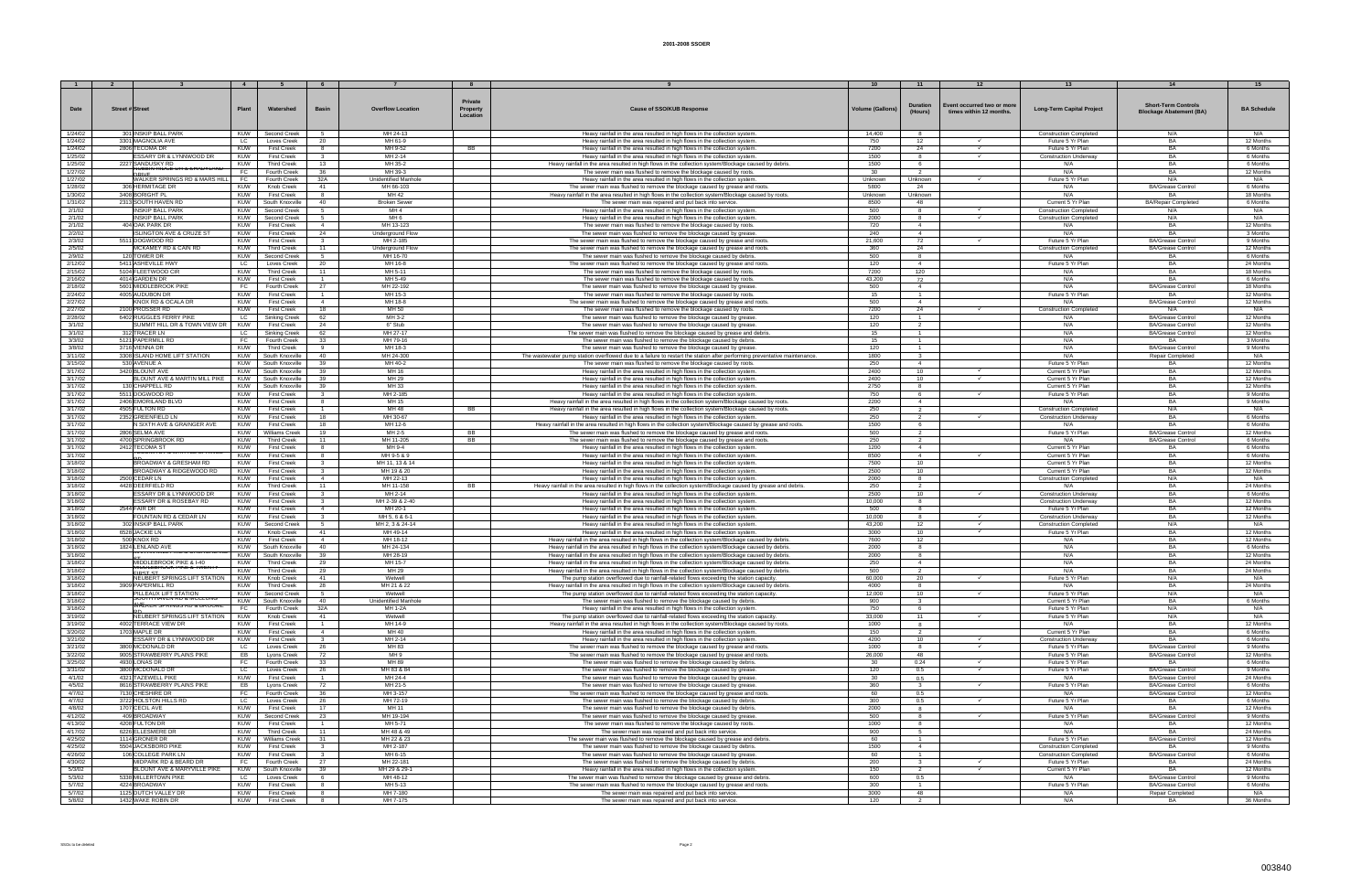|          |                                                 |            |                       |                         |                               | Private   |                                                                                                                 |                         |                         |                            |                                  |                                |                    |
|----------|-------------------------------------------------|------------|-----------------------|-------------------------|-------------------------------|-----------|-----------------------------------------------------------------------------------------------------------------|-------------------------|-------------------------|----------------------------|----------------------------------|--------------------------------|--------------------|
| Date     | <b>Street # Street</b>                          | Plant      | Watershed             | <b>Basin</b>            | <b>Overflow Location</b>      | Property  | Cause of SSO/KUB Response                                                                                       | <b>Volume (Gallons)</b> | <b>Duration</b>         | Event occurred two or more | <b>Long-Term Capital Project</b> | <b>Short-Term Controls</b>     | <b>BA Schedule</b> |
|          |                                                 |            |                       |                         |                               | Location  |                                                                                                                 |                         | (Hours)                 | times within 12 months.    |                                  | <b>Blockage Abatement (BA)</b> |                    |
|          |                                                 |            |                       |                         |                               |           |                                                                                                                 |                         |                         |                            |                                  |                                |                    |
|          |                                                 |            |                       |                         |                               |           |                                                                                                                 |                         |                         |                            |                                  |                                |                    |
| 5/9/02   | 4127 APEX DR                                    | KUW        | <b>Third Creek</b>    | -28                     | MH 3-91                       |           | The sewer main was flushed to remove the blockage caused by grease and roots.                                   | 3000                    | $\overline{4}$          |                            | N/A                              | <b>BA/Grease Control</b>       | 6 Months           |
| 5/10/02  | 6907 KINGSTON PIKE                              | FC         | Fourth Creek          | 33                      | Lateral                       | BB BB     | The sewer main was flushed to remove the blockage caused by grease and roots.                                   | 4500                    | 5                       |                            | N/A                              | <b>BA/Grease Control</b>       | 6 Months           |
| 5/10/02  | 2139 WILLOW CREEK LN                            | FC         | Fourth Creek          | 32A                     | MH 65                         |           | The sewer main was flushed to remove the blockage caused by debris.                                             | 2160                    | 12                      |                            | N/A                              | RA                             | 6 Months           |
| 5/13/02  | <b>INSKIP BALL PARK</b>                         | KUW        |                       | 5                       | MH 2 & 24-14                  |           | Heavy rainfall in the area resulted in high flows in the collection system                                      | 30                      |                         | $\checkmark$               | <b>Construction Completed</b>    | N/A                            | N/A                |
|          |                                                 |            | Second Creek          |                         |                               |           |                                                                                                                 |                         | $\overline{2}$          |                            |                                  |                                |                    |
| 5/14/02  | <b>INSKIP BALL PARK</b>                         | KUW        | Second Creek          | -5                      | MH <sub>5</sub>               |           | Heavy rainfall in the area resulted in high flows in the collection system                                      | 120                     | 2                       |                            | <b>Construction Completed</b>    | N/A                            | N/A                |
| 5/22/02  | 5914 BLOSSOM RD                                 | <b>KUW</b> | <b>Third Creek</b>    | -9                      | MH 33-23                      |           | The sewer main was flushed to remove the blockage caused by grease and roots.                                   | 3000                    | 24                      |                            | N/A                              | <b>BA/Grease Control</b>       | 12 Months          |
| 5/23/02  | ANTIN MILLI                                     | KUW        | South Knoxville       | 39                      | MH 2-65                       |           | The sewer main was flushed to remove the blockage caused by debris.                                             | 60                      | $\overline{1}$          |                            | N/A                              | <b>BA</b>                      | 6 Months           |
| 5/24/02  | 1805 JACKSON RD                                 | FC         | Fourth Creek          | 27                      | MH 22-88                      |           | The sewer main was flushed to remove the blockage caused by roots and debris.                                   | 350                     | $\overline{2}$          |                            | N/A                              | RA                             | 18 Months          |
| 5/24/02  | 701 LAKE FOREST DR                              | KUW        | Knob Creek            | 41                      | MH 67-54                      |           | The sewer main was flushed to remove the blockage caused by debris.                                             | 100                     | 3                       |                            | Future 5 Yr Plan                 | <b>RA</b>                      | 9 Months           |
|          |                                                 |            |                       |                         |                               |           |                                                                                                                 |                         |                         |                            |                                  |                                |                    |
| 5/24/02  | 1527 WILSON RD                                  | KUW        | Second Creek          | 10                      | MH 14-89                      |           | The sewer main was flushed to remove the blockage caused by roots.                                              | 250                     | 8                       |                            | N/A                              | <b>RA</b>                      | 24 Months          |
| 5/31/02  | 3716 HOLSTON HILLS RD                           | LC.        | oves Creek            | 26                      | MH 72-19                      |           | The sewer main was flushed to remove the blockage caused by grease and roots.                                   | 2880                    | 24                      | $\checkmark$               | Future 5 Yr Plan                 | <b>BA/Grease Control</b>       | 6 Months           |
| 6/3/02   | <b>EASTWOOD LIFT STATION</b>                    | LC         | <b>Sinking Creek</b>  | 63                      | Wetwell                       |           | The wastewater pump station overflowed due to an electrical failure at the station.                             | 9000                    | $\mathbf{3}$            |                            | N/A                              | <b>Repair Completed</b>        | N/A                |
| 6/6/02   | MCCONNELL ST & MCCALLA AVE                      | <b>KUW</b> | <b>First Creek</b>    | 24                      | Seepage                       |           | The sewer main was flushed to remove the blockage caused by grease.                                             | 750                     | 24                      |                            | N/A                              | <b>BA/Grease Control</b>       | 6 Months           |
|          | 4308 HIGH SCHOOL RD                             |            |                       | $\overline{7}$          |                               |           |                                                                                                                 |                         |                         |                            |                                  |                                |                    |
| 6/10/02  | UTLEDUE FINE &                                  | KUW        | <b>First Creek</b>    |                         | MH 44-13                      |           | The sewer main was flushed to remove the blockage caused by grease and roots                                    | 60                      | $\overline{1}$          |                            | N/A                              | <b>BA/Grease Control</b>       | 12 Months          |
| 6/11/02  |                                                 | EB         | <b>NEKUD</b>          | 101                     | 6" Force Main at Intersection |           | The broken sewer force main was repaired and put back into service.                                             | 2400                    | 72                      |                            | N/A                              | <b>Repair Completed</b>        | N/A                |
| 6/13/02  | 4609 ORIOLE DR                                  | KUW        | <b>First Creek</b>    | $\overline{1}$          | MH 38-1                       |           | The sewer main was flushed to remove the blockage caused by grease.                                             | 120                     |                         |                            | N/A                              | <b>BA/Grease Control</b>       | 6 Months           |
| 6/18/02  | 4402 SOUTH WAHLI DR                             | <b>KUW</b> | <b>First Creek</b>    | $\overline{7}$          | Cleanout                      |           | The sewer main was repaired and put back into service.                                                          | 30                      | $\overline{2}$          |                            | N/A                              | <b>BA/Repair Completed</b>     | 24 Months          |
| 6/18/02  | 3204 SUTHERLAND AVE                             | <b>KUW</b> | Third Creek           | 28                      | Leakage                       |           | The sewer main was flushed to remove the blockage caused by grease and roots.                                   | 240                     | 2                       |                            | Future 5 Yr Plan                 | <b>BA/Grease Control</b>       | 6 Months           |
| 6/23/02  | 4506 EXEMOUTH DR                                | LC         |                       | 26                      | MH 65-78                      |           |                                                                                                                 | 250                     | -8                      |                            | N/A                              | R <sub>L</sub>                 | 6 Months           |
|          |                                                 |            | Loves Creek           |                         |                               |           | The sewer main was flushed to remove the blockage caused by roots.                                              |                         |                         |                            |                                  |                                |                    |
| 6/25/02  | 409 BROADWAY                                    | KUW        | Second Creek          | 23                      | Leakage                       |           | The sewer main was repaired and put back into service.                                                          | 5000                    | 336                     |                            | N/A                              | <b>BA/Repair Completed</b>     | 9 Months           |
| 6/25/02  | GAINES RD & CLAIRMONT DR                        | KUW        | <b>First Creek</b>    | $\overline{1}$          | Seepage                       |           | The sewer main was flushed to remove the blockage caused by debris.                                             | 120                     | 8                       |                            | N/A                              | <b>RA</b>                      | 12 Months          |
| 6/25/02  | 1721 MIDPARK RD                                 | FC         | Fourth Creek          | 27                      | MH 22-182                     |           | The sewer main was flushed to remove the blockage caused by debris.                                             | 30                      | $\overline{1}$          | $\checkmark$               | Future 5 Yr Plan                 | RA                             | 24 Months          |
| 6/26/02  | 6536 CREEKHEAD DR                               | FC         | Fourth Creek          | 32A                     | MH 49-5                       |           | The sewer main was flushed to remove the blockage caused by grease and debris.                                  | 43,200                  | 72                      |                            | N/A                              | <b>BA/Grease Control</b>       | 12 Months          |
| 6/29/02  | 7505 KERRI WAY                                  |            | <b>Fourth Creek</b>   |                         | MH 4-115                      |           | The sewer main was flushed to remove the blockage caused by grease and debris.                                  | 180                     |                         |                            | Future 5 Yr Plan                 | <b>BA/Grease Control</b>       | 6 Months           |
|          |                                                 | FC         |                       | 32B                     |                               |           |                                                                                                                 |                         | 3                       |                            |                                  |                                |                    |
| 6/29/02  | 2101 WOODBINE AVE                               | KUW        | <b>First Creek</b>    | 24                      | MH 33-12                      |           | The sewer main was flushed to remove the blockage caused by grease                                              | 30                      | $\overline{1}$          |                            | N/A                              | <b>BA/Grease Control</b>       | 6 Months           |
| 7/4/02   | 608 CASTLE ST                                   | KUW        | <b>Williams Creek</b> | 19                      | MH 2-26 & 2-31                |           | The sewer main was flushed to remove the blockage caused by debris.                                             | -20                     | 0.67                    |                            | N/A                              | RA                             | 12 Months          |
| 7/6/02   | 608 DUTCH VALLEY DR                             | KUW        | Second Creek          | 10 <sup>1</sup>         | MH 17-46                      |           | The sewer main was flushed to remove the blockage caused by grease and debris                                   | 10                      | 0.25                    |                            | Future 5 Yr Plan                 | <b>BA/Grease Control</b>       | 12 Months          |
| 7/8/02   | OGLEWOOD AVE & HURON ST                         | KUW        | Second Creek          | 15                      | MH 37-5                       |           | The sewer main was flushed to remove the blockage caused by grease                                              | 10                      |                         |                            | N/A                              | <b>BA/Grease Control</b>       | 12 Months          |
| 7/9/02   | 1413 TAYLOR RD                                  |            |                       |                         | MH 57-87                      |           | The sewer main was flushed to remove the blockage caused by grease                                              |                         | 0.5                     |                            | N/A                              | <b>BA/Grease Control</b>       |                    |
|          |                                                 | KUW        | South Knoxville       | 40                      |                               |           |                                                                                                                 | 60                      | $\overline{2}$          |                            |                                  |                                | 12 Months          |
| 7/13/02  | 4040 WALKER BLVD                                | KUW        | <b>First Creek</b>    | <b>R</b>                | MH 3-1                        | <b>BB</b> | The sewer main was flushed to remove the blockage caused by grease                                              | 60                      | $\overline{2}$          |                            | N/A                              | <b>BA/Grease Control</b>       | 12 Months          |
| 7/14/02  | IARTIN LUTHER KING JR AVE 6<br><b>VELLED ST</b> | <b>KUW</b> | <b>First Creek</b>    | 24                      | MH 6-95                       |           | The sewer main was flushed to remove the blockage caused by grease                                              | 60                      | 2                       |                            | N/A                              | <b>BA/Grease Control</b>       | 12 Months          |
| 7/15/02  | FOUNTAIN RD & CEDAR LN                          | KUW        | <b>First Creek</b>    | $\overline{\mathbf{3}}$ | MH <sub>5</sub>               |           | Heavy rainfall in the area resulted in high flows in the collection system                                      | 250                     | $\overline{2}$          | $\checkmark$               | <b>Construction Underway</b>     | <b>BA</b>                      | 12 Months          |
| 7/15/02  | 8044 GLEASON DR                                 | FC         | Fourth Creek          | 42                      | MH 15                         |           | The sewer main was flushed to remove the blockage caused by grease                                              | 500                     | $\overline{2}$          | $\checkmark$               | Future 5 Yr Plan                 | <b>BA/Grease Control</b>       | 12 Months          |
|          |                                                 |            |                       |                         |                               |           |                                                                                                                 |                         |                         |                            |                                  |                                |                    |
| 7/15/02  | 411 HIGHLAND HILLS RD                           | FC         | Fourth Creek          | 37                      | MH 62                         |           | The sewer main was flushed to remove the blockage caused by debris.                                             | 10                      | 0.25                    | $\checkmark$               | Future 5 Yr Plan                 | <b>BA</b>                      | 12 Months          |
| 7/15/02  | 301 INSKIP BALL PARK                            | KUW        | Second Creek          | 5                       | MH 2, 4 & 24-14               |           | Heavy rainfall in the area resulted in high flows in the collection system.                                     | 250                     | 2                       | $\checkmark$               | <b>Construction Completed</b>    | N/A                            | N/A                |
| 7/16/02  | CAMELIA RD & MERCHANT DR                        | <b>KUW</b> | Second Creek          | 5                       | MH 8-5                        |           | The sewer main was flushed to remove the blockage caused by grease                                              | 10                      | 0.5                     |                            | Future 5 Yr Plan                 | <b>BA/Grease Control</b>       | 3 Months           |
| 7/24/02  | 600 HENLEY ST                                   | <b>KUW</b> | Second Creek          | 23                      | $\overline{MH}$ 11-25         |           | The sewer main was flushed to remove the blockage caused by grease.                                             | 120                     | $\overline{1}$          |                            | N/A                              | <b>BA/Grease Control</b>       | 6 Months           |
| 7/25/02  | 1301 OGLEWOOD AVE                               | KUW        | <b>First Creek</b>    | 16                      | Underground Flow              |           | The sewer main was repaired and put back into service.                                                          | 15,000                  |                         |                            | N/A                              | <b>Repair Completed</b>        | 6 Months           |
|          |                                                 |            |                       |                         |                               |           |                                                                                                                 |                         | 24                      |                            |                                  |                                |                    |
| 7/26/02  | 5308 YOSEMITE TRL                               | KUW        | <b>Third Creek</b>    | 21                      | MH 10-95                      |           | The sewer main was flushed to remove the blockage caused by roots.                                              | 15                      | $\overline{1}$          |                            | N/A                              | <b>BA</b>                      | 6 Months           |
| 7/31/02  | 923 OAKLETT DR                                  | KUW        | Second Creek          | - 5                     | MH 35-74                      |           | The sewer main was flushed to remove the blockage caused by roots.                                              | 30                      | $\overline{1}$          |                            | N/A                              | <b>BA</b>                      | 24 Months          |
| 8/1/02   | 2207 CEDAR LN                                   | KUW        | <b>First Creek</b>    | $\overline{4}$          | MH 22-37                      |           | The sewer main was flushed to remove the blockage caused by roots.                                              | 200                     | 12                      |                            | N/A                              | RA                             | 12 Months          |
| 8/1/02   | 124 KELLER ST                                   | KUW        | <b>First Creek</b>    | 24                      | MH 6-200                      |           | The sewer main was flushed to remove the blockage caused by debris.                                             | 250                     | $\overline{4}$          |                            | N/A                              | <b>BA</b>                      | 12 Months          |
|          |                                                 |            |                       |                         |                               |           |                                                                                                                 |                         |                         |                            |                                  |                                |                    |
| 8/14/02  | 8714 STRAWBERRY PLAINS PIKE                     | EB         | vons Creek            | 72                      | MH 21-2                       |           | The sewer main was flushed to remove the blockage caused by grease                                              | 120                     | $\overline{1}$          | $\checkmark$               | Future 5 Yr Plan                 | BA                             | 6 Months           |
| 8/17/02  | 6525 TEWKSBURY DR                               | KUW        | <b>Third Creek</b>    | 11                      | MH 39-31                      |           | The sewer main was flushed to remove the blockage caused by grease                                              | 120                     | 2                       |                            | Future 5 Yr Plan                 | <b>BA</b>                      | 36 Months          |
| 8/27/02  | OGLEWOOD AVE & MCMILLAN ST                      | KUW        | Second Creek          | 15                      | <b>Underground Flow</b>       |           | The sewer main was flushed to remove the blockage caused by grease and roots.                                   | 60                      | $\overline{4}$          |                            | N/A                              | <b>BA</b>                      | 6 Months           |
| 8/28/02  | 2108 WOODS-SMITH RD                             | KUW        | Third Creek           | 11                      | Underground Flow              |           | The sewer main was repaired and put back into service.                                                          | 250                     | $\overline{4}$          |                            | N/A                              | RA                             | 24 Months          |
| 9/2/02   | 120 COLUMBIA AVE                                | <b>KUW</b> | Second Creek          | 15                      |                               |           | The sewer main was repaired and put back into service.                                                          | 30                      | $\overline{1}$          |                            | N/A                              | RA                             | 12 Months          |
|          |                                                 |            |                       |                         | Seepage                       |           |                                                                                                                 |                         |                         |                            |                                  |                                |                    |
| 9/3/02   | 3415 MCDONALD DR                                | LC         | Loves Creek           | 26                      | MH 72-80                      |           | The sewer main was flushed to remove the blockage caused by grease and roots                                    | 100                     | $\overline{\mathbf{3}}$ |                            | Future 5 Yr Plan                 | <b>BA/Grease Control</b>       | 12 Months          |
| 9/5/02   | 1000 WOODLAND AVE                               | <b>KUW</b> | First Creek           | 17                      | MH 4-67                       |           | The sewer main was flushed to remove the blockage caused by grease.                                             | -15                     | $\overline{1}$          |                            | N/A                              | <b>BA/Grease Control</b>       | 6 Months           |
| 9/6/02   | 600 MILLIGAN ST                                 | KUW        | Williams Creek        | 19                      | MH 5-181                      |           | The sewer main was flushed to remove the blockage caused by grease                                              | 15                      | $\overline{1}$          |                            | N/A                              | <b>BA/Grease Control</b>       | 6 Months           |
| 9/7/02   | 401 BRANDAU DR                                  | KUW        | Knob Creek            | 41                      | MH 17-133                     |           | The sewer main was flushed to remove the blockage caused by roots.                                              | 60                      | $\overline{2}$          |                            | N/A                              | RA                             | 12 Months          |
|          |                                                 |            |                       |                         |                               |           |                                                                                                                 |                         |                         |                            | N/A                              |                                | 9 Months           |
| 9/7/02   | 1805 JEFFERSON AVE                              | KUW        | <b>First Creek</b>    | 24                      | MH 25-17                      |           | The sewer main was flushed to remove the blockage caused by grease                                              | 2880                    | 24                      |                            |                                  | <b>BA/Grease Control</b>       |                    |
| 9/7/02   | 1304 KNOLLWOOD CIR                              | FC         | Fourth Creek          | 37                      | Cleanout                      |           | The sewer main was flushed to remove the blockage caused by roots.                                              | 120                     | $\overline{2}$          |                            | N/A                              | <b>RA</b>                      | 6 Months           |
| 9/10/02  | 4513 FAWNIE LN                                  | KUW        | <b>First Creek</b>    | $\overline{7}$          | MH 17-1                       | <b>BB</b> | The sewer main was flushed to remove the blockage caused by grease and roots.                                   | 120                     | $\overline{2}$          |                            | N/A                              | <b>BA/Grease Control</b>       | 6 Months           |
| 9/10/02  | 3624 MONTGOMERY AVE                             | KUW        | Third Creek           | 22                      | MH 18-155                     | BB, BB    | The sewer main was flushed to remove the blockage caused by grease and debris                                   | 240                     | $\overline{4}$          |                            | Current 5 Yr Plan                | <b>BA/Grease Control</b>       | 3 Months           |
| 9/10/02  | 4501 PLEASANT RIDGE RD                          | <b>KUW</b> | Third Creek           | 13                      | MH 34-4                       |           | The sewer main was flushed to remove the blockage caused by debris.                                             | 120                     | 2                       |                            | N/A                              | RA                             | 24 Months          |
|          | 1914 ANDY HOLT AVE                              |            |                       |                         |                               |           |                                                                                                                 |                         |                         |                            |                                  |                                |                    |
| 9/16/02  | URTHSHURE DR & LTUINS BEINL                     | KUW        | <b>Third Creek</b>    | 35B                     | MH 12-18                      |           | The sewer main was flushed to remove the blockage caused by grease                                              | 150                     | 0.5                     |                            | N/A                              | <b>BA/Grease Control</b>       | 6 Months           |
| 9/21/02  |                                                 | FC         | Fourth Creek          | 37                      | MH <sub>7</sub>               |           | Heavy rainfall in the area resulted in high flows in the collection system.                                     | 5000                    | $\overline{2}$          | $\checkmark$               | <b>Construction Completed</b>    | N/A                            | N/A                |
| 9/22/02  | FOUNTAIN RD & CEDAR LN                          | KUW        | <b>First Creek</b>    |                         | MH 5 & 6                      |           | Heavy rainfall in the area resulted in high flows in the collection system                                      | 1500                    |                         |                            | <b>Construction Underway</b>     |                                | 12 Months          |
| 9/22/02  | <b>INSKIP BALL PARK</b>                         | KUW        | Second Creek          | 5                       | MH 2, 4 & 24-14               |           | Heavy rainfall in the area resulted in high flows in the collection system                                      | 5000                    | 6                       | $\checkmark$               | <b>Construction Completed</b>    | N/A                            | N/A                |
| 9/22/02  | viuuluivu ave & juu<br><b>HTMVEN</b>            | <b>KUW</b> | South Knoxville       | 40                      | <b>Unidentified Manhole</b>   |           | Heavy rainfall in the area resulted in high flows in the collection system                                      | 60                      | 2                       |                            | Current 5 Yr Plan                | <b>BA</b>                      | 6 Months           |
| 9/22/02  | SUTHERLAND AVE                                  | <b>KUW</b> | <b>Third Creek</b>    | 28                      | MH 3-50                       |           | Heavy rainfall in the area resulted in high flows in the collection system/Blockage caused by grease and roots. | 120                     | $\overline{4}$          |                            | N/A                              | BA                             | 6 Months           |
|          |                                                 |            |                       |                         |                               |           |                                                                                                                 |                         |                         |                            | N/A                              | BA                             |                    |
| 9/22/02  | 310 WESTFIELD RD                                | FC         | Fourth Creek          | 33                      | MH 28                         | <b>BB</b> | Heavy rainfall in the area resulted in high flows in the collection system.                                     | 60                      | $\overline{4}$          |                            |                                  |                                | 6 Months           |
| 9/23/02  | 5218 BROADWAY                                   | <b>KUW</b> | First Creek           | $3^{\circ}$             | MH 2-220                      |           | Heavy rainfall in the area resulted in high flows in the collection system/Blockage caused by debris.           | 1800                    | 6                       |                            | N/A                              | <b>BA</b>                      | 6 Months           |
| 9/23/02  | 3301 MAGNOLIA AVE                               | LC         | Loves Creek           | 20                      | MH 61-3                       |           | Heavy rainfall in the area resulted in high flows in the collection system.                                     | 3000                    | 10                      | $\checkmark$               | Future 5 Yr Plan                 | RA                             | 6 Months           |
| 9/24/02  | 7351 MIDDLEBROOK PIKE                           | FC         | Fourth Creek          | 27                      | Private MH                    |           | The sewer main was flushed to remove the blockage caused by grease.                                             | 90                      | 2                       |                            | N/A                              | <b>BA/Grease Control</b>       | 6 Months           |
| 9/25/02  | 2535 MAPLE DR                                   | <b>KUW</b> | First Creek           | $\overline{4}$          | MH 19                         |           | Heavy rainfall in the area resulted in high flows in the collection system.                                     | 15                      | $\overline{1}$          | $\checkmark$               | <b>Construction Completed</b>    | N/A                            | N/A                |
|          |                                                 |            |                       |                         |                               |           |                                                                                                                 |                         |                         |                            |                                  |                                |                    |
| 9/25/02  | <b>MCKAMEY RD</b>                               | <b>KUW</b> | Third Creek           | 11                      | MH 16,16-1,20 & 26            |           | Heavy rainfall in the area resulted in high flows in the collection system.                                     | 10,000                  | $\overline{4}$          |                            | <b>Construction Completed</b>    | N/A                            | N/A                |
| 9/30/02  | 301 WOODLAWN PIKE                               | KUW        | South Knoxville       | 40                      | MH 45-49                      |           | The sewer main was flushed to remove the blockage caused by grease.                                             | 150                     | $\overline{1}$          |                            | N/A                              | <b>BA/Grease Control</b>       | 6 Months           |
| 10/14/02 | <b>TWENTY FIRST ST</b>                          | KUW        | Third Creek           | 35B                     | MH 23-14                      |           | The sewer main was flushed to remove the blockage caused by grease and debris.                                  | 100                     | 3                       |                            | Future 5 Yr Plan                 | <b>BA/Grease Control</b>       | 12 Months          |
| 10/16/02 | 3010 VALLEY VIEW DR                             | <b>KUW</b> | First Creek           | -8                      | MH 9-73                       |           | The sewer main was flushed to remove the blockage caused by grease and roots.                                   | 200                     | $\overline{\mathbf{3}}$ |                            | N/A                              | <b>BA/Grease Control</b>       | 6 Months           |
| 10/18/02 | 5401 WIL-LOYD RD                                | <b>KUW</b> | <b>Third Creek</b>    | 9                       | Cleanout                      |           | The sewer main was flushed to remove the blockage caused by grease.                                             | 120                     | $\overline{1}$          |                            | N/A                              | <b>BA/Grease Control</b>       | 6 Months           |
| 10/21/02 | 5118 EVELYN DR                                  |            |                       |                         |                               |           |                                                                                                                 |                         | 2                       |                            | N/A                              | <b>BA</b>                      |                    |
|          |                                                 | FC         | Fourth Creek          | 33                      | MH 83-80                      |           | The sewer main was flushed to remove the unidentified blockage.                                                 | 60                      |                         |                            |                                  |                                | 12 Months          |
| 10/22/02 | 1631 FAIR DR                                    | <b>KUW</b> | <b>First Creek</b>    | $\overline{4}$          | MH 35-35                      |           | The sewer main was flushed to remove the blockage caused by debris.                                             | 120                     | $\blacksquare$          |                            | N/A                              | RA                             | 6 Months           |
| 10/31/02 | 309 BROOME RD                                   | FC 1       | Fourth Creek          | 32A                     | MH 2-1                        |           | The sewer main was flushed to remove the blockage caused by grease.                                             | 150                     | $\overline{2}$          | $\checkmark$               | N/A                              | <b>BA/Grease Control</b>       | 12 Months          |
| 10/31/02 | TWENTY FIRST ST & LAUREL AVE                    | KUW        | <b>Third Creek</b>    | 29                      | MH 23-17                      |           | The sewer main was flushed to remove the blockage caused by debris.                                             | 50                      | 1.5                     |                            | Future 5 Yr Plan                 | BA                             | 24 Months          |
| 11/5/02  | 7505 KERRI WAY                                  | FC         | Fourth Creek          | 32B                     | MH 4-115                      |           | The sewer main was flushed to remove the blockage caused by grease.                                             | 60                      | 2                       |                            | Future 5 Yr Plan                 | BA                             | 6 Months           |
| 11/11/02 |                                                 |            |                       |                         |                               |           |                                                                                                                 |                         |                         |                            |                                  |                                |                    |
|          | 2301 CLINCH AVE                                 | <b>KUW</b> | <b>Third Creek</b>    | 35B                     | MH 23-5                       |           | The broken sewer main was repaired the debris was removed.                                                      | 1500                    | 6                       |                            | N/A                              | <b>BA</b>                      | 24 Months          |
| 11/12/02 | CLINCH AVE & TWENTY FIRST ST                    | <b>KUW</b> | Third Creek           | 35B                     | MH 23-15                      |           | The sewer main was flushed to remove the blockage caused by debris.                                             | 150                     | $\overline{\mathbf{3}}$ |                            | N/A                              | <b>BA</b>                      | 24 Months          |
| 11/12/02 | JACKSBORO PIKE & RONDO RD                       | KUW        | <b>First Creek</b>    | $\mathbf{3}$            | MH 2-74                       |           | The sewer main was flushed to clear the blockage caused by roots.                                               | 120                     | $\overline{1}$          |                            | N/A                              | <b>BA</b>                      | 6 Months           |
| 11/14/02 | 7004 ROTHERWOOD DR                              | FC         | Fourth Creek          | 36                      | MH 30                         |           | The sewer main was flushed to remove the blockage caused by roots.                                              | 30                      | 0.5                     |                            | N/A                              | <b>BA</b>                      | 12 Months          |
| 11/25/02 | 8079 KINGSTON PIKE                              | FC .       | Fourth Creek          | 32B                     | MH 9-10                       |           | The sewer main was flushed to remove the blockage caused by roots.                                              | 43,200                  | 72                      |                            | N/A                              | <b>RA</b>                      | 6 Months           |
| 11/26/02 | HILL AVE & SUMMIT HILL DR                       | KUW        |                       | 24                      | Private MH                    |           | The sewer main was flushed to remove the blockage caused by debris.                                             | 180                     | $\mathbf{3}$            |                            | N/A                              | <b>BA</b>                      | 12 Months          |
|          |                                                 |            | <b>First Creek</b>    |                         |                               |           |                                                                                                                 |                         |                         |                            |                                  |                                |                    |
| 12/5/02  | FOUNTAIN RD & CEDAR LN                          | KUW        | <b>First Creek</b>    | $\mathbf{3}$            | MH 5 & 6                      |           | Heavy rainfall in the area resulted in high flows in the collection system.                                     | 7200                    | 12                      | $\checkmark$               | <b>Construction Underway</b>     | <b>BA</b>                      | 12 Months          |
| 12/5/02  | 4102 HOLSTON HILLS RD                           | LC         | Loves Creek           | -26                     | MH 73                         |           | The sewer main was flushed to remove the blockage caused by grease and roots.                                   | 6500                    | 36                      | $\checkmark$               | Future 5 Yr Plan                 | <b>BA/Grease Control</b>       | 6 Months           |
| 12/5/02  | <b>INSKIP BALL PARK</b>                         | <b>KUW</b> | Second Creek          | 5                       | MH 4 & 24-14                  |           | Heavy rainfall in the area resulted in high flows in the collection system.                                     | 10.800                  | -8                      | $\checkmark$               | <b>Construction Completed</b>    | N/A                            | N/A                |
| 12/12/02 | 7210 STRAWBERRY PLAINS PIKE                     | LC         | Swanpond Creek        | 67                      | MH 35                         |           | The sewer main was flushed to remove the blockage caused by grease.                                             | 120                     | $\overline{1}$          |                            | N/A                              | <b>BA/Grease Control</b>       | 3 Months           |
| 12/13/02 | <b>INSKIP BALL PARK</b>                         | KUW        | Second Creek          | 5                       | Unidentified Manhole          |           | Heavy rainfall in the area resulted in high flows in the collection system.                                     | Unknown                 | Unknown                 | $\checkmark$               | <b>Construction Completed</b>    | N/A                            | N/A                |
|          |                                                 |            |                       |                         |                               |           |                                                                                                                 |                         |                         |                            |                                  |                                |                    |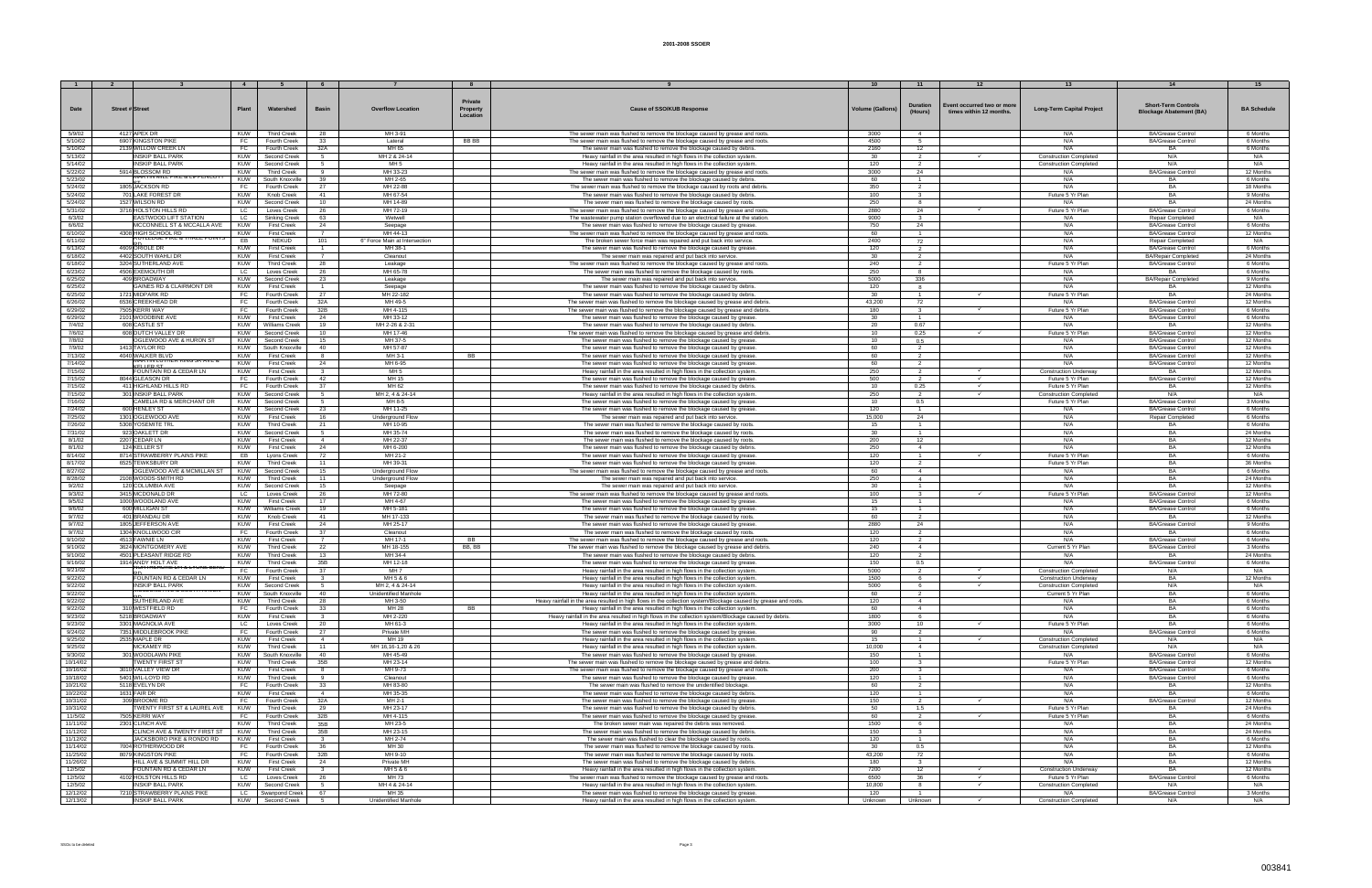|                    |                               |            |                    |                |                           | Private         |                                                                                                                                            |                        | <b>Duration</b> | Event occurred two or more |                                  | <b>Short-Term Controls</b>     |                    |
|--------------------|-------------------------------|------------|--------------------|----------------|---------------------------|-----------------|--------------------------------------------------------------------------------------------------------------------------------------------|------------------------|-----------------|----------------------------|----------------------------------|--------------------------------|--------------------|
| Date               | <b>Street # Street</b>        | Plant      | Watershed          | <b>Basin</b>   | <b>Overflow Location</b>  | <b>Property</b> | <b>Cause of SSO/KUB Response</b>                                                                                                           | <b>Volume (Gallons</b> | (Hours)         | times within 12 months.    | <b>Long-Term Capital Project</b> | <b>Blockage Abatement (BA)</b> | <b>BA Schedule</b> |
|                    |                               |            |                    |                |                           | Location        |                                                                                                                                            |                        |                 |                            |                                  |                                |                    |
|                    |                               |            |                    |                |                           |                 |                                                                                                                                            |                        |                 |                            |                                  |                                |                    |
| 12/13/02           | 5109 MALONEYVILLE RD          | FB.        | NEKUD              | 101            | MH 93-7                   |                 | The sewer main was flushed to remove the blockage caused by debris.                                                                        | 60                     | $\blacksquare$  | $\checkmark$               | Future 5 Yr Plan                 | BA                             | 12 Months          |
| 12/14/02           | 2922 RENNOC RD                | <b>KUW</b> | <b>First Creek</b> | $\overline{4}$ | MH 13-64                  |                 | The sewer main was flushed to remove the blockage caused by grease and roots                                                               | 60                     | $\overline{1}$  | $\checkmark$               | Future 5 Yr Plan                 | <b>BA/Grease Control</b>       | 6 Months           |
| 12/15/02           | 2524 UNDERWOOD PL             | KUW        | <b>First Creek</b> | 8              | Lateral                   |                 | The sewer main was flushed to remove the blockage caused by debris.                                                                        | -60                    | $\mathbf{1}$    | $\checkmark$               | Future 5 Yr Plan                 | <b>BA</b>                      | 12 Months          |
| 12/16/02           | 3918 WINDSOR AVE              | KUW        | <b>Third Creek</b> | 34             | MH 3-55                   |                 | The sewer was flushed to removed the blockage caused by roots                                                                              | 40                     | 0.33            |                            | N/A                              | <b>BA</b>                      | 12 Months          |
| 12/17/02           | 3319 KENILWORTH LN            | KUW        | <b>First Creek</b> | 18             | MH 70                     |                 | The sewer main was flushed to remove the blockage caused by grease and roots                                                               | 7200                   | 24              |                            | N/A                              | <b>BA/Grease Control</b>       | 6 Months           |
| 12/19/02           | <b>INSKIP BALL PARK</b>       | <b>KUW</b> | Second Creek       |                | MH 24-14                  |                 |                                                                                                                                            | 600                    | -5              | $\checkmark$               | <b>Construction Completed</b>    | N/A                            | N/A                |
|                    |                               |            |                    | -5             |                           |                 | Heavy rainfall in the area resulted in high flows in the collection system.                                                                |                        |                 |                            |                                  |                                |                    |
| 12/19/02           | 746 N FIFTH AVE               | KUW        | <b>First Creek</b> | 24             | MH 18-117                 |                 | The sewer main was flushed to remove the blockage caused by roots and debris                                                               | 15                     | $\overline{1}$  |                            | N/A                              | <b>BA</b>                      | 12 Months          |
| 12/20/02           | 5301 FOUNTAIN RD              | <b>KUW</b> | <b>First Creek</b> | $\mathbf{3}$   | MH <sub>6</sub>           |                 | Heavy rainfall in the area resulted in high flows in the collection system.                                                                | 600                    | 5               | $\checkmark$               | <b>Construction Underway</b>     | <b>BA</b>                      | 12 Months          |
| 12/20/02           | <b>INSKIP BALL PARK</b>       | KUW        | Second Creek       | -5             | MH 2 & 4                  |                 | Heavy rainfall in the area resulted in high flows in the collection system.                                                                | Unknown                | Unknown         | $\checkmark$               | <b>Construction Completed</b>    | N/A                            | N/A                |
| 12/20/02           | 3200 WILDERNESS RD            | <b>KUW</b> | <b>First Creek</b> | 18             | MH 51                     |                 | The sewer main was flushed to remove the blockage caused by roots.                                                                         | 15                     | 0.5             | $\checkmark$               | <b>Construction Completed</b>    | N/A                            | N/A                |
| 12/24/02           | <b>INSKIP BALL PARK</b>       | KUW        | Second Creek       | -5             | MH 24-14                  |                 | Heavy rainfall in the area resulted in high flows in the collection system                                                                 | 1800                   | 10 <sup>1</sup> |                            | <b>Construction Completed</b>    | N/A                            | N/A                |
| 12/26/02           | 8401 KINGSTON PIKE            | FC         | Fourth Creek       | 32B            | Cleanout                  |                 | The sewer main was flushed to remove the blockage caused by grease and debris.                                                             | 2160                   | 36              |                            | N/A                              | <b>BA/Grease Control</b>       | 18 Months          |
| 12/30/02           | 1629 LUCK AVE                 | KUW        | <b>First Creek</b> | 17             | MH 11-1                   |                 | The sewer main was flushed to remove the blockage caused by grease and debris.                                                             | 12                     | $\overline{4}$  |                            | N/A                              | <b>BA/Grease Control</b>       | 12 Months          |
| 1/3/03             | 1424 MARCONI DR               | FC.        | Fourth Creek       | 32A            | MH 49-11                  |                 | The sewer main was flushed to remove the blockage caused by debris.                                                                        | 720                    | 12              |                            | N/A                              | <b>BA</b>                      | 12 Months          |
| 1/6/03             | 2644 CHUKAR RD                | FC         | Fourth Creek       | 32A            | MH 67                     |                 | The sewer main was flushed to remove the unidentified blockage                                                                             | 1560                   | 13              |                            | Current 5 Yr Plan                | <b>BA</b>                      | 6 Months           |
|                    |                               |            |                    | 32A            | MH 69-30                  |                 |                                                                                                                                            | 120                    | $\overline{1}$  |                            |                                  |                                | 6 Months           |
| 1/7/03             | 2624 CHUKAR RD                | FC         | Fourth Creek       |                |                           |                 | The sewer main was flushed to remove the blockage caused by grease and roots                                                               |                        |                 |                            | Current 5 Yr Plan                | <b>BA/Grease Contro</b>        |                    |
| 1/7/03             | 3918 WINDSOR AV               | KUW        | <b>Third Creek</b> | 28             | MH 3-55                   |                 | The sewer main was flushed to remove the blockage caused by grease and roots                                                               | 180                    | $\mathbf{3}$    |                            | N/A                              | BA                             | 6 Months           |
| 1/8/03             | 2644 CHUKAR RD                | FC .       | Fourth Creek       | 32A            | MH 66                     |                 | The sewer main was flushed to remove the blockage caused by grease and roots                                                               | 90                     | 1.5             |                            | Current 5 Yr Plan                | <b>BA/Grease Control</b>       | 6 Months           |
| 1/10/03            | 3005 LAFAYETTE RD             | KUW        | <b>Third Creek</b> | $\mathbf{Q}$   | Cleanout                  |                 | The sewer main was flushed to remove the blockage caused by roots.                                                                         | 10                     | $\overline{1}$  |                            | N/A                              | RA                             | 12 Months          |
| 1/10/03            | 1121 MOODY AVE                | KUW        | South Knoxville    | 40             | MH 40-4                   |                 | The sewer main was flushed to remove the blockage caused by grease and roots                                                               | 120                    |                 |                            | N/A                              | <b>BA</b>                      | 6 Months           |
| 1/17/03            | 1600 UNIVERSITY AVE           | KUW        | <b>Third Creek</b> | 29             | MH 42                     |                 | The sewer main was flushed to remove the blockage caused by grease                                                                         | 1440                   | 24              |                            | N/A                              | <b>BA</b>                      | 12 Months          |
| 1/24/03            | 2833 MAGNOLIA AVE             | KUW        | Williams Creek     | 19             | MH 5-52                   | <b>BB</b>       | The sewer main was flushed to remove the blockage caused by grease and debris.                                                             | 600                    | -5              |                            | N/A                              | RA                             | 3 Months           |
| 1/24/03            | 1801 WESTERN AVE              | <b>KUW</b> | <b>Third Creek</b> | 29             | Private MH                |                 | The sewer main was flushed to remove the blockage caused by grease.                                                                        | 60                     | $\overline{1}$  |                            | N/A                              | <b>BA</b>                      | 6 Months           |
| 1/26/03            | 3032 WOODBINE AVE             | KUW        | Williams Creek     | 19             | MH 5-86                   |                 | The sewer main was flushed to remove the blockage caused by grease.                                                                        | -60                    | $\overline{1}$  |                            | N/A                              | BΑ                             | 12 Months          |
| 1/31/03            | 401 BRANDAU DR                | KUW        | Knob Creek         | 41             | MH 17-137                 |                 | The sewer main was flushed to remove the blockage caused by grease.                                                                        | 60                     | $\overline{1}$  |                            | N/A                              | <b>BA/Grease Control</b>       | 12 Months          |
| 2/1/03             | 4108 GARDEN DR                | KUW        | <b>First Creek</b> | $\blacksquare$ | MH 5-51                   |                 | The sewer main was flushed to remove the blockage caused by roots.                                                                         | 120                    | $\overline{1}$  |                            | N/A                              |                                | 6 Months           |
| 2/1/03             | 3712 SOUTH HAVEN RD           | <b>KUW</b> | South Knoxville    | 40             | MH 57-6                   |                 | The sewer main was flushed to remove the blockage caused by grease.                                                                        | 20.160                 | 168             |                            | N/A                              | <b>BA/Grease Control</b>       | 6 Months           |
| 2/4/03             | 415 PRESTWICK RIDGE WAY       | KUW        | <b>Third Creek</b> | 28             | MH 3-74                   |                 | The sewer main was flushed to remove the blockage caused by debris.                                                                        | 14.400                 | 24              |                            | N/A                              | <b>BA</b>                      | 3 Months           |
|                    | MALONEYVILLE RD LIFT STATION  | EB.        | NEKUD              | 101            |                           |                 |                                                                                                                                            | 50                     | 0.2             |                            | Future 5 Yr Plan                 | RA                             | 6 Months           |
| 2/5/03<br>2/11/03  | 5113 PAPERMILL RD             | <b>FC</b>  | Fourth Creek       | 33             | Grease Trap<br>Private MH |                 | The sewer main was flushed to remove the blockage caused by debris.<br>The sewer main was flushed to remove the blockage caused by debris. | 120                    | $\overline{2}$  |                            | N/A                              | BA                             | 3 Months           |
|                    |                               |            |                    |                |                           |                 |                                                                                                                                            |                        |                 |                            |                                  |                                |                    |
| 2/11/03            | 1601 ROBERT HUFF LN           | LC         | Loves Creek        | 26             | MH 72-64                  |                 | The sewer main was flushed to remove the blockage caused by debris.                                                                        | 60                     | $\sim$          |                            | N/A                              | RA                             | 3 Months           |
| 2/12/03            | 4500 NICHOLAS RD              | KUW        | Second Creek       | 5              | MH 14-28                  |                 | The sewer main was flushed to remove the blockage caused by debris.                                                                        | 270                    | 1.5             |                            | Future 5 Yr Plan                 | BA                             | 6 Months           |
| 2/14/03            | FOUNTAIN RD & CEDAR LN        | KUW        | <b>First Creek</b> |                | MH 5 & 6                  |                 | Heavy rainfall in the area resulted in high flows in the collection system.                                                                | 93,000                 | 124             | $\checkmark$               | <b>Construction Underway</b>     | <b>BA</b>                      | 12 Months          |
| 2/14/03            | FOUNTAIN RD & MIDLAKE DR      | KUW        | <b>First Creek</b> | $\overline{3}$ | MH 6-1 & 6-2              |                 | Heavy rainfall in the area resulted in high flows in the collection system.                                                                | 23,850                 | 91              | $\checkmark$               | <b>Construction Underway</b>     | BA                             | 12 Months          |
| 2/14/03            | <b>INSKIP BALL PARK</b>       | KUW        | Second Creek       | 5              | MH 24-14, 2, 3, 4 & 58    |                 | Heavy rainfall in the area resulted in high flows in the collection system                                                                 | 525,300                | 85              | $\checkmark$               | <b>Construction Completed</b>    | N/A                            | N/A                |
| 2/14/03            | 3301 MCKAMEY RD               | KUW        | Third Creek        | 11             | MH 13                     |                 | Heavy rainfall in the area resulted in high flows in the collection system                                                                 | 25,200                 | 84              | $\checkmark$               | <b>Construction Completed</b>    | N/A                            | N/A                |
| 2/14/03            | 3307 MCKAMEY RD               | KUW        | Third Creek        | 11             | MH 14                     |                 | Heavy rainfall in the area resulted in high flows in the collection system                                                                 | 23,100                 | 77              | $\checkmark$               | <b>Construction Completed</b>    | N/A                            | N/A                |
| 2/14/03            | MCKAMEY RD & MATLOCK DR       | KUW        | Third Creek        | 11             | MH 18 & 19                |                 | Heavy rainfall in the area resulted in high flows in the collection system                                                                 | 23,100                 | 77              | $\checkmark$               | <b>Construction Completed</b>    | N/A                            | N/A                |
| 2/15/03            | BLOUNT AVE & MARYVILLE PIKE   | KUW        | South Knoxville    | 39             | MH 29 & 29-1              |                 | Heavy rainfall in the area resulted in high flows in the collection system                                                                 | 60                     | $\overline{2}$  | $\checkmark$               | Current 5 Yr Plan                | <b>BA</b>                      | 12 Months          |
| 2/15/03            | 5300 BROADWAY                 | KUW        | <b>First Creek</b> | $\overline{3}$ | MH 10, 12, 13 & 14        |                 | Heavy rainfall in the area resulted in high flows in the collection system.                                                                | 64.500                 | 43              | $\checkmark$               | Current 5 Yr Plan                | <b>BA</b>                      | 12 Months          |
| 2/15/03            | 5511 BROADWAY                 | KUW        | <b>First Creek</b> | $\mathbf{3}$   | MH 17                     |                 | Heavy rainfall in the area resulted in high flows in the collection system.                                                                | 12,900                 | 43              | $\checkmark$               | Current 5 Yr Plan                | <b>BA</b>                      | 12 Months          |
| 2/15/03            | 2406 CEDAR LN                 | KUW        | <b>First Creek</b> | $\overline{4}$ | MH 22-13                  | BB              | Heavy rainfall in the area resulted in high flows in the collection system.                                                                | 510                    | 34              | $\checkmark$               | <b>Construction Completed</b>    | N/A                            | N/A                |
| 2/15/03            | 4428 DEERFIELD RD             | <b>KUW</b> | <b>Third Creek</b> | 11             | MH 11-158                 |                 | Heavy rainfall in the area resulted in high flows in the collection system                                                                 | 11.400                 | 38              | $\checkmark$               | Future 5 Yr Plan                 | <b>BA</b>                      | 12 Months          |
| 2/15/03            | ESSARY DR & LYNNWOOD DR       | KUW        | <b>First Creek</b> | $\mathbf{3}$   | MH 2-14                   |                 | Heavy rainfall in the area resulted in high flows in the collection system.                                                                | 1830                   | 61              | $\checkmark$               | <b>Construction Underway</b>     | BA                             | 6 Months           |
| 2/15/03            | 2538 FAIR DR                  | KUW        | <b>First Creek</b> | $\overline{4}$ | MH 20-1                   |                 | Heavy rainfall in the area resulted in high flows in the collection system.                                                                | 9600                   | 32              | $\checkmark$               | Future 5 Yr Plan                 | <b>BA</b>                      | 12 Months          |
|                    |                               |            |                    |                |                           |                 |                                                                                                                                            |                        |                 | $\checkmark$               |                                  | <b>BA</b>                      |                    |
| 2/15/03            | 411 HIGHLAND HILLS RD         | FC         | Fourth Creek       | 37             | MH 62                     |                 | Heavy rainfall in the area resulted in high flows in the collection system.                                                                | 14,400                 | 48              |                            | Future 5 Yr Plan                 |                                | 9 Months           |
| 2/15/03            | 2535 MAPLE DR                 | <b>KUW</b> | <b>First Creek</b> | $\overline{4}$ | MH 19                     |                 | Heavy rainfall in the area resulted in high flows in the collection system.                                                                | 18.700                 | 63              | $\checkmark$               | <b>Construction Completed</b>    | N/A                            | N/A                |
| 2/15/03            | 3540 MCKAMEY RD               | KUW        | <b>Third Creek</b> | 11             | MH 21                     |                 | Heavy rainfall in the area resulted in high flows in the collection system.                                                                | 21,600                 | 72              | $\checkmark$               | <b>Construction Completed</b>    | N/A                            | N/A                |
| 2/15/03            | MCKAMEY RD & LARIMER ST       | KUW        | <b>Third Creek</b> | 11             | MH 23                     |                 | Heavy rainfall in the area resulted in high flows in the collection system.                                                                | 21.150                 | 70.5            | $\checkmark$               | <b>Construction Completed</b>    | N/A                            | N/A                |
| 2/15/03            | 1811 STERCHI ST               | <b>KUW</b> | Third Creek        | 22             | MH 11-48                  |                 | Heavy rainfall in the area resulted in high flows in the collection system                                                                 | 30                     |                 | $\checkmark$               | Future 5 Yr Plan                 | BA                             | 6 Months           |
| 2/15/03            | 3204 SUTHERLAND AVE           | KUW        | <b>Third Creek</b> | 28             | Unnumbered                |                 | Heavy rainfall in the area resulted in high flows in the collection system.                                                                | 5670                   | 24              | $\checkmark$               | Future 5 Yr Plan                 | <b>BA</b>                      | 6 Months           |
| 2/15/03            | 2808 TECOMA DR                | KUW        | <b>First Creek</b> | -8             | MH 9-52                   |                 | Heavy rainfall in the area resulted in high flows in the collection system                                                                 | 5280                   | 44              |                            | Current 5 Yr Plan                | <b>BA</b>                      | 6 Months           |
| 2/15/03            | WESTERN AVE & THIRD CREEK RD  | KUW        | <b>Third Creek</b> | 21             | MH 33                     |                 | Heavy rainfall in the area resulted in high flows in the collection system.                                                                | 7200                   | 24              |                            | Future 5 Yr Plan                 | N/A                            | N/A                |
| 2/15/03            | 3501 WHITTLE SPRINGS RD       | KUW        | <b>First Creek</b> | 8              | MH 9-35                   |                 | Heavy rainfall in the area resulted in high flows in the collection system.                                                                | 2880                   | 24              | $\checkmark$               | Current 5 Yr Plan                | <b>BA</b>                      | 6 Months           |
| 2/16/03            | 5715 BALL CAMP PIKE           | KUW        | <b>Third Creek</b> | 11             | MH 11-17                  |                 | Heavy rainfall in the area resulted in high flows in the collection system.                                                                | 30                     | 2               |                            | Future 5 Yr Plan                 | BA                             | 12 Months          |
| 2/16/03            | 2523 BURNSIDE ST              | KUW        | Second Creek       | 15             | MH 21-112                 |                 | Heavy rainfall in the area resulted in high flows in the collection system                                                                 | -30                    |                 |                            | Future 5 Yr Plan                 | <b>RA</b>                      | 6 Months           |
| 2/16/03            | 3202 DEMPSTER ST              | KUW        | <b>First Creek</b> | 16             | MH 13-11                  |                 | Heavy rainfall in the area resulted in high flows in the collection system                                                                 | 300                    | 19              | $\checkmark$               | Future 5 Yr Plan                 | <b>BA</b>                      | 6 Months           |
| 2/16/03            | 3219 GODFREY ST               | KUW        | <b>First Creek</b> | 16             | MH 13-25                  |                 | Heavy rainfall in the area resulted in high flows in the collection system.                                                                | 3600                   | 24              | $\checkmark$               | <b>Construction Completed</b>    | N/A                            | N/A                |
| 2/16/03            | 1515 GRAINGER AVE             | KUW        | <b>First Creek</b> | 18             | MH <sub>2</sub>           |                 | Heavy rainfall in the area resulted in high flows in the collection system.                                                                | 108,000                | 24              |                            | Future 5 Yr Plan                 | N/A                            | N/A                |
| 2/16/03            | MCKAMEY RD & WOOD-SMITH RD    | KUW        | <b>Third Creek</b> | 11             | MH 27                     |                 | Heavy rainfall in the area resulted in high flows in the collection system.                                                                | 21,375                 | 71.25           | $\checkmark$               | <b>Construction Completed</b>    | N/A                            | N/A                |
| 2/16/03            | 2820 NORTH HILLS BLVD         | KUW        | <b>First Creek</b> | 18             | MH 30-102                 |                 | Heavy rainfall in the area resulted in high flows in the collection system.                                                                | 8400                   | 14              | $\checkmark$               | <b>Construction Underway</b>     | <b>BA</b>                      | 6 Months           |
|                    |                               |            |                    |                |                           |                 |                                                                                                                                            |                        |                 | $\checkmark$               |                                  |                                |                    |
| 2/16/03            | 6410 NORTHSHORE DR            | <b>FC</b>  | Fourth Creek       | 37             | MH 6 & 7                  |                 | Heavy rainfall in the area resulted in high flows in the collection system.                                                                | 864,000                | 48              |                            | <b>Construction Completed</b>    | N/A                            | N/A                |
| 2/16/03            | 1401 RICKARD DR               | KUW        | Second Creek       | 10             | MH 14-69                  |                 | Heavy rainfall in the area resulted in high flows in the collection system.                                                                | 7050                   | 47              | $\checkmark$               | Future 5 Yr Plan                 | BA                             | 24 Months          |
| 2/16/03            | WALKER SPRINGS RD & N GALLAHE | <b>FC</b>  | Fourth Creek       | 32A            | MH 78                     |                 | Heavy rainfall in the area resulted in high flows in the collection system.                                                                | 85,800                 | 71.5            | $\checkmark$               | Current 5 Yr Plan                | N/A                            | N/A                |
| 2/17/03            | 5338 BROADWAY                 | KUW        | <b>First Creek</b> | $\mathcal{L}$  | MH 11                     |                 | Heavy rainfall in the area resulted in high flows in the collection system                                                                 | 960                    |                 | $\checkmark$               | Current 5 Yr Plan                | <b>BA</b>                      | 12 Months          |
| 2/17/03            | 2328 CEDAR LN                 | <b>KUW</b> | First Creek        | $\overline{4}$ | MH 22-30                  |                 | Heavy rainfall in the area resulted in high flows in the collection system.                                                                | 120                    |                 | $\checkmark$               | <b>Construction Completed</b>    | N/A                            | N/A                |
| 2/17/03            | 1620 EDGEWOOD AVE             | KUW        | <b>First Creek</b> | 16             | MH 2-41                   |                 | Heavy rainfall in the area resulted in high flows in the collection system.                                                                | 60                     | $\overline{2}$  | $\checkmark$               | Future 5 Yr Plan                 | <b>BA</b>                      | 12 Months          |
| 2/17/03            | 4116 GARDEN DR                | KUW        | <b>First Creek</b> | $\overline{1}$ | MH 5-52                   |                 | Heavy rainfall in the area resulted in high flows in the collection system/Blockage caused by debris.                                      | 450                    | 5               |                            | N/A                              | <b>BA</b>                      | 6 Months           |
| 2/17/03            | 2333 GREENFIELD LN            | KUW        | <b>First Creek</b> | 18             | MH 30-35                  |                 | Heavy rainfall in the area resulted in high flows in the collection system                                                                 | 900                    | 10              | $\checkmark$               | Future 5 Yr Plan                 | <b>BA</b>                      | 12 Months          |
| 2/17/03            | 3212 WILDERNESS RD            | KUW        | <b>First Creek</b> | 18             | MH 52                     |                 | Heavy rainfall in the area resulted in high flows in the collection system.                                                                | 630                    | 21              | $\checkmark$               | <b>Construction Completed</b>    | N/A                            | N/A                |
| 2/18/03            | 4102 HOLSTON HILLS RD         | LC         | Loves Creek        | 26             | MH 73 & 75                |                 | Heavy rainfall in the area resulted in high flows in the collection system.                                                                | 120                    | $\overline{2}$  | $\checkmark$               | Future 5 Yr Plan                 | <b>BA/Grease Control</b>       | 6 Months           |
| 2/20/03            | 2308 CEDAR LN                 | KUW        | <b>First Creek</b> | $\overline{4}$ | MH 22-33                  |                 | Heavy rainfall in the area resulted in high flows in the collection system.                                                                | 240                    | $\overline{2}$  | $\checkmark$               | <b>Construction Completed</b>    | N/A                            | N/A                |
| 2/22/03            | 523 BERTRAND ST               | KUW        | <b>First Creek</b> | 24             | MH 29-4                   | <b>BB</b>       | Heavy rainfall in the area resulted in high flows in the collection system/Blockage caused by swags.                                       | 6000                   |                 |                            | N/A                              | <b>BA</b>                      | 6 Months           |
| 2/22/03            | 3420 BLOUNT AVE               | <b>KUW</b> | South Knoxville    | 39             | MH 16                     |                 | Heavy rainfall in the area resulted in high flows in the collection system                                                                 | 360                    | $\mathbf{R}$    | $\checkmark$               | Current 5 Yr Plan                | BA                             | 12 Months          |
|                    | BLOUNT AVE & MARYVILLE PIKE   | <b>KUW</b> | South Knoxville    | 39             | MH 29 & 29-1              |                 | Heavy rainfall in the area resulted in high flows in the collection system.                                                                | 1800                   |                 | $\checkmark$               | Current 5 Yr Plan                | BA                             | 12 Months          |
| 2/22/03<br>2/22/03 | 5300 BROADWAY                 | KUW        |                    | $\mathbf{3}$   |                           |                 |                                                                                                                                            |                        | 50              | $\checkmark$               |                                  | BA                             | 12 Months          |
|                    |                               |            | <b>First Creek</b> |                | MH 10, 11, 12 & 13        |                 | Heavy rainfall in the area resulted in high flows in the collection system.                                                                | 25,500                 |                 |                            | Current 5 Yr Plan                |                                |                    |
| 2/22/03            | 5319 BROADWAY                 | <b>KUW</b> | <b>First Creek</b> | $\mathbf{3}$   | Lateral                   |                 | Heavy rainfall in the area resulted in high flows in the collection system.                                                                | 5760                   | 24              |                            | Current 5 Yr Plan                | BA                             | 12 Months          |
| 2/22/03            | 5511 BROADWAY                 | KUW        | <b>First Creek</b> | $\mathbf{3}$   | MH 17                     |                 | Heavy rainfall in the area resulted in high flows in the collection system.                                                                | 7350                   | 49              | $\checkmark$               | Current 5 Yr Plan                | BA                             | 12 Months          |
| 2/22/03            | BROADWAY & RIDGEWAY LN        | KUW        | <b>First Creek</b> | $\mathbf{R}$   | MH 21                     |                 | Heavy rainfall in the area resulted in high flows in the collection system.                                                                | 2880                   | 48              |                            | Current 5 Yr Plan                | <b>BA</b>                      | 12 Months          |
| 2/22/03            | 1204 CALLAWAY ST              | KUW        | Second Creek       | 23             | MH 19-147                 |                 | Heavy rainfall in the area resulted in high flows in the collection system.                                                                | 3600                   | 60              | $\checkmark$               | Future 5 Yr Plan                 | BA                             | 18 Months          |
| 2/22/03            | CALLAWAY ST & DOUGLAS AVE     | <b>KUW</b> | Second Creek       | 23             | MH 19-151                 |                 | Heavy rainfall in the area resulted in high flows in the collection system.                                                                | 43,200                 | 72              | $\checkmark$               | Future 5 Yr Plan                 | <b>BA</b>                      | 18 Months          |
| 2/22/03            | 2328 CEDAR LN                 | KUW        | <b>First Creek</b> | $\sim$ 4       | MH 22-30                  | BB              | Heavy rainfall in the area resulted in high flows in the collection system.                                                                | 120                    | $\overline{2}$  | $\checkmark$               | <b>Construction Completed</b>    | N/A                            | N/A                |
| 2/22/03            | 2500 CEDAR LN                 | KUW        | <b>First Creek</b> | 4              | MH 22-13                  |                 | Heavy rainfall in the area resulted in high flows in the collection system.                                                                | 240                    |                 | $\checkmark$               | <b>Construction Completed</b>    | N/A                            | N/A                |
| 2/22/03            | 130 CHAPPELL RD               | KUW        | outh Knoxville     | 39             | MH 61-1                   |                 | Heavy rainfall in the area resulted in high flows in the collection system.                                                                | 360                    |                 |                            | Current 5 Yr Plan                | BA                             | 12 Months          |
| 2/22/03            | 1804 CHARLES DR               | KUW        | First Creek        | 4              | MH 36                     |                 | Heavy rainfall in the area resulted in high flows in the collection system.                                                                | 480                    | $\overline{2}$  | $\checkmark$               | <b>Construction Completed</b>    | N/A                            | N/A                |
| 2/22/03            | 5609 CLIFFWOOD RD             | KUW        | Third Creek        | 11             | MH 11-191                 |                 | Heavy rainfall in the area resulted in high flows in the collection system/Blockage caused by debris.                                      | 9000                   |                 |                            | N/A                              | <b>BA</b>                      | 12 Months          |
| 2/22/03            | 4428 DEERFIELD RD             | <b>KUW</b> | Third Creek        | 11             | MH 11-158                 |                 | Heavy rainfall in the area resulted in high flows in the collection system                                                                 | 9000                   | 60              | $\checkmark$               | Future 5 Yr Plan                 | BA                             | 12 Months          |
| 2/22/03            | 3202 DEMPSTER ST              | <b>KUW</b> | <b>First Creek</b> | 16             | MH 13-11                  |                 | Heavy rainfall in the area resulted in high flows in the collection system.                                                                | 4800                   | 16              | $\checkmark$               | Future 5 Yr Plan                 | BA                             | 6 Months           |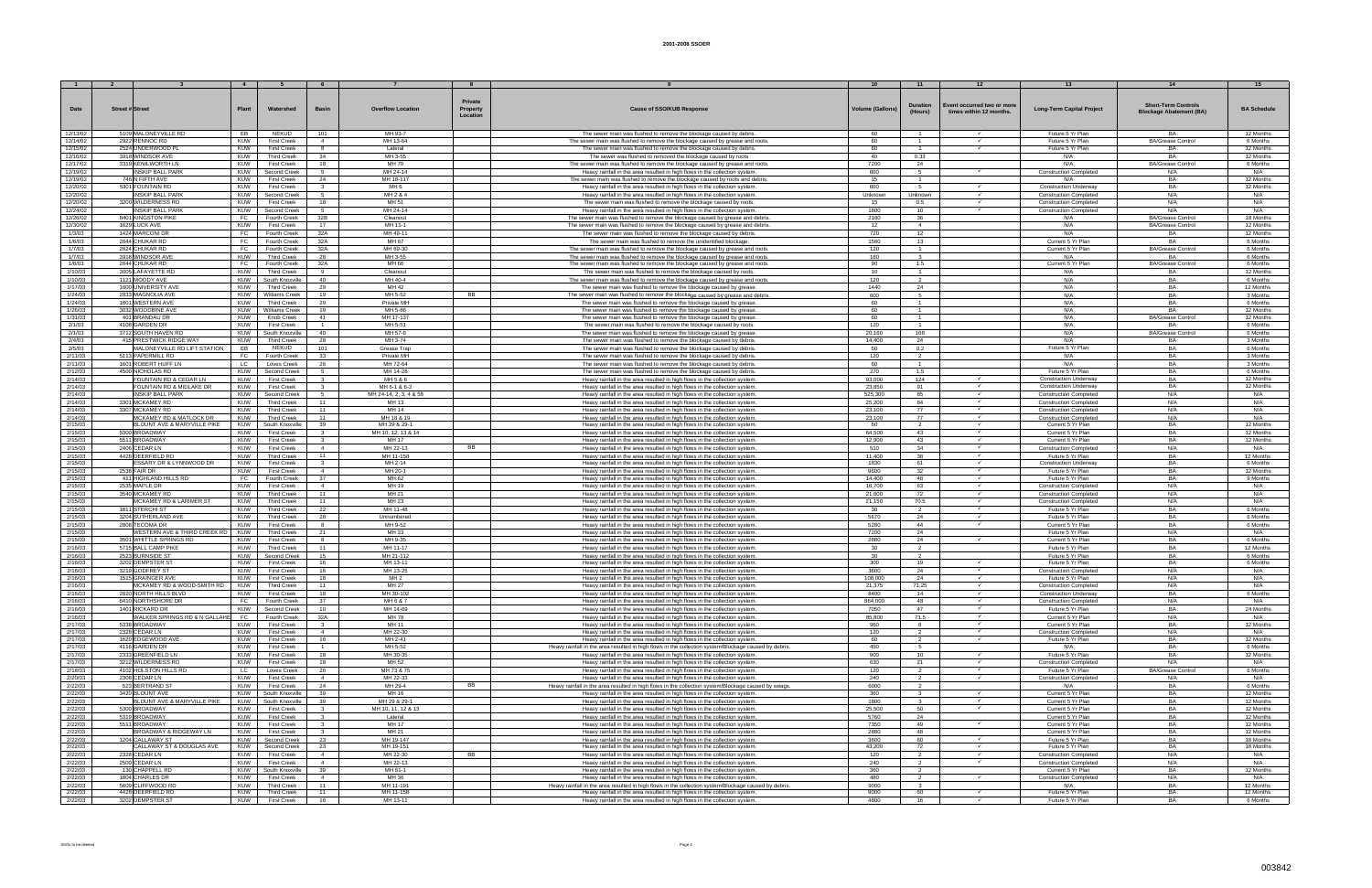|                    |                                                    |                   |                                          |                              |                                    |                 |                                                                                                                                                                                 |                         |                                |                              | 13                                                 |                                |                       |
|--------------------|----------------------------------------------------|-------------------|------------------------------------------|------------------------------|------------------------------------|-----------------|---------------------------------------------------------------------------------------------------------------------------------------------------------------------------------|-------------------------|--------------------------------|------------------------------|----------------------------------------------------|--------------------------------|-----------------------|
|                    |                                                    |                   |                                          |                              |                                    |                 |                                                                                                                                                                                 |                         |                                |                              |                                                    |                                |                       |
|                    |                                                    |                   |                                          |                              |                                    | <b>Private</b>  |                                                                                                                                                                                 |                         |                                |                              |                                                    |                                |                       |
| Date               | <b>Street # Street</b>                             | Plant             | Watershed                                | <b>Basin</b>                 | <b>Overflow Location</b>           | <b>Property</b> | <b>Cause of SSO/KUB Response</b>                                                                                                                                                | <b>Volume (Gallons)</b> | Duration                       | Event occurred two or more   | <b>Long-Term Capital Project</b>                   | <b>Short-Term Controls</b>     | <b>BA Schedule</b>    |
|                    |                                                    |                   |                                          |                              |                                    | Location        |                                                                                                                                                                                 |                         | (Hours)                        | times within 12 months.      |                                                    | <b>Blockage Abatement (BA)</b> |                       |
|                    |                                                    |                   |                                          |                              |                                    |                 |                                                                                                                                                                                 |                         |                                |                              |                                                    |                                |                       |
| 2/22/03            | 1620 EDGEWOOD AVE                                  | KUW               | <b>First Creek</b>                       | 16                           | MH 2-41                            |                 | Heavy rainfall in the area resulted in high flows in the collection system                                                                                                      | 300                     | $\overline{1}$                 | $\checkmark$                 | Future 5 Yr Plan                                   | <b>BA</b>                      | 12 Months             |
| 2/22/03            | 1611 ELM ST                                        | KUW               | Second Creek                             | 15                           | MH 14-107                          |                 | Heavy rainfall in the area resulted in high flows in the collection system                                                                                                      | 3600                    | 60                             |                              | Future 5 Yr Plan                                   | BA                             | 6 Months              |
| 2/22/03            | 121 ELMWOOD ST                                     | KUW               | Williams Creek                           | 19                           | MH 18                              |                 | The sewer main was flushed to remove the blockage caused by debris.                                                                                                             | 1200                    | 5                              |                              | N/A                                                | <b>BA</b>                      | 12 Months             |
| 2/22/03            | 733 EMERALD AVE                                    | KUW               | Second Creek                             | 15                           | MH 14-108                          |                 | Heavy rainfall in the area resulted in high flows in the collection system/Blockage caused by debris                                                                            | Unknown                 | Unknown                        |                              | N/A                                                | RA                             | 12 Months             |
| 2/22/03            | 3616 ESSARY DR                                     | <b>KUW</b>        | <b>First Creek</b>                       | $\overline{1}$               | Lateral                            |                 | Heavy rainfall in the area resulted in high flows in the collection system                                                                                                      | 159,000                 | 53                             |                              | Future 5 Yr Plan                                   | <b>BA</b>                      | 24 Months             |
| 2/22/03            | 3620 ESSARY DR                                     | KUW               | <b>First Creek</b>                       |                              | Lateral                            |                 | Heavy rainfall in the area resulted in high flows in the collection system                                                                                                      | 159,000                 | 53                             |                              | Future 5 Yr Plan                                   | BA                             | 24 Months             |
| 2/22/03            | 3701 ESSARY DR                                     | KUW               | <b>First Creek</b>                       | $\overline{1}$               | Lateral                            |                 | Heavy rainfall in the area resulted in high flows in the collection system                                                                                                      | 150,000                 | 50                             |                              | Future 5 Yr Plan                                   | <b>BA</b>                      | 24 Months             |
| 2/22/03            | 3704 ESSARY DR                                     | KUW               | <b>First Creek</b>                       | 1                            | Lateral                            |                 | Heavy rainfall in the area resulted in high flows in the collection system                                                                                                      | 159,000                 | 53                             |                              | Future 5 Yr Plan                                   | BA                             | 24 Months             |
| 2/22/03            | 3716 ESSARY DR                                     | KUW               | <b>First Creek</b>                       |                              | Lateral                            |                 | Heavy rainfall in the area resulted in high flows in the collection system                                                                                                      | 159,000                 | 53                             |                              | Future 5 Yr Plan                                   | <b>BA</b>                      | 24 Months             |
| 2/22/03            | ESSARY DR & LYNNWOOD DR                            | KUW               | <b>First Creek</b>                       |                              | MH 2-14 & 2-220                    |                 | Heavy rainfall in the area resulted in high flows in the collection system                                                                                                      | 163,620                 | 54                             | $\checkmark$                 | <b>Construction Underway</b>                       | BA                             | 6 Months              |
| 2/22/03            | 2538 FAIR DR                                       | KUW               | <b>First Creek</b>                       | 4                            | MH 20-1                            |                 | Heavy rainfall in the area resulted in high flows in the collection system                                                                                                      | 6900                    | 46                             | $\checkmark$                 | Future 5 Yr Plan                                   | <b>BA</b>                      | 12 Months             |
| 2/22/03            | FOUNTAIN RD & CEDAR LN                             | <b>KUW</b>        | <b>First Creek</b>                       | $\mathbf{R}$                 | MH 5 & 6                           |                 | Heavy rainfall in the area resulted in high flows in the collection system                                                                                                      | 54.000                  | 60                             | $\checkmark$                 | <b>Construction Underway</b>                       | <b>RA</b>                      | 12 Months             |
| 2/22/03            | FOUNTAIN RD & MIDLAKE DR                           | KUW               | <b>First Creek</b>                       | $\mathcal{R}$                | MH 6-1 & 6-2                       |                 | Heavy rainfall in the area resulted in high flows in the collection system                                                                                                      | 15,600                  | 52                             | $\checkmark$                 | <b>Construction Underway</b>                       | BA                             | 12 Months             |
| 2/22/03            | 734 FOURTH AVE                                     | <b>KUW</b>        | <b>First Creek</b>                       | 24                           | MH 18-26                           |                 | Heavy rainfall in the area resulted in high flows in the collection system/Blockage caused by swags.                                                                            | 120                     | 2                              | $\checkmark$                 | N/A                                                | <b>BA</b>                      | 6 Months              |
| 2/22/03            | 3219 GODFREY ST                                    | KUW               | <b>First Creek</b>                       | 16                           | MH 13-25                           |                 | Heavy rainfall in the area resulted in high flows in the collection system                                                                                                      | 14,400                  | 48                             | $\checkmark$                 | <b>Construction Completed</b>                      | N/A                            | N/A                   |
| 2/22/03            | 1515 GRAINGER AV                                   | KUW               | <b>First Creek</b>                       | 18<br>18                     | MH <sub>2</sub>                    |                 | Heavy rainfall in the area resulted in high flows in the collection system                                                                                                      | 98,700                  | 47<br>46                       | $\checkmark$                 | Future 5 Yr Plar                                   | N/A<br><b>BA</b>               | N/A                   |
| 2/22/03<br>2/22/03 | 2333 GREENFIELD LN<br>409 HIGHLAND HILLS RD        | KUW<br>FC         | <b>First Creek</b><br>Fourth Creek       | 37                           | MH 30-35<br>MH 62                  |                 | Heavy rainfall in the area resulted in high flows in the collection system<br>Heavy rainfall in the area resulted in high flows in the collection system                        | 34,500<br>55,800        | 62                             | $\checkmark$                 | Future 5 Yr Plan<br>Future 5 Yr Plan               | <b>BA</b>                      | 12 Months<br>9 Months |
| 2/22/03            | 4200 HOLSTON HILLS RD                              | LC.               | Loves Creek                              | 26                           | MH 76-1 & 78                       |                 | Heavy rainfall in the area resulted in high flows in the collection system                                                                                                      | 75,600                  | 72                             |                              | Future 5 Yr Plan                                   | <b>BA</b>                      | 6 Months              |
| 2/22/03            | <b>INSKIP BALL PARK</b>                            | KUW               | Second Creek                             | 5                            | MH 2, 3, 4, 24-14 & 58             | BB BB           | Heavy rainfall in the area resulted in high flows in the collection system                                                                                                      | 310,050                 | 53                             | $\checkmark$                 | <b>Construction Completed</b>                      | N/A                            | N/A                   |
| 2/22/03            | 2535 MAPLE DR                                      | KUW               | <b>First Creek</b>                       | $\overline{4}$               | MH 19                              |                 | Heavy rainfall in the area resulted in high flows in the collection system                                                                                                      | 13,800                  | 46                             |                              | <b>Construction Completed</b>                      | N/A                            | N/A                   |
| 2/22/03            | MCKAMEY RD & BALL CAMP PIKE                        | <b>KUW</b>        | <b>Third Creek</b>                       | 11                           | MH 13 & 14                         |                 | Heavy rainfall in the area resulted in high flows in the collection system                                                                                                      | 15.300                  | 51                             | $\checkmark$                 | <b>Construction Completed</b>                      | N/A                            | N/A                   |
| 2/22/03            | MCKAMEY RD & LARIMER ST                            | <b>KUW</b>        | <b>Third Creek</b>                       | 11                           | MH 21 & 23                         |                 | Heavy rainfall in the area resulted in high flows in the collection system                                                                                                      | 15,300                  | 51                             | $\checkmark$                 | <b>Construction Completed</b>                      | N/A                            | N/A                   |
| 2/22/03            | MCKAMEY RD & MATLOCK DR                            | KUW               | Third Creek                              | 11                           | MH 17, 18 & 20                     |                 | Heavy rainfall in the area resulted in high flows in the collection system                                                                                                      | 22,950                  | 51                             |                              | <b>Construction Completed</b>                      | N/A                            | N/A                   |
| 2/22/03            | MCKAMEY RD & PUEBLO PL                             | KUW               | <b>Third Creek</b>                       | 11                           | MH 24, 25 & 26                     |                 | Heavy rainfall in the area resulted in high flows in the collection system                                                                                                      | 22,950                  | 51                             | $\checkmark$                 | <b>Construction Completed</b>                      | N/A                            | N/A                   |
| 2/22/03            | MCKAMEY RD & WOOD-SMITH RD                         | KUW               | <b>Third Creek</b>                       | 11                           | MH 27 & Unnumbered                 |                 | Heavy rainfall in the area resulted in high flows in the collection system                                                                                                      | 9540                    | 53                             | $\checkmark$                 | <b>Construction Completed</b>                      | N/A                            | N/A                   |
| 2/22/03            | NEYLAND DR & CENTER DR                             | KUW               | <b>Third Creek</b>                       | 35B                          | MH 4-16                            |                 | Heavy rainfall in the area resulted in high flows in the collection system                                                                                                      | 180                     | $\mathbf{R}$                   |                              | Future 5 Yr Plan                                   | N/A                            | N/A                   |
| 2/22/03            | 2820 NORTH HILLS BLVD                              | KUW               | <b>First Creek</b>                       | 18                           | MH 30-102                          |                 | Heavy rainfall in the area resulted in high flows in the collection system                                                                                                      | 480                     | $\overline{4}$                 |                              | <b>Construction Underway</b>                       | BA                             | 6 Months              |
| 2/22/03            | 5501 NORTHSHORE DR                                 | FC .              | <b>Fourth Creek</b>                      | 37                           | MH 6 & 7                           |                 | Heavy rainfall in the area resulted in high flows in the collection system                                                                                                      | 1,296,000               | 72                             | $\checkmark$                 | <b>Construction Completed</b>                      | N/A                            | N/A                   |
| 2/22/03            | 3201 OCOEE TRL                                     | KUW               | <b>First Creek</b>                       | 16                           | MH 13-5                            |                 | Heavy rainfall in the area resulted in high flows in the collection system                                                                                                      | 7050                    | 47                             | $\checkmark$                 | <b>Construction Completed</b>                      | N/A                            | N/A                   |
| 2/22/03            | 6500 PAPERMILL RD                                  | FC                | Fourth Creek                             | 33                           | MH 28                              |                 | Heavy rainfall in the area resulted in high flows in the collection system                                                                                                      | 9000                    | 60                             | $\checkmark$                 | Current 5 Yr Plan                                  | BA                             | 6 Months              |
| 2/22/03            | 1600 PROSSER RD                                    | LC                | Loves Creek                              |                              | MH 29-191                          |                 | Heavy rainfall in the area resulted in high flows in the collection system/Blockage caused by debris.                                                                           | 6900                    | 46                             |                              | N/A                                                | BA                             | 12 Months             |
| 2/22/03            | <b>ROLLING RIDGE LIFT STATION</b>                  | KUW               | <b>Third Creek</b>                       | 11                           | Wetwell                            |                 | The wastewater pump station overflowed due to an electrical failure at the station                                                                                              | 9600                    |                                |                              | N/A                                                | Electric power was restored    | N/A                   |
| 2/22/03            | 4523 SEVIERVILLE PIKE                              | KUW               | South Knoxville                          | 40                           | MH 57-30                           |                 | Heavy rainfall in the area resulted in high flows in the collection system/Blockage caused by roots.                                                                            | 21,600                  | 72                             |                              | N/A                                                | <b>RA</b>                      | 12 Months             |
| 2/22/03            | 1816 STERCHI ST                                    | KUW               | <b>Third Creek</b>                       | 22                           | MH 11-47                           |                 | Heavy rainfall in the area resulted in high flows in the collection system                                                                                                      | 120                     | $\mathbf{1}$                   |                              | Future 5 Yr Plan                                   | BA                             | 6 Months              |
| 2/22/03            | 2700 TECOMA DF                                     | KUW               | <b>First Creek</b>                       | -8                           | Lateral                            |                 | Heavy rainfall in the area resulted in high flows in the collection system                                                                                                      | 7200                    | 48                             | $\checkmark$<br>$\checkmark$ | Current 5 Yr Plan                                  | BA                             | 6 Months              |
| 2/22/03            | 2808 TECOMA DR                                     | KUW               | <b>First Creek</b>                       | -8                           | MH 9-52                            |                 | Heavy rainfall in the area resulted in high flows in the collection system                                                                                                      | 7200                    | 48<br>70                       |                              | Current 5 Yr Plan                                  | <b>BA</b>                      | 6 Months              |
| 2/22/03<br>2/22/03 | 6208 THOMAS RD<br>WALKER SPRINGS RD & N GALLAHE FC | KUW               | Knob Creek                               | 41<br>32A                    | MH 77<br>MH 78                     |                 | Heavy rainfall in the area resulted in high flows in the collection system                                                                                                      | 8400<br>86,400          |                                | $\checkmark$                 | <b>Construction Completed</b><br>Current 5 Yr Plan | N/A<br>N/A                     | N/A<br>N/A            |
| 2/22/03            | 3501 WHITTLE SPRINGS RD                            | KUW               | Fourth Creek<br><b>First Creek</b>       | 8                            | MH 9-35                            |                 | Heavy rainfall in the area resulted in high flows in the collection system<br>Heavy rainfall in the area resulted in high flows in the collection system                        | 2880                    | 72<br>48                       | $\checkmark$                 | Current 5 Yr Plan                                  | <b>BA</b>                      | 6 Months              |
| 2/22/03            | 3236 WILDERNESS RD                                 | KUW               | <b>First Creek</b>                       | 18                           | MH 53                              |                 | Heavy rainfall in the area resulted in high flows in the collection system                                                                                                      | 34,500                  | 46                             | $\checkmark$                 | <b>Construction Completed</b>                      | N/A                            | N/A                   |
| 2/23/03            | <b>SEVENTEENTH ST &amp; WHITE AVE</b>              | KUW               | Second Creek                             | 35A                          | MH 22-15                           |                 | The sewer main was flushed to remove the blockage caused by grease and debris.                                                                                                  | 120                     |                                |                              | Future 5 Yr Plan                                   | <b>BA</b>                      | 6 Months              |
| 2/23/03            | 7025 WASHINGTON PIKE                               | EB                | NEKUD                                    | 101                          | Air Relief Valve                   |                 | The broken air relief valve was repaired.                                                                                                                                       | 60                      | $\overline{4}$                 |                              | N/A                                                | Repair Completed               | N/A                   |
| 2/25/03            | 309 BROOME RD                                      | FC                | Fourth Creek                             | 32A                          | MH 2-1                             |                 | Heavy rainfall in the area resulted in high flows in the collection system                                                                                                      | 3840                    | 16                             | $\checkmark$                 | Future 5 Yr Plan                                   | <b>BA</b>                      | 12 Months             |
| 2/27/03            | 1816 STERCHI ST                                    | KUW               | <b>Third Creek</b>                       | 22                           | MH 11-40                           |                 | The sewer main was flushed to remove the blockage caused by grease                                                                                                              | 960                     | $\overline{a}$                 | $\checkmark$                 | Future 5 Yr Plan                                   | BA                             | 6 Months              |
| 2/28/03            | <b>HILLVALE CIR</b>                                | <b>KUW</b>        | <b>Third Creek</b>                       | 38                           | MH 1-27, 1-33 & 1-115              |                 | Heavy rainfall in the area resulted in high flows in the collection system                                                                                                      | 300                     | Unknown                        |                              | Future 5 Yr Plan                                   | <b>BA</b>                      | 6 Months              |
| 3/7/03             | 4770 CENTERLINE DR                                 | LC.               | Loves Creek                              | 6                            | MH 66-15                           |                 | The sewer main was flushed to remove the blockage caused by debris.                                                                                                             | 31,200                  | 52                             |                              | N/A                                                | <b>RA</b>                      | 3 Months              |
| 3/12/03            | 1815 DOWNTOWN WEST BLVD                            | FC                | Fourth Creek                             | 32B                          | MH 9-29                            |                 | The sewer main was flushed to remove the blockage caused by grease                                                                                                              | 750                     | 2.5                            |                              | N/A                                                | <b>BA/Grease Control</b>       | 6 Months              |
| 3/13/03            | 6430 PAPERMILL DR                                  | FC                | <b>Fourth Creek</b>                      | 33                           | Lateral                            |                 | Heavy rainfall in the area resulted in high flows in the collection system                                                                                                      | 1200                    | 10                             |                              | Current 5 Yr Plan                                  | BA                             | 6 Months              |
| 3/14/03            | LAUREL AVE & TWENTIETH ST                          | KUW               | Third Creek                              | 29                           | MH 9-105                           |                 | The sewer main was flushed to remove the blockage caused by grease and debris                                                                                                   | 10                      | 0.17                           |                              | N/A                                                | BA                             | 6 Months              |
| 3/17/03            | 5311 BEVERLY PARK CIR                              | KUW               | <b>First Creek</b>                       | $\overline{2}$               | MH 79-1                            |                 | The sewer main was flushed to remove the blockage caused by debris.                                                                                                             | 60                      | $\overline{4}$                 |                              | N/A                                                | BA                             | 12 Months             |
| 3/18/03            | TWENTIETH ST & LAUREL AVE                          | KUW               | Third Creek                              | 29                           | MH 9-105                           |                 | The sewer main was flushed to remove the blockage caused by grease                                                                                                              | 90                      | 1.5                            |                              | N/A                                                | BΑ                             | 6 Months              |
| 3/20/03            | LIMESTONE LN & MASCOT RD                           | EB                | NEKUD                                    | 101                          | <b>Broken Force Main</b>           |                 | A private contractor ruptured a pump station force main.                                                                                                                        | 1200                    | $\mathbf{1}$                   |                              | N/A                                                | <b>Repair Completed</b>        | N/A                   |
| 3/24/03            | 7513 WASHINGTON PIKE                               | EB                | NEKUD                                    | 101                          | <b>Broken Force Main</b>           |                 | A private contractor ruptured a pump station force main                                                                                                                         | 1800                    | 3                              |                              | N/A                                                | Repair Completed<br>RA         | N/A                   |
| 3/25/03<br>3/29/03 | 4414 ASHEVILLE HWY<br>2628 PEACHTREE ST            | LC<br>KUW         | Loves Creek<br>South Knoxville           | 20<br>40                     | MH 34-11<br>MH 24-61               |                 | The sewer main was flushed to remove the blockage caused by grease<br>The sewer main was flushed to remove the blockage caused by grease and debris as the result of vandalism. | 60<br>360               | $\overline{2}$<br>$\mathbf{3}$ |                              | N/A<br>N/A                                         | <b>BA/Repair Completed</b>     | 3 Months<br>3 Months  |
| 3/30/03            | 3201 OCOEE TRL                                     | KUW               | <b>First Creek</b>                       | 16                           | MH 13-5                            |                 | The sewer main was flushed to remove the blockage caused by roots.                                                                                                              | 240                     | 2                              | $\checkmark$                 | <b>Construction Completed</b>                      | N/A                            | N/A                   |
| 4/7/03             | FOUNTAIN RD & CEDAR LN                             | KUW               | <b>First Creek</b>                       | $\mathbf{3}$                 | MH <sub>5</sub>                    |                 | Heavy rainfall in the area resulted in high flows in the collection system                                                                                                      | 30                      | 0.5                            | $\checkmark$                 | <b>Construction Underway</b>                       | <b>BA</b>                      | 12 Months             |
| 4/9/03             | FOUNTAIN RD & CEDAR LN                             | KUW               | <b>First Creek</b>                       |                              | MH 5 & 6                           |                 | Heavy rainfall in the area resulted in high flows in the collection system                                                                                                      | 8400                    | 70                             |                              | <b>Construction Underway</b>                       | R <sub>A</sub>                 | 12 Months             |
| 4/9/03             | 2525 MCDONALD RD                                   | KUW               | <b>Williams Creek</b>                    | 25                           | MH 21-3                            |                 | The sewer main was flushed to remove the blockage caused by grease and roots                                                                                                    | 900                     |                                |                              | N/A                                                | BA                             | 12 Months             |
| 4/10/03            | 3821 BLOUNT AVE                                    | KUW               | South Knoxville                          | 39                           | MH 29                              |                 | Heavy rainfall in the area resulted in high flows in the collection system.                                                                                                     | 2790                    | 15.5                           | $\checkmark$                 | Current 5 Yr Plan                                  | <b>BA</b>                      | 12 Months             |
| 4/10/03            | 211 DOUGLAS AVE                                    | <b>KUW</b>        | <b>Third Creek</b>                       | 29                           | MH 43-2                            |                 | The sewer main was flushed to remove the blockage caused by debris.                                                                                                             | 270                     | 1.5                            |                              | N/A                                                | BA                             | 12 Months             |
| 4/10/03            | FOUNTAIN RD & MIDLAKE DR                           | KUW               | <b>First Creek</b>                       | $\overline{\mathbf{3}}$      | MH 6-1 & 6-2                       |                 | Heavy rainfall in the area resulted in high flows in the collection system.                                                                                                     | 3210                    | 26.75                          | $\checkmark$                 | <b>Construction Underway</b>                       | BA                             | 12 Months             |
| 4/10/03            | 2352 GREENFIELD LN                                 | KUW               | <b>First Creek</b>                       | 18                           | MH 30-67                           |                 | Heavy rainfall in the area resulted in high flows in the collection system                                                                                                      | 3675                    | 12.25                          | $\checkmark$                 | <b>Construction Underway</b>                       | BA                             | 6 Months              |
| 4/10/03            | <b>INSKIP BALL PARK</b>                            | KUW               | Second Creek                             | 5                            | MH 3, 4 & 24-14                    |                 | Heavy rainfall in the area resulted in high flows in the collection system                                                                                                      | 1000                    | 6                              | $\checkmark$                 | <b>Construction Completed</b>                      | N/A                            | N/A                   |
| 4/10/03            | 1809 LUTTRELL ST                                   | <b>KUW</b>        | <b>First Creek</b>                       | 17                           | MH 4-19                            |                 | Heavy rainfall in the area resulted in high flows in the collection system.                                                                                                     | 1080                    | 9                              | $\checkmark$                 | Future 5 Yr Plan                                   | <b>BA</b>                      | 36 Months             |
| 4/10/03            | 2535 MAPLE DR                                      | KUW               | First Creek                              |                              | MH 19                              |                 | Heavy rainfall in the area resulted in high flows in the collection system                                                                                                      | 2115                    | 23.5                           | $\checkmark$                 | <b>Construction Completed</b>                      | N/A                            | N/A                   |
| 4/10/03            | MCKAMEY RD & MATLOCK DR                            | KUW               | <b>Third Creek</b>                       | 11                           | MH 17 & 21                         |                 | Heavy rainfall in the area resulted in high flows in the collection system                                                                                                      | 3120                    | 26                             | $\checkmark$                 | <b>Construction Completed</b>                      | N/A                            | N/A                   |
| 4/10/03            | ROLLING RIDGE LIFT STATION                         | KUW               | <b>Third Creek</b>                       | 11                           | Wetwell                            |                 | The wastewater pump station overflowed due to a electrical failure at the station.                                                                                              | 4500                    | $\mathbf{3}$                   |                              | N/A                                                | Electric power was restored    | N/A                   |
| 4/11/03            | 1804 CHARLES DR                                    | KUW               | <b>First Creek</b>                       | $\overline{4}$               | MH 36                              |                 | Heavy rainfall in the area resulted in high flows in the collection system.                                                                                                     | Unknown                 | 0.5                            | $\checkmark$                 | <b>Construction Completed</b>                      | N/A                            | N/A                   |
| 4/17/03            | 2538 FAIR DR                                       | KUW               | <b>First Creek</b>                       | $\overline{4}$               | MH 20-1                            |                 | Heavy rainfall in the area resulted in high flows in the collection system                                                                                                      | 600                     | 10                             | $\checkmark$                 | Future 5 Yr Plan                                   | BA                             | 12 Months             |
| 4/17/03<br>4/17/03 | FOUNTAIN RD & CEDAR LN<br><b>INSKIP BALL PARK</b>  | KUW<br><b>KUW</b> | <b>First Creek</b>                       | $\overline{\mathbf{3}}$<br>5 | MH 5 & 6<br>MH 24-14, 2, 3, 4 & 58 |                 | Heavy rainfall in the area resulted in high flows in the collection system                                                                                                      | 39600                   | 12                             | $\checkmark$<br>$\checkmark$ | <b>Construction Underway</b>                       | <b>BA</b><br>N/A               | 12 Months<br>N/A      |
|                    |                                                    |                   | Second Creek                             |                              |                                    |                 | Heavy rainfall in the area resulted in high flows in the collection system                                                                                                      | 7200                    | 12                             |                              | <b>Construction Completed</b>                      |                                |                       |
| 4/17/03<br>4/17/03 | 2535 MAPLE DR<br>3540 & 3305 MCKAMEY RD            | KUW<br>KUW        | <b>First Creek</b><br><b>Third Creek</b> | $\overline{4}$<br>11         | MH 19<br>MH 21 & 13                |                 | Heavy rainfall in the area resulted in high flows in the collection system.<br>Heavy rainfall in the area resulted in high flows in the collection system                       | 6000<br>6000            | 8                              | $\checkmark$<br>$\checkmark$ | <b>Construction Completed</b>                      | N/A<br>N/A                     | N/A<br>N/A            |
| 4/18/03            | 225 BELL ST                                        | <b>KUW</b>        | <b>First Creek</b>                       | 24                           | MH 6-2                             |                 | The sewer main was flushed to remove the blockage caused by debris.                                                                                                             | 240                     | 10<br>$\overline{2}$           |                              | <b>Construction Completed</b><br>N/A               | BA                             | 12 Months             |
| 4/18/03            | 1804 CHARLES DR                                    | KUW               | <b>First Creek</b>                       | $\overline{4}$               | MH 36                              |                 | Heavy rainfall in the area resulted in high flows in the collection system.                                                                                                     | 60                      | $\overline{1}$                 | $\checkmark$                 | <b>Construction Completed</b>                      | N/A                            | N/A                   |
| 4/22/03            | 1605 RAMBLING RD                                   | KUW               | <b>Third Creek</b>                       | 13                           | MH 52                              |                 | The sewer main was flushed to remove the blockage caused by grease and debris.                                                                                                  |                         | 0.5                            |                              | N/A                                                | <b>BA</b>                      | 6 Months              |
| 4/23/03            | 1440 LANTANA LN                                    | KUW               | Second Creek                             | 10                           | MH 14-118                          |                 | The sewer main was flushed to remove the blockage caused by debris.                                                                                                             | $\overline{1}$          | 0.5                            |                              | Future 5 Yr Plan                                   | <b>BA</b>                      | 6 Months              |
| 4/29/03            | 2241 MISSISSIPPI AVE                               | <b>KUW</b>        | <b>Third Creek</b>                       | 22                           | <b>Broken Lateral</b>              |                 | A water line ruptured during a routine sewer lateral repair and flooded the excavation pit.                                                                                     | 50                      | 0.5                            |                              | N/A                                                | Repair Completed               | N/A                   |
| 5/1/03             | 2400 BROOKS AVE                                    | KUW               | Williams Creek                           | 25                           | MH 18                              |                 | Heavy rainfall in the area resulted in high flows in the collection system.                                                                                                     | 500                     | 10                             |                              | <b>Construction Completed</b>                      | N/A                            | N/A                   |
| 5/1/03             | 2039 PINEY GROVE CHURCH RD                         | FC                | Fourth Creek                             | 32A                          | MH 57-2                            |                 | The sewer main was flushed to remove the blockage caused by grease and debris.                                                                                                  | 120                     | 20                             |                              | N/A                                                | <b>BA/Grease Control</b>       | 3 Months              |
| 5/1/03             | 2820 WOODBINE AVE                                  | <b>KUW</b>        | Williams Creek                           | 19                           | MH 5-61                            |                 | A contractor failed to restart a pump during a sewer pump-around project.                                                                                                       | 30                      | 0.5                            |                              | N/A                                                | <b>BA</b>                      | 12 Months             |
| 5/2/03             | 6500 PAPERMILL RD                                  | FC                | Fourth Creek                             | 33                           | MH 28                              |                 | The sewer main was flushed to remove the blockage caused by grease and debri-                                                                                                   | 45                      | 0.75                           | $\checkmark$                 | Current 5 Yr Plan                                  | <b>BA/Grease Contro</b>        | 6 Months              |
| 5/5/03             | 421 HIGHLAND HILLS RD                              | FC                | Fourth Creek                             | 37                           | MH 62                              | <b>BB</b>       | Heavy rainfall in the area resulted in high flows in the collection system                                                                                                      | 2520                    | 42                             | $\checkmark$                 | Future 5 Yr Plan                                   | <b>BA</b>                      | 9 Months              |
| 5/6/03             | 5300 & 5334 BROADWAY                               | KUW               | <b>First Creek</b>                       | 3                            | MH 11 & 13                         |                 | Heavy rainfall in the area resulted in high flows in the collection system.                                                                                                     | 2400                    | 21                             | $\checkmark$                 | Current 5 Yr Plan                                  | BA                             | 12 Months             |
| 5/6/03             | CHAPMAN HWY & ELLIS RD                             | KUW               | Knob Creek                               | 41                           | MH 49-15                           |                 | Heavy rainfall in the area resulted in high flows in the collection system                                                                                                      | 6300                    | 42                             |                              | Current 5 Yr Plan                                  | <b>BA</b>                      | 12 Months             |
| 5/6/03             | 1804 CHARLES DR                                    | <b>KUW</b>        | <b>First Creek</b>                       | $\overline{4}$               | MH 36                              |                 | Heavy rainfall in the area resulted in high flows in the collection system                                                                                                      | 3960                    | 33                             | $\checkmark$                 | <b>Construction Completed</b>                      | N/A                            | N/A                   |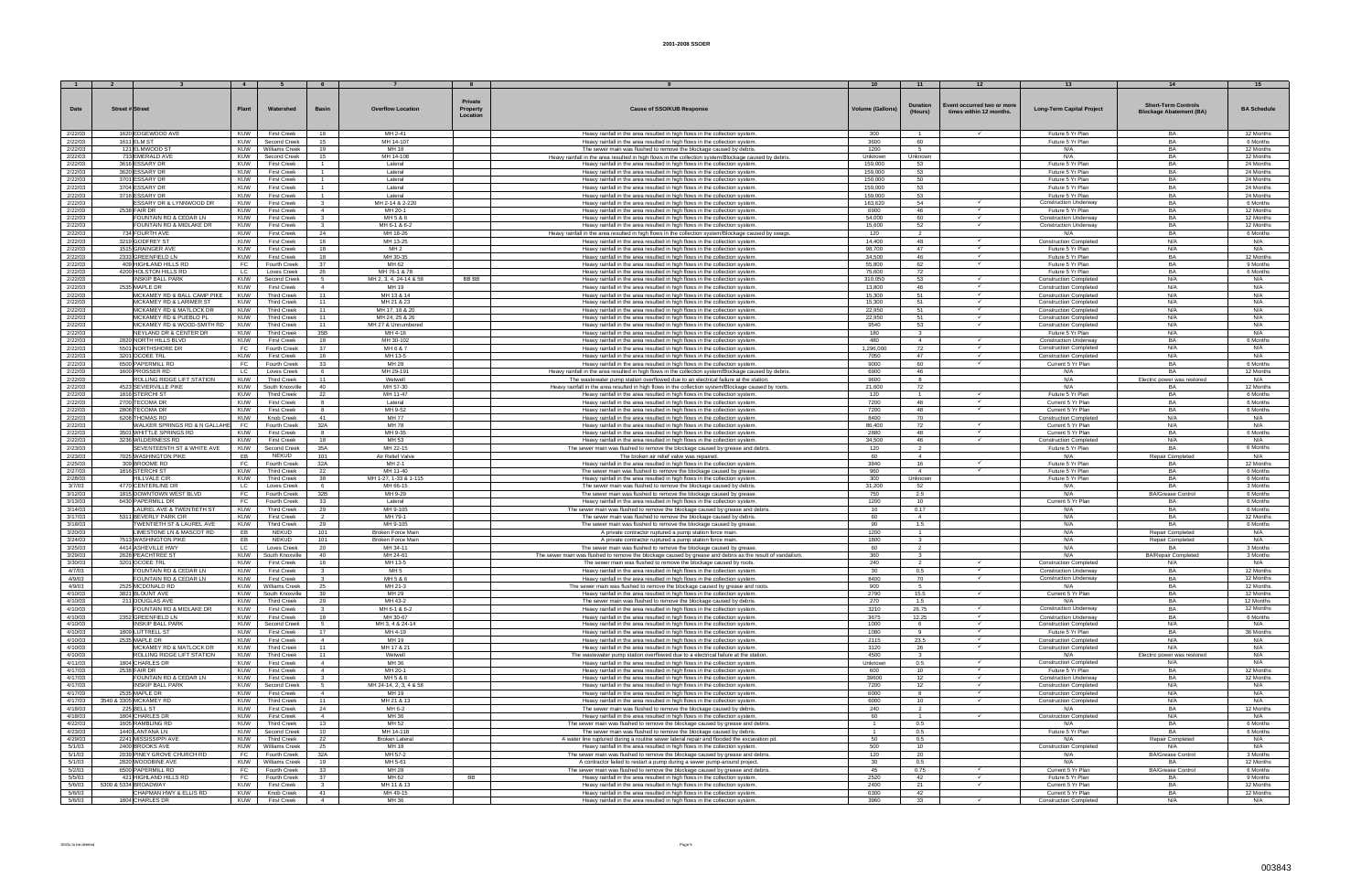|                  |                                                   | $\overline{4}$ |                                   |                         |                                |                 |                                                                                                                                                 |                         |                                  |                            |                                  |                                       |                    |
|------------------|---------------------------------------------------|----------------|-----------------------------------|-------------------------|--------------------------------|-----------------|-------------------------------------------------------------------------------------------------------------------------------------------------|-------------------------|----------------------------------|----------------------------|----------------------------------|---------------------------------------|--------------------|
|                  |                                                   |                |                                   |                         |                                |                 |                                                                                                                                                 |                         |                                  |                            |                                  |                                       |                    |
|                  |                                                   |                |                                   |                         |                                |                 |                                                                                                                                                 |                         |                                  |                            |                                  |                                       |                    |
|                  |                                                   |                |                                   |                         |                                | Private         |                                                                                                                                                 |                         | Duration                         | Event occurred two or more |                                  | <b>Short-Term Controls</b>            |                    |
| Date             | Street # Stree                                    | Plant          | Watershed                         | <b>Basin</b>            | <b>Overflow Location</b>       | <b>Property</b> | Cause of SSO/KUB Response                                                                                                                       | <b>Volume (Gallons)</b> | (Hours)                          | times within 12 months.    | <b>Long-Term Capital Project</b> | <b>Blockage Abatement (BA)</b>        | <b>BA Schedule</b> |
|                  |                                                   |                |                                   |                         |                                | Location        |                                                                                                                                                 |                         |                                  |                            |                                  |                                       |                    |
|                  |                                                   |                |                                   |                         |                                |                 |                                                                                                                                                 |                         |                                  |                            |                                  |                                       |                    |
| 5/6/03           | 1726 DONINGHAM DR                                 | KUW            | <b>First Creek</b>                | $\overline{a}$          | MH 22-201                      |                 | Heavy rainfall in the area resulted in high flows in the collection system/Blockage caused by debris.                                           | 500                     | $\mathbf{R}$                     |                            | N/A                              | BA                                    | 3 Months           |
| 5/6/03           | ESSARY DR & LYNNWOOD DR                           | KUW            | <b>First Creek</b>                | $\overline{\mathbf{3}}$ | MH 2-14                        |                 | Heavy rainfall in the area resulted in high flows in the collection system                                                                      | 500                     | 8                                | $\checkmark$               | <b>Construction Underway</b>     | BA                                    | 6 Months           |
| 5/6/03           | 2544 FAIR DR                                      | <b>KUW</b>     | <b>First Creek</b>                | -4                      | MH 20-2                        |                 | Heavy rainfall in the area resulted in high flows in the collection system                                                                      | 2580                    | 43                               |                            | Future 5 Yr Plan                 | <b>BA</b>                             | 12 Months          |
| 5/6/03           | FOUNTAIN RD & CEDAR LN                            | KUW            | <b>First Creek</b>                | $\mathbf{3}$            | MH <sub>5</sub>                | BB              | Heavy rainfall in the area resulted in high flows in the collection system                                                                      | 2580                    | 43                               | $\checkmark$               | <b>Construction Underway</b>     | BA                                    | 12 Months          |
| 5/6/03           | FOUNTAIN RD & CEDAR LN                            | KUW            | <b>First Creek</b>                | $\mathbf{3}$            | MH <sub>6</sub>                |                 | Heavy rainfall in the area resulted in high flows in the collection system                                                                      | 3990                    | 66.5                             | $\checkmark$               | <b>Construction Underway</b>     | <b>RA</b>                             | 12 Months          |
| 5/6/03           | FOUNTAIN RD & MIDLAKE DR                          | <b>KUW</b>     | <b>First Creek</b>                | $\mathbf{3}$            | MH 6-1 & 6-2                   |                 | Heavy rainfall in the area resulted in high flows in the collection system                                                                      | 2700                    | 45                               |                            | <b>Construction Underway</b>     | <b>BA</b>                             | 12 Months          |
| 5/6/03           | 3219 GODFREY ST                                   | KUW            | <b>First Creek</b>                | 16                      | MH 13-25                       |                 | Heavy rainfall in the area resulted in high flows in the collection system                                                                      | 15                      | $\mathbf{1}$                     | $\checkmark$               | <b>Construction Completed</b>    | N/A                                   | N/A                |
|                  |                                                   |                |                                   |                         |                                |                 |                                                                                                                                                 |                         | 38.5                             | $\checkmark$               |                                  | <b>RA</b>                             |                    |
| 5/6/03           | 2352 GREENFIELD L                                 | KUW            | <b>First Creek</b>                | 18<br>-5                | MH 30-67                       |                 | Heavy rainfall in the area resulted in high flows in the collection system                                                                      | 5775                    | 6                                | $\checkmark$               | <b>Construction Underway</b>     | N/A                                   | 6 Months<br>N/A    |
| 5/6/03           | <b>INSKIP BALL PARK</b>                           | KUW            | Second Creek                      |                         | MH 24-14, 2, 3, 4 & 58         |                 | Heavy rainfall in the area resulted in high flows in the collection system                                                                      | 4500                    |                                  |                            | <b>Construction Completed</b>    |                                       |                    |
| 5/6/03           | 2535 MAPLE DR                                     | KUW            | <b>First Creek</b>                | $\overline{a}$          | MH 19                          |                 | Heavy rainfall in the area resulted in high flows in the collection system                                                                      | 7560                    | 42                               |                            | <b>Construction Completed</b>    | N/A                                   | N/A                |
| 5/6/03           | 3305 MCKAMEY RD                                   | KUW            | <b>Third Creek</b>                | 11                      | MH 13                          |                 | Heavy rainfall in the area resulted in high flows in the collection system                                                                      | 3340                    | 44.5                             | $\checkmark$               | <b>Construction Completed</b>    | N/A                                   | N/A                |
| 5/6/03           | MCKAMEY RD & MATLOCK DR                           | KUW            | <b>Third Creek</b>                | 11                      | MH 18, 19, 21, 24 & 25         |                 | Heavy rainfall in the area resulted in high flows in the collection system                                                                      | 20,100                  | 67                               | $\checkmark$               | <b>Construction Completed</b>    | N/A                                   | N/A                |
| 5/6/03           | NEYLAND DR & JACOB DR                             | KUW            | <b>Third Creek</b>                | 35B                     | MH 4-6 & 4-37                  |                 | Heavy rainfall in the area resulted in high flows in the collection system                                                                      | 11,850                  | 39.5                             |                            | Future 5 Yr Plan                 | N/A                                   | N/A                |
| 5/6/03           | 3201 OCOEE TRL                                    | KUW            | <b>First Creek</b>                | 16                      | MH 13-5                        |                 | Heavy rainfall in the area resulted in high flows in the collection system                                                                      | 840                     | 14                               | $\checkmark$               | <b>Construction Completed</b>    | N/A                                   | N/A                |
| 5/6/03           | PAPERMILL RD                                      | FC             | Fourth Creek                      | 33                      | MH 26, 27, 28 & 28-1           |                 | Heavy rainfall in the area resulted in high flows in the collection system                                                                      | 2400                    | 19.5                             | $\checkmark$               | Current 5 Yr Plan                | <b>BA</b>                             | 6 Months           |
| 5/6/03           | TECOMA DR & WHITTLE SPRINGS RI KUW                |                | <b>First Creek</b>                | -8                      | MH 9-6                         |                 | Heavy rainfall in the area resulted in high flows in the collection system                                                                      | 400                     | $\epsilon$                       | $\checkmark$               | Current 5 Yr Plan                | <b>RA</b>                             | 6 Months           |
| 5/6/03           | 5909 WESTMERE DR                                  | FC             | Fourth Creek                      | 32A                     | Lateral                        |                 | The sewer main was flushed to remove the blockage caused by debris                                                                              | 7200                    | 12                               |                            | N/A                              | BA                                    | 12 Months          |
| 5/6/03           | 1300 WOODRIDGE DR                                 | FC             | <b>Fourth Creek</b>               | 84                      | MH <sub>1</sub>                |                 | Heavy rainfall in the area resulted in high flows in the collection system                                                                      | 1740                    | 58                               |                            | Future 5 Yr Plan                 | N/A                                   | N/A                |
| 5/7/03           | CHAPMAN HWY & ELLIS RD                            | KUW            | Knob Creek                        | 41                      | MH 49-14                       |                 | Heavy rainfall in the area resulted in high flows in the collection system                                                                      | 300                     | -5                               |                            | Current 5 Yr Plan                | BA                                    | 12 Months          |
| 5/8/03           | 1809 LUTTRELL ST                                  | KUW            | <b>First Creek</b>                | 17                      | MH 4-19                        |                 | Heavy rainfall in the area resulted in high flows in the collection system                                                                      | 15                      | $\sim$                           | $\checkmark$               | Future 5 Yr Plan                 | <b>BA</b>                             | 36 Months          |
| 5/10/03          | 2712 HACKMAN S'                                   | KUW            | South Knoxville                   | 40                      | MH 24-34                       |                 | The sewer main was flushed to remove the blockage caused by roots                                                                               | 23,040                  | 96                               |                            | Current 5 Yr Plan                | BA                                    | 6 Months           |
| 5/15/03          | 201 DELTA RD                                      | LC .           | Loves Creek                       | 20                      | Unnumbered                     |                 | Heavy rainfall in the area resulted in high flows in the collection system/Blockage caused by debris.                                           | 240                     | $\overline{2}$                   |                            | N/A                              | BA                                    | 3 Months           |
| 5/20/03          | 5605 PINECREST RD                                 | KUW            | Second Creek                      | 5                       | MH 35-32                       |                 | The sewer main was flushed to remove the blockage caused by roots and debris                                                                    | 2000                    | 3                                |                            | Future 5 Yr Plan                 | RA                                    | 12 Months          |
| 5/24/03          | 4816 KINGSTON PIKE                                | KUW            | <b>Third Creek</b>                | 34                      | Private MH                     |                 | The sewer main was flushed to remove the blockage caused by grease and debris                                                                   | 15                      | $\overline{1}$                   |                            | N/A                              | Private Lateral                       | N/A                |
| 5/26/03          | 1732 POLKWRIGHT LN                                | FC .           | Fourth Creek                      | 43                      | Grinder Pump                   |                 | A failure occurred in a residential grinder pump.                                                                                               | 200                     | 72                               |                            | N/A                              | Repair Completed                      | N/A                |
| 6/1/03           | 5111 WYNDCROFT DR                                 | LC             |                                   | 26                      | MH 42                          | <b>BB</b>       |                                                                                                                                                 | 25                      | 1.5                              |                            | N/A                              | <b>RA</b>                             | 6 Months           |
|                  |                                                   |                | Loves Creek                       |                         |                                |                 | The sewer main was flushed to remove the blockage caused by grease                                                                              |                         |                                  |                            |                                  |                                       |                    |
| 6/2/03<br>6/3/03 | 3039 KINGSTON PIKE<br>5407 LYNNDELL RD            | KUW<br>KUW     | Third Creek<br><b>First Creek</b> | 29<br>$\overline{4}$    | Private Lateral<br>MH 35-53    | <b>BB</b>       | The service lateral in the street was repaired and put back into service.<br>The sewer main was flushed to remove the blockage caused by roots. | 100<br>30               | 6<br>2                           |                            | N/A<br>N/A                       | Repaired Service Lateral<br><b>BA</b> | N/A<br>3 Months    |
|                  |                                                   |                |                                   |                         |                                |                 |                                                                                                                                                 |                         |                                  |                            |                                  |                                       |                    |
| 6/9/03           | 1710 MERCHANT DR                                  | KUW            | <b>Third Creek</b>                | 9                       | MH 24-48                       |                 | The sewer main was flushed to remove the blockage caused by grease and roots                                                                    | 8640                    | 48                               |                            | Future 5 Yr Plan                 | <b>BA</b>                             | 3 Months           |
| 6/10/03          | 5208 MOHAWK DF                                    | LC             | Loves Creek                       | 20                      | MH 25-22                       | BB              | The sewer main was flushed to remove the blockage caused by roots                                                                               |                         | Unknown                          |                            | N/A                              | RA                                    | 3 Months           |
| 6/21/03          | 5511 CEDAR HEIGHTS RD                             | KUW            | Second Creek                      | - 5                     | MH 35-32                       |                 | The sewer main collapse was repaired and put back into service.                                                                                 | 1560                    | 13                               |                            | Future 5 Yr Plan                 | <b>BA/Repair Completed</b>            | 12 Months          |
| 6/24/03          | BROADWAY & MCCROSKEY AVE                          | KUW            | <b>First Creek</b>                | 17                      | Seepage in Street              |                 | The sewer main was flushed to remove the blockage caused by roots.                                                                              | 15                      | 6                                |                            | N/A                              | BA                                    | 3 Months           |
| 6/25/03          | 2217 ANTIETAM RD                                  | KUW            | <b>First Creek</b>                | 18                      | MH 60                          |                 | The sewer main was flushed to remove the blockage caused by roots                                                                               | 7200                    | 24                               |                            | N/A                              | RA                                    | 3 Months           |
| 6/27/03          | 809 OLIVER RD                                     | KUW            | Knob Creek                        | 41                      | MH 17-171                      |                 | The sewer main was flushed to remove the blockage caused by roots.                                                                              | 1080                    | 72                               |                            | N/A                              | BA                                    | 6 Months           |
| 7/2/03           | FOUNTAIN RD & CEDAR LN                            | KUW            | <b>First Creek</b>                | $\mathbf{3}$            | MH 5 & 6                       |                 | Heavy rainfall in the area resulted in high flows in the collection system                                                                      | 700                     | 5.75                             |                            | <b>Construction Underway</b>     | <b>BA</b>                             | 12 Months          |
| 7/5/03           | 2306 AULT RD                                      | LC             | oves Creek                        | $6^{\circ}$             | MH 29-301                      |                 | The sewer main was flushed to remove the blockage caused by roots                                                                               | 120                     | $\overline{1}$                   |                            | N/A                              | BA                                    | 3 Months           |
| 7/8/03           | 6031 GRACE LN                                     | <b>FC</b>      | Fourth Creek                      | 37                      | MH 21-1                        |                 | The sewer main was flushed to remove the blockage caused by grease and roots                                                                    | 15                      | $\overline{1}$                   |                            | N/A                              | <b>BA/Grease Control</b>              | 3 Months           |
| 7/9/03           | 3505 BELLEVIEW RD                                 | LC             | Loves Creek                       |                         | MH 82-38                       |                 | The sewer main was flushed to remove the blockage caused by debris.                                                                             | 10                      | 0.5                              |                            | N/A                              |                                       | 3 Months           |
| 7/9/03           | FOUNTAIN RD & CEDAR LN                            | KUW            | <b>First Creek</b>                | $\mathbf{3}$            | MH 5 & 6                       |                 | Heavy rainfall in the area resulted in high flows in the collection system                                                                      | 1680                    | $\overline{7}$                   | $\checkmark$               | <b>Construction Underway</b>     | BA                                    | 12 Months          |
| 7/10/03          | <b>INSKIP BALL PARK</b>                           | KUW            | Second Creek                      |                         | MH 58                          |                 | Heavy rainfall in the area resulted in high flows in the collection system                                                                      | ഹ                       |                                  |                            | <b>Construction Completed</b>    | N/A                                   | N/A                |
| 7/10/03          | 1413 TAYLOR RD                                    | KUW            | South Knoxville                   | 40                      | MH 57-87                       |                 | The sewer main was repaired and put back into service.                                                                                          | 15                      | $\overline{1}$                   |                            | N/A                              | <b>BA/Repair Completed</b>            | 12 Months          |
| 7/11/03          | 117 LAKE FOREST CIR                               | KUW            | Knob Creek                        | 41                      | MH 67-82                       |                 | The sewer main was flushed to remove the blockage caused by roots.                                                                              | 150                     | 24                               |                            | N/A                              |                                       | 3 Months           |
| 7/14/03          | 1505 CUMBERLAND AVE                               | KUW            | Second Creek                      | 35A                     | <b>Broken Pipe</b>             |                 | The sewer main was repaired and put back into service.                                                                                          | Unknown                 | Unknown                          |                            | N/A                              | <b>Repair Completed</b>               | N/A                |
| 7/15/03          | 1514 CLIFFSIDE LN                                 | LC             | Loves Creek                       | 26                      | MH 104-22                      |                 | The sewer main was flushed to remove the blockage caused by roots.                                                                              | 120                     | $\overline{2}$                   |                            | N/A                              | RA                                    | 3 Months           |
| 7/16/03          | FOREST AVE & TWENTY SECOND S                      | KUW            | <b>Third Creek</b>                | 29                      | MH 9-28                        |                 | The sewer main was flushed to remove the blockage caused by debris.                                                                             | 120                     | $\overline{1}$                   |                            | N/A                              | BA                                    | 6 Months           |
|                  |                                                   |                |                                   | 10 <sup>1</sup>         | MH 14-69                       |                 |                                                                                                                                                 |                         |                                  |                            |                                  | RA                                    |                    |
| 7/18/03          | 313 JENSO DR                                      | KUW            | Second Creek                      |                         |                                |                 | Heavy rainfall in the area resulted in high flows in the collection system                                                                      | 60                      | $\overline{1}$                   |                            | Future 5 Yr Plan                 |                                       | 24 Months          |
| 7/20/03          | 5247 BENT RIVER BOULEVARD                         | FC .           | Fourth Creek                      | 43                      | Grinder Pump                   |                 | The residential grinder pump station was repaired and returned to service                                                                       | 150                     | 12                               |                            | N/A                              | <b>Repair Completed</b>               | N/A                |
| 7/30/03          | 4102 HOLSTON HILLS RD                             | LC.            | Loves Creek                       | 26                      | MH 73                          |                 | The sewer main was flushed to remove the blockage caused by debris.                                                                             | 15                      | $\blacktriangleleft$             | $\checkmark$               | Future 5 Yr Plan                 | <b>BA/Grease Control</b>              | 6 Months           |
| 7/31/03          | FOUNTAIN RD & CEDAR LN                            | KUW            | <b>First Creek</b>                | $\mathbf{3}$            | MH 5 & 6                       |                 | Heavy rainfall in the area resulted in high flows in the collection system                                                                      | 60                      | $\mathbf{1}$                     |                            | <b>Construction Underway</b>     | B۵                                    | 12 Months          |
| 8/5/03           | FOUNTAIN RD & CEDAR L                             | KUW            | <b>First Creek</b>                | $\mathcal{R}$           | MH 5 & 6                       |                 | Heavy rainfall in the area resulted in high flows in the collection system                                                                      | 60                      | $\overline{1}$                   | $\checkmark$               | <b>Construction Underway</b>     | BA                                    | 12 Months          |
| 8/5/03           | <b>INSKIP BALL PARK</b>                           | KUW            | Second Creek                      | -5                      | MH 58                          |                 | Heavy rainfall in the area resulted in high flows in the collection system                                                                      | 60                      | $-1$                             | $\checkmark$               | <b>Construction Completed</b>    | N/A                                   | N/A                |
| 8/21/03          | KUWAHEE PRIMARIES # 1-3 INFLUEN                   | KUW            | <b>Third Creek</b>                | 35B                     | Primaries # 1-3 Influent Boxes |                 | The construction related plant shutdown was terminated and the plant was re-started                                                             | 1000                    | 0.133                            |                            | N/A                              | Repair Completed                      | N/A                |
| 8/29/03          | 801 WEST OLDHAM AVE                               | KUW            | Second Creek                      | 15                      | MH 14-107                      |                 | The sewer main was flushed to remove the blockage caused by grease and debris                                                                   |                         | 0.2                              |                            | Future 5 Yr Plan                 | BA                                    | 6 Months           |
| 9/2/03           | 603 BEN HUR AVE                                   | KUW            | Williams Creek                    | 25                      | MH 41                          |                 | The sewer main was flushed to remove the blockage caused by grease                                                                              | 30                      | $\overline{2}$                   |                            | N/A                              | <b>BA</b>                             | 12 Months          |
| 9/13/03          | 605 CITICO ST                                     | KUW            | <b>Third Creek</b>                | 29                      | MH 32-8                        |                 | The sewer main was flushed to remove the blockage caused by debris                                                                              | 10                      | 0.3                              | $\checkmark$               | Future 5 Yr Plan                 | <b>RA</b>                             | 6 Months           |
| 9/19/03          | 5103 KINGSTON PIKE                                | FC             | Fourth Creek                      | 37                      | MH 58                          |                 | The sewer main was flushed to remove the blockage caused by debris.                                                                             | 3000                    | $\mathbf{1}$                     |                            | N/A                              | BA                                    | 3 Months           |
| 9/22/03          | FOUNTAIN RD & CEDAR LN                            | KUW            | <b>First Creek</b>                | $\mathbf{3}$            | MH <sub>5</sub>                |                 | Heavy rainfall in the area resulted in high flows in the collection system                                                                      | 420                     | $\overline{7}$                   | $\checkmark$               | <b>Construction Underway</b>     | RA                                    | 12 Months          |
| 9/22/03          | <b>INSKIP BALL PARK</b>                           | <b>KUW</b>     | Second Creek                      | 5                       | MH 3 & 4                       |                 | Heavy rainfall in the area resulted in high flows in the collection system                                                                      | 960                     | $\overline{2}$                   | $\checkmark$               | <b>Construction Completed</b>    | N/A                                   | N/A                |
| 9/22/03          | 3801 REAGAN AVE                                   | KUW            | <b>Third Creek</b>                | 28                      | MH 3-35                        |                 | The sewer main was flushed to remove the blockage caused by debris                                                                              | 1200                    | $\Lambda$                        |                            | N/A                              | RA                                    | 6 Months           |
| 9/23/03          | 600 CITICO ST                                     | KUW            | <b>Third Creek</b>                | 29                      | MH 32-8                        |                 | The sewer main was flushed to remove the blockage caused by debris.                                                                             | 300                     |                                  | $\checkmark$               | Future 5 Yr Plan                 | BA                                    | 6 Months           |
| 9/23/03          | 711 NINETEENTH ST                                 | KUW            | <b>Third Creek</b>                | 35B                     | Underground Flow               |                 | The sewer main was flushed to remove the blockage caused by grease                                                                              | 2880                    | 24                               |                            | N/A                              | BA                                    | 12 Months          |
| 9/27/03          | FOUNTAIN RD & CEDAR LN                            | KUW            | First Creek                       | $\overline{\mathbf{3}}$ | MH 5 & 6                       |                 | Heavy rainfall in the area resulted in high flows in the collection system                                                                      | 600                     | $\overline{2}$                   | $\checkmark$               | <b>Construction Underway</b>     | BA                                    | 12 Months          |
| 10/11/03         | 5824 STONELEIGH RD                                | KUW            | <b>Third Creek</b>                | 9                       | MH 17-57                       |                 | The sewer main was flushed to remove the blockage caused by roots.                                                                              | 15                      | $\overline{1}$                   |                            | Future 5 Yr Plan                 | <b>BA</b>                             | 12 Months          |
| 10/27/03         | 5615 CILLA RD                                     | KUW            | Knob Creek                        | 41                      | MH 17-91                       |                 | The sewer main was flushed to remove the blockage caused by grease.                                                                             | 60                      | $\overline{2}$                   |                            | N/A                              | <b>BA/Grease Control</b>              | 3 Months           |
| 10/30/03         | 4211 CHAPMAN HWY                                  | KUW            | South Knoxville                   | 39                      | MH 69                          |                 | The sewer main was flushed to remove the blockage caused by debris.                                                                             | 1200                    | $\mathbf{A}$                     |                            | N/A                              | RA                                    | 6 Months           |
| 11/3/03          | 1909 FREMONT PL                                   | KUW            | <b>First Creek</b>                | 17                      | MH 4-148                       |                 | The sewer main was flushed to remove the blockage caused by grease and roots                                                                    | 240                     |                                  |                            | N/A                              | BA                                    | 6 Months           |
| 11/5/03          | 5500 CENTRAL AVENUE PIKE                          | <b>KUW</b>     | Second Creek                      | -5                      | MH 16-33                       | BB              | The sewer main was flushed to remove the blockage caused by debris.                                                                             | 1440                    | 8                                |                            | Future 5 Yr Plan                 | BA                                    | 18 Months          |
| 11/6/03          | FOUNTAIN RD & CEDAR LN                            | KUW            | <b>First Creek</b>                | $\overline{\mathbf{3}}$ | MH 5 & 6                       |                 | Heavy rainfall in the area resulted in high flows in the collection system                                                                      | 1200                    | 5                                | $\checkmark$               | <b>Construction Underway</b>     | <b>BA</b>                             | 12 Months          |
| 11/9/03          | 5108 FENNEL RD                                    | <b>KUW</b>     | Second Creek                      | 5                       | MH 17-43                       |                 | The sewer main was flushed to remove the blockage caused by grease and roots.                                                                   | 240                     | $\overline{4}$                   |                            | Future 5 Yr Plan                 | <b>BA</b>                             | 6 Months           |
| 11/17/03         | 923 OAKLETT DR                                    | KUW            | Second Creek                      |                         | MH 35-74                       |                 | The sewer main was flushed to remove the blockage caused by grease and roots                                                                    | 15                      |                                  |                            |                                  | BA                                    | 24 Months          |
| 11/18/03         | 6150 PLEASANT RIDGE RD                            |                |                                   |                         |                                |                 |                                                                                                                                                 |                         | 0.5                              |                            | Future 5 Yr Plan                 | BA                                    |                    |
|                  |                                                   | KUW            | <b>Third Creek</b>                | -9                      | MH 12-47 & 12-48               |                 | The sewer main was flushed to remove the blockage caused by debris.                                                                             | 600                     | $\overline{1}$<br>$\overline{a}$ | $\checkmark$               | N/A                              |                                       | 12 Months          |
| 11/19/03         | 605 CITICO ST                                     | KUW            | <b>Third Creek</b>                | 29                      | MH 32-8                        |                 | The sewer main was flushed to remove the blockage caused by debris.                                                                             | 720                     |                                  | $\checkmark$               | Future 5 Yr Plan                 | BA                                    | 6 Months           |
| 11/19/03         | FOUNTAIN RD & CEDAR LN<br><b>INSKIP BALL PARK</b> | KUW            | <b>First Creek</b>                | $\mathbf{3}$            | MH <sub>5</sub>                |                 | Heavy rainfall in the area resulted in high flows in the collection system.                                                                     | 120                     | $\overline{1}$                   |                            | <b>Construction Underway</b>     | <b>BA</b>                             | 12 Months          |
| 11/19/03         |                                                   | KUW            | Second Creek                      | 5                       | MH <sub>2</sub>                |                 | Heavy rainfall in the area resulted in high flows in the collection system.                                                                     | 240                     | $\overline{1}$                   | $\checkmark$               | <b>Construction Completed</b>    | N/A                                   | N/A                |
| 11/19/03         | 633 LATHAM AVE                                    | KUW            | South Knoxville                   | 40                      | MH 36-15                       |                 | The sewer main was flushed to remove the blockage caused by grease.                                                                             | 30                      | $\overline{1}$                   |                            | N/A                              | <b>BA/Grease Control</b>              | 12 Months          |
| 11/19/03         | 4418 MCCAMPBELL LN                                | KUW            | <b>First Creek</b>                | $\overline{2}$          | MH 43-46                       |                 | The sewer main was flushed to remove the blockage caused by roots.                                                                              | 480                     | $\overline{a}$                   |                            | N/A                              |                                       | 12 Months          |
| 11/21/03         | 955 KNOXVILLE COLLEGE DR                          | KUW            | Third Creek                       | 22                      | MH 6-79                        |                 | The sewer main was flushed to remove the blockage caused by grease.                                                                             | 180                     | $\overline{2}$                   |                            | N/A                              | BA                                    | 12 Months          |
| 11/21/03         | 1504 RAMBLING RD                                  | KUW            | Third Creek                       | 13                      | MH 48-22                       |                 | The sewer main was flushed to remove the blockage caused by roots.                                                                              | 12                      | $\overline{2}$                   |                            | N/A                              | <b>BA</b>                             | 6 Months           |
| 11/24/03         | 424 W BLOUNT AVE                                  | KUW            | South Knoxville                   | 39                      | MH 2-24                        |                 | The sewer main was flushed to remove the blockage caused by grease                                                                              | 240                     | $\overline{2}$                   |                            | N/A                              | <b>BA/Grease Control</b>              | 6 Months           |
| 11/26/03         | 5902 NEUBERT SPRINGS RD                           | KUW            | Knob Creek                        | 41                      | MH 17-175                      |                 | The sewer main was flushed to remove the blockage caused by roots.                                                                              | 120                     | $\overline{1}$                   |                            | N/A                              | RA                                    | 12 Months          |
| 11/28/03         | 1060 LEDGERWOOD RD                                | KUW            | <b>First Creek</b>                | 16                      | MH 4-7                         |                 | The sewer main was flushed to remove the blockage caused by grease.                                                                             | 60                      | $\overline{2}$                   |                            | N/A                              | <b>BA/Grease Control</b>              | 12 Months          |
| 12/5/03          | 1127 MOODY AVE                                    | KUW            | South Knoxville                   | 40                      | MH 40-3                        |                 | The sewer main was flushed to remove the blockage caused by roots.                                                                              | 90                      | 5                                |                            | N/A                              | <b>BA</b>                             | 6 Months           |
| 12/10/03         | 605 CITICO ST                                     | KUW            | <b>Third Creek</b>                | 29                      | MH 32-8                        |                 | The sewer main was flushed to remove the blockage caused by debris.                                                                             | 180                     | $-1$                             | $\checkmark$               | Future 5 Yr Plan                 | BA                                    | 6 Months           |
| 12/10/03         | 4337 FOUNTAIN DR                                  | KUW            | <b>Third Creek</b>                | 13                      | MH 41                          |                 | The sewer main was flushed to remove the blockage caused by grease and debris                                                                   | 180                     | $\overline{1}$                   | $\checkmark$               | Construction Underway            | <b>BA</b>                             | 6 Months           |
| 12/12/03         | 4601 OLD BROADWAY                                 | <b>KUW</b>     | <b>First Creek</b>                | 8                       | MH 7-12                        |                 | The sewer main was flushed to remove the blockage caused by grease.                                                                             | 30                      | $\overline{1}$                   |                            | N/A                              | <b>BA</b>                             | 12 Months          |
| 12/25/03         | 1025 VALLEY AVE                                   | KUW            | South Knoxville                   | 40                      | Underground Flow               |                 | The sewer main was flushed to remove the blockage caused by grease.                                                                             | 600                     | 5                                |                            | N/A                              | <b>BA/Grease Control</b>              | 3 Months           |
| 12/30/03         | 7224 REGION LN                                    | <b>LC</b>      | Swanpond Creek                    | 67                      | MH 9-1                         |                 | The sewer main was flushed to remove the blockage caused by grease                                                                              | ഹ                       |                                  |                            | N/A                              | RA                                    | 12 Months          |
| 1/3/04           | 815 CHESTNUT ST                                   |                | KUW   Williams Creek              | 25                      | MH 28-2                        |                 | The sewer main was flushed to remove the blockage caused by grease                                                                              | 12                      |                                  |                            | N/A                              | <b>BA/Grease Control</b>              | 6 Months           |
|                  |                                                   |                |                                   |                         |                                |                 |                                                                                                                                                 |                         |                                  |                            |                                  |                                       |                    |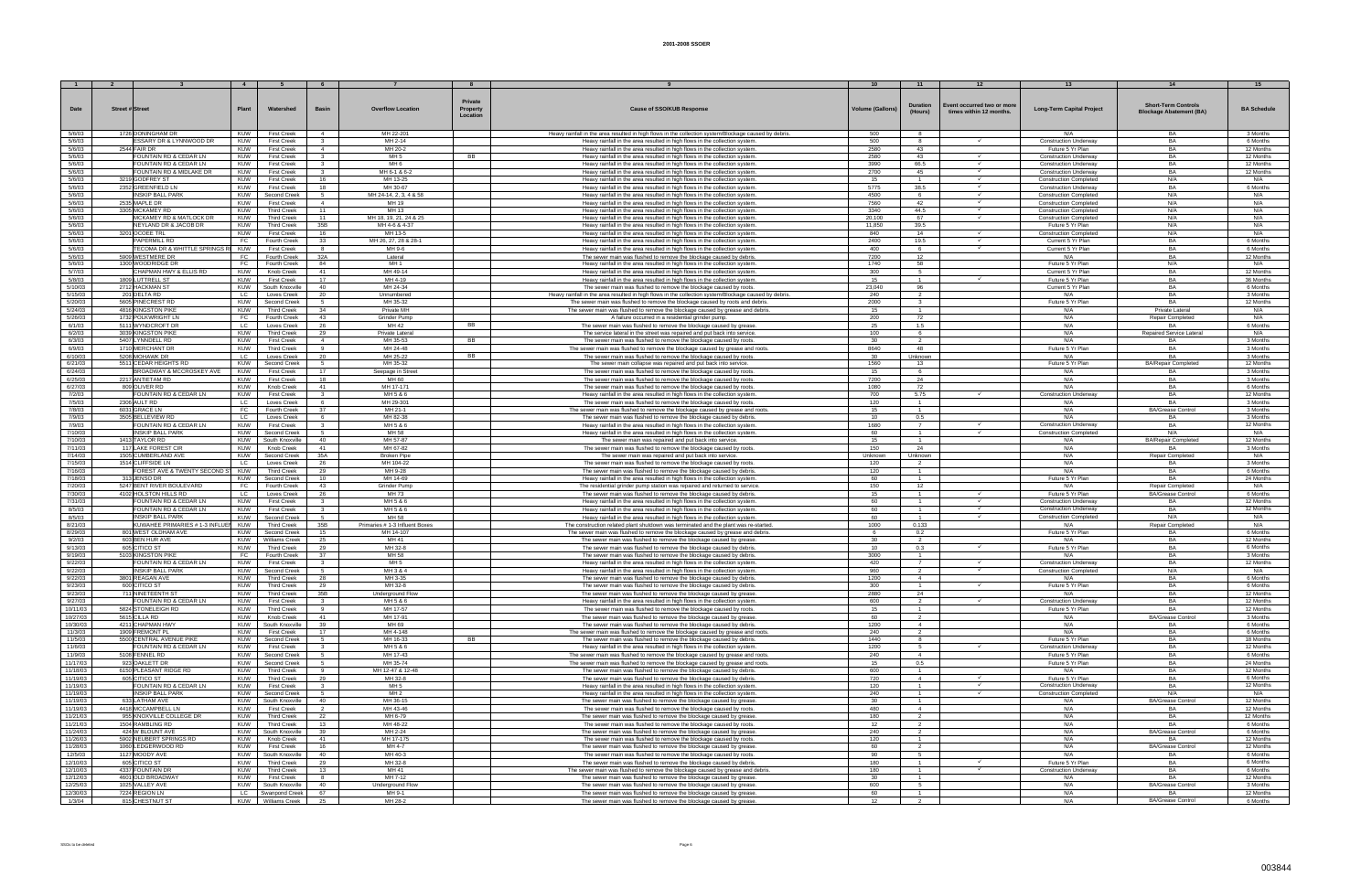|         |                        |                                |            |                       |                |                          |           |                                                                                                                                           |                        |                            |                                                      | 13                                 |                                                              |                    |
|---------|------------------------|--------------------------------|------------|-----------------------|----------------|--------------------------|-----------|-------------------------------------------------------------------------------------------------------------------------------------------|------------------------|----------------------------|------------------------------------------------------|------------------------------------|--------------------------------------------------------------|--------------------|
|         |                        |                                |            |                       |                |                          |           |                                                                                                                                           |                        |                            |                                                      |                                    |                                                              |                    |
|         |                        |                                |            |                       |                |                          | Private   |                                                                                                                                           |                        |                            |                                                      |                                    |                                                              |                    |
| Date    | <b>Street # Street</b> |                                | Plan       | Watershed             | <b>Basin</b>   | Overflow Location        | Property  | <b>Cause of SSO/KUB Response</b>                                                                                                          | <b>Volume (Gallons</b> | <b>Duration</b><br>(Hours) | Event occurred two or more<br>times within 12 months | <b>Long-Term Capital Project</b>   | <b>Short-Term Controls</b><br><b>Blockage Abatement (BA)</b> | <b>BA Schedule</b> |
|         |                        |                                |            |                       |                |                          | Location  |                                                                                                                                           |                        |                            |                                                      |                                    |                                                              |                    |
|         |                        |                                |            |                       |                |                          |           |                                                                                                                                           |                        |                            |                                                      |                                    |                                                              |                    |
| 1/5/04  |                        | 1508 CLIFFSIDE LN              | LC.        | <b>Loves Creek</b>    | 26             | MH 104-19 & 104-20       |           | The sewer main was flushed to remove the blockage caused by debris                                                                        | 120                    | $\overline{1}$             |                                                      | N/A                                | <b>BA</b>                                                    | 6 Months           |
| 1/5/04  |                        | 5301 FOUNTAIN RD               | KUW        | <b>First Creek</b>    | $\mathbf{3}$   | MH 4, 5, 6 & 6-1         |           | Heavy rainfall in the area resulted in high flows in the collection system.                                                               | 23,100                 | $\overline{7}$             |                                                      | <b>Construction Underway</b>       | <b>BA</b>                                                    | 12 Months          |
| 1/5/04  |                        | <b>INSKIP BALL PARK</b>        | KUW        | Second Creek          | 5              | MH 3 & 24-14             |           | Heavy rainfall in the area resulted in high flows in the collection system.                                                               | 1800                   | $\overline{2}$             | $\checkmark$                                         | <b>Construction Completed</b>      | N/A                                                          | N/A                |
| 1/5/04  |                        | 200 KEEBLE AVE                 | <b>KUW</b> | South Knoxville       | 39             | MH 62-67                 |           | The sewer main was flushed to remove the blockage caused by grease.                                                                       | 60                     | $\overline{1}$             |                                                      | N/A                                | <b>BA/Grease Control</b>                                     | 6 Months           |
| 1/8/04  |                        | 4907 LOWE RD                   | KUW        | <b>First Creek</b>    | $\overline{4}$ | Lateral                  |           | The sewer main was flushed to remove the blockage caused by debris, grease, and roots.                                                    | 60                     | 2                          |                                                      | <b>Future Construction Planned</b> | <b>BA/Grease Control</b>                                     | 6 Months           |
| 1/12/04 |                        | 7020 GAINSBOROUGH DR           | FC         | Fourth Creek          | 33             | MH 32-77                 |           | The sewer main was flushed to remove the blockage caused by debris and roots                                                              | 30                     |                            |                                                      | N/A                                |                                                              | 12 Months          |
| 1/24/04 |                        | 5116 TAZEWELL PIKE             | KUW        | <b>First Creek</b>    | 2              | MH 67-20                 |           | The sewer main was flushed to remove the blockage caused by grease.                                                                       | 15                     | $\overline{1}$             |                                                      | N/A                                | <b>BA/Grease Control</b>                                     | 6 Months           |
| 1/31/04 |                        | 2007 RIVERSIDE DF              | <b>KUW</b> | Villiams Creek        | 25             | MH 4-25                  |           | The sewer main was flushed to remove the blockage caused by debris                                                                        | 15                     | $\overline{1}$             |                                                      | N/A                                | <b>BA</b>                                                    | 6 Months           |
| 2/6/04  |                        | 212 ELLIS RD                   | KUW        | Knob Creek            | 41             | MH 49-15 & VALVE BOX     |           | Heavy rainfall in the area resulted in high flows in the collection system                                                                | 17,850                 | 23                         | $\checkmark$                                         | Future Construction Planned        | N/A                                                          | N/A                |
| 2/6/04  |                        | 2827 ESSARY DR                 | KUW        | <b>First Creek</b>    |                | MH 2-14                  |           | Heavy rainfall in the area resulted in high flows in the collection system                                                                | 1500                   | 12.5                       | $\checkmark$                                         | <b>Construction Underway</b>       | <b>BA</b>                                                    | 12 Months          |
| 2/6/04  |                        | 2538 FAIR DR                   | KUW        | <b>First Creek</b>    | $\overline{4}$ | MH 20-1                  |           | Heavy rainfall in the area resulted in high flows in the collection system.                                                               | 1540                   | 12.8                       | $\checkmark$                                         | <b>Future Construction Planned</b> | RA                                                           | 12 Months          |
| 2/6/04  |                        | 5301 FOUNTAIN RD               | <b>KUW</b> | <b>First Creek</b>    | $\mathbf{R}$   | MH 5 & 6                 |           | Heavy rainfall in the area resulted in high flows in the collection system.                                                               | 9850                   | 21                         | $\checkmark$                                         | Construction Underway              | <b>BA</b>                                                    | 12 Months          |
| 2/6/04  |                        | 301 INSKIP DR                  | KUW        | Second Creek          |                | MH 24-14, 2, 3, 4 & 58   |           | Heavy rainfall in the area resulted in high flows in the collection system                                                                | 13,845                 | 10.25                      | $\checkmark$                                         | <b>Construction Completed</b>      | N/A                                                          | N/A                |
| 2/6/04  |                        | 5218 N BROADWAY                | <b>KUW</b> | <b>First Creek</b>    | $\mathbf{3}$   | MH 2-220                 |           | Heavy rainfall in the area resulted in high flows in the collection system.                                                               | N/A                    | N/A                        | $\checkmark$                                         | <b>Future Construction Planned</b> | <b>BA</b>                                                    | 6 Months           |
| 2/6/04  |                        | 5338 N BROADWAY                | KUW        | <b>First Creek</b>    |                | MH 10, 11, 12, 13 & 14   |           | Heavy rainfall in the area resulted in high flows in the collection system                                                                | 14,325                 | 20                         | $\checkmark$                                         | <b>Construction Underway</b>       | <b>BA</b>                                                    | 12 Months          |
| 2/6/04  |                        | 1827 PRICE AVE                 | KUW        | outh Knoxville        | 40             | MH 24-222 & 24-223       |           | The sewer main was flushed to remove the blockage caused by roots                                                                         | 360                    |                            |                                                      | N/A                                | RA                                                           | 6 Months           |
| 2/6/04  |                        | 6208 THOMAS RD                 | <b>KUW</b> | Knob Creek            | 41             | MH 77                    |           | Heavy rainfall in the area resulted in high flows in the collection system                                                                | 11.500                 | 23                         | $\checkmark$                                         | <b>Construction Completed</b>      | N/A                                                          | N/A                |
| 2/6/04  |                        | 4105 W MARTIN MILL PIKE        | KUW        | South Knoxville       | 39             | MH 61-1                  |           | Heavy rainfall in the area resulted in high flows in the collection system.                                                               | 22,400                 | 23                         | $\checkmark$                                         | Future Construction Planned        | N/A                                                          | 12 Months          |
| 2/6/04  |                        | 5000 WESTERN AVE               | KUW        | <b>Third Creek</b>    | 21             | MH 33-1                  |           | Heavy rainfall in the area resulted in high flows in the collection system.                                                               | 3600                   |                            | $\checkmark$                                         | Future Construction Planned        | N/A                                                          | N/A                |
| 2/6/04  |                        | 310 WESTFIELD RD               | FC         | Fourth Creek          | 33             | MH 28-1                  |           | Heavy rainfall in the area resulted in high flows in the collection system.                                                               | 420                    | 3.5                        | $\checkmark$                                         | <b>Construction Completed</b>      | N/A                                                          | N/A                |
| 2/6/04  |                        | 3501 WHITTLE SPRINGS RD        | KUW        | <b>First Creek</b>    | -8             | MH 9-34 & 9-35           |           | Heavy rainfall in the area resulted in high flows in the collection system                                                                | 6450                   | 10.75                      | $\checkmark$                                         | <b>Future Construction Planned</b> | <b>BA</b>                                                    | 12 Months          |
| 2/8/04  |                        | 4812 WESTERN AVE               | <b>KUW</b> | <b>Third Creek</b>    | 21             | MH 33-2                  |           | Heavy rainfall in the area resulted in high flows in the collection system.                                                               | 3000                   | $\overline{1}$             |                                                      | <b>Future Construction Planned</b> | N/A                                                          | N/A                |
| 2/11/04 |                        | 3215 SOUTH HAVEN RD            | <b>KUW</b> | South Knoxville       | 40             | Lateral                  |           | The sewer main was flushed to remove the blockage caused by roots                                                                         | 110                    | 2                          |                                                      | N/A                                | <b>BA</b>                                                    | 6 Months           |
| 2/16/04 |                        | 7414 DEANE HILL DR             | FC         | Fourth Creek          | 36             | MH 3-81                  |           | The sewer main was flushed to remove the blockage caused by debris                                                                        | 34,560                 | 8                          |                                                      | N/A                                | BA                                                           | 6 Months           |
| 2/18/04 |                        | 701 CALDWELL AVE               | KUW        | Second Creek          | 15             | Underground Flow         |           | The sewer main was flushed to remove the blockage caused by debris                                                                        | 18,000                 | 10                         |                                                      | N/A                                | <b>BA</b>                                                    | 6 Months           |
| 2/20/04 |                        | 5305 ROWAN RD                  | <b>KUW</b> | Second Creek          | -5.            | MH 25-2                  |           | The sewer main was flushed to remove the blockage caused by debris and roots                                                              | 4680                   | 6.5                        |                                                      | N/A                                | BA                                                           | 6 Months           |
| 2/23/04 |                        | 1313 ADAIR DR                  | KUW        | <b>First Creek</b>    | $\overline{7}$ | MH 28-1                  |           | Heavy rainfall in the area resulted in high flows in the collection system/Blockage caused by debris.                                     | 7.5                    | $-1$                       |                                                      | N/A                                | <b>BA</b>                                                    | 6 Months           |
| 2/25/04 |                        | 1022 ELM ST                    | KUW        | Second Creek          | 23             | MH 19-96                 |           | The sewer main was flushed to remove the blockage caused by debris                                                                        | 120                    |                            |                                                      | N/A                                | BA                                                           | 3 Months           |
| 3/4/04  |                        | 1743 MOSES AVE                 | KUW        | <b>Third Creek</b>    | 29             | MH 41-40                 |           | The sewer main was flushed to remove the blockage caused by debris                                                                        | 90                     | $\overline{2}$             |                                                      | N/A                                | <b>BA</b>                                                    | 6 Months           |
| 3/6/04  |                        | 5301 FOUNTAIN RD               | <b>KUW</b> | <b>First Creek</b>    | $\mathcal{R}$  | MH 4, 5, 6 & 6-1         |           | Heavy rainfall in the area resulted in high flows in the collection system                                                                | 4800                   | $\overline{2}$             | $\checkmark$                                         | <b>Construction Underway</b>       | <b>BA</b>                                                    | 12 Months          |
| 3/6/04  |                        | 411 HIGHLAND HILLS RD          | FC         | Fourth Creek          | 37             | MH 62                    |           | Heavy rainfall in the area resulted in high flows in the collection system/Blockage caused by debris.                                     | 33                     | $\overline{2}$             | $\checkmark$                                         | Future Construction Planned        | <b>BA</b>                                                    | 12 Months          |
| 3/6/04  |                        | <b>INSKIP BALL PARK</b>        | KUW        | Second Creek          |                | MH 24-14, 58 & 4         |           | Heavy rainfall in the area resulted in high flows in the collection system                                                                | 3240                   |                            | $\checkmark$                                         | <b>Construction Completed</b>      | N/A                                                          | N/A                |
| 3/6/04  |                        | 5338 N BROADWAY                | KUW        | <b>First Creek</b>    | $\mathbf{3}$   | MH 11, 12, 13, 13-1 & 14 |           | Heavy rainfall in the area resulted in high flows in the collection system.                                                               | 2880                   | $\overline{2}$             | $\checkmark$                                         | <b>Construction Underway</b>       | BA                                                           | 12 Months          |
| 3/6/04  |                        | 6208 THOMAS RD                 | KUW        | Knob Creek            | 41             | MH 77                    | <b>BB</b> | Heavy rainfall in the area resulted in high flows in the collection system                                                                | 5400                   |                            | $\checkmark$                                         | <b>Construction Completed</b>      | N/A                                                          | N/A                |
| 3/6/04  |                        | 5000 WESTERN AVE               | <b>KUW</b> | <b>Third Creek</b>    | 21             | MH 33-1                  |           | Heavy rainfall in the area resulted in high flows in the collection system.                                                               | 1920                   | $\overline{4}$             | $\checkmark$                                         | Future Construction Planned        | N/A                                                          | N/A                |
| 3/7/04  |                        | 4900 ASHEVILLE HWY             | LC         | Loves Creek           | 20             | MH 30                    |           | Heavy rainfall in the area resulted in high flows in the collection system/Blockage caused by debris.                                     | 33                     | $\overline{2}$             |                                                      | N/A                                | RA                                                           | 6 Months           |
| 3/7/04  |                        | 6410 HAMMER RD                 | LC         | Loves Creek           | 61             | Broken Force Main        |           | The sewer force main was repaired and put back into service.                                                                              | 2356                   | 5                          | $\checkmark$                                         | N/A                                | Repair Completed                                             | N/A                |
| 3/7/04  |                        | 2000 MIDDLEBROOK PIKE          | KUW        | <b>Third Creek</b>    | 29             | MH 34 & 35               |           | The sewer main was flushed to remove the blockage caused by grease                                                                        | 720                    | 1.5                        |                                                      | N/A                                | <b>BA/Grease Control</b>                                     | 6 Months           |
| 3/9/04  |                        | 6410 HAMMER RD                 | LC         | Loves Creek           | 61             | <b>Broken Force Main</b> |           | The sewer force main was repaired and put back into service/The force main ruptured again and a substantial section of main was replaced. | 7480                   |                            | $\checkmark$                                         | N/A                                | Repair Completed                                             | N/A                |
| 3/10/04 |                        | 5218 N BROADWAY                | KUW        | <b>First Creek</b>    | $\mathbf{3}$   | MH 2-220                 |           | Heavy rainfall in the area resulted in high flows in the collection system.                                                               | 120                    | 2                          | $\checkmark$                                         | <b>Future Construction Planned</b> | <b>BA</b>                                                    | 6 Months           |
| 3/10/04 |                        | 5319 N BROADWAY                | KUW        | <b>First Creek</b>    | $\mathbf{3}$   | Lateral                  |           | Heavy rainfall in the area resulted in high flows in the collection system.                                                               | 260                    |                            | $\checkmark$                                         | <b>Construction Underway</b>       | <b>BA</b>                                                    | 12 Months          |
| 3/10/04 |                        | 5265 TILLERY RD                | KUW        | Third Creek           |                | MH 24-49                 |           | The sewer main was flushed to remove the blockage caused by roots.                                                                        | 17,280                 | 48                         |                                                      | N/A                                | BA                                                           | 6 Months           |
| 3/11/04 |                        | 6204 THOMAS RD                 | KUW        | Knob Creek            | 41             | MH 76                    |           | Construction Failure/The equipment being used to bypass pump around a sewer main construction site failed.                                | 150                    | $\overline{1}$             |                                                      | N/A                                | Repair Completed                                             | N/A                |
| 3/17/04 |                        | 2027 MCCALLA AVE               | KUW        | <b>First Creek</b>    | 24             | Underground Flow         |           | The sewer main was flushed to remove the blockage caused by debris                                                                        | 40                     | $\overline{2}$             |                                                      | N/A                                | <b>BA</b>                                                    | 6 Months           |
| 3/19/04 |                        | ROLLING RIDGE LIFT STATION     | KUW        | Third Creek           | 11             | MH 39-91                 |           | The sewer force main was flushed to remove the blockage caused at a check valve. Backflushing corrected the problem.                      | 90                     | 0.5                        | $\checkmark$                                         | <b>Future Construction Planned</b> | <b>BA</b>                                                    | 6 Months           |
| 3/21/04 |                        | 2406 CEDAR LN                  | <b>KUW</b> | <b>First Creek</b>    | $\overline{4}$ | MH 22-14                 |           | The sewer main was flushed to remove the blockage caused by debris                                                                        | 360                    | 3                          |                                                      | N/A                                | <b>BA</b>                                                    | 12 Months          |
| 3/25/04 |                        | 817 CRESWELL CT                | FC         | Fourth Creek          | 36             | MH 3-4                   |           | The sewer main was flushed to remove the blockage caused by debris and roots                                                              | 600                    | -8                         |                                                      | N/A                                | <b>BA</b>                                                    | 6 Months           |
| 3/29/04 |                        | 2363 RIVERSIDE DR              | KUW        | <b>Williams Creek</b> | 25             | MH 11                    |           | Heavy rainfall in the area resulted in high flows in the collection system.                                                               | 150                    | $\blacksquare$             | $\checkmark$                                         | <b>Future Construction Planned</b> | N/A                                                          | N/A                |
| 3/30/04 |                        | 119 CHILDRESS ST               | KUW        | South Knoxville       | 39             | <b>Storm Sewer</b>       |           | The sewer main was repaired and put back into service/Two separate pipe collapses on the same sewer main caused the discharge.            | 2160                   | 12                         |                                                      | N/A                                | <b>Repair Completed</b>                                      | 6 Months           |
| 3/31/04 |                        | 2327 SOUTHSIDE DF              | KUW        | South Knoxville       | 40             | MH 57-47                 |           | The sewer main was flushed to remove the blockage caused by debris                                                                        | 180                    | $\mathbf{R}$               |                                                      | N/A                                | BA                                                           | 6 Months           |
| 4/6/04  |                        | 635 DAMERON AVE                | KUW        | Second Creek          | 23             | MH 19-78                 |           | The sewer main was flushed to remove the blockage caused by grease and debris                                                             | 480                    | $\overline{R}$             |                                                      | N/A                                | <b>BA/ Grease Control</b>                                    | 6 Months           |
| 4/8/04  |                        | 3125 CARSON AVE                | KUW        | <b>First Creek</b>    | 18             | MH 48-5                  |           | The sewer main was repaired and put back into service/Two partial collapses in the sewer main.                                            | 60                     | $\overline{4}$             |                                                      | N/A                                | Repair Completed                                             | N/A                |
| 4/12/04 |                        | 2320 CHAPMAN HWY               | KUW        | South Knoxville       | 39             | Private MH               |           | The sewer main was flushed to remove the blockage caused by grease.                                                                       | 15                     | $\overline{1}$             |                                                      | N/A                                | <b>BA/Grease Control</b>                                     | 6 Months           |
| 4/12/04 |                        | 6310 ROBERTS RD                | EB         | NEKUD                 | 101            | Grinder Pump             |           | Grinder pump failure-Mechanical                                                                                                           |                        | $\overline{4}$             |                                                      | N/A                                | Repair Completed                                             | N/A                |
| 4/14/04 |                        | 1106 CALLAWAY AVE              | <b>KUW</b> | Second Creek          | 23             | MH 19-147                |           | The sewer main was flushed to remove the blockage caused by grease and debris                                                             | 360                    | $\overline{2}$             |                                                      | N/A                                | <b>BA</b>                                                    | 6 Months           |
| 4/17/04 |                        | 114 TILLERY DR                 | KUW        | Second Creek          | 10             | MH 16-1                  |           | The sewer main was flushed to remove the blockage caused by grease and roots                                                              |                        |                            |                                                      | N/A                                | <b>BA/ Grease Control</b>                                    | 12 Months          |
| 4/19/04 |                        | 317 BRAKEBILL RD               | LC         | Loves Creek           | 63             | MH 54                    |           | The sewer main was flushed to remove the blockage caused by debris                                                                        | 11,520                 | 96                         |                                                      | N/A                                |                                                              | 6 Months           |
| 4/19/04 |                        | 2614 SUNSET AVE                | <b>KUW</b> | Williams Creek        | 25             | MH 28-14                 |           | The sewer main was flushed to remove the blockage caused by debris                                                                        | 240                    | $\mathbf{A}$               | $\checkmark$                                         | <b>Future Construction Planned</b> | BA/ Grease Control                                           | 6 Months           |
| 4/23/04 |                        | 1637 UNIVERSITY AVE            | KUW        | <b>Third Creek</b>    | 29             | MH 41                    |           | The sewer main was flushed to remove the blockage caused by grease                                                                        | 1440                   |                            |                                                      | N/A                                | <b>BA/ Grease Contro</b>                                     | 6 Months           |
| 4/29/04 |                        | 2614 SUNSET AVE                | <b>KUW</b> | Williams Creek        | 25             | MH 28-14                 |           | The sewer main was flushed to remove the blockage caused by debris                                                                        | 60                     | $\mathbf{A}$               | $\checkmark$                                         | Future Construction Planned        | <b>BA/ Grease Control</b>                                    | 6 Months           |
| 5/2/04  |                        | 7519 WASHINGTON PIKE           | EB         | NEKUD                 | 101            | Grinder Pump             |           | Grinder pump failure-Mechanical                                                                                                           | 10                     | 12                         |                                                      | N/A                                | <b>Repair Completed</b>                                      | N/A                |
| 5/6/04  |                        | 5301 FOUNTAIN RD               | <b>KUW</b> | <b>First Creek</b>    | $\mathbf{3}$   | MH 4, 5 & 6              |           | Construction Failure/There was a mechanical failure in a bypass pumping project managed by the City of Knoxville.                         | 3600                   |                            | $\checkmark$                                         | <b>Construction Underway</b>       | <b>BA</b>                                                    | 12 Months          |
| 5/6/04  |                        | 6408 PAPERMILL DR              | FC         | Fourth Creek          | 33             | Broken Pipe              |           | The sewer main was repaired and put back into service.                                                                                    | 50                     |                            |                                                      | Future Construction Planned        | <b>BA/ Repair Completed</b>                                  | 3 Months           |
| 5/8/04  |                        | 5015 JACKSBORO PIKE            | <b>KUW</b> | First Creek           | $\overline{4}$ | MH 13-78                 |           | The sewer main was flushed to remove the blockage caused by debris                                                                        | 480                    | $\overline{4}$             |                                                      | <b>Construction Underway</b>       | <b>BA</b>                                                    | 6 Months           |
| 5/10/04 |                        | 3128 KINGSTON PIKE             | KUW        | <b>Third Creek</b>    | 38             | <b>Broken Pipe</b>       |           | The sewer main was repaired and put back into service.                                                                                    | 15                     | 0.25                       |                                                      | N/A                                | Repair Completed                                             | N/A                |
| 5/12/04 |                        | 4523 SEVIERVILLE PIKE          | KUW        | South Knoxville       | 40             | MH 57-31                 |           | The sewer main was flushed to remove the blockage caused by debris and roots                                                              | 240                    | $\overline{1}$             | $\checkmark$                                         | Future Construction Planned        | <b>BA</b>                                                    | 6 Months           |
| 5/13/04 |                        | 3301 BRANCH HILL LN            | FC         | <b>Ball Road</b>      | 49             | MH 16 & 17               |           | The sewer main was flushed to remove the blockage caused by debris and roots                                                              | 17,050                 | 168                        |                                                      | N/A                                | <b>BA</b>                                                    | 6 Months           |
| 5/16/04 |                        | 3300 BRANCH HILL LN            | FC         | <b>Ball Road</b>      | 49             | MH 14 & 18               |           | The sewer main was flushed to remove the blockage caused by debris                                                                        | 100                    | $\overline{4}$             |                                                      | N/A                                | <b>BA</b>                                                    | 6 Months           |
| 5/17/04 |                        | 1711 TRANSPORT LN              | LC         | Loves Creek           | 6              | Grinder Pump             |           | There was a mechanical failure in the residential grinder pump                                                                            | $\overline{4}$         | $\overline{1}$             | $\checkmark$                                         | N/A                                | Repair Completed                                             | N/A                |
| 5/19/04 |                        | 2217 MARTIN LUTHER KING JR AVE | KUW        | <b>First Creek</b>    | 24             | MH 6-152                 |           | The sewer main was flushed to remove the blockage caused by grease.                                                                       | 365                    |                            |                                                      | N/A                                | <b>BA/Grease Control</b>                                     | 6 Months           |
| 6/4/04  |                        | 309 HIALEAH DR                 | <b>KUW</b> | South Knoxville       | 39             | MH 62-25                 |           | The sewer main was flushed to remove the blockage caused by grease and roots                                                              | 25,920                 | 24                         |                                                      | N/A                                | <b>BA/Grease Control</b>                                     | 12 Months          |
| 6/5/04  |                        | 850 TALLY HO DR                | <b>KUW</b> | South Knoxville       | 39             | MH 62-21                 |           | The sewer main was flushed to remove the blockage caused by grease and roots                                                              | 726                    | $\overline{2}$             |                                                      | N/A                                | <b>BA/Grease Control</b>                                     | 6 Months           |
| 6/11/04 |                        | 1627 UNIVERSITY AVE            | KUW        | <b>Third Creek</b>    | 22             | MH 42                    |           | The sewer main was flushed to remove the blockage caused by debris                                                                        | 40                     | $\mathbf{a}$               |                                                      | N/A                                | <b>BA</b>                                                    | 6 Months           |
| 6/17/04 |                        | 411 HIGHLAND HILLS RD          | <b>FC</b>  | Fourth Creek          | 37             | MH 62                    |           | Heavy rainfall in the area resulted in high flows in the collection system/Blockage caused by debris.                                     | 2170                   | $\overline{4}$             | $\checkmark$                                         | Future Construction Planned        | <b>BA</b>                                                    | 12 Months          |
| 6/17/04 |                        | 310 WESTFIELD RD               | FC         | Fourth Creek          | 33             | MH 28 & 28-              | BB        | Heavy rainfall in the area resulted in high flows in the collection system                                                                | 3600                   | - 5                        | $\checkmark$                                         | <b>Construction Completed</b>      | N/A                                                          | N/A                |
| 6/23/04 |                        | 2110 WASHINGTON AVE            | <b>KUW</b> | <b>First Creek</b>    | 24             | MH 25-92                 |           | The sewer main was flushed to remove the blockage caused by grease and debris.                                                            | 655                    | $\overline{4}$             |                                                      | N/A                                | <b>BA/Grease Control</b>                                     | 6 Months           |
| 6/24/04 |                        | 2541 FAIR DR                   | <b>KUW</b> | <b>First Creek</b>    | $\overline{4}$ | MH 20-2                  |           | Heavy rainfall in the area resulted in high flows in the collection system.                                                               | 360                    | $\overline{1}$             | $\checkmark$                                         | Future Construction Planned        | BA                                                           | 12 Months          |
| 6/25/04 |                        | 6500 PAPERMILL DR              | <b>FC</b>  | Fourth Creek          | 33             | MH 28 & 28-1             |           | Heavy rainfall in the area resulted in high flows in the collection system                                                                | 240                    | $\overline{4}$             | $\checkmark$                                         | <b>Construction Completed</b>      | N/A                                                          | N/A                |
| 6/25/04 |                        | 4523 SEVIERVILLE PIKE          | KUW        | South Knoxville       | 40             | MH 57-31                 |           | The sewer main was flushed to remove the blockage caused by grease and roots                                                              | 318                    | - 5                        | $\checkmark$                                         | <b>Future Construction Planned</b> | <b>BA/Grease Control</b>                                     | 6 Months           |
| 6/26/04 |                        | 3814 POWERS ST                 | KUW        | <b>First Creek</b>    | 8              | MH 5-9                   |           | The sewer main was repaired and put back into service.                                                                                    | 2160                   | $\mathbf{R}$               |                                                      | <b>Future Construction Planned</b> | <b>BA</b>                                                    | 6 Months           |
| 6/27/04 |                        | 5301 FOUNTAIN RD               | <b>KUW</b> | <b>First Creek</b>    | $\mathbf{3}$   | MH <sub>5</sub>          |           | Heavy rainfall in the area resulted in high flows in the collection system.                                                               | 240                    | $\overline{4}$             | $\checkmark$                                         | <b>Construction Underway</b>       | <b>BA</b>                                                    | 12 Months          |
| 6/27/04 |                        | 411 HIGHLAND HILLS RD          | <b>FC</b>  | Fourth Creek          | 37             | MH 62                    |           | Heavy rainfall in the area resulted in high flows in the collection system/Blockage caused by debris.                                     | 240                    | $\overline{4}$             | $\checkmark$                                         | Future Construction Planned        | <b>BA</b>                                                    | 12 Months          |
| 6/27/04 |                        | 6036 PLEASANT RIDGE RD         | <b>KUW</b> | <b>Third Creek</b>    | 9              | MH 12-36 & 12-37         |           | The sewer main was flushed to remove the blockage caused by debris                                                                        | 240                    | $\overline{a}$             |                                                      | N/A                                | BA                                                           | 6 Months           |
| 6/28/04 |                        | 300 ELMWOOD DR                 | KUW        | <b>First Creek</b>    | $\overline{a}$ | MH 13-112                |           | Heavy rainfall in the area resulted in high flows in the collection system                                                                | 240                    | $\overline{a}$             |                                                      | <b>Construction Underway</b>       | N/A                                                          | N/A                |
| 6/28/04 |                        | 1903 MARTHA BERRY DR           | <b>KUW</b> | <b>First Creek</b>    | $\overline{4}$ | MH 18-135                |           | The sewer main was flushed to remove the blockage caused by debris                                                                        | 240                    | $\overline{2}$             |                                                      | N/A                                | BA                                                           | 6 Months           |
| 6/28/04 |                        | 1915 RIDGECREST DR             | KUW        | <b>First Creek</b>    | $\overline{4}$ | MH 18-127                |           | The sewer main was flushed to remove the blockage caused by debris and roots                                                              | 120                    | $\blacksquare$             |                                                      | N/A                                | <b>BA</b>                                                    | 6 Months           |
| 6/29/04 |                        | 205 LINDY DR                   | KUW        | Knob Creek            | 41             | MH 70-3                  |           | The sewer main was flushed to remove the blockage caused by roots                                                                         | 120                    |                            |                                                      | N/A                                | <b>BA</b>                                                    | 3 Months           |
| 6/30/04 |                        | 308 HERMITAGE DR               | <b>KUW</b> | Knob Creek            | 41             | MH 66-102                |           | The sewer main was flushed to remove the blockage caused by grease and debris                                                             | 22                     | $-1$                       |                                                      | N/A                                | <b>BA/Grease Control</b>                                     | 6 Months           |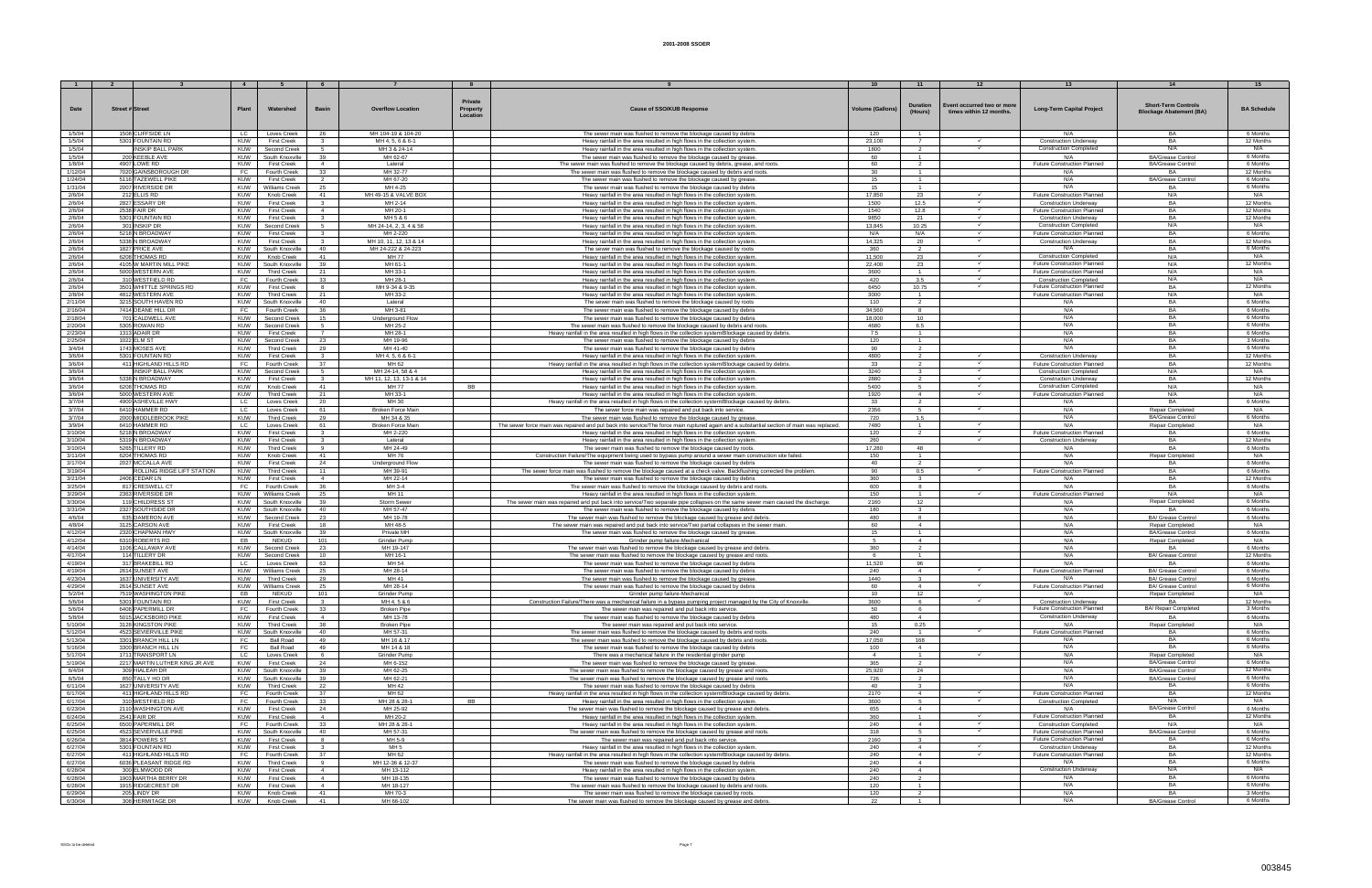|                      |                                                    | $\overline{4}$          |                                          |                      |                                     |                                               |                                                                                                                                                                                                        |                         |                                  |                                                       |                                                                     |                                                              |                        |
|----------------------|----------------------------------------------------|-------------------------|------------------------------------------|----------------------|-------------------------------------|-----------------------------------------------|--------------------------------------------------------------------------------------------------------------------------------------------------------------------------------------------------------|-------------------------|----------------------------------|-------------------------------------------------------|---------------------------------------------------------------------|--------------------------------------------------------------|------------------------|
| Date                 | <b>Street # Street</b>                             | Plant                   | Watershed                                | <b>Basin</b>         | <b>Overflow Location</b>            | <b>Private</b><br><b>Property</b><br>Location | <b>Cause of SSO/KUB Response</b>                                                                                                                                                                       | <b>Volume (Gallons)</b> | <b>Duration</b><br>(Hours)       | Event occurred two or more<br>times within 12 months. | <b>Long-Term Capital Project</b>                                    | <b>Short-Term Controls</b><br><b>Blockage Abatement (BA)</b> | <b>BA Schedule</b>     |
| 7/5/04               | BUD HAWKINS LIFT STATION                           | EB                      | NEKUD                                    | 101                  | Wetwell                             |                                               | Pumpstation failure-Electrical/The wastewater pump station overflowed due to a storm related electrical power failure at the station.                                                                  | 6000                    | 2                                |                                                       | N/A                                                                 | Repair Completed                                             | N/A                    |
| 7/5/04               | RUGGLES FERRY LIFT STATION                         | LC                      | Loves Creek                              | 62                   | MH <sub>3</sub>                     |                                               | Pumpstation failure-Electrical/The wastewater pump station overflowed due to a storm related electrical power failure at the station.                                                                  | 24,000                  | $\overline{4}$                   |                                                       | N/A                                                                 | <b>Repair Completed</b>                                      | N/A                    |
| 7/6/04               | 1900 LYONS BEND RD                                 | FC                      | Fourth Creek                             | 43                   | Broken Force Main                   |                                               | Construction Failure/The sewer main was repaired and put back into service/A third party ruptured the force main while digging                                                                         | 60                      | $\overline{1}$                   |                                                       | N/A                                                                 | Repair Completed                                             | N/A                    |
| 7/8/04               | 6207 JANMER LN                                     | FC                      | Fourth Creek                             | 33                   | MH 65-15                            |                                               | The sewer main was repaired and put back into service.                                                                                                                                                 | 1870                    | 120                              |                                                       | N/A                                                                 | <b>BA/Repair Completed</b>                                   | 3 Months               |
| 7/8/04               | 6500 PAPERMILL DR                                  | FC                      | Fourth Creek                             | 33                   | MH 28, 28-1 & 29                    |                                               | Heavy rainfall in the area resulted in high flows in the collection system.                                                                                                                            | 175                     | Unknown                          |                                                       | <b>Construction Completed</b>                                       | N/A                                                          | N/A                    |
| 7/13/04              | 5929 WESTOVER DR                                   | FC                      | Fourth Creek                             | 33                   | MH 63-48                            |                                               | The sewer main was flushed to remove the blockage caused by grease and debris.                                                                                                                         | 240                     | $\overline{a}$                   |                                                       | N/A                                                                 | <b>BA/Grease Control</b>                                     | 6 Months               |
| 7/16/04              | 3106 KINGSTON PIKE                                 | <b>KUW</b>              | <b>Third Creek</b>                       | 38                   | MH 3-12                             |                                               | The sewer main was repaired and put back into service                                                                                                                                                  | 1260                    |                                  | $\checkmark$                                          | N/A                                                                 | <b>Repair Completed</b>                                      | N/A                    |
| 7/16/04              | 4517 SEVIERVILLE PIKE                              | KUW                     | South Knoxville                          | 40                   | MH 57-27                            |                                               | The sewer main was flushed to remove the blockage caused by roots                                                                                                                                      | 1125                    | Unknown                          |                                                       | N/A                                                                 |                                                              | 6 Months               |
| 7/22/04              | 8373 KINGSTON PIKE                                 | FC                      | Fourth Creek                             | 32B                  | <b>Broken Pipe</b>                  |                                               | The sewer main was repaired and put back into service/The sewer main was flushed to remove the blockage caused by grease.                                                                              | 225                     | $\overline{4}$                   |                                                       | N/A                                                                 | BA/Repair Completed/Grease Control                           | 3 Months               |
| 7/27/04              | 214 BERTRAND ST                                    | KUW                     | <b>First Creek</b>                       | 24                   | MH 6-52                             |                                               | The sewer main was flushed to remove the blockage caused by debris                                                                                                                                     | 8160                    | $\overline{a}$                   |                                                       | <b>Future Construction Planned</b>                                  | <b>BA</b>                                                    | 3 Months               |
| 8/7/04               | 105 ELYRIA DR                                      | KUW                     | Second Creek                             | 10                   | MH 26-1                             |                                               | The sewer main was flushed to remove the blockage caused by grease and roots                                                                                                                           |                         |                                  |                                                       | N/A                                                                 | <b>BA/ Grease Contro</b>                                     | 12 Months              |
| 8/7/04               | 3008 VALLEY VIEW DR                                | KUW                     | <b>First Creek</b>                       |                      | MH 9-62                             |                                               | The sewer main was flushed to remove the blockage caused by debris                                                                                                                                     | - 30                    | $\overline{1}$                   | $\checkmark$                                          | Future Construction Planned                                         | BA<br><b>RA</b>                                              | 6 Months               |
| 8/15/04<br>8/28/04   | 8140 HAYDEN DR<br>922 DELAWARE AVE                 | FC                      | Fourth Creek                             | 42                   | MH 26-7                             |                                               | The sewer main was flushed to remove the blockage caused by roots<br>Construction Failure/The sewer plug was removed and the gravity sewer main was returned to service.                               | 12<br>48,780            | 0.25                             |                                                       | N/A<br>N/A                                                          | N/A                                                          | 3 Months<br>N/A        |
| 9/16/04              | 6304 ELLESMERE DF                                  | KUW                     | Second Creek<br><b>Third Creek</b>       | 15<br>11             | MH 21-165                           |                                               |                                                                                                                                                                                                        |                         | $\overline{\mathbf{3}}$<br>2     |                                                       |                                                                     |                                                              |                        |
| 9/16/04              | 5420 TIFFANY RD                                    | KUW<br>KUW              | <b>Third Creek</b>                       | -9                   | <b>Broken Pipe</b><br>MH 24-18      |                                               | The sewer main was repaired and put back into service<br>The sewer main was flushed to remove the blockage caused by roots                                                                             | 8200<br>200             | 2.5                              |                                                       | N/A<br>N/A                                                          | Repair Complete                                              | N/A<br>6 Months        |
| 9/17/04              | 3000 WALRIDGE RD                                   | KUW                     | Third Creek                              | $\mathbf{Q}$         | MH 12-1                             | <b>BB</b>                                     | The sewer main was flushed to remove the blockage caused by grease and roots                                                                                                                           | 5760                    | $\overline{a}$                   |                                                       | N/A                                                                 | <b>BA/Grease Control</b>                                     | 6 Months               |
| 9/19/04              | 4800 WILKSHIRE DR                                  | KUW                     | <b>Third Creek</b>                       | 12                   | MH 37                               |                                               | The sewer main was flushed to remove the blockage caused by debris and roots                                                                                                                           | 21,600                  | 24                               |                                                       | N/A                                                                 | <b>BA</b>                                                    | 6 Months               |
| 9/27/04              | 5309 SHANNONDALE RD                                | KUW                     | <b>First Creek</b>                       | $\overline{1}$       | MH 35-1                             |                                               | The sewer main was flushed to remove the blockage caused by roots.                                                                                                                                     | 720                     | $\overline{1}$                   |                                                       | N/A                                                                 | <b>RA</b>                                                    | 6 Months               |
| 9/29/04              | 5363 BENT RIVER BOULEVARD                          | FC                      | Fourth Creek                             | 43                   | <b>Grinder Pump</b>                 |                                               | There was a mechanical failure in the residential grinder pump.                                                                                                                                        | 10                      | 1.5                              |                                                       | N/A                                                                 | Repair Completed                                             | N/A                    |
| 10/5/04              | 6500 PAPERMILL DR                                  | FC                      | Fourth Creek                             | 33                   | <b>Underground Flow</b>             |                                               | The sewer main was flushed to remove the blockage caused by grease                                                                                                                                     | 24,305                  | -8                               | $\checkmark$                                          | <b>Construction Completed</b>                                       | <b>BA/Grease Contro</b>                                      | 3 Months               |
| 10/7/04              | 4300 ROBERTS RD                                    | EB                      | NEKUD                                    | 101                  | Grinder Pump                        |                                               | There was a mechanical failure in the residential grinder pump.                                                                                                                                        | 30                      | $\overline{\mathbf{3}}$          |                                                       | N/A                                                                 | Repair Completed                                             | N/A                    |
| 10/12/04             | 1209 CEDAR LN                                      | KUW                     | <b>First Creek</b>                       | $\overline{4}$       | MH 59-3                             |                                               | The sewer main was flushed to remove the blockage caused by grease and debris.                                                                                                                         | 120                     | $\overline{1}$                   |                                                       | N/A                                                                 | <b>BA/Grease Control</b>                                     | 6 Months               |
| 10/14/04             | 1711 TRANSPORT LN                                  | LC                      | Loves Creek                              |                      | Grinder Pump                        |                                               | Grinder pump failure-Electrical/There was a electrical failure in the commercial grinder pump                                                                                                          | 50                      | 24                               | $\checkmark$                                          | N/A                                                                 | <b>Repair Completer</b>                                      | N/A                    |
| 10/16/04<br>10/19/04 | 5401 HAYNES-STERCHI RD                             | KUW                     | Second Creek                             |                      | Cleanout                            |                                               | The sewer main was flushed to remove the blockage caused by debris                                                                                                                                     | 5760                    | 6                                |                                                       | N/A                                                                 | <b>BA</b>                                                    | 3 Months               |
| 10/25/04             | 2229 SHIPETOWN RD<br>2500 MARYVILLE PIKE           | EB<br>KUW               | NEKUD<br>Knob Creek                      | 101<br>45            | <b>Broken Pipe</b><br>MH 33-2       |                                               | Construction Failure/A third party ruptured the sewer main while digging<br>The sewer main was flushed to remove the blockage caused by debris                                                         | 900<br>187              | $\overline{2}$<br>$\mathbf{3}$   |                                                       | N/A<br>N/A                                                          | N/A<br><b>BA</b>                                             | N/A<br>6 Months        |
| 10/30/04             | 1201 GLENOAKS DR                                   | KUW                     | First Creek                              | $\overline{7}$       |                                     |                                               | The sewer main was flushed to remove the blockage caused by grease and roots                                                                                                                           | 480                     | $\mathbf{r}$                     |                                                       | N/A                                                                 | <b>BA/Grease Control</b>                                     | 6 Months               |
| 11/5/04              | 5719 CENTRAL AVENUE PIKE                           | KUW                     | Second Creek                             |                      | <b>Underground Flow</b><br>MH 16-50 |                                               | The sewer main was flushed to remove the blockage caused by debris                                                                                                                                     | 120                     | $\overline{1}$                   |                                                       | N/A                                                                 |                                                              | 6 Months               |
| 11/18/04             | 7000 ROTHERWOOD DI                                 | FC                      | Fourth Creek                             | 36                   | MH 30 & Latera                      |                                               | The sewer main was repaired and put back into service.                                                                                                                                                 | 1440                    | $\mathbf{3}$                     |                                                       | <b>Future Construction Planned</b>                                  | <b>BA/ Repair Completed</b>                                  | 3 Months               |
| 11/24/04             | 310 BRANDAU DR                                     | <b>KUW</b>              | South Knoxville                          | 40                   | MH 17-143 & 17-133                  |                                               | Heavy rainfall in the area resulted in high flows in the collection system/Blockage caused by roots.                                                                                                   | 23.040                  | 22.5                             |                                                       | N/A                                                                 | <b>BA</b>                                                    | 6 Months               |
| 11/24/04             | 121 ELMWOOD ST                                     | KUW                     | Williams Creek                           | 19                   | MH 18                               |                                               | Heavy rainfall in the area resulted in high flows in the collection system/Blockage caused by debris                                                                                                   | 570                     |                                  |                                                       | N/A                                                                 | RA                                                           | 6 Months               |
| 11/25/04             | 606 VANOSDALE RD                                   | FC                      | Fourth Creek                             | 27                   | MH 64-1                             |                                               | The sewer main was flushed to remove the blockage caused by grease                                                                                                                                     | - 90                    | -5                               |                                                       | N/A                                                                 | <b>BA/Grease Control</b>                                     | 6 Months               |
| 11/26/04             | 4307 CLINTON HWY                                   | KUW                     | Second Creek                             | 10                   | MH 14-37                            |                                               | The sewer main was flushed to remove the blockage caused by grease                                                                                                                                     | 150                     | $\overline{4}$                   |                                                       | N/A                                                                 | BA/ Grease Control                                           | 6 Months               |
| 12/3/04              | 6614 NIGHTINGALE LN                                | FC                      | Fourth Creek                             | 33                   | MH 19-19 & 19-21                    |                                               | Construction Failure/Third party contractor accidentially dumped concrete into a manhole                                                                                                               | 3320                    | 48                               | $\checkmark$                                          | <b>Construction Completed</b>                                       | Repair Completed                                             | N/A                    |
| 12/3/04              | 2226 RIVERSIDE DR                                  | KUW                     | Williams Creek                           | 25                   | MH 4-9                              |                                               | The sewer main was flushed to remove the blockage caused by roots                                                                                                                                      | 225                     | 1.25                             |                                                       | N/A                                                                 | <b>BA</b>                                                    | 12 Months              |
| 12/6/04              | 6617 NIGHTINGALE LN                                | FC                      | Fourth Creek                             | 33                   | MH 19-21                            |                                               | Construction Failure/Third party contractor accidentially dumped concrete into a manhole                                                                                                               | 180                     | $\mathbf{3}$<br>$\mathbf{R}$     | $\checkmark$                                          | <b>Construction Completed</b><br><b>Future Construction Planned</b> | <b>Repair Completed</b><br>N/A                               | N/A<br>N/A             |
| 12/7/04<br>12/7/04   | 212 ELLIS ROAD<br>106 KNOX RD                      | KUW<br>KUW              | Knob Creek<br><b>First Creek</b>         | 41<br>$\overline{4}$ | MH 49-15<br>MH 16 & 18              |                                               | Heavy rainfall in the area resulted in high flows in the collection system                                                                                                                             | 12,000<br>69,300        | 6.5                              | $\checkmark$                                          | Future Construction Planned                                         | <b>BA</b>                                                    | 36 Months              |
| 12/7/04              | 6500 PAPERMILL DR                                  | FC                      | Fourth Creek                             | 33                   | MH 28                               |                                               | Heavy rainfall in the area resulted in high flows in the collection system<br>Heavy rainfall in the area resulted in high flows in the collection system                                               | 6840                    | 19                               |                                                       | <b>Construction Completed</b>                                       | N/A                                                          | N/A                    |
| 12/7/04              | 4705 ROHAR RD                                      | KUW                     | <b>Third Creek</b>                       | 12                   | MH 29-1                             |                                               | The sewer main was flushed to remove the blockage caused by grease and roots                                                                                                                           | 11,520                  | $\overline{2}$                   |                                                       | N/A                                                                 | <b>BA/Grease Contro</b>                                      | 6 Months               |
| 12/7/04              | 5000 WESTERN AV                                    | KUW                     | <b>Third Creek</b>                       | 21                   | MH 33-1                             |                                               | Heavy rainfall in the area resulted in high flows in the collection system                                                                                                                             | 223,020                 | 22                               | $\checkmark$                                          | Future Construction Planned                                         | N/A                                                          | N/A                    |
| 12/9/04              | 3412 BORIGHT DR                                    | KUW                     | <b>First Creek</b>                       | -8                   | MH 43 & 43-1                        |                                               | Heavy rainfall in the area resulted in high flows in the collection system/Blockage caused by roots.                                                                                                   | 6915                    | 38                               |                                                       | N/A                                                                 | <b>BA</b>                                                    | 6 Months               |
| 12/9/04              | 2539 CECIL AVE                                     | KUW                     | <b>First Creek</b>                       | 18                   | MH 30-15                            |                                               | Heavy rainfall in the area resulted in high flows in the collection system/Blockage caused by debris                                                                                                   | 18,240                  | 38                               |                                                       | N/A                                                                 | RA                                                           | 6 Months               |
| 12/9/04              | 4428 DEERFIELD RD                                  | KUW                     | <b>Third Creek</b>                       | 11                   | MH 11-158                           |                                               | Heavy rainfall in the area resulted in high flows in the collection system/Blockage caused by grease and roots.                                                                                        | 18,900                  | 23                               |                                                       | N/A                                                                 | <b>BA/Grease Control</b>                                     | 6 Months               |
| 12/9/04              | 212 ELLIS RD                                       | KUW                     | Knob Creek                               | 41                   | MH 49-15 & 49-14                    | BB                                            | Heavy rainfall in the area resulted in high flows in the collection system                                                                                                                             | 43,500                  | 24.5                             | $\checkmark$                                          | Future Construction Planned                                         | N/A                                                          | N/A                    |
| 12/9/04              | 2541 FAIR DR                                       | KUW                     | <b>First Creek</b>                       | $\overline{4}$       | MH 20-2                             |                                               | Heavy rainfall in the area resulted in high flows in the collection system                                                                                                                             | 201.600                 | 35                               | $\checkmark$                                          | Future Construction Planned                                         | <b>BA</b>                                                    | 12 Months              |
| 12/9/04<br>12/9/04   | 5401 FOUNTAIN RD<br>106 KNOX RD                    | KUW<br>KUW              | <b>First Creek</b><br><b>First Creek</b> | 3<br>$\overline{4}$  | MH 6-1 & 6-2<br>MH 16               |                                               | Heavy rainfall in the area resulted in high flows in the collection system<br>Heavy rainfall in the area resulted in high flows in the collection system                                               | 79,684<br>233,640       | 26.5<br>22                       | $\checkmark$<br>$\checkmark$                          | <b>Construction Underway</b><br>Future Construction Planned         | <b>RA</b><br><b>BA</b>                                       | 12 Months<br>36 Months |
| 12/9/04              | 300 KNOX RD                                        | KUW                     | <b>First Creek</b>                       | $\overline{4}$       | MH 79 & 18                          | BB                                            | Heavy rainfall in the area resulted in high flows in the collection system                                                                                                                             | 355,890                 | 35                               | $\checkmark$                                          | Future Construction Planned                                         | <b>RA</b>                                                    | 36 Months              |
| 12/9/04              | 2125 MIDDLEBROOK PIKE                              | <b>KUW</b>              | <b>Third Creek</b>                       | 29                   | MH 55 & 29                          |                                               | Heavy rainfall in the area resulted in high flows in the collection system/Blockage caused by debris.                                                                                                  | 8160                    | 28                               |                                                       | N/A                                                                 | BA                                                           | 6 Months               |
| 12/9/04              | 5338 N BROADWAY                                    | KUW                     | <b>First Creek</b>                       | 3                    | MH 11, 13 & 14                      |                                               | Heavy rainfall in the area resulted in high flows in the collection system                                                                                                                             | 74,970                  | 41.75                            |                                                       | <b>Construction Underway</b>                                        | <b>BA</b>                                                    | 12 Months              |
| 12/9/04              | QUEENSBURY LIFT STATION                            | FC                      | Fourth Creek                             | 84                   | MH <sub>1</sub>                     |                                               | Heavy rainfall in the area resulted in high flows in the collection system                                                                                                                             | 30,000                  | 10 <sup>10</sup>                 |                                                       | Future Construction Planned                                         | N/A                                                          | N/A                    |
| 12/9/04              | 2808 TECOMA DR                                     | KUW                     | <b>First Creek</b>                       |                      | MH 9-52                             |                                               | Heavy rainfall in the area resulted in high flows in the collection system                                                                                                                             | 2260                    | 18.33                            | $\checkmark$                                          | <b>Future Construction Planned</b>                                  | <b>BA</b>                                                    | 12 Months              |
| 12/9/04              | 3301 WEST BLOUNT AVE                               | KUW                     | South Knoxville                          | 39                   | MH 14                               |                                               | Heavy rainfall in the area resulted in high flows in the collection system                                                                                                                             | 349,590                 | 21.5                             |                                                       | <b>Future Construction Planned</b>                                  | N/A                                                          | N/A                    |
| 12/9/04              | 5000 WESTERN AVE                                   | KUW                     | <b>Third Creek</b>                       | 21                   | MH 33-1                             |                                               | Heavy rainfall in the area resulted in high flows in the collection system                                                                                                                             | 722,160                 | 68                               | $\checkmark$                                          | <b>Future Construction Planned</b>                                  | N/A                                                          | N/A                    |
| 12/9/04              | 3501 WHITTLE SPRINGS RD                            | KUW                     | <b>First Creek</b>                       | - 8                  | MH 9-35                             |                                               | Heavy rainfall in the area resulted in high flows in the collection system                                                                                                                             | 13,560                  | 28.25                            | $\checkmark$                                          | <b>Future Construction Planned</b>                                  | <b>BA</b>                                                    | 12 Months              |
| 12/9/04              | 1300 WOODRIDGE DR                                  | FC                      | Fourth Creek                             | 84                   | MH 2-1                              |                                               | Heavy rainfall in the area resulted in high flows in the collection system                                                                                                                             | 5280                    | 44                               |                                                       | <b>Future Construction Planned</b>                                  | N/A                                                          | N/A                    |
| 12/10/04<br>12/10/04 | 2500 CEDAR LN<br><b>ROLLING RIDGE LIFT STATION</b> | KUW<br><b>KUW</b>       | <b>First Creek</b><br><b>Third Creek</b> | $\overline{4}$<br>11 | MH 22-13<br>MH 39-122               |                                               | Heavy rainfall in the area resulted in high flows in the collection system/Blockage caused by debris<br>Heavy rainfall in the area resulted in high flows in the collection system.                    | 20<br>2520              | $\overline{2}$<br>42             |                                                       | N/A<br>Future Construction Planned                                  | BA<br>Repair Completed                                       | 12 Months<br>N/A       |
| 12/10/04             | 4105 W MARTIN MILL PIKE                            | KUW                     | South Knoxville                          | 39                   | MH 61-1                             |                                               | Heavy rainfall in the area resulted in high flows in the collection system                                                                                                                             | 40                      | $\overline{1}$                   |                                                       | Future Construction Planned                                         | N/A                                                          | 12 Months              |
| 12/14/04             | 2555 FIFTH AVE                                     | <b>KUW</b>              | <b>Williams Creek</b>                    | 19                   | Lateral                             | BB.                                           | he sewer main was repaired and put back into service/Collapsed sewer caused a basement backup/Resident pumped the waste water into the yar                                                             | 561                     | 10 <sup>1</sup>                  |                                                       | Future Construction Planned                                         | BA/ Repair Completed                                         | 6 Months               |
| 12/15/04             | 2701 MARY EMILY LN                                 | <b>LC</b>               | Loves Creek                              | 6                    | Grinder Pump                        |                                               | The residential grinder pump station failed and was replaced.                                                                                                                                          | 10                      | $\overline{\mathbf{3}}$          |                                                       | N/A                                                                 | Repair Completed                                             | N/A                    |
| 12/21/04             | 6700 PAPERMILL DR                                  | FC                      | Fourth Creek                             | 33                   | Broken Force Main                   |                                               | Construction Failure/Check valve froze during very cold weather and resulted in a leak when the temporary pump activated.                                                                              | 90                      | 0.5                              |                                                       | N/A                                                                 | <b>Repair Completed</b>                                      | N/A                    |
| 12/22/04             | 7695 KINGSTON PIKE                                 | FC                      | Fourth Creek                             | 33                   | Private MH                          |                                               |                                                                                                                                                                                                        | 720                     | 5.5                              |                                                       | N/A                                                                 | Repair Completed                                             | N/A                    |
| 12/23/04             | 2405 CHIMNEY RIDGE RD                              | FC.                     | Fourth Creek                             | 32A                  | MH 69-21                            |                                               | Vandalism/The sewer main was flushed to remove the debris blockage caused by vandalism.                                                                                                                | 540                     | $\overline{\mathbf{3}}$          |                                                       | N/A                                                                 | <b>BA</b>                                                    | 3 Months               |
| 12/23/04             | 1108 FAIRFAX AVE                                   | <b>KUW</b>              | <b>First Creek</b>                       | 16                   | MH 27-4                             |                                               | The sewer main was flushed to remove the blockage caused by grease.                                                                                                                                    | 720                     | $\overline{1}$                   |                                                       | N/A                                                                 | <b>BA</b>                                                    | 6 Months               |
| 12/27/04<br>12/30/04 | 3106 KINGSTON PIKE                                 | KUW                     | <b>Third Creek</b>                       | 38                   | MH 3-12                             |                                               | The sewer main was repaired and put back into service.                                                                                                                                                 | 1780                    | $\overline{1}$                   | $\checkmark$                                          | N/A                                                                 | <b>Repair Completed</b><br>RA                                | N/A                    |
| 12/30/04             | 5600 DOGWOOD RD<br>7671 NORTHSHORE DR              | <b>KUW</b><br><b>FC</b> | <b>First Creek</b><br>Fourth Creek       | $\mathbf{3}$<br>36   | MH 2-180<br>MH 61-2                 |                                               | The sewer main was flushed to remove the blockage caused by roots.<br>Construction Failure/A utility pole was installed through the sewer main/The pole was relocated and the sewer main was repaired. | 285<br>180              | 3 <sup>3</sup><br>$\overline{1}$ |                                                       | N/A<br>N/A                                                          | <b>Repair Completed</b>                                      | 6 Months<br>N/A        |
| 12/31/04             | 2620 LESA LN                                       | <b>KUW</b>              | <b>Third Creek</b>                       | $\mathbf{q}$         | MH 12-26 & 12-31                    |                                               | The sewer main was flushed to remove the blockage caused by grease and roots.                                                                                                                          | 570                     | $\overline{2}$                   |                                                       | N/A                                                                 | <b>BA/Grease Control</b>                                     | 6 Months               |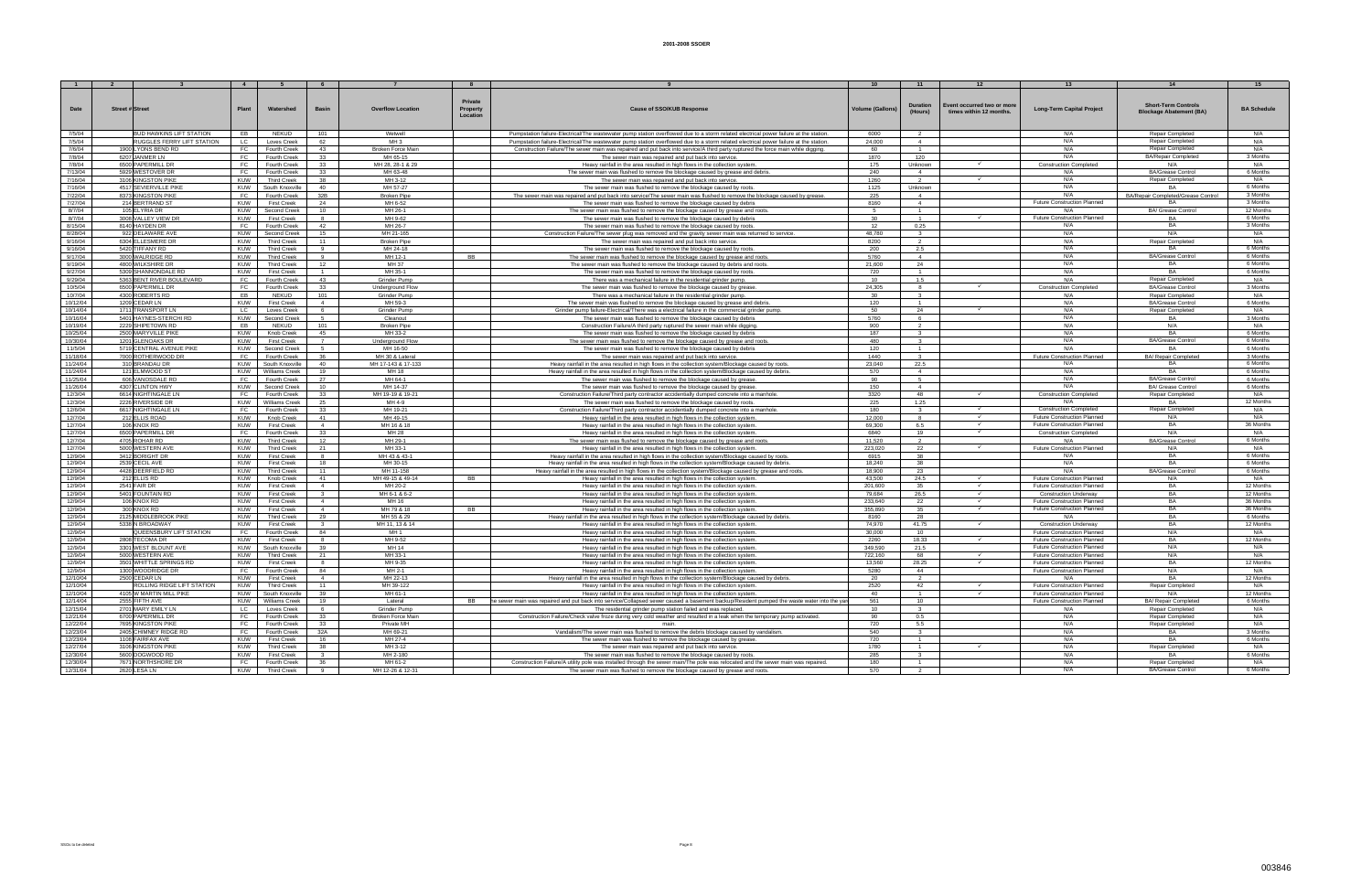|                            |                                                       | $\overline{4}$                         |                                                                                         |                                                                            |                              |                                                                                                                                                                                                                         | 10                |                   |                                |                                                                |                                        | 15                                 |
|----------------------------|-------------------------------------------------------|----------------------------------------|-----------------------------------------------------------------------------------------|----------------------------------------------------------------------------|------------------------------|-------------------------------------------------------------------------------------------------------------------------------------------------------------------------------------------------------------------------|-------------------|-------------------|--------------------------------|----------------------------------------------------------------|----------------------------------------|------------------------------------|
|                            |                                                       |                                        |                                                                                         |                                                                            | vent included i              |                                                                                                                                                                                                                         |                   | Duratior          | <b>Event Occurred two or</b>   |                                                                | <b>Short-Term Controls</b>             |                                    |
| Date                       | <b>Street # Street</b>                                |                                        | Watershed<br>asin                                                                       | <b>Backup Location</b>                                                     | <b>SSOER</b>                 | <b>Cause of Backup/KUB Respons</b>                                                                                                                                                                                      | /olum∈            | (Hours)           | more times within 12<br>months | <b>Long-Term Capital Project</b>                               | <b>Blockage Abatement (BA)</b>         | <b>BA Schedule</b>                 |
| 4/3/01                     | 8401 KINGSTON PIKE                                    |                                        | FC Fourth Creek   32B                                                                   | <b>Building Backup</b>                                                     |                              | The sewer main was flushed to remove the blockage caused by grease                                                                                                                                                      | N/A               | N/A               |                                | Future 5 Yr Plan                                               | BA                                     | 18 Months                          |
| 10/9/01<br>11/23/01        | 2565 E FIFTH AVE<br>1901 CUMBERLAND AVI               | <b>KUW</b>                             | KUW   Williams Creek<br>19<br><b>Third Creek</b><br>35B                                 | Building Backup & MH 5-134<br><b>Building Backup</b>                       | $\checkmark$                 | The sewer main was flushed to remove the blockage caused by grease and debi<br>The sewer main was flushed to remove the blockage caused by grease                                                                       | N/A<br>N/A        | N/A<br>N/A        |                                | <b>Construction Completed</b><br>N/A                           | BA<br>BA                               | 6 Months<br>12 Months              |
| 12/11/01                   | 5002 BEVERLY RD                                       | <b>KUW</b>                             | <b>First Creek</b><br>$\overline{2}$                                                    | Building Backup & MH 43-17                                                 | $\checkmark$                 | The sewer main was flushed to remove the blockage caused by debris                                                                                                                                                      | N/A               | N/A               |                                | N/A                                                            | BA                                     | 12 Months                          |
| 12/11/01<br>1/7/02         | 4612 CENTRAL VIEW RD<br>1640 W CLINCH AVE             | <b>KUW</b><br><b>KUW</b>               | Second Creek<br>10<br>35A<br>Second Creek                                               | Building Backup<br><b>Building Backup</b>                                  |                              | Heavy rainfall in the area resulted in high flows in the collection system.<br>The sewer main was flushed to remove the blockage caused by debris.                                                                      | N/A<br>N/A        | N/A<br>N/A        |                                | <b>Construction Completed</b><br>N/A                           | N/A<br>BA                              | N/A<br>12 Months                   |
| 1/17/02                    | 3311 ASHLAND AVE                                      |                                        | <b>KUW</b> Williams Creek<br>19                                                         | <b>Building Backup</b>                                                     |                              | The sewer main was flushed to remove the blockage caused by debris.                                                                                                                                                     | N/A               | N/A               |                                | N/A                                                            | BA                                     | 3 Months                           |
| 1/19/02<br>1/23/02         | 1012 TEXAS AVE<br>3014 RENNOC RD                      | <b>KUW</b><br><b>KUW</b>               | Second Creek<br>15<br><b>First Creek</b><br>4                                           | <b>Building Backup</b><br><b>Building Backup</b>                           |                              | The sewer main was flushed to remove the blockage caused by debris.<br>Heavy rainfall in the area resulted in high flows in the collection system.                                                                      | N/A<br>N/A        | N/A<br>N/A        |                                | N/A<br>Future 5 Yr Plan                                        | <b>RA</b><br><b>BA</b>                 | 3 Months<br>12 Months              |
| 1/23/02                    | 2514 TECOMA DR                                        | <b>KUW</b>                             | <b>First Creek</b><br>8                                                                 | Building Backup & Latera                                                   | $\checkmark$                 | Heavy rainfall in the area resulted in high flows in the collection system.                                                                                                                                             | N/A               | N/A               |                                | Current 5 Yr Plan                                              | BA                                     | 6 Months                           |
| 1/24/02<br>1/24/02         | 2806 TECOMA DR<br>120 OVERBROOK DR                    | KUW I<br><b>KUW</b>                    | <b>First Creek</b><br>8<br>South Knoxville<br>39                                        | Building Backup & MH 9-52<br><b>Building Backup</b>                        | $\checkmark$                 | Heavy rainfall in the area resulted in high flows in the collection system.<br>Heavy rainfall in the area resulted in high flows in the collection system/Blockage caused by debris.                                    | N/A<br>N/A        | N/A<br>N/A        |                                | Future 5 Yr Plan<br>N/A                                        | <b>BA</b><br><b>BA</b>                 | 6 Months<br>6 Months               |
| 2/1/02                     | 5514 MIDDLEBROOK PK                                   |                                        | FC Fourth Creek<br>27                                                                   | <b>Building Backup</b>                                                     |                              | Building backup due to sewer main flushing.                                                                                                                                                                             | N/A               | N/A               |                                | N/A                                                            | BA                                     | 18 Months                          |
| 2/1/02<br>2/4/02           | 1325 PARK GLEN RD<br>3215 BORIGHT DR                  | <b>KUW</b>                             | FC   Fourth Creek<br>37 I<br><b>First Creek</b><br>8                                    | <b>Building Backup</b><br><b>Building Backup</b>                           |                              | The sewer main was flushed to remove the blockage caused by debris.<br>Building backup due to sewer main flushing.                                                                                                      | N/A<br>N/A        | N/A<br>N/A        |                                | N/A<br>N/A                                                     | BA<br><b>RA</b>                        | 18 Months<br>12 Months             |
| 2/5/02                     | 2016 HYDE PARK LN                                     | <b>KUW</b>                             | <b>Third Creek</b><br>11                                                                | <b>Building Backup</b>                                                     |                              | Building backup due to sewer main flushing                                                                                                                                                                              | N/A               | N/A               |                                | N/A                                                            | BA                                     | 12 Months                          |
| 2/5/02<br>2/9/02           | 2025 HYDE PARK LN<br>2917 N CENTRAL S                 | <b>KUW</b><br><b>KUW</b>               | <b>Third Creek</b><br>11<br>Second Creek<br>14                                          | <b>Building Backup</b><br><b>Building Backup</b>                           |                              | Building backup due to sewer main flushing.<br>The sewer main was flushed to remove the blockage caused by debris.                                                                                                      | N/A<br>N/A        | N/A<br>N/A        |                                | N/A<br>N/A                                                     | <b>BA</b>                              | 12 Months<br>12 Months             |
| 2/16/02                    | 1325 FIELDWOOD DR                                     | <b>KUW</b>                             | <b>First Creek</b><br>4                                                                 | <b>Building Backup</b>                                                     |                              | The sewer main was flushed and repaired to remove a blockage caused by roots                                                                                                                                            | N/A               | N/A               |                                | N/A                                                            | <b>BA/ Repair Completed</b>            | 12 Months                          |
| 2/23/02<br>3/1/02          | 7011 ROCKINGHAM DI<br>1707 CHARLES DR                 | FC  <br>KUW I                          | Fourth Creek<br>27<br><b>First Creek</b><br>4                                           | <b>Building Backup</b>                                                     |                              | The sewer main was repaired and put back into service.<br>The sewer main was flushed to remove the blockage caused by roots.                                                                                            | N/A<br>N/A        | N/A<br>N/A        |                                | N/A<br>N/A                                                     | Repair Completed<br>RA                 | N/A<br>12 Months                   |
| 3/6/02                     | 3012 TAZEWELL PIKE                                    | <b>KUW</b>                             | <b>First Creek</b><br>8                                                                 | Building Backup<br><b>Building Backup</b>                                  |                              | The sewer main was flushed to remove the blockage caused by grease.                                                                                                                                                     | N/A               | N/A               |                                | N/A                                                            | <b>BA</b>                              | 12 Months                          |
| 3/7/02                     | 106 ROYAL HEIGHTS DR                                  | <b>KUW</b>                             | Knob Creek<br>41                                                                        | <b>Building Backup</b>                                                     |                              | The sewer main was flushed to remove the blockage caused by roots.                                                                                                                                                      | N/A<br>N/A        | N/A<br>N/A        |                                | N/A<br>N/A                                                     | BA<br><b>BA</b>                        | 9 Months                           |
| 3/9/02<br>3/11/02          | 109 GOLF CLUB RD<br>2606 LINDEN AVE                   |                                        | FC Fourth Creek<br>33<br>KUW   Williams Creek<br>19                                     | <b>Building Backup</b><br><b>Building Backup</b>                           |                              | The sewer main was flushed to remove the blockage caused by roots.<br>The sewer main was flushed to remove the blockage caused by debris.                                                                               | N/A               | N/A               |                                | N/A                                                            | <b>RA</b>                              | 36 Months<br>6 Months              |
| 3/13/02                    | 2329 PROSSER RD                                       | LC                                     | Loves Creek<br>6                                                                        | <b>Building Backup</b>                                                     |                              | The sewer main was flushed to remove the blockage caused by debris.                                                                                                                                                     | N/A               | N/A               |                                | N/A                                                            | BA                                     | 12 Months                          |
| 3/14/02<br>3/14/02         | 1918 CHERRY S<br>4516 ASHEVILLE HWY                   | KUW I<br>LC                            | First Creek<br>18<br>Loves Creek<br>20                                                  | <b>Building Backup</b><br><b>Building Backup</b>                           |                              | The sewer main was flushed to remove the blockage caused by debris.<br>The sewer main was flushed to remove the blockage caused by debris.                                                                              | N/A<br>N/A        | N/A<br>N/A        | $\checkmark$                   | Future 5 Yr Plan<br>N/A                                        | <b>BA</b><br><b>RA</b>                 | 12 Months<br>12 Months             |
| 3/17/02                    | 5612 NORTH CENTURY CT                                 | FC                                     | Fourth Creek<br>33                                                                      | <b>Building Backup</b>                                                     |                              | The sewer main was flushed to remove the blockage caused by debris.                                                                                                                                                     | N/A               | N/A               |                                | N/A                                                            | BA                                     | 12 Months                          |
| 3/17/02<br>3/17/02         | 2621 CHUKAR RD<br>4700 SPRINGBROOK DR                 | <b>KUW</b>                             | FC Fourth Creek<br>32A<br><b>Third Creek</b><br>11 <sub>1</sub>                         | <b>Building Backup</b><br>Building Backup & MH 11-205                      | $\checkmark$                 | Heavy rainfall in the area resulted in high flows in the collection system.<br>The sewer main was flushed to remove the blockage caused by debris.                                                                      | N/A<br>N/A        | N/A<br>N/A        |                                | Current 5 Yr Plan<br>N/A                                       | <b>BA</b><br><b>RA</b>                 | 6 Months<br>12 Months              |
| 3/17/02                    | 2606 PIEDMONT ST                                      | <b>KUW</b>                             | Third Creek<br>22                                                                       | <b>Building Backup</b>                                                     |                              | Heavy rainfall in the area resulted in high flows in the collection system/Blockage caused by debris.                                                                                                                   | N/A               | N/A               |                                | N/A                                                            | <b>BA</b>                              | 12 Months                          |
| 3/17/02<br>3/18/02         | 2806 SELMA AV<br>4505 FULTON D                        | <b>KUW</b><br>KUW                      | Williams Creek<br>19<br><b>First Creek</b><br>$\sim$ 1                                  | Building Backup & MH 2-<br>Building Backup & MH 48                         | $\checkmark$<br>$\checkmark$ | The sewer main was flushed to remove the blockage caused by grease and debris.<br>Heavy rainfall in the area resulted in high flows in the collection system/Blockage caused by debris.                                 | N/A<br>N/A        | N/A<br>N/A        |                                | Future 5 Yr Plan<br><b>Construction Completed</b>              | <b>BA/ Grease Control</b><br><b>BA</b> | 12 Months<br>6 Months              |
| 3/18/02                    | 4507 FULTON DF                                        | <b>KUW</b>                             | <b>First Creek</b><br>1                                                                 | <b>Building Backup</b>                                                     |                              | Heavy rainfall in the area resulted in high flows in the collection system/Blockage caused by debris.                                                                                                                   | N/A               | N/A               |                                | <b>Construction Completed</b>                                  | <b>BA</b>                              | 6 Months                           |
| 3/18/02<br>3/18/02         | 2326 CEDAR LN<br>2411 KANTEBURY DI                    | <b>KUW</b><br><b>KUW</b>               | <b>First Creek</b><br>4<br><b>First Creek</b><br>18                                     | <b>Building Backup</b>                                                     |                              | The sewer main was flushed to remove the blockage caused by debris.<br>Heavy rainfall in the area resulted in high flows in the collection system/Blockage caused by debris                                             | N/A<br>N/A        | N/A<br>N/A        | $\checkmark$                   | <b>Construction Completed</b><br>N/A                           | BA<br>BA                               | 12 Months<br>12 Months             |
| 3/18/02                    | 4201 ASHEVILLE HWY                                    | LC                                     | Loves Creek<br>20                                                                       | <b>Building Backup</b><br><b>Building Backup</b>                           |                              | Heavy rainfall in the area resulted in high flows in the collection system/Blockage caused by debris                                                                                                                    | N/A               | N/A               |                                | N/A                                                            | BA                                     | 12 Months                          |
| 3/18/02                    | 201 DELTA RD                                          | LC                                     | 20<br>Loves Creek                                                                       | <b>Building Backup</b>                                                     | $\checkmark$                 | Heavy rainfall in the area resulted in high flows in the collection system/Blockage caused by debris                                                                                                                    | N/A               | N/A               |                                | N/A                                                            | BA                                     | 3 Months                           |
| 3/18/02<br>3/18/02         | 4428 DEERFIELD RD<br>2812 E MAGNOLIA AV               | KUW I                                  | <b>Third Creek</b><br>11<br>KUW Williams Creek<br>19                                    | Building Backup & MH 11-158<br><b>Building Backup</b>                      |                              | Heavy rainfall in the area resulted in high flows in the collection system/Blockage caused by grease and debri<br>Heavy rainfall in the area resulted in high flows in the collection system/Blockage caused by debris  | N/A<br>N/A        | N/A<br>N/A        |                                | N/A<br>N/A                                                     | BA<br>BA                               | 24 Months<br>3 Months              |
| 3/19/02                    | 508 SURREY RD                                         |                                        | KUW   Williams Creek<br>25                                                              | <b>Building Backup</b>                                                     |                              | The sewer main was flushed to remove the blockage caused by grease and debr                                                                                                                                             | N/A               | N/A               |                                | N/A                                                            | BA                                     | 12 Months                          |
| 3/26/02<br>3/29/02         | 712 E OAK HILL AVI<br>2424 UNDERWOOD F                |                                        | KUW Second Creek<br>15<br>KUW First Creek<br>8                                          | <b>Building Backup</b><br>Building Backup                                  |                              | The sewer main was flushed to remove the blockage caused by debris<br>Heavy rainfall in the area resulted in high flows in the collection system                                                                        | N/A<br>N/A        | N/A<br>N/A        | $\checkmark$                   | N/A<br>Future 5 Yr Plan                                        | BA<br>BA                               | 12 Months<br>12 Months             |
| 4/3/02                     | 4920 JONQUIL DR                                       |                                        | FC   Fourth Creek<br>33                                                                 | Building Backup                                                            |                              | The sewer main was flushed to remove the blockage caused by roots.                                                                                                                                                      | N/A               | N/A               |                                | N/A                                                            | <b>BA</b>                              | 3 Months                           |
| 4/16/02<br>4/17/02         | 1416 EDGEWOOD AVI<br>4401 NORWALK AVE                 | <b>KUW</b><br>LC                       | <b>First Creek</b><br>16<br>Loves Creek<br>20 l                                         | <b>Building Backup</b><br><b>Building Backup</b>                           |                              | The sewer main was repaired and put back into service.<br>The sewer main was flushed to remove the blockage caused by roots.                                                                                            | N/A<br>N/A        | N/A<br>N/A        |                                | N/A<br>N/A                                                     | Repair Completed<br><b>BA</b>          | N/A<br>12 Months                   |
| 4/18/02                    | 1918 CHERRY ST                                        | <b>KUW</b>                             | <b>First Creek</b><br>18                                                                | <b>Building Backup</b>                                                     |                              | The sewer main was flushed to remove the blockage caused by debris.                                                                                                                                                     | N/A               | N/A               | $\checkmark$                   | Future 5 Yr Plan                                               | <b>BA</b>                              | 12 Months                          |
| 4/25/02<br>5/4/02          | 3841 SPEEDWAY CR<br>1103 VALLEY AVE                   | LC  <br>KUW I                          | Loves Creek<br>20<br>South Knoxville<br>40                                              | <b>Building Backup</b>                                                     |                              | The sewer main was flushed to remove the blockage caused by debris.                                                                                                                                                     | N/A<br>N/A        | N/A<br>N/A        |                                | N/A<br>N/A                                                     | BA<br><b>BA</b>                        | 12 Months<br>3 Months              |
| 5/10/02                    | 6907 KINGSTON PIKE                                    |                                        | FC   Fourth Creek<br>33                                                                 | <b>Building Backup</b><br>Building Backup & Broken Lateral                 |                              | The sewer main was flushed to remove the blockage caused by debris.<br>The sewer main was flushed to remove the blockage caused by grease and roots                                                                     | N/A               | N/A               | $\checkmark$                   | Future 5 Yr Plan                                               | <b>RA</b>                              | 6 Months                           |
| 5/10/02                    | 6913 KINGSTON PIKE<br>4400 W MARTIN MILI              | FC                                     | Fourth Creek<br>33                                                                      | <b>Building Backup</b>                                                     |                              | The sewer main was flushed to remove the blockage caused by grease and roots                                                                                                                                            | N/A               | N/A<br>N/A        | $\checkmark$                   | Future 5 Yr Plan<br>N/A                                        | BA<br>BA                               | 6 Months<br>6 Months               |
| 5/12/02<br>5/26/02         | 904 SNOWDEN DR                                        | <b>KUW</b>                             | KUW South Knoxville<br>39<br>Second Creek<br>5                                          | Building Backup<br><b>Building Backup</b>                                  |                              | The sewer main was flushed to remove the blockage caused by debris.<br>The sewer main was flushed to remove the blockage caused by roots.                                                                               | N/A<br>N/A        | N/A               |                                | N/A                                                            | <b>RA</b>                              | 9 Months                           |
| 6/18/02                    | 1311 W FOURTH AVE                                     | <b>KUW</b>                             | Second Creek<br>23                                                                      | <b>Building Backup</b>                                                     |                              | The sewer main was flushed to remove the blockage caused by roots.                                                                                                                                                      | N/A               | N/A               |                                | N/A                                                            | <b>BA</b><br><b>BA</b>                 | 12 Months                          |
| 7/13/02<br>7/13/02         | 2406 CEDAR LN<br>4040 WALKER BLVD                     | <b>KUW</b><br><b>KUW</b>               | First Creek<br>4<br><b>First Creek</b><br>8                                             | <b>Building Backup</b><br>Building Backup & MH 3-1                         |                              | The sewer main was flushed to remove the blockage caused by roots.<br>The sewer main was flushed to remove the blockage caused by grease.                                                                               | N/A<br>N/A        | N/A<br>N/A        | $\checkmark$                   | <b>Construction Completed</b><br>N/A                           | <b>BA/ Grease Control</b>              | 6 Months<br>12 Months              |
| 7/18/02                    | <b>DUTCH VALLEY RD</b>                                | <b>KUW</b>                             | <b>First Creek</b><br>8                                                                 | <b>Building Backup</b>                                                     |                              | Heavy rainfall in the area resulted in high flows in the collection system/Blockage caused by debris.                                                                                                                   | N/A               | N/A               |                                | N/A                                                            | BA                                     | 6 Months                           |
| 7/18/02<br>8/2/02          | 429 E MORELIA AVE<br>558 NOELTON DR                   | <b>KUW</b><br>KUW I                    | Second Creek<br>15<br>Third Creek<br>38 l                                               | <b>Building Backup</b><br><b>Building Backup</b>                           |                              | The sewer main was flushed to remove the blockage caused by roots.<br>The sewer main was flushed to remove the blockage caused by debris.                                                                               | N/A<br>N/A        | N/A<br>N/A        |                                | N/A<br>N/A                                                     | BA<br><b>BA</b>                        | 12 Months<br>12 Months             |
| 8/20/02                    | 501 W MAIN AVE                                        | <b>KUW</b>                             | Second Creek<br>23                                                                      | <b>Building Backup</b>                                                     |                              | The sewer main was flushed to remove the blockage caused by debris.                                                                                                                                                     | N/A               | N/A               |                                | N/A                                                            | <b>BA</b>                              | 12 Months                          |
| 9/1/02<br>9/4/02           | 2720 DAYTON ST<br>3526 MONTGOMERY AVE                 | <b>KUW</b><br>KUW I                    | <b>Third Creek</b><br>22<br><b>Third Creek</b><br>22                                    | <b>Building Backup</b><br><b>Building Backup</b>                           |                              | The sewer main was flushed to remove the blockage caused by debris.<br>The sewer main was repaired and put back into service.                                                                                           | N/A<br>N/A        | N/A<br>N/A        |                                | N/A<br>N/A                                                     | <b>BA</b><br>Repair Completed          | 12 Months<br>N/A                   |
| 9/5/02                     | 3608 MONTGOMERY AVE                                   | <b>KUW</b>                             | Third Creek<br>22                                                                       | <b>Building Backup</b>                                                     |                              | The sewer main was repaired and put back into service.                                                                                                                                                                  | N/A               | N/A               | $\checkmark$                   | Future 5 Yr Plan                                               | Repair Completed                       | N/A                                |
| 9/10/02<br>9/10/02         | 4513 FAWNIE LN<br>3526 MONTGOMERY AVE                 | <b>KUW</b><br>KUW I                    | <b>First Creek</b><br>7<br>Third Creek<br>22                                            | Building Backup & MH 17-1<br>Building Backup & MH 18-155                   | $\checkmark$<br>$\checkmark$ | The sewer main was flushed to remove the blockage caused by grease and debris<br>The sewer main was repaired and put back into service.                                                                                 | N/A<br>N/A        | N/A<br>N/A        |                                | N/A<br>N/A                                                     | <b>BA/ Grease Control</b><br><b>BA</b> | 6 Months<br>3 Months               |
| 9/10/02                    | 3608 MONTGOMERY AVE                                   | KUW I                                  | <b>Third Creek</b><br>22                                                                | Building Backup & MH 18-155                                                | $\checkmark$                 | The sewer main was flushed to remove the blockage caused by debris.                                                                                                                                                     | N/A               | N/A               | $\checkmark$                   | Future 5 Yr Plan                                               | RA                                     | 3 Months                           |
| 9/16/02<br>9/22/02         | 4411 CYPRESS LN<br>6913 KINGSTON PIKE                 | <b>KUW</b>                             | South Knoxville<br>39<br>FC   Fourth Creek<br>33                                        | Building Backup<br><b>Building Backup</b>                                  |                              | The sewer main was flushed to remove the blockage caused by debris.<br>Heavy rainfall in the area resulted in high flows in the collection system.                                                                      | N/A<br>N/A        | N/A<br>N/A        | $\checkmark$                   | N/A<br>Future 5 Yr Plan                                        | <b>BA</b><br><b>BA</b>                 | 12 Months<br>6 Months              |
| 9/22/02                    | 310 WESTFIELD DR                                      |                                        | FC Fourth Creek<br>33 I                                                                 | Building Backup & MH 28                                                    |                              | Heavy rainfall in the area resulted in high flows in the collection system.                                                                                                                                             | N/A               | N/A               |                                | Current 5 Yr Plan                                              | <b>RA</b>                              | 6 Months                           |
| 9/22/02<br>9/23/02         | 432 ICOLUMBIA AVI<br>718 MARTHA LN                    |                                        | KUW Second Creek   15<br>KUW Second Creek   5                                           | Building Backup<br><b>Building Backup</b>                                  |                              | The sewer main was flushed to remove the blockage caused by debris.<br>The sewer main was flushed to remove the blockage caused by roots.                                                                               | N/A<br>N/A        | N/A<br>N/A        |                                | N/A<br>N/A                                                     | BA<br>BA                               | 12 Months<br>12 Months             |
| 10/7/02                    | 420 W CLINCH AVE                                      |                                        | KUW   Second Creek<br>23                                                                | Building Backup                                                            |                              | The sewer main was flushed to remove the blockage caused by debris.                                                                                                                                                     | N/A               | N/A               |                                | N/A                                                            | BA                                     | 12 Months                          |
| 10/15/02                   | 500 HENLEY ST                                         |                                        | KUW Second Creek<br>23                                                                  | <b>Building Backup</b>                                                     |                              | The sewer main was flushed to remove the blockage caused by debris.<br>The sewer main was repaired and put back into service.                                                                                           | N/A               | N/A               |                                | N/A<br>N/A                                                     | BA<br>BA                               | 6 Months                           |
| 10/23/02<br>11/1/02        | 1727 GRAND AVE<br>904 WOODVIEW DR                     |                                        | KUW Third Creek<br>29<br>KUW Second Creek<br>- 5 - 1                                    | <b>Building Backup</b><br>Building Backup                                  |                              | The sewer main was flushed to remove the blockage caused by debris.                                                                                                                                                     | N/A<br>N/A I      | N/A<br>N/A        |                                | N/A                                                            | BA                                     | 6 Months<br>12 Months              |
| 11/8/02<br>11/8/02         | 7924 HAYDEN DR<br>330 KINGSTON CT                     |                                        | FC Fourth Creek<br>32B<br>KUW Third Creek<br>29                                         | <b>Building Backup</b><br><b>Building Backup</b>                           |                              | The sewer main was flushed to remove the blockage caused by roots.                                                                                                                                                      | N/A<br>N/A        | N/A<br>N/A        |                                | N/A<br>N/A                                                     | BA<br>BA                               | 24 Months<br>12 Months             |
| 11/10/02                   | 6508 CADBURY DR                                       |                                        | KUW Third Creek<br>11                                                                   | Building Backup                                                            |                              | The sewer main was flushed to remove the blockage caused by debris.<br>The sewer main was repaired and put back into service.                                                                                           | N/A               | N/A               |                                | N/A                                                            | Repair Completed                       | N/A                                |
| 11/25/02                   | 205 CHILHOWEE DF<br>714 WASHBURN RD                   | <b>KUW</b>                             | LC Loves Creek<br>20                                                                    | <b>Building Backup</b>                                                     |                              | The sewer main was flushed to remove the blockage caused by debris.                                                                                                                                                     | N/A<br>N/A        | N/A               | $\checkmark$                   | <b>Construction Completed</b><br>N/A                           | BA<br>BA                               | 12 Months                          |
| 11/29/02<br>12/3/02        | 4403 CLINTON HWY                                      |                                        | <b>Third Creek</b><br>28<br>KUW Second Creek<br>10                                      | <b>Building Backup</b><br>Building Backup                                  |                              | The sewer main was flushed to remove the blockage caused by debris.<br>The sewer main was flushed to remove the blockage caused by debris.                                                                              | N/A I             | N/A<br>N/A        |                                | N/A                                                            | <b>BA</b>                              | 6 Months<br>12 Months              |
| 12/17/02<br>12/26/02       | 1536 CLIFFSIDE LN<br>8401 KINGSTON PIKE               |                                        | LC   Loves Creek<br>26 l                                                                | Building Backup                                                            |                              | The sewer main was flushed to remove the blockage caused by roots.                                                                                                                                                      | N/A<br>N/A        | N/A<br>N/A        | $\checkmark$                   | N/A<br>Future 5 Yr Plan                                        | <b>BA</b><br><b>RA</b>                 | 3 Months<br>18 Months              |
| 12/31/02                   | 202 MAPLE LOOP RD                                     | <b>KUW</b>                             | FC   Fourth Creek<br>32B<br>Knob Creek<br>41                                            | 2 Building Backup<br>Building Backup                                       |                              | The sewer main was flushed to remove the blockage caused by grease.<br>The sewer main was flushed to remove the blockage caused by debris.                                                                              | N/A               | N/A               |                                | N/A                                                            | <b>BA</b>                              | 12 Months                          |
| 1/22/03                    | 205 CHILHOWEE DR                                      |                                        | LC Loves Creek<br>20                                                                    | Building Backup                                                            | $\checkmark$                 | The sewer main was repaired and put back into service.                                                                                                                                                                  | N/A               | N/A               | $\checkmark$                   | <b>Construction Completed</b>                                  | <b>BA/Repair Completed</b>             | 12 Months                          |
| 1/24/03<br>2/4/03          | 2833 MAGNOLIA AVE<br>2408 ROBINSON RD                 |                                        | KUW Williams Creek<br>19<br>FC Fourth Creek<br>32A                                      | Building Backup & MH 5-52<br><b>Building Backup</b>                        |                              | The sewer main was flushed to remove the blockage caused by grease and debris<br>The sewer main was flushed to remove the blockage caused by debris.                                                                    | N/A<br>N/A        | N/A<br>N/A        |                                | <b>Construction Completed</b><br>N/A                           | BA<br>BA                               | 6 Months<br>24 Months              |
| 2/4/03                     | 5278 AVERY WOODS LN                                   | <b>KUW</b>                             | Third Creek<br>11                                                                       | <b>Building Backup</b>                                                     |                              | The sewer main was flushed to remove the blockage caused by debris.                                                                                                                                                     | N/A               | N/A               |                                | N/A                                                            | N/A                                    | N/A                                |
| 2/12/03<br>2/12/03         | 5610 WALLWOOD DR                                      | <b>KUW</b><br><b>KUW</b>               | Second Creek<br>5 <sub>5</sub><br>Second Creek<br>10                                    | <b>Building Backup</b>                                                     |                              | The sewer main was flushed to remove the blockage caused by debris.                                                                                                                                                     | N/A               | N/A               |                                | N/A                                                            | BA                                     | 12 Months<br>12 Months             |
| 2/12/03                    | 4200 CLINTON HWY<br>4500 NICHOLAS RD                  | <b>KUW</b>                             | Second Creek<br>10                                                                      | <b>Building Backup</b><br>Building Backup and MH 14-28                     | $\checkmark$                 | The sewer main was flushed to remove the blockage caused by debris.<br>The sewer main was flushed to remove the blockage caused by debris.                                                                              | N/A<br>N/A        | N/A<br>N/A        |                                | Future 5 Yr plan<br>N/A                                        | BA<br>BA                               | 12 Months                          |
| 2/15/03                    | 2404 CEDAR LN                                         | <b>KUW</b>                             | <b>First Creek</b><br>4                                                                 | Building Backup & MH 22-13                                                 | $\checkmark$                 | Heavy rainfall in the area resulted in high flows in the collection system.                                                                                                                                             | N/A               | N/A               |                                | <b>Construction Completed</b>                                  | BA                                     | 6 Months                           |
| 2/15/03<br>2/15/03         | 2406 CEDAR LN<br>2700 TECOMA DR                       | <b>KUW</b><br><b>KUW</b>               | First Creek<br>$\overline{4}$<br><b>First Creek</b><br>8                                | Building Backup & MH 22-13<br><b>Building Backup</b>                       | $\checkmark$                 | Heavy rainfall in the area resulted in high flows in the collection system.<br>Heavy rainfall in the area resulted in high flows in the collection system.                                                              | N/A<br>N/A        | N/A<br>N/A        | $\checkmark$<br>$\checkmark$   | <b>Construction Completed</b><br>Current 5 Yr Plan             | BA<br>BA                               | 6 Months<br>6 Months               |
| 2/16/03                    | 2500 CEDAR LN                                         | <b>KUW</b>                             | <b>First Creek</b><br>4 1                                                               | Building Backup & MH 22-13                                                 | $\checkmark$                 | Heavy rainfall in the area resulted in high flows in the collection system.                                                                                                                                             | N/A               | N/A               | $\checkmark$                   | <b>Construction Completed</b>                                  | <b>BA</b>                              | 6 Months                           |
| 2/16/03<br>2/20/03         | 5230 MCNUTT RD<br>2612 SELMA AVE                      | <b>KUW</b><br><b>KUW</b>               | Knob Creek<br>41<br><b>Williams Creek</b><br>19                                         | <b>Building Backup</b><br><b>Building Backup</b>                           |                              | Heavy rainfall in the area resulted in high flows in the collection system.<br>The sewer main was flushed to remove the blockage caused by roots.                                                                       | N/A<br>N/A        | N/A<br>N/A        |                                | Current 5 Yr Plan<br>N/A                                       | N/A<br>BA                              | N/A<br>12 Months                   |
| 2/22/03                    | 2326 CEDAR LN                                         | <b>KUW</b>                             | First Creek<br>4 1                                                                      | Building Backup & MH 22-30                                                 | $\checkmark$                 | Heavy rainfall in the area resulted in high flows in the collection system.                                                                                                                                             | N/A               | N/A               |                                | <b>Construction Completed</b>                                  | BA                                     | 6 Months                           |
| 2/22/03<br>2/22/03         | 2700 TECOMA DR<br>4612 CENTRAL VIEW RD                | <b>KUW</b><br><b>KUW</b>               | First Creek<br>8                                                                        | Building Backup/ Lateral                                                   | $\checkmark$                 | Heavy rainfall in the area resulted in high flows in the collection system.                                                                                                                                             | N/A               | N/A               | $\checkmark$                   | Current 5 Yr Plan                                              | BA                                     | 6 Months                           |
| 2/22/03                    | 4612 CENTRAL VIEW RD                                  | <b>KUW</b>                             | Second Creek<br>$10$  <br>Second Creek<br>10                                            | Building Backup and MH 2, 3, & 4<br>Building Backup and MH 2, 3, & 4       | $\checkmark$                 | Heavy rainfall in the area resulted in high flows in the collection system.<br>Heavy rainfall in the area resulted in high flows in the collection system.                                                              | N/A<br>N/A        | N/A<br>N/A        |                                | <b>Construction Completed</b><br><b>Construction Completed</b> | N/A<br>N/A                             | N/A<br>N/A                         |
| 2/23/03                    | 2511 TECOMA DR                                        | <b>KUW</b>                             | <b>First Creek</b><br>8                                                                 | Building Backup                                                            |                              | Heavy rainfall in the area resulted in high flows in the collection system.                                                                                                                                             | N/A               | N/A               |                                | Current 5 Yr Plan                                              | BA                                     | 6 Months                           |
| 2/24/03<br>2/26/03         | 523 BERTRAND ST<br>1913 WOODROW RD                    | KUW I<br><b>KUW</b>                    | <b>First Creek</b><br>24<br><b>First Creek</b><br>$\overline{7}$                        | Building Backup & MH 29-4<br><b>Building Backup</b>                        | $\checkmark$                 | Heavy rainfall in the area resulted in high flows in the collection system/Blockage caused by swags.<br>The sewer main was flushed to remove the blockage caused by debris.                                             | N/A<br>N/A        | N/A<br>N/A        |                                | N/A<br>N/A                                                     | BA<br>BA                               | 6 Months<br>12 Months              |
| 2/27/03                    | 212 INSKIP RD                                         | <b>KUW</b>                             | 10<br>Second Creek                                                                      | <b>Building Backup</b>                                                     |                              | Heavy rainfall in the area resulted in high flows in the collection system.                                                                                                                                             | N/A               | N/A               |                                | <b>Construction Completed</b>                                  | N/A                                    | N/A                                |
| 2/28/03                    |                                                       |                                        |                                                                                         | Building Backup                                                            |                              | Heavy rainfall in the area resulted in high flows in the collection system                                                                                                                                              | N/A               | N/A               | $\checkmark$                   | Future 5 Yr Plar                                               |                                        | 6 Months                           |
|                            | 515 S HARRISON ST                                     | <b>KUW</b>                             | 19<br>Williams Creek                                                                    |                                                                            |                              |                                                                                                                                                                                                                         |                   |                   |                                |                                                                | BA                                     |                                    |
| 3/1/03<br>3/3/03<br>3/3/03 | 200 BRANCROFF DR<br>2853 RENNOC RD<br>509 HARRISON ST | <b>KUW</b><br><b>KUW</b><br><b>KUW</b> | Knob Creek<br>41<br>$\overline{4}$<br><b>First Creek</b><br>19<br><b>Williams Creek</b> | <b>Building Backup</b><br><b>Building Backup</b><br><b>Building Backup</b> |                              | The sewer main was flushed to remove the blockage caused by debris.<br>The sewer main was flushed to remove the blockage caused by roots.<br>Heavy rainfall in the area resulted in high flows in the collection system | N/A<br>N/A<br>N/A | N/A<br>N/A<br>N/A |                                | N/A<br>N/A<br>Future 5 Yr Plan                                 | BA<br>BA<br>BA                         | 24 Months<br>12 Months<br>6 Months |